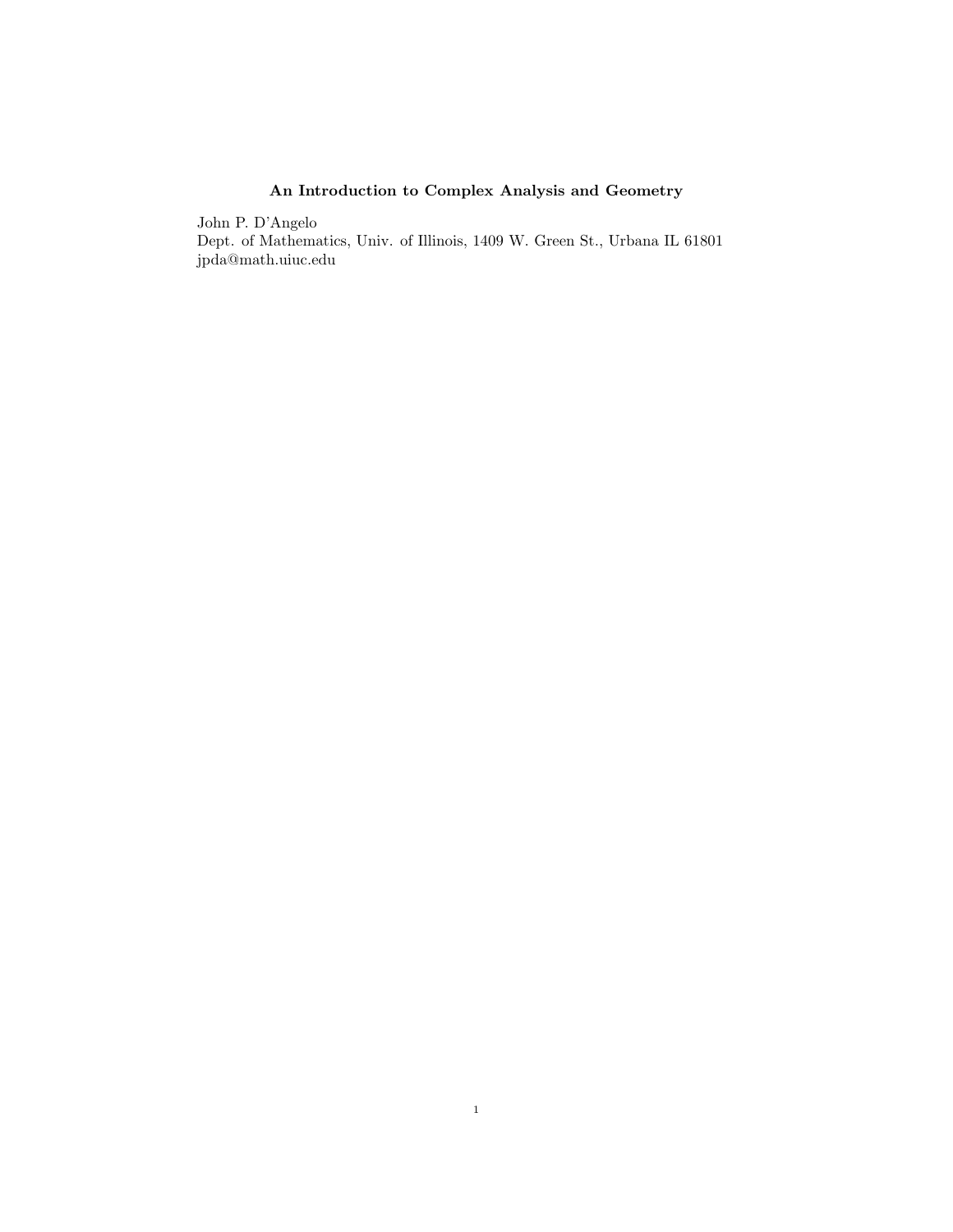c 2009 by John P. D'Angelo

2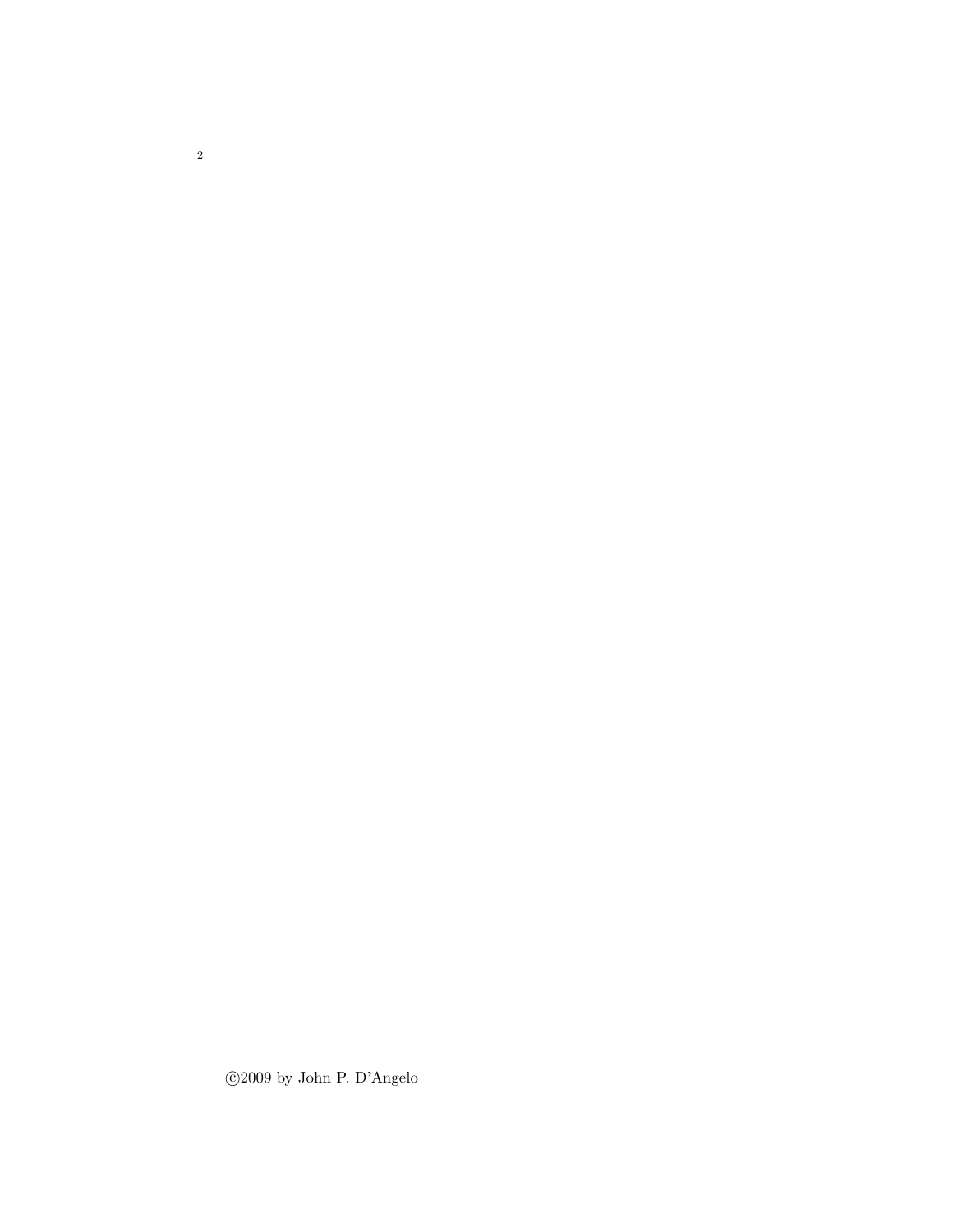# Contents

|                                         | Chapter 1. From the real numbers to the complex numbers | 11       |
|-----------------------------------------|---------------------------------------------------------|----------|
| 1.                                      | Introduction                                            | 11       |
| 2.                                      | Number systems                                          | 11       |
| 3.                                      | Inequalities and ordered fields                         | 16       |
| 4.                                      | The complex numbers                                     | 24       |
| 5.                                      | Alternative definitions of $C$                          | 26       |
| 6.                                      | A glimpse at metric spaces                              | 30       |
|                                         | Chapter 2. Complex numbers                              | $35\,$   |
| 1.                                      | Complex conjugation                                     | 35       |
| 2.                                      | Existence of square roots                               | $37\,$   |
| 3.                                      | Limits                                                  | 39       |
| 4.                                      | Convergent infinite series                              | 41       |
| 5.                                      | Uniform convergence and consequences                    | 44       |
| 6.                                      | The unit circle and trigonometry                        | 50       |
| 7.                                      | The geometry of addition and multiplication             | $53\,$   |
| 8.                                      | Logarithms                                              | $54\,$   |
| Chapter 3. Complex numbers and geometry |                                                         | 59       |
| 1.                                      | Lines, circles, and balls                               | 59       |
| 2.                                      | Analytic geometry                                       | 62       |
| 3.                                      | Quadratic polynomials                                   | 63       |
| 4.                                      | Linear fractional transformations                       | 69       |
| 5.                                      | The Riemann sphere                                      | 73       |
| Chapter 4. Power series expansions      |                                                         | 75       |
| 1.                                      | Geometric series                                        | 75       |
| 2.                                      | The radius of convergence                               | 78       |
| 3.                                      | Generating functions                                    | 80       |
| 4.                                      | Fibonacci numbers                                       | $82\,$   |
| 5.                                      | An application of power series                          | 85       |
| 6.                                      | Rationality                                             | 87       |
|                                         | Chapter 5. Complex differentiation                      | 91       |
| 1.                                      | Definitions of complex analytic function                | 91       |
| 2.                                      | Complex differentiation                                 | $\rm 92$ |
| 3.                                      | The Cauchy-Riemann equations                            | 94       |
| 4.                                      | Orthogonal trajectories and harmonic functions          | 97       |
| 5.                                      | A glimpse at harmonic functions                         | 98       |
| 6.                                      | What is a differential form?                            | 103      |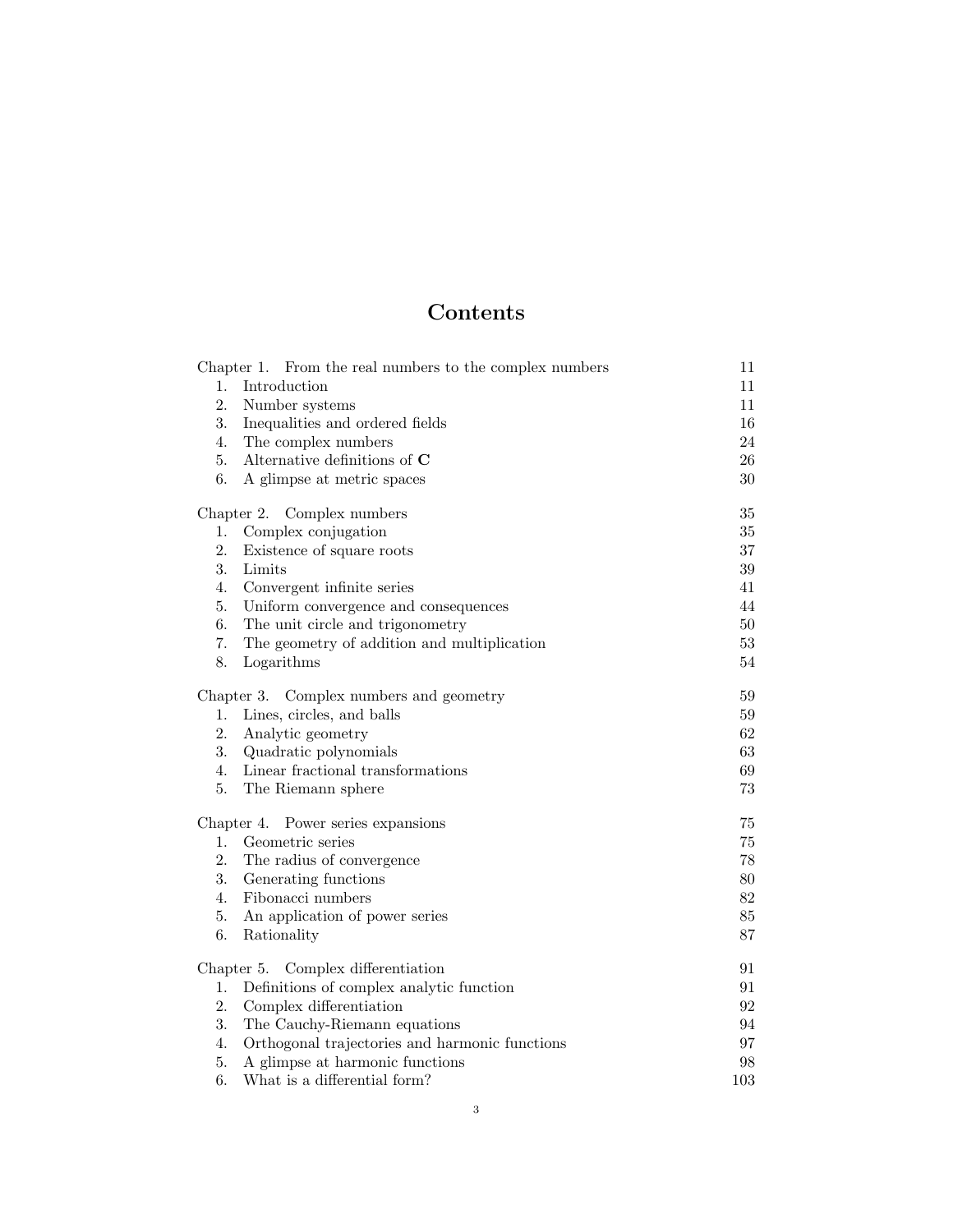| Chapter 6. Complex integration                                  | 107 |
|-----------------------------------------------------------------|-----|
| 1. Complex-valued functions                                     | 107 |
| Line integrals<br>2.                                            | 109 |
| 3.<br>Goursat's proof                                           | 116 |
| The Cauchy integral formula<br>4.                               | 119 |
| A return to the definition of complex analytic function<br>5.   | 124 |
| Chapter 7. Applications of complex integration                  | 127 |
| Singularities and residues<br>1.                                | 127 |
| Evaluating real integrals using complex variables methods<br>2. | 129 |
| Fourier transforms<br>3.                                        | 136 |
| 4. The Gamma function                                           | 138 |
| Chapter 8. Additional Topics                                    |     |
| The minimum-maximum theorem<br>$1_{-}$                          | 143 |
| 2.<br>The fundamental theorem of algebra                        | 144 |
| 3.<br>Winding numbers, zeroes, and poles                        | 147 |
| Pythagorean triples<br>4.                                       | 152 |
| Elementary mappings<br>5.                                       | 155 |
| Quaternions<br>6.                                               | 158 |
| Higher dimensional complex analysis<br>7.                       | 160 |
| Further reading                                                 | 163 |
| Bibliography                                                    |     |
| Index                                                           | 167 |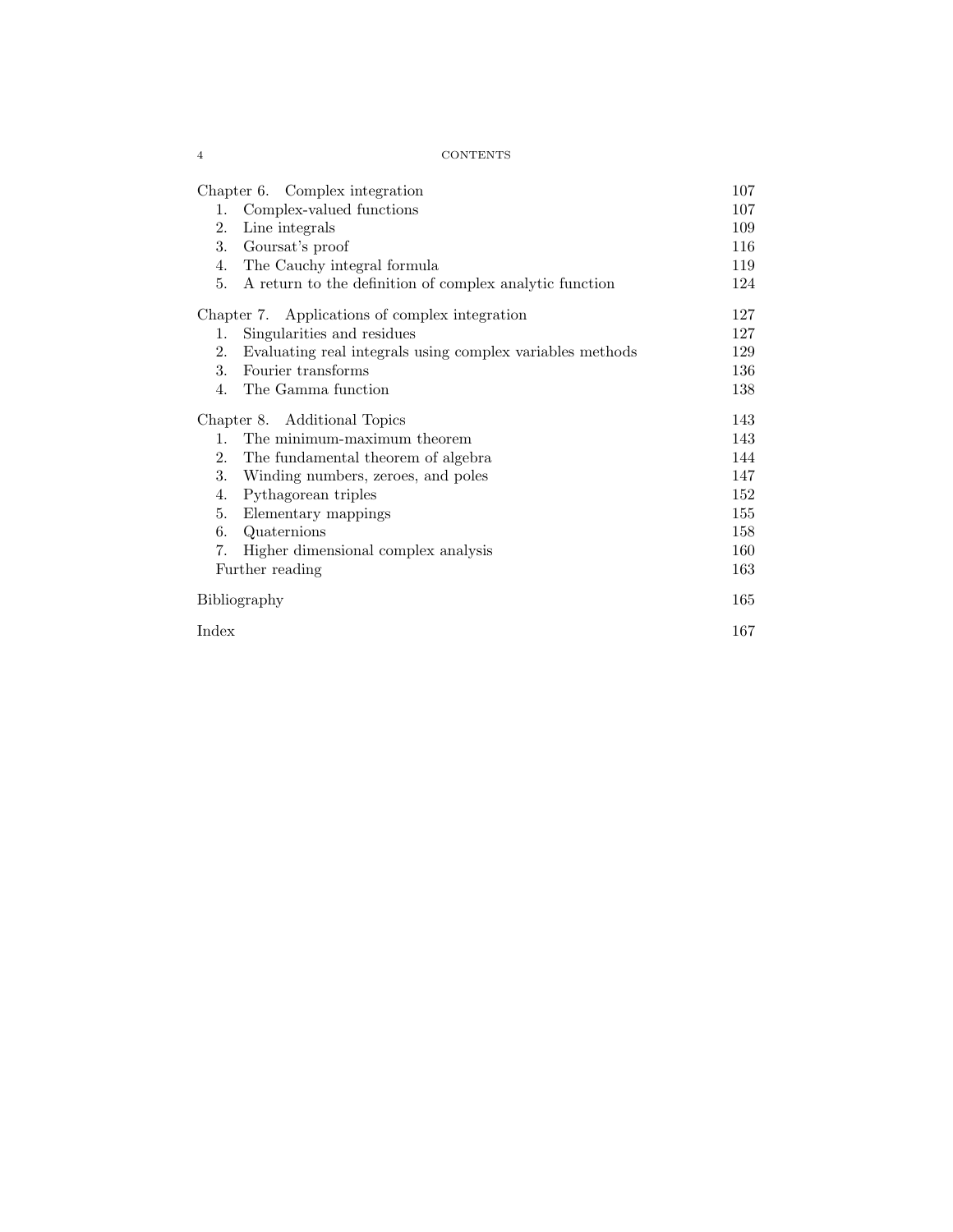#### Preface

This book developed from a course given in the Campus Honors Program at the University of Illinois Urbana-Champaign in the fall semester 2008. The aims of the course were to introduce bright students, most of whom were freshmen, to complex numbers in a friendly, elegant fashion and to develop reasoning skills belonging to the realm of elementary complex geometry. In the spring semester 2010 I taught another version of the course, in which a draft of this book was available on-line. I therefore wish to acknowledge the Campus Honors Program at UIUC for allowing me to teach these courses and to thank the 27 students who participated in them.

Many elementary mathematics and physics problems seem to simplify magically when viewed from the perspective of complex analysis. My own research interests in functions of several complex variables and CR geometry have allowed me to witness this magic daily. I continue the preface by mentioning some of the specific topics discussed in the book and by indicating how they fit into this theme.

Every discussion of complex analysis must spend considerable time with power series expansions. We include enough basic analysis to study power series rigorously and to solidify the backgrounds of the typical students in the course. In some sense two specific power series dominate the subject: the geometric and exponential series.

The geometric series appears all throughout mathematics and physics, and even in basic economics. The Cauchy integral formula provides a way of deriving from the geometric series the power series expansion of an arbitrary complex analytic function. Applications of the geometric series appear throughout the book.

The exponential series is of course also crucial. We define the exponential function via its power series, and we define the trigonometric functions by way of the exponential function. This approach reveals the striking connections between the functional equation  $e^{z+w} = e^z e^w$  and the profusion of trig identities. Using the complex exponential function to simplify trigonometry is a compelling aspect of elementary complex analysis and geometry. Students in my courses seemed to appreciate this material to a great extent.

One of the most appealing combinations of the geometric series and the exponential series appears in Chapter 4. We combine them to derive a formula for the sums

$$
\sum_{j=1}^n j^p,
$$

in terms of Bernoulli numbers.

We briefly discuss ordinary and exponential generating functions, and we find the ordinary generating function for the Fibonacci numbers. We then derive Binet's formula for the n-th Fibonacci number and show that the ratio of successive Fibonacci numbers tends to the golden ratio  $\frac{1+\sqrt{5}}{2}$ .

Fairly early in the book (Chapter 3) we discuss hyperbolas, ellipses, and parabolas. Most students have seen this material in calculus or even earlier. In order to make the material more engaging, we describe these objects by way of Hermitian symmetric quadratic polynomials. This approach epitomizes our focus on complex numbers rather than on pairs of real numbers.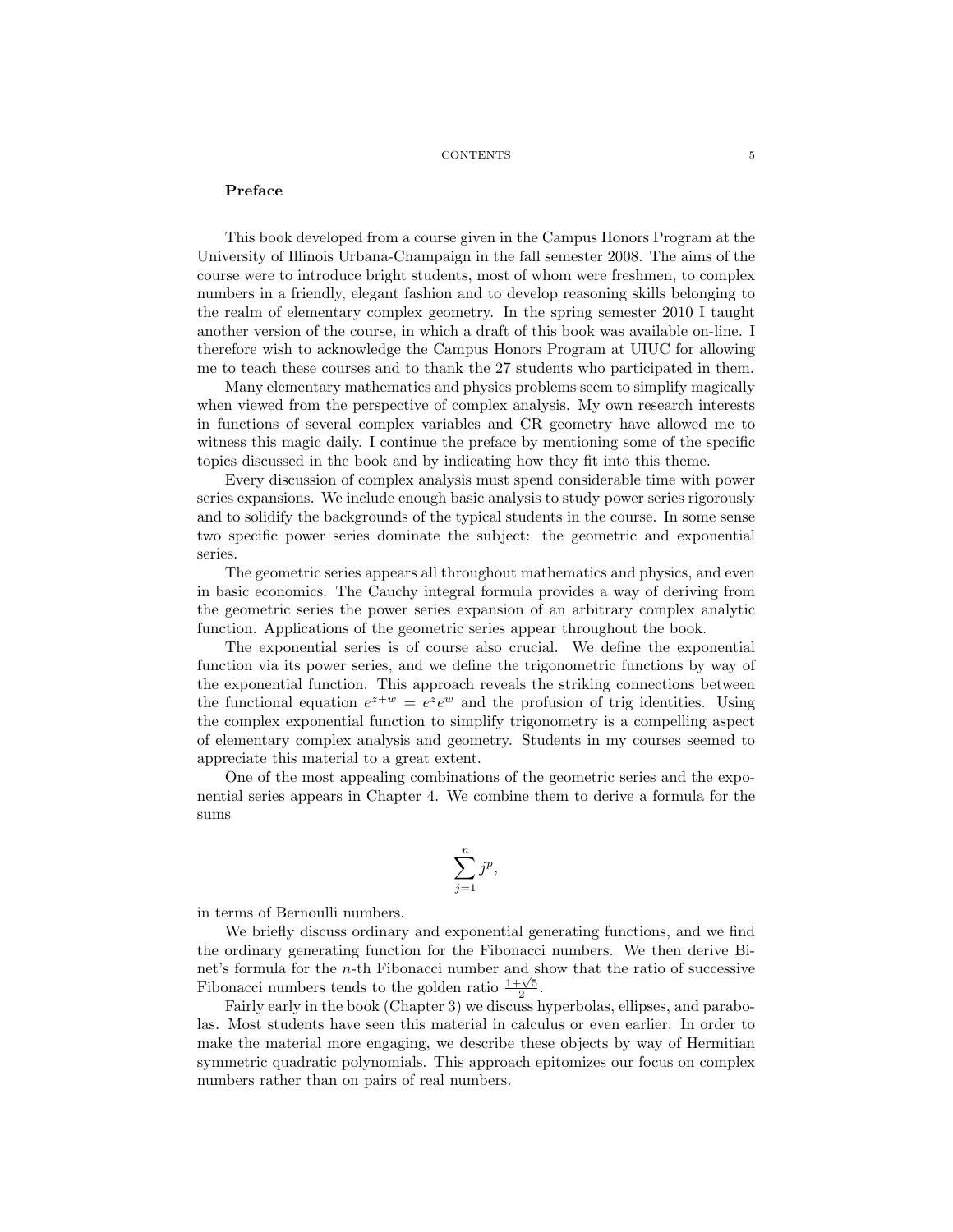The geometry of the unit circle also allows us to determine the Pythagorean triples. We identify the Pythagorean triple  $(a, b, c)$  with the complex number  $\frac{a}{c} + i\frac{b}{c}$ ; we then realize that a Pythagorean triple corresponds to a rational point (in the first quadrant) on the unit circle. After determining the usual rational parametrization of the unit circle, one can easily find all these triples. But one gains much more; for example, one discovers the so-called  $\tan(\frac{\theta}{2})$  substitution from calculus. During the course several students followed up this idea and tracked down how the indefinite integral of the secant function arose in navigation.

This book is more formal than was the course itself. The list of approximately two hundred eighty exercises in the book is also considerably longer than the list of assigned exercises. These exercises are numbered by Chapter, whereas items such as Theorems, Propositions, and Definitions are numbered by Section. The overall development in the book closely parallels that of the courses, although each time I omitted many of the harder topics. I feel cautiously optimistic that this book can be used for similar courses. Instructors will need to make their own decisions about which subjects can be omitted. I hope however that the book has a wider audience including anyone who has ever been curious about complex numbers and the striking role they play in modern mathematics and science.

Chapter 1 starts by considering various number systems and continues by describing, slowly and carefully, what it means to say that the real numbers are a complete ordered field. We give an interesting proof that there is no rational square root of 2, and we prove carefully (based on the completeness axiom) that positive real numbers have square roots. The chapter ends by giving several possible definitions of the field of complex numbers.

Chapter 2 develops the basic properties of complex numbers, with a special emphasis on the role of complex conjugation. The author's own research in complex analysis and geometry has often used polarization; this technique makes precise the sense in which we may treat z and  $\overline{z}$  as independent variables. We will view complex analytic functions as those independent of  $\overline{z}$ . In this chapter we also include precise definitions about convergence of series and related elementary analysis. Some instructors will need to treat this material carefully, while others will wish to review it quickly. Section 5 treats uniform convergence and some readers will wish to postpone this material. The subsequent sections however return to the basics of complex geometry. We define the exponential function by its power series and the cosine and sine functions by way of the exponential function. We can and therefore do discuss logarithms and trigonometry in this chapter as well.

Chapter 3 focuses on geometric aspects of complex numbers. We analyze the zero-sets of quadratic equations from the point of view of complex rather than real variables. For us hyperbolas, parabolas, and ellipses are zero-sets of quadratic Hermitian symmetric polynomials. We also study linear fractional transformations and the Riemann sphere.

Chapter 4 considers power series in general; students and instructors will find that this material illuminates the treatment of series from calculus courses. The chapter includes a short discussion of generating functions, Binet's formula for the Fibonacci numbers, and the formula for sums of p-th powers mentioned above. We close Chapter 4 by giving a test for when a power series defines a rational function.

Chapter 5 begins by posing three possible definitions of complex analytic function. These definitions involve locally convergent power series, the Cauchy-Riemann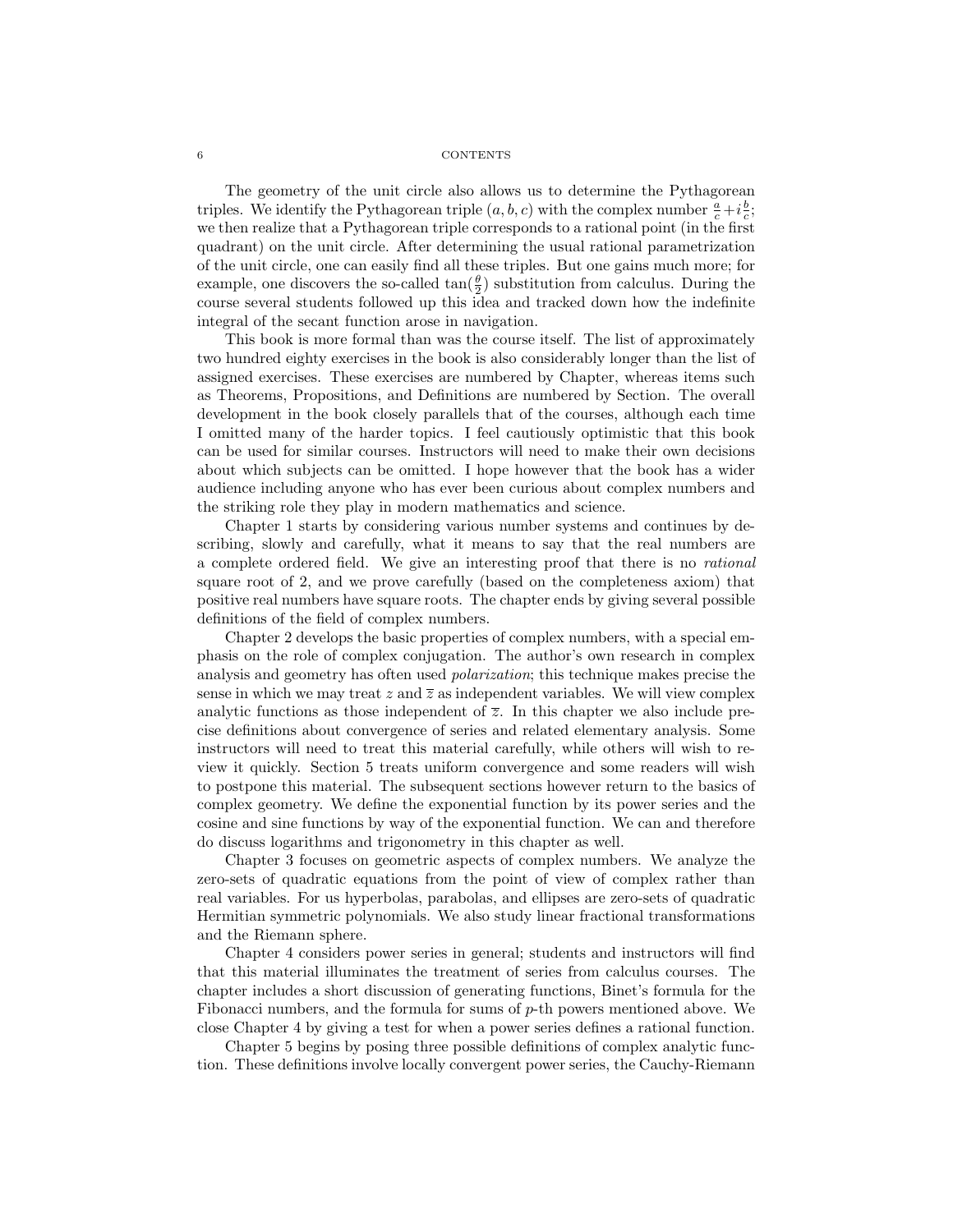equations, and the limit quotient version of complex differentiability. We postpone the proof that these three definitions determine the same class of functions until Chapter 6 after we have introduced integration. Chapter 5 focuses on the relationship between real and complex derivatives. We define the Cauchy-Riemann equations using the  $\frac{\partial}{\partial \overline{z}}$  operator. Thus complex analytic functions are those functions independent of  $\overline{z}$ . This perspective has profoundly influenced research in complex analysis, especially in higher dimensions, for at least fifty years. We briefly consider harmonic functions and differential forms in Chapter 5; for some audiences there might be too little discussion about these topics. It would be nice to develop potential theory in detail and also to say more about closed and exact differential forms, but then perhaps too many readers would drown in deep water.

Chapter 6 treats the Cauchy theory of complex analytic functions in a simplified fashion. The main point there is to show that the three possible definitions of analytic function introduced in Chapter 5 all lead to the same class of functions. This material forms the basis for both the theory and application of complex analysis. In short, Chapter 5 considers derivatives and Chapter 6 considers integrals.

Chapter 7 offers many applications of the Cauchy theory to ordinary integrals. In order to show students how to apply complex analysis to things they have seen before, we evaluate many interesting real integrals using residues and contour integration. We also include sections on the Fourier transform on the Gamma function.

Chapter 8 introduces additional appealing topics such as the fundamental theorem of algebra (for which we give three proofs), winding numbers, Rouche's theorem, Pythagorean triples, conformal mappings, the quaternions, and (a brief mention of) complex analysis in higher dimensions. The section on conformal mappings includes a brief discussion of non-Euclidean geometry. The section on quaternions includes the observation that there are many quaternionic square roots of  $-1$ , and hence it illuminates the earliest material used in defining C. The final result proved concerns polarization; it justifies treating z and  $\overline{z}$  as independent variables, and hence it also unifies much of the material in book.

Our bibliography includes many excellent books on complex analysis in one variable. One naturally asks how this book differs from those. The primary difference is that this book begins at a more elementary level. We start at the logical beginning, by discussing the natural numbers, the rational numbers, and the real numbers. We include detailed discussion of some truly basic things, such as the exnumbers. We include detailed discussion of some truly basic things, such as the ex-<br>istence of square roots of positive real numbers, the irrationality of  $\sqrt{2}$ , and several different definitions of C itself. Hence most of the book can be read by a smart freshman who has had some calculus, but not necessarily any real analysis. A second difference arises from the desire to engage an audience of bright freshmen. I therefore include discussion, examples, and exercises on many topics known to this audience via real variables, but which become more transparent using complex variables. My ninth grade math class (more than forty years ago) was tested on being able to write word-for-word the definitions of hyperbola, ellipse, and parabola. Most current college freshmen know only vaguely what these objects are, and I found myself reciting those definitions when I taught the course. During class I also paused to carefully prove that .999... really equals 1. Hence the book contains various basic topics, and as a result it enables spiral learning. Several concepts are revisited with high multiplicity throughout the book. A third difference from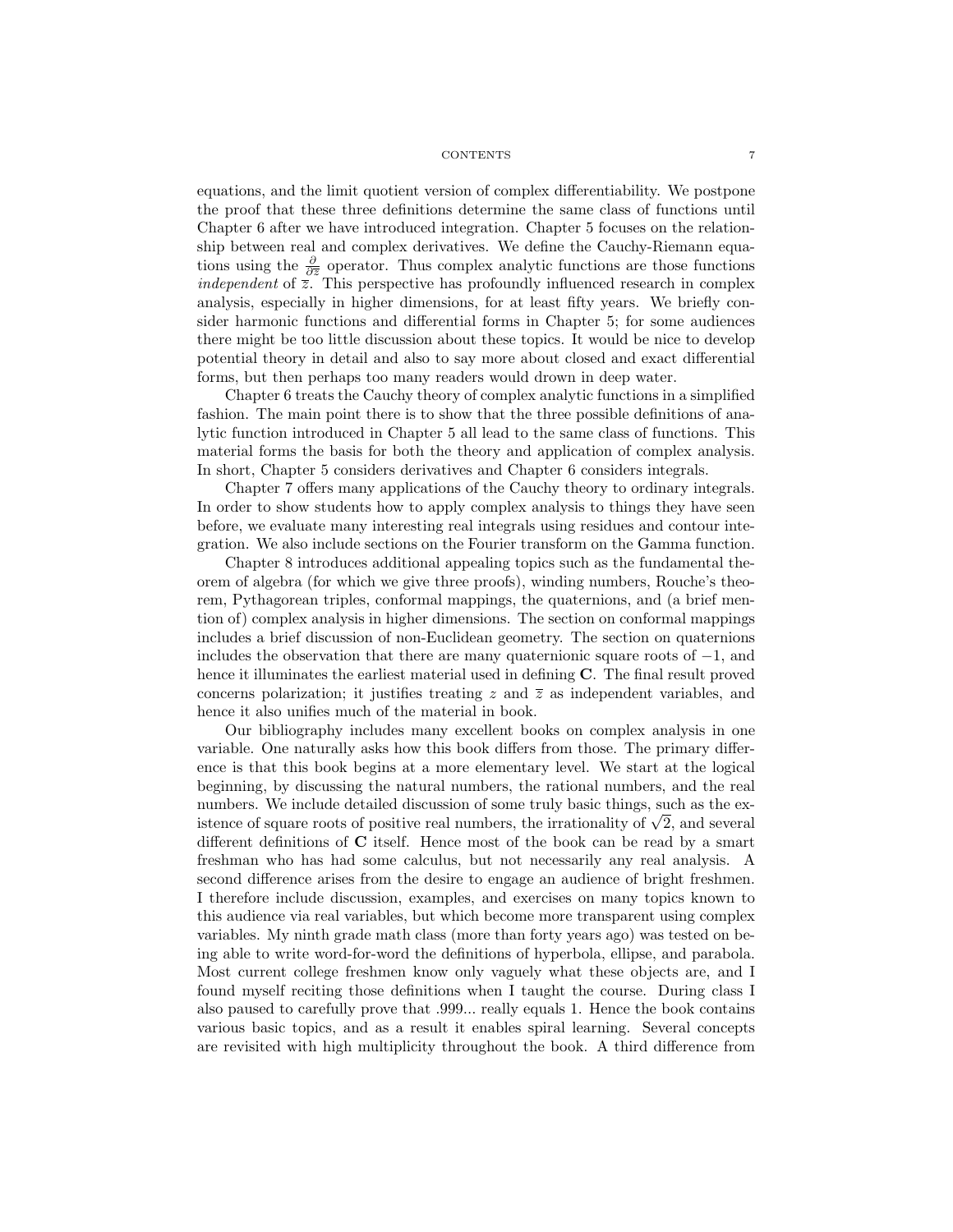the other books arises from the inclusion of several unusual topics, as described throughout this preface.

I hope, with some confidence, that the text conveys my deep appreciation for complex analysis and geometry. I hope, but with more caution, that I have purged all errors from it. Most of all I hope that many readers enjoy reading it and solving the exercises in it.

I began expanding the sketchy notes from the course into this book during the spring 2009 semester, during which I was partially supported by the Kenneth D. Schmidt Professorial Scholar award. I therefore wish to thank Dr. Kenneth Schmidt and also the College of Arts and Sciences at UIUC for awarding me this prize. I have received considerable research support from NSF for my work in complex analysis; in particular I acknowledge support from NSF grant DMS-0753978. The students in the first version of the course survived without a text; their enthusiasm and interest merit praise. Over the years many other students have inspired me to think carefully how to present complex analysis and geometry with elegance. Another positive influence on the evolution from sketchy notes to this book was working through some of the material with Bill Heiles, Professor of Piano at UIUC and one who appreciates the art of mathematics. Jing Zou, computer science student at UIUC, prepared the figures in the book. Tom Forgacs, who invited me to speak at Cal. State Fresno on my experiences teaching this course, also made useful comments. My colleague Jeremy Tyson made many valuable suggestions on both the mathematics and the exposition. I thank Sergei Gelfand and Ed Dunne of the American Math Society for encouraging me in this project; Ed Dunne provided me marked-up versions of two drafts and shared with me, in a lengthy phone conversation, his insights on how to improve and complete the project. I asked several friends to look at the N-th draft for various large N. Bob Vanderbei, Rock Rodini, and Mike Bolt all made many useful comments which I have incorporated. Finally I thank my wife Annette and our four children for their love.

#### Preface for the student

I hope that this book reveals the beauty and usefulness of complex numbers to you. I want you to enjoy both reading it and solving the problems in it. Perhaps you will spot something in your own area of interest and benefit from applying complex numbers to it. Students in my classes have found applications of ideas from this book to physics, music, engineering, and linguistics. Several students have become interested in historical and philosophical aspects of complex numbers. I have not yet seen anyone get excited about the hysterical aspects of complex numbers.

At the very least you should see many places where complex numbers shed a new light on things you have learned before. One of my favorite examples is trig identities. I found them rather boring in high school and later I delighted in proving them more easily using the complex exponential function. I hope you have the same experience. A second example concerns certain definite integrals. The techniques of complex analysis allow for stunningly easy evaluations of many calculus integrals and seem to lie within the realm of science fiction.

This book is meant to be readable, but at the same time it is precise and rigorous. Sometimes mathematicians include details that others feel are unnecessary or obvious, but do not be alarmed. If you do many of the exercises and work through the examples, then you should learn plenty and enjoy doing it. I cannot stress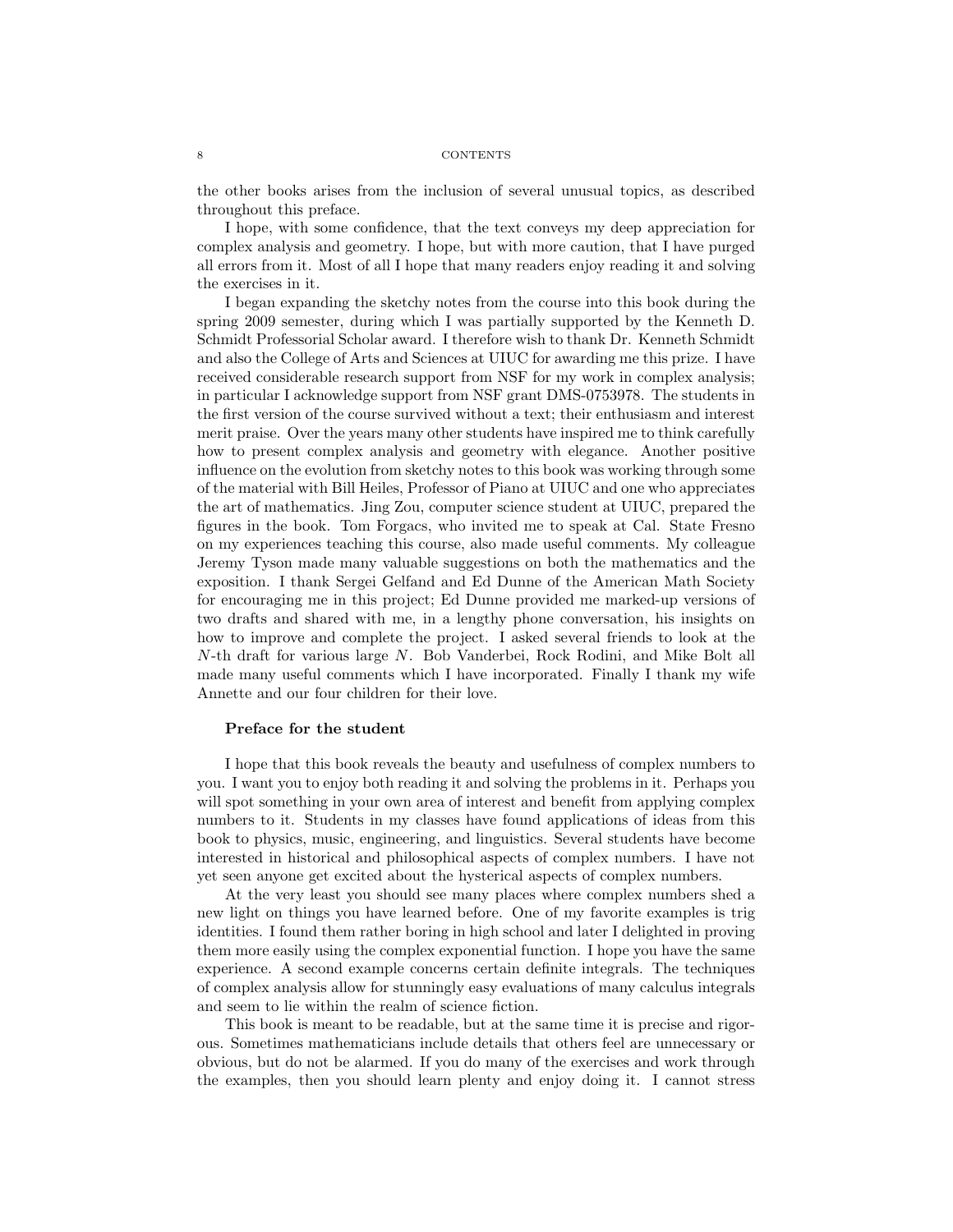enough two things I have learned from years of teaching mathematics. First, students make too few sketches. You should strive to merge geometric and algebraic reasoning. Second, definitions are your friends. If a theorem says something about a concept, then you should develop both an intuitive sense of the concept and the discipline to learn the precise definition. When asked to verify something on an exam, start by writing down the definition of the something. Often the definition suggests exactly what you should do!

Some sections and paragraphs introduce more sophisticated terminology than is necessary at the time, in order to prepare for later parts of the book and even for subsequent courses. I have tried to indicate all such places and to revisit the crucial ideas. In case you are struggling with any material in this book, remain calm. The magician will reveal his secrets in due time.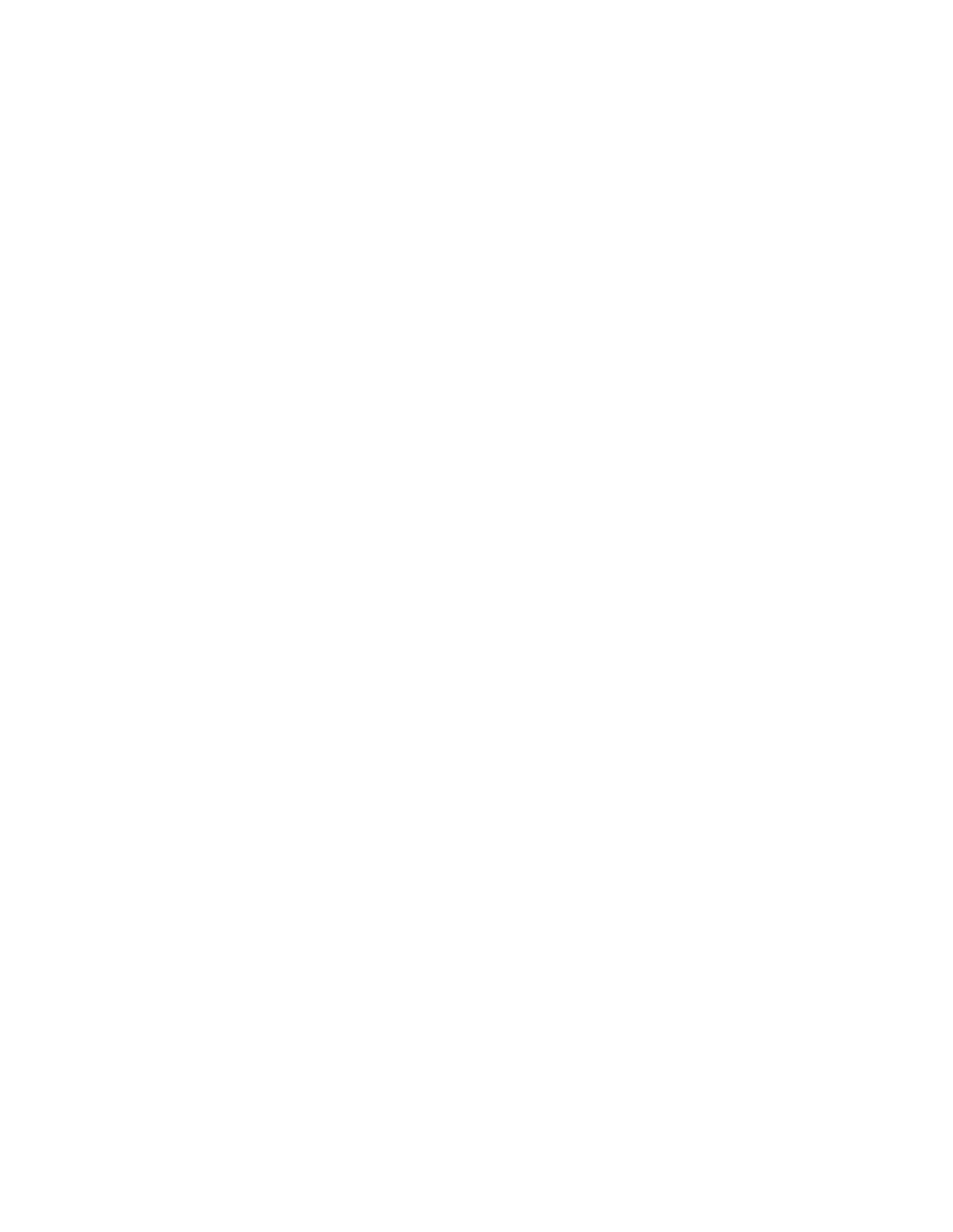#### CHAPTER 1

## From the real numbers to the complex numbers

#### 1. Introduction

Many problems throughout mathematics and physics illustrate an amazing principle; ideas expressed within the realm of real numbers find their most elegant expression through the unexpected intervention of complex numbers. Many of these delightful interventions arise in elementary, recreational mathematics. On the other hand most college students either never see complex numbers in action, or they wait until the junior or senior year in college, at which time the sophisticated courses have little time for the elementary applications. Hence too few students witness the beauty and elegance of complex numbers. This book aims to present a variety of elegant applications of complex analysis and geometry in an accessible but precise fashion. We begin at the beginning, by recalling various number systems such as the integers  $Z$ , the rational numbers  $Q$ , and the real numbers  $R$ , before even defining the complex numbers C. We then provide three possible equivalent definitions. Throughout we strive for as much geometric reasoning as possible.

#### 2. Number systems

The ancients were well aware of the so-called *natural numbers*, written 1, 2, 3, .... Mathematicians write  $N$  for the collection of natural numbers together with the usual operations of addition and multiplication. Partly because subtraction is not always possible, but also because negative numbers arise in many settings such as financial debts, it is natural to expand the natural number system to the larger system Z of integers. We assume that the reader has some understanding of the integers; the set  $\mathbf Z$  is equipped with two distinguished members, written 1 and 0, and two operations, called addition  $(+)$  and multiplication  $(*)$ , satisfying familiar laws. These operations make  $Z$  into what mathematicians call a *commutative ring* with unit 1. The integer 0 is special. We note that each  $n$  in  $\mathbf Z$  has an additive inverse −n such that

(1) 
$$
n + (-n) = (-n) + n = 0.
$$

Of course 0 is the only number whose additive inverse is itself.

Let a, b be given integers. As usual we write  $a-b$  for the sum  $a+(-b)$ . Consider the equation  $a + x = b$  for an unknown x. We learn to solve this equation at a young age; the idea is that subtraction is the inverse operation to addition. To solve  $a + x = b$  for x, we first add  $-a$  to both sides and use (1). We can then substitute b for  $a + x$  to obtain the solution

$$
x = 0 + x = (-a) + a + x = (-a) + b = b + (-a) = b - a.
$$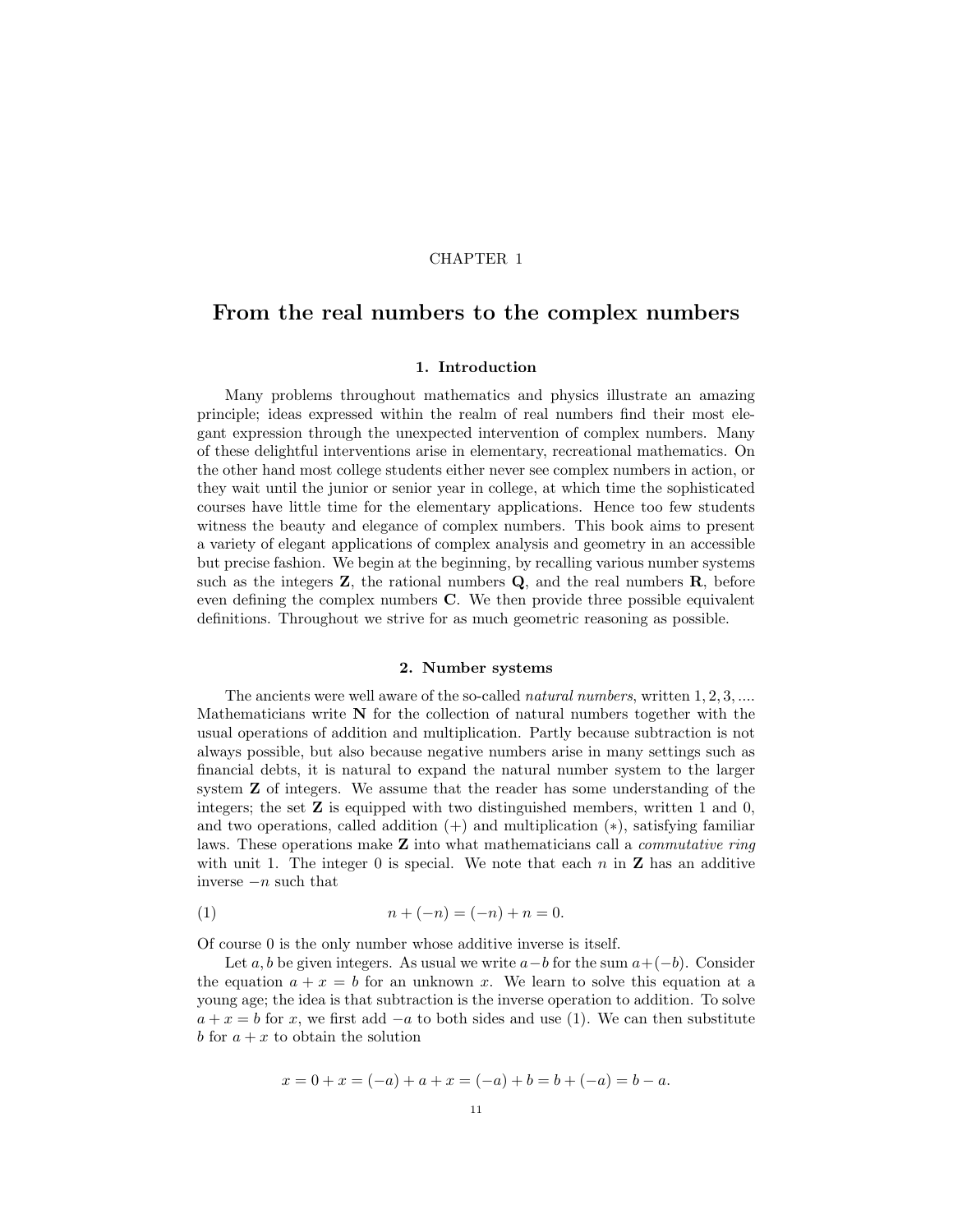This simple principle becomes a little more difficult when we work with multiplication. It is not always possible, for example, to divide a collection of n objects into two groups of equal size. In other words, the equation  $2 * a = b$  does not have a solution in **Z** unless b is an even number. Within **Z**, most integers  $(\pm 1$  are the only exceptions) do not have multiplicative inverses.

To allow for division we enlarge  $Z$  into the larger system  $Q$  of rational numbers. We think of elements of **Q** as fractions, but the definition of **Q** is a bit subtle. One reason for the subtlety is that we want  $\frac{1}{2}$ ,  $\frac{2}{4}$ , and  $\frac{50}{100}$  all to represent the same rational number, yet the expressions as fractions differ. Several approaches enable us to make this point precise. One way is to introduce the notion of equivalence class, and then to define a rational number to be an equivalence class of pairs of integers. See [4] or [8] for this approach. A second way is to think of the rational number system as known to us; we then write elements of  $\bf{Q}$  as letters, x, y, u, v and so on, without worrying that each rational number can be written as a fraction in infinitely many ways. We will proceed in this second fashion. A third way appears in Exercise 1.2 below. Finally we emphasize that we cannot divide by 0. Surely the reader has seen alleged proofs that, for example,  $1 = 2$ , where the only error is a cleverly disguised division by 0.

EXERCISE 1.1. Find an invalid argument that  $1 = 2$  in which the only invalid step is a division by 0. Try to obscure the division by 0.

Exercise 1.2. Show that there is a one-to-one correspondence between the set Q of rational numbers and the following set L of lines. The set L consists of all lines through the origin, except the vertical line  $x = 0$ , that pass through a non-zero point  $(a, b)$  where a and b are integers. (This problem sounds sophisticated, but one word gives the solution!)

The rational number system forms a *field*. A field consists of objects which can be added and multiplied; these operations satisfy the laws we expect. We begin our development by giving the precise definition of a field.

DEFINITION 2.1. A field  $\bf{F}$  is a mathematical system consisting of a collection of objects and two operations, addition and multiplication, subject to the following axioms.

1) For all  $x, y$  in **F**, we have  $x + y = y + x$  and  $x * y = y * x$ . (the commutative laws for addition and multiplication)

2) For all  $x, y, t$  in **F**, we have  $(x+y)+t = x+(y+t)$  and  $(x*y)*t = x*(y*t)$ . (the associative laws for addition and multiplication)

3) There are distinct distinguished elements 0 and 1 in  $\bf{F}$  such that, for all x in **F**, we have  $0 + x = x + 0 = x$  and  $1 * x = x * 1 = x$ . (the existence of additive and multiplicative identities)

4) For each x in **F** and each y in **F** such that  $y \neq 0$ , there are  $-x$  and  $\frac{1}{y}$  in **F** such that  $x + (-x) = 0$  and  $y * \frac{1}{y} = 1$ . (the existence of additive and multiplicative inverses)

5) For all  $x, y, t$  in **F** we have  $t * (x + y) = (t * x) + (t * y) = t * x + t * y$ . (the distributive law)

For clarity and emphasis we repeat some of the main points. The rational numbers provide a familiar example of a field. In any field we can add, subtract, multiply, and divide as we expect, although we cannot divide by 0. The ability to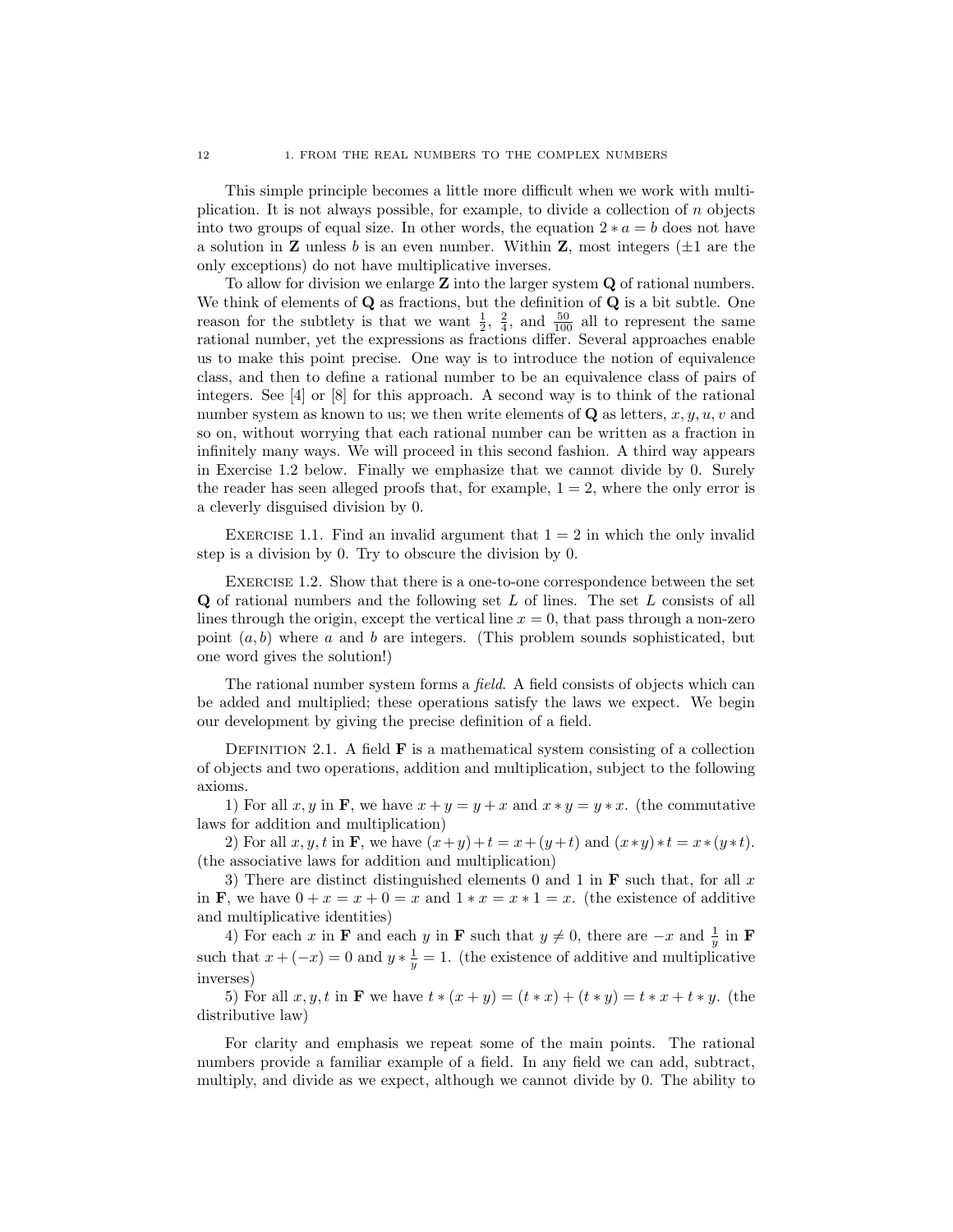divide by a nonzero number distinguishes the rational numbers from the integers. In more general settings the ability to divide by a nonzero number distinguishes a field from a commutative ring. Thus every field is a commutative ring but a commutative ring need not be a field.

There are many elementary consequences of the field axioms. It is easy to prove that each element has a unique additive inverse and that each nonzero element has a unique multiplicative inverse, or reciprocal. The proof, left to the reader, mimics our early argument showing that subtraction is possible in Z.

Henceforth we will stop writing ∗ for multiplication; the standard notation of xy for  $x * y$  works adequately in most contexts. We also write  $x^2$  instead of xx as usual. Let t be an element in a field. We say that x is a square root of t if  $t = x^2$ . In a field, taking square roots is not always possible. For example, we shall soon prove that there is no rational square root of 2, and that there is no real square root of  $-1$ .

At the risk of boring the reader we prove a few basic facts from the field axioms; the reader who wishes to get more quickly to geometric reasoning could omit the proofs, although writing them out gives one some satisfaction.

PROPOSITION 2.1. In a field the following laws hold:  $1)$  0 + 0 = 0. 2) For all x, we have  $x0 = 0x = 0$ .  $3)$   $(-1)^2 = (-1)(-1) = 1.$ 4)  $(-1)x = -x$  for all x. 5) If  $xy = 0$  in **F**, then either  $x = 0$  or  $y = 0$ .

PROOF. Statement 1) follows from setting  $x = 0$  in the axiom  $0 + x = x$ . Statement 2) uses statement 1) and the distributive law to write  $0x = (0+0)x =$  $0x + 0x$ . By property 4) of Definition 2.1, the object  $0x$  has an additive inverse; we add this inverse to both sides of the equation. Using the meaning of additive inverse and then the associative law gives  $0 = 0x$ . Hence  $x0 = 0x = 0$  and 2) holds. Statement 3) is a bit more interesting. We have  $0 = 1 + (-1)$  by axiom 4) from Definition 2.1. Multiplying both sides by  $-1$  and using 2) yields

$$
0 = (-1)0 = (-1)(1 + (-1)) = (-1)1 + (-1)^2 = -1 + (-1)^2.
$$

Thus  $(-1)^2$  is an additive inverse to  $-1$ ; of course 1 also is. By the uniqueness of additive inverses, we see that  $(-1)^2 = 1$ . The proof of 4) is similar. Start with  $0 = 1 + (-1)$  and multiply by x to get  $0 = x + (-1)x$ . Thus  $(-1)x$  is an additive inverse of  $x$  and the result follows by uniqueness of additive inverses. Finally, to prove 5) we assume that  $xy = 0$ . If  $x = 0$  the conclusion holds. If  $x \neq 0$  we can multiply by  $\frac{1}{x}$  to obtain

$$
y = \left(\frac{1}{x}x\right)y = \frac{1}{x}(xy) = \frac{1}{x}0 = 0.
$$

Thus, if  $x \neq 0$ , then  $y = 0$ , and the conclusion also holds.

We note a point of language, where mathematics usage may differ with common usage. For us, the phrase "either  $x = 0$  or  $y = 0$ " allows the possibility that **both**  $x = 0$  and  $y = 0$ .

EXAMPLE 2.1. A field with two elements. Let  $\mathbf{F}_2$  consist of the two elements 0 and 1. We put  $1 + 1 = 0$ , but otherwise we add and multiply as usual. Then  $\mathbf{F}_2$ is a field.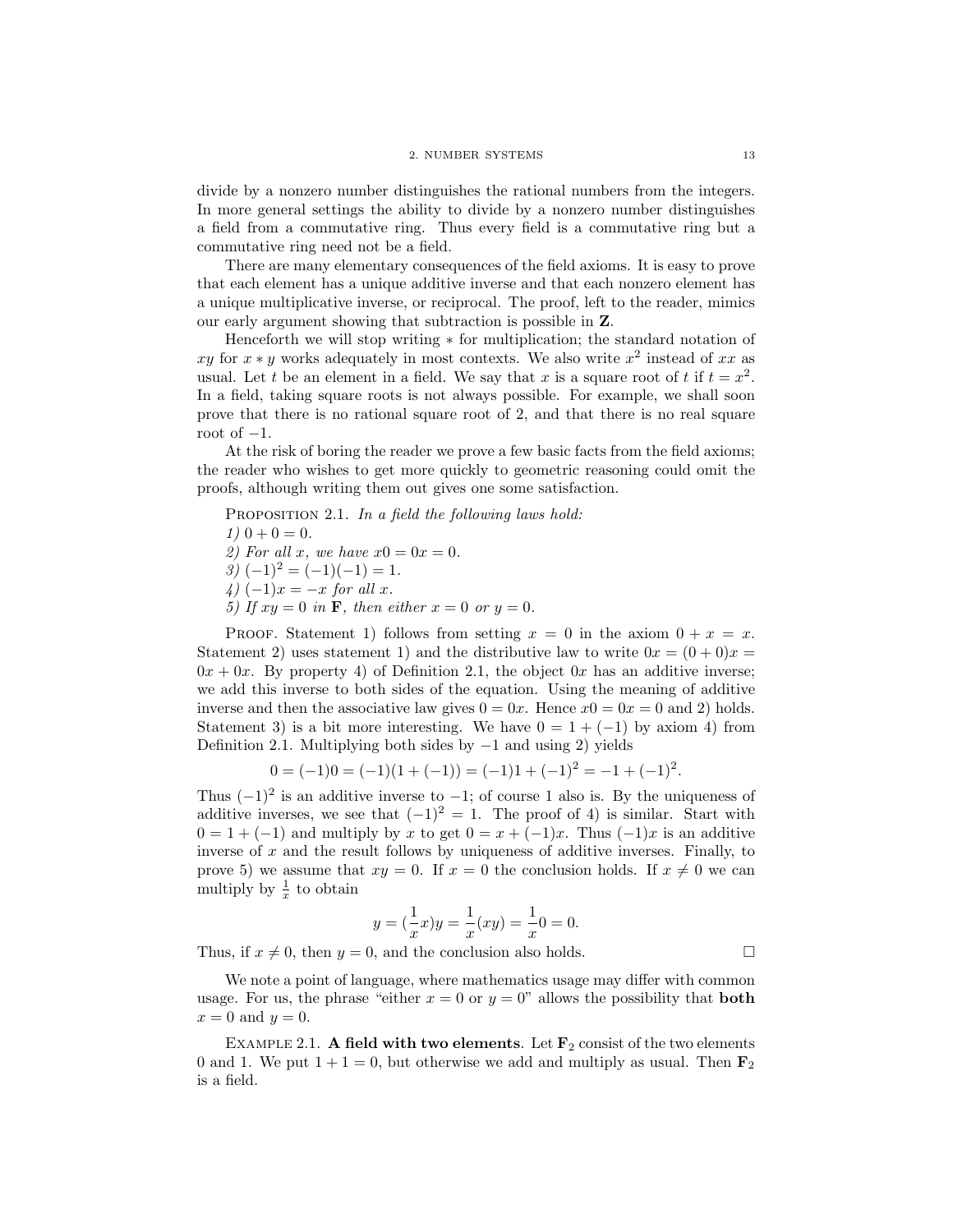This example illustrates several interesting things. For example, the object 2 (namely  $1 + 1$ ), can be 0 in a field. This possibility will prevent the quadratic formula from holding in a field for which  $2 = 0$ . In Theorem 2.1 we will derive the quadratic formula when it is possible to do so.

First we make a simple observation. We have shown that  $(-1)^2 = 1$ . Hence, when  $-1 \neq 1$ , it follows that 1 has two square roots, namely  $\pm 1$ . Can an element of a field have more than two square roots? The answer is no.

LEMMA 2.1. In a field, an element  $t$  can have at most two square roots. If  $x$  is a square root of t, then so is  $-x$ , and there are no other possibilities.

PROOF. If  $x^2 = t$ , then  $(-x)^2 = t$  by 3) and 4) of Proposition 2.1. To prove that there are no other possibilities, we assume that both  $x$  and  $y$  are square roots of t. We then have

(2) 
$$
0 = t - t = x^2 - y^2 = (x - y)(x + y).
$$

By 5) of Proposition 2.1, we obtain either  $x - y = 0$  or  $x + y = 0$ . Thus  $y = \pm x$ and the result follows.  $\Box$ 

The difference of two squares law that  $x^2 - y^2 = (x - y)(x + y)$  is a gem of elementary mathematics. For example, suppose you are asked to multiply 88 times 92 in your head. You imagine  $88 * 92 = (90 - 2)(90 + 2) = 8100 - 4 = 8096$ and impress some audiences. One can also view this algebraic identity for positive integers simply by removing a small square of dots from a large square of dots, and rearranging the dots to form a rectangle. The author once used this kind of method when doing volunteer teaching of multiplication to third graders. See Figure 1 for a geometric interpretation of the identity in terms of area.



Figure 1. Difference of two squares

We pause to make several remarks about square roots. The first remark concerns a notational convention; the discussion will help motivate the notion of ordered field defined below. The real number system will be defined formally below, and we will prove that positive real numbers have square roots. Suppose  $t > 0$ . We and we will prove that positive real numbers have square roots. Suppose  $t > 0$ . We write  $\sqrt{t}$  to denote the *positive x* for which  $x^2 = t$ . Thus both x and  $-x$  are square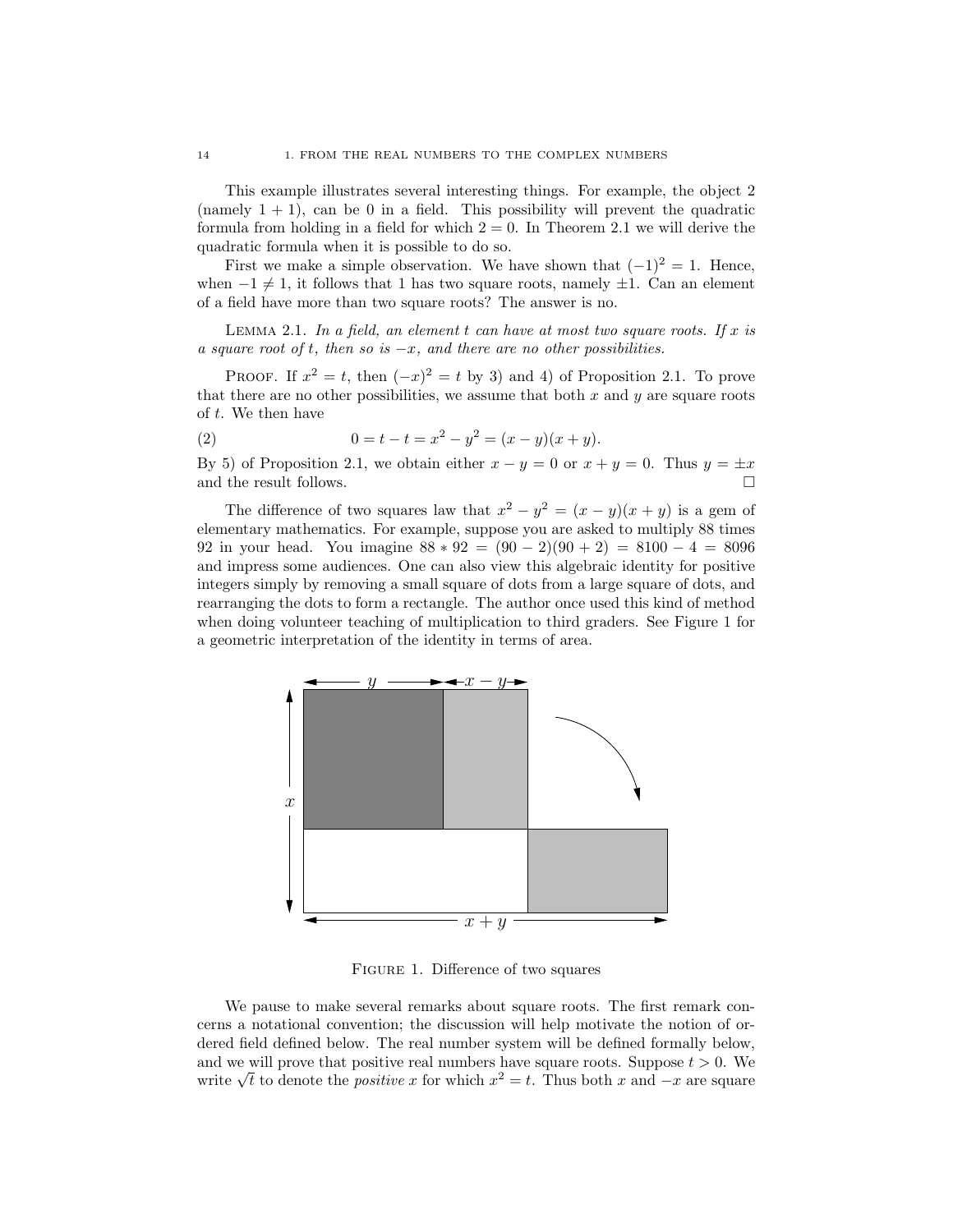roots of t, but the notation  $\sqrt{t}$  means the positive square root. For the complex numbers, things will be more subtle. We will prove that each nonzero complex number z has two square roots, say  $\pm w$ , but there is no sensible way to prefer one to the other. We emphasize that the existence of square roots depends on more than the field axioms. Not all positive rational numbers have rational square roots, and hence it must be proved that each positive real number has a square root. The proof requires a limiting process. The quadratic formula, proved next, requires that proof requires a limiting process. The quadratic formula, proved next, requires that the expression  $b^2 - 4ac$  be a square. In an arbitrary field, the expression  $\sqrt{t}$  usually means any x for which  $x^2 = t$ , but the ambiguity of signs can cause confusion. See Exercise 1.4.

THEOREM 2.1. Let **F** be a field. Assume that  $2 \neq 0$  in **F**. For  $a \neq 0$ , and arbitrary b, c we consider the quadratic equation

$$
(3) \t\t ax2 + bx + c = 0.
$$

Then  $x$  solves  $(3)$  if and only if

$$
(4) \t\t\t x = \frac{-b \pm \sqrt{b^2 - 4ac}}{2a}.
$$

If  $b^2 - 4ac$  is not a square in **F**, then (3) has no solution.

PROOF. The idea of the proof is to *complete the square*. Since both a and 2 are nonzero elements of  $\mathbf{F}$ , they have multiplicative inverses. We therefore have

(5) 
$$
ax^{2} + bx + c = a(x^{2} + \frac{b}{a}x) + c = a(x^{2} + \frac{b}{a}x + \frac{b^{2}}{4a^{2}}) + c - \frac{b^{2}}{4a}
$$

$$
= a(x + \frac{b}{2a})^{2} + \frac{4ac - b^{2}}{4a}.
$$

We set  $(5)$  equal to 0 and we can easily solve for x. After dividing by a we obtain

(6) 
$$
(x + \frac{b}{2a})^2 = \frac{b^2 - 4ac}{4a^2}.
$$

The square roots of  $4a^2$  are of course  $\pm 2a$ . Assuming that  $b^2 - 4ac$  has a square root in  $\mathbf{F}$ , we solve (6) for x by first taking the square root of both sides. We obtain

.

(7) 
$$
x + \frac{b}{2a} = \pm \frac{\sqrt{b^2 - 4ac}}{2a}
$$

After a subtraction and simplification we obtain (4) from (7).  $\Box$ 

The reader surely has seen the quadratic formula before. Given a quadratic polynomial with real coefficients, the formula tells us that the polynomial will have no real roots when  $b^2 - 4ac < 0$ . For many readers the first exposure to complex numbers arises when we introduce square roots of negative numbers in order to use the quadratic formula.

Exercise 1.3. Show that additive and multiplicative inverses in a field are unique.

EXERCISE 1.4. A subtlety. Given a field, is the following formula always valid?

$$
\sqrt{u}\sqrt{v} = \sqrt{uv}
$$

In the proof of the quadratic formula, did we use implicitly this formula? If not, what did we use?

 $b^2$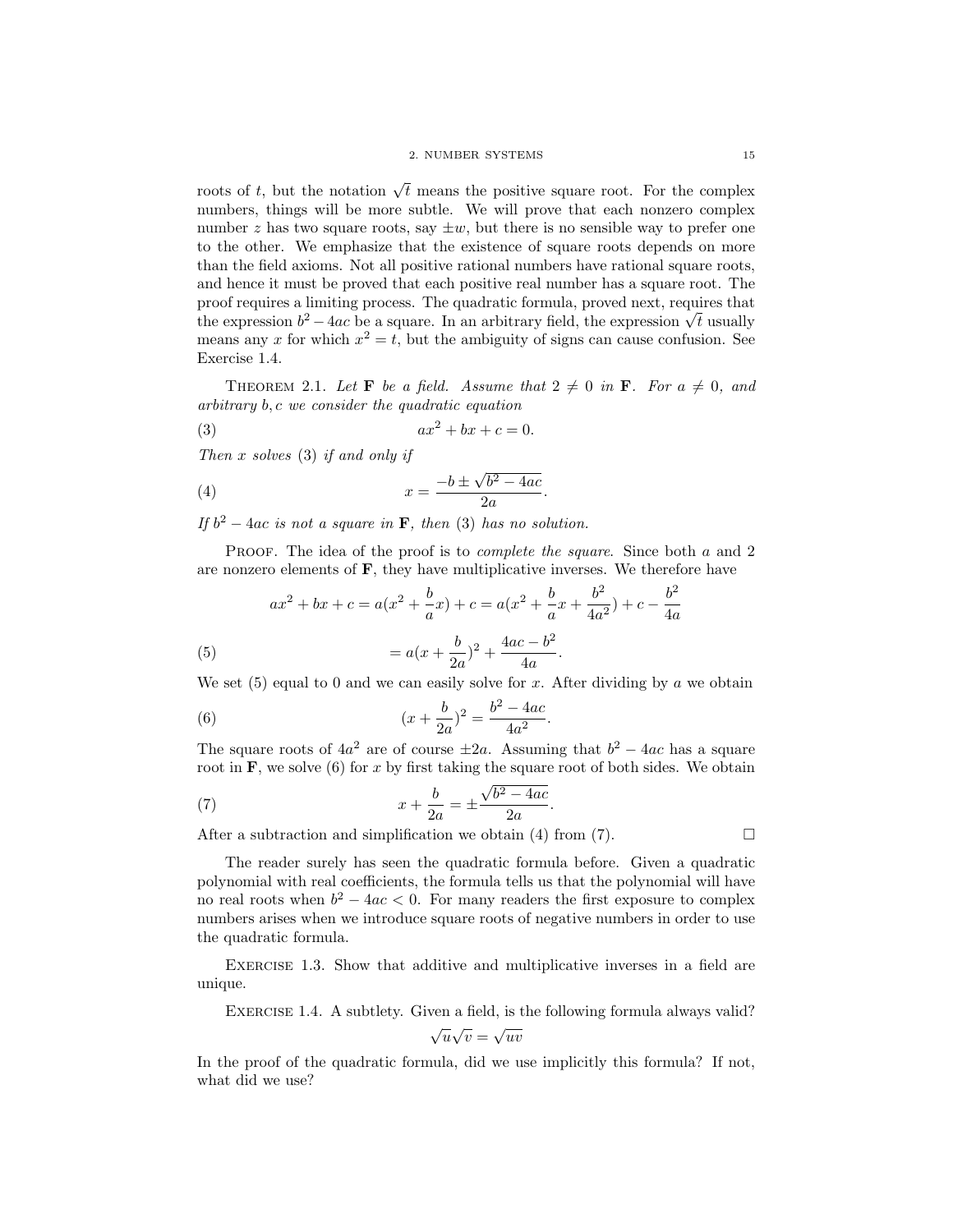EXAMPLE 2.2. One can completely analyze quadratic equations with coefficients in  $\mathbf{F}_2$ . The only such equations are  $x^2 = 0$ ,  $x^2 + x = 0$ ,  $x^2 + 1 = 0$ , and  $x^2 + x + 1 = 0$ . The first equation has only the solution 0. The second has the two solutions 0 and 1. The third has only the solution 1. The fourth has no solutions. We have given a complete analysis, even though Theorem 2.1 cannot be used in this setting.

Before introducing the notion of ordered field, we give a few other examples of fields. Several of these examples use modular (clock) arithmetic. The phrases add modulo p and multiply modulo p have the following meaning. Fix a positive integer p, called the modulus. Given integers m and n, we add (or multiply) them as usual and then take the remainder upon division by  $p$ . The remainder is called the sum (or product) modulo p. This natural notion is familiar to everyone; five hours after nine o'clock is two o'clock; we added modulo twelve. The subsequent examples can be skipped without loss of continuity.

EXAMPLE 2.3. Fields with finitely many elements. Let  $p$  be a prime number, and let  $\mathbf{F}_p$  consist of the numbers  $0, 1, ..., p - 1$ . We define addition and multiplication modulo p. Then  $\mathbf{F}_p$  is a field.

In Example 2.3, p needs to be a prime number. Property 5) of Proposition 2.1 fails when  $p$  is not a prime. We mention without proof that the number of elements in a finite field must be a power of a prime number. Furthermore, for each prime  $p$  and positive integer  $n$ , there exists a finite field with  $p^n$  elements.

EXERCISE 1.5. True or false? Every quadratic equation in  $\mathbf{F}_3$  has a solution.

Fields such as  $\mathbf{F}_p$  are important in various parts of mathematics and computer science. For us, they will serve only as examples of fields. The most important examples of fields for us will be the real numbers and the complex numbers. To define these fields rigorously will take a bit more effort. We end this section by giving an example of a field built from the real numbers. We will not use this example in the logical development.

EXAMPLE 2.4. Let  $K$  denote the collection of rational functions in one variable x with real coefficients. An element of K can be written  $\frac{p(x)}{q(x)}$ , where p and q are polynomials, and we assume that q is not the zero polynomial. (We allow  $q(x)$  to equal 0 for some x, but not for all  $x$ .) We add and multiply such rational functions in the usual way. It is tedious but not difficult to verify the field axioms. Hence K is a field. Furthermore, K contains  $\bf{R}$  in a natural way; we identify the real number c with the constant rational function  $\frac{c}{1}$ . As with the rational numbers, many different fractions represent the same element of  $K$ . To deal rigorously with such situations one needs the notion of equivalence relation, discussed in Section 5.

#### 3. Inequalities and ordered fields

Comparing the sizes of a pair of integers or of a pair of rational numbers is both natural and useful. It does not make sense however to compare the sizes of elements in an arbitrary ring or field. We therefore introduce a crucial property shared by the integers **Z** and the rational numbers **Q**. For  $x, y$  in either of these sets, it makes sense to say that  $x > y$ . Furthermore, given the pair  $x, y$ , one and only one of three things must be true:  $x > y$ ,  $x < y$ , or  $x = y$ . We need to formalize this idea in order to define the real numbers.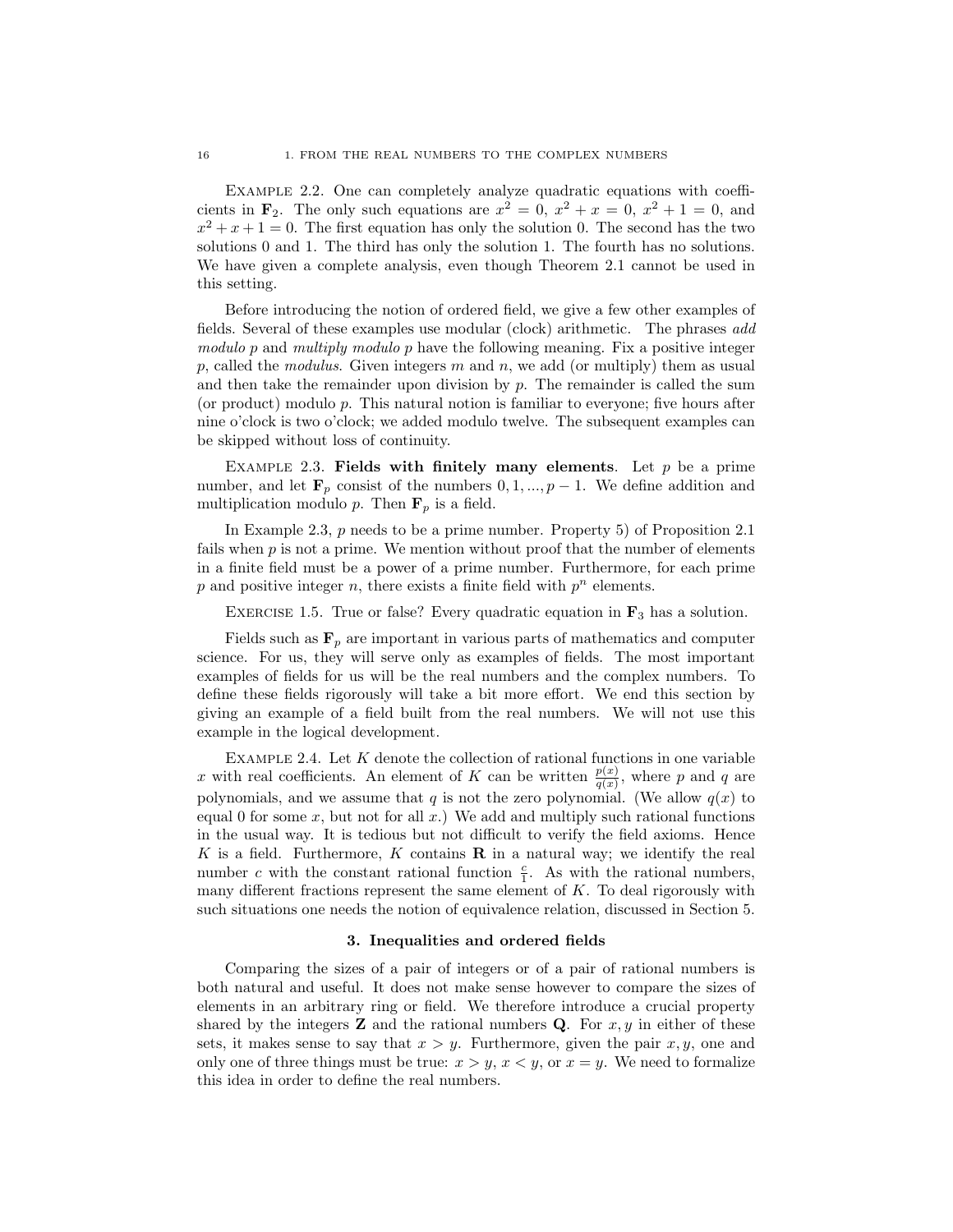DEFINITION 3.1. A field **F** is called *ordered* if there is a subset  $P \subset \mathbf{F}$ , called the set of positive elements of  $\bf{F}$ , satisfying the following properties:

1) For all  $x, y$  in P, we have  $x + y \in P$  and  $xy \in P$ . (closure)

2) For each  $x$  in  $\bf{F}$ , one and only one of the following three statements is true:  $x = 0, x \in P, -x \in P$ . (trichotomy)

EXERCISE 1.6. Let **F** be an ordered field. Show that  $1 \in P$ .

EXERCISE 1.7. Show that the trichotomy property can be rewritten as follows. For each x, y in **F**, one and only one of the following three statements is true:  $x = y$ ,  $x - y \in P$ ,  $y - x \in P$ .

The rational number system is an ordered field; a fraction  $\frac{p}{q}$  is positive if and only if p and q have the same sign. Note that q is never 0, and that a rational number is 0 whenever its numerator is 0. It is of course elementary to check in this case that the set  $P$  of positive rational numbers is closed under addition and multiplication.

Once the set  $P$  of positive elements in a field has been specified, it is easier to work with inequalities than with P. We write  $x > y$  if and only if  $x - y \in P$ . We also use the symbols  $x \geq y$ ,  $x \leq y$ ,  $x < y$  as usual. The order axioms then can be written:

1) If  $x > 0$  and  $y > 0$ , then  $x + y > 0$  and  $xy > 0$ .

2) Given  $x \in \mathbf{F}$ , one and only one of three things holds:  $x = 0, x > 0, x < 0$ .

Henceforth we will use inequalities throughout; we mention that these inequalities will compare real numbers. The complex numbers cannot be made into an ordered field. The following lemma about ordered fields does play an important role in our development of the complex number field C.

LEMMA 3.1. Let **F** be an ordered field. For each  $x \in \mathbf{F}$ , we have  $x^2 = x \cdot x \ge 0$ . If  $x \neq 0$ , then  $x^2 > 0$ . In particular,  $1 > 0$ .

PROOF. If  $x = 0$ , then  $x^2 = 0$  by Proposition 2.1, and the conclusion holds. If  $x > 0$ , then  $x<sup>2</sup> > 0$  by axiom 1) for an ordered field. If  $x < 0$ , then  $-x > 0$ , and hence  $(-x)^2 > 0$ . By 3) and 4) of Proposition 2.1 we get

(8) 
$$
x^2 = (-1)(-1)x^2 = (-x)(-x) = (-x)^2 > 0.
$$

Thus, if  $x \neq 0$ , then  $x^2 > 0$ .  $2 > 0$ .

By definition (see Section 3.1), the real number system  $\bf{R}$  is an ordered field. The following simple corollary motivates the introduction of the complex number field C.

COROLLARY 3.1. There is no real number x such that  $x^2 = -1$ .

3.1. The completeness axiom for the real numbers. In order to finally define the real number system  $R$ , we require the notion of *completeness*. This notion is considerably more advanced than our discussion has been so far. The field axioms allow for algebraic laws, the order axioms allow for inequalities, and the completeness axiom allows for a good theory of limits. To introduce this axiom we recall some basic notions from elementary real analysis. Let F be an ordered field. Let  $S \subset \mathbf{F}$  be a subset. The set S is called *bounded* if there are elements m and  $M$  in  $\bf{F}$  such that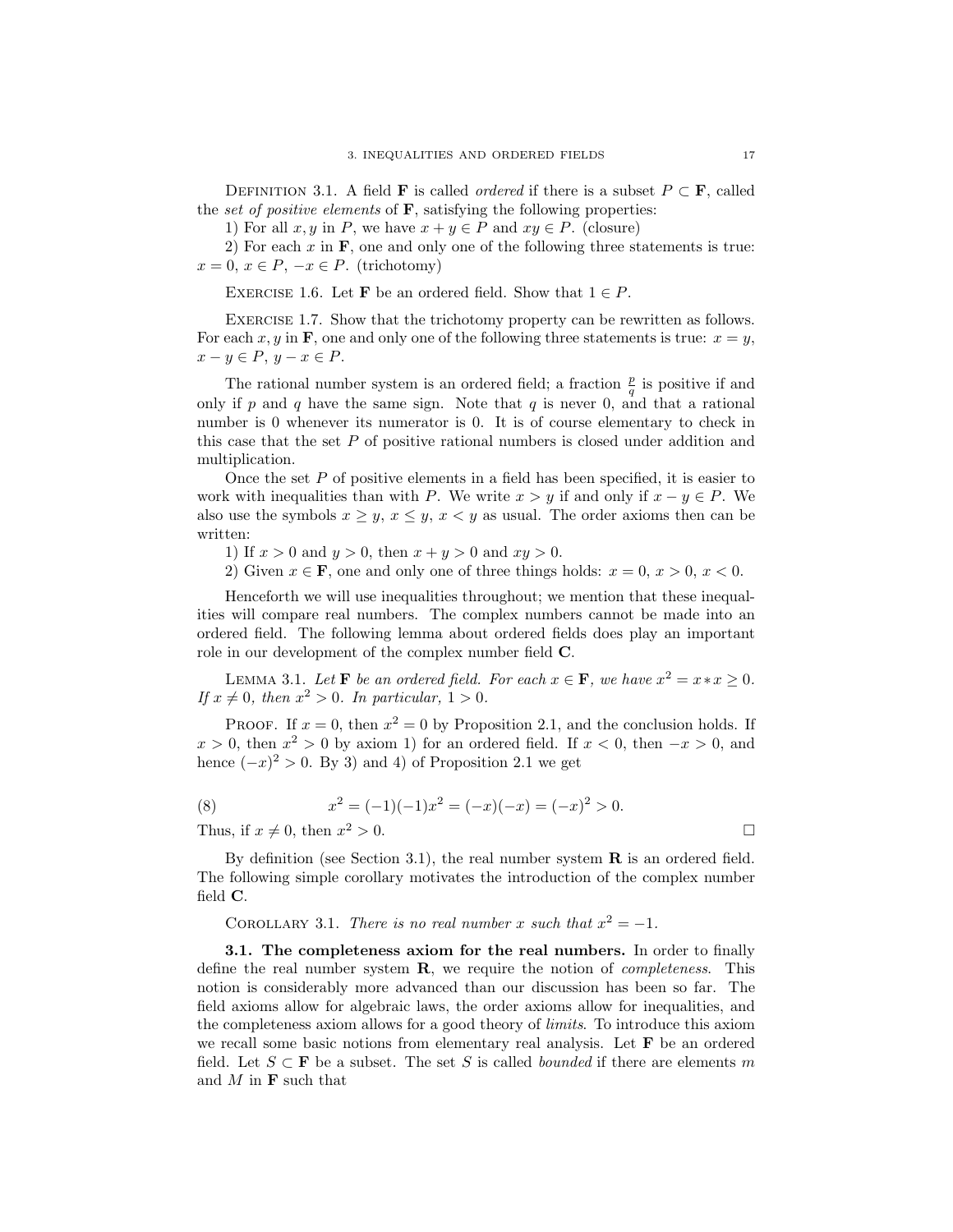#### $m \leq x \leq M$

for all  $x$  in  $S$ . The set  $S$  is called bounded above if there is an element  $M$  in  $\mathbf F$ such that  $x \leq M$  for all x in S, and called *bounded below* if there is an element m in **F** such that  $m \leq x$  for all x in S. When these numbers exist, M is called an upper bound for  $S$  and  $m$  is called a lower bound for  $S$ . Thus  $S$  is bounded if and only if it is both bounded above and bounded below. The numbers  $m$  and  $M$  are not generally in S. For example, the set of negative rational numbers is bounded above, but the only upper bounds are 0 or positive numbers.

We can now introduce the completeness axiom for the real numbers. The fundamental notion is that of *least upper bound*. If  $M$  is an upper bound for  $S$ , then any number larger than  $M$  is of course also an upper bound. The term least upper bound means the *smallest* possible upper bound; the concept juxtaposes small and big. The least upper bound  $\alpha$  of S is the smallest number that is greater than or equal to any member of S. See Figure 2. One cannot prove that such a number exists based on the ordered field axioms; for example, if we work within the realm of rational numbers, the set of x such that  $x^2 < 2$  is bounded above, but it has no least upper bound. Mathematicians often use the word supremum instead of least upper bound; thus  $\sup(S)$  denotes the least upper bound of S. Postulating the existence of least upper bounds as in the next definition uniquely determines the real numbers.



Figure 2. Upper bounds

DEFINITION 3.2. An ordered field **F** is *complete* if, whenever S is a non-empty subset of  **and**  $S$  **is bounded above, then**  $S$  **has a least upper bound in**  $**F**$ **.** 

We could have instead decreed that each non-empty subset of  $\bf{F}$  that is bounded below has a greatest lower bound (or infimum). The two statements are equivalent after replacing S with the set  $-S$  of additive inverses of elements of S.

In a certain precise sense, called isomorphism, there is a unique complete ordered field. We will assume uniqueness and get the ball rolling by making the fundamental definition:

DEFINITION 3.3. The real number system  $\bf{R}$  is the unique complete ordered field.

3.2. What is a natural number? We pause to briefly consider how the natural numbers fit within the real numbers. In our approach, the real number system is taken as the starting point for discussion. From an intuitive point of view we can think of the natural numbers as the set  $\{1, 1 + 1, 1 + 1 + 1, ...\}$ . To be more precise we proceed in the following manner.

DEFINITION 3.4. A subset S of **R** is called *inductive* if, whenever  $x \in S$ , then  $x+1 \in S$ .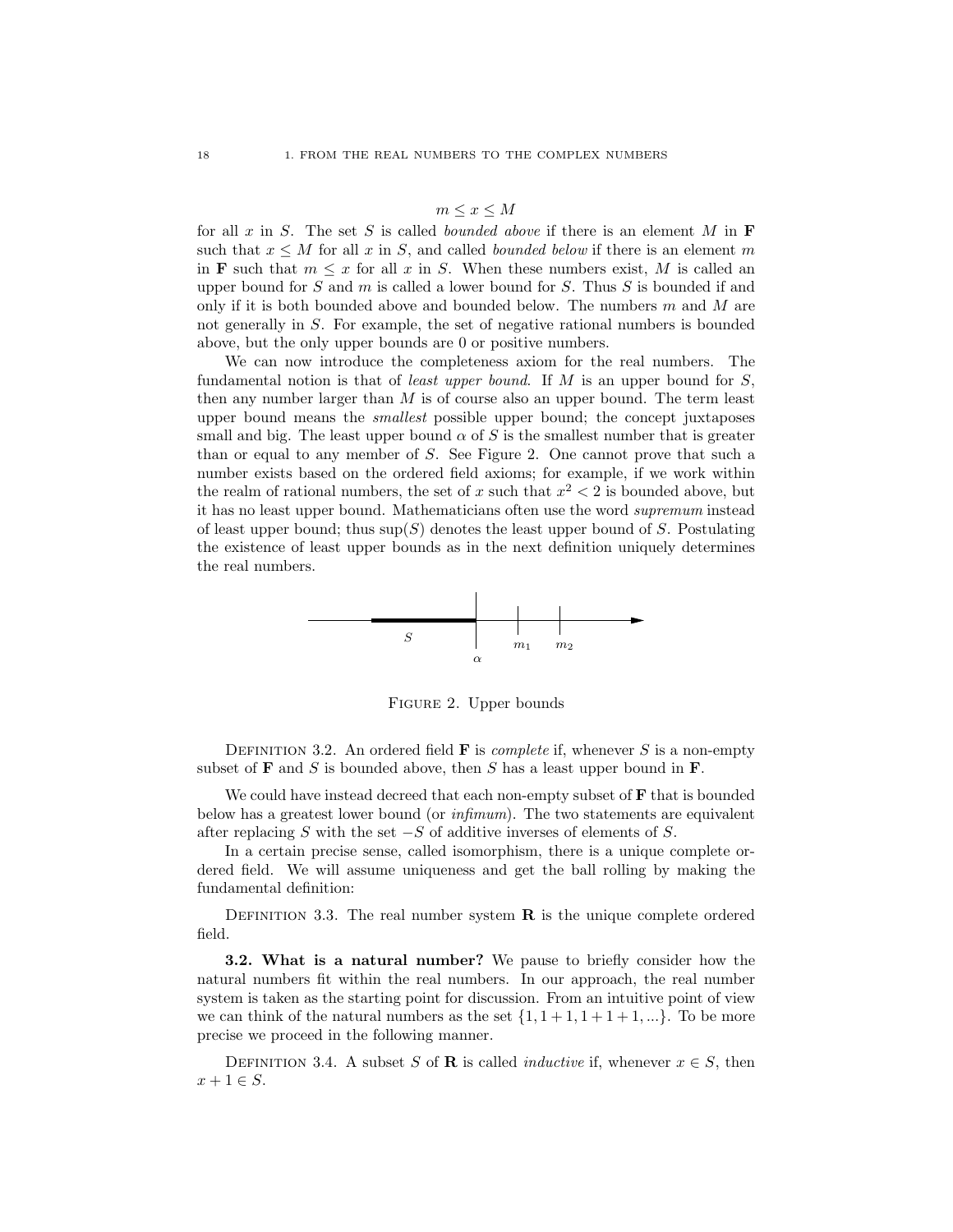DEFINITION 3.5. The set of natural numbers  $N$  is the intersection of all inductive subsets of R that contain 1.

Thus N is a subset of R, and  $1 \in N$ . Furthermore, if  $n \in N$ , then n is an element of every inductive subset of **R**. Hence  $n + 1$  is also an element of every inductive subset of **R**, and therefore  $n+1$  is also in **N**. Thus **N** is itself an inductive set; we could equally well have defined  $N$  to be the *smallest* inductive subset of  $R$ containing 1. As a consequence we obtain the principle of mathematical induction:

PROPOSITION 3.1 (Mathematical Induction). Let S be an inductive subset of  $\mathbf{N}$  such that  $1 \in S$ . Then  $S = \mathbf{N}$ .

This proposition provides a method of proof, called induction, surely known to many readers. For each  $n \in \mathbb{N}$ , let  $P_n$  be a mathematical statement. To verify that  $P_n$  is a true statement for each n, it suffices to show two things: first,  $P_1$  is true; second, for all k, whenever  $P_k$  is true, then  $P_{k+1}$  is true. The reason is that the set of n for which  $P_n$  is true is then an inductive set containing 1; by Proposition 3.1 this set is N.



Figure 3. Induction

Exercise 1.8. Apply the principle of mathematical induction to establish the well-ordering principle: every nonempty subset of  $N$  contains a least element.

Exercise 1.9. It is of course obvious that there is no natural number between 0 and 1. Prove it!

EXERCISE 1.10. For a constant C put  $f(x) = x + C$ . Find a formula for the composition of f with itself n times. Prove the formula by induction.

EXERCISE 1.11. For non-zero constants A and B, put  $f(x) = A(x + B) - B$ . Find a formula for the composition of f with itself n times. Prove the formula by induction. Find a short proof by expressing the behavior of  $f$  in simple steps.

EXERCISE 1.12. For constants  $M, C$  with  $M \neq 1$  put  $f(x) = Mx + C$ . Find a formula for the composition of f with itself n times. Suggestion: Write f in the notation of the previous exercise.

We close this section by proving a precise statement to the effect that many small things make a big thing. This seemingly evident but yet surprisingly subtle property of R, as stated in Proposition 3.2, requires the completeness axiom for its proof. The proposition does not hold in all ordered fields. In other words, there exist ordered fields  $\bf{F}$  with the following striking property:  $\bf{F}$  contains the natural numbers, but it also contains *super numbers*, namely elements larger than any natural number. For the real numbers, however, things are as we believe. The natural numbers are an unbounded subset of the real numbers.

PROPOSITION 3.2 (Archimedean property). Given positive real numbers x and  $\epsilon$ , then there is a positive integer n such that  $n\epsilon > x$ . Equivalently, given  $y > 0$ , there is an  $n \in \mathbb{N}$  such that  $\frac{1}{n} < y$ .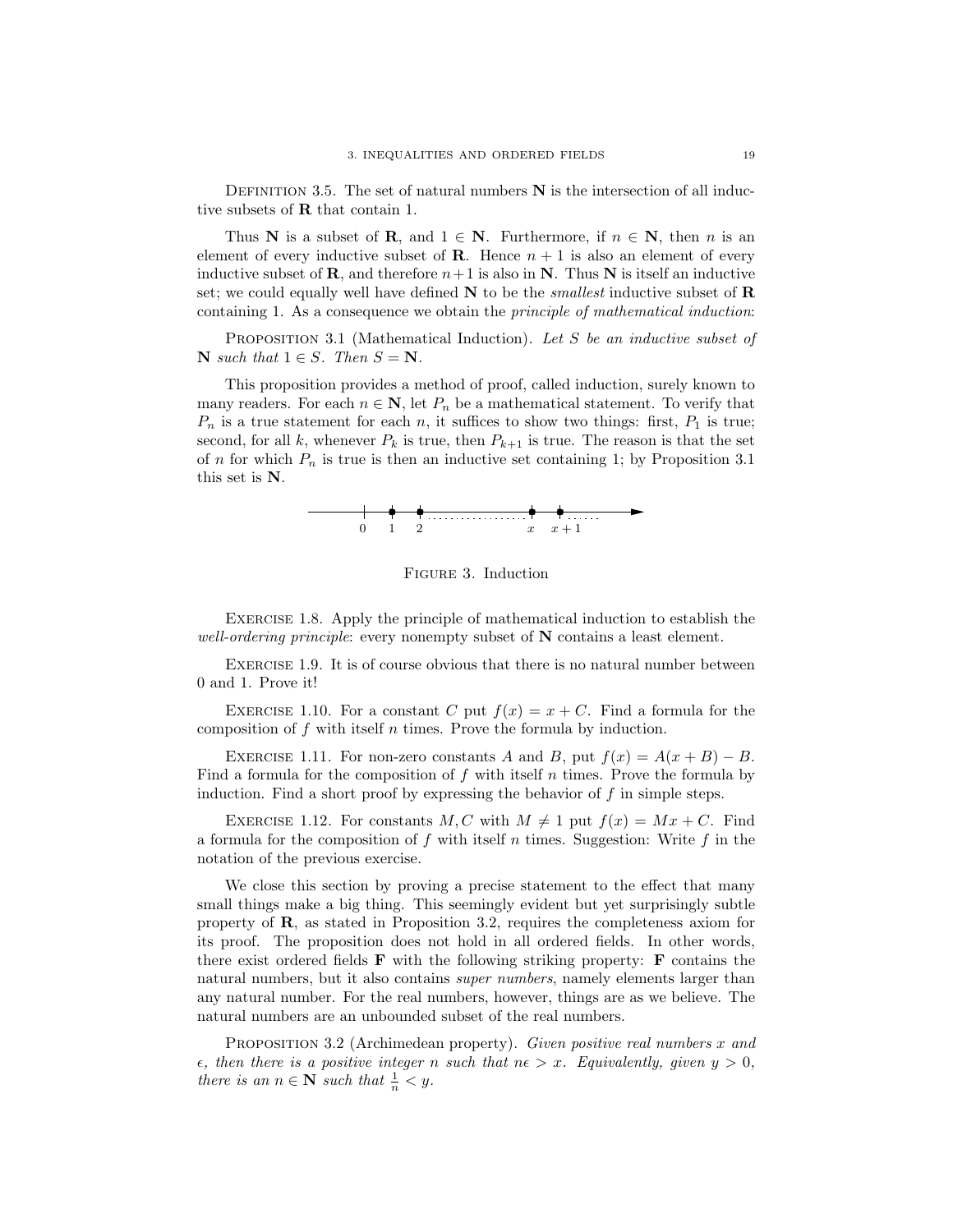Proof. If the first conclusion were false, then every natural number would be bounded above by  $\frac{x}{\epsilon}$ . If the second conclusion were false, then every natural number would be bounded above by  $\frac{1}{y}$ . Thus, in either case, **N** would be bounded above. We prove otherwise. If  $N$  were bounded above, then by the completeness axiom N would have a least upper bound K. But then  $K - 1$  would not be an upper bound, and hence we could find an integer n with  $K - 1 < n \leq K$ . But then  $K < n+1$ ; since  $n+1 \in \mathbb{N}$ , we contradict K being an upper bound. Thus N is unbounded above and the Archimedean property follows.  $\Box$ 

Exercise 1.13. Type "Non-Archimedean Ordered Field" into an internet search engine and see what you find. Then try to understand one of the examples.

3.3. Limits. Completeness in the sense of Definition 3.2 (for Archimedean ordered fields) is equivalent to a notion involving limits of Cauchy sequences. See Remark 3.1. We will carefully discuss these definitions from a calculus or beginning real analysis course. First we remind the reader of some elementary properties of the absolute value function. We gain intuition by thinking in terms of distance.

DEFINITION 3.6. For  $x \in \mathbf{R}$ , we define  $|x|$  by  $|x| = x$  if  $x \ge 0$  and  $|x| = -x$  if  $x < 0$ . Thus |x| represents the distance between x and 0. In general, we define the distance  $\delta(x, y)$  between real numbers x and y by

$$
\delta(x, y) = |x - y|.
$$

EXERCISE 1.14. Show that the absolute value function on  $\bf{R}$  satisfies the following properties:

1)  $|x| \geq 0$  for all  $x \in \mathbb{R}$ , and  $|x| = 0$  if and only if  $x = 0$ .

2)  $-|x| \leq x \leq |x|$  for all  $x \in \mathbf{R}$ .

3)  $|x + y| \le |x| + |y|$  for all  $x, y \in \mathbb{R}$ . (the triangle inequality)

4)  $|a - c| \leq |a - b| + |b - c|$  for all  $a, b, c \in \mathbb{R}$ . (second form of the triangle inequality)

EXERCISE 1.15. Why are properties 3) and 4) of the previous exercise called triangle inequalities?

We make several comments about Exercise 1.14. First of all, one can prove property 3) in two rather different ways. One way starts with property 2) for  $x$ and  $y$  and adds the results. Another way involves squaring. Property 4) is crucial because of its interpretation in terms of distances. Mathematicians have abstracted these properties of the absolute value function and introduced the concept of a metric space. See Section 6.

We recall that a sequence  $\{x_n\}$  of real numbers is a function from N to **R**. The real number  $x_n$  is called the *n*-th term of the sequence. The notation  $x_1, x_2, \ldots, x_n, \ldots$ , where we list the terms of the sequence in order, amounts to listing the values of the function. Thus  $x : \mathbf{N} \to \mathbf{R}$  is a function, and we write  $x_n$ instead of  $x(n)$ . The intuition gained from this alteration of notation is especially valuable when discussing limits.

DEFINITION 3.7. Let  $\{x_n\}$  be a sequence of real numbers. Assume  $L \in \mathbf{R}$ .

• LIMIT. We say that "the limit of  $x_n$  is  $L$ " or that " $x_n$  converges to  $L$ ", and we write  $\lim_{n\to\infty}x_n = L$ , if the following statement holds: For all  $\epsilon > 0$ , there is an  $N \in \mathbb{N}$  such that  $n \geq N$  implies  $|x_n - L| < \epsilon$ .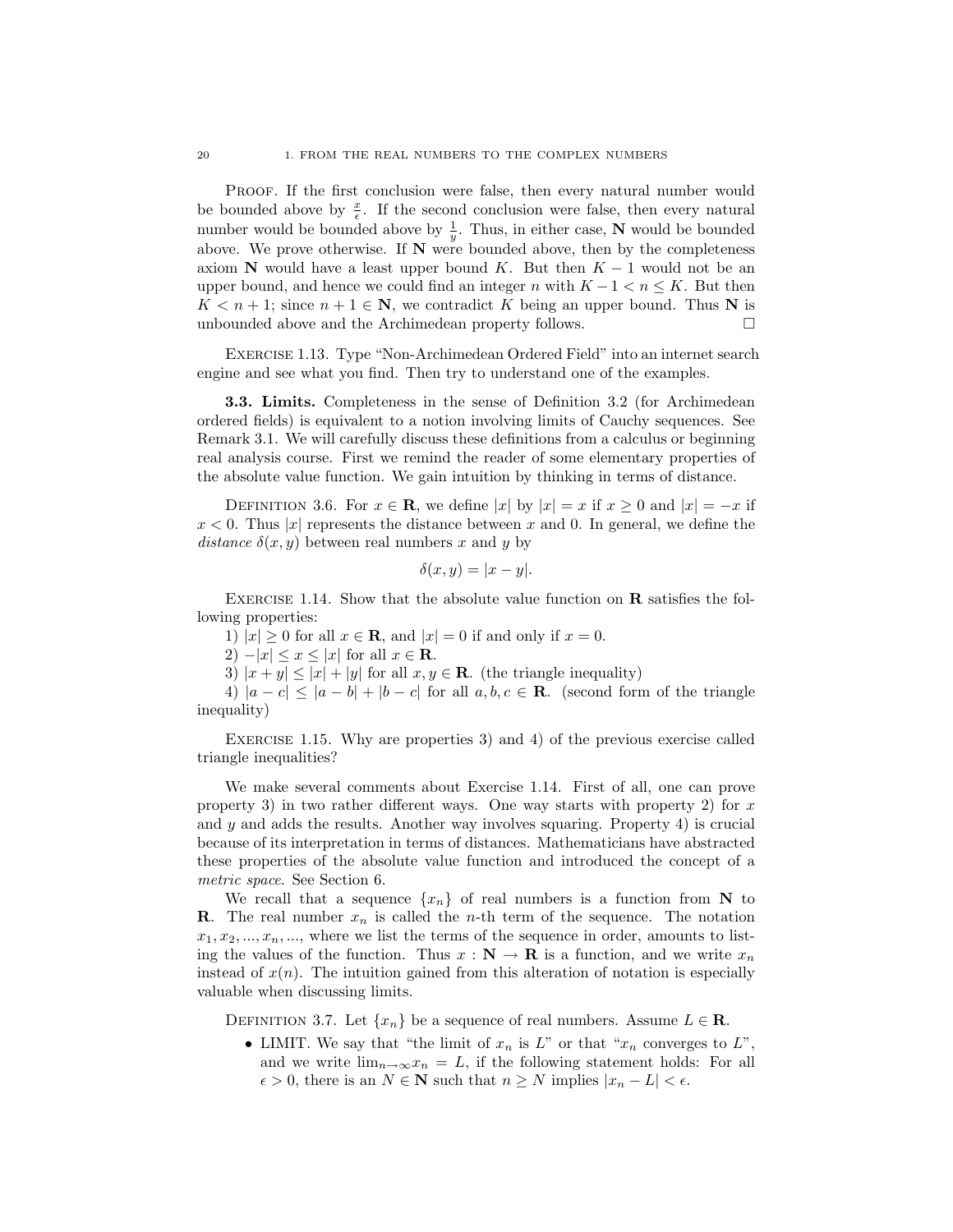• CAUCHY. We say that  $\{x_n\}$  is a *Cauchy sequence* if the following statement holds: For all  $\epsilon > 0$ , there is an  $N \in \mathbb{N}$  such that  $m, n \geq N$  implies  $|x_m - x_n| < \epsilon.$ 

When there is no real number L for which  $\{x_n\}$  converges to L, we say that  ${x_n}$  diverges.

The definition of the limit demands that the terms eventually get arbitrarily close to a given L. The definition of a Cauchy sequence states that the terms of the sequence eventually get arbitrarily close to each other. The most fundamental result in real analysis is that a sequence of real numbers converges if and only if it is a Cauchy sequence. The word complete has several similar uses in mathematics; it often refers to a metric space in which being Cauchy is a necessary and sufficient condition for convergence of a sequence. See Section 6. The following subtle remark indicates a slightly different way one can define the real numbers.

REMARK 3.1. Consider an ordered field **F** satisfying the Archimedean property. In other words, given positive elements  $x$  and  $y$ , there is an integer  $n$  such that  $y$ added to itself n times exceeds x. Of course we write ny for this sum. It is possible to consider limits and Cauchy sequences in F. Suppose that each Cauchy sequence in  $\bf{F}$  has a limit in  $\bf{F}$ . One can then derive the least upper bound property, and hence  $\bf{F}$  must be the real numbers  $\bf{R}$ . Hence we could give the definition of the real number system by decreeing that  $\bf{R}$  is an ordered field satisfying the Archimedean property and that  $\bf{R}$  is complete in the sense of Cauchy sequences.

We return to the real numbers. A sequence  $\{x_n\}$  of real numbers is *bounded* if and only if its set of values is a bounded subset of R. A convergent sequence must of course be bounded; with finitely many exceptions all the terms are within distance 1 from the limit. Similarly a Cauchy sequence must be bounded; with finitely many exceptions all the terms are with distance 1 of some particular  $x_N$ .

Proving that a convergent sequence must be Cauchy uses what is called an  $\frac{\epsilon}{2}$  argument. Here is the idea: if the terms are eventually within distance  $\frac{\epsilon}{2}$  of some limit  $L$ , then they are eventually within distance  $\epsilon$  of each other. Proving the converse assertion is much more subtle; somehow one must find a candidate for the limit just knowing that the terms are close to each other. See for example [8, 20]. The proofs rely on the notion of subsequence, which we define now, but which we do not use meaningfully until Chapter 8. Let  $\{x_n\}$  be a sequence of real numbers and let  $k \to n_k$  be an increasing function. We write  $\{x_{n_k}\}\$ for the subsequence of  ${x_n}$  whose k-th term is  ${x_{n_k}}$ . The proof that a Cauchy sequence converges amounts to first finding a convergent subsequence, and then showing that the sequence itself converges to the same limit.

We next prove a basic fact that often allows us to determine convergence of a sequence without knowing the limit in advance. A sequence  $\{x_n\}$  is called nondecreasing if, for each n, we have  $x_{n+1} \geq x_n$ . It is called non-increasing if, for each n, we have  $x_{n+1} \leq x_n$ . It is called monotone if it is either non-increasing or non-decreasing. The following fundamental result, illustrated by Figure 4, will get used occasionally in this book. It can be used also to establish that a Cauchy sequence of real numbers has a limit.

PROPOSITION 3.3. A bounded monotone sequence of real numbers has a limit.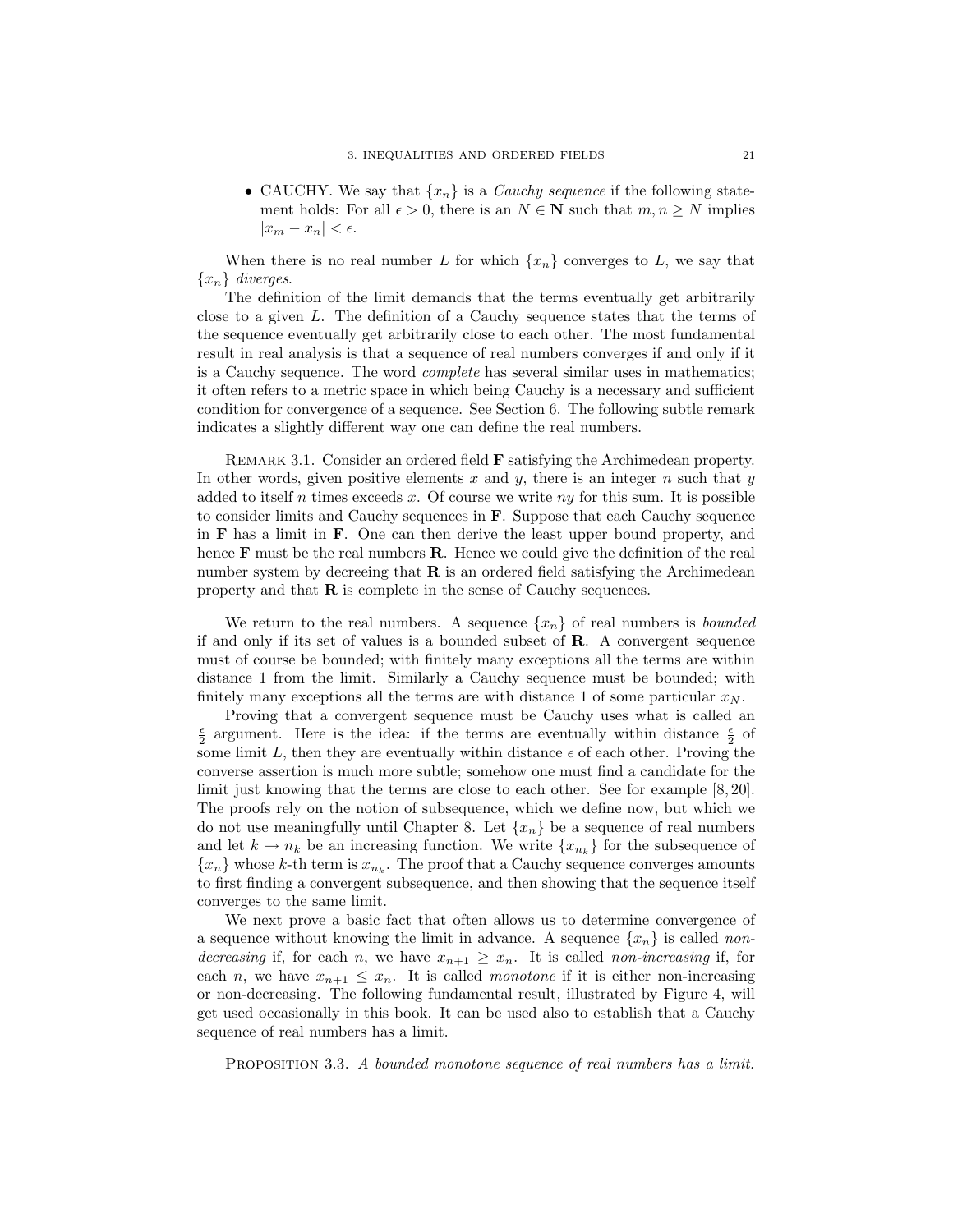Proof. We claim that a non-decreasing sequence converges to its least upper bound (supremum) and that a non-increasing sequence converges to its greatest lower bound (infimum). We prove the first, leaving the second to the reader. Suppose for all  $n$  we have

$$
x_1 \le \dots \le x_n \le x_{n+1} \le \dots \le M.
$$

Let  $\alpha$  be the least upper bound of the set  $\{x_n\}$ . Then, given  $\epsilon > 0$ , the number  $\alpha - \epsilon$  is not an upper bound, and hence there is some  $x_N$  with  $\alpha - \epsilon < x_N \leq \alpha$ . By the non-decreasing property, if  $n \geq N$  then

(9) 
$$
\alpha - \epsilon < x_N \leq x_n \leq \alpha < \alpha + \epsilon.
$$

But (9) yields  $|x_n - \alpha| < \epsilon$ , and hence provides us with the needed N in the definition of the limit. Thus  $\lim_{n\to\infty}$   $(x_n) = \alpha$ .



Figure 4. Monotone convergence

REMARK 3.2. Let  $\{x_n\}$  be a monotone sequence of real numbers. Then  $\{x_n\}$ converges if and only if it is bounded. Proposition 3.3 guarantees that it converges if it is bounded. Since a convergent sequence must be bounded, the converse holds as well. Monotonicity is required; for example, the sequence  $(-1)^n$  is bounded but it does not converge.

The next few pages provide the basic real analysis needed as background material. In particular the material on square roots is vital to the development.

Exercise 1.16. Finish the proof of Proposition 3.3; in other words, show that a non-increasing bounded sequence converges to its greatest lower bound.

EXERCISE 1.17. If c is a constant, and  $\{x_n\}$  converges, prove that  $\{cx_n\}$  converges. Try to arrange your proof such that the special case  $c = 0$  need not be considered separately. Prove that the sum and product of convergent sequences are convergent.

EXERCISE 1.18. Assume  $\{x_n\}$  converges to 0 and that  $\{y_n\}$  is bounded. Prove that their product converges to 0.

An extension of the notion of limit of sequence is often useful in real analysis. We pause to introduce the idea and refer to [20] for applications and considerably more discussion. When S is a bounded and nonempty subset of  $\mathbf{R}$ , we write as usual  $\inf(S)$  for the greatest lower bound of S and  $\sup(S)$  for the least upper bound of S. Let now  $\{x_n\}$  be a bounded sequence of real numbers. For each k, consider the set  $X_k = \{x_n : n \geq k\}$ . Then these sets are bounded as well. Furthermore the bounded sequence of real numbers defined by  $\inf(X_k)$  is nondecreasing and the bounded sequence of real numbers  $\sup(X_k)$  is nonincreasing. By the monotone convergence theorem these sequences necessarily have limits, called lim  $\inf(x_n)$  and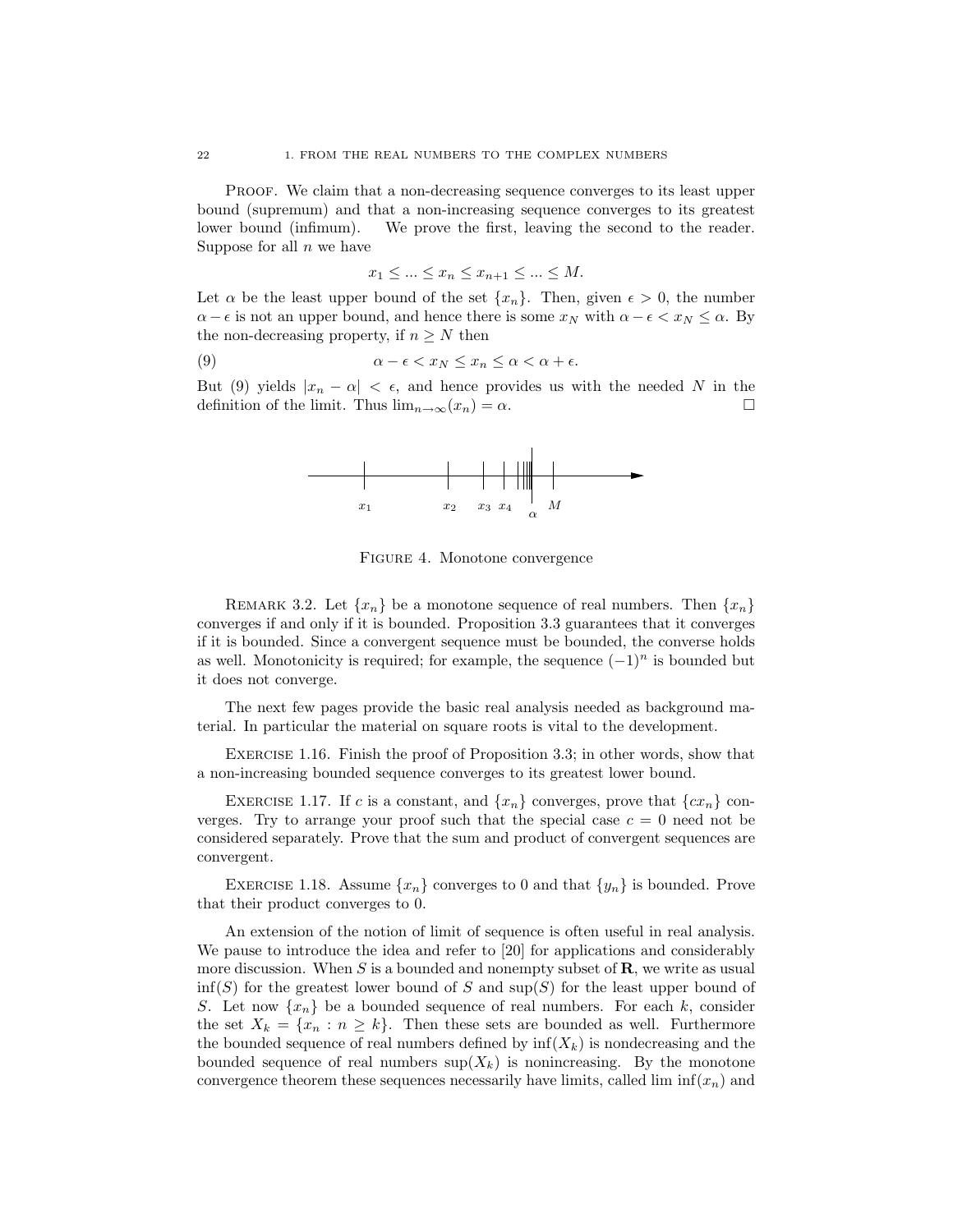lim sup( $x_n$ ). These limits are equal **if and only if** lim( $x_n$ ) exists, in which case all three values are the same. By contrast, let  $x_n = (-1)^n$ . Then  $\liminf(x_n) = -1$ and  $\limsup(x_n) = 1$ . Occasionally in the subsequent discussion we can replace limit by lim sup and things still work.

Next we turn to the concept of continuity, which we also define in terms of sequences.

DEFINITION 3.8. Let  $f: \mathbf{R} \to \mathbf{R}$  be a function. Then f is continuous at a if, whenever  $\{x_n\}$  is a sequence and  $\lim_{n\to\infty}x_n=a$ , then  $\lim_{n\to\infty}f(x_n)=f(a)$ . Also, f is continuous on a set S if it is continuous at each point of the set. When S is **R** or when S is understood from the context to be the domain of  $f$ , we usually say "f is continuous" rather than the longer phrase "f is continuous on  $S$ ".

Exercise 1.19. Prove that the sum and product of continuous functions are continuous. If c is a constant, and f is continuous, prove that  $cf$  is continuous.

EXERCISE 1.20. Prove that f is continuous at a if and only if the following holds. For each  $\epsilon > 0$ , there is a  $\delta > 0$  such that  $|x-a| < \delta$  implies  $|f(x)-f(a)| < \epsilon$ .

We close this section by showing how the completeness axiom impacts the existence of square roots. First we recall the standard fact that there is no rational square root of 2, by giving a somewhat unusual proof. See Exercise 1.22 for a compelling generalization. These proofs are based on inequalities. For example, the order axioms yield the following:  $0 < a < b$  implies  $0 < a<sup>2</sup> < ab < b<sup>2</sup>$ ; we use such inequalities without comment below.

PROPOSITION 3.4. There is no rational number whose square is 2.

PROOF. Seeking a contradiction, we suppose that there are integers  $m, n$  such that  $(\frac{m}{n})^2 = 2$ . We may assume that m and n are positive. Of all such representations we may assume that we have chosen the one for which  $n$  is the smallest possible positive integer. The equality  $m^2 = 2n^2$  implies the inequality  $2n > m > n$ . Now we compute

(10) 
$$
\frac{m}{n} = \frac{m(m-n)}{n(m-n)} = \frac{m^2 - mn}{n(m-n)} = \frac{2n^2 - mn}{n(m-n)} = \frac{2n - m}{m-n}.
$$

Thus  $\frac{2m-n}{m-n}$  is also a square root of 2. Since  $0 < m-n < n$ , formula (10) provides a second way to write the fraction  $\frac{m}{n}$ ; the second way has a positive denominator, smaller than n. We have therefore contradicted our choice of n. Hence there is no rational number whose square is 2.

Although there is no *rational* square root of 2, we certainly believe that a positive real square root of 2 exists. For example, the length of the diagonal of the positive *real* square root or 2 exists. For example, the length of the diagonal of the unit square should be  $\sqrt{2}$ . We next prove, necessarily relying on the completeness axiom, that each positive real number has a square root.

THEOREM 3.1. If  $t \in \mathbf{R}$  and  $t \geq 0$ , then there is an  $x \in \mathbf{R}$  with  $x^2 = t$ .

PROOF. This proof is somewhat sophisticated and can be omitted on first reading. If  $t = 0$ , then t has the square root 0. Hence we may assume that  $t > 0$ . Let S denote the set of real numbers x such that  $x^2 < t$ . This set is nonempty, because  $0 \in S$ . We claim that  $M = \max(1, t)$  is an upper bound for S. To check the claim, we note first that  $x^2 < 1$  implies  $x < 1$ , because  $x \ge 1$  implies  $x^2 \ge 1$ . Therefore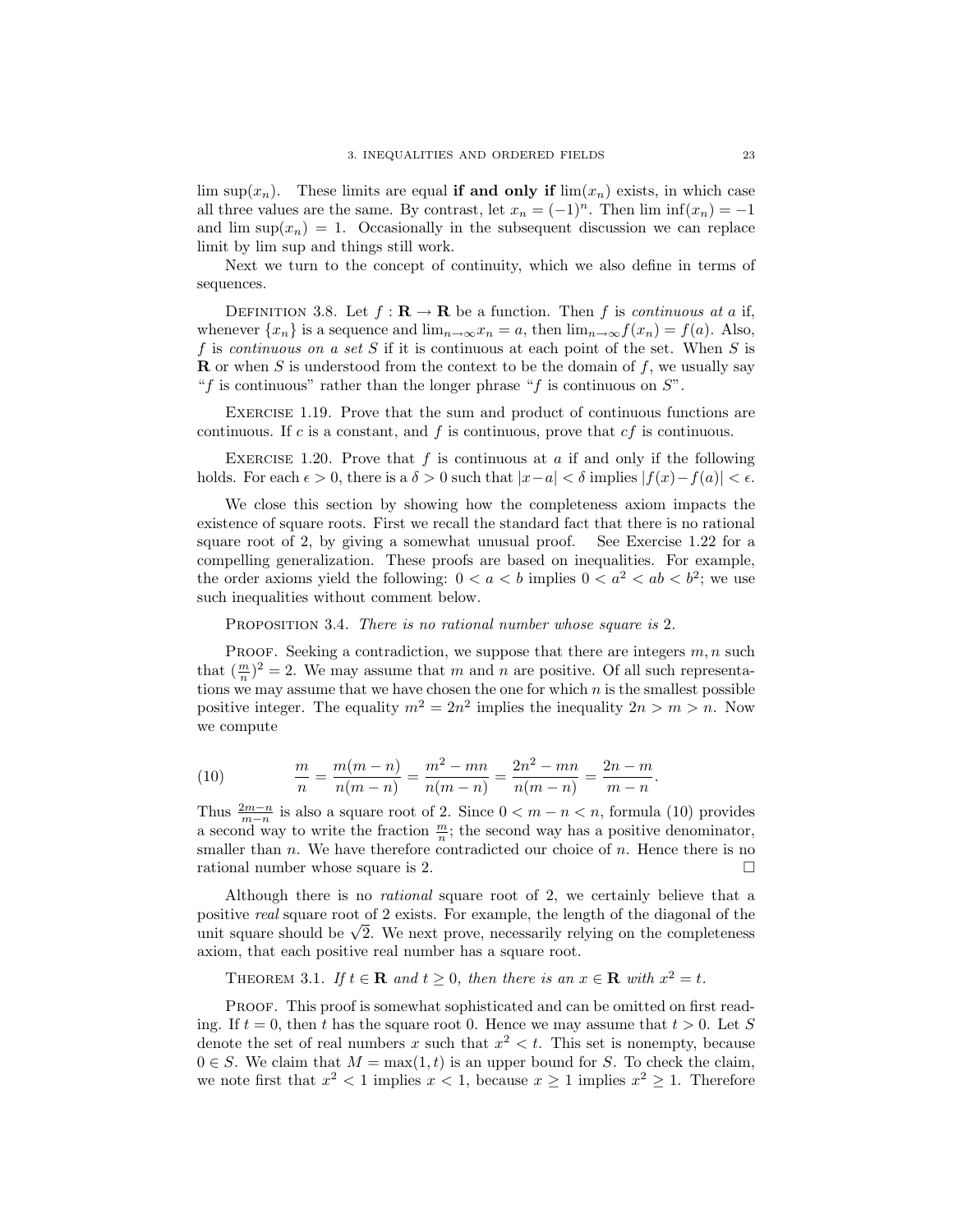if  $t < 1$ , then 1 is an upper bound for S. On the other hand, if  $t \geq 1$ , then  $t \leq t^2$ . Therefore  $x^2 < t$  implies  $x^2 \leq t^2$  and hence  $x \leq t$ . Therefore in this case t is an upper bound for  $S$ . In either case,  $S$  is bounded above by  $M$  and nonempty. By the completeness axiom, S has a least upper bound  $\alpha$ . We claim that  $\alpha^2 = t$ .

To prove the claim, we use the trichotomy property. We will rule out the cases  $\alpha^2 < t$  and  $\alpha^2 > t$ . In each case we use the Archimedean property to find a positive integer *n* whose reciprocal is sufficiently small. Then we can add or subtract  $\frac{1}{n}$  to  $\alpha$  and obtain a contradiction. Here are the details. If  $\alpha^2 > t$ , then Proposition 3.2 guarantees that we can find an integer  $n$  such that

$$
\frac{2\alpha}{n} < \alpha^2 - t.
$$

We then have

$$
(\alpha - \frac{1}{n})^2 = \alpha^2 - \frac{2\alpha}{n} + \frac{1}{n^2} > \alpha^2 - \frac{2\alpha}{n} > t.
$$

Thus  $\alpha - \frac{1}{n}$  is an upper bound for S, but it is smaller than  $\alpha$ . We obtain a contradiction. Suppose next that  $\alpha^2 < t$ . We can find  $n \in \mathbb{N}$  (Exercise 1.21) such that

$$
\frac{2\alpha n+1}{n^2} < t - \alpha^2.
$$

This time we obtain

$$
(\alpha + \frac{1}{n})^2 = \alpha^2 + \frac{2\alpha}{n} + \frac{1}{n^2} < t.
$$

Since  $\alpha + \frac{1}{n}$  is bigger than  $\alpha$ , and yet it is also an upper bound for S, again we obtain a contradiction. By trichotomy we must therefore have  $\alpha^2 = t$ .

The kind of argument used in the proof of Theorem 3.1 epitomizes proofs in basic real analysis. In this setting one cannot prove an equality by algebraic reasoning; one requires the completeness axiom and analytic reasoning.

EXERCISE 1.21. For  $t - \alpha^2 > 0$ , prove that there is an  $n \in \mathbb{N}$  such that (11) holds.

Exercise 1.22. Mimic the proof of Proposition 3.4 to prove the following statement. If k is a positive integer, then the square root of  $k$  must be either an integer or an irrational number. Suggestion: Multiply  $\frac{m}{n}$  by  $\frac{m-nq}{m-nq}$  for a suitable integer q.

#### 4. The complex numbers

We are finally ready to introduce the complex numbers C. The equation  $x^2 + 1 = 0$  will have two solutions in C. Once we allow a solution to this equation, we find via the quadratic formula and Lemma 4.1 below that we can solve all quadratic polynomial equations. With deeper work, we can solve any (non-constant) polynomial equation over C. We will prove this result, called the fundamental theorem of algebra, in Chapter 8.

Our first definition of C arises from algebraic reasoning. As usual, we write  $\mathbb{R}^2$  for the set of ordered pairs  $(x, y)$  of real numbers. To think geometrically, we identify the point  $(x, y)$  with the arrow from the origin  $(0, 0)$  to the point  $(x, y)$ . We know how to add vectors; hence we define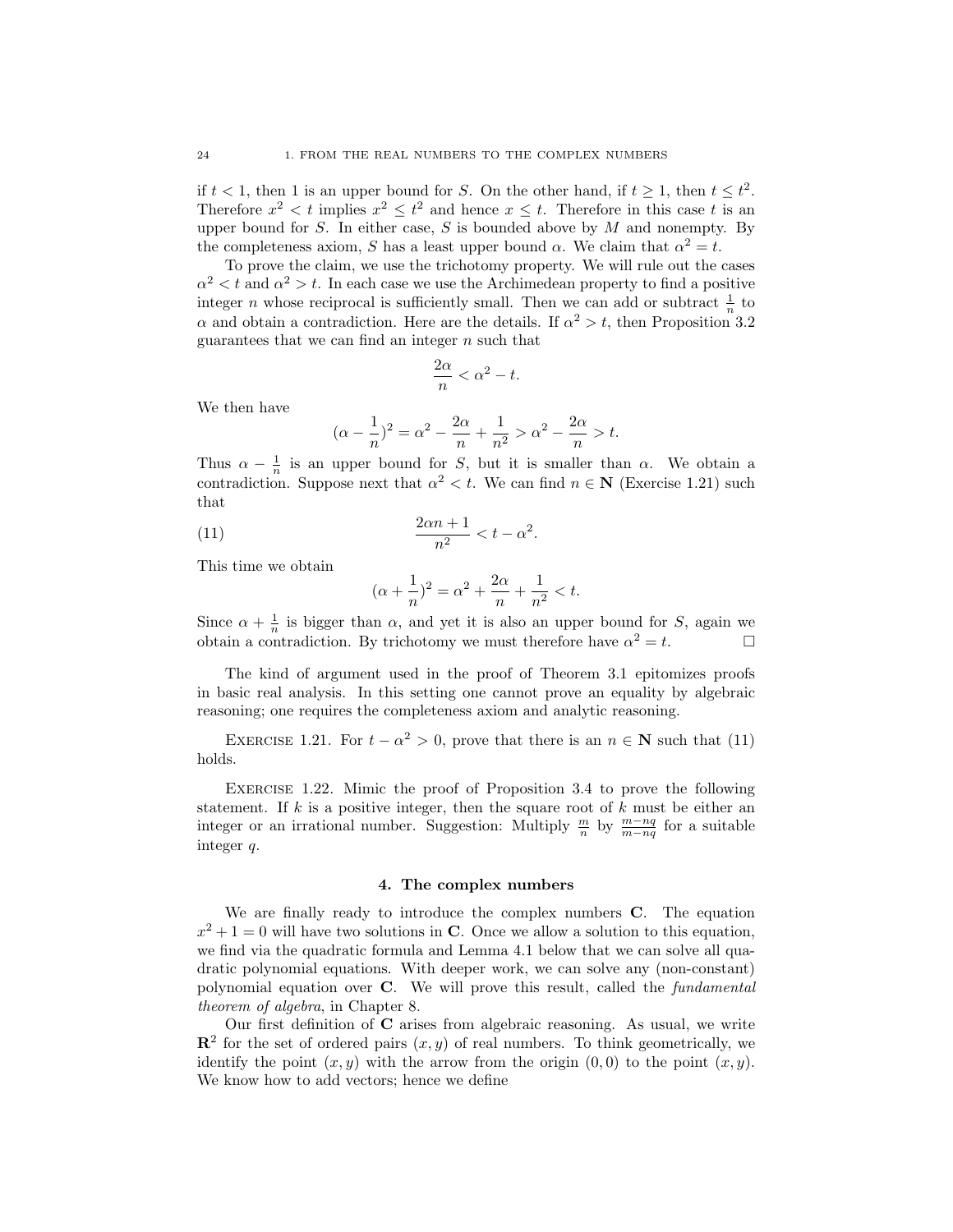(12) 
$$
(x, y) + (a, b) = (x + a, y + b).
$$

This formula amounts to adding vectors in the usual geometric manner. See Figure 5. More subtle is our definition of multiplication

(13) 
$$
(x, y) * (a, b) = (xa - yb, xb + ya).
$$

Let us temporarily write  $\mathbf 0$  for  $(0,0)$  and  $\mathbf 1$  for  $(1,0)$ . We claim that the operations in equations (12) and (13) turn  $\mathbb{R}^2$  into a field.

We must first verify that both addition and multiplication are commutative and associative. The verifications are rather trivial, especially for addition.

$$
(x, y) + (a, b) = (x + a, y + b) = (a + x, b + y) = (a, b) + (x, y).
$$

$$
((x, y) + (a, b)) + (s, t) = (x + a, y + b) + (s, t) = (x + a + s, y + b + t)
$$

 $=(x, y) + (a + s, b + t) = (x, y) + ((a, b) + (s, t)).$ 

Here are the computations for multiplication:

$$
(x, y) * (a, b) = (xa - yb, xb + ya) = (ax - by, ay + bx) = (a, b) * (x, y).
$$

$$
((x, y) * (a, b)) * (s, t) = (xa - by, xb + ya) * (s, t)
$$

$$
= (xas - bys - txb - tya, xbt + yat - (xas - bys)) = (x, y) * ((a, b) * (s, t)).
$$
  
We next verify that **0** and **1** have the desired properties.

$$
(x, y) + (0, 0) = (x, y).
$$
  

$$
(x, y) * (1, 0) = (x1 - y0, x0 + y1) = (x, y).
$$

The additive inverse of  $(x, y)$  is easily checked to be  $(-x, -y)$ . When  $(x, y) \neq$  $(0, 0)$ , the multiplicative inverse of  $(x, y)$  is easily checked to be

(14) 
$$
\frac{1}{(x,y)} = \left(\frac{x}{x^2 + y^2}, \frac{-y}{x^2 + y^2}\right).
$$

Checking the distributive law is not hard, but it is tedious and left to the reader in Exercise 1.23.

These calculations provide the starting point for discussion.

THEOREM 4.1. Formulas (12) and (13) make  $\mathbb{R}^2$  into a field.

The verification of the field axioms given above is rather dull and uninspired. We do note, however, that  $(-1,0)$  is the additive inverse of  $(1,0) = 1$  and that  $(0, 1) * (0, 1) = (-1, 0)$ . Hence there is a square root of  $-1$  in this field.

The ordered pair notation for elements is a bit awkward. We wish to give two alternative definitions of C where things are more elegant.

What have we done so far? Our first definition of  $C$  as pairs of real numbers gave an unmotivated recipe for multiplication; it seems almost a fluke that we obtain a field using this definition. Furthermore computations seem clumsy. A more appealing approach begins by introducing a formal symbol i and defining C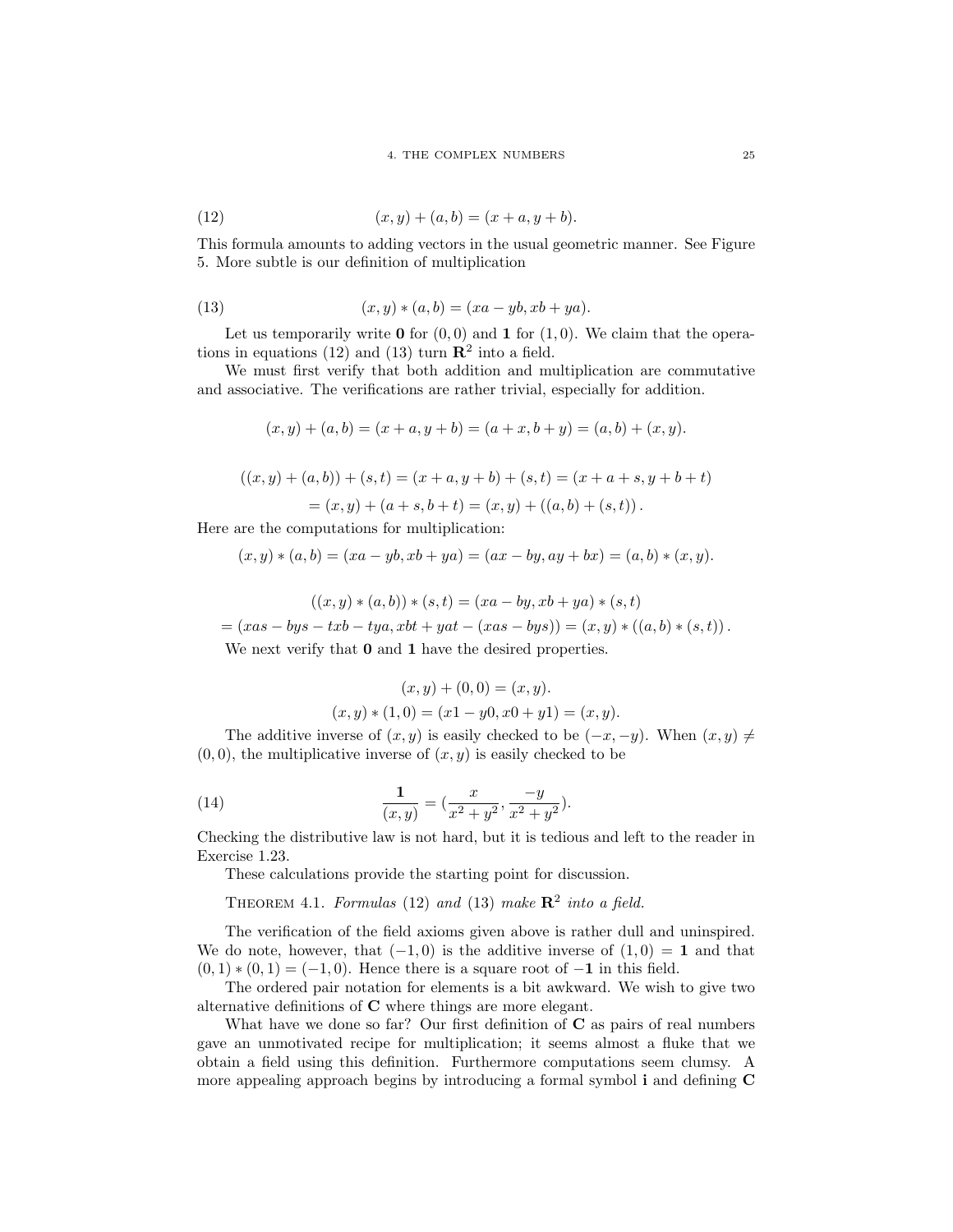

Figure 5. Addition of complex numbers

to be the set of expressions of the form  $a + ib$  for real numbers a, b. We add and multiply as expected, using the distributive law; then we set  $\mathbf{i}^2$  equal to  $-1$ . Thus

(15) 
$$
(x + iy) + (a + ib) = (x + a) + i(y + b)
$$

(16) 
$$
(x + iy) * (a + ib) = xa + i(ya + xb) + i^{2}(yb) = (xa - yb) + i(ya + xb).
$$

Equations  $(15)$  and  $(16)$  give the same results as  $(12)$  and  $(13)$ . While this new approach is more elegant, it makes some readers feel uneasy. After all, we are assuming the existence of an object, namely  $0 + i1$ , whose square is  $-1$ . In the first approach we never assume the existence of such a thing, but such a thing does exist: the square of  $(0, 1)$  is  $(-1, 0)$ , which is the additive inverse of  $(1, 0)$ .

The reader will be on safe logical grounds if she regards the above paragraph as an abbreviation for the previous discussion. In the next section we will give two additional equivalent ways of defining C.

Exercise 1.23. Prove the distributive law for addition and multiplication, as defined in (12) and (13). Do the same using (15) and (16). Compare.

The next lemma reveals a crucial difference between R and C.

Lemma 4.1. The complex numbers do not form an ordered field.

PROOF. Assume that a positive subset  $P$  exists. By Lemma 3.1, each non-zero square is in P. Since  $1^2 = 1$  and  $i^2 = -1$ , both 1 and  $-1$  are squares and hence must be positive, contradicting 2) of Definition 3.1.

#### 5. Alternative definitions of C

In this section we discuss alternative approaches to defining C. We use some basic ideas from linear and abstract algebra that might be new to many students. The primary purpose of this section is to assuage readers who find the rules (12) and (13) unappealing but who find the rules (15) and (16) dubious, because we introduced an object i whose square is −1. The first approach uses matrices of real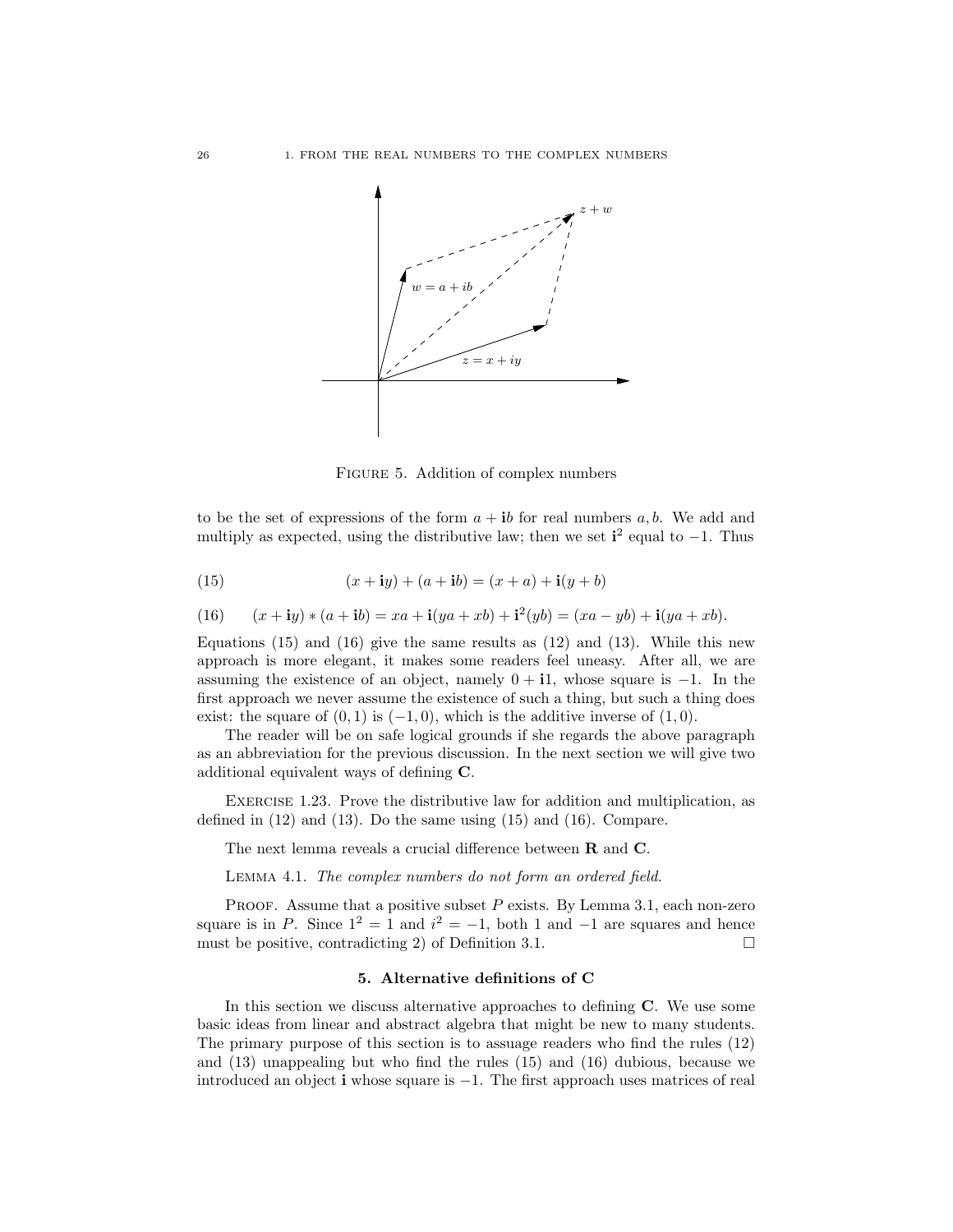numbers, and it conveys significant geometric information. The second approach fully justifies starting with (15) and (16) and it provides a quintessential example of what mathematicians call a quotient space.

A matrix approach to C. The matrix definition of C uses two-by-two matrices of real numbers and some of the ideas are crucial to subsequent developments. In this approach we think of  $C$  as the set of two-by-two matrices of the form  $(18)$ , thereby presaging the Cauchy-Riemann equations which will appear throughout the book. In some sense we identify a complex number with the operation of multiplication by that complex number. This approach is especially useful in complex geometry.

We can regard a complex number as a special kind of linear transformation of  $\mathbb{R}^2$ . A general linear transformation  $(x, y) \rightarrow (ax + cy, bx + dy)$  is given by a two-by-two matrix  $M$  of real numbers:

(17) 
$$
M = \begin{pmatrix} a & c \\ b & d \end{pmatrix}.
$$

A complex number will be a special kind of two-by-two matrix. Given a pair of real numbers a, b and motivated by (13), we consider the mapping  $L : \mathbb{R}^2 \to \mathbb{R}^2$ defined by

$$
L(x, y) = (ax - by, bx + ay).
$$

The matrix representation (in the standard basis) of this linear mapping  $L$  is the two-by-two matrix

$$
\begin{pmatrix} 18 \end{pmatrix} \qquad \qquad \begin{pmatrix} a & -b \\ b & a \end{pmatrix}.
$$

We say that a two-by-two matrix of real numbers satisfies the *Cauchy-Riemann* equations if it has the form (18). A real linear transformation from  $\mathbb{R}^2$  to itself whose matrix representation satisfies (18) corresponds to a complex linear transformation from **C** to itself, namely multiplication by  $a + ib$ .

In this approach we *define* a complex number to be a two-by-two matrix (of real numbers) satisfying the Cauchy-Riemann equations. We add and multiply matrices in the usual manner. We then have an additive identity  $\mathbf{0}$ , a multiplicative identity 1, an analogue of i, and inverses of non-zero elements, defined as follows:

,

$$
\mathbf{0} = \begin{pmatrix} 0 & 0 \\ 0 & 0 \end{pmatrix}
$$

$$
(20) \t\t\t\t1 = \begin{pmatrix} 1 & 0 \\ 0 & 1 \end{pmatrix},
$$

(21) 
$$
\mathbf{i} = \begin{pmatrix} 0 & -1 \\ 1 & 0 \end{pmatrix}.
$$

If a and b are not both 0, then  $a^2 + b^2 > 0$ . Hence in this case the matrix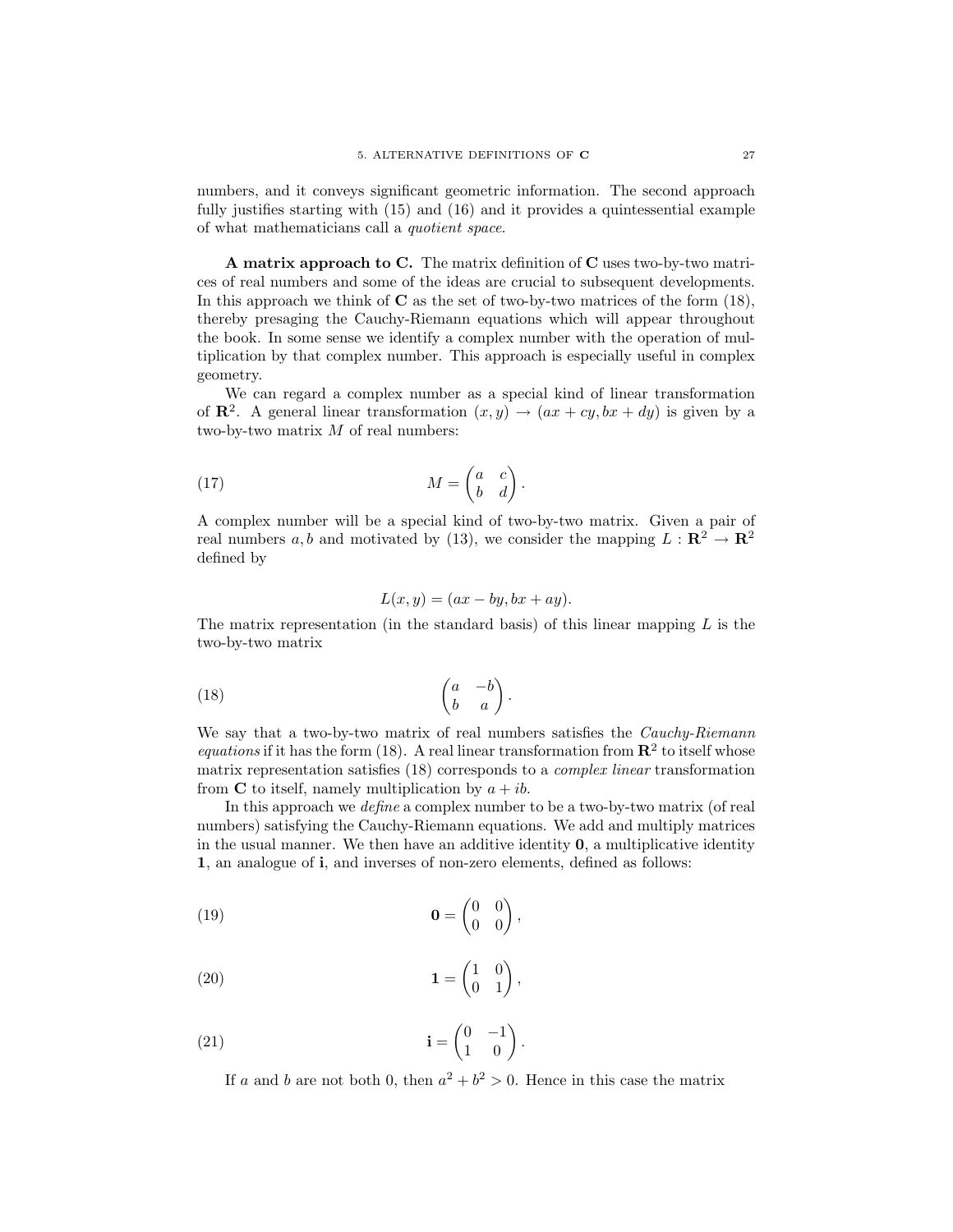(22) 
$$
\begin{pmatrix} \frac{a}{a^2 + b^2} & \frac{b}{a^2 + b^2} \\ \frac{-b}{a^2 + b^2} & \frac{a}{a^2 + b^2} \end{pmatrix}
$$

makes sense and satisfies the Cauchy-Riemann equations. Note that

(23) 
$$
\begin{pmatrix} a & -b \ b & a \end{pmatrix} \begin{pmatrix} \frac{a}{a^2 + b^2} & \frac{b}{a^2 + b^2} \\ \frac{-b}{a^2 + b^2} & \frac{a}{a^2 + b^2} \end{pmatrix} = \begin{pmatrix} 1 & 0 \\ 0 & 1 \end{pmatrix} = 1.
$$

Thus (22) yields the formula  $\frac{a-ib}{a^2+b^2}$  for the reciprocal of the non-zero complex number  $a + ib$ , expressed instead in matrix notation.

Thus C can be defined to be the set of two-by-two matrices satisfying the Cauchy-Riemann equations. Addition and multiplication are defined as usual for matrices. The additive identity  $\bf{0}$  is given by (19) and the multiplicative identity 1 is given by  $(20)$ . The resulting mathematical system is a field, and the element i defined by (21) satisfies  $i^2 + 1 = 0$ . This method of defining C should appease readers who on philosophical grounds question the existence of complex numbers.

EXERCISE 1.24. Show that the square of the matrix in  $(21)$  is the negative of the matrix in (20); in other words, show that  $\mathbf{i}^2 = -1$ .

EXERCISE 1.25. Suppose  $a^2 + b^2 = 1$  in (18). What is the geometric meaning of multiplication by L?

EXERCISE 1.26. Suppose  $b = 0$  in (18). What is the geometric meaning of multiplication by L?

EXERCISE 1.27. Show that there are no real numbers  $x$  and  $y$  such that

$$
\frac{1}{x} + \frac{1}{y} = \frac{1}{x+y}.
$$

.

Show on the other hand that there are complex numbers  $z$  and  $w$  such that

(24) 
$$
\frac{1}{z} + \frac{1}{w} = \frac{1}{z+w}
$$

Describe all pairs  $(z, w)$  satisfying  $(24)$ .

EXERCISE 1.28. Describe all pairs  $A$  and  $B$  of two-by-two matrices of real numbers for which  $A^{-1}$  and  $B^{-1}$  exist and

$$
A^{-1} + B^{-1} = (A + B)^{-1}.
$$

REMARK 5.1. Such pairs of  $n$ -by- $n$  matrices exist if and only if  $n$  is even; the reason is intimately connected with complex analysis.

An algebraic definition of C. We next describe  $C$  as a quotient space. This approach allows us to regard a complex number as an expression  $a+ib$ , where  $i^2 = -1$ , as we wish to do. We will therefore define C in terms of the polynomial ring divided by an ideal. The reader may skip this section without loss of understanding.

First we recall the general notion of an *equivalence relation*. Let S be a set. We can think of an equivalence relation on S as being defined via a symbol  $\cong$ . We decree that certain pairs of elements  $s, t \in S$  are *equivalent*; if so we write  $s \cong t$ . The following three axioms must hold:

• For all  $s \in S: s \cong s$ . (Reflexivity)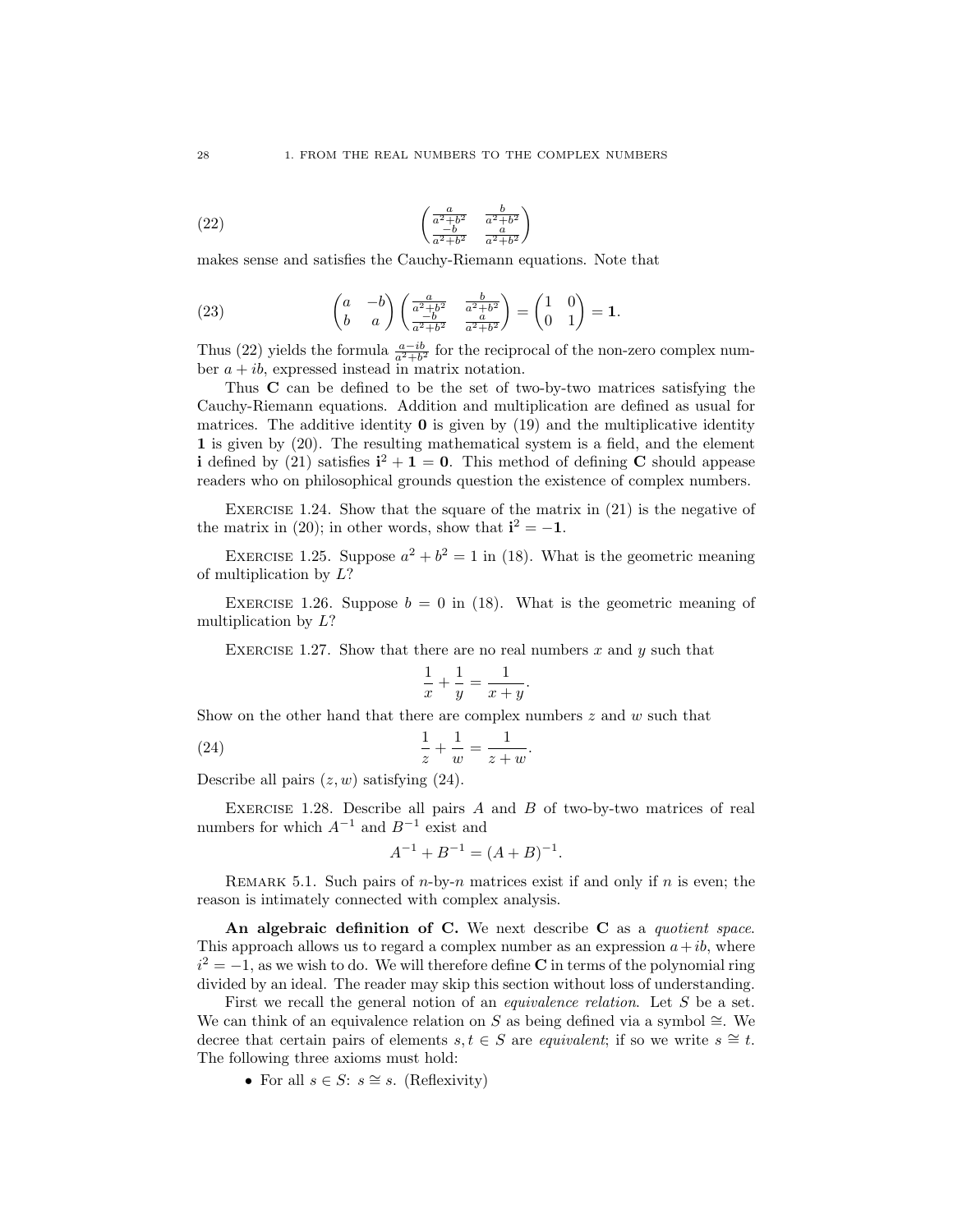- For all  $s, t \in S: s \cong t$  if and only if  $t \cong s$ . (Symmetry)
- For all  $s, t, u \in S: s \cong t$  and  $t \cong u$  together imply  $s \cong u$ . (Transitivity)

Given an equivalence relation  $\cong$  on S, we partition S into *equivalence classes*. All the elements in a single equivalence class are equivalent, and no other member of  $S$  is equivalent to any of these elements. We have already seen two elementary examples. First, fractions  $\frac{a}{b}$  and  $\frac{c}{d}$  are equivalent if and only if they represent the same real number; that is, if and only if  $ad = bc$ . Thus a rational number may be regarded as an equivalence class of pairs of integers. Second, when doing arithmetic modulo  $p$ , we regard two integers as being in the same equivalence class if their difference is divisible by  $p$ .

Exercise 1.29. The precise definition of modular arithmetic involves equivalence classes; we add and multiply equivalence classes (rather than numbers). Show that addition and multiplication modulo  $p$  are well-defined concepts. In other words, do the following. Assume  $m_1$  and  $m_2$  are in the same equivalence class modulo  $p$ , and that  $n_1$  and  $n_2$  are also in the same equivalence class (not necessarily the same class  $m_1$  and  $m_2$  are in). Show that  $m_1 + n_1$  and  $m_2 + n_2$  are in the same equivalence class modulo  $p$ . Do the same for multiplication.

EXERCISE 1.30. Let S be the set of students at a college. For  $s, t \in S$ , consider the relation  $s \cong t$  if s and t take a class together. Is this relation an equivalence relation?

Let  $R[t]$  denote the collection of polynomials in one variable, with real coefficients. An element  $p$  of  $R[t]$  can be written

$$
p = \sum_{j=0}^{d} a_j t^j,
$$

where  $a_j \in \mathbf{R}$ . Notice that the sum is finite. Unless all the  $a_j$  are 0, there is a largest d for which  $a_j \neq 0$ . This number d is called the degree of the polynomial. When all the  $a_i$  equal 0, we call the resulting polynomial the *zero polynomial*, and agree that it has no degree. (In some contexts, one assigns the symbol  $-\infty$  to be the degree of the zero polynomial.) The sum and the product of polynomials are defined as in high school mathematics. In many ways  $R[t]$  resembles the integers **Z**. Each is a commutative ring under the operations of sum and product. Unique factorization into irreducible elements holds in both settings, and the division algorithm works the same as well. See See [4] or [8] for more details. Given polynomials  $p$  and  $q$ , we say that p is a multiple of g, or equivalently that g divides  $p$ , if there is a polynomial q with  $p = qq$ .

The polynomial  $1 + t^2$  is irreducible, in the sense that it cannot be written as a product of two polynomials, each of lower degree, with real coefficients. The set I of polynomials divisible by  $1+t^2$  is called the *ideal generated by*  $1+t^2$ . Given two polynomials p, q, we say that they are equivalent modulo I if  $p - q \in I$ ; in other words, if  $p - q$  is divisible by  $1 + t^2$ . We observe that the three properties of an equivalence relation hold:

- for all  $p: p \cong p$ .
- for all  $p, q: p \cong q$  if and only if  $q \cong p$ .
- If  $p \cong q$  and  $q \cong r$ , then  $p \cong r$ .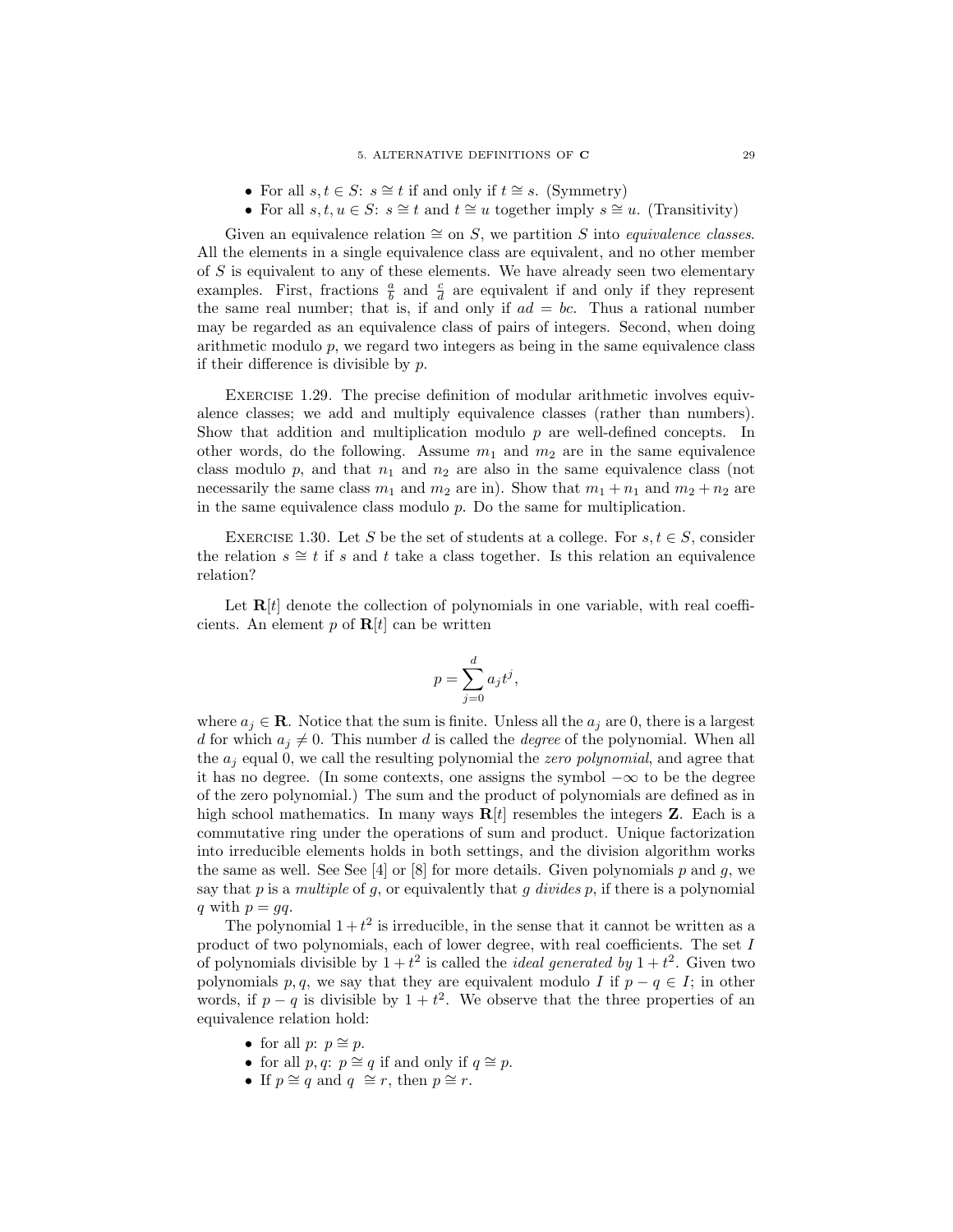This equivalence relation partitions the set  $R[t]$  into equivalence classes; the situation is strikingly similar to modular arithmetic. Given a polynomial  $p(t)$ , we use the division algorithm to write  $p(t) = q(t)(1+t^2) + r(t)$ , where the remainder r has degree at most one. Thus  $r(t) = a + bt$  for some a, b, and this r is the unique first degree polynomial equivalent to  $p$ . In the case of modular arithmetic we used the remainder upon division by the modulus; here we use the remainder upon division by  $t^2 + 1$ .

EXERCISE 1.31. Verify the transitivity property of equivalence modulo I.

Standard notation in algebra writes  $R[t]/(1+t^2)$  for the set of equivalence classes. We can add and multiply in  $R[t]/(1+t^2)$ . As usual, the sum (or product) of equivalence classes  $P$  and  $Q$  is defined to be the equivalence class of the sum  $p + q$  (or the product pq) of members; the result is independent of the choice. An equivalence class then can be identified with a polynomial  $a + bt$ , and the sum and product of equivalence classes satisfies  $(15)$  and  $(16)$ . In this setting we define C as the collection of equivalence classes with this natural sum and product:

$$
\mathbf{C} = \mathbf{R}[t]/(1+t^2).
$$

Definition (25) allows us to set  $t^2 = -1$  whenever we encounter a term of degree at least two. The irreducibility of  $t^2 + 1$  matters. If we form  $\mathbf{R}[t]/(p(t))$  for a reducible polynomial  $p$ , then the resulting object will not be a field. The reason is precisely parallel to the situation with modular arithmetic. If we consider  $\mathbf{Z}/(n)$ , then we get a field (written  $\mathbf{F}_n$ ) if and only if n is prime.

EXERCISE 1.32. Show that  $\mathbf{R}[t]/(t^3+1)$  is not a field.

EXERCISE 1.33. A polynomial  $\sum_{k=0}^{d} c_k t^k$  in  $\mathbf{R}[t]$  is equivalent to precisely one polynomial of the form  $A + Bt$  in the quotient space. What is  $A + Bt$  in terms of the coefficients  $c_k$ ?

EXERCISE 1.34. Prove the division algorithm in  $R[t]$ . In other words, given polynomials  $p$  and  $q$ , with  $q$  not the zero polynomial, show that one can write  $p = qa + r$  where either  $r = 0$  or the degree of r is less than the degree of q. Show that  $q$  and  $r$  are uniquely determined by  $p$  and  $q$ .

EXERCISE 1.35. For any polynomial  $p$  and any  $x_0$ , show that there is a polynomial q such that  $p(x) = (x - x_0)q(x) + p(x_0)$ .

#### 6. A glimpse at metric spaces

Both the real number system and the complex number system provide intuition for the general notion of a metric space. This section can be omitted without impacting the logical development, but it should appeal to some readers.

DEFINITION 6.1. Let  $X$  be a set. A *distance function* on  $X$  is a function  $\delta: X \times X \to \mathbf{R}$  such that the following hold:

1)  $\delta(x, y) \geq 0$  for all  $x, y \in X$ . (distances are non-negative)

2)  $\delta(x, y) = 0$  if and only if  $x = y$ . (distinct points have positive distance between them; a point has 0 distance to itself.)

2)  $\delta(x, y) = \delta(y, x)$  for all  $x, y \in X$ . (the distance from x to y is the same as the distance from  $y$  to  $x$ .)

3)  $\delta(x, w) \leq \delta(x, y) + \delta(y, w)$  for all  $x, y, w \in X$ . (the triangle inequality)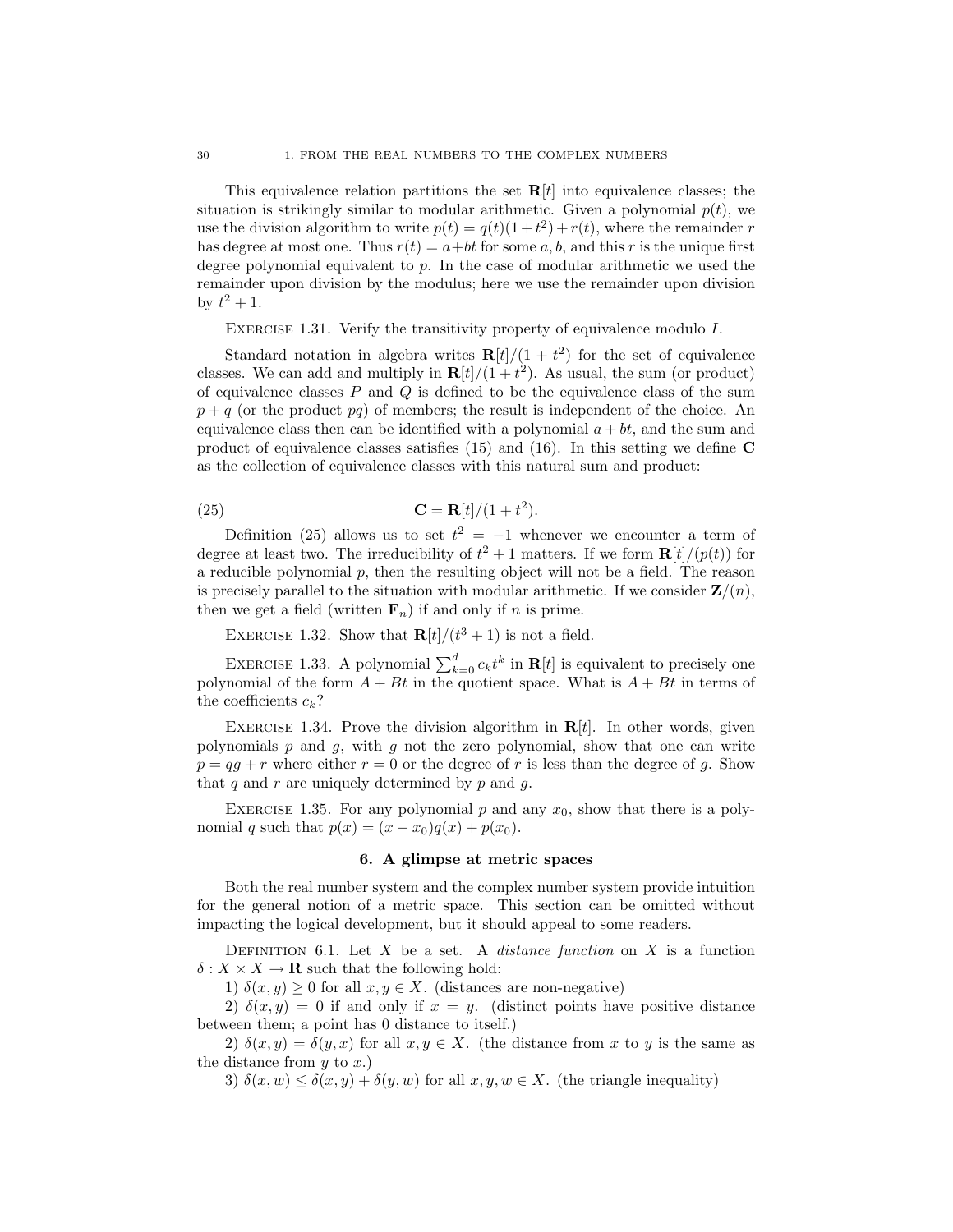DEFINITION 6.2. Let X be a set, and let  $\delta$  be a distance function on X. The pair  $(X, \delta)$  is called a *metric space*.

Mathematicians sometimes write that "the distance function  $\delta$  makes the set X into a metric space". That statement is not completely precise. It ignores a somewhat pedantic point: the set  $X$  is not the metric space; a metric space consists of the set and the distance function. Many different distance functions are possible for most sets  $X$ .

Sometimes we use the word metric on its own to mean the distance function on a metric space. The most intuitive example is the real number system; putting  $\delta(x, y) = |x - y|$  makes **R** into a metric space. There are many other possibilities for metrics on **R**; for example, putting  $\delta(x, y)$  equal to 1 whenever  $x \neq y$  gives another possible distance function. In Chapter 2 we formally define the absolute value function for complex numbers. Then  $C$  becomes a metric space when we put  $\delta(z, w) = |z - w|$ . Again, many other distance functions exist. We mention these ideas now for primarily one reason. The basic concepts involving sequences and limits can be developed in the metric space setting. The concept of completeness is then based upon Cauchy sequences; a metric space  $(X, \delta)$  is *complete* if and only if every Cauchy sequence in  $X$  has a limit in  $X$ . Given a metric space that is not complete in this sense, it is possible to enlarge it by including all limits of Cauchy sequences. This approach provides one method for defining the real numbers in terms of the rational numbers. Recall that our development assumes the existence of the real numbers and defines the rational numbers as a particular subset of the real numbers.

In a metric space there are notions of *open* and *closed* balls. Given  $p \in X$ , we write  $B_r(p)$  for the set of points whose distance to p is less than r; we call  $B_r(p)$  the open ball of radius r about p. The closed ball includes also points whose distance to p equals r. Depending on the metric  $\delta$ , these sets might not resemble our usual geometric picture of balls. A subset S of a metric space is open if, for each  $p \in S$ , there is an  $\epsilon > 0$  such that  $B_{\epsilon}(p) \subset S$ . In most situations what counts is the collection of open subsets of a metric space. It is possible and also appealing to define all the basic concepts (limit, continuous function, bounded, compact, connected, etc.) in terms of the collection of open sets. The resulting subject is called point set topology. In order to keep this book at an elementary level, we will not do so; instead we rely on the metric in C defined by  $\delta(z, w) = |z - w|$ . The distance between points in this metric equals the usual Euclidean distance between them.

Occasionally we will require that an open set be connected, and hence we give the definition here. In Definition 6.3 and a few other times in this book, the symbol  $\varnothing$  denotes the empty set. The empty set is open; there are no points in  $\varnothing$ , and hence the definition of open is satisfied, albeit vacuously.

DEFINITION 6.3. Let  $(X, \delta)$  be a metric space. A subset S of X is called connected if the following holds: whenever  $S = A \cup B$ , where A and B are open and  $A \cap B = \emptyset$ , then either  $A = \emptyset$  or  $B = \emptyset$ .

In Chapter 6 we will use the following fairly simple result without proof. In it and in the subsequent comment we assume  $C$  is equipped with the usual metric.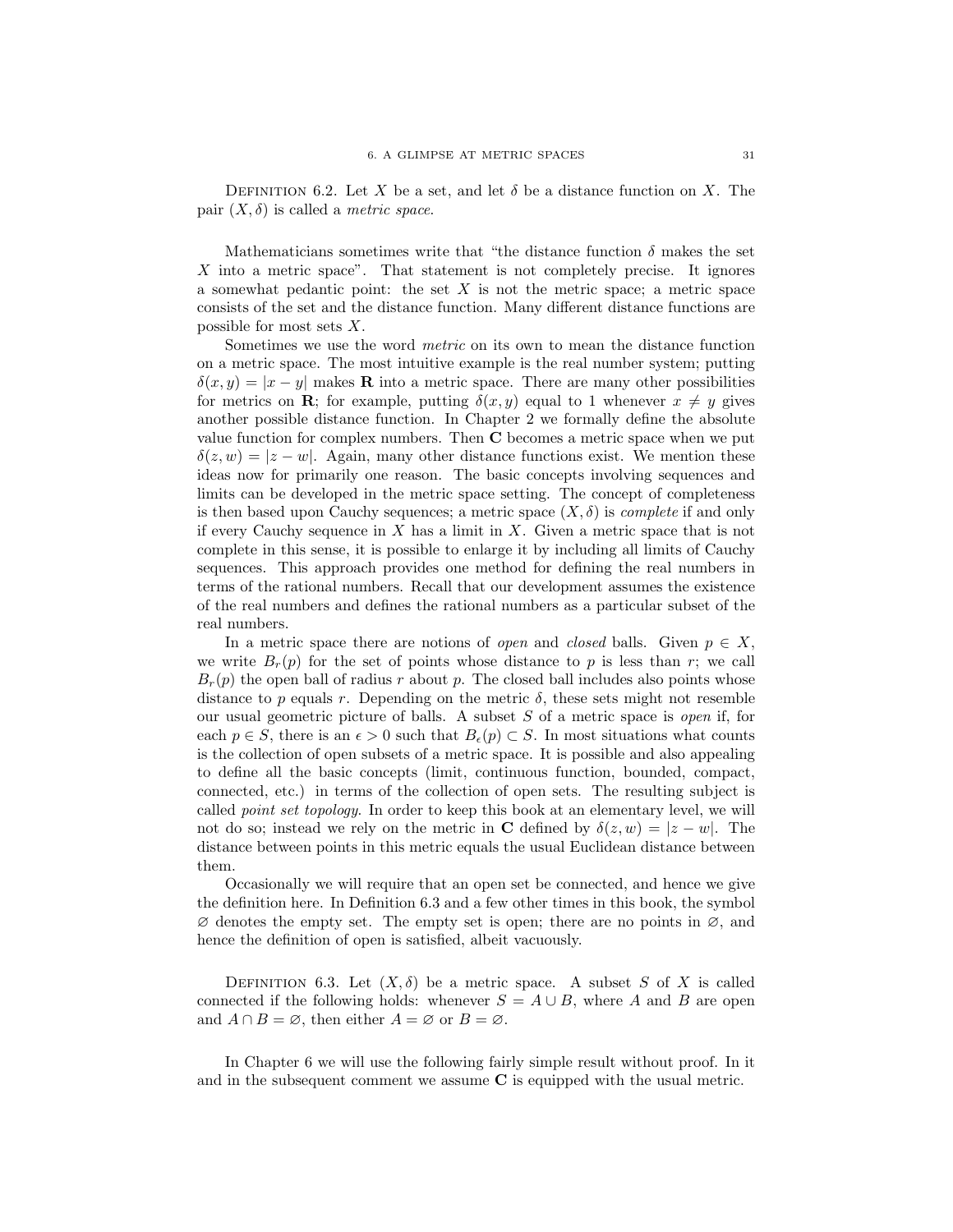THEOREM 6.1. An open subset  $\Omega$  of C is connected if and only if each pair of points  $z, w \in \Omega$  can be joined by a polygonal path whose sides are parallel to the axes.

PROOF. (Sketch). The result holds (and is uninteresting) when  $\Omega$  is the empty set. We therefore first assume  $\Omega$  is connected and non-empty. Choose  $z \in \Omega$ . Consider the set S of points that can be reached from  $z$  by such a polygonal path. Then S is not empty, as  $z \in S$ . Also, S is open; if we can reach w, then we can also reach points in a ball about  $w$ . On the other hand, the set  $T$  of points we cannot reach from z is also open. By the definition of connectedness,  $\Omega$  is not the union of disjoint open subsets unless one of them is empty. Thus, as  $S$  is non-empty,  $T$ must be empty. Hence  $S = \Omega$  and the conclusion holds.

The proof of the converse statement is similar; we prove its contrapositive. Assume  $\Omega$  is not connected and nonempty. Then  $\Omega = A \cup B$ , where A and B are open,  $A \cap B = \emptyset$ , but neither A nor B is empty. One then checks that no polygonal path in  $\Omega$  connects points in A to points in B. Hence the contrapositive of the converse statement holds.

We pause to state the intuitive characterization of connected subsets of the real line. A subset of  $\bf{R}$  (in the usual metric) is connected if and only if it is an interval. By convention, the word interval includes the entire real line, the empty set, and semi-infinite intervals. We leave the proof as an exercise, with the following hints. Given a bounded connected set S, let  $\alpha$  be its greatest lower bound and let  $\beta$  be its least upper bound. We claim that S must be the interval between  $\alpha$  and  $\beta$ , perhaps including one or both of these end points. To check this assertion, suppose  $\alpha < x_0 < \beta$ . If  $x_0$  were not in S, then  $\{x \in S : x < x_0\}$ and  $\{x \in S : x > x_0\}$  are open non-empty subsets of S violating the definition of connectedness. The same idea works when  $S$  is unbounded below or above. The converse (an interval is connected) proceeds by writing the interval as  $A\cup B$ , where A and B are nonemptyclosed sets. (Their complements are open.) Choosing points in each and successively bisecting the interval between them creates two monotone sequences with a common limit, which must then be in both sets. Hence  $A \cap B$  is nonempty.

EXERCISE 1.36. Complete the proof that a subset of  $\bf{R}$  is connected if and only if it is an interval.

Finally we mention one more concept, distinct from *connectedness*, but with a similar name. Roughly speaking, an open and connected subset  $S$  of  $C$  is called simply connected if it has no holes. Intuitively speaking, S has a hole if there is a closed curve in S which surrounds at least one point not in S. For example, the complement of a point is open and connected, but it is not simply connected. The set of z for which  $1 < |z| < 2$  is open and connected but not simply connected. In Chapter 8 we will define the winding number of a closed curve about a point. At that time we give a precise definition of simple connectivity.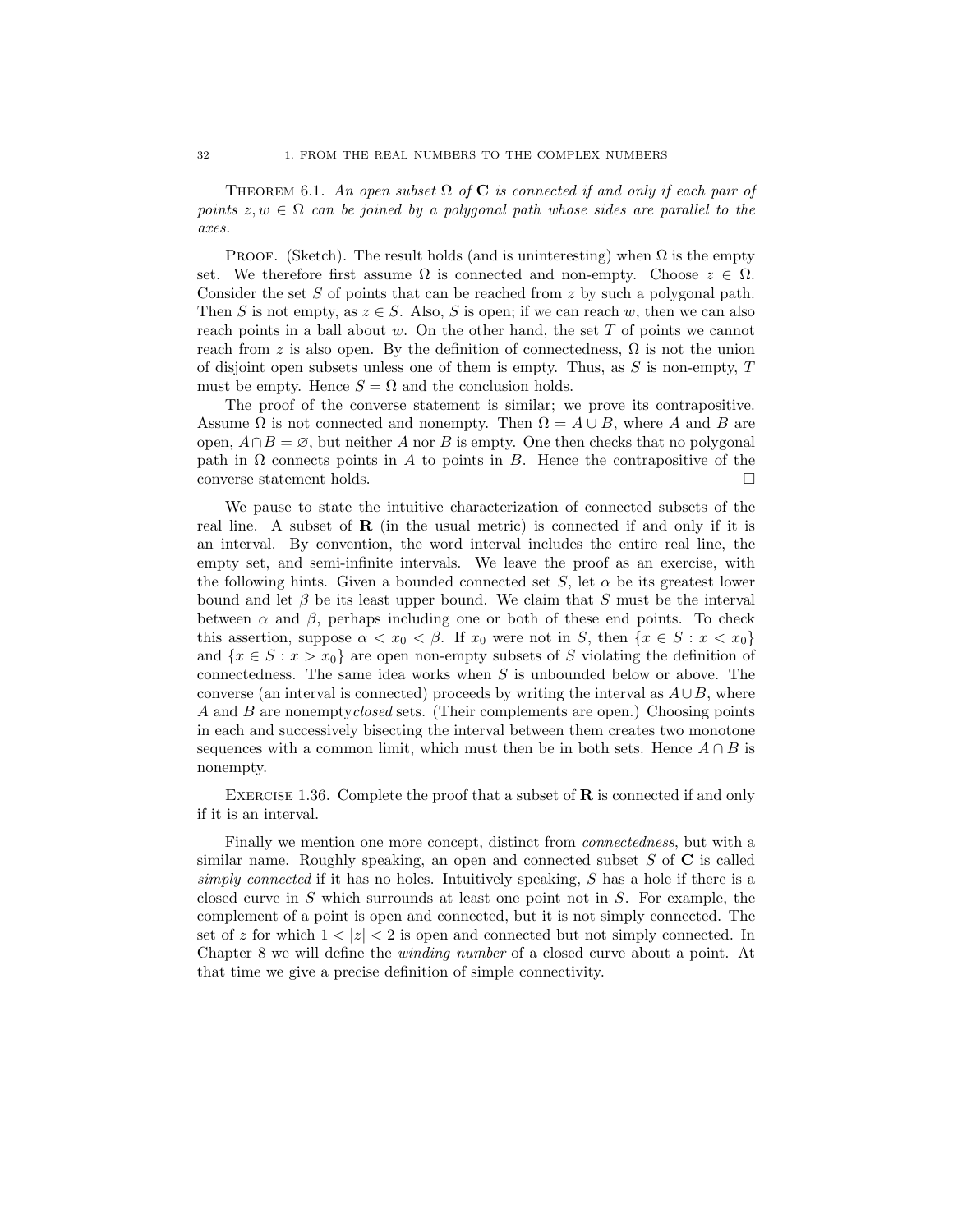

FIGURE 6. A connected and simply connected set







FIGURE 8. A connected but not simply connected set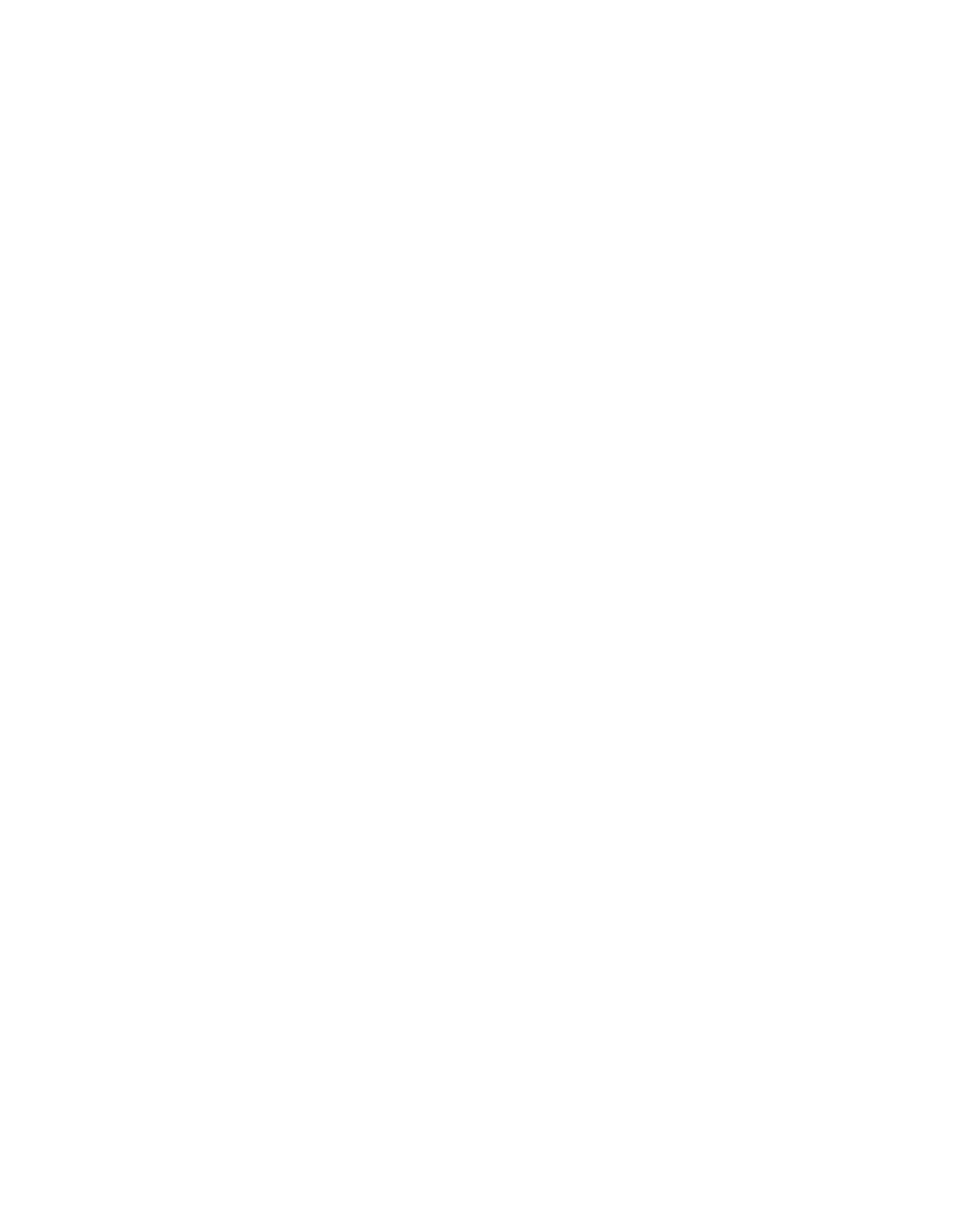#### CHAPTER 2

## Complex numbers

The main point of our work in Chapter 1 was to provide a precise definition of the complex number field, based upon the existence of the real number field. While we will continue to work with the relationships between real numbers and complex numbers, our perspective will evolve toward thinking of complex numbers as the objects of interest. The reader will surely be delighted by how often this perspective leads to simpler computations, shorter proofs, and more elegant reasoning.

#### 1. Complex conjugation

One of the most remarkable features of complex variable theory is the role played by complex conjugation. There are two square roots of  $-1$ , namely  $\pm i$ . When we make a choice of one of these, we create a kind of asymmetry. The mathematics must somehow keep track of the fundamental symmetry; these ideas lead to fascinating consequences.

Recall from Lemma 4.1 of Chapter 1 that  $C$  is not an ordered field. Therefore all inequalities used will compare real numbers. As we note below, real numbers are precisely those complex numbers unchanged by taking complex conjugates. Hence the fundamental issues involving inequalities also revolve around complex conjugation.

DEFINITION 1.1. For x, y real, put  $z = x + iy$ . We write  $x = \text{Re}(z)$  and  $y = \text{Im}(z)$ . The *complex conjugate* of z, written  $\overline{z}$ , is the complex number  $x - iy$ .  $\sqrt{x^2+y^2}$ . The absolute value (or modulus) of z, written  $|z|$ , is the non-negative real number

We make a few comments about the concepts in this definition. First we call x the real part and y the *imaginary part* of  $x + iy$ . Note that y is a real number; the imaginary part of  $z$  is not iy.

The absolute value function is fundamental in everything we do. Note first that  $|z|^2 = z\overline{z}$ . Next we naturally define the distance  $\delta(z, w)$  between complex numbers z and w by  $\delta(z, w) = |z - w|$ . Then  $\delta(z, w)$  equals the usual Euclidean distance between these points in the plane. We can use the absolute value function to define bounded set. A subset S of C is bounded if there is a real number M such that  $|z| \leq M$  for all z in C. Thus S is bounded if and only if S is a subset of a ball about 0 of sufficiently large radius.

The function mapping  $z$  into its complex conjugate is called *complex conjuga*tion. Applying this function twice gets us back where we started; that is  $\overline{\overline{z}} = z$ . This function satisfies many basic properties; see Lemma 1.1.

Here is a way to stretch your imagination. Imagine that you have never heard of the real number system, but that you know of a field called C. Furthermore in this field there is a notion of convergent sequence making C complete in the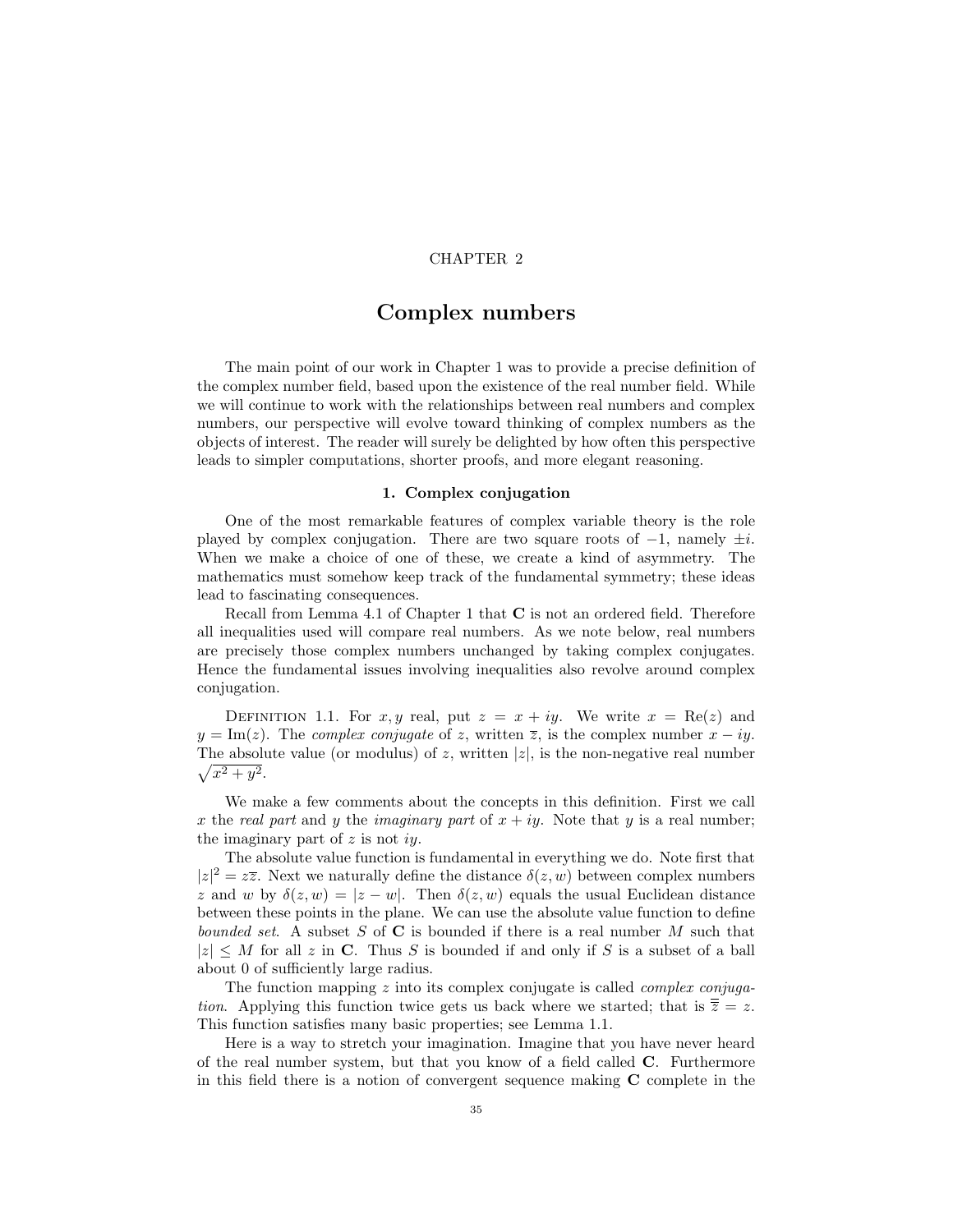

Figure 1. Complex conjugation

sense of Cauchy sequences. Imagine also that there is a continuous function (called conjugation)  $z \to \overline{z}$  satisfying properties 1), 2), and 3) from Lemma 1.1. Continuity guarantees that the conjugate of a limit of a sequence is the limit of the conjugates of the terms. We could then define the real numbers to be those complex numbers z for which  $z = \overline{z}$ .

For us the starting point was the real number system R, and we constructed C from R. We return to that setting.

LEMMA 1.1. The following formulas hold for all complex numbers  $z$  and  $w$ .  $1) \overline{\overline{z}} = z.$ 2)  $\overline{z+w} = \overline{z} + \overline{w}$ . 3)  $\overline{zw} = \overline{z} \ \overline{w}$ .  $\sqrt{4}$   $|z|^2 = z\overline{z}$ . 5) Re(z) =  $\frac{z+\overline{z}}{2}$ . 6) Im(z) =  $\frac{z-\overline{z}}{2i}$ . 7) A complex number z is real if and only if  $z = \overline{z}$ . 8)  $|\overline{z}| = |z|$ .

PROOF. Left to the reader as an exercise.

Exercise 2.1. Prove Lemma 1.1. In each case, interpret the formula using Figure 1.

EXERCISE 2.2. For a subset S of C, define  $S^*$  by  $z \in S^*$  if and only if  $\overline{z} \in S$ . Show that  $S^*$  is bounded if and only if  $S$  is bounded.

EXERCISE 2.3. Show for all complex numbers  $z$  and  $w$  that

$$
|z+w|^2 + |z-w|^2 = 2(|z|^2 + |w|^2).
$$

Interpret geometrically.

EXERCISE 2.4. Suppose that  $|a| < 1$  and that  $|z| \leq 1$ . Prove that

$$
\left|\frac{z-a}{1-\overline{a}z}\right| \le 1.
$$

Comment: This fact is important in non-Euclidean geometry.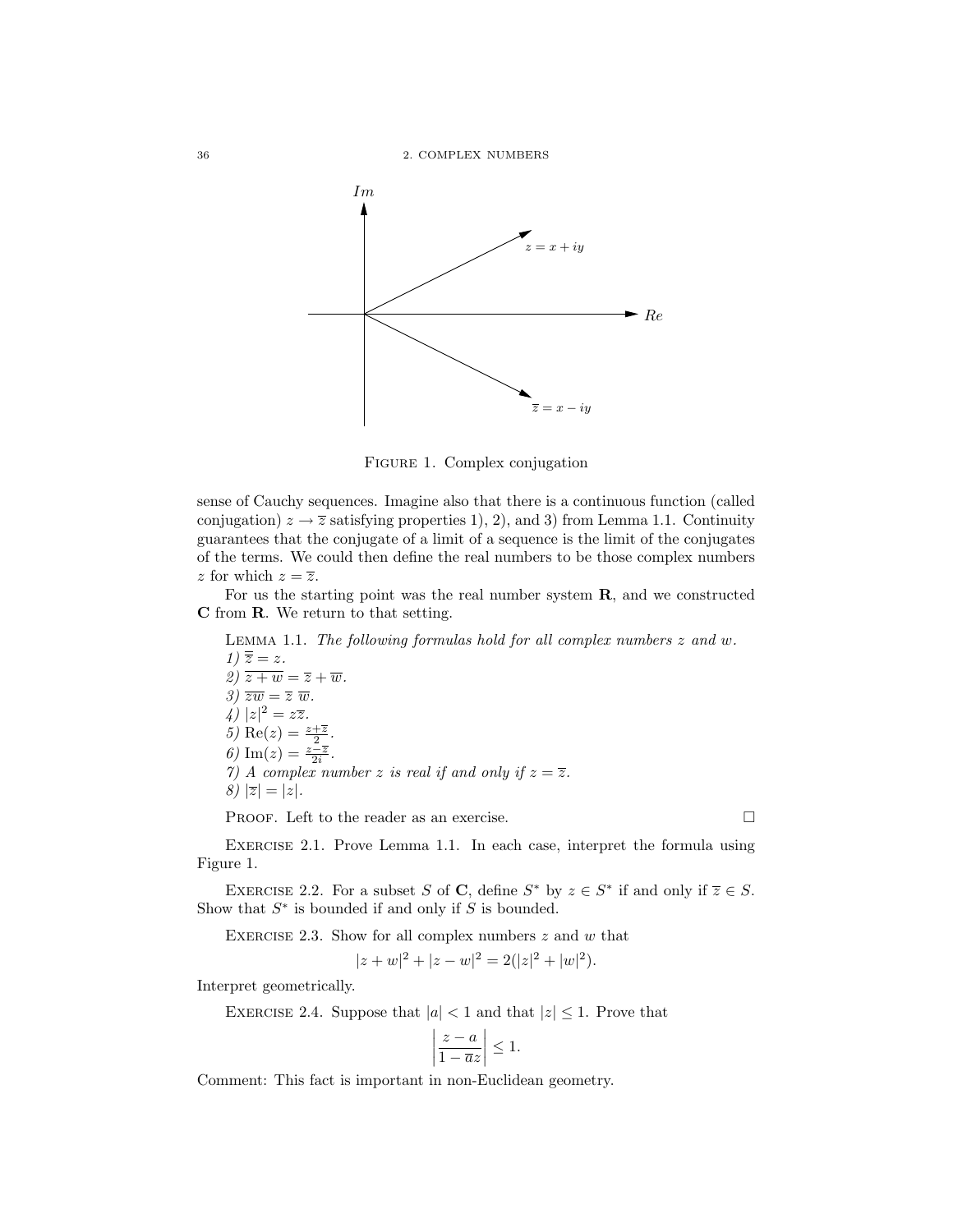EXERCISE 2.5. Let c be real, and let  $a \in \mathbb{C}$ . Describe geometrically the set of z for which  $az + \overline{az} = c$ .

EXERCISE 2.6. Let c be real, and let  $a \in \mathbb{C}$ . Suppose  $|a|^2 \geq c$ . Describe geometrically the set of z for which  $|z|^2 + az + \overline{az} + c = 0$ .

EXERCISE 2.7. Let  $a$  and  $b$  be non-zero complex numbers. Call them *parallel* if one is a real multiple of the other. Find a simple algebraic condition for a and b to be parallel. (Use the imaginary part of something.)

EXERCISE 2.8. Let  $a$  and  $b$  be non-zero complex numbers. Find an algebraic condition for  $a$  and  $b$  to be perpendicular. (Use a similar idea as in Exercise 2.7.)

EXERCISE 2.9. What is the most general (defining) equation for a line in  $\mathbb{C}^n$ ? (Hint: the imaginary part of something must be 0). What is the most general (defining) equation of a circle in C?

EXERCISE 2.10. For  $z, w \in \mathbb{C}$ , prove that  $|\text{Re}(z)| \leq |z|$  and  $|z + w| \leq |z| + |w|$ . Then verify that the function  $\delta(z, w) = |z - w|$  defines a distance function making C into a metric space. (See Definition 6.1 of Chapter 1.)

## 2. Existence of square roots

In this section we give an algebraic proof that we can find a square root of an arbitrary complex number. Some subtle points arise in the choice of signs. Later we give an easier geometric method.

PROPOSITION 2.1. For each  $w \in \mathbf{C}$ , there is  $a \ z \in \mathbf{C}$  with  $z^2 = w$ .

PROOF. Given  $w = a + bi$  with a, b real, we want to find  $z = x + iy$  such that  $z^2 = w$ . If  $a = b = 0$ , then we put  $z = 0$ . Hence we may assume that  $a^2 + b^2 \neq 0$ . The equation  $(x+iy)^2 = w$  yields the system of equations  $x^2 - y^2 = a$  and  $2xy = b$ . We convert this system into a pair of linear equations for  $x^2$  and  $y^2$  by writing

(1) 
$$
(x^2 + y^2)^2 = (x^2 - y^2)^2 + 4x^2y^2 = a^2 + b^2.
$$

The right-hand side of (1) is positive, and hence by Theorem 3.1 of Chapter 1 it has a positive real square root, and hence two real square roots. We choose the positive square root. We obtain the system

$$
x2 + y2 = \sqrt{a2 + b2}.
$$
  

$$
x2 - y2 = a.
$$

We solve these two equations by adding and subtracting, obtaining

(2) 
$$
x^2 = \frac{a + \sqrt{a^2 + b^2}}{2}
$$

(3) 
$$
y^2 = \frac{-a + \sqrt{a^2 + b^2}}{2}.
$$

First note that the right-hand sides of (2) and (3) are non-negative, because  $a^2 \le a^2 + b^2$ , and hence  $\pm a \le$ √  $a^2 + b^2$ . Recall that we chose the positive square root of the expression  $a^2 + b^2$ . Now we would like to take the square roots of the right-hand sides of (2) and (3) to define x and y, but we are left with some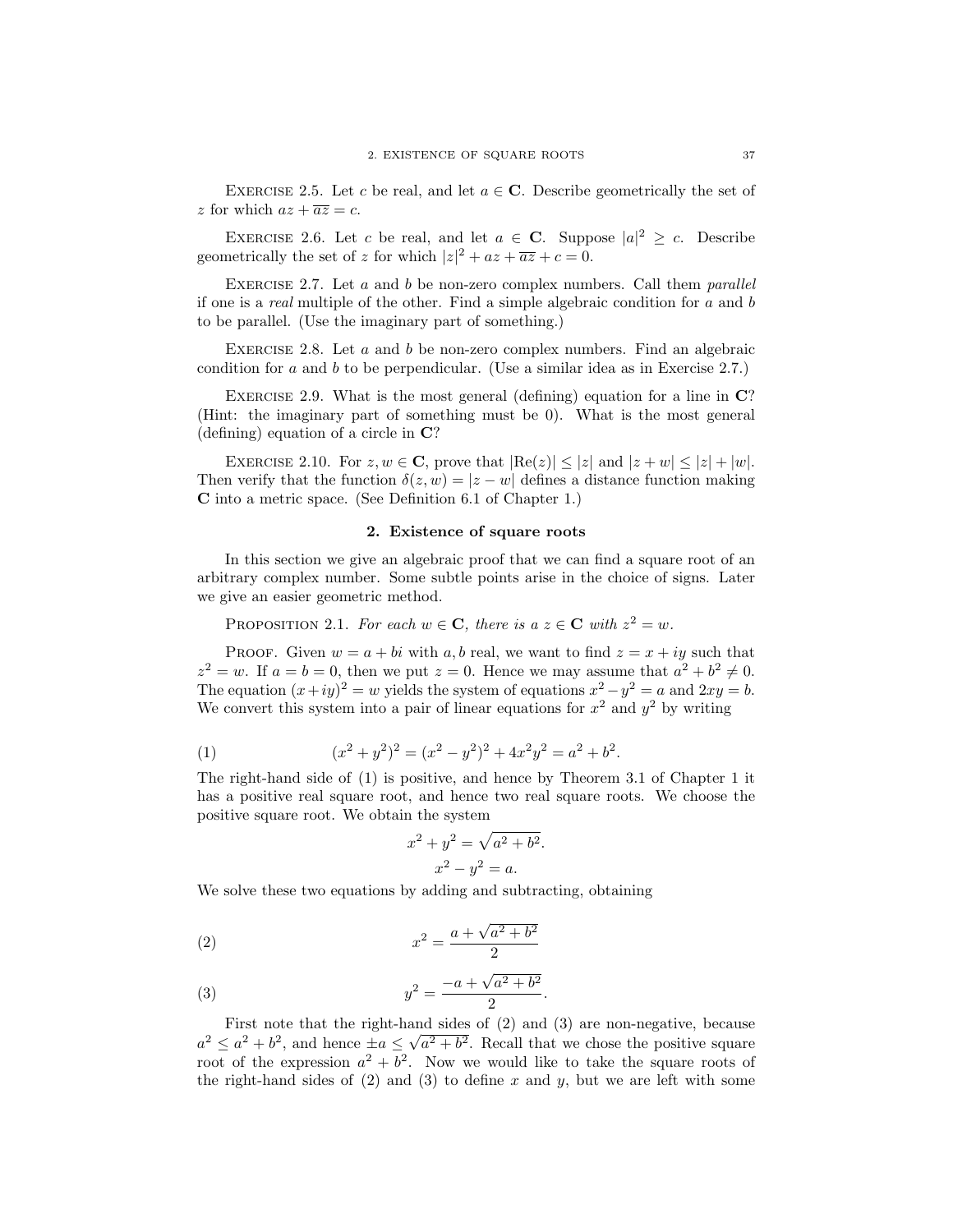ambiguity of signs. In general there are two possible signs for  $x$  and two possible signs for  $y$ , leading to four candidates for the solution. Yet we know from Lemma 2.1 of Chapter 1 that only two of these can work.

We resolve this ambiguity in the following manner, consistent with our conven-We resolve this amoiguity in the following manner, consistent with our convention that  $\sqrt{t}$  denotes the positive square root of t when  $t > 0$ . First we deal with the case  $b = 0$ . When  $b = 0$  we put  $y = 0$  if  $a > 0$ ; we obtain the two solutions  $\pm \sqrt{|a|}$ . When  $b=0$  we put  $x=0$  if  $a<0$ ; we obtain the two solutions  $\pm i\sqrt{|a|}$ . In both of these cases we use |a| for the square root of  $a^2$ .

Next suppose  $b > 0$ . In taking the square roots of (2) and (3) we choose x and  $y$  to have the same sign. Squaring now shows that these two answers satisfy  $(x+iy)^2 = a + ib$ . Finally suppose  $b < 0$ . In taking the square roots of (2) and (3) we choose  $x$  and  $y$  to have opposite signs. Squaring again shows that both answers satisfy  $(x+iy)^2 = a + ib$ .

In the proof of Proposition 2.1, we obtained four candidates  $\pm x \pm iy$  for z. When  $x$  and  $y$  are both not 0 these four candidates are distinct. As we noted in the proof, at most two of them can be square roots of  $w$ . Thus two of them fail. Hence the delicate analysis involving the signs is required. Things seem too complicated! On the other hand, the existence of square roots follows easily from the polar representation of complex numbers in Section 6. At that time we will develop geometric intuition clarifying the subtleties in the proof of Proposition 2.1.

EXAMPLE 2.1. We solve  $z^2 = 11 + 60i$  by the method of Proposition 2.1. We EXAMPLE 2.1. We solve  $z^2 = 11 + 60i$  by the method of Proposition 2.1. We have  $a^2 + b^2 = 121 + 3600$  and hence  $\sqrt{a^2 + b^2} = 61$ . Therefore  $x^2 = \frac{11+61}{2} = 36$ and  $y^2 = \frac{-11+61}{2} = 25$ . We then take  $x = 6$  and  $y = 5$  or  $x = -6$  and  $y = -5$  to obtain the answers  $z = \pm (6 + 5i)$ . The other combinations of signs fail. If instead we want the square root of  $11 - 60i$ , then we have  $x^2 = 36$  and  $y^2 = 25$  as before, but we need to choose  $x$  and  $y$  to have opposite signs.

EXERCISE 2.11. Find the error in the following alleged proof that  $-1 = 1$ .

$$
-1 = i^2 = \sqrt{-1}\sqrt{-1} = \sqrt{(-1)(-1)} = \sqrt{1} = 1.
$$

It is possible to solve cubic (third degree) and quartic (fourth degree) equations by using the quadratic formula cleverly. The history of this approach is quite interesting and relevant for the development of modern mathematics. See for example [9]. We limit ourselves here however to a few exercises about solving cubic polynomial equations. Cardano's solution of the cubic equation dates to 1545, and provided perhaps the first compelling argument in support of complex variables.

EXERCISE 2.12. Let  $z^3 + Az^2 + Bz + C$  be a cubic polynomial. What substitution reduces it to the form  $w^3 + aw + b$ ?

EXERCISE 2.13. Suppose we can solve the cubic  $w^3 + aw + b = 0$ , in the sense that we can find formulas for the roots in terms of  $a, b$ . By the previous exercise we can then solve the general cubic. To solve  $w^3 + aw + b = 0$ , we first make the substitution  $w = \zeta + \frac{\alpha}{\zeta}$ . If we choose  $\alpha$  intelligently, then we get a sixth degree equation of the form

(4) 
$$
\zeta^6 + c_3 \zeta^3 + c_0 = 0.
$$

What is the intelligent choice for  $\alpha$ ? Why? Since (4) is a quadratic in  $\zeta^3$ , one can solve it by the quadratic formula.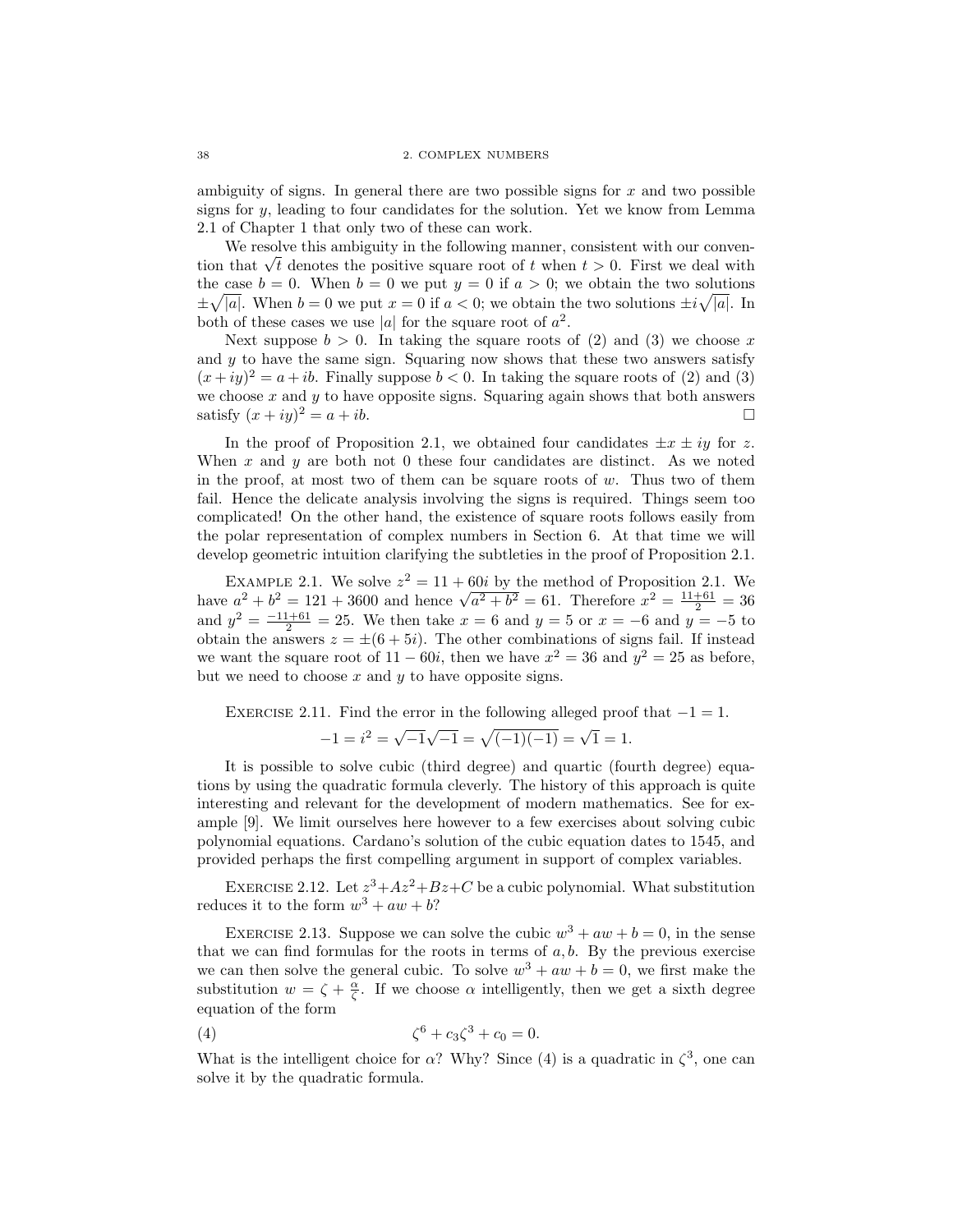

FIGURE 2. Finding square roots

EXERCISE 2.14. Solve  $z^3 + 3z - 4 = 0$  by the method of the previous exercise. Also solve it by elementary means and compare what you get. Do the same for  $z^3 + 6z - 20 = 0.$ 

Remark 2.1. The method of Exercises 2.12 and 2.13 gives a formula for the solution of the general cubic equation  $z^3 + Az^2 + Bz + C = 0$  in terms of  $A, B, C$ . Unfortunately the solution will involve nested radicals. Trying to simplify these nested radicals often leads one back to the original equation. Hence the method is somewhat unsatisfying. A similar discussion applies to fourth degree equations. Finally, no formula for the roots of the general polynomial equation of degree five and higher can possibly exist. See [9] for a beautiful treatment of both the mathematics and its history.

## 3. Limits

A sequence of complex numbers is a function from  $\mathbf{N}$  (or from  $\mathbf{N} \cup \{0\}$ ) to **C**. We usually write the function by listing its values; we use the notations  $\{z_n\}$  or  $z_1, z_2, z_3, \ldots$  to denote a sequence of complex numbers. The crucial concept is the limit of a sequence.

DEFINITION 3.1. Let  $\{z_n\}$  be a sequence of complex numbers. Assume  $L \in \mathbb{C}$ . We say "the limit of  $z_n$  is L" or " $z_n$  converges to L", and we write  $\lim_{n\to\infty}z_n=L$ , if the following statement holds:

For all  $\epsilon > 0$ , there is an  $N \in \mathbb{N}$  such that  $n \geq N$  implies  $|z_n - L| < \epsilon$ .

We say that  $\{z_n\}$  is a *Cauchy sequence* if the following statement holds: For all  $\epsilon > 0$ , there is an  $N \in \mathbb{N}$  such that  $m, n \ge N$  implies  $|z_m - z_n| < \epsilon$ .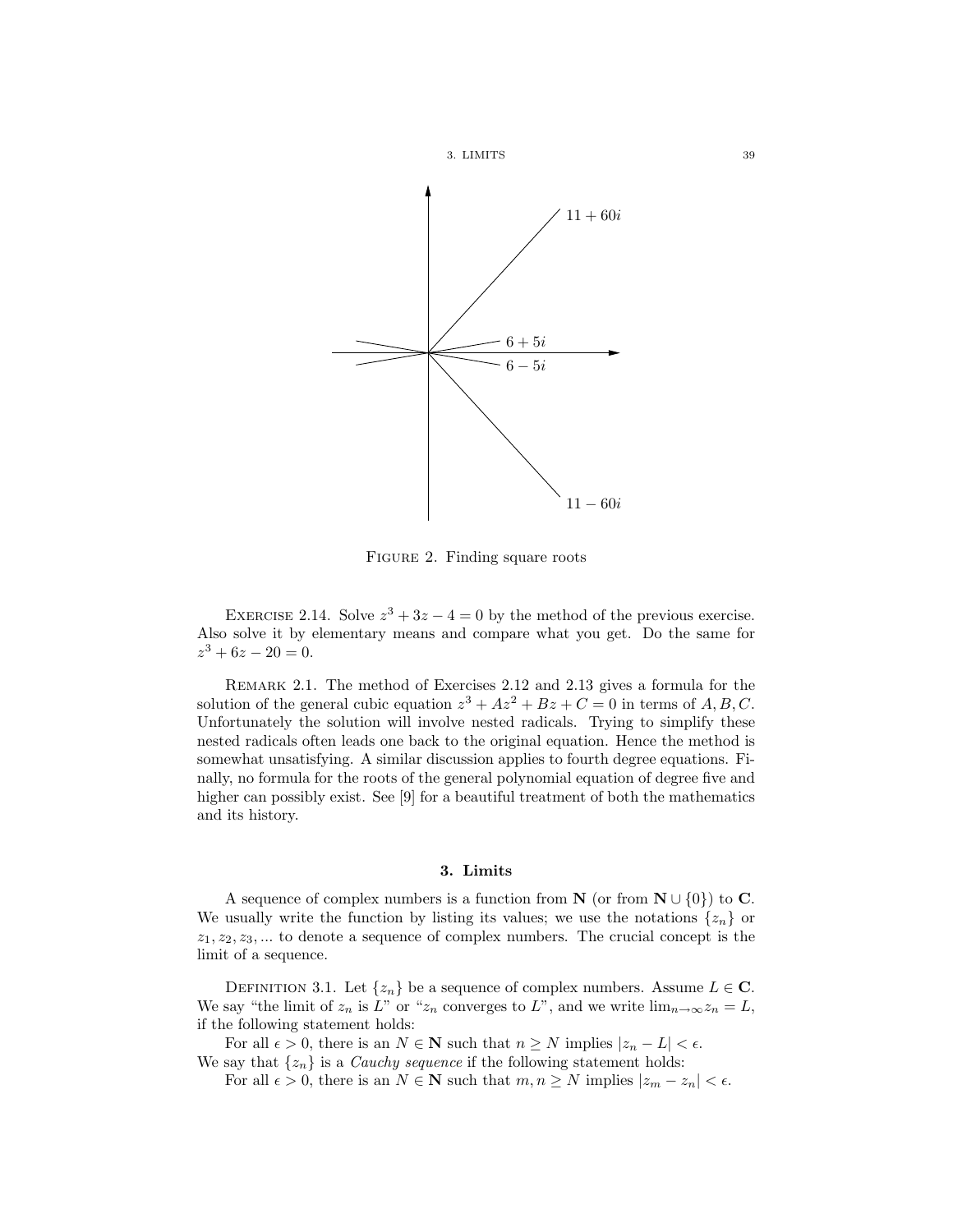We will not repeat standard facts about limits. The proofs are virtually the same as for limits of sequences of real numbers. We do make a few remarks and mention a few examples.

REMARK 3.1.  $z_n$  converges to L if and only if  $\text{Re}(z_n)$  converges to  $\text{Re}(L)$  and  $\text{Im}(z_n)$  converges to  $\text{Im}(L)$ . The proof is immediate from (5):

(5) 
$$
|z_n - L|^2 = |\text{Re}(z_n) - \text{Re}(L)|^2 + |\text{Im}(z_n) - \text{Im}(L)|^2.
$$

REMARK 3.2. A sequence of complex numbers converges if and only if it is a Cauchy sequence; this fundamental fact follows from the previous remark and the corresponding property of the real number system.

EXERCISE 2.15. Prove the two previous remarks about limits.

EXERCISE 2.16. (Continuity of conjugation) Assume  $z_n$  converges to L. Prove that  $\overline{z_n}$  converges to  $\overline{L}$ .

The following lemma nicely illustrates some basic techniques in analysis and we apply it to study the geometric series.

LEMMA 3.1. For  $|z| < 1$ , we have  $\lim_{N \to \infty} z^N = 0$ . For  $|z| > 1$ , the sequence  $z^N$  diverges.

PROOF. First assume  $|z| < 1$ . By the definition of a limit (involving  $\epsilon$ ), or by Proposition 3.1 below, it suffices to show that  $\lim_{N\to\infty}|z|^N=0$ . Let  $t_n=|z|^n$ ; then (6) holds:

$$
(6) \t t_{n+1} = |z|t_n.
$$

Since  $|z| < 1$ , the sequence  $\{t_n\}$  is monotone (non-increasing). It is bounded below by 0. By Proposition 3.3 of Chapter 1, the limit exists. Call it  $L$ . Letting  $n$  tend to infinity in (6) gives  $L = |z|L$ . Since  $|z| \neq 1$ , the only possibility is  $L = 0$ .

If  $|z| > 1$ , then the sequence  $z^N$  is unbounded and hence diverges.

EXAMPLE 3.1. How does the limiting behavior of  $z^n$  depend on  $z$ ? By Lemma 3.1,  $\lim_{N\to\infty} z^N = 0$  if  $|z| < 1$ . If  $z = 1$ , the limit equals 1. For other z with  $|z| = 1$ , the limit does not exist, as the sequence bounces around. If  $|z| > 1$  the limit does not exist as a complex number; later we will allow infinity as a possible limit, and  $z^n$  does converge to infinity if  $|z| > 1$ .

Limits of function values rather than limits of sequences often arise. It is possible to reduce limits of function values to limits of sequences, but it is somewhat simpler to give the definition in terms of  $\epsilon$  and  $\delta$ . When we write  $\lim_{z\to a}f(z)=L$ we ignore what happens at  $a$  itself. To deal with this situation, as in calculus, we say that  $\lim_{z\to a}f(z)=L$  if, for every  $\epsilon>0$  there is a  $\delta>0$  such that  $0<|z-a|<\delta$ implies  $|f(z) - L| < \epsilon$ . If we wanted to express this concept in terms of sequences, then we would need to consider all sequences tending to a for which  $z_n$  is never equal to a. By comparison, the definition of continuous (Definition 3.8 of Chapter 1) does take the point a into account, and therefore all sequences tending to a get considered.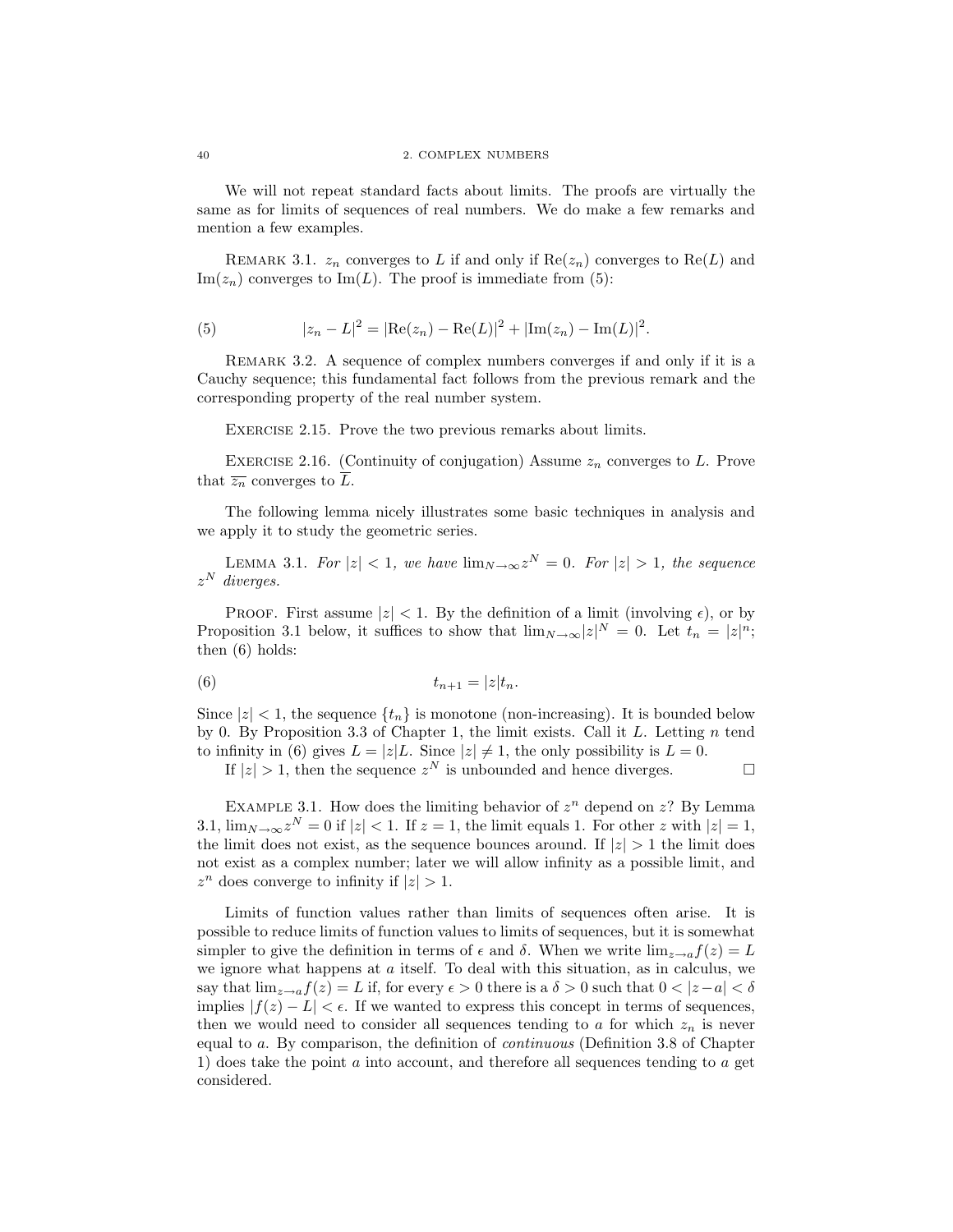Complex analytic functions. As in calculus, certain particular limits play a major role. The three most important limits are the definition of derivative, the definition of integral, and the definition of convergent infinite series. These three concepts are tied together in complex analysis even more closely than they are in calculus. To prepare for further developments we make now a provisional definition of complex analytic function. In Chapter 6 we establish that the class of functions defined by this notion of complex differentiability is the same as the class of functions defined locally by convergent power series.

The notion of complex differentiability requires working on an open set. We defined open set in the metric space setting in Section 6 of Chapter 1. We formally define open set in C in Definition 1.1 of Chapter 3. For now, we need only the following intuitive idea: for  $f$  to be complex differentiable at  $p$ , it is necessary that f be defined at all points near  $p$ , in order that we can take the following limit.

DEFINITION 3.2. Let  $\Omega$  be an open subset of **C**, and suppose  $f : \Omega \to \mathbb{C}$  is a function. We say that f is complex analytic on  $\Omega$  if f is complex differentiable at each  $p \in \Omega$ . In other words f is complex analytic if at each p the following limit exists:

$$
f'(p) = \lim_{\zeta \to 0} \frac{f(p+\zeta) - f(p)}{\zeta}.
$$

The usual formal rules of calculus apply; for example, if  $f(z) = z^n$  for a positive integer n, then f is complex analytic and  $f'(z) = nz^{n-1}$ . The derivative of a sum is the sum of the derivatives:  $f + g$  is complex differentiable at z and  $(f + g)'(z) =$  $f'(z) + g'(z)$  if both  $f'(z)$  and  $g'(z)$  exist. The product rule for derivatives holds. Furthermore, if f is complex analytic and  $f(z) \neq 0$ , then  $\frac{1}{f}$  is complex analytic near z, and its derivative is  $\frac{-f'(z)}{f(z)^2}$  $\frac{-f(z)}{f(z)^2}$ . Therefore the quotient of two complex analytic functions is complex analytic at all points where the denominator does not vanish. Also, the chain rule holds. The proofs of these statements are essentially the same as in elementary calculus and they are given as exercises in Chapter 5. By the end of this book we will establish many beautiful results about complex analytic functions by combining the notions of derivatives, integrals, and convergent infinite series.

# 4. Convergent infinite series

We return to the basic properties of convergent infinite series. An infinite series arises when one tries to perform infinitely many additions. Let  $\{z_n\}$  be a sequence in C. We want to make sense out of the infinite sum  $\sum_{n=0}^{\infty} z_n$ . To do so we first introduce the *partial sum*  $S_N$  defined by  $S_N = \sum_{n=0}^N z_n$ .

DEFINITION 4.1. We say that  $\sum_{n=0}^{\infty} z_n = L$  if  $\lim_{N \to \infty} S_N = L$ . We also then say that  $\sum_{n=0}^{\infty} z_n$  converges to L. If the limit of the partial sums does not exist, then we say that  $\sum_{n=0}^{\infty} z_n$  diverges.

The concept of infinite series closely parallels the writing of a real number as a decimal expansion. Some subtle ideas about power series in complex analysis naturally generalize simple things. These ideas are easier to grasp when we compare them with decimal expansions. See especially Section 6 of Chapter 4.

Let x be a real number with  $0 \leq x < 1$ . We may express x as a decimal: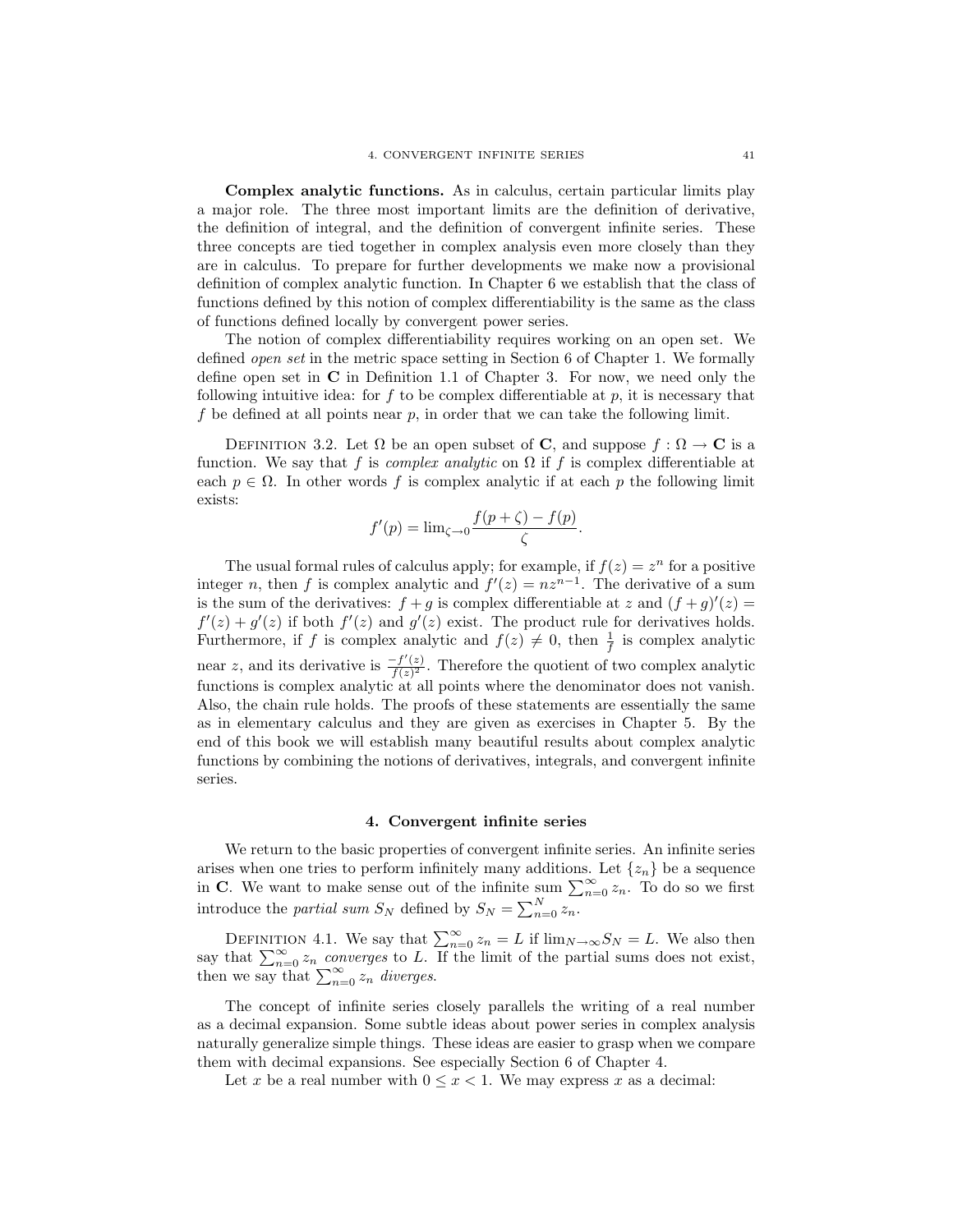$$
x = .a_1 a_2 a_3 ... = \sum_{n=1}^{\infty} a_n \left(\frac{1}{10}\right)^n.
$$

In the decimal expansion we demand that each coefficient  $a_n$  be an integer between 0 and 9. The convergence of the series follows from the following reasoning. Since each term is non-negative, the sequence  $S_N$  of partial sums of the expansion is non-decreasing. By Proposition 3.3 and Remark 3.2 of Chapter 1, such a sequence has a limit if and only if it is bounded. Note that  $S_N \le \sum_{n=1}^N 9(\frac{1}{10})^n = 1 - \frac{1}{10^N} \le 1$ for all N. Therefore  $S_N$  is bounded and the decimal expansion makes sense.

To make the previous paragraph more precise and to prepare for later discussion we pause to mention the geometric series. We discuss it in detail in Chapter 4. The distributive law and induction yield

$$
(1-z)\sum_{n=0}^{N-1} z^n = 1 - z^N,
$$

and therefore for  $z \neq 1$  we have

(7) 
$$
\sum_{n=0}^{N-1} z^n = \frac{1 - z^N}{1 - z}.
$$

We call (7) the finite geometric series.

Next assume that  $|z| < 1$ . By Lemma 3.1,  $\lim_{N \to \infty} z^N = 0$ . Combining this limit with the finite geometric series gives the geometric series:

(8) 
$$
\sum_{n=0}^{\infty} z^n = \lim_{N \to \infty} \sum_{n=0}^{N-1} z^n = \lim_{N \to \infty} \frac{1 - z^N}{1 - z} = \frac{1}{1 - z}
$$

whenever  $|z| < 1$ . The geometric series appeared implicitly in the proof of the decimal expansion when we noted that the decimal  $.999...99$  (a total of N nines) equals  $1 - (\frac{1}{10})^N$ . Definition 3.3 implies that (the infinite decimal expansion) .999... = 1; there can be no debate about this matter, despite innumerable internet discussions about it!

Also by Lemma 3.1, the limit as  $N$  tends to infinity of  $(7)$  does not exist if  $|z| > 1$ . If  $|z| = 1$  but  $z \neq 1$ , the limit also fails to exist. Since  $z = 1$  is precluded from the discussion, we conclude that the geometric series converges if and only if  $|z| < 1$ .

The next several exercises follow immediately from Definition 3.3. The second exercise provides a distributive law for convergent infinite sums; this law gets used in one of the standard proofs that  $.999... = 1$ .

EXERCISE 2.17. Assume that both  $\sum_{n=0}^{\infty} a_n$  and  $\sum_{n=0}^{\infty} \sum_{n=0}^{\infty} (a_n + b_n)$  converges. EXERCISE 2.17. Assume that both  $\sum_{n=0}^{\infty} a_n$  and  $\sum_{n=0}^{\infty} b_n$  converge. Prove that  $\sum_{n=0}^{\infty} (a_n + b_n)$  converges.

EXERCISE 2.18. (Infinite distributive law) Assume that  $\sum_{n=0}^{\infty} a_n$  converges and  $c \in \mathbf{C}$ . Prove that  $c \sum_{n=0}^{\infty} a_n = \sum_{n=0}^{\infty} c a_n$ .

EXERCISE 2.19. Fill in the details of the following proof that  $.999... = 1$ . First regard .999... as an infinite series. Show using Proposition 3.3 of Chapter 1 that it converges to something, say  $L$ . Then use the infinite distributive law (Exercise 2.18) to conclude that 10  $L = 9 + L$ . Hence  $L = 1$ .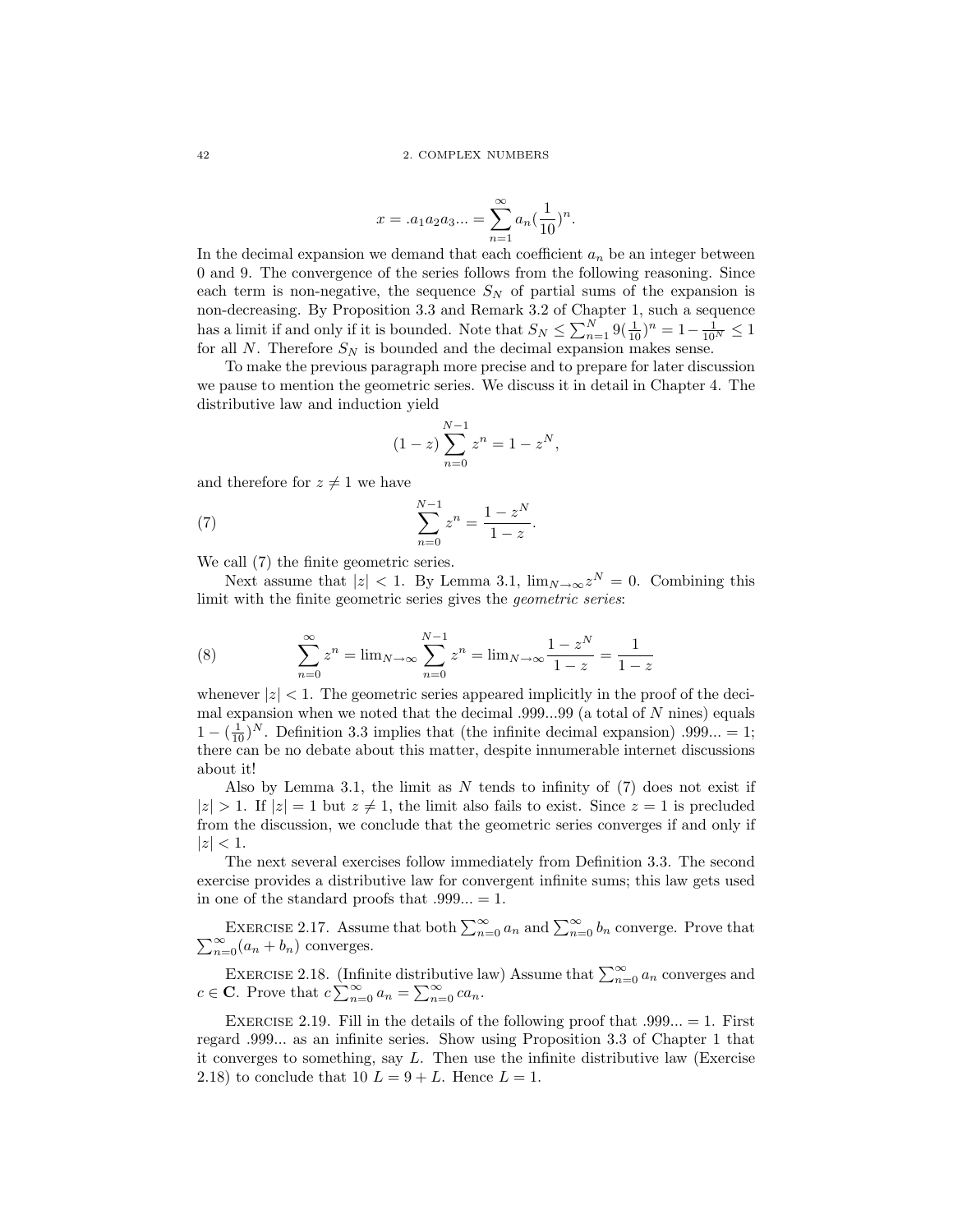EXERCISE 2.20. Prove by induction that  $|\sum_1^n c_j| \leq \sum_1^n |c_j|$ .

Exercise 2.21. Consider a sports tournament with 64 teams. In the first round all teams play. The 32 winners advance to the second round, and so on, until there is one winner. Show in two ways that there are 63 games played in total. What does this argument have to do with the finite geometric series?

The most fundamental tests for convergence are comparison tests. The term comparison test is standard from calculus courses that provide recipes for deciding the convergence of infinite series. We prove this test next, and we include with it the simple version for sequences.

PROPOSITION 4.1. 1) Assume  $c_n \geq 0$  for all n and that  $\lim(c_n) = 0$ . If  $z_n \in \mathbb{C}$ and  $|z_n| \leq c_n$  for all n, then  $\lim(z_n) = 0$  also.

2) Assume  $b_n \geq 0$  for all n and that  $\sum_1^{\infty} b_n$  converges. If  $a_n \in \mathbb{C}$  and  $|a_n| \leq b_n$ for all n, then  $\sum a_n$  also converges.

PROOF. 1) Given  $\epsilon > 0$ , we can choose an N such that  $|c_n - 0| < \epsilon$  whenever  $n \geq N$ . For the same N and  $n \geq N$  we obtain

$$
|z_n - 0| \le c_n = |c_n - 0| < \epsilon.
$$

2) This proof displays the power of the Cauchy criterion for convergence. Let  $T_N$  denote the N-th partial sum of the series  $\sum_1^{\infty} b_n$ , and let  $S_N$  denote the N-th partial sum of the series  $\sum_{1}^{\infty} a_n$ . To show that the sequence  $S_N$  converges we show that it is a Cauchy sequence. For  $M > N$  we have

(9) 
$$
|S_M - S_N| = |\sum_{n=N+1}^M a_n| \leq \sum_{n=N+1}^M |a_n| \leq \sum_{n=N+1}^M b_n = |T_M - T_N|.
$$

The sequence  $T_N$  converges and hence is Cauchy; thus we can make the right-hand side of (9) as small as we wish by choosing N large enough. By (9),  $S_N$  is also Cauchy and therefore converges.

We next recall from calculus one form of a test for convergence of a series called the ratio test. In both the ratio test and the root test, the idea behind the test is to find a quantity that plays the role r does in the geometric series  $\sum r^n$ .

PROPOSITION 4.2. Assume  $a_n \neq 0$  for all n. Suppose that the limit  $L =$  $\lim_{n\to\infty} \frac{|a_{n+1}|}{|a_n|}$  $\frac{|a_{n+1}|}{|a_n|}$  of the ratios of the absolute values of successive terms exists and that  $L < 1$ . Then the series  $\sum_{n=0}^{\infty} a_n$  converges. If  $L > 1$ , then the series diverges. The test is inconclusive when  $L = 1$ .

PROOF. We sketch the convergence part; the divergence part is similar and easier and hence left to the reader as an exercise. The intuition behind both parts is the comparison with the geometric series. Let  $b_n = |a_n|$ . By the comparison test, to show convergence it suffices to show that  $\sum b_n$  converges when  $L < 1$ . For large enough  $n, \frac{b_{n+1}}{b}$  $\frac{n+1}{b_n}$  is approximately L, which we assume is less than 1. Then there is a number r with  $0 < r < 1$  and  $\frac{b_{n+1}}{b_n} < r$  for all sufficiently large n, say  $n \geq N$ . One can then compare the tail  $\sum_{n \geq N} b_n$  with the convergent geometric series  $b_N r^N \sum_{j=0}^{\infty} r^j$ . Thus the series converges when  $L < 1$ .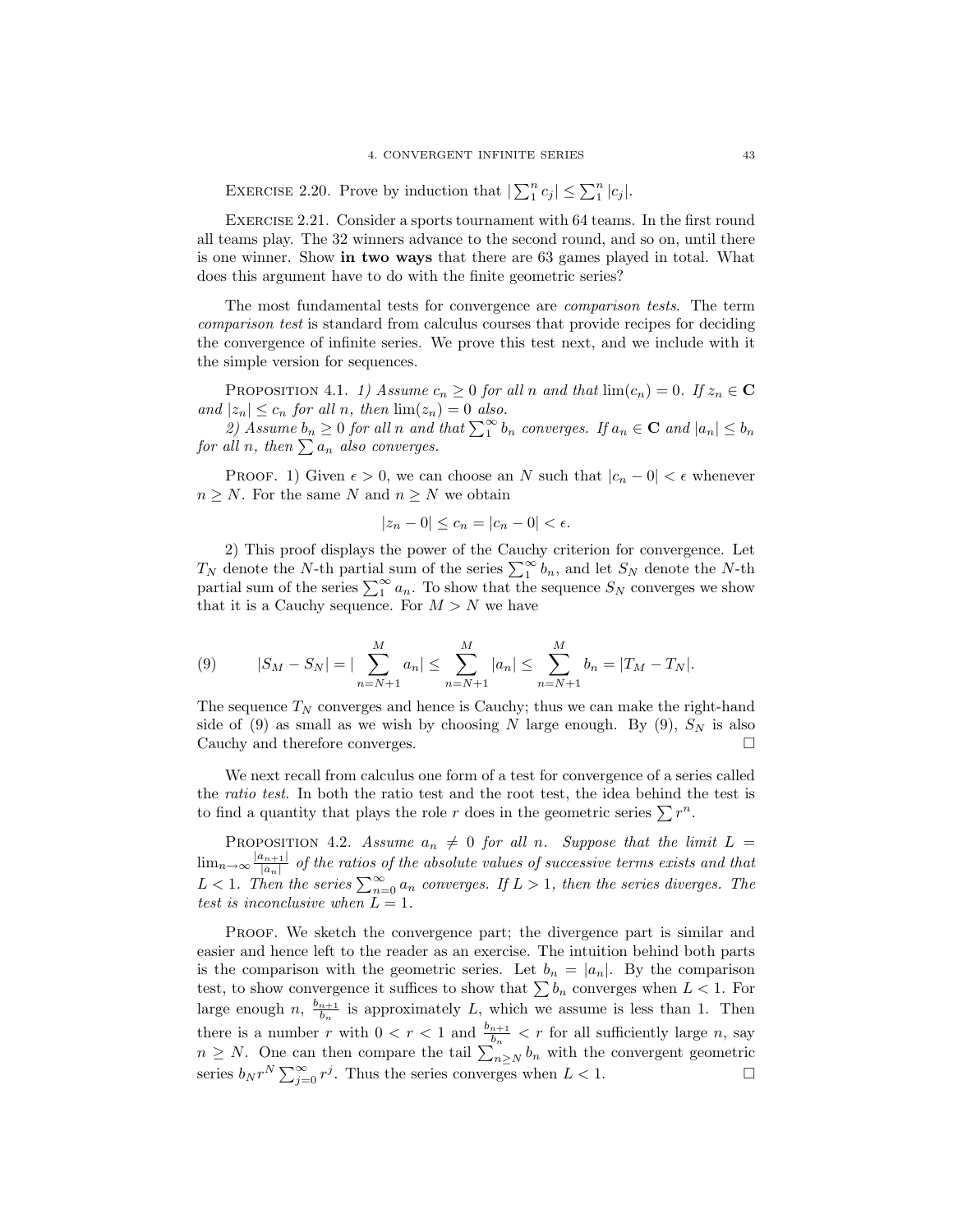#### 44 2. COMPLEX NUMBERS

Exercise 2.22. Prove the divergence part of the ratio test. Give an example where  $L = 1$  and the series converges. Give an example where  $L = 1$  and the series diverges. Formulate and prove the *root test*; to do so consider  $L = \limsup |a_n|^{\frac{1}{n}}$ .

More on infinite series. We make a few comments about absolute convergence. Let  $\{a_n\}$  be a sequence of complex numbers. We say that  $\sum_{n=1}^{\infty} a_n$  converges absolutely if  $\sum_{n=1}^{\infty} |a_n|$  converges. When  $\sum_{n=1}^{\infty} a_n$  converges, but  $\sum_{n=1}^{\infty} |a_n|$  does not, we say that  $\sum_{n=1}^{\infty} a_n$  converges conditionally. Absolute convergence is easier to understand than is conditional convergence. The next several exercises illustrate this point rather well. It is particularly striking that the limit of a conditionally convergent series depends on the order in which we add up the terms. We use the term rearrangement for the series obtained by performing the sum in a different order.

EXERCISE 2.23. Show that  $\sum_{n=1}^{\infty} \frac{(-1)^{n+1}}{n}$  $\frac{1}{n}$  converges conditionally. The value of the sum is  $log(2)$ , approximately .69. Show that by grouping the terms by taking two positive terms, then one negative term, then two positive terms, then one negative term, and so on, the series adds up to a number larger than 1. The value of the sum therefore depends on the order in which the terms are summed.

Exercise 2.24. Express the series described in the previous exercise (after grouping) in the form  $\sum_{n=1}^{\infty} b_n$ , and find a simple expression for  $b_n$ . Try to find this infinite sum.

EXERCISE 2.25. (Riemann's remark) Assume that  $a_n \in \mathbf{R}$  and that  $\sum_{n=1}^{\infty} a_n$ converges conditionally. Fix an arbitrary  $L \in \mathbf{R}$ . Show that we can rearrange the terms to make the sum converge to L.

EXERCISE 2.26. (Complex variable analogue) (Difficult) Assume that  $a_n \in \mathbb{C}$ and consider rearrangements of the convergent series  $\sum_{n=1}^{\infty} a_n$ . Show that each of the following situations is possible, and that this list includes all possibilities.

1)  $\sum_{n=1}^{\infty} a_n$  converges absolutely and hence all rearrangements converge to the same value.

2) The set of possible values of convergent rearrangements is all of C.

3) The set of possible values of convergent rearrangements is an arbitrary line in C.

The book [15] is devoted almost entirely to the kind of question from Exercise 2.26 in various settings.

Exercise 2.27. Find a (necessarily conditionally convergent) series (of real or complex numbers) such that  $\sum a_n$  converges but  $\sum a_n^3$  diverges.

## 5. Uniform convergence and consequences

This section describes some important results in basic analysis. The main point is Theorem 5.3, which is used to justify differentiating or integrating a power series term by term. Many readers will wish to skip this section and return to it when needed.

The examples we have seen indicate some of the subtleties arising when absolute convergence fails. For series of functions we need a second way to improve the notion of convergence. Note that the power series  $\sum_1^{\infty} a_n z^n$  can be regarded as summing the sequence of functions  $f_n$ , where  $f_n(z) = a_n z^n$ . Given a sequence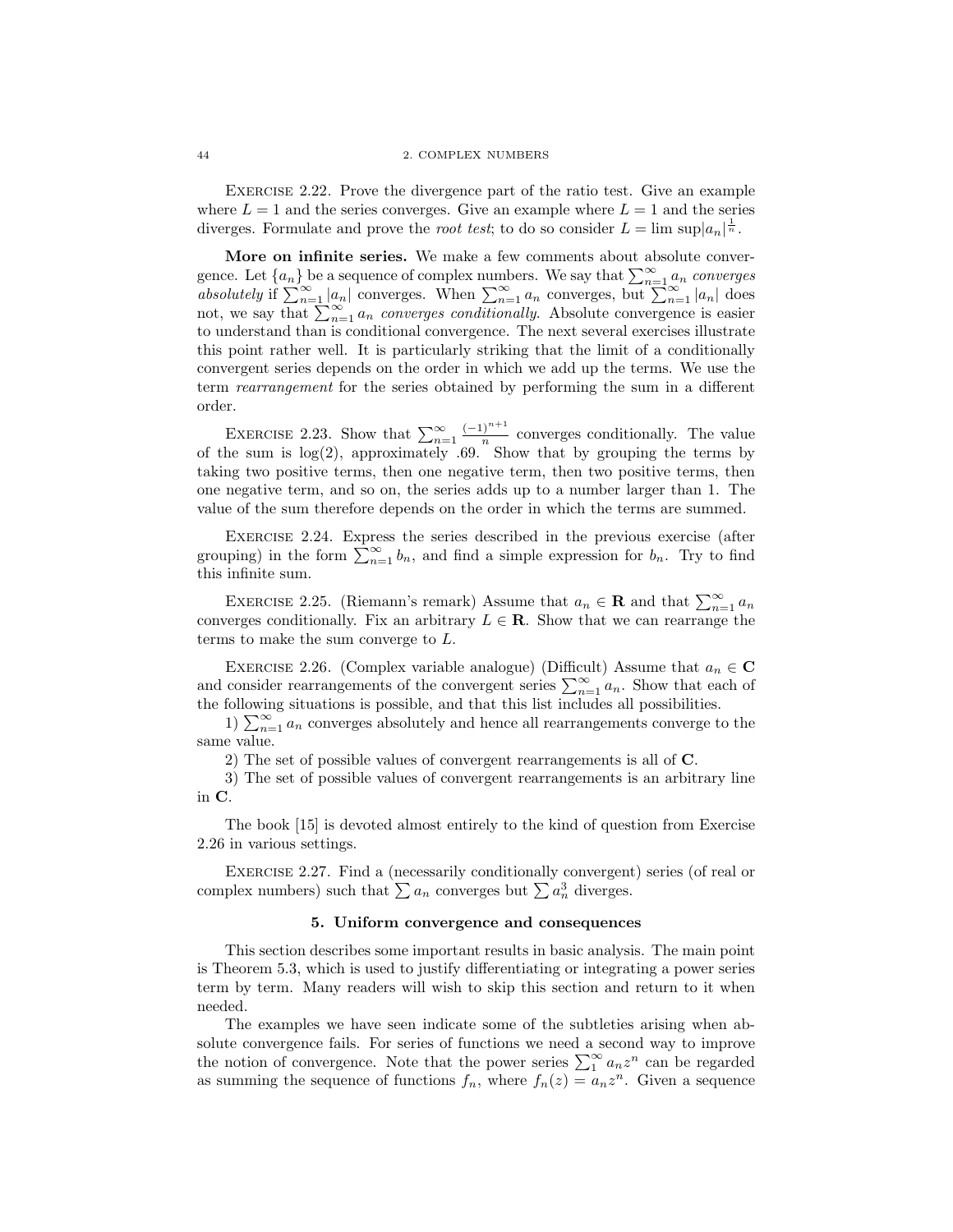or series of functions, things work best when the sequence or series converges uniformly, a concept defined below. As in the relationship between sequences and series of numbers, it suffices to study various types of convergence for sequences of functions, and to apply them to sequences of partial sums when we work with series of functions.

Let  $f_n$  be a sequence of real- or complex-valued functions defined on some set E. We say that  $f_n$  converges pointwise on E if, for each  $z \in E$ ,  $f_n(z)$  converges. This notion is inadequate for many purposes. We introduce the crucial stronger condition of uniform convergence.

DEFINITION 5.1. Let E be a subset of C. Let  $f_n : E \to \mathbb{C}$  be a sequence of functions defined on E. We say that  $f_n$  converges uniformly to f on E if, for all  $\epsilon > 0$ , there is an N such that  $n \geq N$  implies  $|f_n(z) - f(z)| < \epsilon$  for all  $z \in E$ . We say that an infinite series converges uniformly if its sequence of partial sums converges uniformly.

The difference between pointwise convergence and uniform convergence arises from the location of the quantifier "for all  $z$ ". In Definition 5.1, the N chosen must work for all z in E. In the definition of pointwise convergence, for each z there is an  $N$ , but there might be no single  $N$  that works for all  $z$  at the same time.

Exercise 2.28. Discuss the convergence and uniform convergence of the given sequence of functions on the given set E.

1) Put  $f_n(z) = z^n$ . First let E be the real interval [0,1]. Then let  $E = \{z :$  $|z| \le R < 1$ . Then let  $E = \{z : |z| < 1\}$ . What happens on the closed unit disk? 2) Put  $f_n(z) = z^n(1-z)$ . Let E be the real interval [0, 1].

3) Put  $f_n(z) = nz^n(1-z)$ . Let E be the real interval [0, 1].

4) Put  $f_n(z) = z^n(1-|z|)$ . Let  $E = \{z : |z| < 1\}$ .

5) Let  $f_n$  be a sequence of functions on a set E. Suppose for each n we have  $|f_n(z)| \leq M_n$  on E and assume  $\sum M_n$  converges. Show that  $\sum_{n=1}^{\infty} f_n(z)$  converges uniformly on  $E$ .

EXERCISE 2.29. Give several distinct examples of a sequence of (real- or complexvalued) functions that converges pointwise on  $\bf{R}$  but not uniformly. (Pictures might be better than formulas.)

We continue this section by discussing some technical real analysis and advanced calculus. Readers who wish to jump ahead to the next section and return to these results later are welcome to do so. Theorem 5.3 and its Corollary 5.1 play an important role in the rigorous development of complex analysis, but they are not necessary for many of our results. The theorem provides a circumstance in which the derivative of a limit of a sequence of functions is the limit of the derivatives. Its corollary allows us to differentiate or integrate a power series term by term within its circle of convergence.

Before we discuss these result, we provide many examples which reveal why there is something to prove. Integrals and derivatives are themselves limits. One cannot interchange the order of limits in general, as the examples illustrate.

A function of one or several variables is called smooth if its partial derivatives of all orders exist and are themselves continuous functions. The word smooth will also be used in Chapter 6 to describe certain curves. In the results from calculus used in this book, only continuous derivatives of the first order will matter. Hence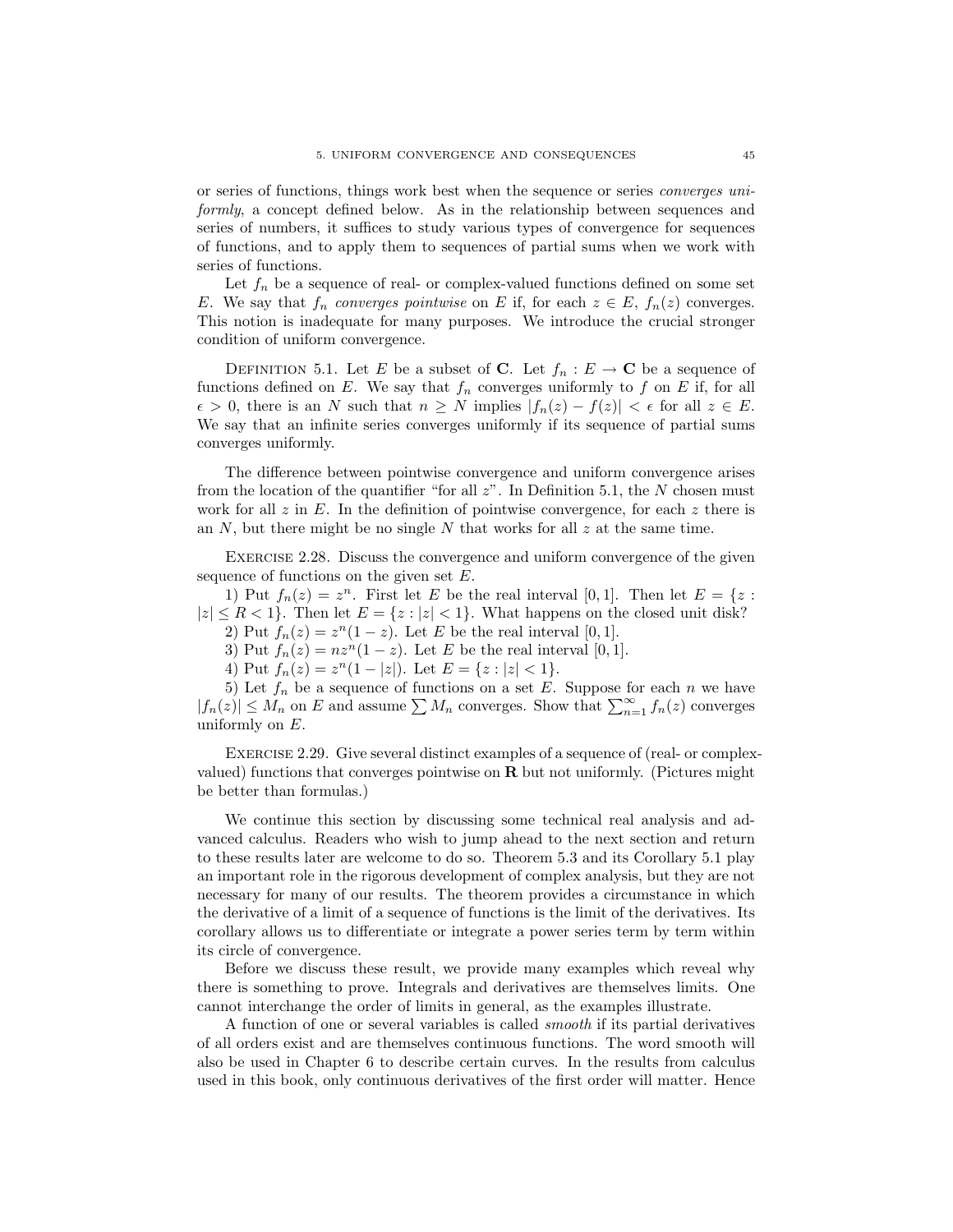we often use the following standard but awkward term. A function of one or several real variables is called continuously differentiable if its first partial derivatives exist at each point and are themselves continuous functions. This assumption arises at various places in our development, although for complex analytic functions, the assumption is not needed. See Corollary 4.3 of Chapter 6.

We first give an example of a differentiable function  $f$  on the real line whose derivative is not continuous; thus  $f$  is not continuously differentiable. We continue with examples illustrating the subtleties that can arise when we interchange the order of limiting operations.

EXAMPLE 5.1. For  $x \neq 0$ , put  $f(x) = x^2 \sin(\frac{1}{x})$ ; put  $f(0) = 0$ . We claim that  $f'(x)$  exists for all x. The product rule for derivatives gives for  $x \neq 0$ 

$$
f'(x) = 2x\sin(\frac{1}{x}) - \cos(\frac{1}{x}),
$$

and the definition of  $f'(0)$  as a limit quotient gives  $f'(0) = 0$ . Thus the function  $f'$  makes sense. On the other hand,  $\lim_{x\to 0} f'(x)$  does not exist, and therefore  $f'$  is not continuous at 0.

EXAMPLE 5.2. Put  $f_n(x) = n$ . Then  $f'_n(x) = 0$  for all x, but  $\lim f_n(x)$  does not exist. The limit of the derivatives is not the derivative of the limit.

EXAMPLE 5.3. Put  $f_n(x) = \frac{x^{n+1}}{n+1}$ . For all  $x \in [-1,1]$  we have  $\lim f_n(x) = 0$ . Also,  $f'_n(x) = x^n$  for all x. The limit of  $f'_n(x)$  is zero if  $|x| < 1$ , but this limit is 1 if  $x = 1$  and it does not exist if  $x = -1$ . Again the limit of the derivatives is not the derivative of the limit.

EXAMPLE 5.4. Put  $f_n(x) = n$  for  $0 < x \leq \frac{1}{n}$  and  $f_n(x) = 0$  otherwise. Then  $\int_0^1 f_n(x)dx = 1$  for all n. Also  $\lim f_n(x) = 0$  for all x. The limit of the integral is not the integral of the limit.

In each of the previous three examples, a difficulty arises because two limits are being taken. The order in which they are taken matters. The following shockingly simple example is worth some thought.

EXAMPLE 5.5. Put  $f(x,y) = |x| |y|$ . Then  $\lim_{x\to 0} \lim_{y\to 0} f(x,y) = 1$ , whereas  $\lim_{u\to 0}$ lim<sub> $x\to 0$ </sub> $f(x, y) = 0$ . The limit changes when we reverse the order in which the variables go to zero. In particular there is no value of  $f(0, 0)$  making f continuous there.

It should now be evident that we need to find hypotheses enabling us to interchange the order of limiting operations. The following results from analysis can be regarded as filling that need.

LEMMA 5.1. Suppose  $f_n : E \to \mathbf{C}$  is continuous, and  $f_n$  converges uniformly on  $E$  to some function  $f$ . Then  $f$  is continuous on  $E$ .

PROOF. The key point is an  $\frac{\epsilon}{3}$  argument. By the triangle inequality we have, for all  $z, w \in E$  and for all  $n$ ,

(10) 
$$
|f(z) - f(w)| \le |f(z) - f_n(z)| + |f_n(z) - f_n(w)| + |f_n(w) - f(w)|.
$$

We can make the first and third terms on the right-hand side as small as we wish by making n large. We can make the middle term as small as we wish by making  $z$ close to w. We prove continuity at z by the  $\epsilon$ - $\delta$  definition. Given  $\epsilon > 0$ , we choose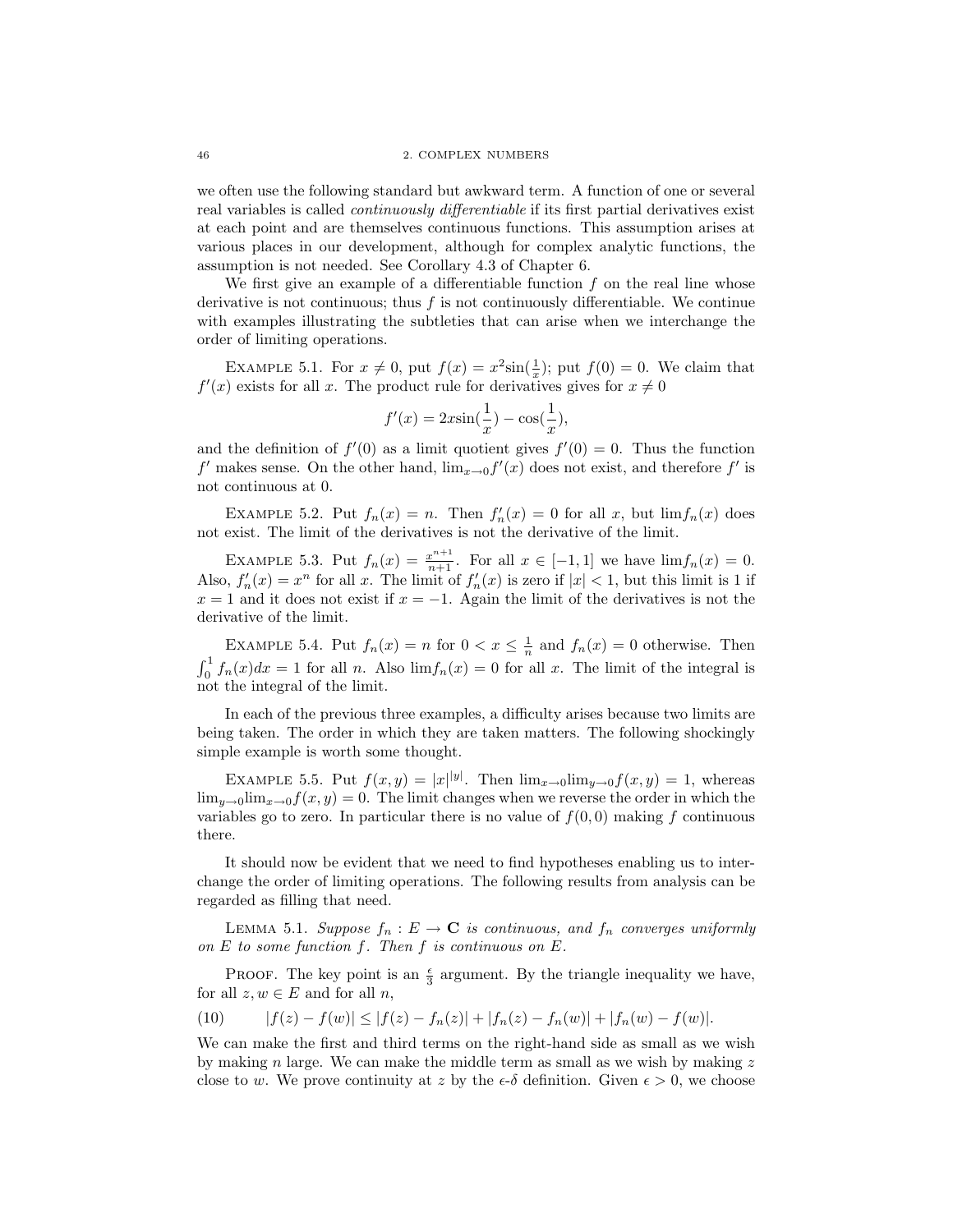N such that  $n \geq N$  implies  $|f_n(\zeta) - f_n(w)| < \frac{\epsilon}{3}$  for all  $\zeta$  and w. Such an N exists by uniform convergence. Fix an n with  $n \geq N$ . We choose  $\delta > 0$  small enough to guarantee that  $|f_n(z) - f_n(w)| < \frac{\epsilon}{3}$  when  $|z - w| < \delta$ . Such a  $\delta$  exists because  $f_n$ is continuous at z. Then (10) implies that  $|f(z) - f(w)| < \epsilon$ .

In the next two results we assume that  $E = [a, b]$  is a bounded closed interval on **R**. In both proofs we use the inequality  $| \int g | \leq \int |g|$ ; this simple fact is discussed in detail in Section 1 of Chapter 6.

LEMMA 5.2. Suppose  $f_n : E \to \mathbf{C}$  is continuous for each n, and that  $f_n$  converges uniformly to f on E. Then  $\int_a^b f_n$  converges to  $\int_a^b f$ .

PROOF. If  $a = b$  there is nothing to prove, so assume that  $a < b$ . By Lemma 5.1, f is continuous on [a, b] and hence integrable. Given  $\epsilon > 0$ , by uniform convergence we can find an N such that  $n \geq N$  implies, for all  $t \in [a, b]$ ,

$$
|f_n(t) - f(t)| \le \frac{\epsilon}{b - a}.
$$

To show that  $\int_a^b f_n$  converges to  $\int_a^b f$ , we simply note for  $n \ge N$  that

$$
\left| \int_a^b f_n(t)dt - \int_a^b f(t)dt \right| \leq \int_a^b |f_n(t) - f(t)|dt \leq (b - a)\frac{\epsilon}{b - a} = \epsilon.
$$

We have verified the definition of limit for sequences.  $\Box$ 

THEOREM 5.1. Suppose  $f_n : E \to \mathbf{C}$  is a sequence of continuously differentiable functions. Thus  $f_n$  and  $\frac{df_n}{dx}$  are continuous on [a, b]. Assume that the sequence of numbers  $f_n(a)$  converges. Finally assume that the sequence  $\frac{df_n}{dx}$  converges uniformly to some function g. Then  $f_n$  converges uniformly on E to a function f, the function f is continuously differentiable, and  $\frac{df}{dx} = g$ . In other words,

$$
\frac{d}{dx}\lim(f_n) = \lim \frac{df_n}{dx}.
$$

PROOF. We require the fundamental of calculus. Using it we write

(11) 
$$
f_n(x) = \int_a^x \frac{df_n}{dx}(t)dt + f_n(a).
$$

Then we let n tend to infinity in  $(11)$ . The first term on the right-hand side of (11) converges by Lemma 5.2 to  $\int_a^x g(t)dt$  and the second term converges to some number. Therefore, for each x,  $f_n(x)$  converges to some number we call  $f(x)$ . Below we check that the convergence is uniform. First note that

(12) 
$$
f(x) = \int_a^x g(t)dt + f(a).
$$

The function  $g$  is continuous by Lemma 5.1. The fundamental theorem of calculus therefore applies, and we obtain  $\frac{df}{dx} = g$ . Since g is continuous, f is continuously differentiable. It remains to show that  $f_n$  converges to f uniformly. To do so, subtract (12) from (11) to obtain a formula for  $f_n(x) - f(x)$ . Taking absolute values and using an  $\frac{\epsilon}{2}$  argument shows that it suffices to estimate

$$
\left| \int_{a}^{x} \left( \frac{df_n}{dx}(t) - g(t) \right) dt \right|
$$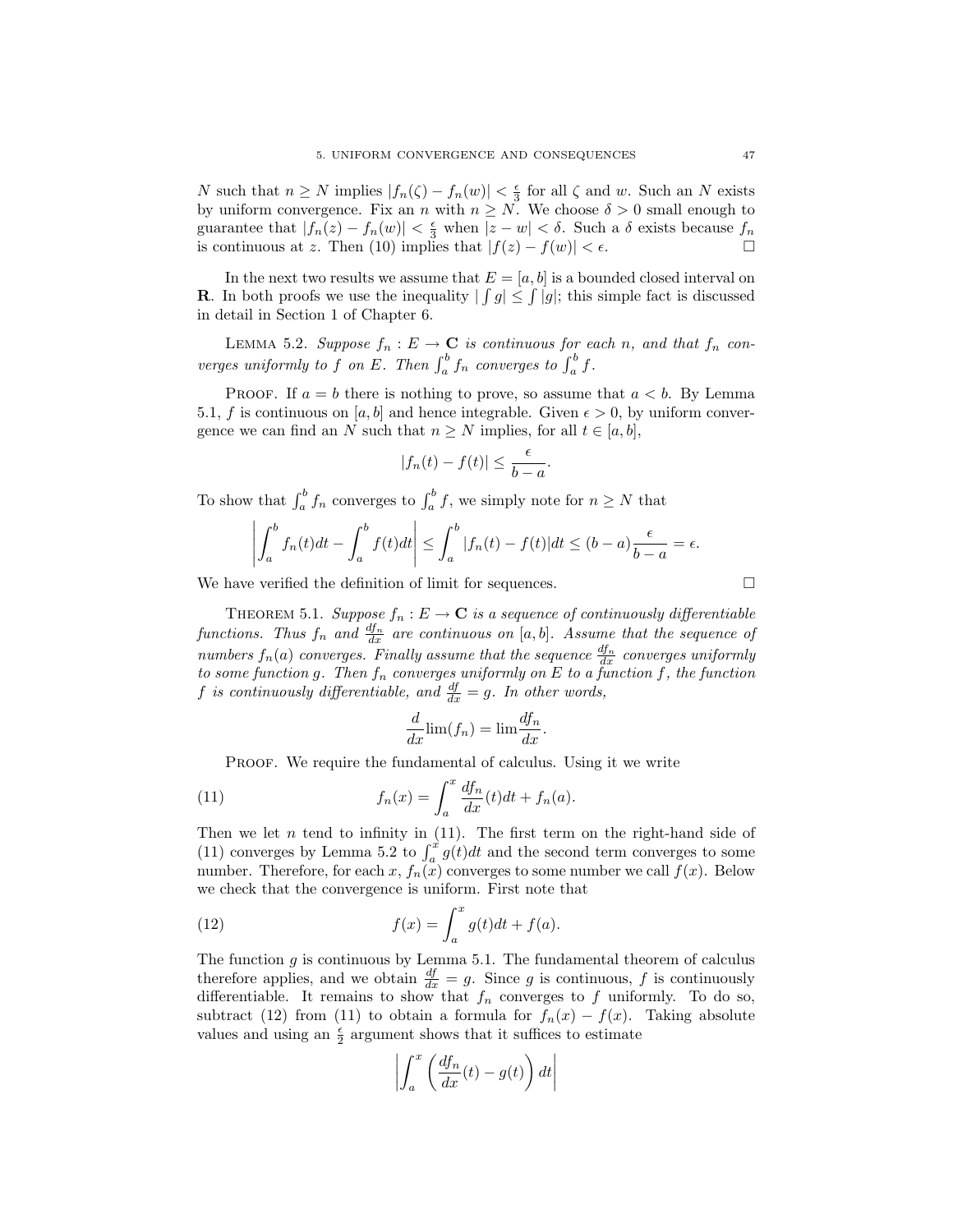uniformly in x. By using  $| \int h | \leq \int |h|$ , it suffices to show that  $\frac{df_n}{dx}$  converges uniformly to  $g$ , which is one of the assumptions.

We now turn to functions of several variables. Although the next definition and theorem make sense in higher dimensions, we restrict our consideration to two dimensions. Versions of the next definition and theorem appear in many calculus books. See for example Chapter 12 of [24].

DEFINITION 5.2. Let  $\Omega$  be an open subset of  $\mathbb{R}^2$  and suppose  $f : \Omega \to \mathbb{C}$ . We say that f is differentiable at  $(x, y)$  if there are complex numbers a, b such

(13) 
$$
f(x+h, y+k) = f(x, y) + ah + bk + E(h, k),
$$

where

(14) 
$$
\lim_{(h,k)\to(0,0)} \frac{E(h,k)}{\sqrt{h^2+k^2}} = 0.
$$

This definition states that f is approximately linear at  $(x, y)$ . The expression  $E(h, k)$  in (14) is regarded as an error term, and the existence of the limit means that  $E(h, k)$  tends to 0 faster than the length of the vector  $(h, k)$ . The derivative, or gradient vector  $\nabla f(x, y) = (a, b)$ , provides the linear approximation: for  $(h, k)$ small,  $f(x+h, y+k)$  equals approximately  $f(x, y)$  plus the linear correction  $ah+bk$ . When  $f$  is differentiable at  $(x, y)$  we have

$$
\nabla f(x, y) = \left(\frac{\partial f}{\partial x}(x, y), \frac{\partial f}{\partial y}(x, y)\right).
$$

The existence of these partial derivatives does not imply that  $f$  is differentiable. If these partial derivatives are continuous, then the following important result from advanced calculus does guarantee differentiability.

THEOREM 5.2. Let  $\Omega$  be an open subset of  $\mathbb{R}^2$  and suppose  $f : \Omega \to \mathbb{C}$ . Suppose that the partial derivatives  $\frac{\partial f}{\partial x}$  and  $\frac{\partial f}{\partial y}$  exist and are continuous on  $\Omega$ . Then f is differentiable.

PROOF. The idea of the proof is quite simple. We use the mean-value theorem from basic calculus. If  $q$  is a differentiable function of one variable, and the interval  $(x_0, x_1)$  lies in the domain of g, then there is a c (depending on  $x_1$  and  $x_2$ ) in this interval such that

(15) 
$$
g(x_2) - g(x_1) = g'(c)(x_2 - x_1).
$$

Of course, if g is continuously differentiable, then we may let  $x_2$  tend to  $x_1$  and then  $g'(c)$  tends to  $g'(x_1)$ .

Let f satisfy the hypotheses of the theorem. Let  $\nabla f(x, y) = (a, b)$ . We study  $f(x+h, y+k) - f(x, y)$  by reducing to the one-dimensional case as follows. Since  $\Omega$  is open, there is an open rectangle about  $(x, y)$  lying within  $\Omega$ . For  $(h, k)$  small we assume that  $(x + h, y + k)$  is in this rectangle. We then write

(16) 
$$
f(x+h, y+k) - f(x, y) = f(x+h, y+k) - f(x+h, y) + f(x+h, y) - f(x, y)
$$
.

The first two terms on the right-hand side of (16) involve only a change in the vertical direction, and the last two terms involve only a change in the horizontal direction. We use the mean value theorem on each of these pairs to get numbers  $c$ and  $\delta$  such that c is between x and  $x + h$ ,  $\delta$  is between y and  $y + k$  and

(17) 
$$
f(x+h, y+k) - f(x,y) = \frac{\partial f}{\partial y}(x+h, \delta)k + \frac{\partial f}{\partial x}(c, y)h.
$$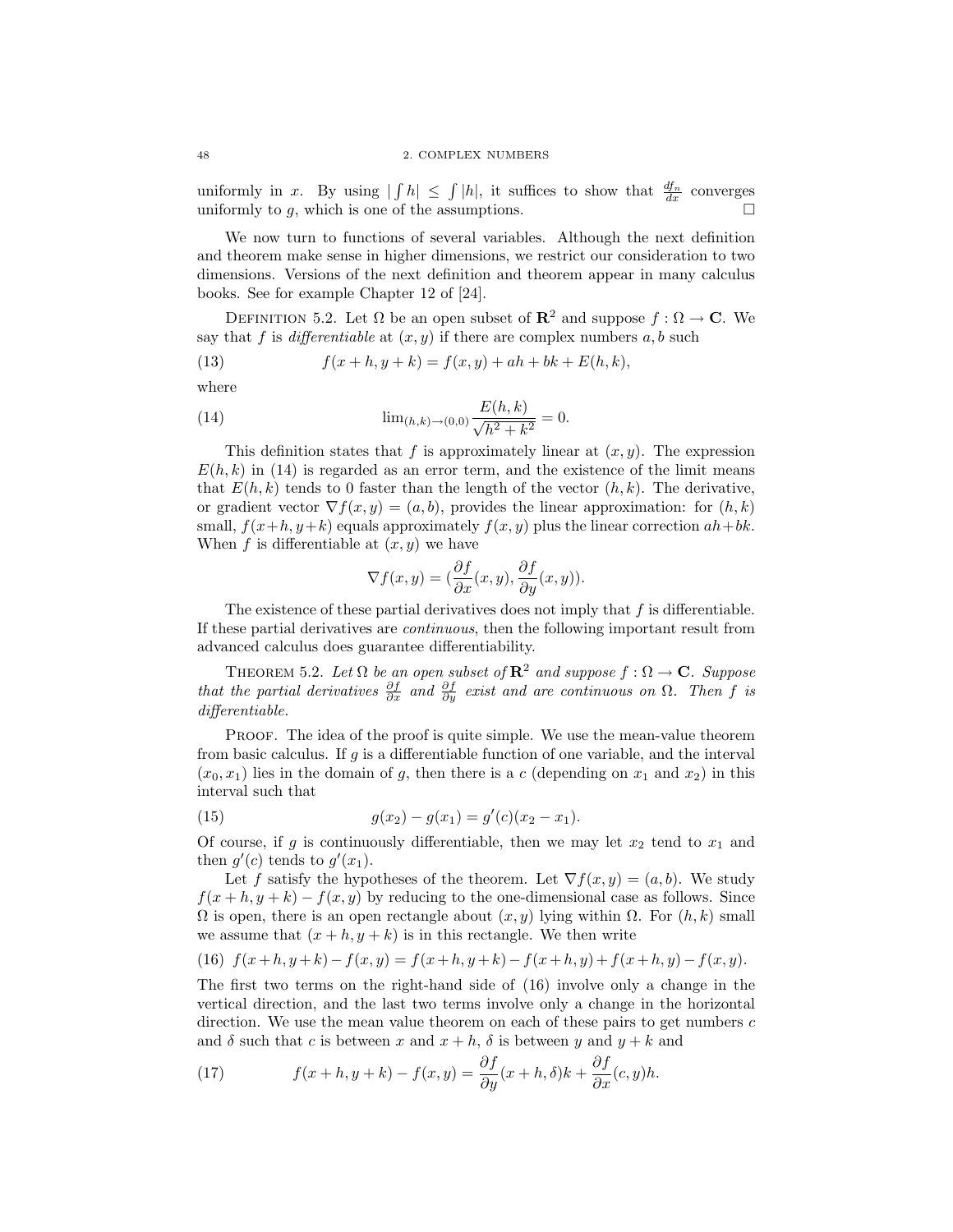Now subtract  $\nabla f(x, y)$  from both sides of (17) and rearrange terms to get

(18) 
$$
f(x+h, y+k) - f(x, y) - \nabla f(x, y) =
$$

$$
\left(\frac{\partial f}{\partial y}(x+h, \delta) - \frac{\partial f}{\partial y}(x, y)\right)k + \left(\frac{\partial f}{\partial x}(c, y) - \frac{\partial f}{\partial x}(c, y)\right)h.
$$

Since the partials are continuous at  $(x, y)$ , the expressions multiplying h and k in (18) go to zero as  $(h, k)$  tends to  $(0, 0)$ . The factors of h and k also do of course. It (18) go to zero as  $(n, \kappa)$  tends to  $(0, 0)$ . The factors of *h* and *k* also do of course. It follows that the right-hand side of (18) goes to zero faster than  $\sqrt{h^2 + k^2}$ , and *f* is differentiable.  $\Box$ 

Now that we have sketched an entire basic analysis course, we can derive some important consequences.

THEOREM 5.3. Let  $\Omega$  be an open set in **C** and suppose that  $F_N : \Omega \to \mathbf{C}$ is a sequence of continuously differentiable functions. Assume that  $F_N$  converges pointwise to some function  $F$  on  $\Omega$ . Suppose furthermore that the partial derivatives  $\frac{\partial F_N}{\partial x}$  and  $\frac{\partial F_N}{\partial y}$  converge uniformly on each closed and bounded subset of  $\Omega$ . Then the limit function F is differentiable at each point of  $\Omega$  and its partial derivatives are continuous. These partials are given by

(19) 
$$
\frac{\partial F}{\partial x} = \lim_{N \to \infty} \frac{\partial F_N}{\partial x}
$$

(20) 
$$
\frac{\partial F}{\partial y} = \lim_{N \to \infty} \frac{\partial F_N}{\partial y}.
$$

**PROOF.** The result follows by combining Theorems 5.1 and 5.2.  $\Box$ 

A corollary of this theorem will be crucial in our development, and we therefore state it now in anticipation. We naturally want to differentiate a power series  $\sum c_n z^n$ , within its region of convergence, with respect to z. Recall that the power series is the limit of its partial sums. Under the assumption of uniform convergence of the derivatives with respect to  $x$  and  $y$ , Theorem 5.3 allows for the interchange of derivatives and infinite sum (limit of the partial sums). We can express the operations  $\frac{\partial}{\partial z}$  and  $\frac{\partial}{\partial \overline{z}}$  in terms of  $\frac{\partial}{\partial x}$  and  $\frac{\partial}{\partial y}$  and vice versa. See Definition 2.1 of Chapter 5. But a power series in z is somehow independent of  $\overline{z}$ , and we can ignore the  $\frac{\partial}{\partial \overline{z}}$  derivatives. See Chapters 4, 5, and 6 for the full story.

COROLLARY 5.1. Assume that  $\sum_{n=0}^{\infty} c_n z^n$  converges on the set  $\{|z| < R\}$ , and call the sum  $f(z)$ . Then f is complex differentiable on  $\{|z| < R\}$  and  $f'$ P It the sum  $f(z)$ . Then  $f$  is complex differentiable on  $\{|z| < R\}$  and  $f'(z) = \sum_{n=0}^{\infty} n c_n z^{n-1}$ . Furthermore, the series  $\sum_{n=0}^{\infty} \frac{c_n}{n+1} z^{n+1}$  also converges for  $|z| < R$ . It represents a complex differentiable function F for which  $F'(z) = f(z)$ .

PROOF. (Sketch) Assume that a power series converges on  $\{|z| < R\}$ . Its partial sums are polynomials in  $z$  and hence complex differentiable functions. Theorem 2.1 of Chapter 4 guarantees the following precise statement on convergence: for any r such that  $r < R$ , the series converges absolutely and uniformly for  $\{|z| \le r\}$ . We may therefore invoke the theorems of this section to interchange both differentiation and integration with infinite sum in  $\{|z| \leq r\}$ . Since r is an arbitrary number smaller than R, the results are valid in the open disk  $\{|z| < R\}$ .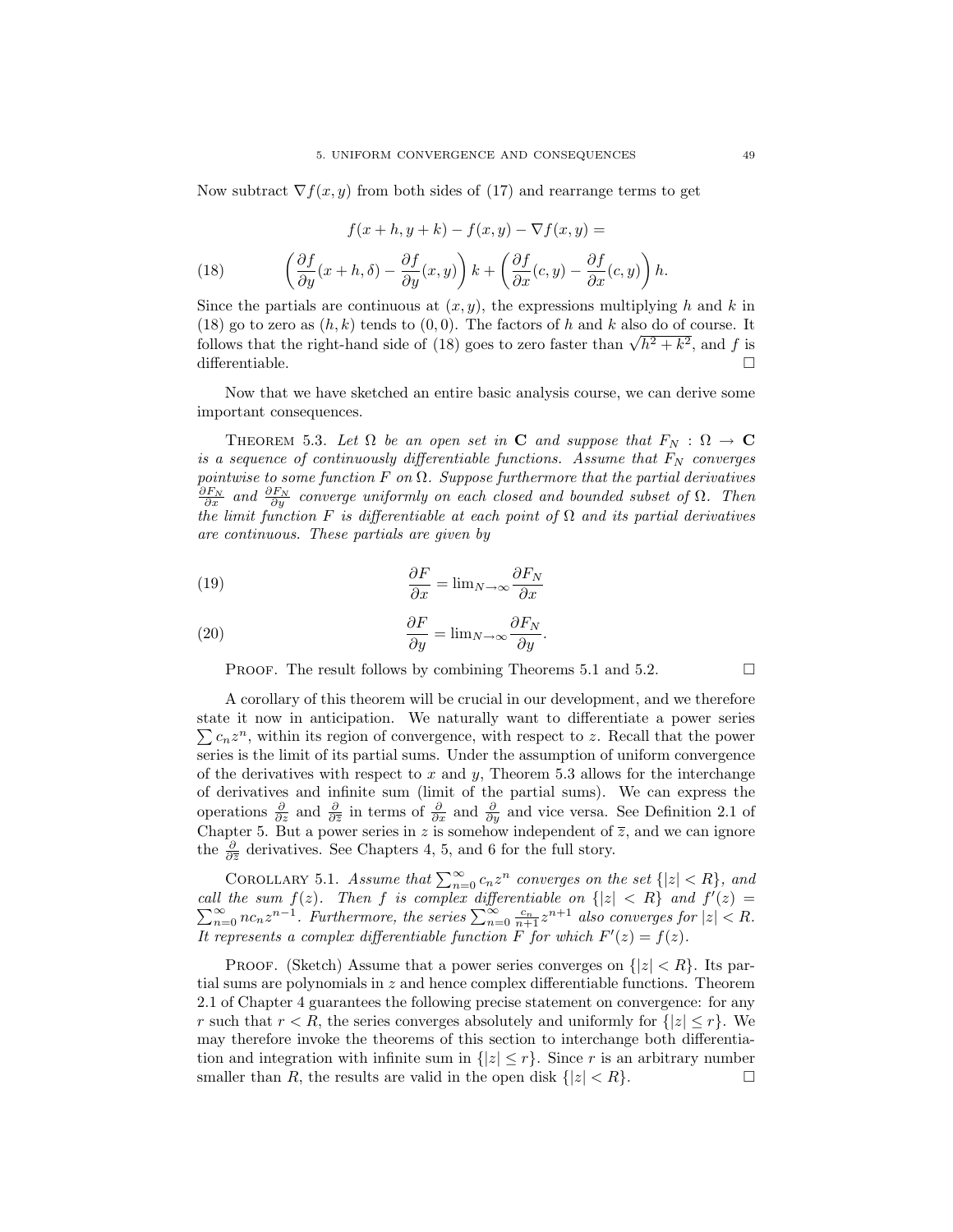## 50 2. COMPLEX NUMBERS

## 6. The unit circle and trigonometry

The unit circle  $S^1$  is the set of complex numbers z at distance one from the origin. Thus  $S^1 = \{z : |z| = 1\}$ . Consider a point z on  $S^1$ . Assuming we know what cosine and sine are, we can also represent z by  $z = \cos(\theta) + i\sin(\theta)$ , where  $\theta$  is the usual polar angle. The equation  $\cos^2(\theta) + \sin^2(\theta) = 1$  is simply a way of rewriting the equation  $|z|^2 = 1$ . Complex variables provide an elegant approach to trigonometry; this beautiful viewpoint enables routine, unified proofs and it makes one wonder why high school students are subjected to so many complicated trig identities.

Rather than presuming any knowledge of trigonometry, we will start by defining the exponential function and go on to define sine and cosine in terms of it. This approach might be counter-intuitive to some readers. We therefore also recall from calculus the power series expansions for cosine and sine as a way of justifying what we have done. See also Exercise 2.57 for a justification using differential equations. The main reason for defining trig in this manner is that many complicated expressions in trig simplify when they are expressed in terms of complex exponentials.

Our formal development begins with the exponential function, written  $\exp(z)$ or  $e^z$ . We define this function by its power series

(21) 
$$
e^z = \sum_{n=0}^{\infty} \frac{z^n}{n!}.
$$

This series converges for all z by the ratio test: for  $z \neq 0$  the absolute value of the ratio of successive terms is  $\frac{|z|}{n+1}$ , which tends to 0 as n tends to infinity. Since  $0 < 1$ , the ratio test guarantees convergence. For any closed disc  $\{z : |z| \leq R\}$ , the power series for  $e^z$  converges absolutely and uniformly on this closed disk. (See Theorem 2.1 of Chapter 4 for a general statement.) Corollary 5.1 then implies that the exponential function is complex differentiable. Furthermore, by differentiating term by term, we see that  $\frac{d}{dz}e^z = e^z$ . For now we do not use this information.

We note that  $e^0 = 1$  and soon we will verify the fundamental identity  $e^{z+w} =$  $e^z e^w$ . Something amazing then happens when we approach trigonometry via complex geometry. The trig functions are defined in terms of the exponential function and all trig identities become consequences of the functional equation  $e^{z+w} = e^z e^w$ and the (almost obvious) identity (23) below.

THEOREM 6.1. For all  $z, w \in \mathbf{C}$ , we have  $e^{z+w} = e^z e^w$ .

PROOF. The series defining the exponential function converges absolutely for all  $z$  in  $\bf{C}$ , and hence the value of the sum does not depend upon the order of summation. The definition of the exponential function and the binomial theorem yield

(22) 
$$
e^{z+w} = \sum_{n=0}^{\infty} \frac{(z+w)^n}{n!} = \sum_{n=0}^{\infty} \frac{1}{n!} \sum_{k=0}^{n} {n \choose k} z^k w^{n-k} = \sum_{n=0}^{\infty} \sum_{k=0}^{n} \frac{z^k}{k!} \frac{w^{n-k}}{(n-k)!}.
$$

Now set  $n = i + k$  in (22) and redetermine the limits of summation to get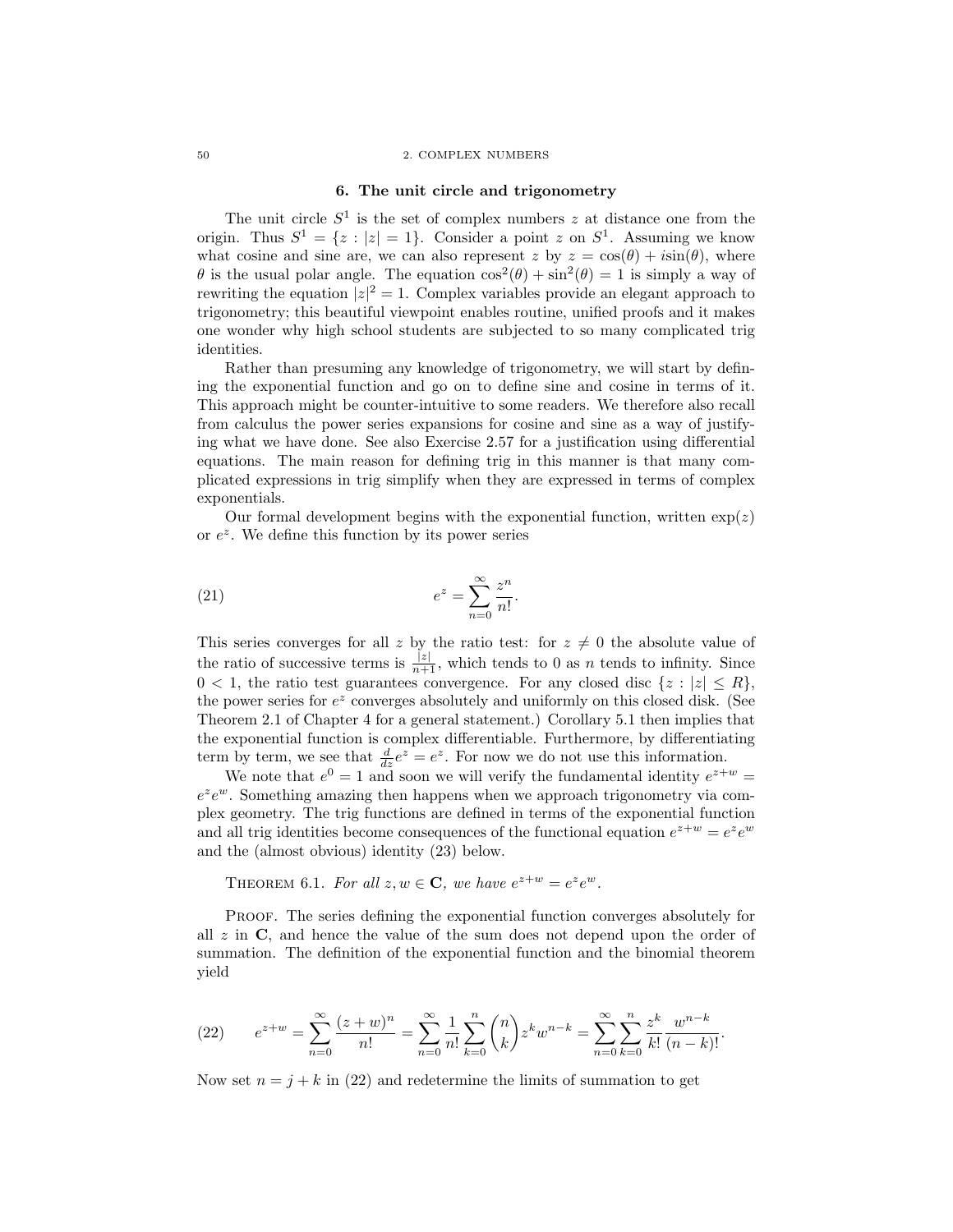$$
e^{z+w} = \sum_{j=0}^{\infty} \sum_{k=0}^{\infty} \frac{z^k}{k!} \frac{w^j}{j!} = e^z e^w.
$$

The functional equation implies

$$
e^z e^{-z} = e^0 = 1;
$$

hence  $e^z \neq 0$  and  $\frac{1}{e^z} = e^{-z}$ . Note also (using the continuity of conjugation) that  $(23)$  e  $\overline{z} = \overline{e^z}.$ 

Next we consider, for t real, the expression  $e^{it}$ . By (23) its conjugate is  $e^{-it}$ , which is also its reciprocal. Hence  $|e^{it}| = 1$ , and  $e^{it}$  lies on the unit circle.

We make the link with trigonometry as follows. We define cosine and sine by the formulas:

$$
(24) \qquad \qquad \cos(z) = \frac{e^{iz} + e^{-iz}}{2},
$$

$$
\sin(z) = \frac{e^{iz} - e^{-iz}}{2i}.
$$

When z is real, (24) expresses  $cos(z)$  as the real part of  $e^{iz}$  and (25) expresses  $sin(z)$ as the imaginary part of  $e^{iz}$ . We emphasize that formulas (24) and (25) hold for all complex z.

EXERCISE 2.30. Prove (23). Where is the continuity of conjugation used?

EXERCISE 2.31. Show that  $\cos^2(z) + \sin^2(z) = 1$ .

We discuss further why formulas (24) and (25) are plausible definitions. Assume that we have defined cosine and sine in some other way, and we know the following things:  $sin(0) = 0$ , the derivative of sine is cosine, and the derivative of cosine is minus sine. By Taylor's formula and an estimate on the remainder we obtain the power series expansions for cosine and sine:

(26) 
$$
\cos(t) = \sum_{j=0}^{\infty} \frac{(-1)^j t^{2j}}{(2j)!}
$$

(27) 
$$
\sin(t) = \sum_{j=0}^{\infty} \frac{(-1)^j t^{2j+1}}{(2j+1)!}.
$$

On the other hand, for t real, consider the power series expansion of  $e^{it}$ . We obtain

(28) 
$$
e^{it} = \sum_{n=0}^{\infty} \frac{(it)^n}{n!} = \sum_{j=0}^{\infty} \frac{(it)^{2j}}{(2j)!} + \sum_{k=0}^{\infty} \frac{(it)^{2k+1}}{(2k+1)!}
$$

$$
= \sum_{j=0}^{\infty} \frac{(-1)^j t^{2j}}{(2j)!} + i \sum_{k=0}^{\infty} \frac{(-1)^k t^{2k+1}}{(2k+1)!} = \cos(t) + i\sin(t).
$$

For real t, we therefore have  $cos(t) = Re(e^{it})$  and  $sin(t) = Im(e^{it})$ . Thus (24) and  $(25)$  agree with what we expect when z is real; these definitions are more general, because cosine and sine are functions defined on all of C. We define the

 $\Box$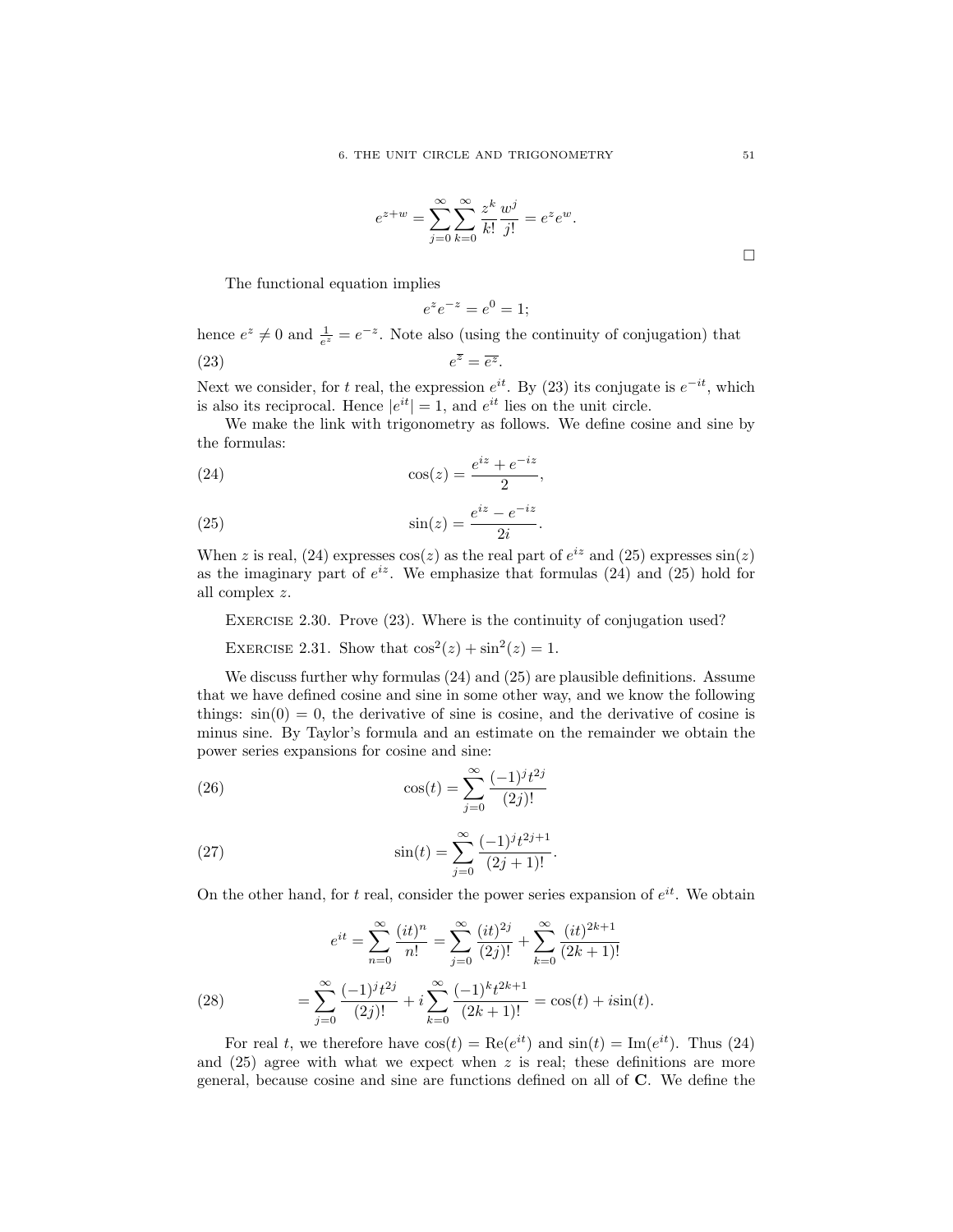other trig functions in terms of cosine and sine in the usual manner; for example  $\tan(z) = \frac{\sin(z)}{\cos(z)}$ .

The following consequence of the functional equation (Theorem 6.1), dating back to at least 1707, is useful for proving trig identities.

PROPOSITION 6.1 (deMoivre's formula). For each positive integer n and each real number  $\theta$ , we have

(29) 
$$
(\cos(\theta) + i\sin(\theta))^n = \cos(n\theta) + i\sin(n\theta).
$$

PROOF. Since  $cos(\phi) + i sin(\phi) = e^{i\phi}$ , (29) can be restated as  $(e^{i\theta})^n = e^{in\theta}$ . This restated version follows by induction: the result is trivial for  $n = 1$  and the induction step follows from  $e^{z+w} = e^z e$  $w$ .



Figure 3. The unit circle

Using Proposition 6.1 we derive some trig identities. Put  $n = 2$  and  $n = 3$  in de Moivre's formula and equate real and imaginary parts. We obtain

$$
\cos(2\theta) = \cos^2(\theta) - \sin^2(\theta).
$$
  

$$
\sin(2\theta) = 2\sin(\theta)\cos(\theta).
$$

$$
\mathcal{L}(\mathcal{L}) = \mathcal{L}(\mathcal{L}) = \mathcal{L}(\mathcal{L})
$$

$$
\cos(3\theta) = \cos^3(\theta) - 3\cos(\theta)\sin^2(\theta).
$$

$$
\sin(3\theta) = 3\cos^2(\theta)\,\sin(\theta) - \sin^3(\theta).
$$

EXERCISE 2.32. Find formulas for  $cos(4\theta)$  and  $sin(4\theta)$ .

EXERCISE 2.33. Simplify the expressions  $cos(z + w) \pm cos(z - w)$ .

EXERCISE 2.34. Express  $\cos^2(z)$  and  $\sin^2(z)$  in terms of  $\cos(2z)$ .

EXERCISE 2.35. Express  $(1 + i)^{10}$  in the form  $x + iy$ . (Do not expand!)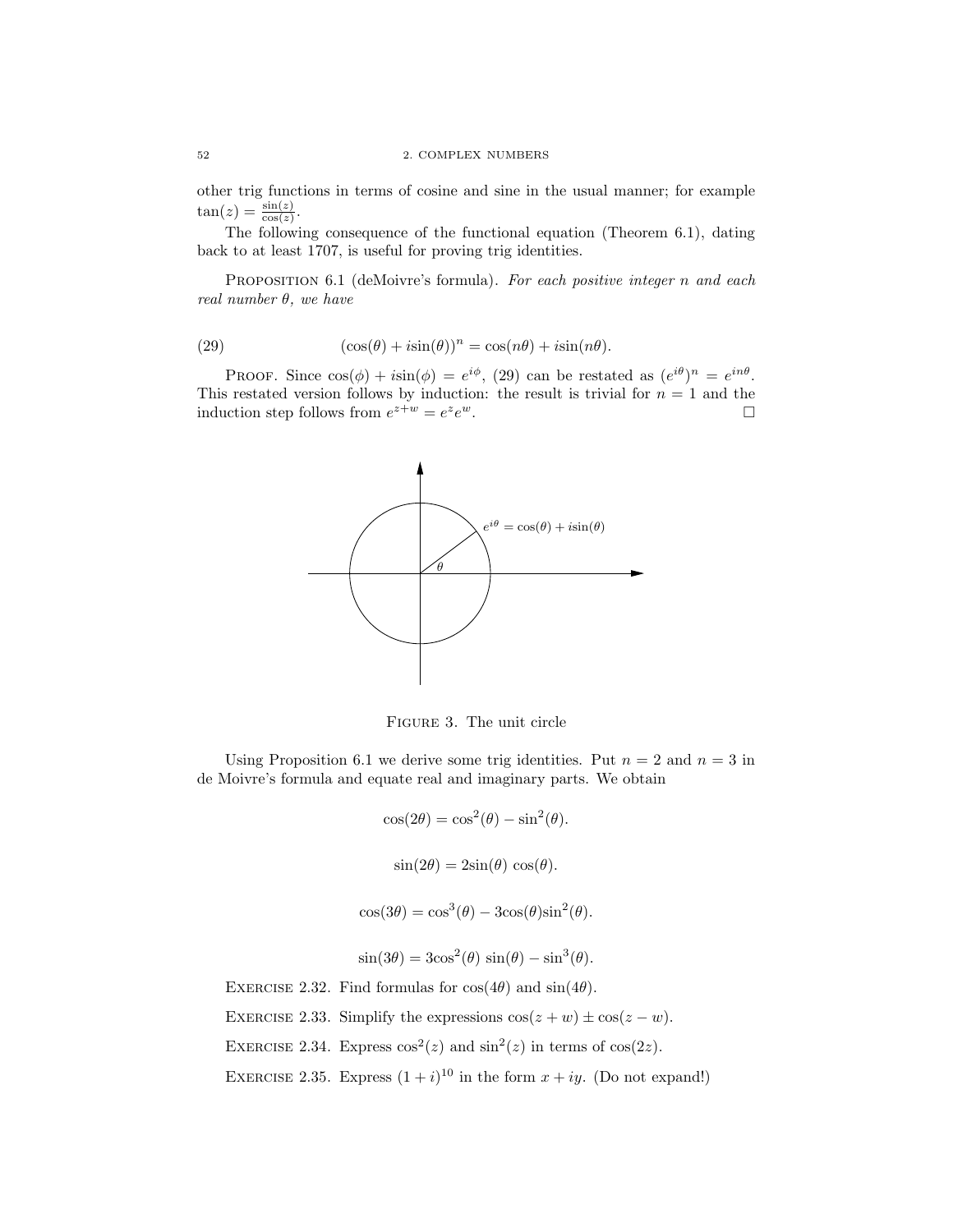EXERCISE 2.36. For  $t \in \mathbf{R}$ , show that the point  $\left(\frac{1-t^2}{1+t^2}\right)$  $\frac{1-t^2}{1+t^2}, \frac{2t}{1+t^2}$  is on the unit circle. Express this point in the form  $e^{i\theta}$ . What is the relationship between t and θ?

For later use we define the hyperbolic functions cosh, sinh, and tanh by

$$
\cosh(z) = \frac{e^z + e^{-z}}{2},
$$

$$
\sinh(z) = \frac{e^z - e^{-z}}{2},
$$

$$
\tanh(z) = \frac{e^z - e^{-z}}{e^z + e^{-z}}.
$$

The three additional functions  $\operatorname{sech}(z)$ ,  $\operatorname{csch}(z)$ , and  $\operatorname{coth}(z)$  are less important; they are the reciprocals of the others as in the case of the trig functions.

EXERCISE 2.37. Find formulas for cosh and sinh in terms of cos and sin.

## 7. The geometry of addition and multiplication

The algebraic methods used thus far can be made much more appealing by reasoning geometrically. We therefore return to the definitions of addition and multiplication in C and interpret them geometrically. We have already observed that addition is easy to understand. Given  $z, w \in \mathbb{C}$ , we think of each as a vector based at 0. Then  $z + w$  is the usual vector sum, obtained by the parallelogram law as in Figure 5 from Chapter 1. What does zw represent?

To answer this natural question we will introduce the polar representation of complex numbers. For  $z \neq 0$ , we will write  $z = |z|e^{i\theta}$ , and call this expression the polar representation of z. Here |z| is the magnitude of z, namely the length of the vector from 0 to z, and  $\theta$  is the angle this vector makes with the positive x-axis. If we also write  $w = |w|e^{i\phi}$ , then we obtain

$$
zw = |z|e^{i\theta}|w|e^{i\phi} = |z| |w|e^{i(\theta + \phi)}.
$$

Thus multiplying two complex numbers multiplies their magnitudes and adds their angles. Two things are happening when we multiply by  $|w|e^{i\phi}$ . We are dilating, or changing the scale, by a factor of  $|w|$ , and we are rotating through an angle of  $\phi$ .

We have already defined the complex exponential; the discussion there included some subtle points. In particular our definition of  $e^{i\theta}$  involved power series; the reader who feels she knows what sine and cosine of an angle are might ask whether the concept of angle is precise. Giving the definition of an angle is difficult. For example,  $\theta$  and  $\theta + 2\pi$  are not the same number, but they represent the same angle. Furthermore, most careful definitions of angle rely on being able to compute the length of a circular arc, but defining the length of a circular arc relies on a limiting process.

We next indicate how to find roots of complex numbers by using the polar representation. Even for square roots this method is far simpler than the method from Proposition 2.1. On the other hand, the answers obtained are expressed in the polar form rather than in the form  $x + iy$ .

Given  $w \neq 0$ , we wish to find all its k-th roots. To do so we write  $w =$  $|w|e^{i(\theta+2n\pi)}$  for  $n=0,1,k-1$ . The k-th roots have the following values: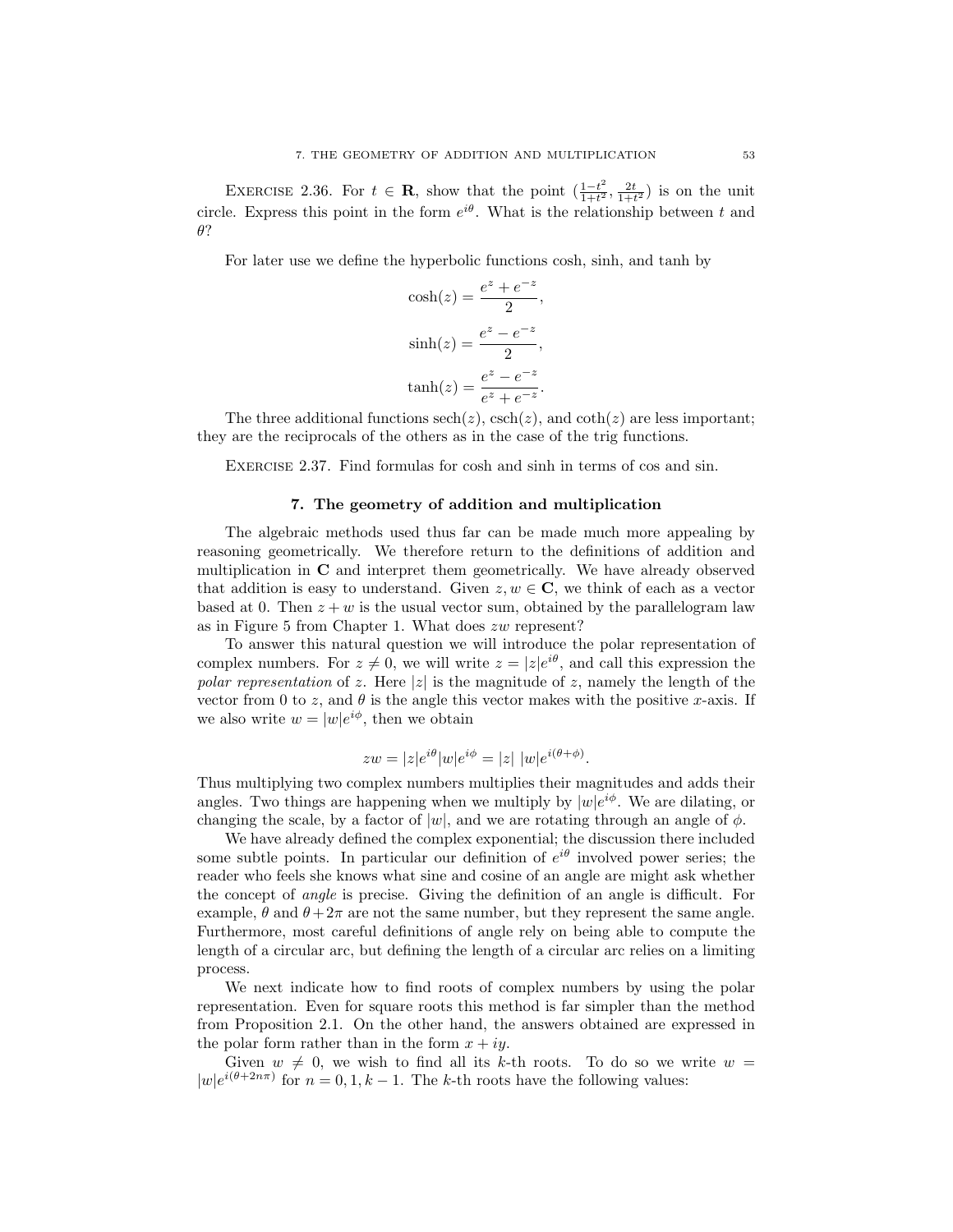$$
z_k = |w|^{\frac{1}{k}} e^{\frac{i}{k}(\theta + 2n\pi)}.
$$

Since  $n < k$ , the k values of the angle all lie in an interval of length less than  $2\pi$ . Hence for  $n = 0, 1, ..., k-1$  the  $z_k$  are distinct. When  $n = k$  we start repeating the values of the angle. We illustrate by finding the cube roots of 8i. Start with

$$
8i = 8e^{i\left(\frac{\pi}{2} + 2n\pi\right)}.
$$

The three cube roots are  $2e^{i\mu}$ , where  $\mu$  can be  $\frac{\pi}{6}$ ,  $\frac{5\pi}{6}$ , and  $\frac{9\pi}{6}$ . Expressing these in The time cube roots are  $2e^x$ , where  $\mu$  can be  $\frac{2}{6}$ ,  $\frac{2}{6}$ , and  $\frac{2}{6}$ . Expirition the form  $x + iy$  gives the three solutions  $\sqrt{3} + i$ ,  $-\sqrt{3} + i$ , and  $-2i$ .

Most of the subsequent exercises illustrate the power of geometric reasoning.

EXERCISE 2.38. Find all complex z, written  $z = x + iy$ , such that  $z^3 = 1$ . Do the same for  $z^8 = 1$ .

EXERCISE 2.39. Show using the polar form that each nonzero complex number has two distinct square roots.

EXERCISE 2.40. Express the complex cube roots of  $-1$  in the form  $x + iy$ .

EXERCISE 2.41. Express  $-\sqrt{ }$  $\overline{3} + i$  in the polar form  $|z|e^{i\theta}$ .

EXERCISE 2.42. Take a regular  $n$ -gon centered at the origin. Consider the  $n$ different vectors from the origin to the vertices. Show that they sum to zero.

EXERCISE 2.43. Assume  $\omega = a + ib$  and that  $\omega^m = 1$ . Express  $\omega^{m-1}$  in the form  $A + iB$ . (No computation required!)

EXERCISE 2.44. Let Q be the first quadrant in C. Sketch  $\{z \in Q : \text{Im}(z^3) > 0\}.$ 

EXERCISE 2.45. For each positive integer  $m$ , describe geometrically the mapping  $z \to z^m$ .

EXERCISE 2.46. Suppose  $\omega^p = 1$  and that no smaller power of  $\omega$  equals 1. Find a simple formula for the following expression:

$$
1 - \prod_{j=0}^{p-1} (1 - t\omega^j).
$$

Suggestion. If you have no idea, guess the answer by trying a few small values of  $p$ .

## 8. Logarithms

The usefulness of complex exponentials and the polar form  $z = |z|e^{i\theta}$  suggests that we attempt to introduce complex logarithms. Doing so leads to exciting subtleties and the subject of topology.

Let us first recall some basic facts about the (real) natural logarithm function, defined for positive real numbers t. Perhaps its most appealing definition is the integral:

(30) 
$$
\log(t) = \int_1^t \frac{du}{u}.
$$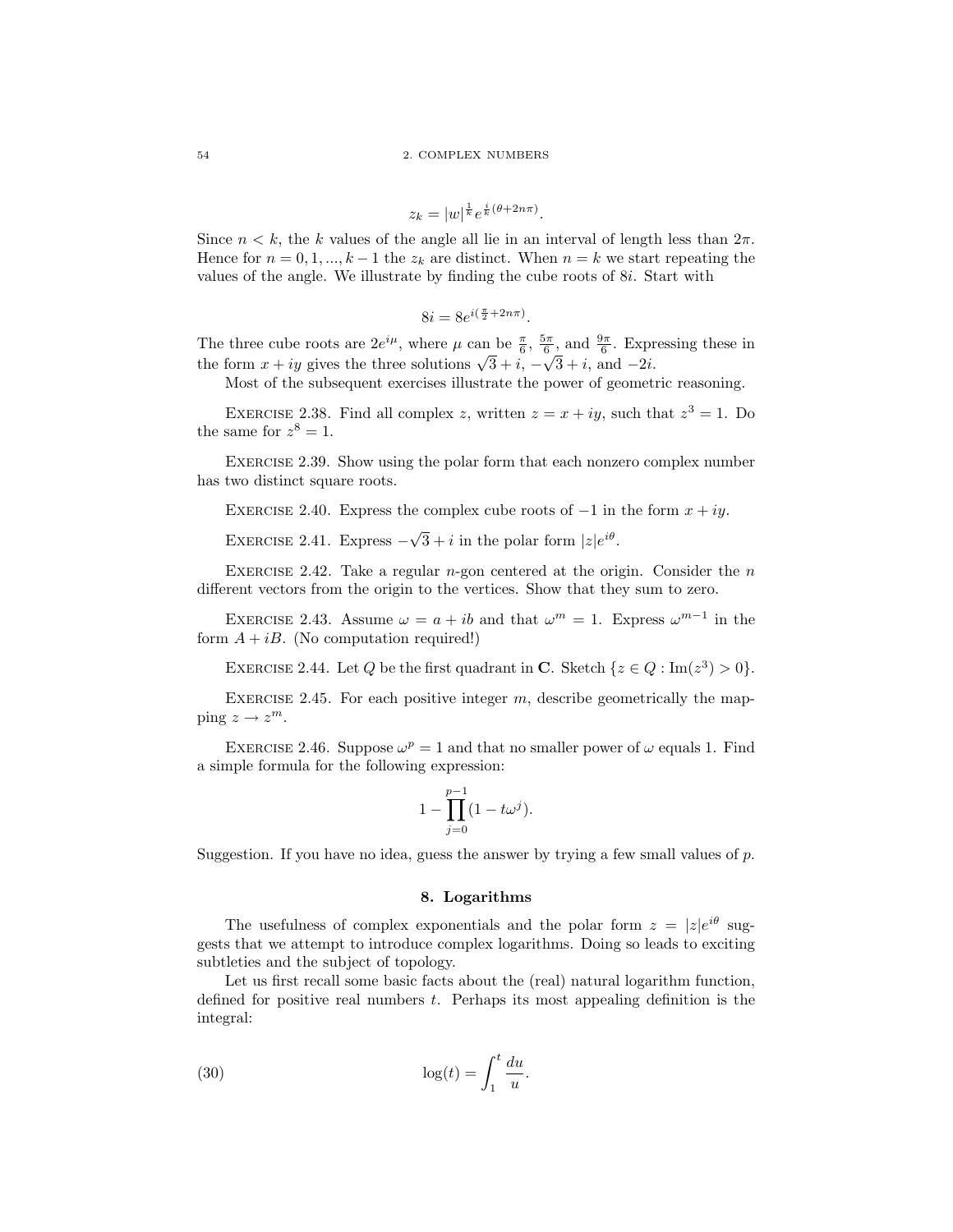#### 8. LOGARITHMS 55

From (30) it is evident that  $log(1) = 0$  and that log is an increasing function. It follows for  $s \in \mathbf{R}$  that  $\log(t) = s$  if and only if  $t = e^s$ , where  $e^s$  is defined by its power series; see Exercise 2.52. The functional equation

(31) 
$$
\log(ab) = \log(a) + \log(b)
$$

follows from either the functional equation for the exponential function or by changing variables in the integral (30) defining the logarithm. We prove (31) by a method we will employ again in Chapter 8 when we study winding numbers. Put  $g(x) = \log(ax) - \log(a) - \log(x)$ . The functional equation (31) is equivalent to  $g(x) = 0$  for all x. By inspection,  $g(1) = 0$ . To prove (31) it therefore suffices to show that  $g$  is constant. To do so we check that  $g'$  vanishes. A simple computation using the fundamental theorem of calculus shows, for all  $x$ , that

$$
g'(x) = \frac{a}{ax} - \frac{1}{x} = 0.
$$

Presuming that  $(31)$  holds in general we try to define the logarithm of a nonzero complex number as follows. Given  $z \neq 0$ , we write  $z = |z|e^{i\theta}$  and put

(32) 
$$
\log(z) = \log|z| + i\theta.
$$

One problem with (32) is that  $\theta$  could be any value of the angle. All such values differ by multiples of  $2\pi$ . Hence sometimes we regard the logarithm as a multiplevalued function. In other words,  $log(z)$  means the list of all such values.

EXERCISE 2.47. Using (32), find all values of  $log(e)$ ,  $log(i)$ , and  $log(-1)$ .

On the other hand, we would like the logarithm to be a well-defined (singlevalued) function. We therefore need some way to pick the angle  $\theta$ . To do so, we choose a branch cut. That is, we draw a half-line connecting 0 and infinity, and decree that the logarithm is not defined on this half-line. See Figure 3 for two typical branch cuts. Suppose that this half-line makes an angle  $\mu$  with the positive x-axis, where  $0 \leq \mu < 2\pi$ . We then choose an integer n, and decree that the angle θ satisfies  $\mu + 2n\pi < \theta < \mu + 2(n+1)\pi$ . For each such choice of  $\mu$  and  $n$  we obtain a different function; each such function is called a branch of the logarithm. Think of a spiral staircase to help visualize this situation.

EXERCISE 2.48. Find all complex numbers z satisfying  $e^{2z} = -1$ .

Exercise 2.49. Recall that the hyperbolic cosine is defined by the formula  $cosh(z) = \frac{e^z + e^{-z}}{2}$  $\frac{e^{-z}}{2}$ . Find all values of z for which  $\cosh(z) = 1$  and all values of z for which  $\cosh(z) = 0$ . (Suggestion. Work first with the equation  $\cosh(z) = \frac{e^z + e^{-z}}{2}$ w, use the quadratic formula, and then put  $w = 0$  and  $w = 1$ .

Given complex numbers  $z$  and  $w$ , the definition of  $z^w$  also requires great care. Again, one approach is to define  $z^w$  to be multiple-valued, via the rule

$$
z^w = e^{w \log z}.
$$

For n a positive integer, finding n-th roots of a complex number by using the polar form works well. We take the usual n-th root of the modulus and obtain for  $0 \leq k < n$ , the *n* values

(33) 
$$
z^{\frac{1}{n}} = |z|^{\frac{1}{n}} e^{\frac{i\theta + 2\pi ki}{n}}.
$$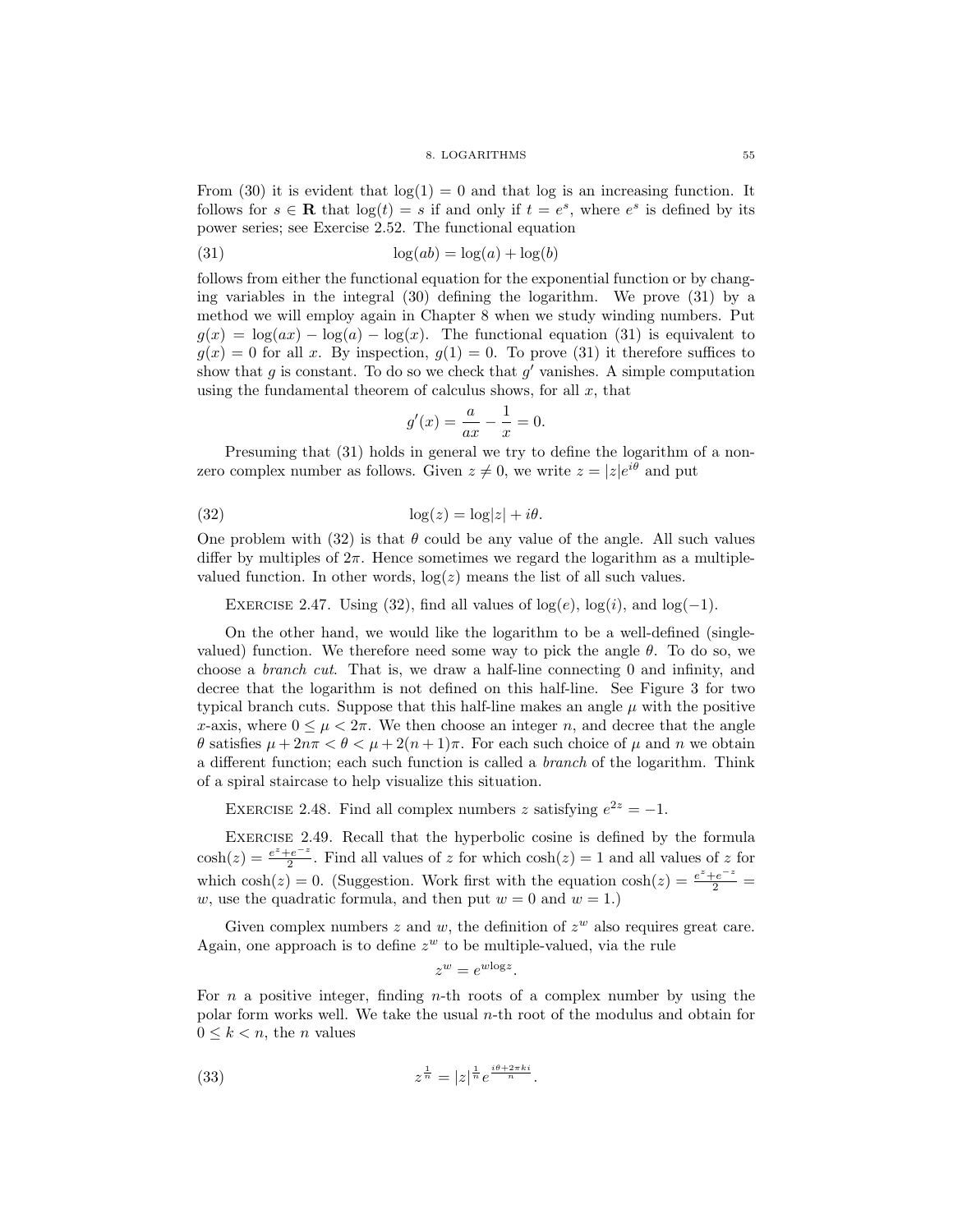56 2. COMPLEX NUMBERS



Figure 4. Branch cuts for the logarithm

EXERCISE 2.50. Show, for  $z \neq 0$ , that the *n*-th roots in (33) are distinct.

EXERCISE 2.51. Use the polar form to find all fourth roots of  $-1$ .

Exercise 2.52. Prove that the real logarithm as defined by (30) is the inverse of the real exponential function.

Strange things can happen when we take logarithms or complex powers of complex numbers.

EXERCISE 2.53. What is wrong with the following reasoning suggesting that  $2\pi i = 0?$ 

$$
0 = \log(1) = \log((-i)i) = \log(-i) + \log(i) = \frac{3\pi i}{2} + \frac{\pi i}{2} = 2\pi i.
$$

EXERCISE 2.54. Define  $z^w$  by the multiple-valued formula  $z^w = e^{w \log z}$ . Find all possible values of  $i^i$  and of  $(1-i)^{4i}$ .

EXERCISE 2.55. Assume  $z^w$  is defined by the multiple-valued formula  $z^w$  =  $e^{w \log z}$ . Show in general that

$$
\sqrt{\zeta w} \neq \sqrt{\zeta} \sqrt{w}.
$$

EXERCISE 2.56. Find formulas for  $\sin^{-1}$ ,  $\cos^{-1}$ , and  $\tan^{-1}$  using logarithms. Be careful about the branches. Use the quadratic formula as in Exercise 2.49.

Exercise 2.57. This extended exercise outlines an alternative approach to complex exponentials and the trig functions. In this approach we avoid power series but we use complex differentiation as in Definition 3.2. See Chapter 5 for additional discussion of the complex derivative. We define the exponential function  $f(z)$  to be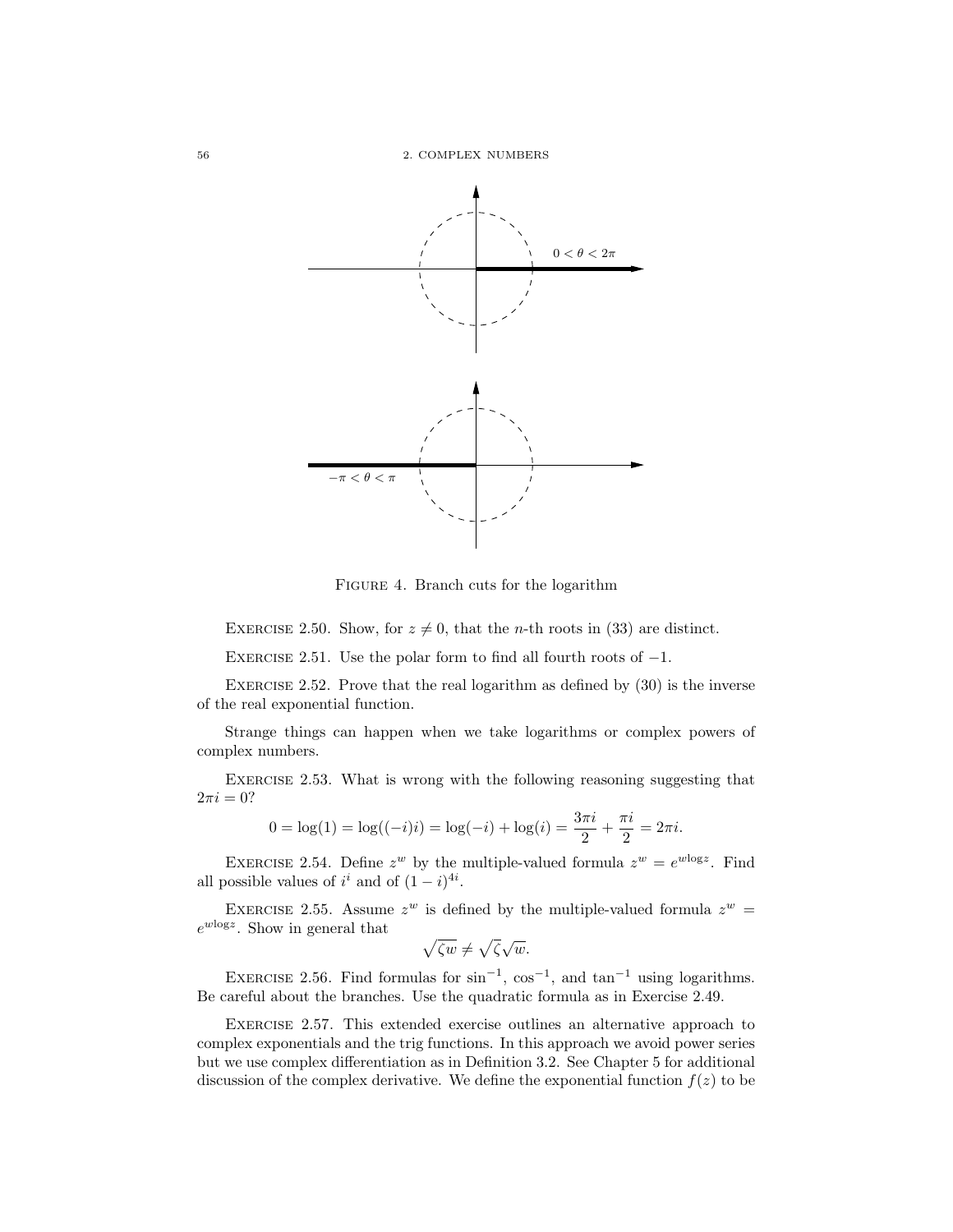the unique solution to the differential equation  $f'(z) = f(z)$  with  $f(0) = 1$ . Note that f is then infinitely differentiable. Consider  $g(z) = f(iz)$  and  $h(z) = f(-iz)$ . Use the chain rule to show that  $g''(z) = -g(z)$  and  $h''(z) = -h(z)$ . Put  $c(z) =$  $g(z)+h(z)$  $\frac{1+h(z)}{2}$  and put  $s(z) = \frac{g(z)-h(z)}{2i}$ . Show that s is the unique solution to  $s'' = -s$ with  $s(0) = 0$  and  $s'(0) = 1$ . Show that  $s' = c$ , and that  $c' = -s$ . Verify by taking derivatives that  $c^2 + s^2 = 1$ . If z is a real number, show that  $c(z)$  and  $s(z)$  are real numbers.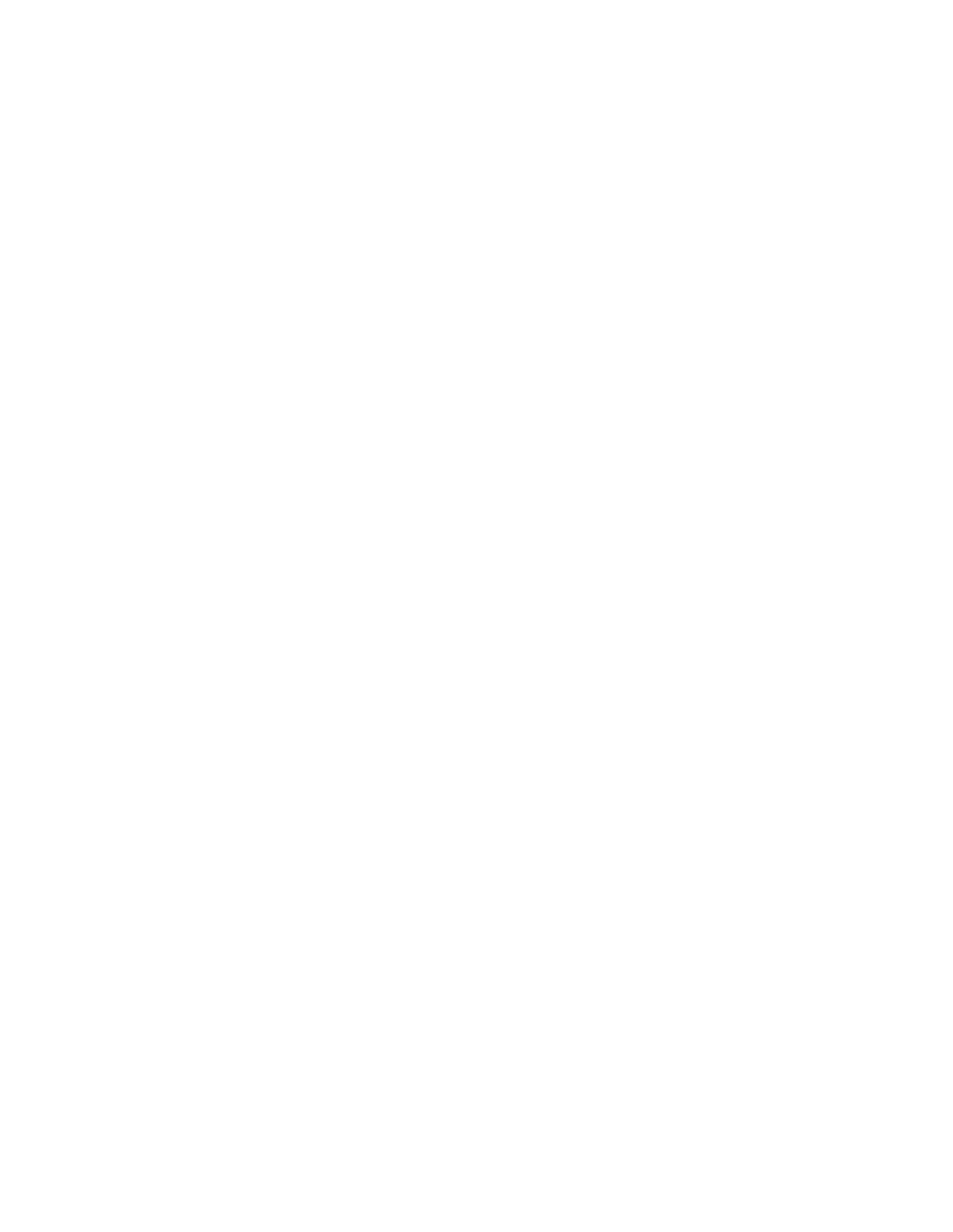# CHAPTER 3

# Complex numbers and geometry

In this chapter we study familiar geometric objects in the plane, such as lines, circles, and conic sections. We develop our intuition and results via complex numbers rather than via pairs of real numbers. By the end of the chapter we will follow Riemann and think of complex numbers as points on a sphere where the north pole is the point at infinity.

## 1. Lines, circles, and balls

We often describe geometric objects via equations. The algebra helps the geometry and the geometry guides the algebra. Two kinds of equations, parametric equations and defining equations, provide different perspectives on the geometry. Given a complex-valued function f, the set of points p for which  $f(p) = 0$  is called the zero-set of f. A defining function for a set  $S$  is thus a function whose zero-set is precisely  $S$ . A parametric equation for a set  $S$  is a function whose image is the set S. We will use parametric equations when we compute complex line integrals in Chapter 6. Both kinds of equations arise frequently.

We first consider the Euclidean plane as  $\mathbb{R}^2$ , but we quickly change perspective and think of the plane as C. Let L be a line in  $\mathbb{R}^2$ . We can regard L as the set of points  $(x, y)$  satisfying an equation of the form

$$
(1) \t\t Ax + By + C = 0,
$$

where not both A and B are zero. Equation (1) is called a *defining equation* for L. A point  $(x, y)$  lies on L if and only if  $(x, y)$  satisfies (1). A defining equation is not unique; we could multiply (1) by a non-zero constant, or even a non-zero function, and the set of solutions would not change. It is natural to seek the simplest possible defining equation; for lines the defining equation should be linear. When  $B \neq 0$  in  $(1)$ , we often solve the defining equation for y and say that the equation of the line is  $y = mx + b$ ; here  $m = \frac{-A}{B}$  is the slope of the line. When  $B = 0$  we obtain the special case of the line with infinite slope given by  $x$  equals a constant.

Alternatively we can describe  $L$  via *parametric equations*. Especially in higher dimensions, the parametric approach has many advantages. A line in the plane through the point  $(x_0, y_0)$  is determined by its direction vector  $(u, v)$ ; thus L is the set of points  $(x_0, y_0) + t(u, v)$  for  $t \in \mathbb{R}$ . Here the real number t is called a parameter; it is often useful to regard  $t$  as *time*, and think of a particle moving along the line. This formulation works in higher dimensions; the parametric equation  $\gamma(t) = \mathbf{p} + t\mathbf{v}$ defines a line containing p and with direction vector v.

We next consider the same issues for circles. A circle with center at  $(x_0, y_0)$ and radius  $R$  has the defining equation

(2) 
$$
(x-x_0)^2 + (y-y_0)^2 - R^2 = 0.
$$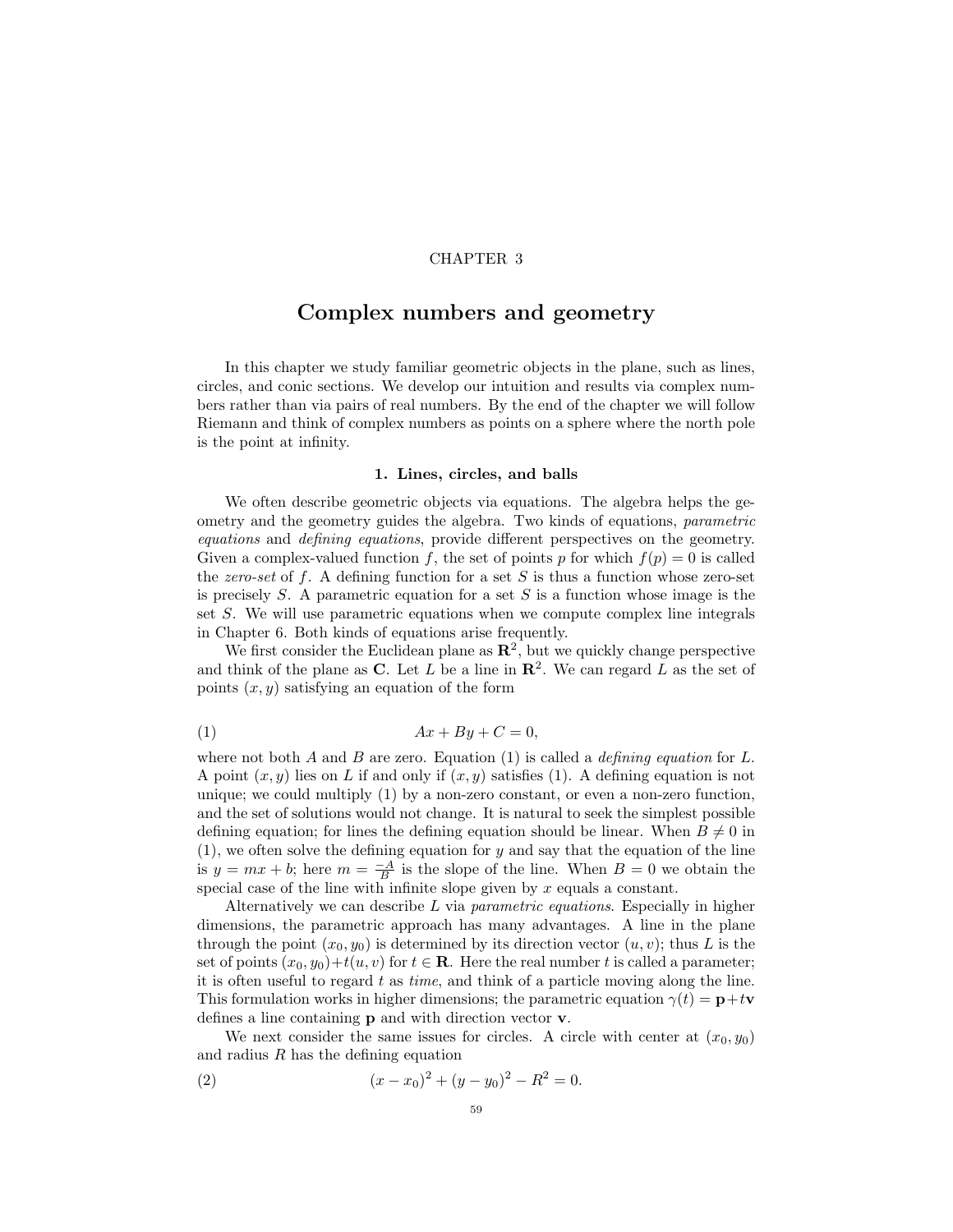We could also write the circle using parametric equations:

(3) 
$$
(x(t), y(t)) = (x_0 + R \cos(t), y_0 + R \sin(t)).
$$

Now the parameter t lives (for example) in the interval  $[0, 2\pi)$ ; if we let t vary over a larger set then we cover points on the circle more than once. Another possible parametrization of a circle will be derived in Chapter 8. There we show that the unit circle can be described by the parametric equations

(4) 
$$
(x(t), y(t)) = \left(\frac{1-t^2}{1+t^2}, \frac{2t}{1+t^2}\right),
$$

where now  $-\infty < t < \infty$ . We get all points on the unit circle except for  $(-1,0)$ , which we realize by allowing  $t$  to take the value infinity. Figure 1 indicates the geometric meaning of the parameter t.



FIGURE 1. Parametrizing the unit circle

EXERCISE 3.1. Show that (4) parametrizes the unit circle, except for  $(-1, 0)$ . Show in (4) that  $y = t(x + 1)$ . What is the geometric meaning of t?

EXERCISE 3.2. If  $(x(t), y(t)) = (\cos(\theta), \sin(\theta))$ , express the parameter t from (4) in terms of  $\theta$ . Hint: Look at Figure 1. See Chapter 8 for more information.

Things in the plane invariably simplify by using complex variables. A parametric equation for a line in C is given by  $z(t) = z_0 + tv$ , where  $z_0$  is a point on the line and  $v$  is any nonzero complex number. Note that  $t$  is real. The same line has defining equation

(5) 
$$
\operatorname{Re}\left((z-z_0)i\overline{v}\right) = 0.
$$

We can derive  $(5)$  with almost no computation. First of all, by inspection,  $z_0$  lies on the solution set to (5). Let us reason geometrically. We know that

(6) 
$$
|\zeta + w|^2 = |\zeta|^2 + |w|^2 + 2\text{Re}(\zeta \overline{w}).
$$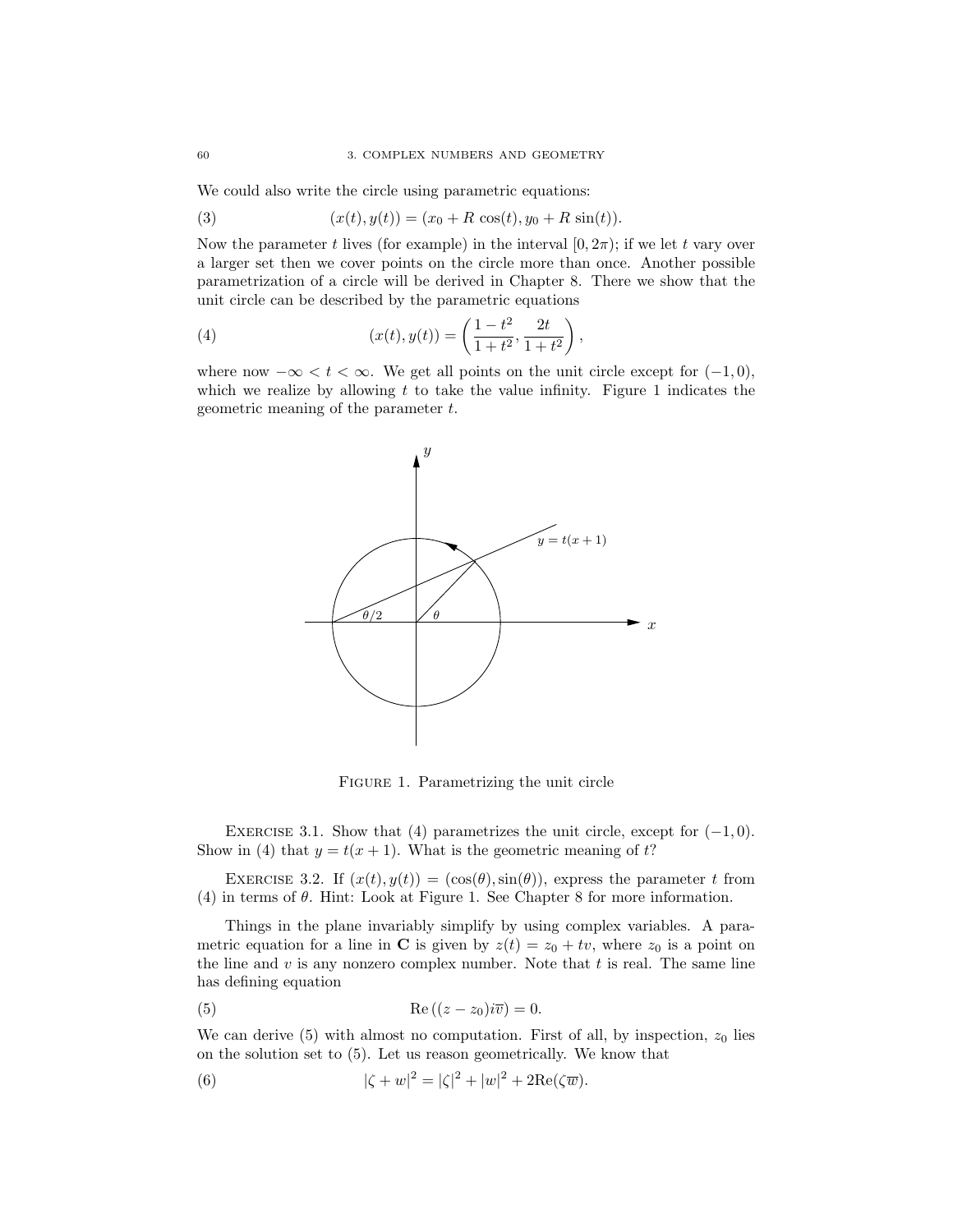Hence, if  $\text{Re}(\overline{\mathbf{w}}) = 0$ , then (6) says (the converse of the Pythagorean theorem!) that  $\zeta$  and w are perpendicular. Therefore (5) states that  $(z - z_0)$  is perpendicular to the vector  $-iv$ . Since multiplication by  $\pm i$  is a rotation of  $\pm 90^{\circ}$ , we conclude that the vectors  $z - z_0$  and v point in the same direction. Thus (5) says both that  $z_0$  is on the line and that v is the direction of the line.

We say a few words about circles and balls. A circle of radius  $r$  with center at p is the set of z satisfying  $|z - p| = r$ . We could also write the circle parametrically as the set of z satisfying  $z = p + re^{i\theta}$  for  $0 \le \theta < 2\pi$ . The closed ball of radius r about p is given by the set of z satisfying  $|z - p| \leq r$  and the open ball  $B_r(p)$  is given by the set of z satisfying  $|z - p| < r$ . Sometimes, we say *disk* instead of ball. The term unit disk means  $\{z : |z| < 1\}$ . Open balls are important because they lead to the more general notion of open set.

DEFINITION 1.1. A subset  $\Omega$  of **C** is called *open* if, for each  $z \in \Omega$ , there is an  $r > 0$  such that  $B_r(z) \subset \Omega$ .

EXERCISE 3.3. Show that the complement of a closed ball is an open set.

EXERCISE 3.4. Show that the collection  $\mathcal F$  of open subsets of  $C$  satisfies the following properties:

1) The empty set  $\varnothing$  and the whole space **C** are elements of  $\mathcal{F}$ .

2) If  $A, B$  are elements of  $\mathcal{F}$ , then so is  $A \cap B$ .

3) If  $A_{\alpha}$  is any collection of elements of F, then  $\cup A_{\alpha}$  is also in F.

We pause to introduce the definition of a topology. Let  $X$  be a set, and let F be a collection of subsets of X. Then F is called a *topology* on X, and the pair  $(X, \mathcal{F})$  is called a *topological space* if  $\mathcal F$  satisfies the three properties from the previous exercise. The elements of  $\mathcal F$  are called *open subsets*. When  $(X, \delta)$  is a metric space (Section 6 of Chapter 1), we have given already the definition of open set. The collection of open sets in a metric space does satisfy the three properties that make  $(X, \mathcal{F})$  into a topological space.

There are many topologies on a typical set  $X$ . For example, we could decree that every subset of  $X$  is open. At the other extreme we could decree that the only open subsets of  $X$  are the empty set and  $X$  itself. The concept of topological space allows one to give the definition and properties of continuous functions solely in terms of the open sets.

We close this section by showing that two specific open subsets of  $C$  can be considered the same from the point of view of complex analysis. The sense in which they are the same is that there is a bijective complex analytic mapping between them. In the next lemma these sets are the open unit ball and the open upper half plane, defined as the set of z for which  $\text{Im}(z) > 0$ . See Section 4 of Chapter 8 for these considerations in more generality. While we do not yet wish to develop these ideas, the next lemma also anticipates our study of linear fractional transformations and provides a simple example of conformal mapping.

LEMMA 1.1.  $Put \zeta = i\frac{1-z}{1+z}$ . Then  $|z| < 1$  if and only if  $\text{Im}(\zeta) > 0$ .

PROOF. We write Im( $\zeta$ ) as  $\frac{\zeta-\overline{\zeta}}{2i}$  and compute:

$$
\operatorname{Im}(\zeta) = \frac{\zeta - \overline{\zeta}}{2i} = \frac{1}{2i} \left( i \frac{1-z}{1+z} + i \frac{1-\overline{z}}{1+\overline{z}} \right) = \frac{1}{2} \left( \frac{1-z}{1+z} + \frac{1-\overline{z}}{1+\overline{z}} \right).
$$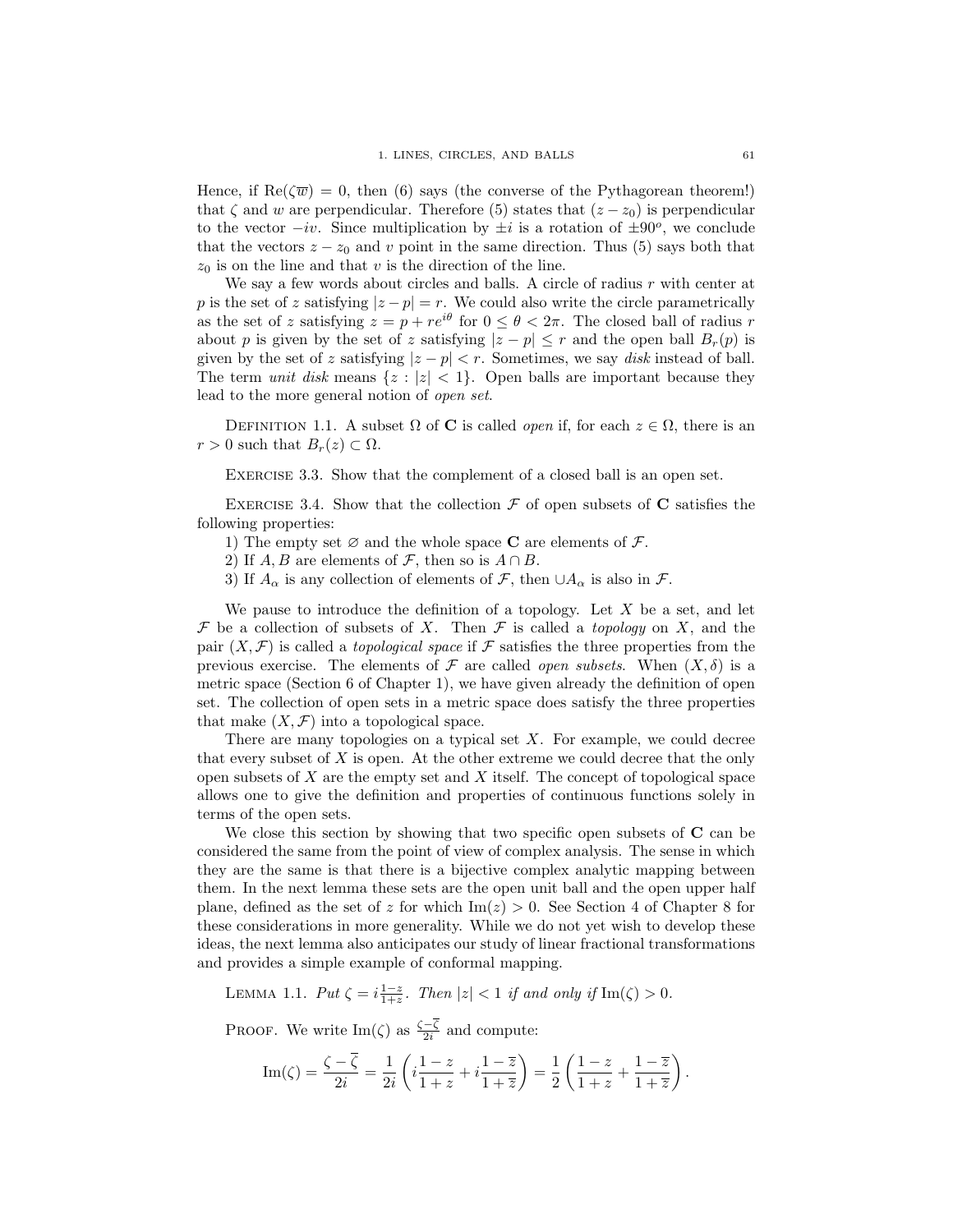After clearing denominators we find that  $\text{Im}(\zeta) > 0$  if and only if

$$
0 < \frac{1}{2} \left( \left( (1-z)(1+\overline{z}) + (1-\overline{z})(1+z) \right) \right) = \frac{1}{2} (2 - 2z\overline{z}) = 1 - |z|^2,
$$

that is, if and only if  $|z| < 1$ .

The mapping  $z \to i \frac{1-z}{1+z}$  is called a linear fractional transformation. Such transformations map the collection of lines and circles in C to itself. See Section 4.

## 2. Analytic geometry

We begin by recalling geometric definitions of hyperbolas, ellipses, and parabolas. We also express these objects using defining equations.

DEFINITION 2.1. A *hyperbola* is the set of points in a plane defined by the following condition. Given distinct foci  $p$  and  $q$ , the hyperbola consists of those points for which the absolute difference in distances to these two foci is a real non-zero constant. A defining equation is

(7) 
$$
|z - p| - |z - q| = \pm c.
$$

An *ellipse* is the set of those points for which the sum of the distances to these foci is a positive constant. A defining equation is

(8) 
$$
|z - p| + |z - q| = c.
$$

A circle is the set of points in the plane whose distance to a given point is constant. That distance is called the radius of the circle. We include the case of a single point as a circle whose radius is 0. A circle of positive radius is the special case of an ellipse when the foci p and q are equal. A defining equation is then  $|z - p| = r$ .

A parabola is the set of points in a plane that are equidistant from a given point (the focus) and a given line (the directrix). If the focus is  $p$  and the line is given by  $z_0 + tv$ , then we may take

(9) 
$$
(\text{Im}((z - z_0)\overline{v}))^2 = |v|^2 |z - p|^2
$$

for a defining equation. See Proposition 3.2. We can simplify the equation (9) slightly, because without loss of generality we may assume that  $|v|=1$ .

A variant of the definition of a parabola can also be used to define ellipses and hyperbolas. Given a focus and directrix, one considers the set of points for which the distance to the focus is a constant positive multiple  $\mathcal E$  of the distance to the directrix. This number  $\mathcal E$  is called the **eccentricity**. When  $\mathcal E = 1$  the set is a parabola. When  $\mathcal{E} < 1$ , the set is an ellipse, and when  $\mathcal{E} > 1$  the set is a hyperbola. Most calculus books have lengthy discussions of this matter. See for example [24] We will use complex variables to develop a somewhat different intuition.

We mention also that the defining property (8) of an ellipse helps explain why *whispering galleries* work. In such a gallery, one stands at one focus  $f_1$  and whispers into a wall shaped like an ellipsoid. The sound wave emanating from  $f_1$  reflects off the wall and passes through the other focus  $f_2$ . Hence someone located at  $f_2$  can hear the whisper from  $f_1$ . This property follows from the law of reflection; imagine placing a mirror tangent to the ellipse at the point  $p$  on the ellipse hit by the sound wave. The line segment from  $f_1$  to p and the line segment from p to the reflection of  $f_2$  are part of the same line.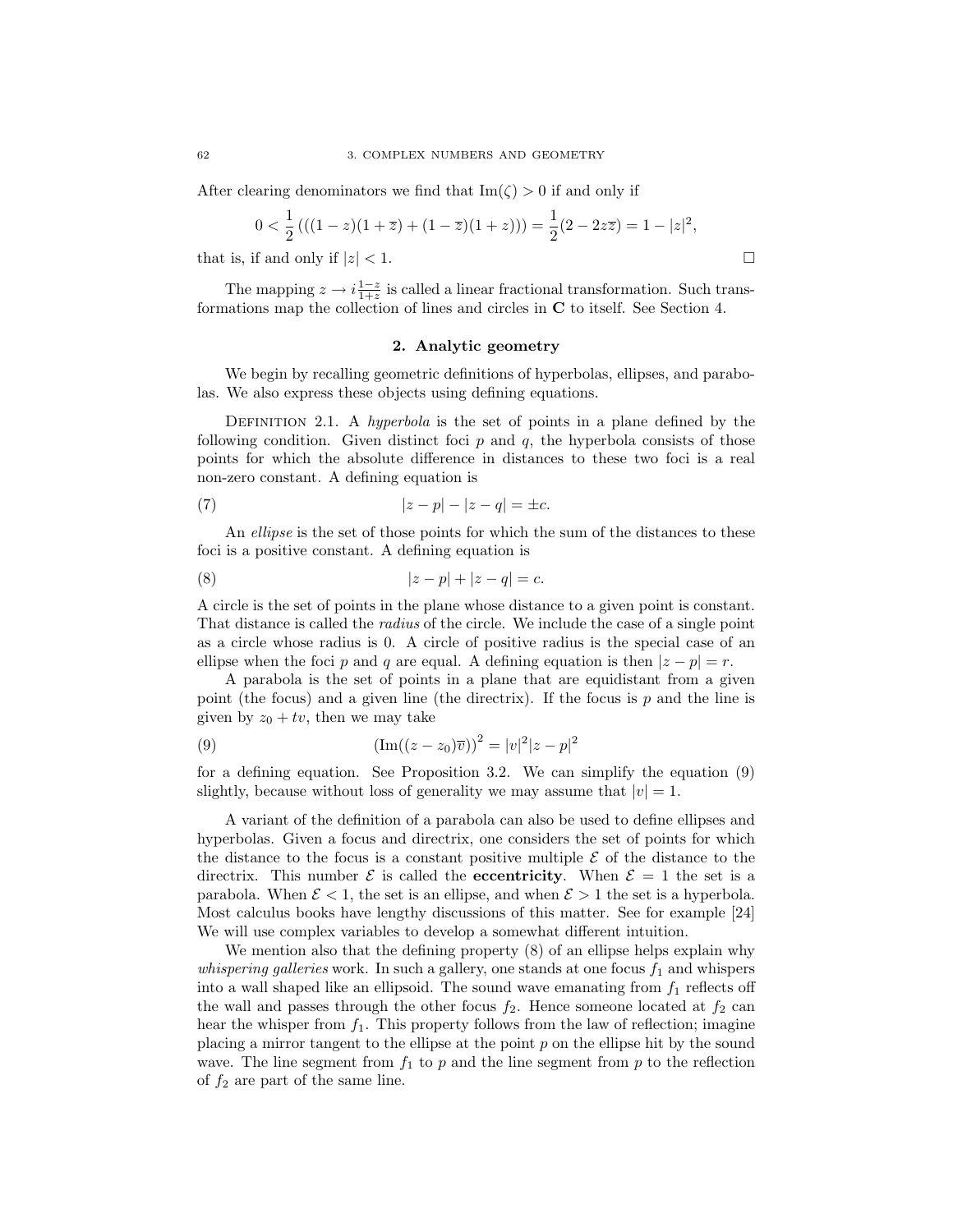

Figure 2. The geometric definition of an ellipse

The definition of a circle allows for a *degenerate* situation consisting of a single point. Degenerate situations for hyperbolas can be more subtle. We pause now to consider such a degenerate situation; Section 3 provides additional examples. Let  $H_{\pm}$  be the set of z such that  $|z + 1| - |z - 1| = \pm 2$ . Computation (Exercise 3.12) shows that either equation forces z to be real. We can then check that  $H_+$  consists of those real numbers at least 1, and  $H_-\$  consists of those real numbers at most −1. We can regard these two rays as branches of a degenerate hyperbola.

# 3. Quadratic polynomials

In this section we develop the relationship between geometry and algebra. For the most part we limit our discussion to quadratic polynomials and the geometry of their zero-sets. We begin however with a few words about polynomials of arbitrary degree in two real variables.

Let  $p(x, y)$  be a polynomial with real coefficients in the two real variables  $x, y$ . Thus, there are real coefficients  $c_{ab}$  such that

(10) 
$$
p(x,y) = \sum_{a=0}^{m} \sum_{b=0}^{n} c_{ab} x^a y^b.
$$

We say that p has degree k if  $c_{ab} = 0$  whenever  $a + b > k$  and, for some  $a, b$  with  $a + b = k$ , we have  $c_{ab} \neq 0$ . Let us substitute  $x = \frac{z + \overline{z}}{2}$  and  $y = \frac{z - \overline{z}}{2i}$  into (10). We obtain a polynomial  $\Phi(z,\overline{z})$ , defined by

(11) 
$$
\Phi(z,\overline{z}) = \sum_{a=0}^{m} \sum_{b=0}^{n} c_{ab} (\frac{z+\overline{z}}{2})^a (\frac{z-\overline{z}}{2i})^b = \sum d_{ab} z^a \overline{z}^b.
$$

The coefficients  $d_{ab}$  are not in general real, but the values of  $\Phi(z,\overline{z})$  are real. Equating coefficients in  $\Phi = \overline{\Phi}$  shows, for all indices a, b, that the Hermitian symmetry condition  $d_{ab} = d_{ba}$  holds. Conversely suppose we are given a polynomial of the form  $\Phi(z,\overline{z}) = \sum d_{ab}z^a \overline{z}^b$  and the Hermitian symmetry condition is satisfied. Then  $\Phi(z,\overline{z})$  is real for all z. The following definition and proposition clarify the issues.

DEFINITION 3.1. Let  $\Phi(z,\overline{w})$  be a polynomial in the two complex variables z and  $\overline{w}$ . We say that  $\Phi$  is Hermitian symmetric if, for all z and w we have

$$
\Phi(z,\overline{w}) = \overline{\Phi(w,\overline{z})}.
$$

PROPOSITION 3.1. Let  $\Phi$  be the polynomial in two complex variables defined by

$$
\Phi(z,\overline{w}) = \sum d_{ab} z^a \overline{w}^b.
$$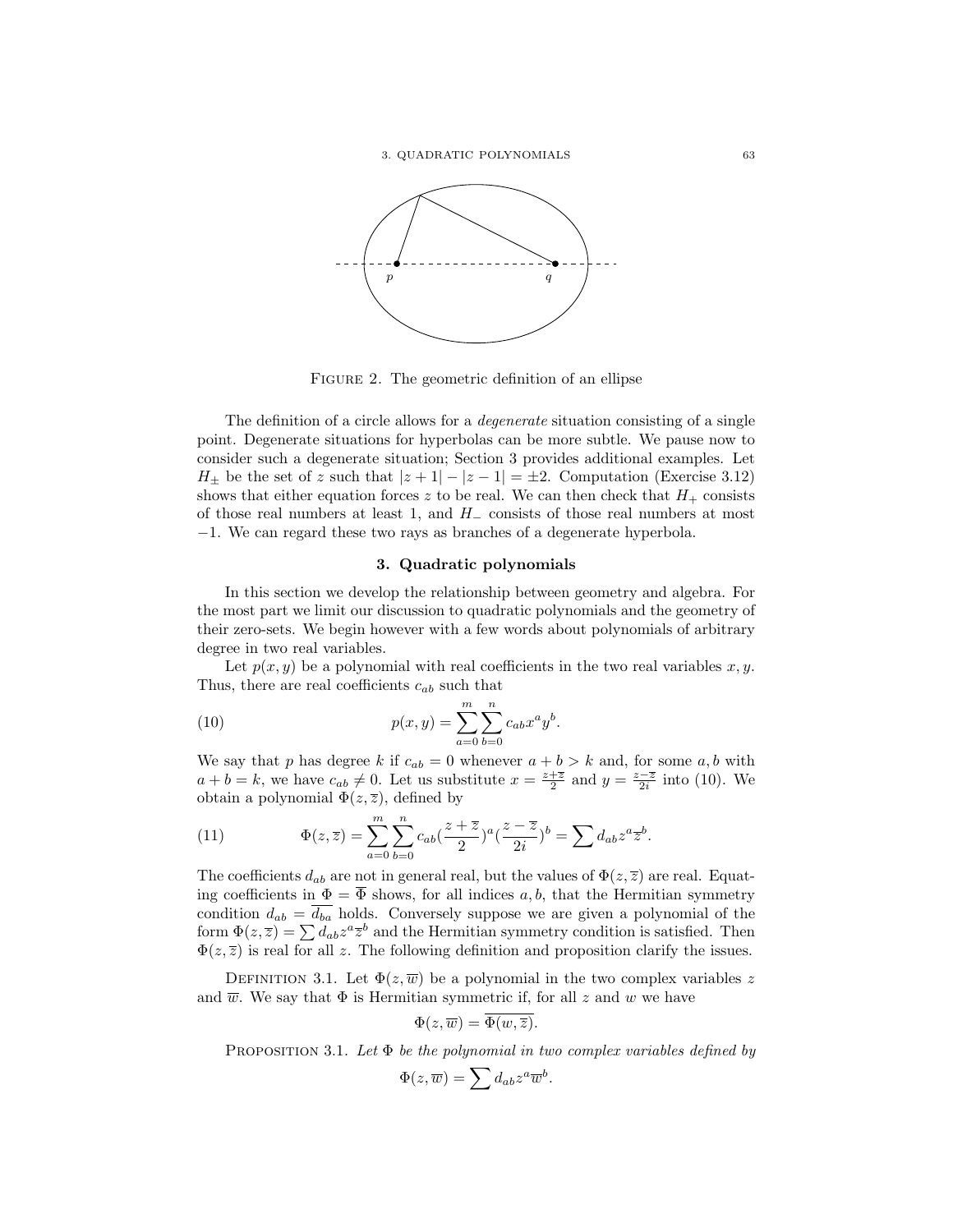The following statements are equivalent:

- Φ is Hermitian symmetric.
- For all a, b we have  $d_{ab} = \overline{d_{ba}}$ .
- For all  $z, \Phi(z,\overline{z})$  is real.

PROOF. This simple proof is left to the reader.  $\Box$ 

 $\Box$ 

To each real polynomial in  $x, y$  there corresponds a unique Hermitian symmetric polynomial in  $z, \overline{w}$ , and conversely each Hermitian symmetric polynomial in  $z, \overline{w}$  defines a real polynomial after setting  $\overline{w}$  equal to  $\overline{z}$ . It therefore makes little difference whether we study real polynomials or Hermitian symmetric polynomials. The Hermitian symmetric perspective seems easier to understand.

EXERCISE 3.5. Prove Proposition 3.1.

EXERCISE 3.6. Prove that the correspondence going from  $(10)$  to  $(11)$  between real and Hermitian symmetric polynomials preserves degree.

Our discussion of analytic geometry leads to quadratic polynomials, namely those of (total) degree two. We must distinguish the total degree from the degree in z alone. For example, the Hermitian symmetric polynomial  $|z|^2 = z\overline{z}$  is quadratic; its degree is two, but it is of degree one in the z variable alone.

For hyperbolas and ellipses we start with the defining relations  $|z-p| = c \pm |z-q|$ and square both sides. Then we isolate the term involving  $|z - q|$  and square again. After simplifying, only terms of degree at most two remain. For a parabola, we must use the formula (9), which follows from the following result:

PROPOSITION 3.2. Let L be the line in C defined by  $z(t) = z_0 + tv$ . The (minimum) distance  $\delta$  from a point z to this line L is given by

(12) 
$$
\delta = |\frac{1}{\overline{v}}\text{Im}((z-z_0)\overline{v})| = |\frac{(z-z_0)\overline{v} - \overline{(z-z_0)v}}{2\overline{v}}|.
$$

PROOF. Consider the squared distance  $f(t)$  from z to a point on L. Thus  $f(t) = |z - z_0 - tv|^2$ . We expand and find the minimum of the quadratic polynomial  $f$  by calculus. We obtain the equations:

$$
f(t) = |z - z_0|^2 - 2t \text{Re}((z - z_0)\overline{v}) + t^2 |v|^2
$$
  

$$
f'(t) = -2\text{Re}((z - z_0)\overline{v}) + 2t |v|^2.
$$

Therefore the minimum occurs when

$$
t = \frac{\operatorname{Re}((z - z_0)\overline{v})}{|v|^2}.
$$

Plugging in this value for  $t$  in  $f$  gives the minimum squared distance, namely

$$
\delta^2 = \left| (z - z_0) - \frac{\operatorname{Re}((z - z_0)\overline{v})}{\overline{v}} \right|^2 = \left| \frac{2(z - z_0)\overline{v} - \overline{(z - z_0)v} - (z - z_0)\overline{v}}{2\overline{v}} \right|^2
$$

$$
= \left| \frac{1}{\overline{v}} \operatorname{Im}((z - z_0)\overline{v}) \right|^2.
$$

EXERCISE 3.7. Let L be the line in C defined by  $z(t) = z_0 + tv$ . Verify (9) by using Proposition 3.2.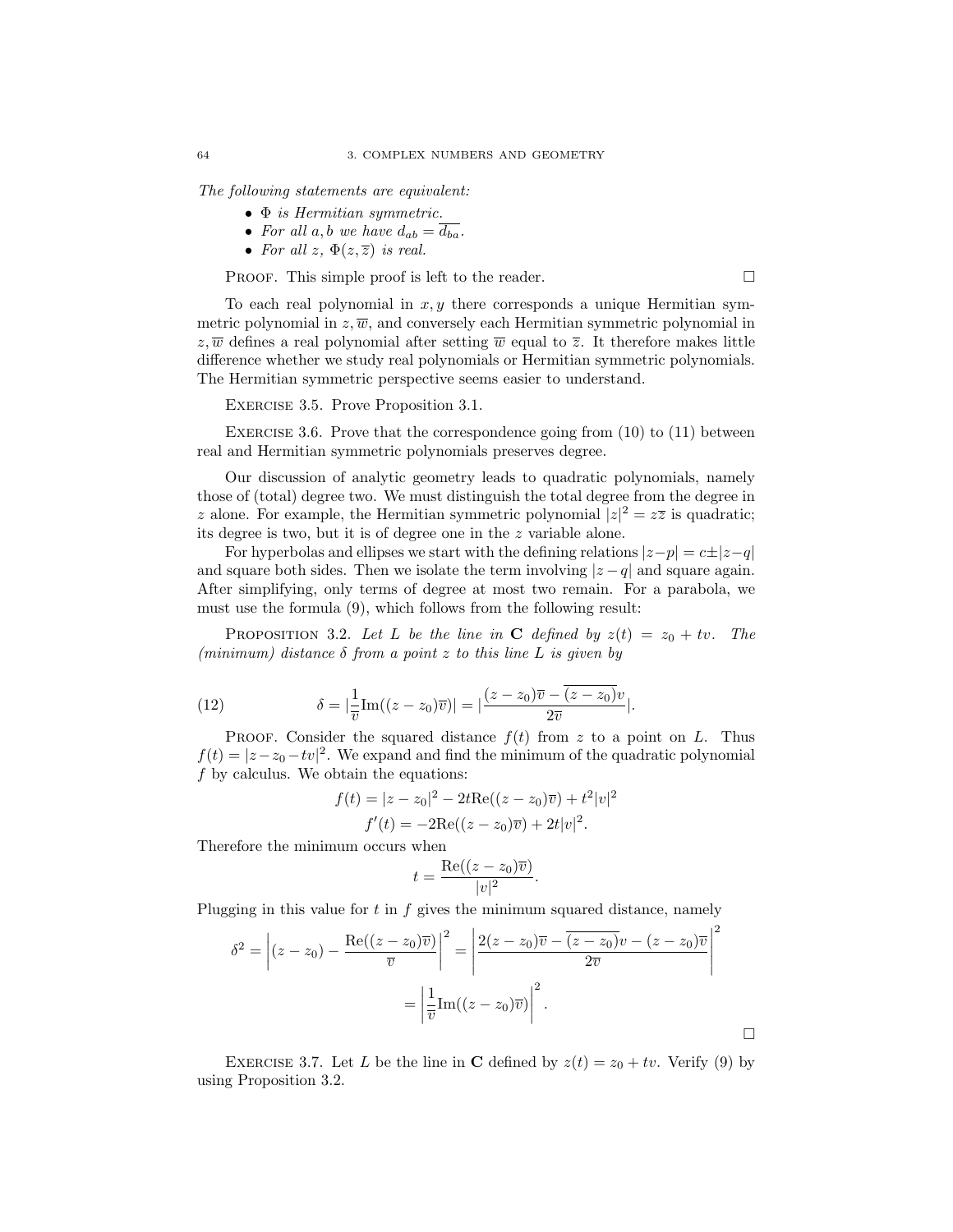EXERCISE 3.8. Find, in terms of x and y, the equation of a parabola with focus at  $(3, 0)$  and directrix the line  $x = 1$ .

EXERCISE 3.9. Find, in terms of x and y, the equation of any hyperbola with foci at  $\pm 3i$ .

Exercise 3.10. What object is defined by the condition that the eccentricity is 0? What object is defined by the condition that the eccentricity is infinite?

Viewing these objects via eccentricity enables us to conceive of hyperbolas, parabolas, and ellipses in similar fashions. These objects, as well as points, lines, and pairs of lines, are zero-sets for Hermitian symmetric quadratic polynomials.

PROPOSITION 3.3. Let  $z_0+tv$  define a line in **C** and let  $p \in \mathbb{C}$ . Define a family of Hermitian symmetric polynomials  $\Psi_{\mathcal{E}}$  by the formula:

$$
\Psi_{\mathcal{E}}=|z-p|^2-\mathcal{E}^2\left|\frac{(z-z_0)\overline{v}-(\overline{z-z_0)v}}{2\overline{v}}\right|^2.
$$

Then the zero-set of  $\Psi_{\mathcal{E}}$  is an ellipse for  $0 < \mathcal{E} < 1$ , a parabola for  $\mathcal{E} = 1$ , and a hyperbola for  $\mathcal{E} > 1$ .

PROOF. The conclusion follows from  $(12)$  and the characterizations of the objects using eccentricities. Alternatively, one can derive the statement from the subsequent discussion by computing the determinant  $\Delta$ .

Consider the most general Hermitian symmetric quadratic polynomial:

(13) 
$$
\Phi(z,\overline{z}) = \alpha z^2 + \overline{\alpha z}^2 + \beta z + \overline{\beta z} + \gamma z \overline{z} + F = 0.
$$

In (13)  $\alpha$  and  $\beta$  are complex, whereas  $\gamma$  and F are real. We will analyze the zerosets of such polynomials, thereby providing a complex variables approach to conic sections. The analysis requires many cases; we first assume  $\alpha = 0$  in (13). The zero-set  $V$  of  $\Phi$  must then be one of the following objects: the empty set, a line, a point, a circle, all of C. This situation arises again in Theorem 4.1 when we study linear fractional transformations.

- Assume  $\alpha = \beta = \gamma = 0$  in (13). The equation  $\Phi = 0$  becomes  $F = 0$ . Thus V is empty if  $F \neq 0$  and V is all of C if  $F = 0$ .
- Assume  $\alpha = \gamma = 0$  in (13) but  $\beta \neq 0$ . The equation  $\Phi = 0$  becomes

$$
2\mathrm{Re}(z\beta) + F = 0.
$$

Hence in this case V is a line.

• Assume  $\alpha = 0$  and  $\gamma \neq 0$ . We proceed analogously to the proof of the quadratic formula. We complete the square in the equation  $\Phi = 0$  to get

(14) 
$$
|z + \frac{\overline{\beta}}{\gamma}|^2 = \frac{|\beta|^2 - F\gamma}{\gamma^2}.
$$

Hence  $V$  is either empty, a point, or a circle; the answer depends on whether the right-hand side of (14) is negative, zero, or positive.

It remains to discuss the case where  $\alpha \neq 0$ , in which case the defining equation must be quadratic. The expression  $\Delta = \gamma^2 - 4|\alpha|^2$  governs the geometry. When  $\Delta$  < 0 we get a (possibly degenerate) hyperbola; when  $\Delta = 0$  we get a (possibly degenerate) parabola; when  $\Delta > 0$  we get a (possibly degenerate) ellipse. Below we will interpret  $\Delta$  from the point of view of Hermitian symmetric polynomials.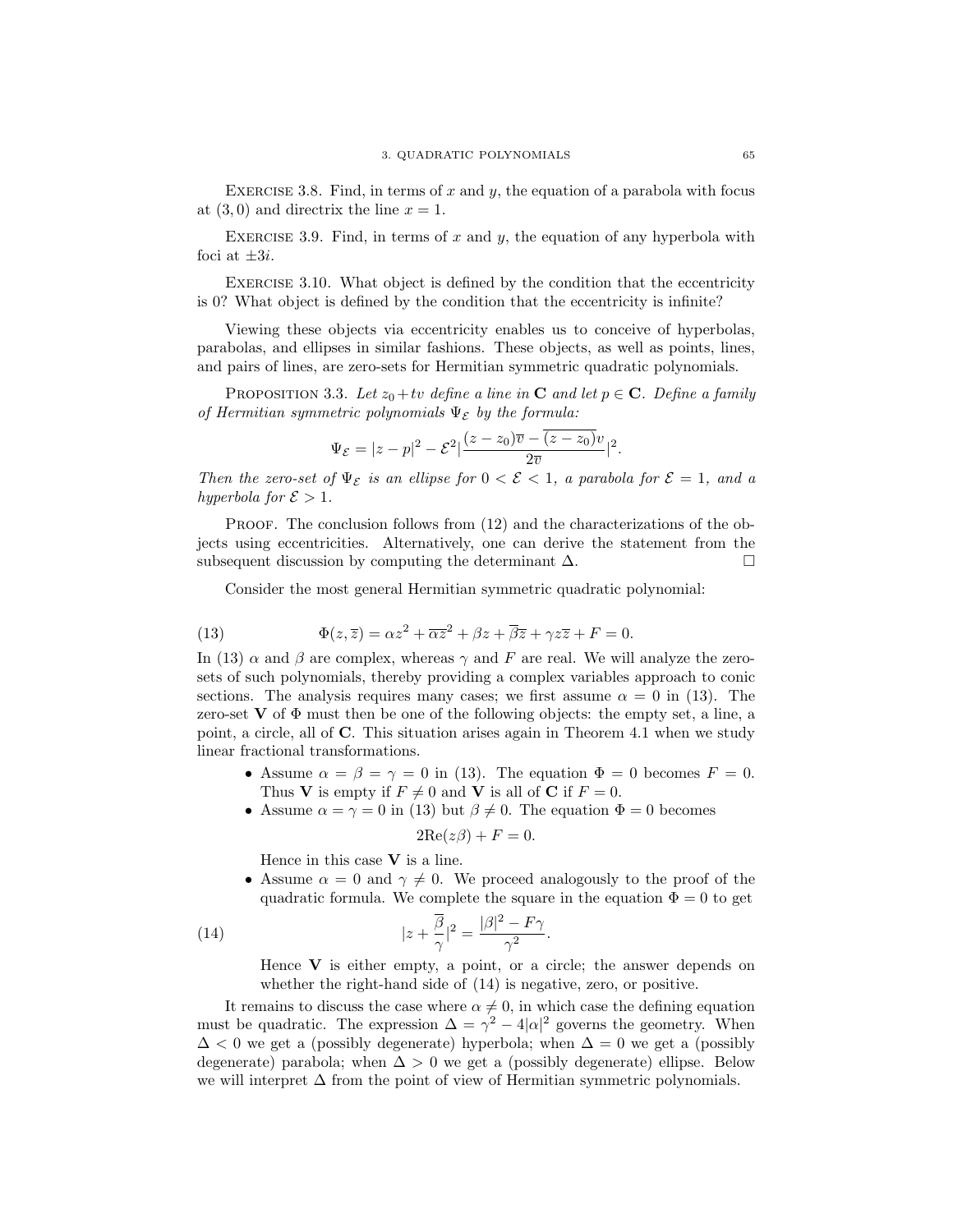We first give some examples of degenerate situations arising when  $\alpha \neq 0$ .

- The equation Re( $z^2$ ) = 0, where  $\Delta = -1$ , defines two lines rather than a hyperbola.
- The equation  $(z + \overline{z})^2 = 0$ , where  $\Delta = 0$ , defines a line rather than a parabola.
- The equation  $z^2 + \overline{z}^2 + 2|z|^2 2(z + \overline{z}) = 0$ , where  $\Delta = 0$ , defines two lines rather than a parabola.
- The equation  $|z|^2 = 0$ , where  $\Delta = 1$ , defines a point rather than an ellipse.

Notice that two lines can be a degenerate version of either a parabola or a hyperbola. Another interesting point is that sometimes one line should be regarded as one line, but other times it should be regarded as two lines! The linear equation  $x = 0$  defines the line  $x = 0$  once, and the zero-set should be regarded as one line. On the other hand, the quadratic equation  $x^2 = 0$  defines the single line  $x = 0$ twice, and the zero-set should be regarded as two lines.

To determine what kind of an object (13) defines can be a pain because of degenerate cases. In the very degenerate case where no quadratic terms are present  $(\alpha = \gamma = 0)$  the linear terms determine whether the object is a line, the empty set, or all of C. When the quadratic part is not identically zero, the linear terms usually amount to translations and do not matter; the exception comes when the quadratic part itself is degenerate and the linear terms determine whether the object is a parabola. For example compare the equations  $x^2 - 1 = 0$  and  $x^2 - y = 0$ . The first defines two lines while the second defines a parabola.

We consider the pure quadratic case from the complex variable point of view. Thus we let

(15) 
$$
\Phi(z,\overline{z}) = \alpha z^2 + \overline{\alpha z}^2 + \gamma z \overline{z}.
$$

For a positive constant c the set  $\Phi = c$  defines an ellipse whenever  $\Phi(z,\overline{z}) > 0$ for  $z \neq 0$ . After dividing by  $|z|^2$  and introducing polar coordinates, we find that the condition becomes

(16) 
$$
\alpha e^{2i\theta} + \overline{\alpha}e^{-2i\theta} + \gamma > 0.
$$

The minimum value of the left-hand side of (16) occurs when  $\alpha e^{2i\theta} = -|\alpha|$ . Hence the condition for being an ellipse is that  $\gamma - 2|\alpha| > 0$ .

One can obtain this inequality by other methods. We can write (15) in terms of  $x, y$  as

$$
P(x, y) = (\gamma + 2\text{Re}(\alpha))x^{2} - 4\text{Im}(\alpha)xy + (\gamma - 2\text{Re}(\alpha))y^{2},
$$

or in terms of matrices as

$$
M = \begin{pmatrix} \gamma + 2\text{Re}(\alpha) & -2\text{Im}(\alpha) \\ -2\text{Im}(\alpha) & \gamma - 2\text{Re}(\alpha) \end{pmatrix}.
$$

The polynomial  $P$  and the matrix  $M$  are equivalent ways of defining a quadratic form. The behavior of this quadratic form is governed by the eigenvalues of M. Their product is the determinant  $\Delta$ , given in (17), and their sum is the trace  $2\gamma$ .

(17) 
$$
\Delta = \gamma^2 - 4(\text{Re}(\alpha))^2 - 4(\text{Re}(\beta))^2 = \gamma^2 - 4|\alpha|^2.
$$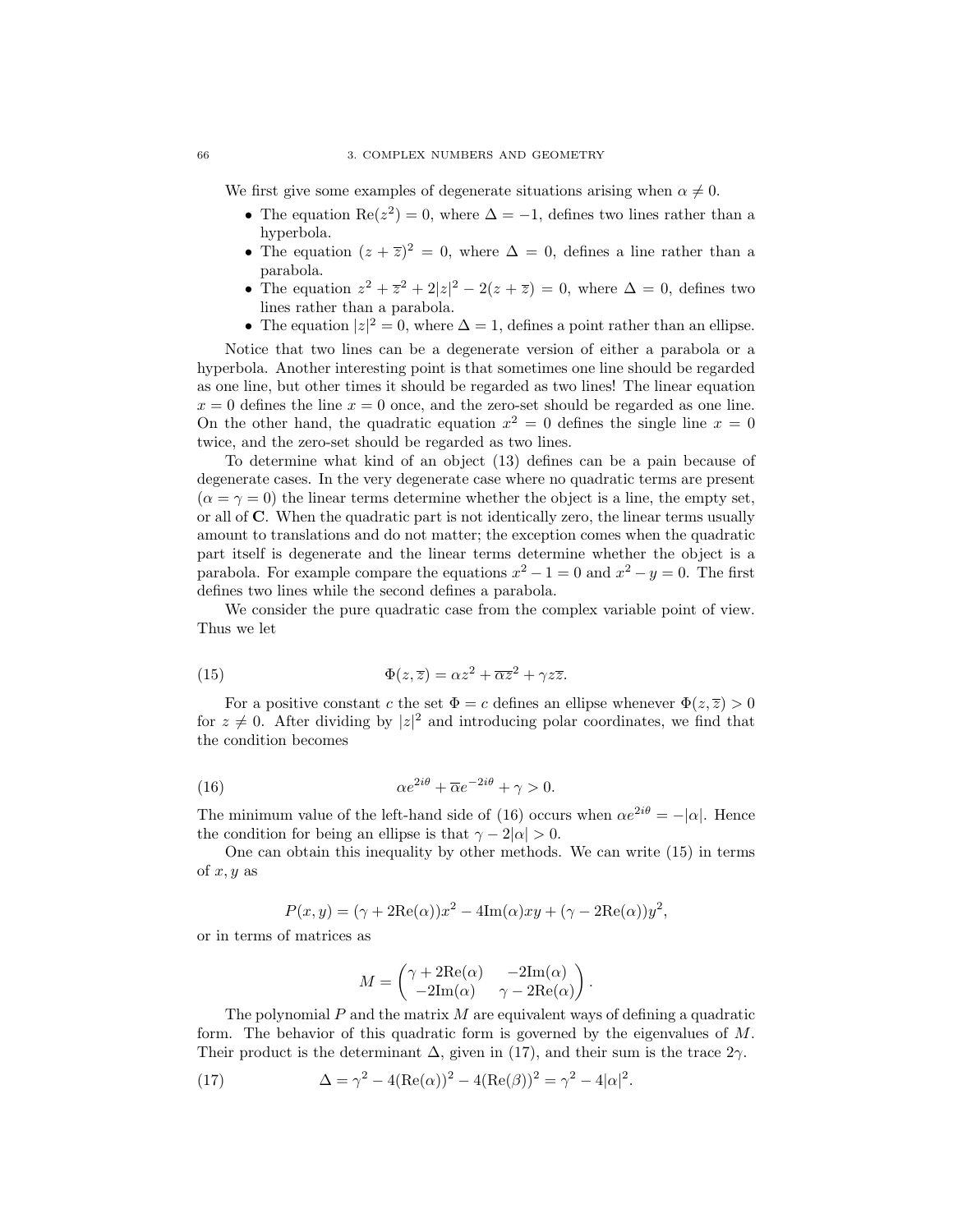Things degenerate when  $\Delta = 0$ . When  $\Delta > 0$  we also must have  $\gamma > \pm 2\text{Re}(\alpha)$ , and both eigenvalues are positive. We then obtain an ellipse for the set  $\Phi = c$ , for  $c > 0$ . When  $\Delta < 0$  we obtain a hyperbola, where we allow the possibility of two crossing lines.

3.1. The situation using real variables. For comparative purposes we recall how this discussion from elementary analytic geometry proceeds when we stay within the realm of real variables. Consider a polynomial  $P$  of degree at most two with real coefficients in the variables  $x$  and  $y$ . Thus there are real numbers  $A, B, C, D, E, F$  such that

(18) 
$$
P(x, y) = Ax^2 + 2Bxy + Cy^2 + Dx + Ey + F.
$$

The set of points  $(x, y)$  for which  $P(x, y) = 0$  (called the zero-set of P) must be one of the following geometric objects: the empty set, all of  $\mathbb{R}^2$ , a point, a line, two lines, a circle, a parabola, a hyperbola, or an ellipse. We may regard a circle as a special case of an ellipse. The reader should be able to solve the following exercise.

Exercise 3.11. For each of the geometric objects in the above paragraph, give values of the constants  $A, B, C, D, E, F$  such that the zero-set of P is that object. Show that all the above objects, except for the entire plane, are zero-sets of polynomials of degree two. Thus even the degenerate cases of empty set, point, line, and two lines are possible for the zero-sets of quadratic polynomials in two real variables.

It is possible to completely analyze the possibilities for the zero-set of  $P$ ; with the proper background this analysis is concise. Without that background things seem messy. We recall the answer.

Again the difficulty in the analysis arises from the many degenerate cases. If  $P(x, y) = F$  is a constant, then the zero-set is either everything or nothing (the empty set), according to whether  $F = 0$  or not. If P is of degree one, that is  $P(x, y) = Dx + Ey + F$  and at least one of D and E is not zero, then the zero-set is a line. If P is of degree two, then things depend on the expression  $AC - B^2$ . If  $AC - B^2 < 0$ , then the object is a hyperbola, with two lines a possibility. If  $AC - B<sup>2</sup> > 0$ , and  $A > 0$  then the object is either empty, a single point, a circle, or an ellipse. We may regard a single point or a circle as a kind of ellipse. We next analyze the possibilities when  $AC - B^2 = 0$ , still assuming that P has degree two. Note then that at least one of  $A$  and  $C$  is nonzero, and they cannot have opposite signs. After multiplying P by  $-1$  we may assume that A and C are non-negative. We eliminate  $B$  and write

$$
Ax^{2} + 2\sqrt{AC}xy + Cy^{2} + Dx + Ey + F = (\sqrt{Ax} + \sqrt{C}y)^{2} + Dx + Ey + F.
$$

Analyzing the possible zero-sets is amusing. If  $D = E = 0$ , then we get

$$
(\sqrt{A}x + \sqrt{C}y)^2 + F = 0,
$$

which gives the empty set if  $F > 0$ , a single line if  $F = 0$ , and a pair of lines if  $F < 0$ . If at least one of A and D is nonzero, then we write  $u = \sqrt{Ax} + \sqrt{Cy}$ and  $v = Dx + Ey$ . First assume that v is not a constant multiple of u. Then the equation  $P = 0$  becomes  $u^2 + v + F = 0$ , which defines a parabola. If v is a multiple of u, then the resulting object becomes two lines, one line, or the empty set.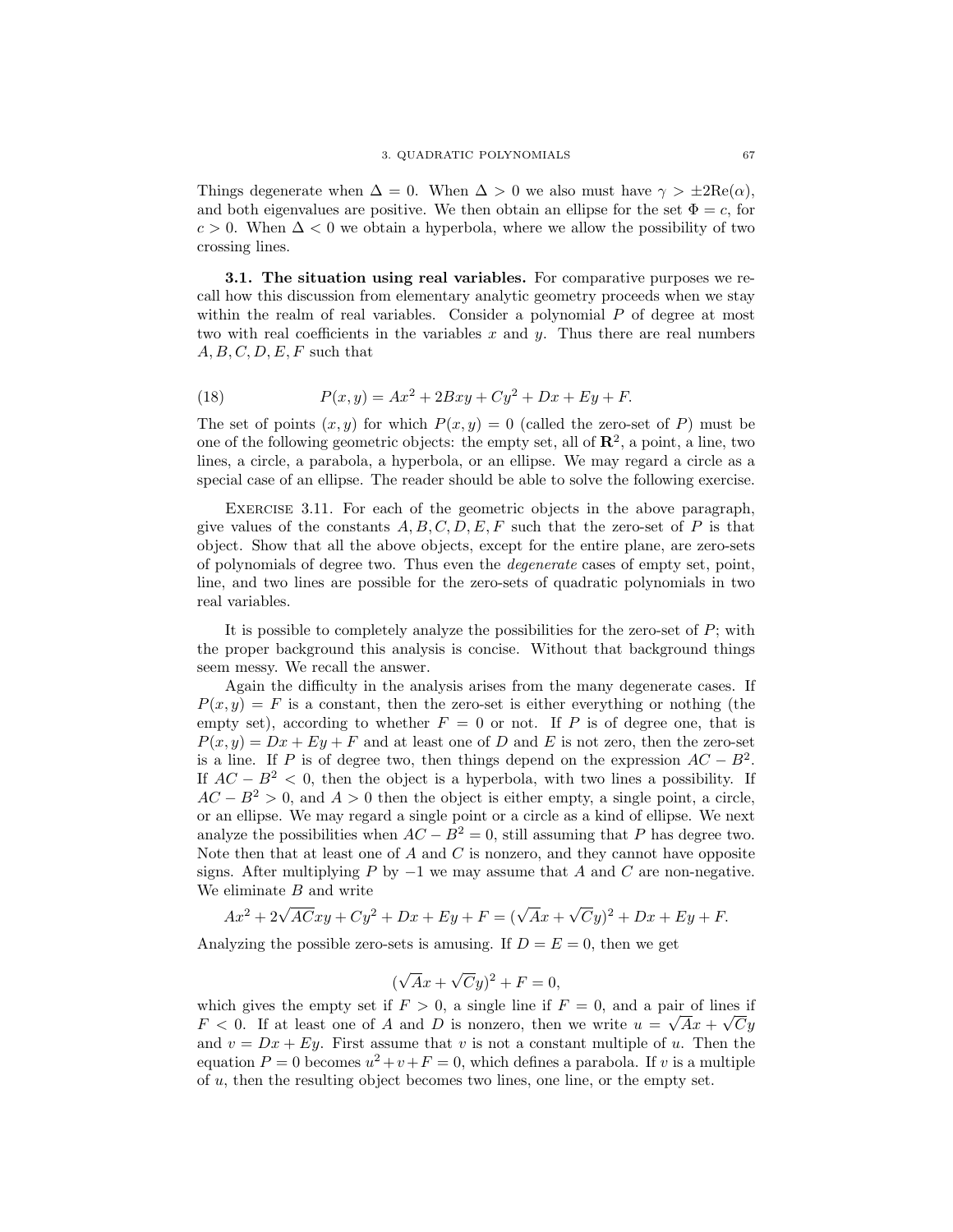3.2. Back to complex variables. To complete our discussion we recall how to rewrite everything in complex notation. We use the formulas for  $x$  and  $y$  in terms of z and  $\overline{z}$  to obtain

$$
(19) \qquad \qquad 0 = P(x, y) =
$$

$$
A(\frac{z+\overline{z}}{2})^2+2B(\frac{z+\overline{z}}{2})(\frac{z-\overline{z}}{2i})+C(\frac{z-\overline{z}}{2i})^2+D(\frac{z+\overline{z}}{2})+E(\frac{z-\overline{z}}{2i})+F.
$$

Simplifying (19) gives, for complex numbers  $\alpha, \beta$ , real number  $\gamma$ , and the same real number  $F$ , our familiar formula  $(13)$ .

Exercise 3.12. What kind of object does each of the following equations define?

- $iz^2 i\overline{z}^2 = 4$ . •  $|z|^2 + z^2 + \overline{z}^2 = 3.$
- $|z-1|+|z-3|=2$ . Also, write this equation in the form (13).
- $\alpha z^2 + \overline{\alpha z}^2 + |z|^2 = 1$ . The answer depends on  $\alpha$ .
- $z^2 + \overline{z}^2 = 0$ .
- $|z+1| |z-1| = \pm 2$ . (Be careful!)

Complex analysis offers much geometric information. Figure 3 shows that the level sets of the real and imaginary parts of  $z<sup>2</sup>$  form orthogonal (perpendicular) hyperbolas; more generally we shall see that the level sets of the real and imaginary parts of a complex analytic function form orthogonal trajectories. This fact lies at the foundation of various applications to physics and engineering. We close this section by posing some related exercises.

EXERCISE 3.13. Let  $f(z) = z^2$ . What are the real and imaginary parts of f in terms of  $x, y$ ? Graph their level sets; show that one gets orthogonal hyperbolas.

EXERCISE 3.14. Let  $f(z) = z<sup>3</sup>$ . What are the real and imaginary parts of f in terms of  $x, y$ ? Can you prove that the corresponding level sets are orthogonal?

EXERCISE 3.15. What are the real and imaginary parts of  $\frac{1}{z}$ ? (Assume  $z \neq 0$ .) Show by computation that their level sets form orthogonal trajectories. Do the same for  $\frac{1}{z^n}$ .

The close relationship between the trig functions and the unit circle has been useful for us. The next exercise reveals a similar relationship between the hyperbolic functions and the hyperbola  $x^2 - y^2 = 1$ .

Exercise 3.16. Show that

$$
\cosh^2(z) - \sinh^2(z) = 1.
$$

Find parametric equations for (a branch of) the hyperbola  $x^2 - y^2 = 1$ .

EXERCISE 3.17. Find formulas for the multi-valued functions  $\cosh^{-1}$  and  $\sinh^{-1}$ using logarithms. Do the same for  $\tanh^{-1}$ .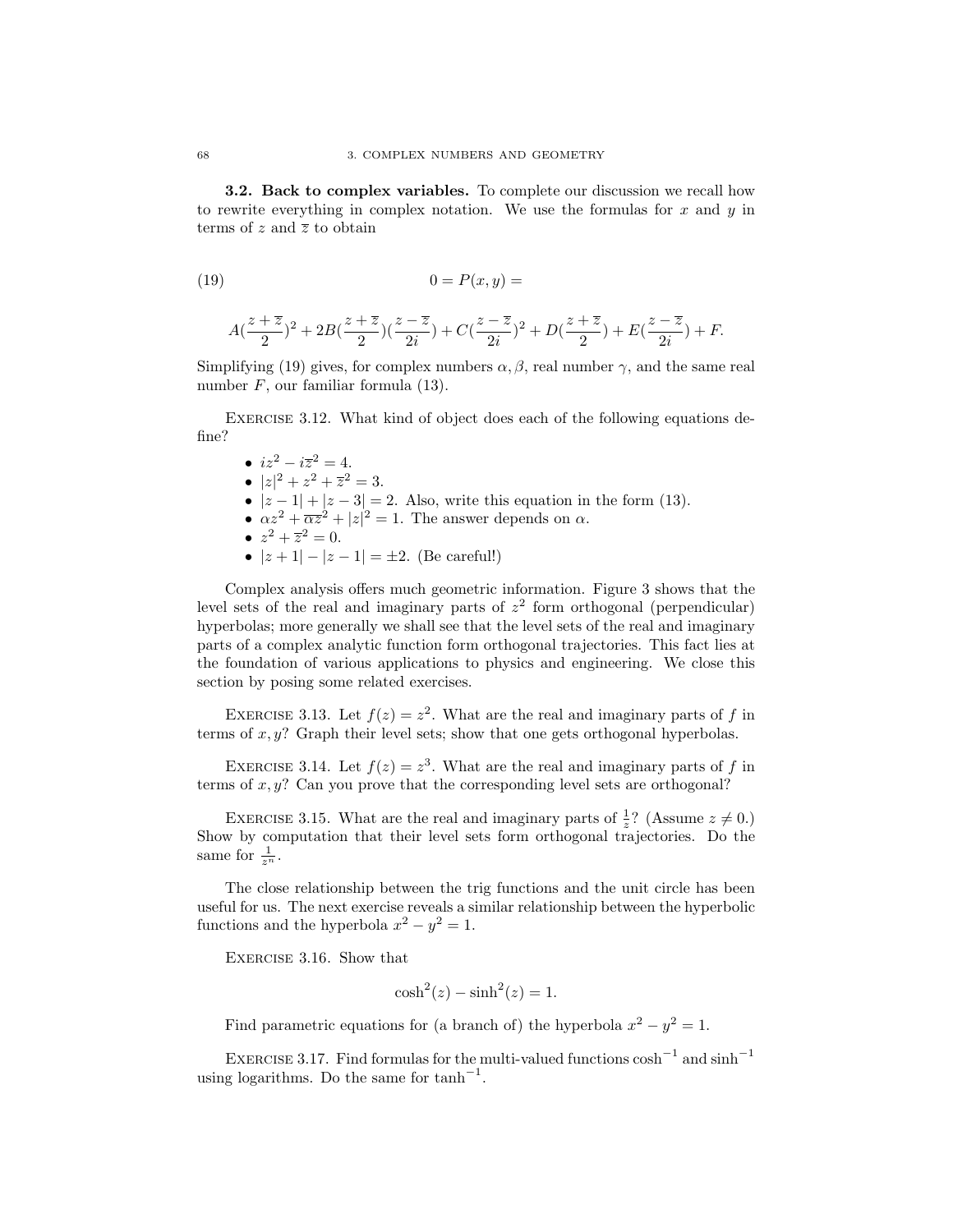

Figure 3. Orthogonal hyperbolas

# 4. Linear fractional transformations

This section glimpses the interesting and important subject of conformal mapping by way of a natural collection of complex analytic functions. We first consider the rational function  $f$  given by

(20) 
$$
f(z) = \frac{az+b}{cz+d},
$$

where  $a, b, c, d$  are complex numbers. We cannot allow both c and d to be 0, or else we are dividing by 0. There is another natural condition; we do not want this mapping to degenerate into a constant. Such degeneration occurs if a is a multiple of c and b is the same multiple of d; in other words if  $ad - bc = 0$ . By restricting to the case when  $ad - bc \neq 0$ , we avoid both problems.

DEFINITION 4.1. A linear fractional transformation is a rational function of the form (20) where  $ad - bc \neq 0$ .

We let  $L$  denote the collection of linear fractional transformations. We will next show that L can be regarded as the collection of two-by-two complex matrices with determinant one.

Given a linear fractional transformation, we obtain the same function if we multiply the numerator and denominator by the same nonzero constant. We may therefore assume, without loss of generality, that  $ad - bc = 1$ . Assume f is as in (20), and that  $ad - bc = 1$ . We can record the information defining f as a two-by-two matrix

$$
F = \begin{pmatrix} a & b \\ c & d \end{pmatrix}.
$$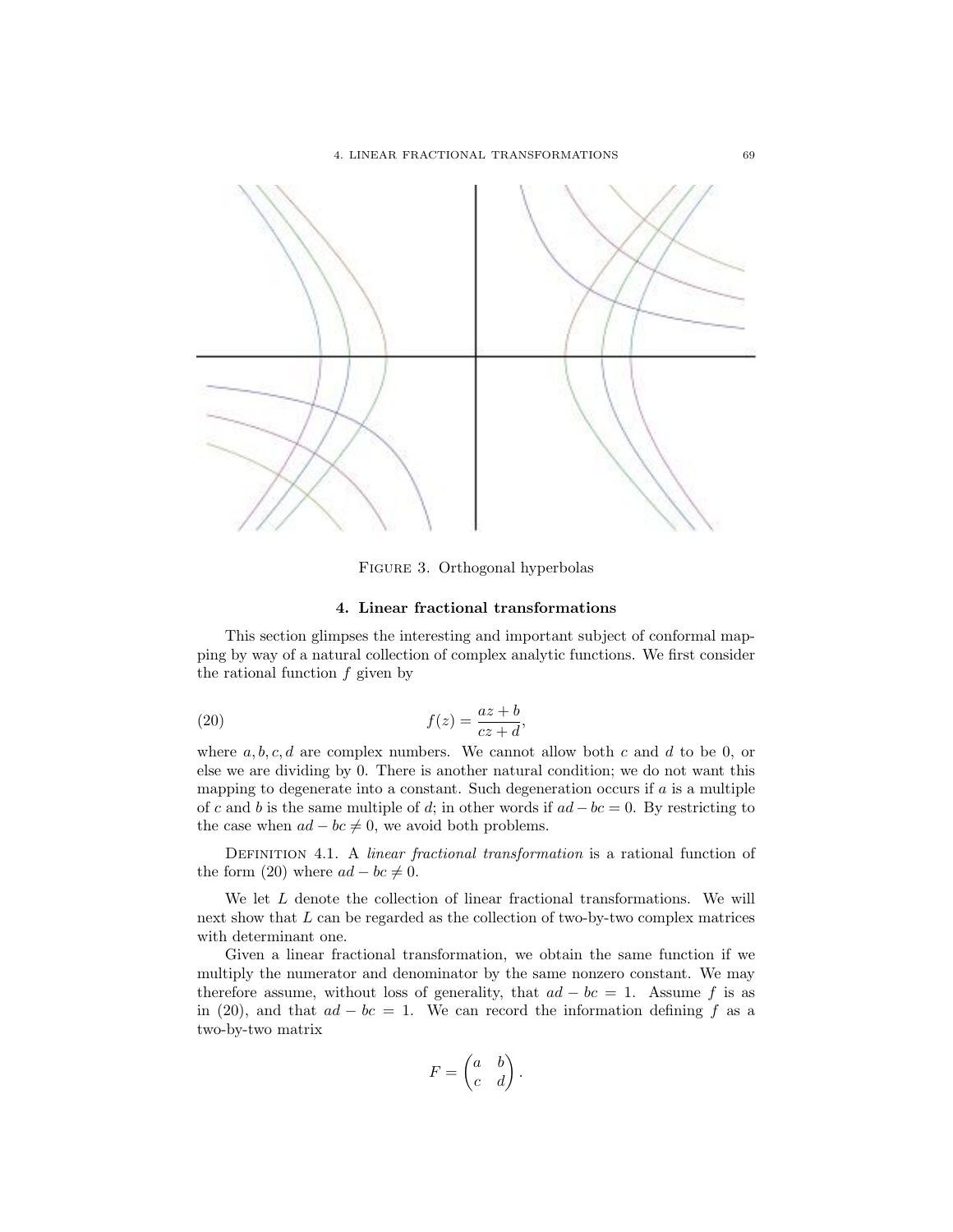Thinking of F rather than of f has some advantages. The identity map corresponds to the identity matrix, and composition corresponds to matrix multiplication. If  $f, g \in L$ , then so is  $g \circ f$ . Write  $g(z) = \frac{Az+B}{Cz+D}$ . We compute the composition

(21) 
$$
g(f(z)) = \frac{Af(z) + B}{Cf(z) + D} = \frac{A \frac{az+b}{cz+d} + B}{C \frac{az+b}{cz+d} + D} = \frac{(Aa + Bc)z + (Ab + Bd)}{(Ca + Dc)z + (Cb + Dd)}.
$$

We identity  $f$  and  $q$  with matrices

$$
F = \begin{pmatrix} a & b \\ c & d \end{pmatrix}
$$

$$
G = \begin{pmatrix} A & B \\ C & D \end{pmatrix}.
$$

Then the composition  $g \circ f$  is identified with the matrix

(22) 
$$
GF = \begin{pmatrix} Aa + Bc & Ab + Bd \\ Ca + Dc & Cb + Dd \end{pmatrix} = \begin{pmatrix} A & B \\ C & D \end{pmatrix} \begin{pmatrix} a & b \\ c & d \end{pmatrix}
$$

Note that  $ad - bc$  is the determinant of the matrix F corresponding to f and that  $AD - BC$  is the determinant of the matrix G corresponding to g. Since the determinant of the product of matrices is the product of the respective determinants, it follows that the determinant of GF is not zero. Had we assumed each determinant was 1, the product would also be 1. We also obtain a formula for the inverse mapping; we take the inverse matrix. See Exercise 3.18. The natural assumption that the determinant equals 1 enables us to compute the inverse easily:

.

(23) 
$$
\begin{pmatrix} a & b \ c & d \end{pmatrix}^{-1} = \begin{pmatrix} d & -b \ -c & a \end{pmatrix}.
$$

EXERCISE 3.18. Put  $w = f(z) = \frac{az+b}{cz+d}$ , where  $ad - bc = 1$ . Solve for z as a function of  $w$ . Check that the answer agrees with the inverse matrix from  $(23)$ .

We may therefore consider  $L$  to be the group of two-by-two matrices with complex entries and determinant one. In elementary linear algebra we learn Gaussian elimination, or row operations, as a method for solving a system of linear equations. The effect of row operations is to write a matrix of coefficients as a product of particularly simple matrices. We can do the same thing for linear fractional transformations, and we will obtain a beautiful geometric corollary.

First we discuss the geometric interpretation of the three simplest linear fractional transformations. The mapping  $z \to z + \beta = T_{\beta}(z)$  is a translation. For  $\alpha \neq 0$ , the map  $z \to \alpha z = M_{\alpha} z$  is a dilation and a rotation; it changes the scale by a factor of  $|\alpha|$  and rotates through an angle  $\theta$  if  $\alpha = |\alpha|e^{i\theta}$ . The mapping  $z \to \frac{1}{z} = R(z)$  is an inversion (taking the reciprocal). For the moment we write  $T$  for any translation,  $M$  for any multiplication, and  $R$  for the reciprocal. We will show that every linear fractional transformation can be written as a composition of these three simpler kinds.

For convenience we write the transformations as matrices:

$$
T_{\beta} = \begin{pmatrix} 1 & \beta \\ 0 & 1 \end{pmatrix}.
$$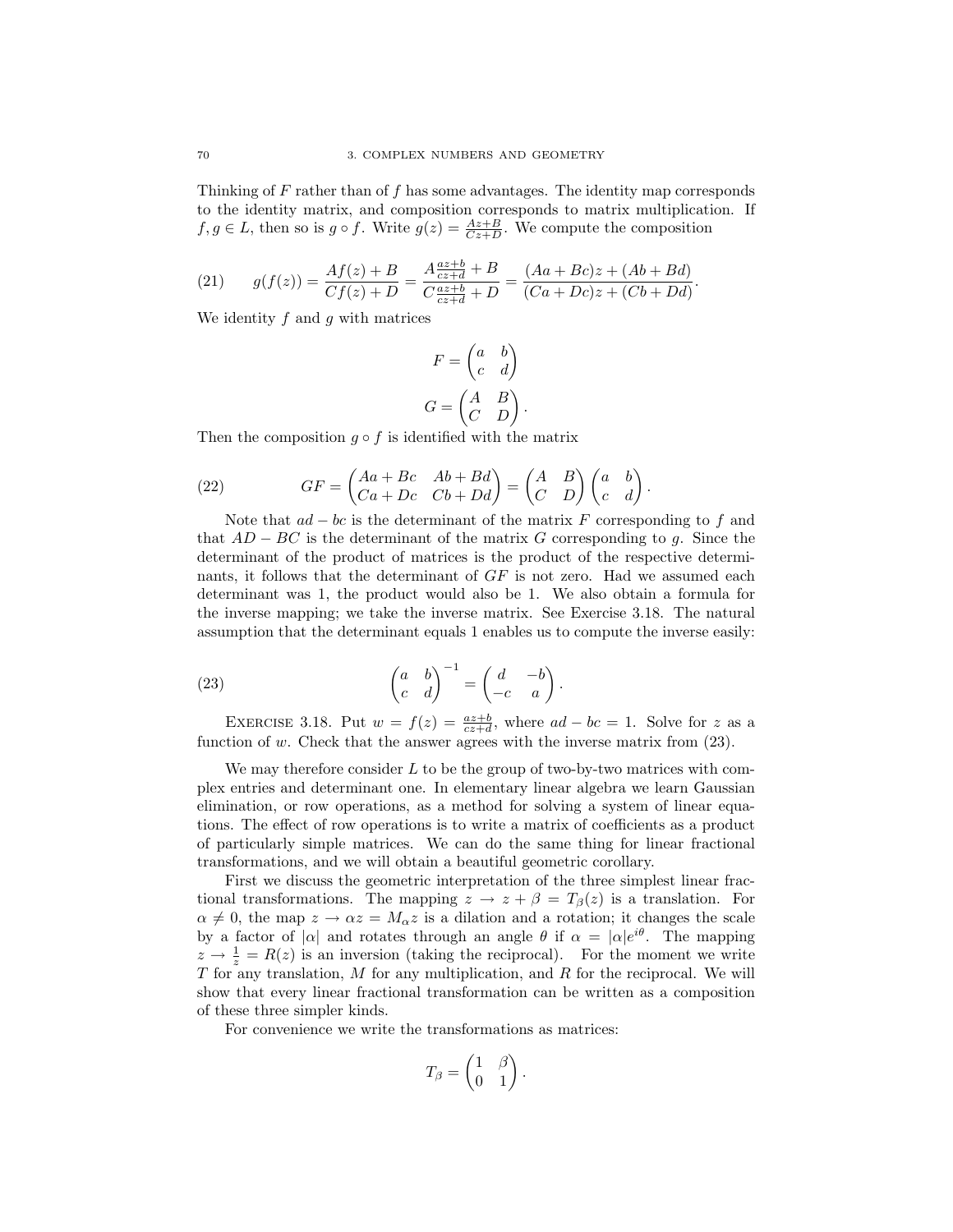$$
M_{\alpha} = \begin{pmatrix} \alpha & 0 \\ 0 & 1 \end{pmatrix}.
$$

$$
R = \begin{pmatrix} 0 & 1 \\ 1 & 0 \end{pmatrix}.
$$

Let  $f(z) = \frac{az+b}{cz+d}$ . If  $c = 0$ , there are three possibilities for f. Since  $ad - bc \neq 0$ , necessarily  $d \neq 0$  and  $a \neq 0$ . In this case  $f(z) = \frac{a}{d}z + \frac{b}{d}$ . If  $b = 0$ , then f is a multiplication. If  $b \neq 0$ , then f is an affine transformation. If  $\frac{a}{d} = 1$ , f is a translation. Otherwise  $f$  is the composition of a translation and a multiplication. Thus, when  $c = 0$  the possibilities are  $f = M$ ,  $f = T$ , and  $f = TM$ . We may regard the identity mapping as either the translation  $T_0$  or the multiplication  $M_1$ .

If  $c \neq 0$ , we will need to take an inversion. To simplify f we simply divide  $cz + d$  into  $az + b$ , obtaining  $\frac{a}{c}$  with a remainder of  $\frac{bc - ad}{c}$ . Using the definition of division we obtain

(24) 
$$
\frac{az+b}{cz+d} = \frac{a}{c} + \frac{bc-ad}{c(cz+d)}.
$$

We interpret (24) as a composition of mappings:

$$
z \to cz \to cz + d \to \frac{1}{cz + d} \to \frac{bc - ad}{c} \frac{1}{cz + d} \to \frac{bc - ad}{c} \frac{1}{cz + d} + \frac{a}{c} = \frac{az + b}{cz + d}.
$$

Using the above geometric language, we have written

$$
(25) \t\t f = TMRTM,
$$

or more specifically

(26) 
$$
\frac{az+b}{cz+d} = T_{\frac{a}{c}} M_{\frac{bc-ad}{c}} RT_d M_c(z).
$$

The respective translations in (26) are not needed when  $d = 0$  or  $a = 0$ , but the notation (25) is still valid because  $T_0$  is the identity mapping.

The next theorem summarizes these results and includes a beautiful consequence. Let  $\mathcal S$  denote the collection of lines and circles in  $\mathbb C$ . We include the special case of a single point (a circle of radius  $0$ ) in  $S$ , but we will not fully understand this situation until we deal with infinity in the next section.

The statement of Theorem 4.1 means that the image of a line under a linear fractional transformation is either a line or a circle, and the image of a circle under a linear fractional transformation is a line or a circle. The following example, noted earlier in Lemma 1.1, shows that the image of a circle need not be a line, and conversely. The image of a point is a point, but we need to allow the point at infinity.

EXAMPLE 4.1. Put  $f(z) = i\frac{1-z}{1+z}$ . Then  $|z| = 1$  if and only if Im( $f(z)$ ) = 0. Thus the image under f of the unit circle is the real axis. Then  $f^{-1}$  maps the real axis to the unit circle.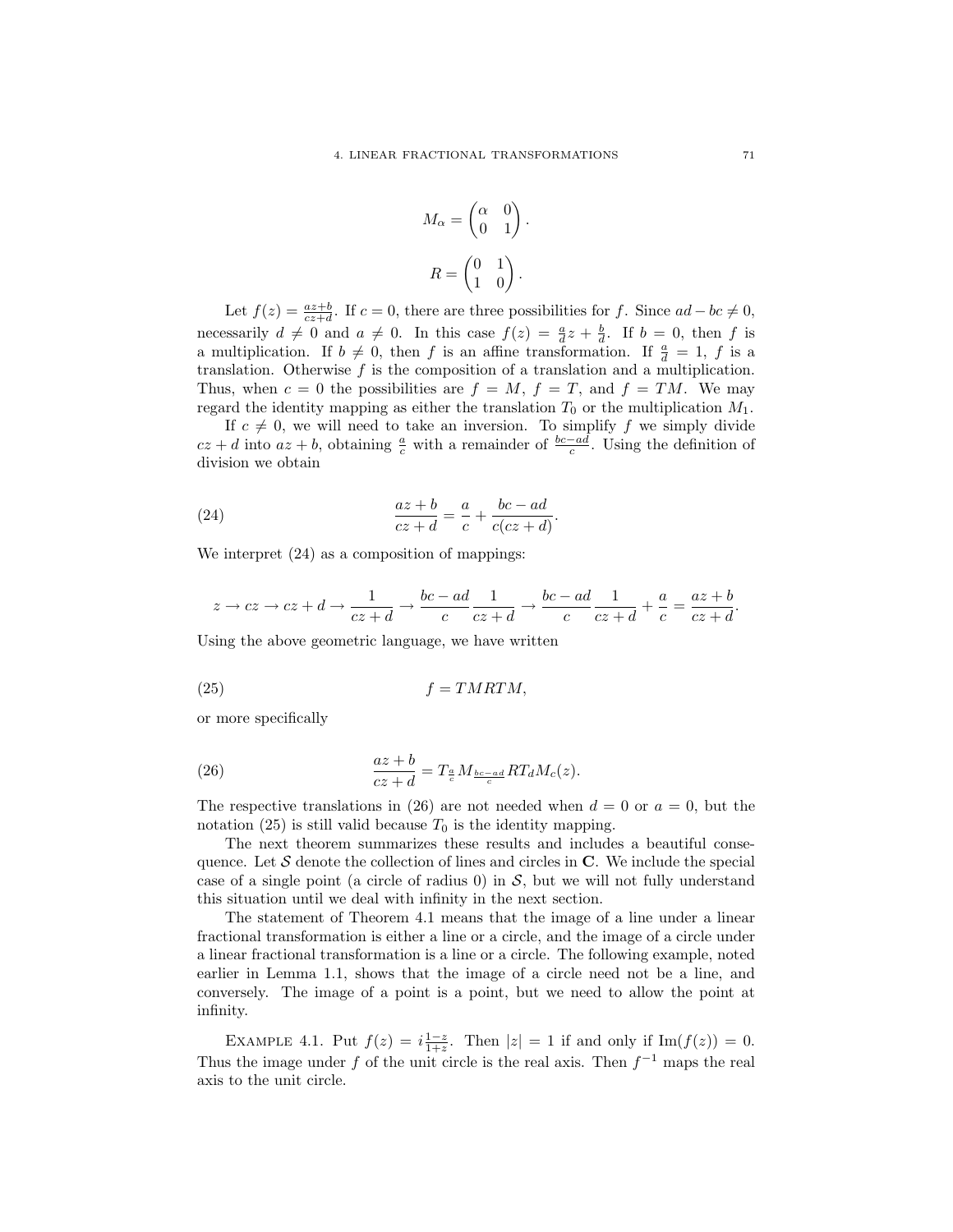We can give a simple description of  $\mathcal S$  in terms of Hermitian symmetric polynomials. Let  $A, C$  be real numbers, and let  $B$  be a complex number. Consider the Hermitian symmetric polynomial  $\Phi(z,\overline{z})$  defined

(27) 
$$
\Phi(z,\overline{z}) = A|z|^2 + \beta z + \overline{\beta z} + C.
$$

Here the coefficients A and C are real and  $\beta \in \mathbb{C}$ . We assume that not all of A,  $\beta$ , C are zero. If either A or  $\beta$  is not zero, then  $\Phi$  is non-constant, and its zero-set of Φ is either a line or a circle, where we allow the special case of a single point. In case  $A = \beta = 0$  but  $C \neq 0$ , we will think of the zero-set of  $\Phi$  as a single point at infinity. Conversely, each line or circle is the zero-set of some such Φ.

## THEOREM 4.1. Each  $f \in L$  maps S to itself.

PROOF. It is evident that each translation  $T$  and each multiplication  $M$  maps  $S$  to itself. Thus a composition of such does the same. The conclusion therefore holds when  $f = TM$ . We next check that the inversion (reciprocal) maps S to itself. Assume that V is a line or a circle. Then V is the zero-set of some  $\Phi$  as in (27). Note that  $0 \in V$  if and only if  $C = 0$ . Set  $z = \frac{1}{w}$  in (27) and clear denominators. We obtain a new Hermitian symmetric polynomial  $\Phi^*(w,\overline{w})$  defined by

$$
\Phi^*(w,\overline{w})=|w|^2\Phi(\frac{1}{w},\frac{1}{\overline{w}})=A+\beta\overline{w}+\overline{\beta}w+C|w|^2.
$$

The zero-set of  $\Phi^*$  is a circle when  $C \neq 0$ , and it is a line if  $C = 0$ . The special case when  $\beta = C = 0$  must be considered. Then  $A \neq 0$ , and the zero-set of  $\Phi^*$  becomes the point at infinity. We summarize as follows. If  $\Phi$  is Hermitian symmetric, and its zero-set is a line or circle of positive radius, then the same is true for Φ<sup>∗</sup> . If the zero-set of  $\Phi$  is a single point p not the origin, then the zero-set of  $\Phi^*$  is the single point  $\frac{1}{p}$ . If the zero-set of  $\Phi$  is the origin, then the zero-set of  $\Phi^*$  is the point at infinity. Conversely if the zero-set of  $\Phi$  is the point at infinity, then the zero-set of  $\Phi^*$  is the origin.

These remarks show that inversion maps  $S$  to itself. The same is true for translation and multiplication. Hence (25) implies that every linear fractional transformation maps S to itself.

Exercise 3.19. Find a linear fractional transformation that maps the exterior of a circle of radius 2 with center at 2 to the interior of the unit circle.

EXERCISE 3.20. Let  $f$  be a given linear fractional transformation. Determine which lines are mapped to circles under  $f$  and which circles are mapped to lines.

EXERCISE 3.21. Given a line in  $C$ , describe precisely which linear fractional transformations map this line to a circle. Given a circle in C, describe precisely which linear fractional transformations map this circle to a line.

Exercise 3.22. Find all linear fractional transformations mapping the real line to itself.

EXERCISE 3.23. Find all linear fractional transformations mapping the unit circle to itself.

EXERCISE 3.24. Show that the conjugation map  $z \to \overline{z}$  maps S to itself. Conclude that the mapping  $z \to \frac{a\overline{z}+b}{c\overline{z}+d}$  maps S to itself.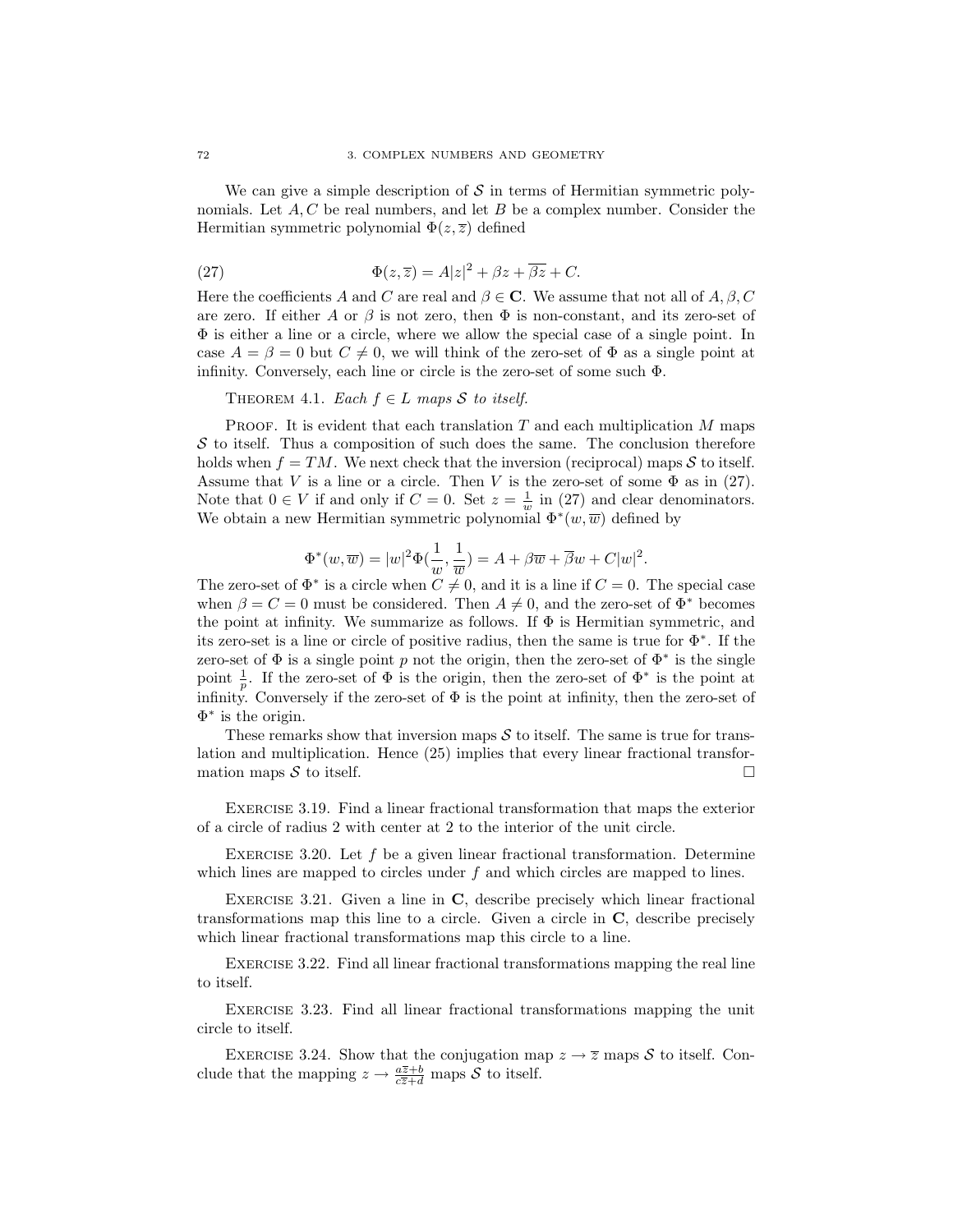#### 5. The Riemann sphere

We are ready to discuss infinity. Riemann had the idea of adding a point to C, called the point at infinity, and then visualizing the result as a sphere. The resulting set is called either the Riemann sphere or the extended complex plane. The Riemann sphere provides some wonderful new perspectives on complex analysis, and we briefly describe some of these now.

We can realize the Riemann sphere in the following way. Let  $U_0$  be a copy of C. Let  $U_1$  consist of the set of reciprocals of elements in C, where we denote the reciprocal of 0 by  $\infty$ . Note that the intersection of these two sets is  $\mathbb{C}^*$ , standard notation for the non-zero complex numbers. We let  $X = U_0 \cup U_1$ . When we are working near 0, we work in  $U_0$ ; when we are working near  $\infty$ , we work in  $U_1$ . If we are working somewhere, and we wish to pass between the two sets, we take a reciprocal. This simple idea leads to the notion of a Riemann surface and more generally to that of a complex manifold. The subject of complex geometry is based upon the study of complex manifolds, but it is far more sophisticated than the geometry we study in this book.

The procedure from the previous section, where we replaced a Hermitian symmetric polynomial  $\Phi$  with  $\Phi^*$ , amounts to using the map  $z \to \frac{1}{z}$  to pass from  $U_0$ to  $U_1$ . The same idea enables us to define limits on the Riemann sphere. Infinity behaves the same as any other point! We have already seen the definition of convergent sequence on C. We recall the definition of limits on C in order to extend the definition to the Riemann sphere.

DEFINITION 5.1. Fix  $a, L \in \mathbb{C}$ . Let S be an open set containing a. We say that  $\lim_{z\to a} f(z) = L$  if, for all  $\epsilon > 0$ , there is a  $\delta > 0$  such that

(28) 
$$
0 < |z - a| < \delta \quad \text{implies} \quad |f(z) - L| < \epsilon.
$$

We can extend the definition of a limit to allow both  $a$  and  $L$  to be  $\infty$ . We can also talk about neighborhoods of infinity.

DEFINITION 5.2. Fix  $L \in \mathbb{C}$ . Then  $\lim_{z\to\infty} f(z) = L$  if and only if  $\lim_{z\to 0} f(\frac{1}{z}) =$ L. Also,  $\lim_{z \to a} f(z) = \infty$  if and only if  $\lim_{z \to a} \frac{1}{f(z)} = 0$ .

For example, if  $k \in \mathbb{N}$ , then  $\lim_{z \to \infty} z^k = \infty$ . Now that we have understood limits, we let X denote  $C \cup \{\infty\}$  together with the topology determined by these limits. We call X the Riemann sphere. By neighborhood of a point  $p \in \mathbb{C}$  we mean any subset which contains an open ball about  $p$ . As we did for limits, we define neighborhood of infinity by taking reciprocals.

DEFINITION 5.3. Let S be a subset of the Riemann sphere containing  $\infty$ . We say that S is a neighborhood of  $\infty$  if the set of reciprocals of elements of S is a neighborhood of 0.

EXERCISE 3.25. Use Definition 5.2 to show that  $\lim_{z\to\infty} \frac{az+b}{cz+d} = \frac{a}{c}$ . EXERCISE 3.26. Use Definition 5.2 to show that  $\lim_{z \to \frac{-d}{c}}$  $\frac{az+b}{cz+d} = \infty.$ 

Once we have understood limits on the Riemann sphere  $X$ , we can introduce open sets and make  $X$  into a topological space. The resulting space is the basic example of a compact Riemann surface.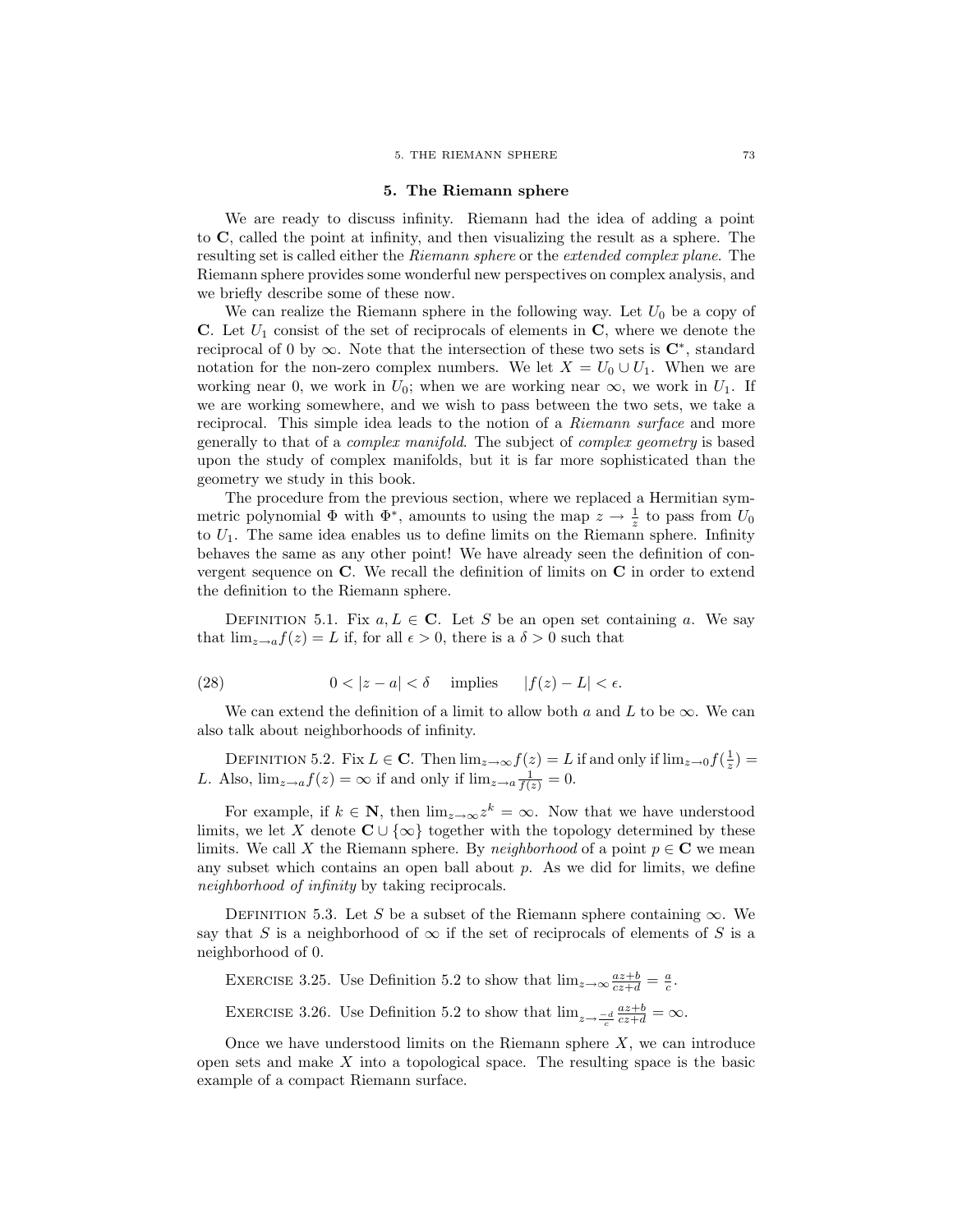The next exercise uses stereographic projection to provide a one-to-one correspondence between the unit sphere and the extended complex plane.

EXERCISE 3.27. Consider  $\mathbb{R}^3$  with coordinates  $(x_1, x_2, x_3)$ . Let p be a point on the unit sphere in  $\mathbb{R}^3$  other than the north pole  $(0, 0, 1)$ . Find the line from the north pole to p and see where that point intersects the plane defined by  $x_3 = 0$ . Call the point of intersection  $s(p)$ . Define s of the north pole to be infinity. This mapping s is called stereographic projection. Write explicit formulas for  $s(p)$  and show that s maps the sphere bijectively onto the extended complex plane. Find a formula for  $s^{-1}$ .

EXERCISE 3.28. Find the image of the equator under stereographic projection.

EXERCISE 3.29. Using the notation of Exercise 3.27, assume that  $s(p) = z$ . Find the point q for which  $s(q) = \frac{1}{z}$ .

EXERCISE 3.30. Replacing x by  $\frac{1}{x}$  is sometimes useful on the real line. For real numbers a, b consider the integral  $F(a, b)$  given by

$$
F(a,b) = \int_0^\infty \frac{1}{x^2 + 1} \frac{x^b - x^a}{(1 + x^a)(1 + x^b)} dx.
$$

First show that  $F(a, b) = 0$ . Then use this result to show that

$$
\int_0^\infty \frac{1}{x^2 + 1} \frac{1}{(1 + x^a)} dx = \frac{1}{2} \int_0^\infty \frac{1}{x^2 + 1} dx = \frac{\pi}{4}.
$$

EXERCISE 3.31. (Difficult) Suppose that  $f$  is a one-to-one continuous mapping from the Riemann sphere onto itself, and that f maps  $S$  to itself. Show that f is either a linear fractional transformation or the conjugate of a linear fractional transformation.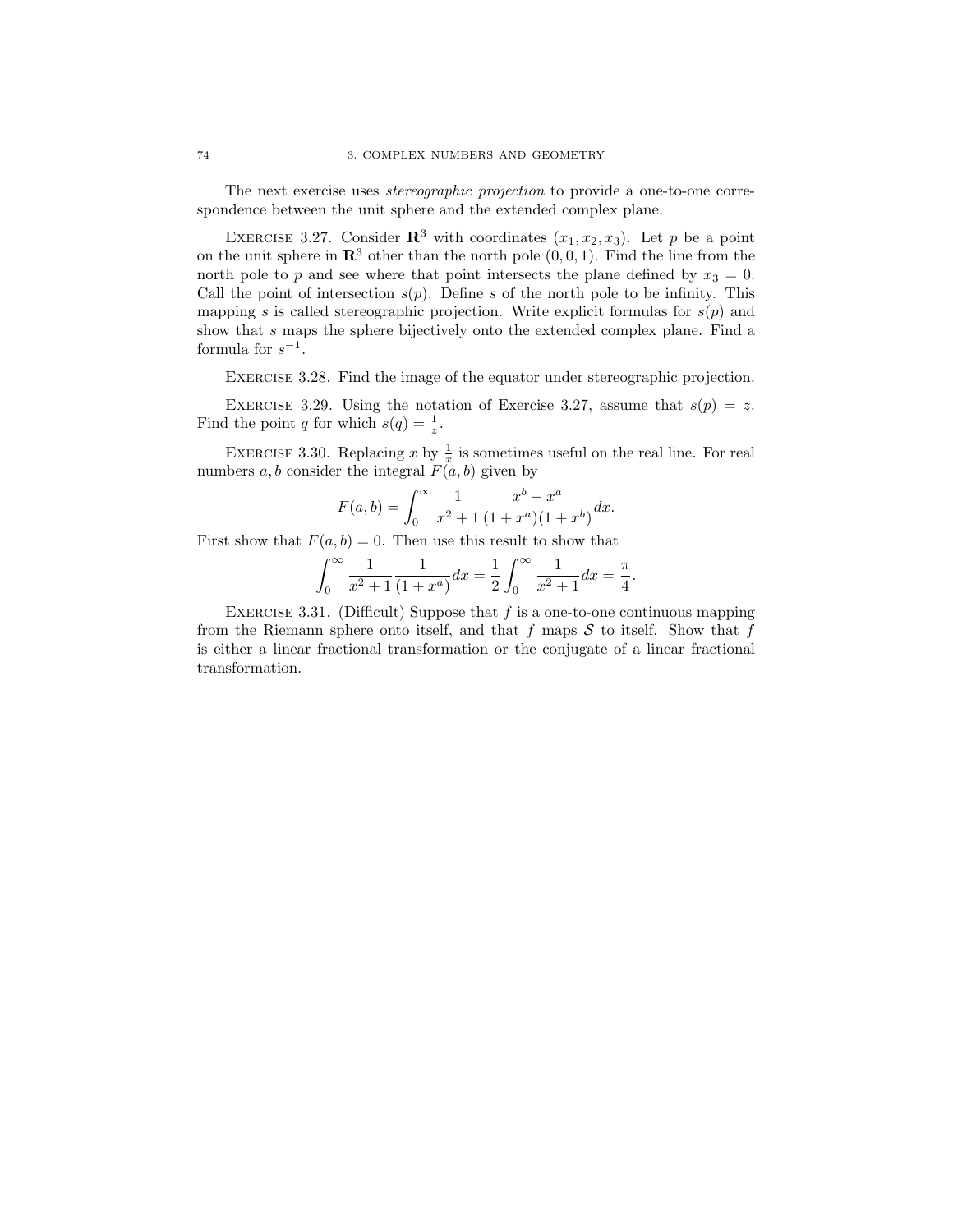## CHAPTER 4

## Power series expansions

Power series play a major role in many fields of mathematics. The basic objects of interest in complex analysis are complex analytic functions; these functions are precisely those functions that, near each point of their domains, can be defined by convergent power series. While power series might seem to be a difficult topic, we gain insight by making analogies with the decimal expansion of a real number.

Each real number  $x$  in the interval  $(0, 1)$  has a decimal expansion; we write  $x = \sum_{n=1}^{\infty} a_n \left(\frac{1}{10}\right)^n$ , where each  $a_n$  is an integer with  $0 \le a_n \le 9$ . Power series are analogous; we allow the  $a_n$  to be arbitrary complex numbers and we replace  $\frac{1}{10}$ with a variable z. The resulting series will not necessarily converge. We use the term formal power series for objects of the form

$$
\sum_{n=0}^{\infty} a_n z^n,
$$

where the coefficients  $a_n$  are arbitrary complex numbers and hence we make no assumption on convergence. Even formal power series will be useful for us. We can add and multiply formal power series in the expected manner.

In this chapter we discuss the fundamental issues about convergent power series in one complex variable and we give some striking applications. We study the geometric series in detail, both for its own sake and in preparation for the main developments in Chapter 6. We study the Fibonacci numbers, we give a formula for the sum of the first  $N$  p-th powers, and we give a test for when a power series represents a rational function.

Later in this book we will show that all complex analytic functions are given locally by convergent power series expansions. In this chapter we have some fun.

### 1. Geometric series

The geometric series arises with varying levels of importance throughout mathematics and science; it even gets mentioned in elementary economics courses, when one discusses the multiplier effect. In complex analysis, however, the geometric series plays a dominant role. The basic objects of interest in complex analysis are complex analytic, or holomorphic, functions. Such functions can be developed in convergent power series expansions; the key theoretical step in the proof is the Cauchy integral formula, which shows how to reduce the general case to that of the geometric series. We therefore begin with the geometric series.

Consider first the finite geometric series:

$$
S_N(z) = \sum_{n=0}^N z^n.
$$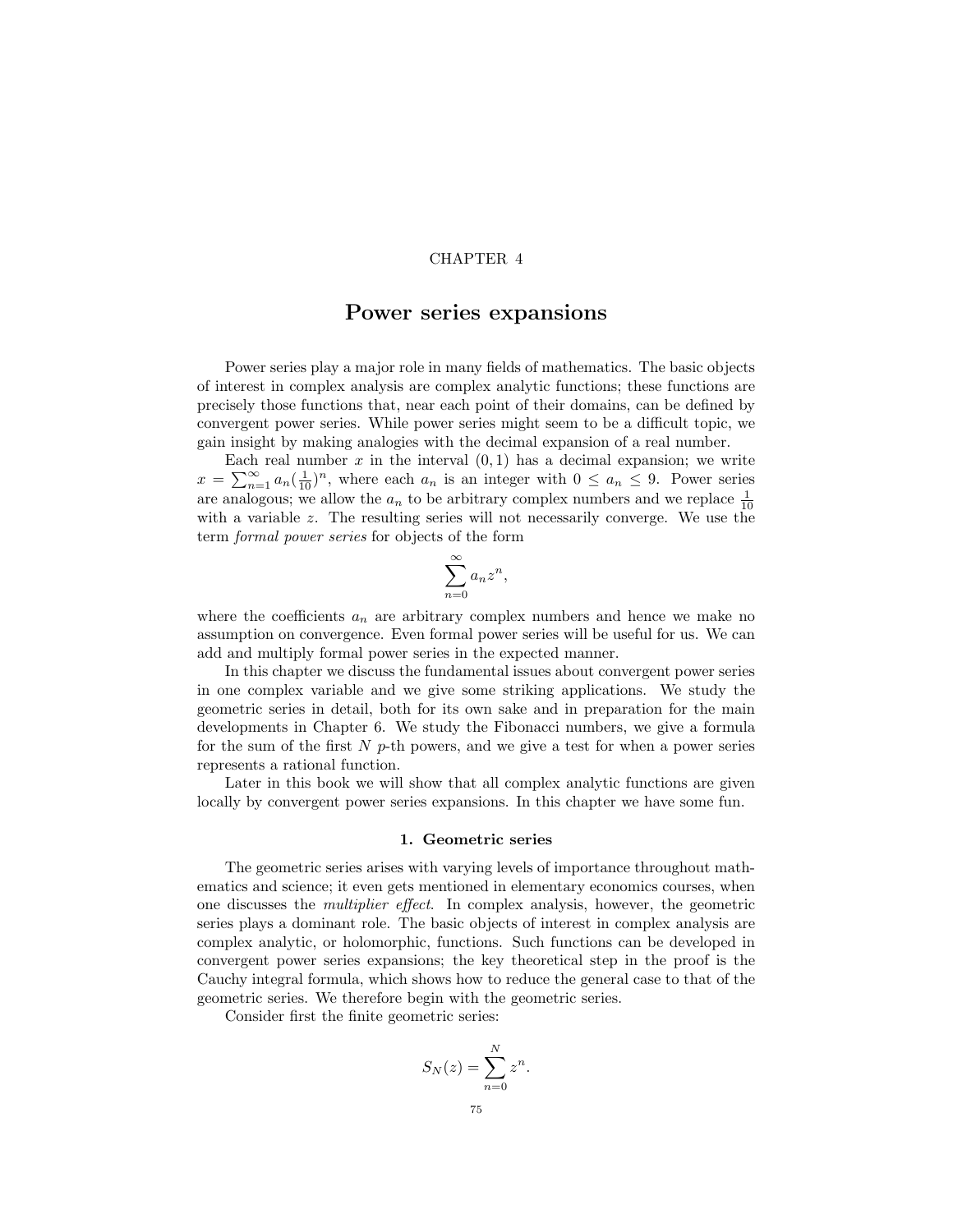In Chapter 2, we noted for  $z \neq 1$  that

(1) 
$$
S_N(z) = \frac{1 - z^{N+1}}{1 - z}.
$$

By Definition 3.2 of Chapter 2 we must investigate the limit of  $S_N$  as N tends to infinity. We saw there that  $\lim_{N\to\infty} S_N(z) = \frac{1}{1-z}$  whenever  $|z| < 1$ . Hence, for  $|z|$  < 1, we have the geometric series:

$$
(2) \qquad \qquad \sum_{n=0}^{\infty} z^n = \frac{1}{1-z}.
$$

It is remarkable how many explicit series expansions can be found (either formally or rigorously) by manipulating the geometric series. We give some examples involving substitution and the techniques of calculus. The examples involving derivatives and integrals can be fully justified using Corollary 5.1 of Chapter 2.

EXAMPLE 1.1. By substitution, the series for  $\frac{1}{1+z^2}$  is given for  $|z| < 1$  by

(3) 
$$
\frac{1}{1+z^2} = \frac{1}{1-(-z^2)} = \sum_{n=0}^{\infty} (-1)^n z^{2n}.
$$

EXAMPLE 1.2. We expand  $\frac{1}{1-z}$  in powers of  $(z-p)$  as follows. If  $\left|\frac{z-p}{1-p}\right| < 1$ , then

(4) 
$$
\frac{1}{1-z} = \frac{1}{1-p-(z-p)} = \frac{1}{1-p} \frac{1}{1-\frac{z-p}{1-p}} = \frac{1}{1-p} \sum_{n=0}^{\infty} (\frac{z-p}{1-p})^n.
$$

The last step in (4) follows by substitution into the geometric series. Thus, if  $p \in \mathbf{C}$ and  $p \neq 1$ , we have a series expansion centered about p. Whenever  $\left|\frac{z-p}{1-p}\right| < 1$ ,

(5) 
$$
\frac{1}{1-z} = \sum_{n=0}^{\infty} \left(\frac{1}{1-p}\right)^{n+1} (z-p)^n.
$$

We mention that (5) plays a crucial role in the Cauchy theory from Chapter 6. Below we discuss in detail where a given series converges and its radius of convergence. Figure 1 indicates why the radius of convergence of (5) is  $|p-1|$ , namely the distance from  $p$  to the singularity at 1.

Example 1.3. Series for (a branch of) the inverse tangent function. By Corollary 5.1 of Chapter 2 we can integrate a power series term by term within the circle of convergence. Doing so to (3) for  $|w| < 1$  yields

(6) 
$$
\tan^{-1}(z) = \int_0^z \frac{dw}{1+w^2} = \int_0^z \sum_{n=0}^\infty (-1)^n w^{2n} dw = \sum_{n=0}^\infty (-1)^n \frac{z^{2n+1}}{2n+1}.
$$

EXAMPLE 1.4. The following identity holds for  $|z| < 1$  and  $d \in \mathbb{N}$ :

(7) 
$$
\frac{d!}{(1-z)^{d+1}} = \sum_{n=0}^{\infty} (n+d)(n+d-1)...(n+1)z^n.
$$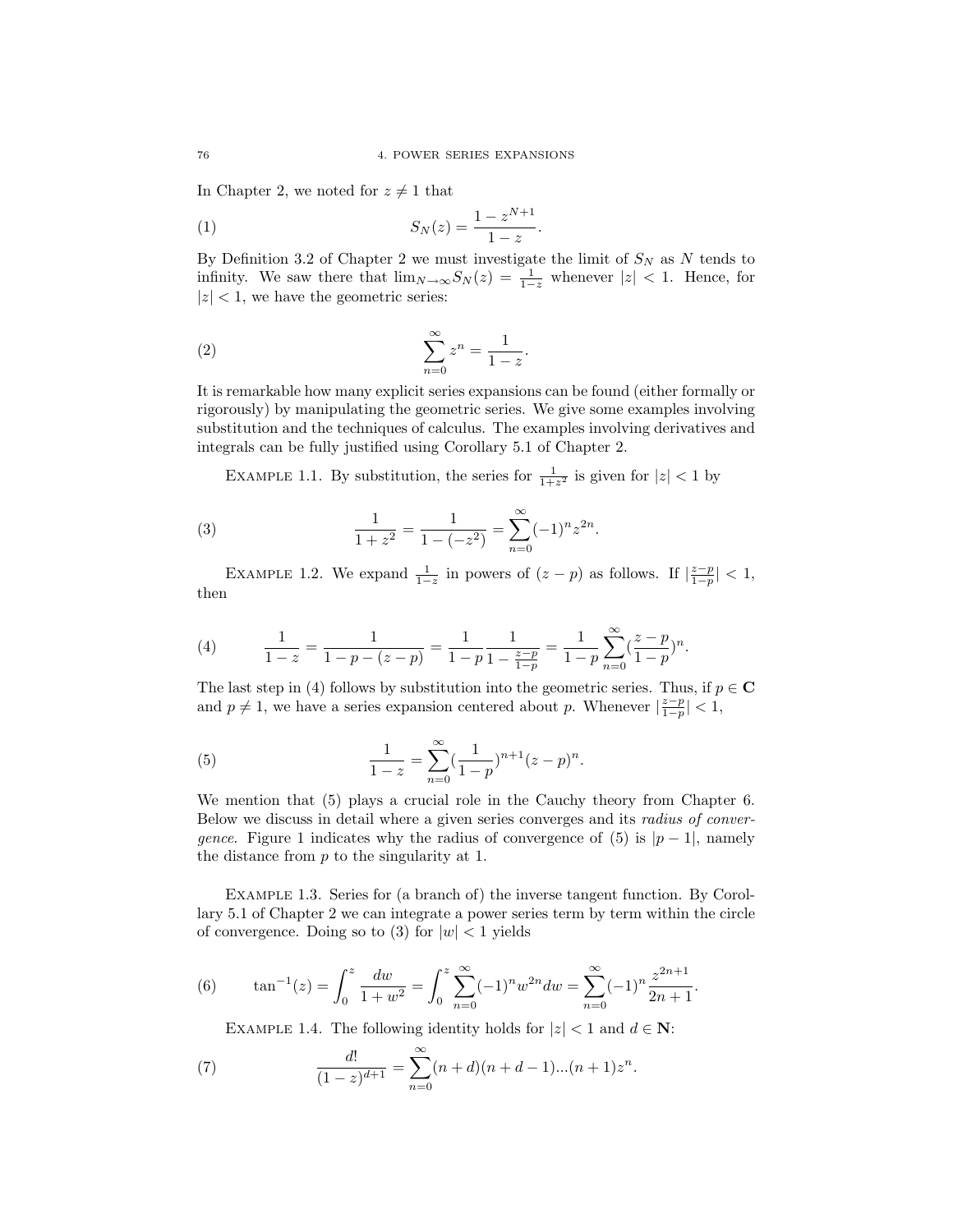



Figure 1. Geometric series based at p

This result is obtained by repeatedly differentiating the geometric series, and changing the index of summation.

Example 1.4 leads to a useful general result.

THEOREM 1.1. Let  $p(n)$  be a polynomial of degree d. Then  $\sum_{n=0}^{\infty} p(n)z^n$  is a polynomial q in  $\frac{1}{1-z}$  of degree  $d+1$  with no constant term.

PROOF. We induct on the degree of p. For  $d = 0$  and thus  $p(n) = c \neq 0$ , we have the formula:

$$
\sum_{n=0}^{\infty} p(n)z^n = \frac{c}{1-z}.
$$

Hence  $q(w) = cw$ , and q has degree one, with no constant term. For the induction step, suppose we know the result for all polynomials of degree d. Consider a polynomial p of degree  $d + 1$ ; we first write  $p(n) = cn^{d+1} + r_d(n)$ , where  $c \neq 0$  and the degree of  $r_d$  is at most d. We can also write

$$
n^{d+1} = (n + d + 1)(n + d)...(n + 1) - g_d(n),
$$

where  $g_d$  is of degree d. Thus, we further have

(8) 
$$
p(n) = c(n + d + 1)(n + d)...(n + 1) - h_d(n),
$$

where  $h_d$  is of degree at most d. By induction and (8), we have reduced the matter to the special case when p is the polynomial  $(n + d + 1)(n + d)$ ... $(n + 1)$ ; we must show that

$$
\sum (n+d+1)(n+d)...(n+1)z^n
$$

is a polynomial of degree  $d + 2$  in  $\frac{1}{1-z}$  with no constant term. This conclusion follows by differentiating the geometric series  $d+1$  times as in Example 1.4.  $\Box$ 

EXAMPLE 1.5. Let  $p(n) = n^2$ . First write  $n^2 = (n+2)(n+1) - 3(n+1) + 1$ . We then have, for  $|z| < 1$ ,

$$
\sum_{n=0}^{\infty} n^2 z^n = \sum_{n=0}^{\infty} (n+2)(n+1)z^n - \sum_{n=0}^{\infty} 3(n+1)z^n + \sum_{n=0}^{\infty} z^n
$$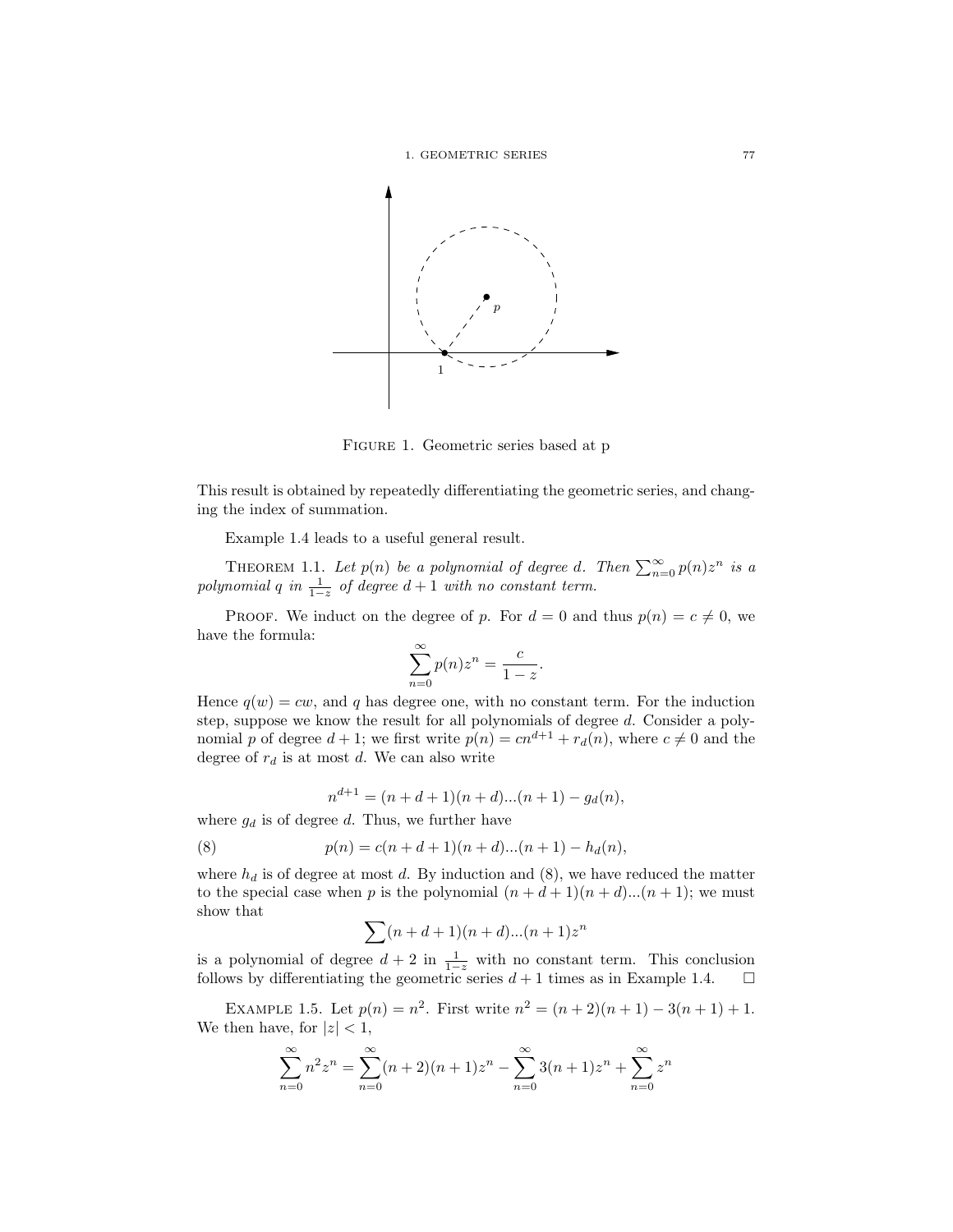78 4. POWER SERIES EXPANSIONS

$$
=\frac{2}{(1-z)^3}-\frac{3}{(1-z)^2}+\frac{1}{1-z}.
$$

EXERCISE 4.1. For  $d = 1, 3, 4$ , respectively, let  $p(n) = n^d$ . In each case find the corresponding polynomial q in  $\frac{1}{1-z}$  from Theorem 1.1 such that

$$
\sum_{n=0}^{\infty} p(n)z^n = q(\frac{1}{1-z}).
$$

EXERCISE 4.2. (For those who know linear algebra) The mapping  $p \rightarrow q$  from Theorem 1.1 is an invertible linear transformation between two vector spaces of polynomials. Find its matrix with respect to the usual bases.

Exercise 4.3. In each case find an explicit formula (as a rational function) for the series and state where the formula is valid.

$$
\sum_{n=0}^{\infty} (3+4i)^n z^n.
$$

$$
\sum_{n=0}^{\infty} (n^3-1) z^n.
$$

### 2. The radius of convergence

Let  $\sum_{n=0}^{\infty} a_n z^n$  be a given power series. By definition, this series converges at z if the limit  $\lim_{N\to\infty} S_N(z)$  of the partial sums  $S_N(z) = \sum_{n=0}^N a_n z^n$  exists. Let T denote the set of z for which this limit exists. For  $z \in T$  we can define a function f by decreeing that  $f(z)$  is the value of this limit. We saw in the previous section that a geometric series converged inside a circle and diverged outside this circle. We soon establish the corresponding elementary but fundamental result for arbitrary convergent power series.

First we make a simple observation. If a series converges, then the sequence of its individual terms must tend to zero. Since a convergent sequence is bounded, the terms of any convergent series must be bounded. For a general series, that test does little good. For a power series  $\sum a_n z^n$ , however, boundedness of the terms  $a_n z^n$  will force convergence at any  $\zeta$  such that  $|\zeta| < |z|$ . The next theorem makes this point precise and shows why power series (in one variable) define nice functions inside the circle of convergence.

THEOREM 2.1. Given a power series  $\sum_{n=0}^{\infty} a_n z^n$ , there is a non-negative real number R (or the value infinity), called the radius of convergence of the series, such that the following hold:

1) For  $|z| > R$ , the series diverges.

2) For each r such that  $0 \le r \le R$ , the series converges absolutely and uniformly for  $|z| < r$ .

3) The number R (or infinity) has the following value:

(9) 
$$
R = \sup\{r : |a_n|r^n \text{ is a bounded sequence}\}.
$$

PROOF. Define R as in (9), where sup means least upper bound. If  $|z| > R$ , then the terms of  $\sum_{n=0}^{\infty} a_n z^n$  are unbounded and the series diverges. Therefore 1)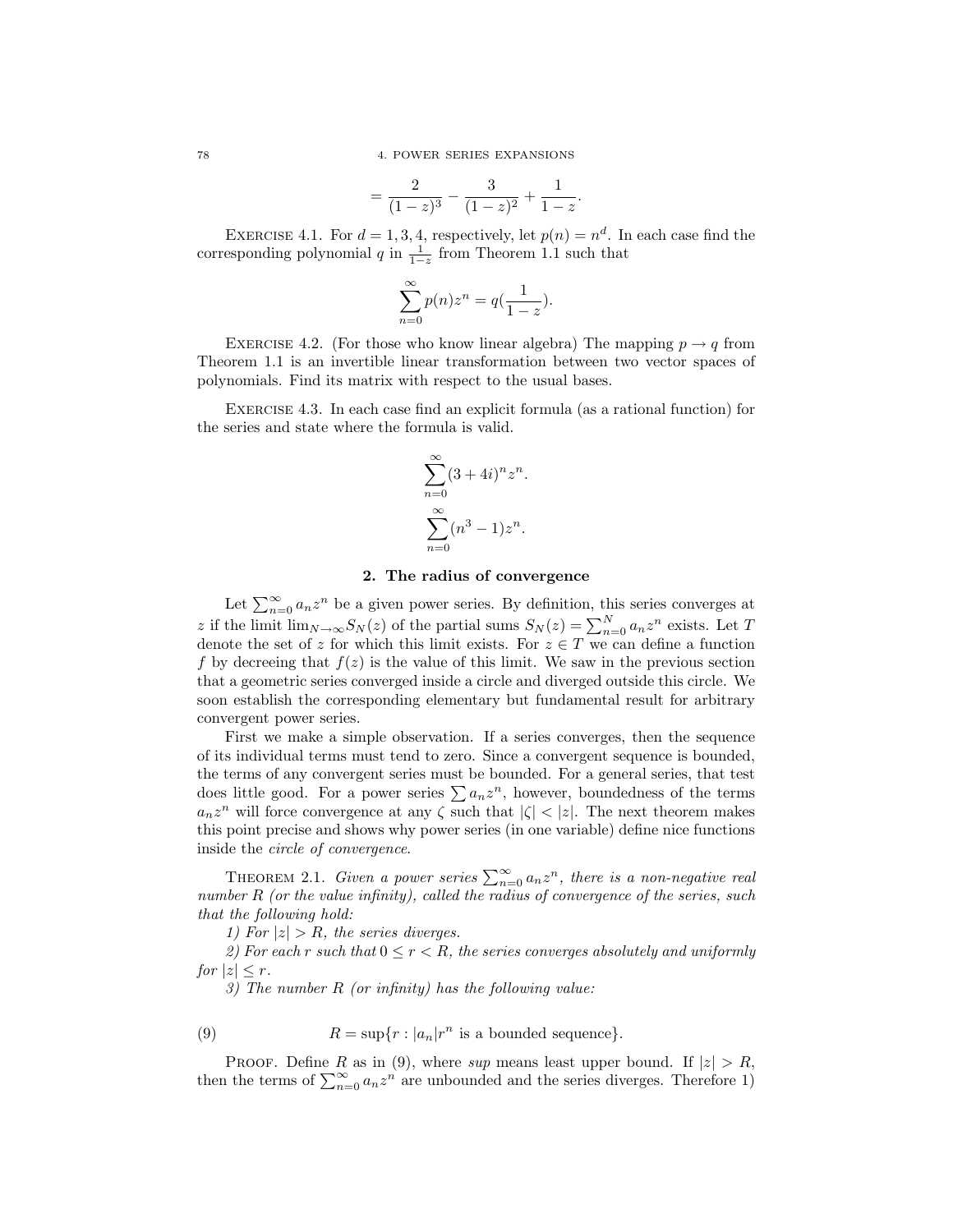holds. Now suppose that  $0 \leq \rho < r < R$ . Assume that  $|a_n r^n| \leq M$ . We claim that  $\sum_{n} |a_n z^n|$  converges for  $|z| \leq \rho$ . The proof uses the comparison test:

(10) 
$$
\sum_{n} |a_n z^n| \leq \sum_{n} |a_n| \rho^n = \sum_{n} |a_n| r^n \left(\frac{\rho}{r}\right)^n \leq M \sum_{n} \left(\frac{\rho}{r}\right)^n.
$$

The geometric series on the far right-hand side of (10) converges since  $\left|\frac{\rho}{r}\right|$  < 1. Thus 2) and 3) also hold.

REMARK 2.1. The number  $R$  from Theorem 2.1 can also be computed by Hadamard's *root test*. The condition  $|a_n r^n| \leq M$  can be rewritten

(11) 
$$
|r| \le \frac{M^{\frac{1}{n}}}{|a_n|^{\frac{1}{n}}}.
$$

Put  $L = \limsup(|a_n|^{\frac{1}{n}})$ . Let n tend to infinity in (11), and we get  $|r| \leq \frac{1}{L}$ . It follows that  $\frac{1}{R}$  equals lim sup( $|a_n|^{\frac{1}{n}}$ ).

See Chapter 1 for the definition of lim sup and see [20] for more information. For the purpose of gaining intuition, we note that the lim sup of a sequence is the supremum of the set of its limit points. Furthermore if the limit of a sequence exists, then the limit and the lim sup are equal.

EXAMPLE 2.1. The series  $\sum_{n=1}^{\infty}$  $\frac{z^n}{n!}$  converges for all z; thus  $R = \infty$ . The series  $\sum (1+i)^n z^n$  converges for  $|z| < \frac{\sqrt{2}}{2}$ ; thus  $R = \frac{\sqrt{2}}{2}$ . The series  $\sum n! z^n$  converges only for  $z = 0$ ; thus  $R = 0$ .

We can also consider series of the form  $\sum a_n(z - p)^n$ . We call p the base point, and say that such a series is based at p, or expanded about p. In this case we obtain  ${z : |z - p| < R}$  for the region of convergence of the series.

Theorem 2.1 says nothing about what happens on the circle  $|z-p|=R$ . Other than providing a few examples, we will leave this matter to more advanced texts.

EXAMPLE 2.2. It is evident that the series  $\sum (z - p)^n$  converges for  $|z - p| < 1$ and diverges for  $|z-p| > 1$ . Thus  $R = 1$ . The series also diverges at z for  $|z-p| = 1$ . On the other hand, we have  $R = 1$  also for the series  $\sum_{n=1}^{\infty} \frac{(z-p)^n}{n^2}$ , but now it converges everywhere on the circle  $|z - p| = 1$ .

EXERCISE 4.4. Show that  $\sum nz^n$  diverges if  $|z|=1$ .

EXERCISE 4.5. (Difficult) Show that  $\sum \frac{z^n}{n}$  $\frac{z^n}{n}$  diverges if  $z = 1$ , but otherwise converges if  $|z|=1$ .

EXERCISE 4.6. Find the power series expansion for  $e^z$  about a general point  $z_0$ . Hint: Substitute  $z - z_0$  in the known series and use the functional equation.

EXERCISE 4.7. Find the power series expansion for  $\frac{z}{z^4+9}$  about 0. Where does it converge?

EXERCISE 4.8. Where does the series for  $\frac{1}{1-z}$ , expanded about the point 5*i*, converge?

EXERCISE 4.9. Find a formula for  $\sum_{n=0}^{\infty} \frac{z^n}{4^{n+2}}$ .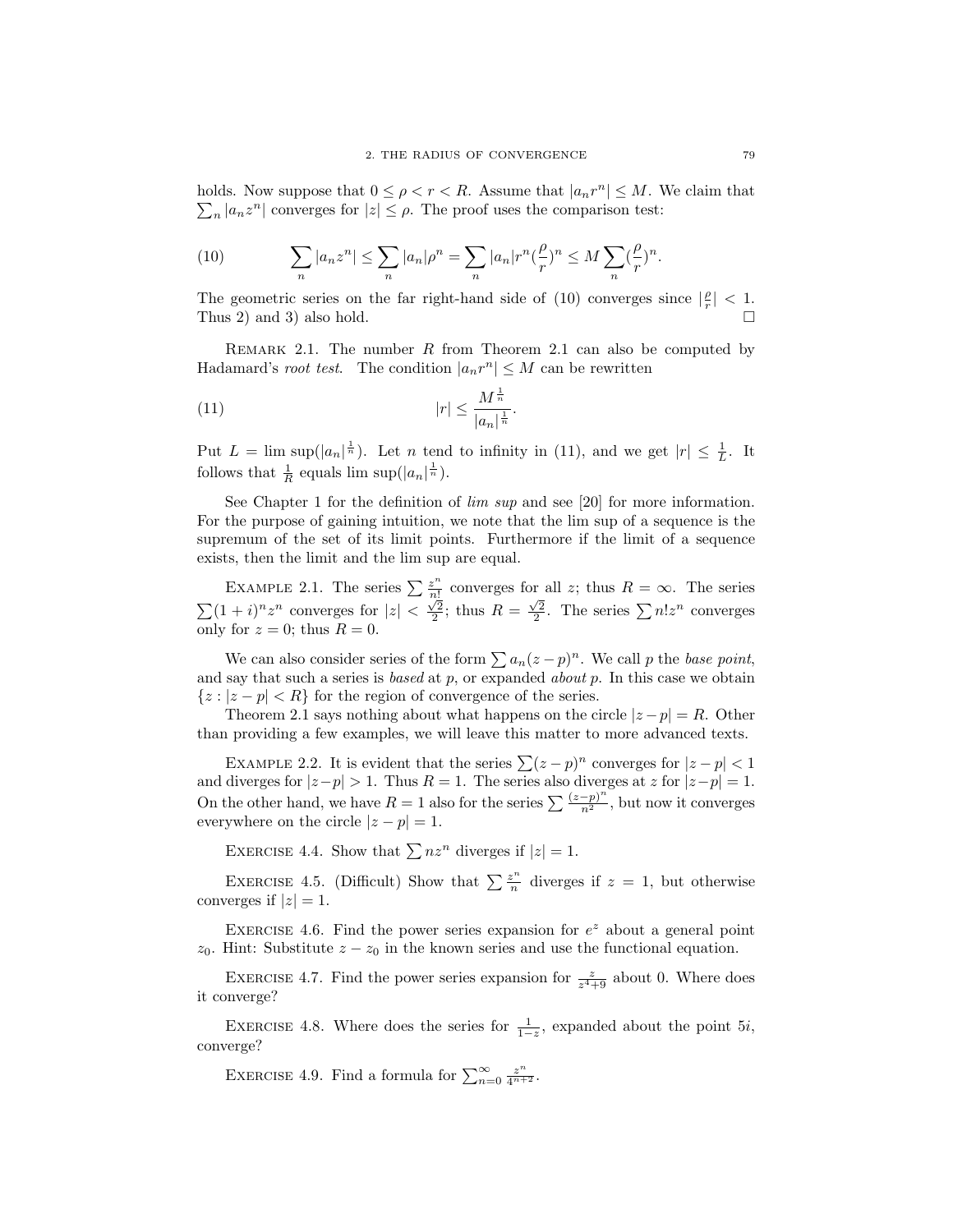EXERCISE 4.10. Find the radius of convergence of the following series

$$
\sum_{n=1}^{\infty} \frac{z^n n^n}{n!}.
$$

$$
\sum_{n=1}^{\infty} z^{n!}
$$

EXERCISE 4.11. Find the first 6 terms of the power series about 0 for  $\frac{z}{e^z-1}$ . See Section 5 and the internet for more about Bernoulli numbers.

Exercise 4.12. In solving this problem, assume by Corollary 5.1 of Chapter 2 that you may integrate or differentiate a power series term by term within its region of convergence.

1). In Example 1.3 we found the power series for  $tan^{-1}(z)$ . Use it to find a series representation for  $\frac{\pi}{6}$ .

2). Find the power series for  $log(1 + z)$  and determine where it is valid.

EXERCISE 4.13. Find the power series expansion for  $\frac{1}{z}$  about a general non-zero point p and determine where it converges.

EXERCISE 4.14. Expand  $\frac{1}{1-z}$  in a series in negative powers of z. Where is this series valid?

EXERCISE 4.15. Suppose that  $f(z) = c_0 + c_1 z + ...$ , where  $c_0 \neq 0$  and the series converges near 0. Find the first two terms in the series for  $\frac{1}{f(z)}$  at 0.

EXERCISE 4.16. Expand  $\frac{1}{(1-z)(2-z)}$  into a series that includes both positive and negative powers of z. Use partial fractions. Make sure that your series converges in  $1 < |z| < 2$ .

EXERCISE 4.17. Find a simple expression for  $\sum_{n=1}^{\infty}(-1)^n(n+1)(z-1)^n$  that is valid if  $|z - 1| < 1$ .

EXERCISE 4.18. (Difficult) The ratio test fails when  $\lim_{n \to \infty} \frac{a_{n+1}}{a_n}$  $\frac{n+1}{a_n}$  = 1. Prove the following generalization dealing with that case. Suppose that the limit of

$$
n(1-|\frac{a_{n+1}}{a_n}|)
$$

exists and is larger than 1. Prove that  $\sum |a_n|$  converges. Intuitively, when  $\left|\frac{a_{n+1}}{a_n}\right|$  $\frac{n+1}{a_n}$ behaves like  $1 - \frac{p}{n}$  for large n where  $p > 1$ , then the series converges. Relate this discussion with the series  $\sum \frac{1}{n^p}$ .

### 3. Generating functions

Let  $\{a_n\}$ , for  $n \geq 0$ , be a sequence of complex numbers. When we wish to consider the entire sequence as one entity, we can do so using generating functions.

DEFINITION 3.1. The *ordinary generating function* of the sequence  $\{a_n\}$  is the formal power series

$$
\sum_{n=0}^{\infty} a_n z^n.
$$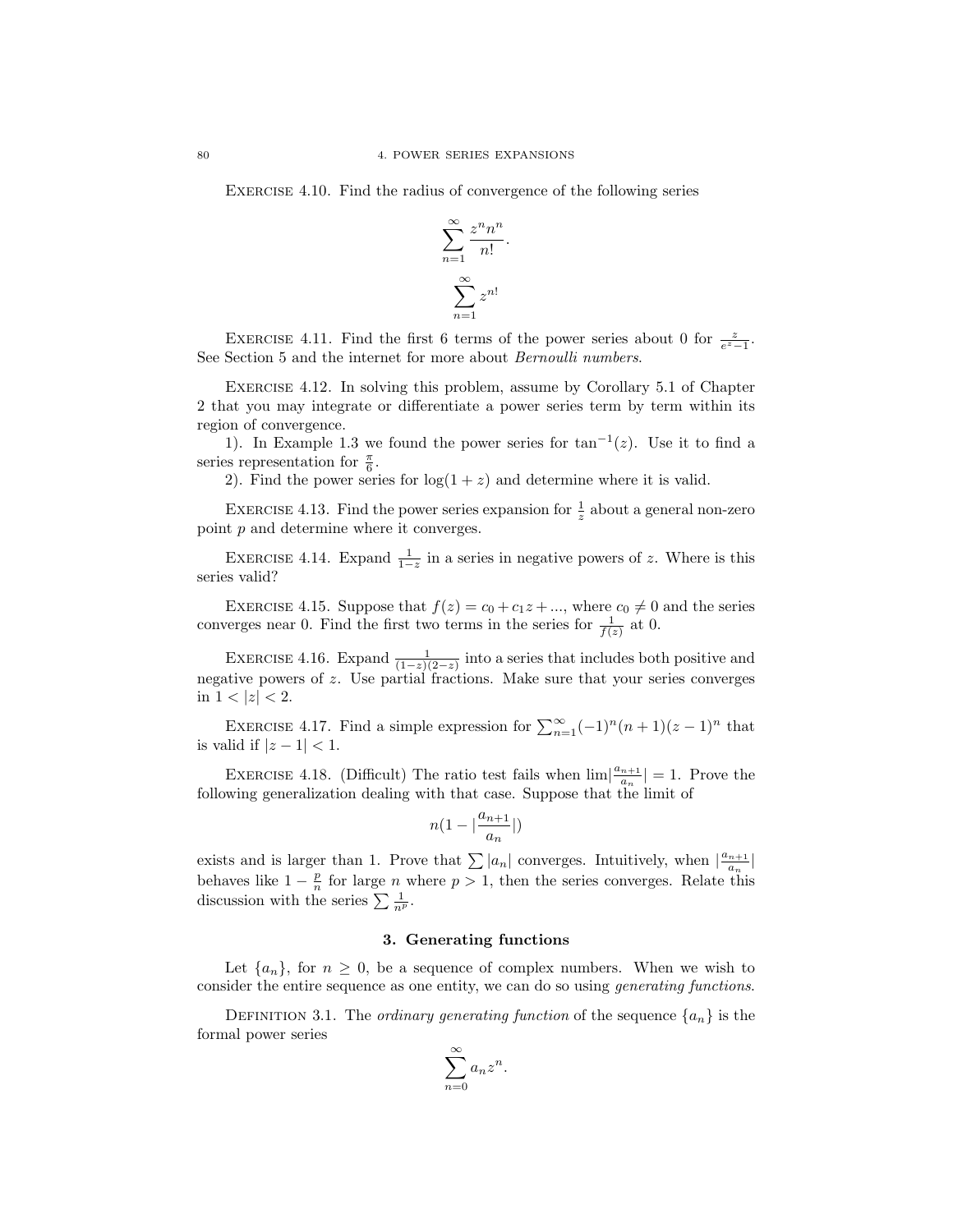The exponential generating function of the sequence  ${a_n}$  is the formal power series

$$
\sum_{n=0}^{\infty} \frac{a_n z^n}{n!}.
$$

In some circumstances we can use generating functions to answer interesting questions about a given sequence. For example, in Section 4 we find an explicit formula for the generating function of the sequence of Fibonacci numbers and use it to illuminate the golden ratio. Combinatorial analysis also offers many examples where one can use algebraic properties of generating functions to count the number of ways to do something interesting.

Choose a number x in  $(0, 1)$ . We can regard x as the generator of a sequence; we expand  $x$  as a decimal and consider the sequence of digits. Conversely, the sequence of digits determines x. Generating functions generalize this correspondence. A function with a convergent power series generates a sequence of complex numbers, and this sequence determines the function.

REMARK 3.1. We make first a simple statement and then we say something harder. Both statements have profound consequences. Suppose we are given a convergent power series  $f(z) = \sum c_n z^n$ , and f is expressed in some explicit fashion. We can then recover the coefficients by differentiation;  $c_k = \frac{f^{(k)}(0)}{k!}$  $\frac{\partial (0)}{\partial k!}$ . Corollary 4.1 of the Cauchy integral formula from Chapter 6 enables us to recover the coefficients by integration.

We give several examples of generating functions. If  $a_n$  is the constant sequence where  $a_n = A$  for all n, then  $\sum_{n=0}^{\infty} a_n z^n = A \frac{1}{1-z}$  as long as  $|z| < 1$ , and hence  $A \frac{1}{1-z}$  is the ordinary generating function of the constant sequence  $a_n = A$ . Furthermore  $\sum_{n=1}^{\infty}$  $\sum_{n=0}^{\infty} \frac{a_n z^n}{n!} = Ae^z$ , and hence  $Ae^z$  is the exponential generating function of the same sequence. Let  $a_n = p(n)$ , where p is a polynomial of degree d. Then the ordinary generating function of this sequence is the polynomial q of degree  $d+1$  in the variable  $\frac{1}{1-z}$ , given by Theorem 1.1.

EXAMPLE 3.1. Let  $a_n = n^2$ . For  $|z| < 1$  we saw in Example 1.5 that

(12) 
$$
\sum_{n=0}^{\infty} n^2 z^n = \sum_{n=0}^{\infty} (n+2)(n+1)z^n - \sum_{n=0}^{\infty} 3(n+1)z^n + \sum_{n=0}^{\infty} z^n
$$

$$
= \frac{2}{(1-z)^3} - \frac{3}{(1-z)^2} + \frac{1}{1-z} = \frac{z^2 + z}{(1-z)^3} = G(z).
$$

Hence  $G$  is the ordinary generating function for the sequence of squares.

Assume we know the exponential generating function f of a sequence  $\{a_n\}$  and its series converges in some neighborhood of 0. By Remark 3.1 we can recover the sequence:  $a_n = \left(\frac{\partial}{\partial z}\right)^n f(z)$  evaluated at  $z = 0$ . Even when the series does not converge, we can still regard  $a_n$  as a formal *n*-th derivative of  $f$  at 0.

Exercise 4.19. A player flips a (biased) coin which lands heads with probability p. The player wins as in classical tennis scoring. In other words, the winning possibilities are  $(6, 0)$ ,  $(6, 1)$ ,  $(6, 2)$ ,  $(6, 3)$ ,  $(6, 4)$ ,  $(7, 5)$ ,  $(8, 6)$ , and so on, where we write the number of heads first. Thus the wins are  $(6, k)$  for  $0 \leq k \leq 4$  and  $(n+2, n)$ , for  $n \geq 5$ . Determine, as a function of p, the probability  $f(p)$  of winning. Suggestion: First do the cases  $(6, k)$  for  $0 \le k \le 4$  separately. Then figure out the probability of winning from a (5, 5) tie.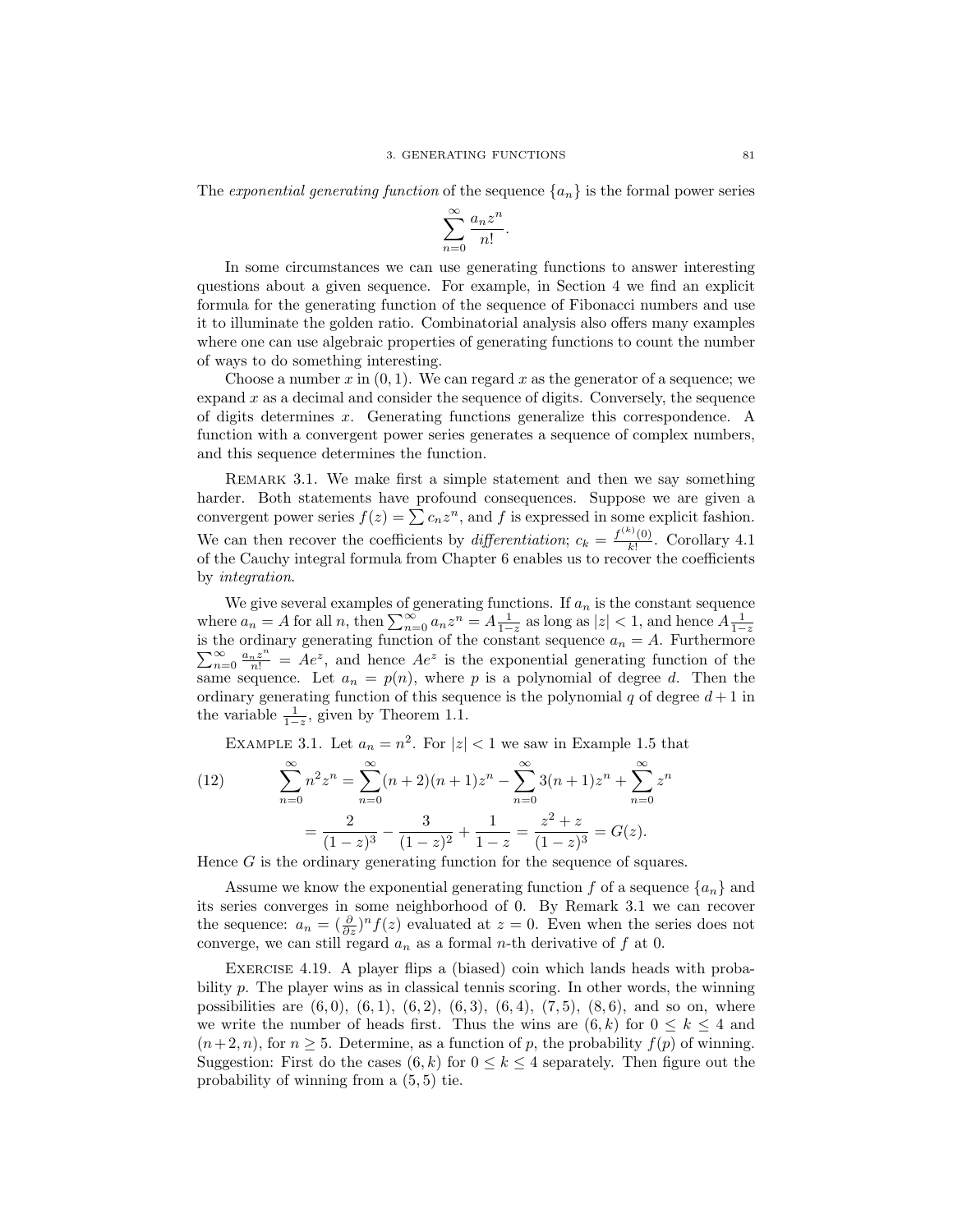EXERCISE 4.20. Consider the series for  $\frac{1}{\cosh(z)}$ . For  $|z| < \frac{\pi}{2}$  it can be written (in terms of its exponential generating function) as

$$
\sum_{n=0}^{\infty} \frac{z^n E_n}{n!}.
$$

Find  $E_n$  for  $0 \le n \le 6$ .

EXERCISE 4.21. For each  $d \in \mathbf{N}$ , show that  $\sum_{n=1}^{\infty} n^d \frac{1}{2^n}$  is an integer.

EXERCISE 4.22. Suppose we want a generating function for  $n!$ . Which type should we use? Why?

EXERCISE 4.23. Find the ordinary generating function for the sequence  $\{n^3\}$ .

EXERCISE 4.24. Put  $a_0 = 0$  and  $a_n = \frac{1}{n}$  for  $n \ge 1$ . Find the ordinary generating function for this sequence.

### 4. Fibonacci numbers

The Fibonacci numbers arise in many contexts in recreational mathematics. One can prove seemingly arbitrarily many nice things about them and the journal The Fibonacci Quarterly is devoted nearly entirely to them. These numbers are so much fun that we spend some effort playing with them and then explaining some of the ideas in deeper settings.

No one knows when these numbers were first noted, but they go back at least to 1202, in the work of Leonardo Fibonacci. These numbers are defined via a second-order recurrence relation. Put  $F_0 = F_1 = 1$ . For  $n \geq 0$ , put

(13) 
$$
F_{n+2} = F_{n+1} + F_n.
$$

The positive integer  $F_n$  is called the *n*-th Fibonacci number. The first few Fibonacci numbers are 1, 1, 2, 3, 5, 8, 13, 21, 34, 55, 89, 144. A famous result is

$$
\lim_{n \to \infty} \frac{F_{n+1}}{F_n} = \frac{1 + \sqrt{5}}{2} = \phi.
$$

This limiting value  $\phi$  is known as the *golden ratio*. Theorem 4.1 gives a formula for  $F_n$ , called Binet's formula, but which was known long before Binet (1843).

Given a sequence, we naturally consider its ordinary generating function. For the Fibonacci numbers this generating function is the formal power series

$$
\sum_{n=0}^{\infty} F_n z^n.
$$

This series converges near 0 to the explicit rational function  $f$  given in (14).

PROPOSITION 4.1.  $For |z| < \frac{\sqrt{5}-1}{2}$ ,

(14) 
$$
\sum_{n=0}^{\infty} F_n z^n = \frac{1}{1 - z - z^2}.
$$

PROOF. Let  $f(z)$  denote the sum. We then immediately obtain

(15) 
$$
f(z) - 1 = \sum_{n=0}^{\infty} F_{n+1} z^{n+1}
$$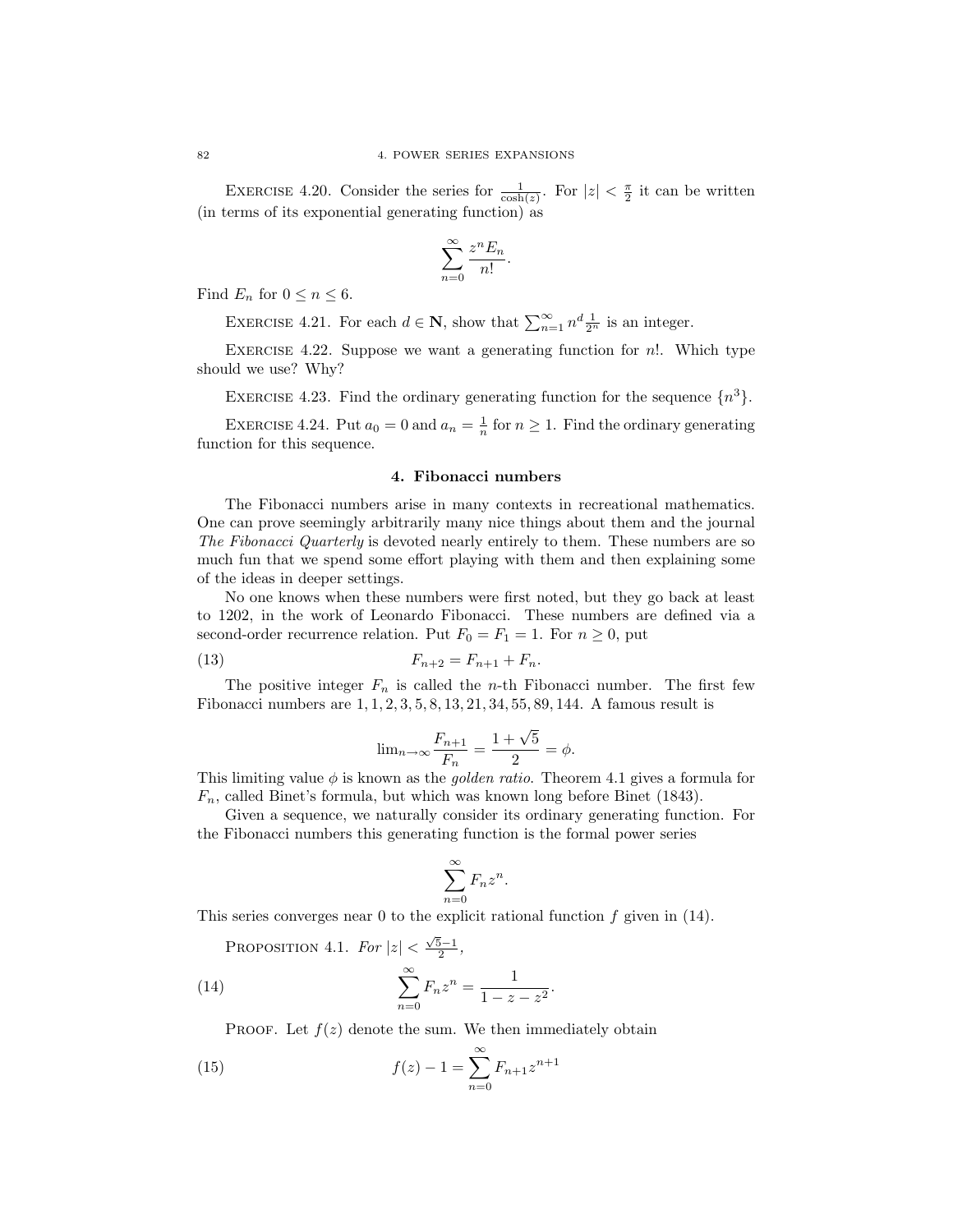.

and therefore

(16) 
$$
f(z) - 1 - z = \sum_{n=0}^{\infty} F_{n+2} z^{n+2}
$$

Using  $(13)$ ,  $(15)$ , and  $(16)$ , we obtain

(17) 
$$
z^2 f(z) + z (f(z) - 1) = \sum_{n=0}^{\infty} (F_n + F_{n+1}) z^{n+2} = \sum_{n=0}^{\infty} F_{n+2} z^{n+2} = f(z) - 1 - z.
$$

From (17) we obtain

$$
f(z)(z^2 + z - 1) - z = -1 - z
$$

from which formula (14) follows.

Where does the series converge? One can answer this question by expressing (14) in partial fractions. Alternatively, by Theorem 4.3 of Chapter 6, the series defined by (14) converges in the largest disk about 0 where the function is complex analytic. Since the expression  $\frac{1}{1-z-z^2}$  is rational in z, it defines a complex analytic function away from the zero-set of the denominator. By the quadratic formula, the two singularities are at  $\frac{-1 \pm \sqrt{5}}{2}$ . The singularity closer to 0 is  $\frac{-1+\sqrt{5}}{2}$ . Hence the series for f converges when  $|z| < \frac{-1+\sqrt{5}}{2}$ .

In order to derive Binet's explicit formula for  $F_n$ , we introduce a standard technique for solving constant coefficient linear recurrences. Suppose we are given constants  $b_0, ..., b_{k-1}$  and the first k numbers  $G_0, G_1, ..., G_{k-1}$  of a sequence. Assume that each subsequent term is determined by the rule

(18) 
$$
G_{n+k} = \sum_{j=0}^{k-1} b_j G_{n+j}.
$$

This recursive formula determines  $G_m$  for all m, and thus it defines a sequence of complex numbers. The integer  $k$  is called the *order* of the recurrence relation. The Fibonacci numbers are defined via the second-order recurrence (13). Let us recall a technique for solving such recurrences. We make the guess that there is a complex number  $\lambda$  such that  $G_m = \lambda^m$  for all m. Next we plug this guess into (18). After assuming that  $\lambda \neq 0$ , and dividing by  $\lambda^n$ , we obtain an equation for  $\lambda$ , called the characteristic equation:

(19) 
$$
\lambda^{k} = \sum_{j=0}^{k-1} b_{j} \lambda^{j}.
$$

We can rewrite (19) as  $p(\lambda) = 0$ , where

$$
p(z) = z^k - \sum_{j=0}^{k-1} b_j z^j.
$$

In the generic situation the polynomial equation  $p(\lambda) = 0$  will have k distinct complex roots  $r_1, ..., r_k$ . We then put

$$
G_n = \sum_{j=1}^k c_j r_j^n.
$$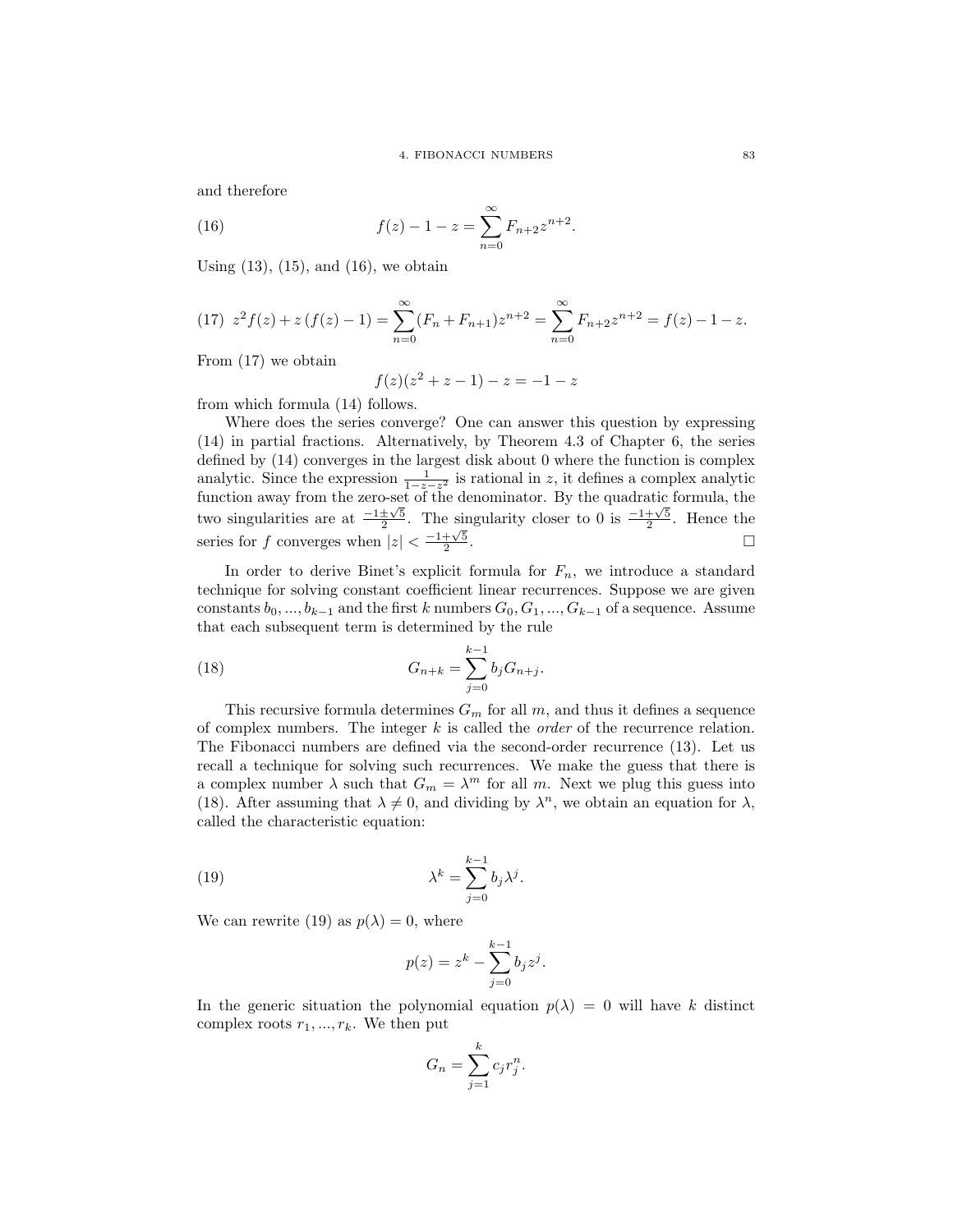The  $c_i$  are unknown coefficients, which we can find by using the given k initial values to obtain a system of linear equations for them. One then checks easily that the method gives a valid solution. We will carry out this procedure for the Fibonacci numbers momentarily. We first mention that a slightly modified version of the procedure works even when the characteristic equation has repeated roots. Students might be familiar with the analogous issue when solving constant coefficient secondorder differential equations.

Theorem 4.1 (Binet's formula). The n-th Fibonacci number satisfies the following:

$$
F_n = \frac{1}{\sqrt{5}} \left( \frac{1+\sqrt{5}}{2} \right)^{n+1} - \frac{1}{\sqrt{5}} \left( \frac{1-\sqrt{5}}{2} \right)^{n+1}
$$

.

PROOF. We follow the procedure outlined above. Assume  $F_n = \lambda^n$ . From the recurrence (13) we obtain the *characteristic equation*  $\lambda^2 = \lambda + 1$ . By the quadratic formula, the roots of this equation are  $\frac{1 \pm \sqrt{5}}{2}$ . For constants A, B to be determined we put

(20) 
$$
F_n = A(\frac{1+\sqrt{5}}{2})^n + B(\frac{1-\sqrt{5}}{2})^n.
$$

Using the two known values  $F_0 = F_1 = 1$  we obtain a linear system of equations for A and B:

$$
(21) \t\t 1 = A + B
$$

(22) 
$$
1 = A \frac{1 + \sqrt{5}}{2} + B \frac{1 - \sqrt{5}}{2}
$$

Solving this system yields  $A = \frac{\sqrt{5}+1}{2\sqrt{5}}$  $\frac{\sqrt{5}+1}{2\sqrt{5}}$  and  $B = \frac{\sqrt{5}-1}{2\sqrt{5}}$  $\frac{2\sqrt{5}-1}{2\sqrt{5}}$ . Plugging these values into (20) and simplifying gives the desired result.  $\square$ 

COROLLARY 4.1.  $\lim_{n\to\infty} \frac{F_{n+1}}{F_n}$  $\frac{r_{n+1}}{F_n} = \frac{1+\sqrt{5}}{2}.$ 

PROOF. Write  $\phi = \frac{1+\sqrt{5}}{2}$  and  $\psi = \frac{1-\sqrt{5}}{2}$ . By Binet's formula, we have

(23) 
$$
\frac{F_{n+1}}{F_n} = \frac{\phi^{n+1} - \psi^{n+1}}{\phi^n - \psi^n}.
$$

Note that  $|\psi| < 1$  and hence  $\lim_{n \to \infty} \psi^n = 0$ . Therefore the limit of (23) as n tends to infinity is the golden ratio  $\phi$ .

We wish to sketch two additional methods for establishing this corollary. First, we can appeal directly to the recurrence relation. Using it we have

(24) 
$$
\frac{F_{n+2}}{F_{n+1}} = \frac{F_{n+1} + F_n}{F_{n+1}} = 1 + \frac{F_n}{F_{n+1}}.
$$

Assuming that the limit of the ratios is some nonzero number  $L$ , we let  $n$  tend to infinity in (24) to obtain the equation  $L = 1 + \frac{1}{L}$ , from which we obtain the characteristic equation  $L^2 - L - 1 = 0$ . Hence, if the limit exists, then its value is one of the roots of this equation, namely  $\phi$  or  $\psi$ . But,  $\psi$  < 0, and hence the only possible value of the limit is  $\phi$ . To prove that the limit exists, Exercise 4.26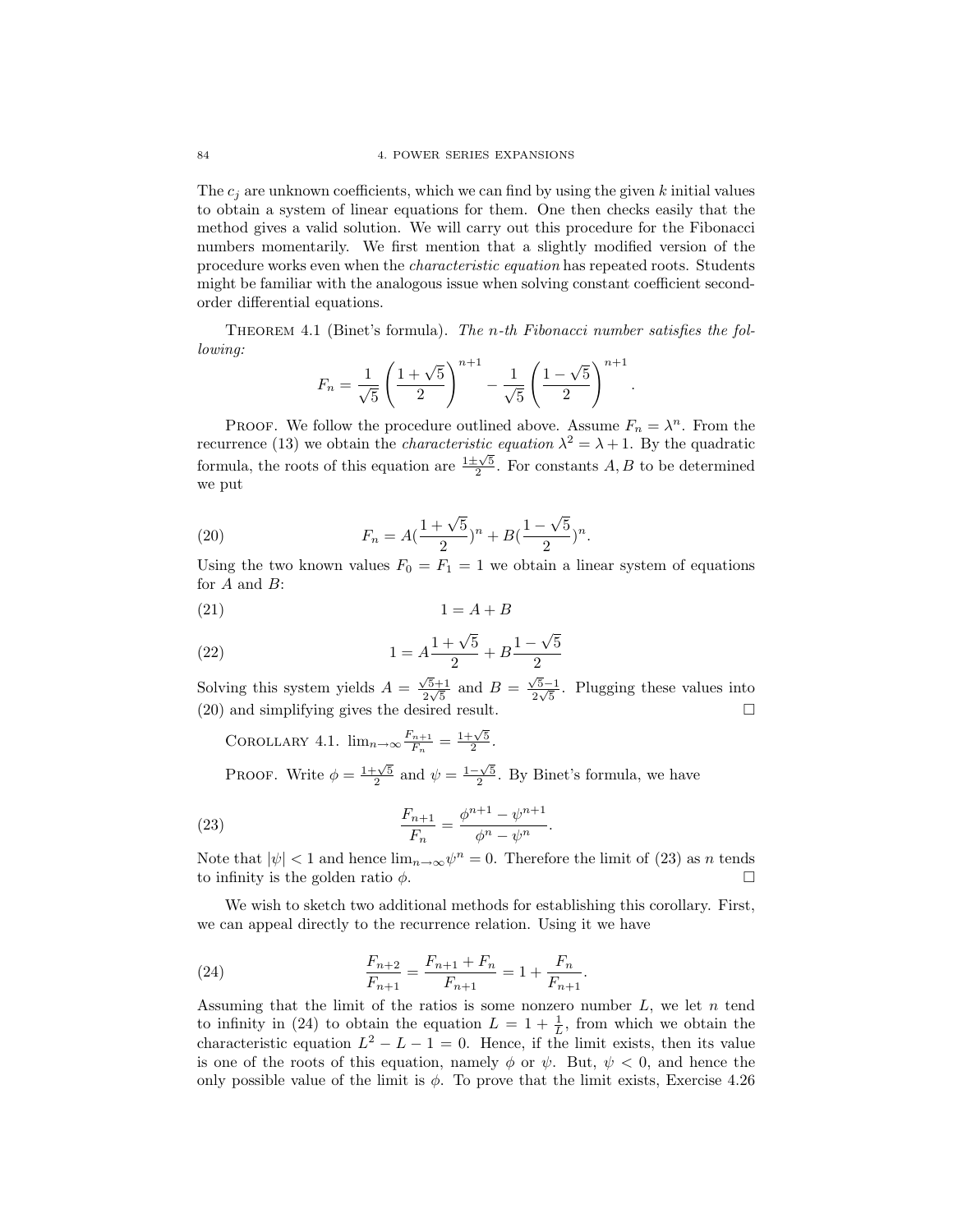suggests the following approach. Let  $G_n = \frac{F_{n+1}}{F_n}$  $\frac{n+1}{F_n}$ . Then the subsequences  $G_{2n}$  and  $G_{2n+1}$  are each bounded and monotone, and hence have limits.

The second approach to the limit of the ratios involves the ratio test. We found already that the generating function for the Fibonacci numbers is the rational function  $\frac{1}{z^2-z-1}$ . The power series therefore converges in the largest disk about the origin on which  $z^2 - z - 1 \neq 0$ ; thus it converges for  $|z| < |\psi|$ . On the other hand, the ratio test for convergence shows that the limit of the ratios of successive terms, if it exists, must be the reciprocal of this number, namely  $\phi$ .

Exercise 4.25. Use partial fractions to verify (14) and to determine where the series converges.

Exercise 4.26. Fill in the details of the above methods for proving Corollary 4.1.

EXERCISE 4.27. Where does the power series, based at 0, for  $\frac{1}{1-(a+b)z+abz^2}$ converge?

### 5. An application of power series

In this section we use the exponential function in a stunning fashion to solve a natural problem whose statement is easy but whose solution requires cleverness.

We begin with the vague notion of the *shape* of a positive integer. We call  $k$  a square number if we can arrange k dots in a square; in other words, if  $k = n^2$  for some n. For a similar geometric idea, we call  $m$  a *triangular number* if we can write m as the sum of the numbers from 1 to n for some n. It is well-known that

(25) 
$$
1 + 2 + 3 + \dots + n = \frac{n(n+1)}{2} = \frac{1}{2}n^2 + \frac{1}{2}n.
$$

Gauss seems to have known this formula as a six-year old. Indeed one can easily derive (25) as follows:

$$
1 + 2 + 3 + \dots + n = S
$$
  

$$
n + (n - 1) + \dots + 1 = S.
$$

Adding the two equations gives

$$
n(n + 1) = (1 + n) + (1 + n) + \dots + (1 + n) = 2S.
$$

In other words, *n* copies of  $n + 1$  make 2S and thus  $S = \frac{n(n+1)}{2}$  $\frac{i+1)}{2}$ .

Exercise 4.28. Draw a suggestive picture explaining why (25) holds. Next find (with proof) the sum  $1 + 3 + \ldots + (2n - 1)$ . Draw another suggestive picture!

The formulas for the sum of the squares and the sum of the cubes provide further examples of explicit sums, usually stated and then proved by induction:

(26) 
$$
1 + 4 + 9 + \dots + n^2 = \frac{1}{3}n^3 + \frac{1}{2}n^2 + \frac{1}{6}n.
$$

(27) 
$$
1 + 8 + 27 + \dots + n^3 = \frac{1}{4}n^4 + \frac{1}{2}n^3 + \frac{1}{4}n^2.
$$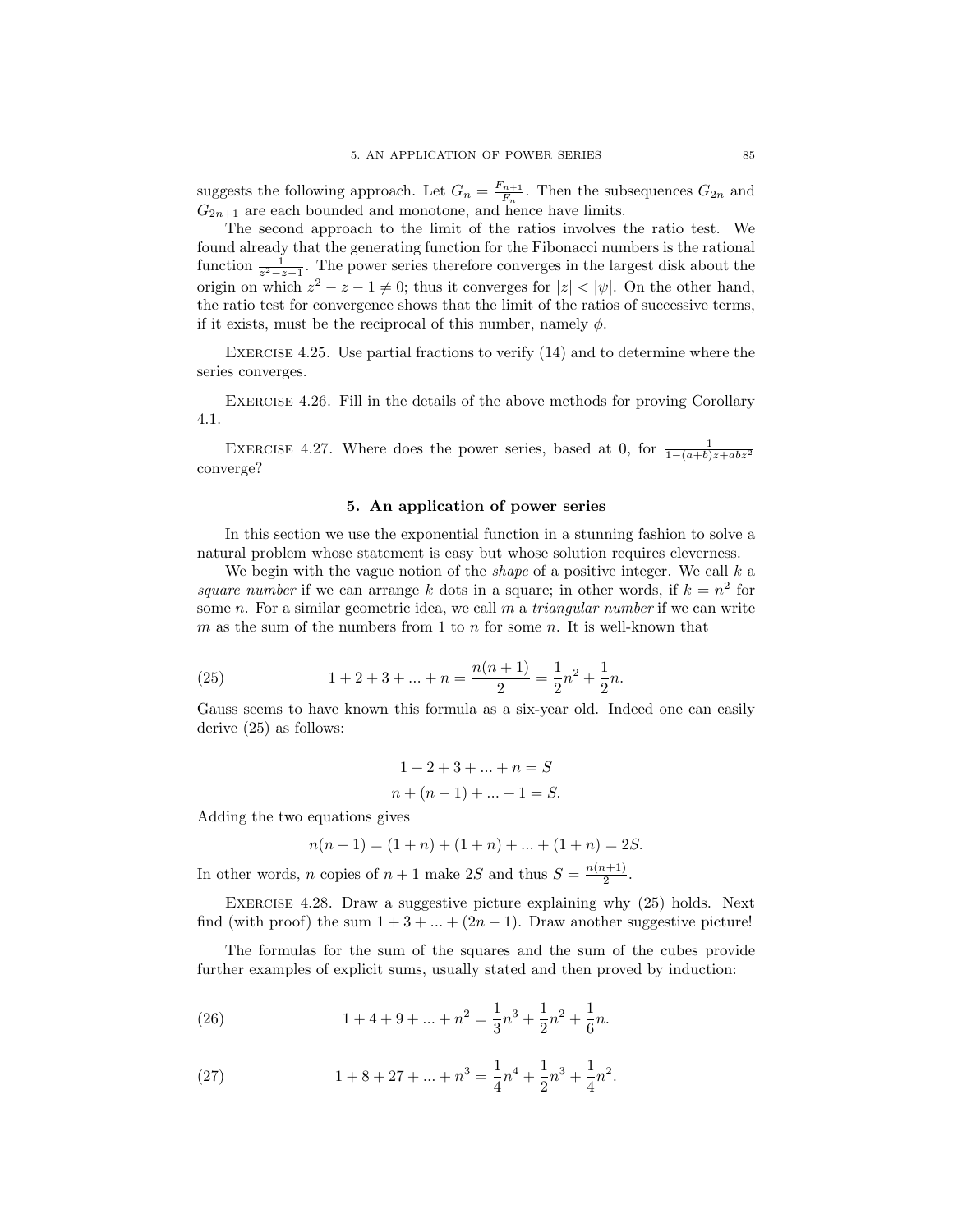Given a positive integer  $p$ , we naturally seek a formula for the sum of the first n p-th powers. For each p the correct formula, when given, can be verified by induction. How can we derive the formula? Here is a straightforward but inefficient method. First we assume that the answer is a polynomial of degree  $p+1$ in n, where we treat the coefficients as unknowns. Then we find the first  $p + 1$ values by hand. Finally we solve the resulting system of linear equations for the unknown coefficients.

This work can be done for all  $p$  at the same time, by combining our knowledge about the geometric and exponential series. We will find a formula for  $\sum_{j=0}^{N-1} j^p$ using only the following ideas:

- The finite geometric series.
- The power series for  $e^z$ .
- The Leibniz rule  $(28)$  for the p-th derivative of a product

(28) 
$$
(\frac{d}{dz})^p(fg) = \sum_{k=0}^p \binom{p}{k} f^{(k)} g^{(p-k)}.
$$

This rule follows by induction on p and the product rule  $(fg)' = f'g + fg'$ . See Exercise 4.30.

• The definition (29) of the Bernoulli numbers  $B_n$ :

(29) 
$$
\frac{z}{e^z - 1} = \sum_{n=0}^{\infty} \frac{B_n}{n!} z^n.
$$

THEOREM 5.1.

$$
\sum_{j=0}^{N-1} j^p = \sum_{k=0}^p {p+1 \choose k+1} B_{p-k} \frac{N^{k+1}}{p+1}.
$$

PROOF. By the finite geometric series,

(30) 
$$
\sum_{j=0}^{N-1} e^{jz} = \frac{e^{Nz} - 1}{e^z - 1} = \frac{e^{Nz} - 1}{z} \frac{z}{e^z - 1} = f(z)g(z).
$$

We define  $f$  and  $g$  to be the factors in (30). We divided and multiplied by z in order to ensure that f and q have valid series expansions near 0. Taking p derivatives, evaluating at 0, and using the Leibniz rule, we get

(31) 
$$
\sum_{j=0}^{N-1} j^p = \left(\frac{d}{dz}\right)^p (f(z)g(z))(0) = \sum_{k=0}^p {p \choose k} f^{(k)}(0)g^{(p-k)}(0).
$$

By Exercise 4.32,  $f^{(k)}(0) = \frac{N^{k+1}}{k+1}$ , and  $g^{(p-k)}(0) = B_{p-k}$ , by definition of the Bernoulli numbers. We conclude that

 $\Box$ 

(32) 
$$
\sum_{j=0}^{N-1} j^p = \sum_{k=0}^p {p \choose k} B_{p-k} \frac{N^{k+1}}{k+1} = \sum_{k=0}^p {p+1 \choose k+1} B_{p-k} \frac{N^{k+1}}{p+1}.
$$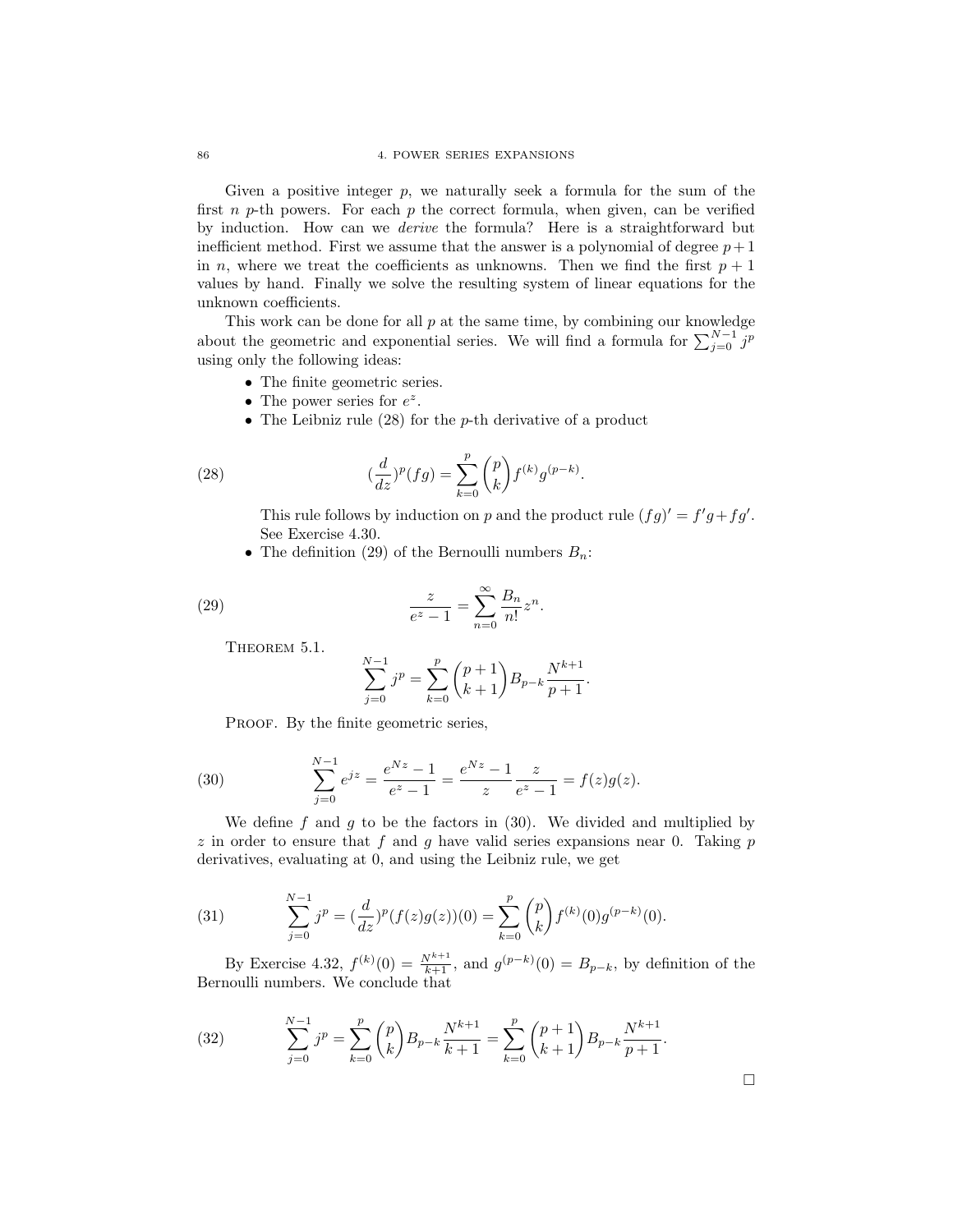For example, we can now derive formulas such as

(33) 
$$
\sum_{j=1}^{n} j^{10} = \frac{1}{11} n^{11} + \frac{1}{2} n^{10} + \frac{5}{6} n^{9} - n^{7} + n^{5} - \frac{1}{2} n^{3} + \frac{5}{66} n.
$$

EXERCISE 4.29. Verify  $(33)$ .

EXERCISE 4.30. Verify the Leibniz rule by induction.

EXERCISE 4.31. The following identity was used in  $(32)$ :

$$
\frac{1}{k+1}\binom{p}{k} = \frac{1}{p+1}\binom{p+1}{k+1}.
$$

Verify it algebraically. Also give a combinatorial proof. Suggestion: Count (using two different approaches) how many ways one can select a team of  $k + 1$  people from a collection of  $p + 1$  people and designate one of them captain.

EXERCISE 4.32. Verify that 
$$
f^{(k)}(0) = \frac{N^{k+1}}{k+1}
$$
, where  $f(z) = \frac{e^{Nz}-1}{z}$  as above.

Exercise 4.33. Determine the first six Bernoulli numbers.

EXERCISE 4.34. Find  $\sum_{j=1}^{n} j^8$  by the method of undetermined coefficients.

## 6. Rationality

We give a criterion for deciding whether a power series defines a rational function, after first recalling when a decimal expansion represents a rational number.

Given the decimal expansion of a real number  $x$ , it is possible to decide whether  $x$  is rational. A necessary and sufficient condition is that the decimal expansion eventually repeats. Let us be more precise. We may ignore the integer part of  $x$ without loss of generality; hence we assume  $0 \leq x < 1$  and write

$$
x = \sum_{n=1}^{\infty} a_n \left(\frac{1}{10}\right)^n = .a_1 a_2 a_3 ...
$$

Then x is rational if and only if there are two natural numbers  $N$  and  $K$  with the following property. For  $n \geq N$ , and for all m, we have

$$
a_{n+Km} = a_n.
$$

In other words, the decimal expansion looks as follows:

$$
x = .a_1...a_N a_{N+1}...a_{N+K-1}a_N a_{N+1}...a_{N+K-1}a_N a_{N+1}...a_{N+K-1}...
$$

The point is that the string of K digits from  $a_N$  to  $a_{N+K-1}$  repeats forever. The case  $K = 1$  is possible; it occurs when the decimal expansion is eventually constant. A terminating expansion occurs when when  $a_j = 0$  for  $j \geq N$ .

Exercise 4.35. Express the decimal .198198198... as a rational number. Justify your method, using the definition of convergent infinite series.

Exercise 4.36. Do the same for the decimal .12345198198198....

Exercise 4.37. Prove both implications in the above test for rationality.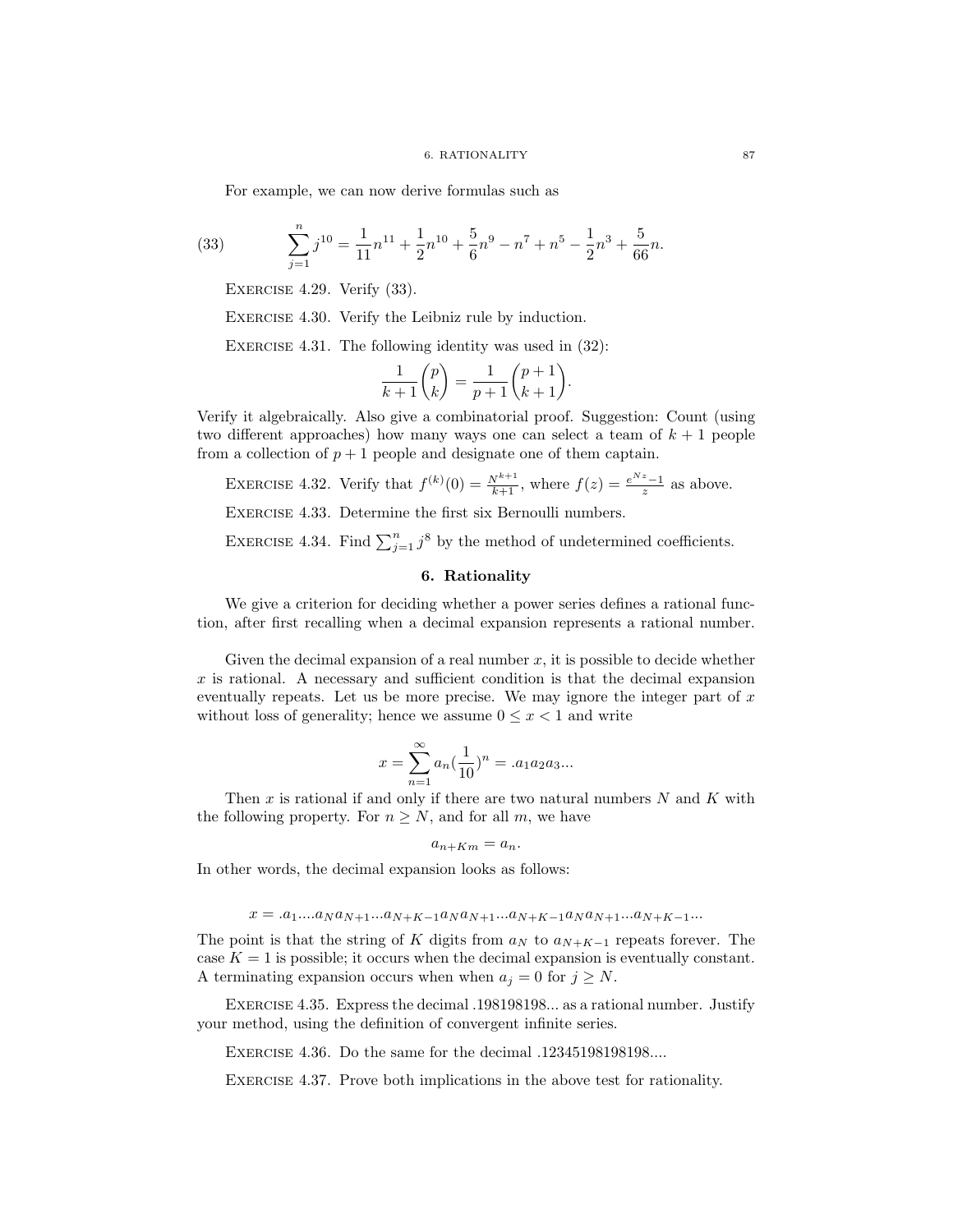One of the remarkable things about power series is that a similar test works for deciding whether a power series represents a rational function. A rational function is a function that can be expressed as the ratio of two polynomials. We state and prove this test after introducing some notation.

Let f be a complex analytic function, defined near  $0$  in  $C$ . In the next chapter we will prove that  $f$  has a convergent power series expansion near the origin. In other words there is a positive number  $R$  such that we can write

$$
f(z) = \sum_{n=0}^{\infty} a_n z^n,
$$

where the series converges for  $|z| < R$ . Conversely such a series defines a complex analytic function in the disk determined by  $|z| < R$ . For our present purpose we are given a convergent series, and we wish to know whether it represents a rational function. We consider the Taylor polynomials and remainder terms for  $f$ :

(34) 
$$
j_k(z) = \sum_{n=0}^k a_n z^n
$$

(35) 
$$
R_k(z) = f(z) - j_k(z) = \sum_{n=k+1}^{\infty} a_n z^n.
$$

Notice that  $R_k(z)$  is divisible by  $z^{k+1}$ .

Let us now consider the infinite array defined as follows. The zero-th row is  $f(z)$ . For  $k \geq 1$ , we let the k-th row be the function

$$
\frac{f(z) - j_{k-1}(z)}{z^k} = \frac{R_{k-1}(z)}{z^k}.
$$

For example the first three rows of the array are given in (36):

(36) 
$$
\begin{pmatrix} f(z) \\ \frac{f(z) - f(0)}{z} \\ \frac{f(z) - f(0) - f'(0)z}{z^2} \\ \dots \end{pmatrix}
$$

If we replace each row in (36) with the corresponding list of coefficients we get the infinite array whose  $j, k$ -entry is  $a_{j+k}$ :

.

(37) 
$$
\begin{pmatrix} a_0 & a_1 & a_2 & a_3 & \dots \\ a_1 & a_2 & a_3 & \dots \\ a_2 & a_3 & a_4 & \dots \\ \dots \end{pmatrix}.
$$

A matrix such as (37) is called a Hankel matrix.

The test for rationality, in the language of linear algebra, is that this matrix has finite rank. In concrete terms, the test states that  $f$  is rational if and only if there is an integer N such that, whenever  $n \geq N$ , the n-th row is a linear combination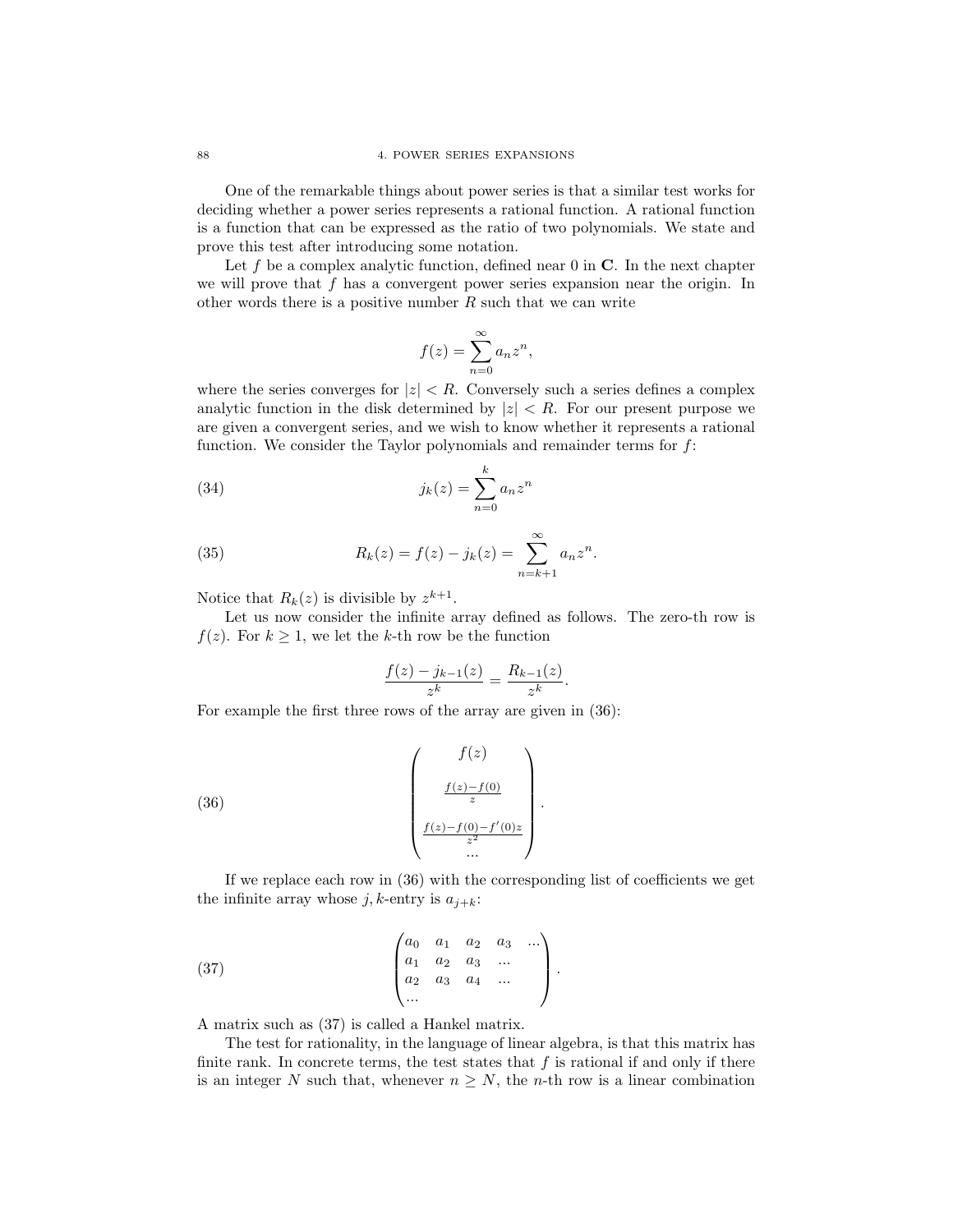of the first  $N$  rows. We naturally wish to express this condition directly in terms of  $f$ .

Suppose for some  $N$  that

(38) 
$$
\frac{R_N(z)}{z^{N+1}} = \sum_{k=0}^{N-1} c_k \frac{R_k(z)}{z^{k+1}}.
$$

Equivalently we are supposing that the  $N$ -th row of  $(37)$  is a linear combination of the previous rows. Clearing denominators in (38) we obtain

(39) 
$$
f(z) - j_N(z) = R_N(z) = \sum_{k=0}^{N-1} c_k R_k(z) z^{N-k} = \sum_{k=0}^{N-1} c_k (f(z) - j_k(z)) z^{N-k}.
$$

Formula (39) is an affine equation for  $f(z)$ . We solve it by gathering all the  $f(z)$ terms on one side, to get

$$
f(z) - f(z) \sum_{k=0}^{N-1} c_k z^{N-k} = j_N(z) - \sum_{k=0}^{N-1} c_k j_k(z) z^{N-k}.
$$

Factoring out  $f(z)$  and dividing gives us an explicit formula for f as a rational function:

(40) 
$$
f(z) = \frac{j_N(z) - \sum_{k=0}^{N-1} c_k j_k(z) z^{N-k}}{1 - \sum_{k=0}^{N-1} c_k z^{N-k}}.
$$

This explicit formula (40) shows that the degrees of the numerator and denominator are at most N. It follows that all subsequent rows in the Hankel matrix (37) are linear combinations of the first N rows as well.

Conversely, suppose f is rational. Then one obtains constants  $c_k$  by setting the denominator of  $(40)$  equal to the denominator of f. One can then verify  $(38)$ . We summarize this discussion by the following result:

THEOREM 6.1. Suppose  $\sum_{n=0}^{\infty} a_n z^n$  converges near  $z = 0$  to  $f(z)$ . The following are equivalent:

1) f is a rational function.

2) The infinite matrix (37) has finite rank.

3) There is an N such that  $\frac{R_N(z)}{z^N}$  is a linear combination of the  $\frac{R_k(z)}{z^k}$  for  $k < N$ as in (38).

EXERCISE 4.38. Use the proof of Theorem 6.1 to show that  $\sum_{n=0}^{\infty} z^n$  defines the rational function  $\frac{1}{1-z}$  near  $z=0$ .

EXERCISE 4.39. Use the proof of Theorem 6.1 to show that  $\sum_{n=0}^{\infty} nz^n$  defines a rational function near  $z = 0$ .

EXERCISE 4.40. If p is a polynomial, show by this method that  $\sum_{n=0}^{\infty} p(n)z^n$ defines a rational function near  $z = 0$ .

Exercise 4.41. Consider a power series whose coefficients repeat the pattern  $1, 1, 0, -1, -1$ . Thus the series starts

$$
1 + z - z3 - z4 + z5 + z6 - z8 - z9...
$$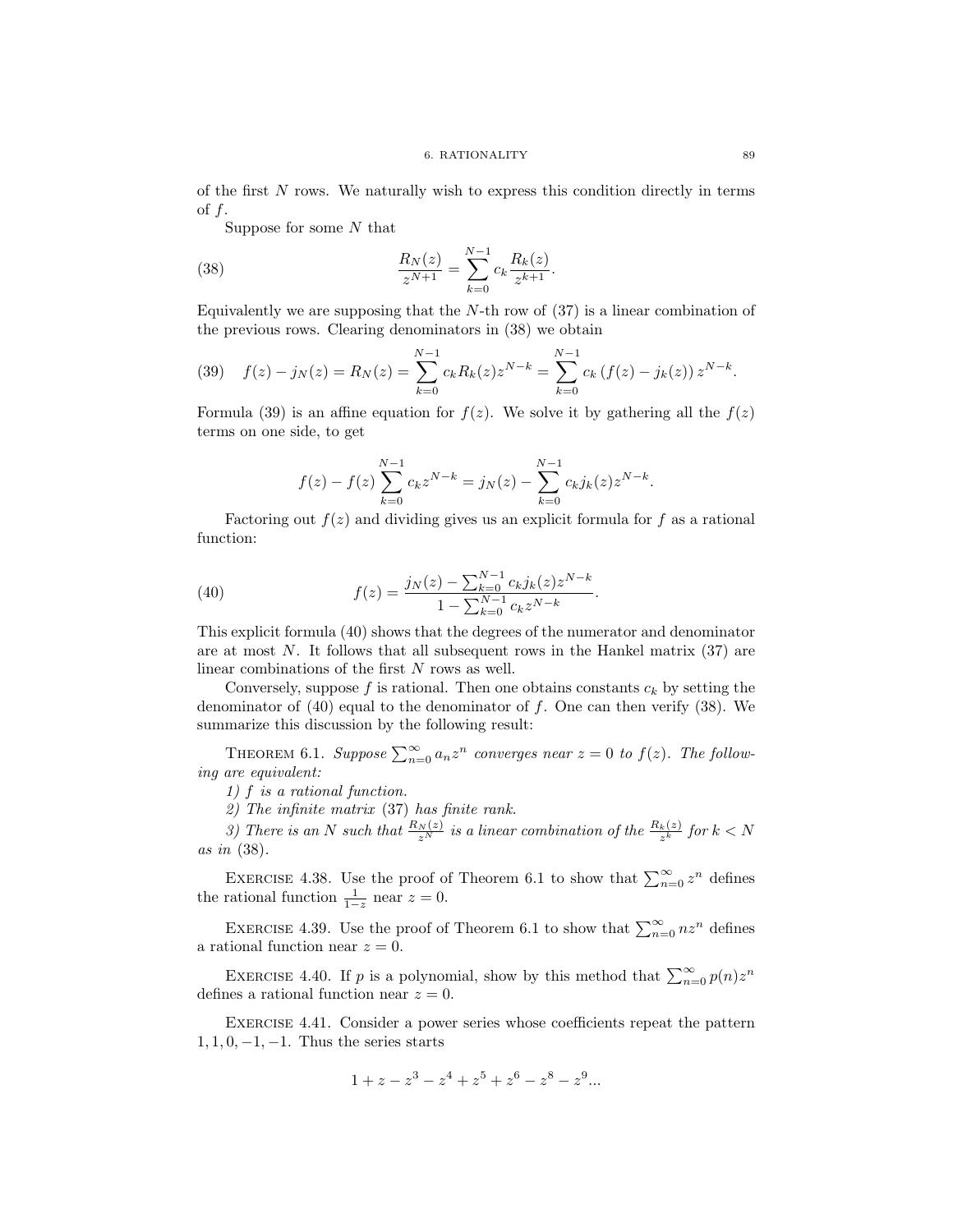Show that this series defines a rational function  $f$  and write  $f$  explicitly in lowest terms.

EXERCISE 4.42. Show that  $\sum z^{n!}$  does not represent a rational function.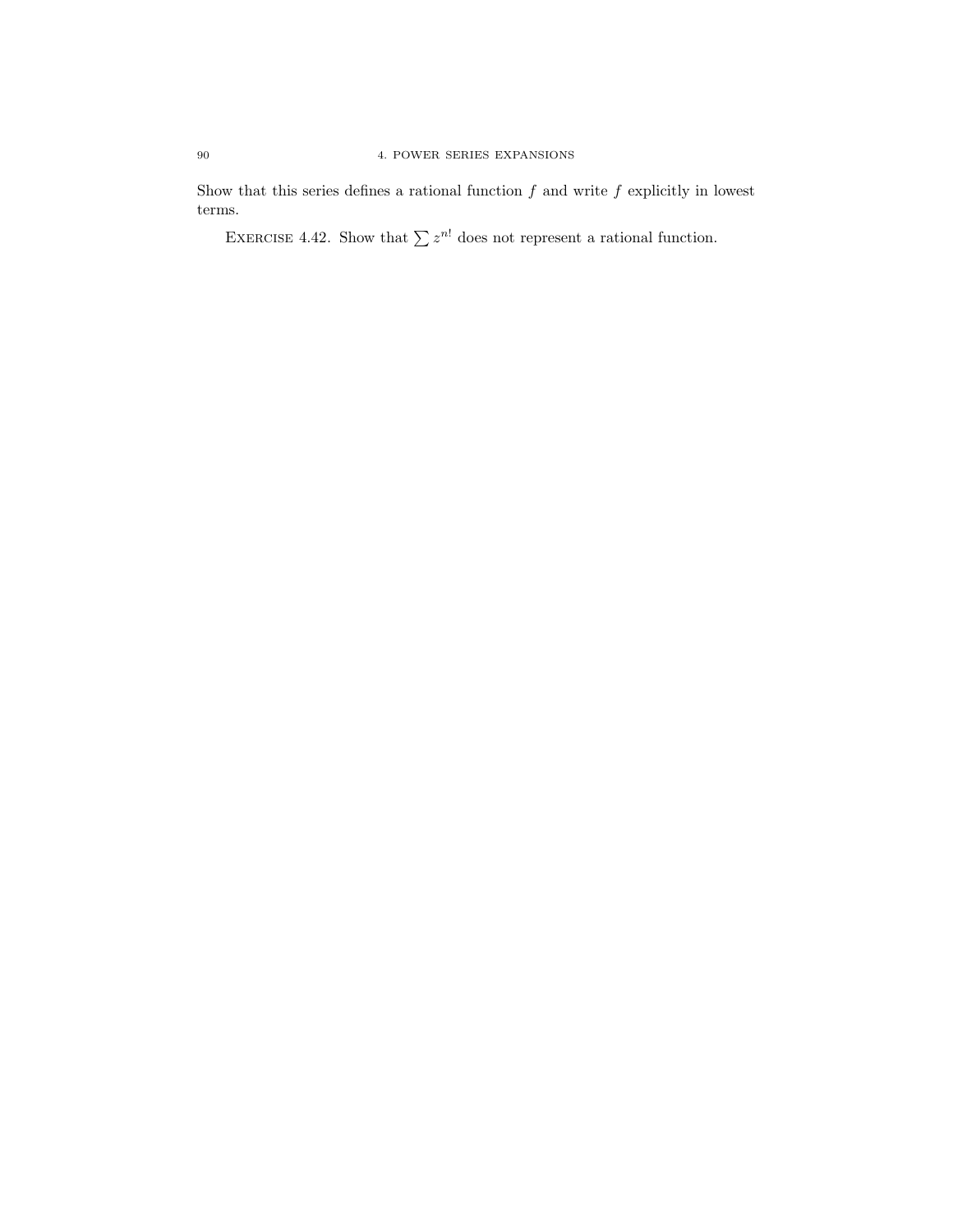## CHAPTER 5

# Complex differentiation

We have so far often clarified ideas involving two real variables by expressing them in terms of one complex variable. Such insight will be particularly compelling in this chapter. We gave a provisional definition of complex analytic function in Chapter 2. We can think of a function defined on a subset of  $C$  as depending on both  $x = \text{Re}(z)$  and  $y = \text{Im}(z)$ . In some sense, a complex analytic function is a function that depends on only the particular combination z given by  $z = x + iy$ . It is therefore independent of  $\overline{z}$ . The Cauchy-Riemann equations make everything transparent. We begin by stating the fundamental result from elementary complex analysis; three possible definitions of complex analytic function lead to the same notion. We postpone the proofs of these assertions until Chapter 6, when we have introduced complex integration and can develop the Cauchy theory.

## 1. Definitions of complex analytic function

Let  $\Omega$  be an open subset of **C** and suppose  $f : \Omega \to \mathbb{C}$  is a function. We give three possible candidates for the definition of complex analytic function.

DEFINITION 1.1. (Convergent Power Series) The function  $f$  is complex analytic on  $\Omega$  if the following holds: for all  $p \in \Omega$ , there is a disk about p, lying in  $\Omega$ , on which f can be developed in a convergent power series:

(1) 
$$
f(z) = \sum_{n=0}^{\infty} a_n (z - p)^n.
$$

DEFINITION 1.2. (Cauchy-Riemann equations) The function  $f$  is complex analytic on  $\Omega$  if the following holds: f is continuously differentiable, and for all  $p \in \Omega$ ,

(2) 
$$
\frac{\partial f}{\partial \overline{z}}(p) = 0.
$$

Thus f satisfies the partial differential equation  $\frac{\partial f}{\partial \overline{z}} = 0$ .

DEFINITION 1.3. (Difference quotient) The function  $f$  is complex analytic on  $\Omega$  if the following holds: for all  $p \in \Omega$ , f is approximately complex linear at p. In other words, f has a complex derivative  $f'(p)$ , defined by the existence of the limit in (3):

(3) 
$$
f'(p) = \lim_{\zeta \to 0} \frac{f(p+\zeta) - f(p)}{\zeta}
$$
.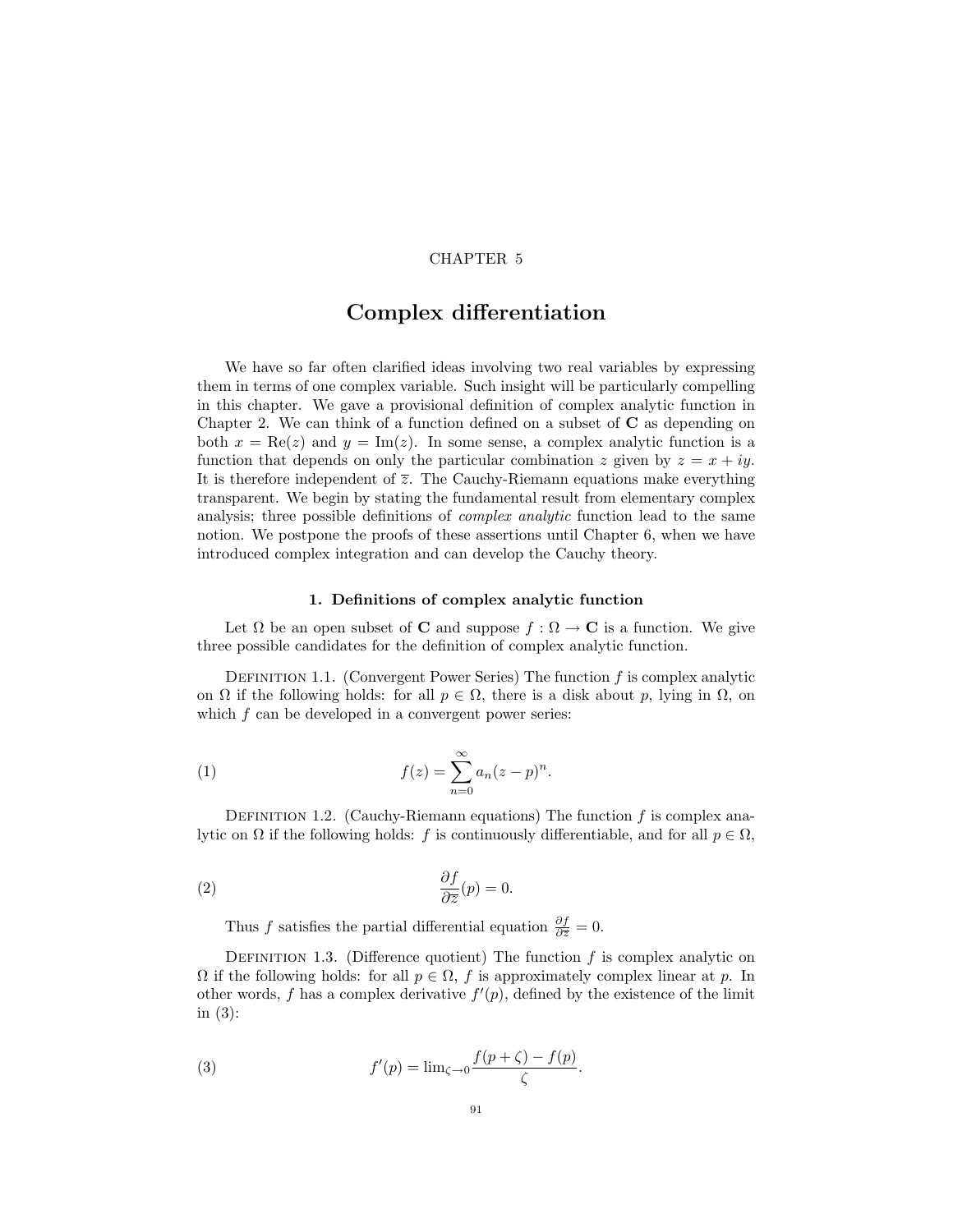Definition 1.3 is appealing because it is the natural analogue for  $C$  of the difference quotient definition of differentiability for a function on R. On the other hand, it is much harder for a function of a complex variable to be differentiable in the sense of (3) than it is for a function to be differentiable on the real line. Because  $\zeta$  is complex in (3), the existence of the limit turns out to be a surprisingly restrictive assumption. For example, the infinitely smooth and immensely useful functions  $z \to |z|^2$  and  $z \to x = \frac{z+\overline{z}}{2}$  do not satisfy (3).

REMARK 1.1. The existence of the limit  $(3)$  forces f to be continuous. It also forces the directional derivative to exist in each direction. The consequences of (3) are subtle. Consider the following example where (3) fails. For  $z \neq 0$ , put  $f(z) = \frac{\text{Im}(z^2)}{|z|^2}$  $\frac{\ln(z)}{|z|^2}$  and put  $f(0) = 0$ . Then f is not continuous at 0, although the directional derivative  $\frac{\partial f}{\partial v}(0)$  exists in every direction v.

EXERCISE 5.1. Show that the functions  $|z|^2$  and  $z + \overline{z}$  satisfy neither (2) nor ((3). Show that  $z^a \overline{z}^b$  satisfies (2) only if  $b = 0$ .

Exercise 5.2. Verify the statements made in Remark 1.1.

EXERCISE 5.3. Suppose a Hermitian symmetric polynomial  $\Phi$  satisfies  $\frac{\partial}{\partial \bar{z}}(\Phi)$  = 0. Prove that  $\Phi$  is a constant.

Definition 1.3 can be rewritten in an important manner which illustrates that differentiability means approximate linearity. We can write

(4) 
$$
f(p+\zeta) = f(p) + f'(p)\zeta + E(p,\zeta),
$$

where the function E is defined by  $(4)$ . If the limit in  $(3)$  exists, then E satisfies

(5) 
$$
\lim_{\zeta \to 0} \frac{E(p,\zeta)}{\zeta} = 0.
$$

We call E an error function. The infinitesimal behavior of  $f$  at  $p$  is multiplication by  $f'(p)$ , and thus  $f'(p)$  is the complex analogue of slope. Recall from Chapter 1 that multiplication by a complex number is a special kind of linear transformation of  $\mathbb{R}^2$ , one whose matrix satisfies the Cauchy-Riemann equations. In the next section we will develop this idea in detail.

Definition 1.2 states informally that  $f$  is a nice function that happens to be independent of  $\overline{z}$ . Definition 1.1 seems stronger; a function satisfying (1) is infinitely differentiable and, whatever it means to say so, surely independent of  $\overline{z}$ . Definition 1.2 says that, at each point, f is infinitesimally independent of  $\overline{z}$ . It then follows that f really is a nice function and it is independent of  $\overline{z}$ . Definition 1.3 makes the weakest assumptions on  $f$ , but all three definitions turn out be be equivalent.

## 2. Complex differentiation

We start with an intuitive discussion of differential forms. In Section 5 we will give a more precise treatment. For the moment, we take  $dx$  and  $dy$  as understood objects. We define dz and dz by  $dz = dx + i dy$  and  $d\overline{z} = dx - i dy$ . It follows that  $dx = \frac{dz + d\overline{z}}{2}$  and that  $dy = \frac{dz - d\overline{z}}{2i}$ . Let  $\Omega$  be an open subset of **C**. Recall that a function  $P : \Omega \to \mathbb{C}$  is smooth if its partial derivatives of all orders exist and are themselves continuous. A differential one-form  $\omega$  on  $\Omega$  is an expression of the form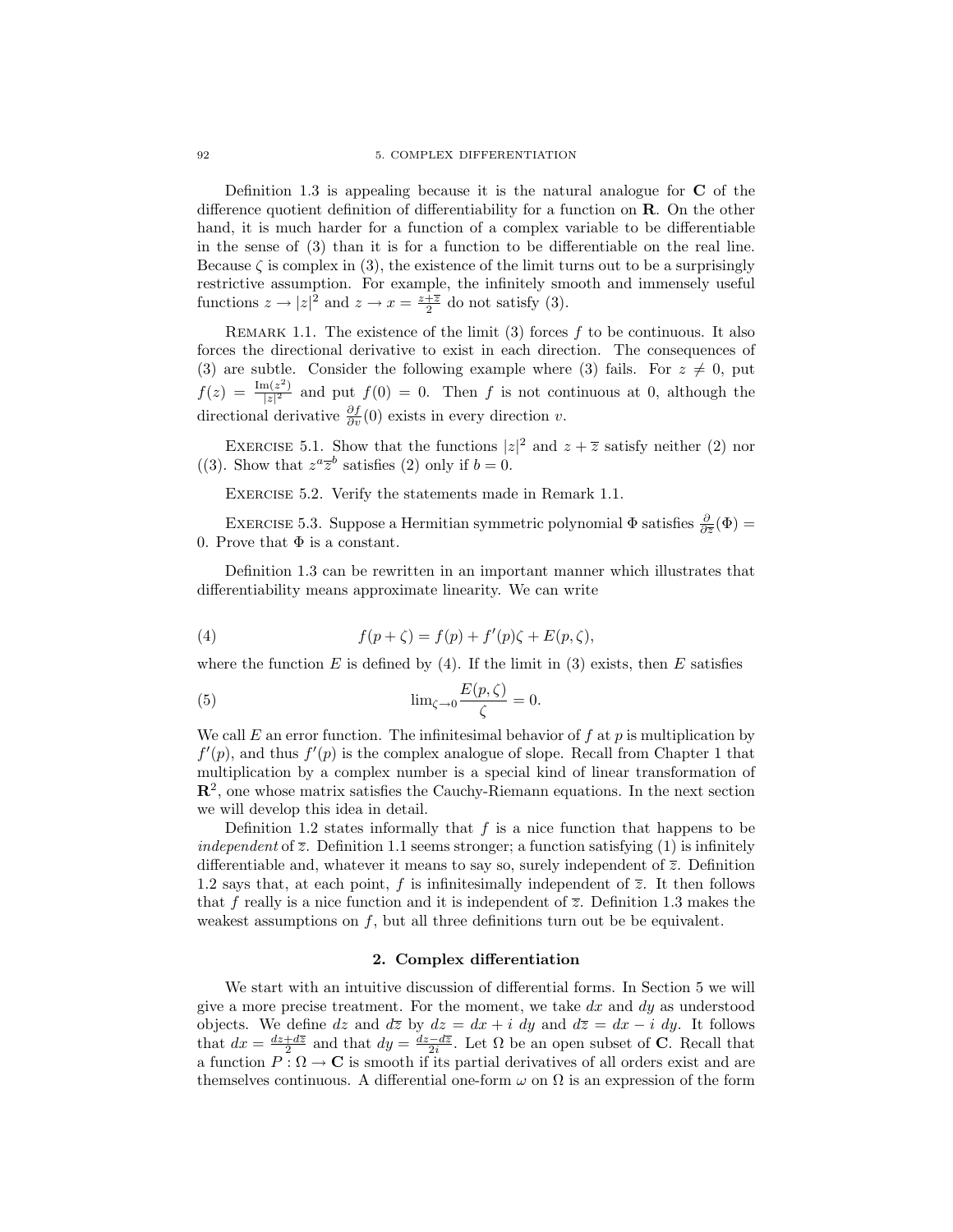$\omega = P dx + Q dy$ , where P and Q are smooth functions on  $\Omega$ . Since dx and dy are linear combinations of dz and  $d\overline{z}$ , we can also write  $\omega$  as follows:

$$
\omega = Pdx + Qdy = \left(\frac{P}{2} + \frac{Q}{2i}\right)dz + \left(\frac{P}{2} - \frac{Q}{2i}\right)d\overline{z} = Adz + Bd\overline{z}.
$$

The *total differential df* of a smooth function provides an example of a differential one-form. Let  $f$  be a smooth function of two variables. Presuming that the differentials  $dx$  and  $dy$  have been given a precise meaning, we put

(6) 
$$
df = \frac{\partial f}{\partial x} dx + \frac{\partial f}{\partial y} dy.
$$

Based on (6) we introduce differential operators  $\frac{\partial}{\partial z}$  and  $\frac{\partial}{\partial \overline{z}}$  in order to write

(7) 
$$
df = \frac{\partial f}{\partial z} dz + \frac{\partial f}{\partial \overline{z}} d\overline{z}.
$$

Since  $dz = dx + idy$  and  $d\overline{z} = dx - idy$ , we set the two expressions for df equal. Doing so then forces the following fundamental definitions:

DEFINITION 2.1.

(8) 
$$
\frac{\partial}{\partial z} = \frac{1}{2} \left( \frac{\partial}{\partial x} - i \frac{\partial}{\partial y} \right)
$$

(9) 
$$
\frac{\partial}{\partial \overline{z}} = \frac{1}{2} \left( \frac{\partial}{\partial x} + i \frac{\partial}{\partial y} \right)
$$

We also have the notion of differential two-form. In the plane, the only examples are multiples of  $dx \wedge dy$ . The wedge product is a fascinating concept; we can multiply differential forms to obtain differential forms of higher type. We discuss the wedge product in Section 6. For now we note only the rules  $dx \wedge dx = 0 = dy \wedge dy$  and  $dx \wedge dy = -dy \wedge dx$ . It follows that

.

(10) 
$$
dx \wedge dy = \frac{i}{2} dz \wedge d\overline{z}.
$$

EXERCISE 5.4. Derive  $(8)$  and  $(9)$  by equating  $(6)$  and  $(7)$ .

EXERCISE 5.5. Assume  $dz = dx + i dy$  and  $d\overline{z} = dx - i dy$ . Using the rules for wedge products, verify (10).

EXERCISE 5.6. Express the operator  $\frac{\partial^2}{\partial x^2} + \frac{\partial^2}{\partial y^2}$  in terms of z and  $\overline{z}$  derivatives.

Speaking informally we say that f is independent of  $\overline{z}$  if and only if  $\frac{\partial f}{\partial \overline{z}} = 0$ .

DEFINITION 2.2 (The Cauchy-Riemann operator). Let  $g$  be a continuously differentiable function on an open subset of  $\mathbb{R}^2$ . We define  $\overline{\partial}g$  by

$$
\overline{\partial}g = \frac{\partial g}{\partial \overline{z}} d\overline{z}.
$$

Let  $\omega = P dx + Q dy$  be a one-form; by definition  $\omega$  is continuously differentiable if P and Q are. In this case we define  $\overline{\partial}\omega$  by

(11) 
$$
\overline{\partial}\omega = \frac{\partial P}{\partial \overline{z}} \, d\overline{z} \wedge dx + \frac{\partial Q}{\partial \overline{z}} \, d\overline{z} \wedge dy.
$$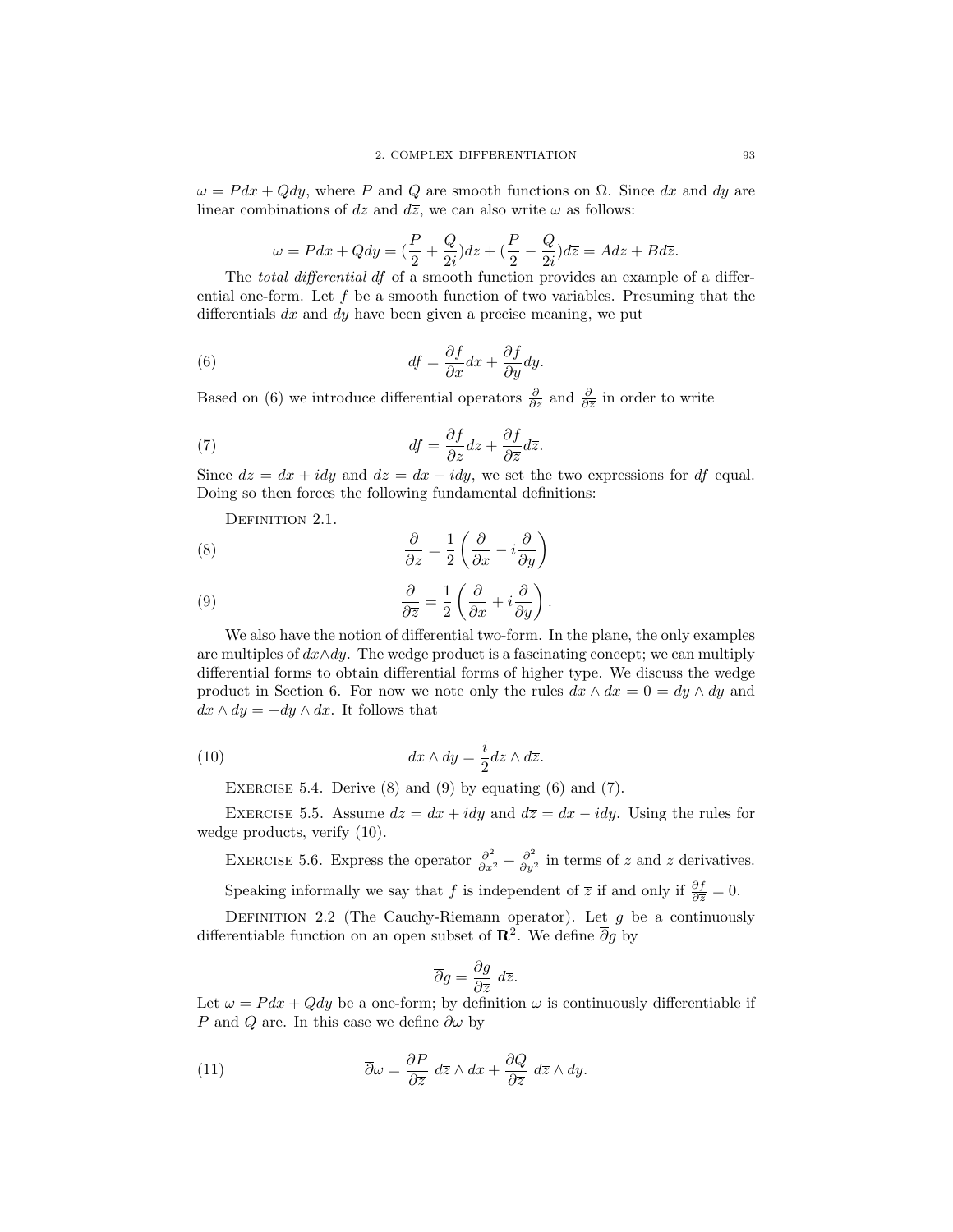We express Definition 2.2 using complex derivatives. If  $\omega = Adz + B d\overline{z}$ , then we obtain the simpler formula

(12) 
$$
\overline{\partial}\omega = \frac{\partial A}{\partial \overline{z}}d\overline{z} \wedge dz.
$$

EXERCISE 5.7. Show that  $(11)$  and  $(12)$  are equivalent.

We summarize this section by stating the next result.

PROPOSITION 2.1. Suppose  $\Omega$  is open and  $f : \Omega \to \mathbf{C}$  is continuously differentiable. The following are equivalent:

- f is independent of  $\overline{z}$ .
- $\overline{\partial} f = 0$  on  $\Omega$ .
- $df = \frac{\partial f}{\partial z} dz$  on  $\Omega$ .
- $\frac{\partial f}{\partial x} + i \frac{\partial f}{\partial y} = 0$  on  $\Omega$ .

### 3. The Cauchy-Riemann equations

Following common practice, we will use the words Cauchy-Riemann equations in several similar contexts. We defined in Chapter 1, and we recall below, what it means to say that a two-by-two matrix satisfies the Cauchy-Riemann equations. We will say that a differentiable function  $F: \mathbb{R}^2 \to \mathbb{R}^2$  satisfies the Cauchy-Riemann equations if its derivative  $dF(p)$ , regarded as a two-by-two matrix, satisfies these equations at each point. In this case, we may write  $F = (u, v)$  or  $f = u + iv$ . We then sometimes will say that  $f$  and/or  $u, v$  satisfy these equations. By the end of the chapter we will say that f satisfies the Cauchy-Riemann equations if  $\frac{\partial f}{\partial \overline{z}} = 0$ .

We first recall the definition of the complex numbers using two-by-two matrices. We identify a complex number  $a+ib$  with the linear transformation from C to itself given by multiplication by  $a + ib$ . If we consider this mapping instead as a linear transformation from  $\mathbb{R}^2$  to itself, then the matrix of this linear mapping (with respect to the usual basis) has the form

$$
\begin{pmatrix} 13 \end{pmatrix} \qquad \qquad \begin{pmatrix} a & -b \\ b & a \end{pmatrix}.
$$

Definition 3.1. A two-by-two matrix of real numbers satisfies the Cauchy-Riemann equations if it has the form (13).

A real linear mapping from  $L : \mathbb{R}^2 \to \mathbb{R}^2$  defines a complex linear mapping from C to C, namely multiplication by  $a+ib$ , if and only if the matrix of L is of the form  $(13)$ . Thus the matrix of a real linear mapping L satisfies the Cauchy-Riemann equations if and only if L defines a *complex linear* map from  $C$  to  $C$ .

Similarly, let  $F : \mathbf{R}^2 \to \mathbf{R}^2$  be a differentiable function. We write  $F = (u, v)$ in terms of its component functions. Its derivative  $dF(z)$  at the point z is the best linear approximation to  $F$  at  $z$ . It is a linear transformation represented by the two-by-two matrix

(14) 
$$
dF = \begin{pmatrix} \frac{\partial u}{\partial x} & \frac{\partial u}{\partial y} \\ \frac{\partial v}{\partial x} & \frac{\partial v}{\partial y} \end{pmatrix}.
$$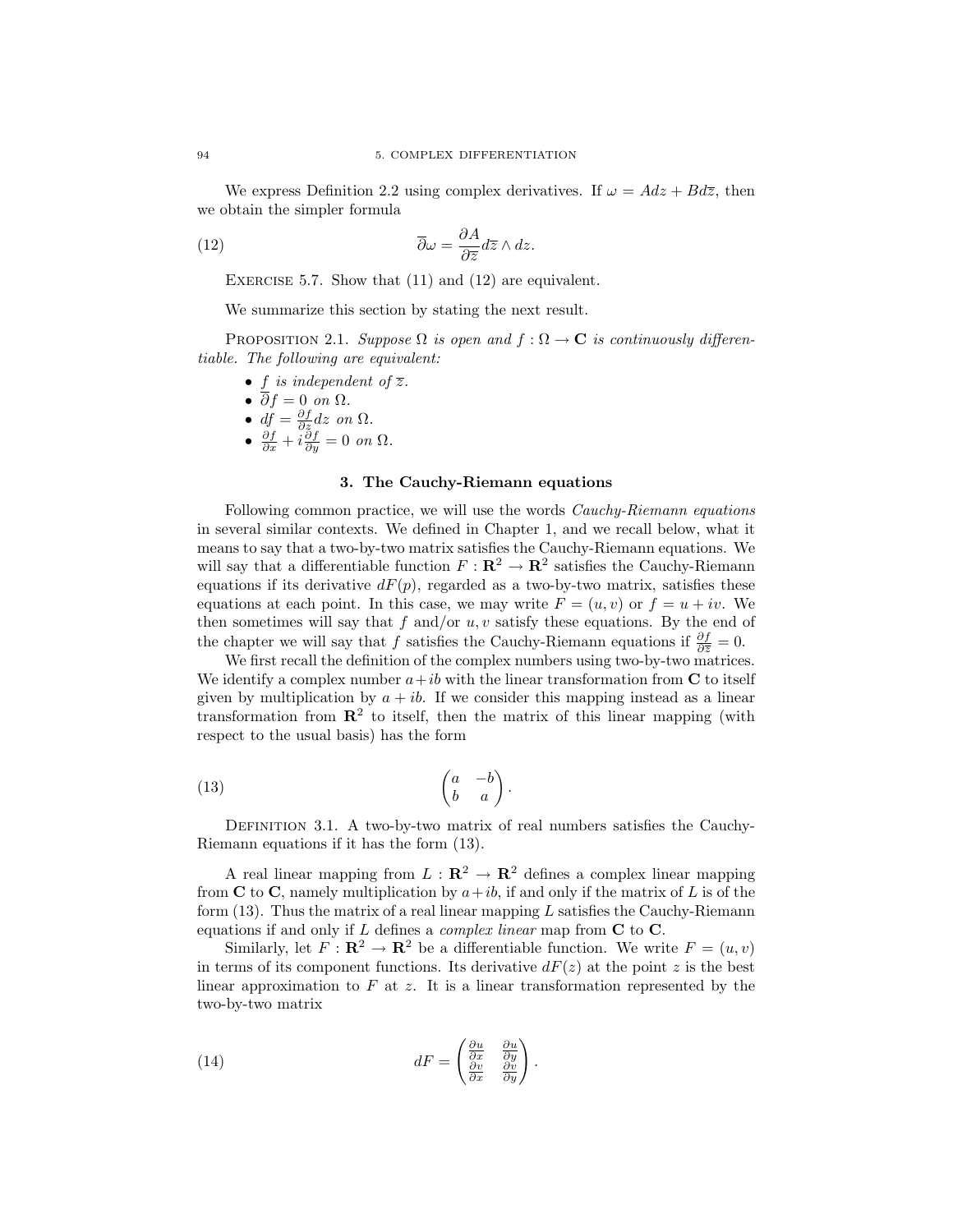DEFINITION 3.2. A differentiable function satisfies the Cauchy-Riemann equations on an open set  $\Omega$  if, for each  $z \in \Omega$ , the derivative matrix  $dF(z)$  satisfies the Cauchy-Riemann equations.

Stated in terms of its real and imaginary parts,  $F$  satisfies the Cauchy-Riemann equations if and only if  $\frac{\partial u}{\partial x} = \frac{\partial v}{\partial y}$  and  $\frac{\partial u}{\partial y} = -\frac{\partial v}{\partial x}$  at each point. Modern complex analysis, especially in higher dimensions, has gained tremendously by writing these equations in terms of z and  $\overline{z}$ . For clarity and emphasis we repeat this key point.

COROLLARY 3.1. A continuously differentiable complex-valued function  $f =$  $u + iv$  satisfies the Cauchy-Riemann equations  $\overline{\partial}f = 0$  if and only if  $\frac{\partial u}{\partial x} = \frac{\partial v}{\partial y}$  and  $\frac{\partial u}{\partial y} = -\frac{\partial v}{\partial x}.$ 

EXERCISE 5.8. Put  $F(x, y) = (x^2 - y^2, 2xy)$ . Find  $dF(x, y)$  and verify that F satisfies the Cauchy-Riemann equations. Write  $F(x, y)$  as a function of z.

EXERCISE 5.9. Put  $F(x, y) = (x^3 - 3xy^2, 3x^2y - y^3)$ . Find  $dF(x, y)$  and verify that F satisfies the Cauchy-Riemann equations. Write  $F(x, y)$  as a function of z.

EXERCISE 5.10. Put  $F(x, y) = (e^x \cos(y), e^x \sin(y))$ . Find  $dF(x, y)$  and verify that F satisfies the Cauchy-Riemann equations. Write  $F(x, y)$  as a function of z.

EXERCISE 5.11. For  $x, y > 0$ , put  $F(x, y) = (\frac{1}{2} \log(x^2 + y^2), \tan^{-1}(\frac{y}{x}))$ . Find  $dF(x, y)$  and verify that F satisfies the Cauchy-Riemann equations. Write  $F(x, y)$ as a function of z.

We now make the needed connections between real and complex derivatives. Let g be a differentiable complex-valued function on an open set  $\Omega$  in  $\mathbb{R}^2$ . By definition of the derivative,  $q$  is approximately linear. In other words, for each point  $(x, y) \in \Omega$ , and each sufficiently small vector  $(h, k)$  we can write

(15) 
$$
g(x+h, y+k) = g(x, y) + \frac{\partial g}{\partial x}(x, y)h + \frac{\partial g}{\partial y}(x, y)k + E(x, y, h, k),
$$

where the error term  $E(x, y, h, k)$  is small in the sense that

$$
\lim_{(h,k)\to(0,0)} \frac{E(x,y,h,k)}{\sqrt{h^2+k^2}} = 0.
$$

The differentiable function  $g$  is called *continuously differentiable* if the partial derivatives are themselves continuous functions. Formula (15) provides the firstorder Taylor approximation of g. It is especially useful to rewrite this formula using partial derivatives with respect to  $z$  and  $\overline{z}$ . We obtain the following expression:

(16) 
$$
g(z+\eta) = g(z) + \frac{\partial g}{\partial z}(z)\eta + \frac{\partial g}{\partial \overline{z}}(z)\overline{\eta} + E(z,\eta).
$$

To see the equivalence of (15) and taylorcomplex16, we write  $z = x + iy$ , put  $\eta = h + ik$ , and use (8) and (9):

$$
\frac{\partial g}{\partial z}\eta + \frac{\partial g}{\partial \overline{z}}\overline{\eta} = \frac{1}{2}(\frac{\partial g}{\partial x} - i\frac{\partial g}{\partial y})(h + ik) + \frac{1}{2}(\frac{\partial g}{\partial x} + i\frac{\partial g}{\partial y})(h - ik) = \frac{\partial g}{\partial x}h + \frac{\partial g}{\partial y}k
$$

In the notation of (16), the requirement for differentiability becomes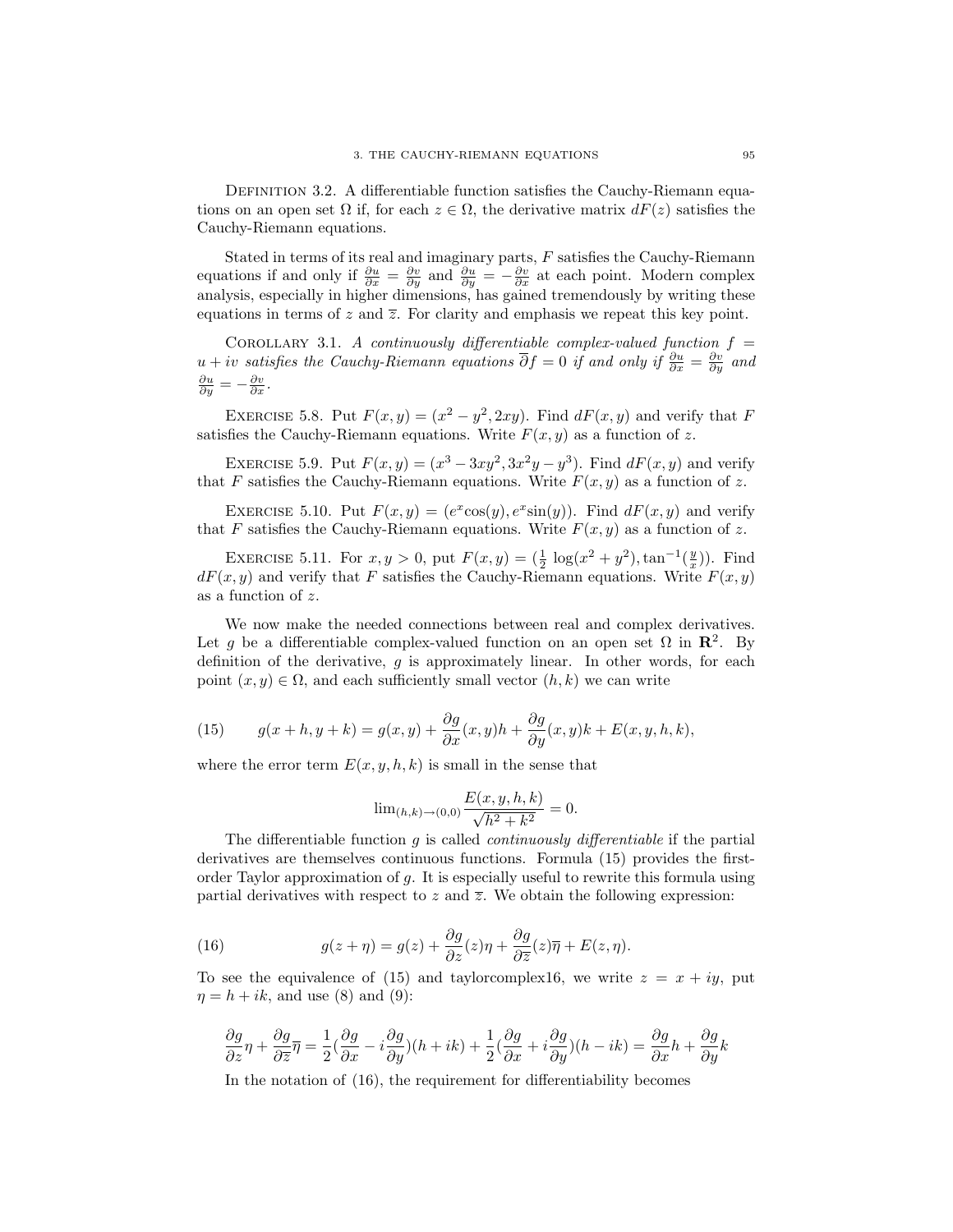(17) 
$$
\lim_{\eta \to 0} \frac{E(z, \eta)}{|\eta|} = 0.
$$

The Cauchy-Riemann equations now lead to great simplification. The differentiable function g satisfies them on  $\Omega$  if and only if  $\frac{\partial g}{\partial \overline{z}} = 0$  on  $\Omega$ . If g satisfies these equations, then we define  $g'(z)$  to be  $\frac{\partial g}{\partial z}(z)$ . By (16) we see that

(18) 
$$
g'(z) = \lim_{\zeta \to 0} \frac{g(z + \zeta) - g(z)}{\zeta}.
$$

On the other hand, if the limit on the right-hand side of  $(18)$  exists, then g must satisfy the Cauchy-Riemann equations.

We summarize these calculations as follows.

PROPOSITION 3.1. Assume that g is continuously differentiable. Then  $\frac{\partial g}{\partial \overline{z}} = 0$ on  $\Omega$  if and only if the limit in (16) exists at each z in  $\Omega$ .

We sound one warning. The Cauchy-Riemann equations  $\frac{\partial g}{\partial \overline{z}} = 0$  can hold at one point without the limit in (16) existing there.

EXAMPLE 3.1. Put  $g(z) = \frac{\overline{z}^2}{\overline{z}}$  $\frac{z^2}{z}$  for  $z \neq 0$  and put  $g(0) = 0$ . Then g satisfies the Cauchy-Riemann equations at  $0$ , but the limit in (16) does not exist there. See Exercise 5.12.

EXERCISE 5.12. Verify the statements in Example 3.1.

EXERCISE 5.13. Determine whether there is a function satisfying  $f(z + h) =$  $f(z) + h^2$  for all z and h.

Exercise 5.14. Prove some of the usual rules from calculus for derivatives in the complex setting.

- Show using (16) that  $\frac{d}{dz}(z^n) = nz^{n-1}$  for  $n \ge 0$ .
- Show using (16) that  $\frac{d}{dz}(\frac{1}{z}) = \frac{-1}{z^2}$  for  $z \neq 0$ .
- Assume  $f, g$  are complex differentiable. Show that  $fg$  also is, and that  $(fg)' = f'g + fg'.$
- Assume  $f, g$  are complex differentiable. Show that their composition also is, and that  $(g \circ f)'(z) = g'(f(z))f'(z)$ .

An interesting technical point arises when considering the limit in (16) for complex functions. If we make no assumption about  $q$  other than that the limit in (16) exists at all z in  $\Omega$ , then it follows that g is differentiable, and even more, that g is infinitely differentiable. Hence many authors define q to be complex analytic on  $\Omega$ when the limit in (16) exists at each point of  $\Omega$ ; in other words, the third definition from Section 1 is taken as the starting point. It is then possible to establish the main results on complex integration by using Goursat's proof of Cauchy's theorem. It is also possible to begin with the second definition from Section 1. Under the stronger assumption that a complex analytic function is continuously differentiable, we can apply Green's theorem directly to obtain Cauchy's theorem and hence all the main results. See also [1, 17, 19] for more discussion about this matter.

These considerations depend strongly upon working on an open set. If the limit in (16) exists at a single point, then we can say virtually nothing. The following standard examples illustrate some of the difficulties arising from working at only one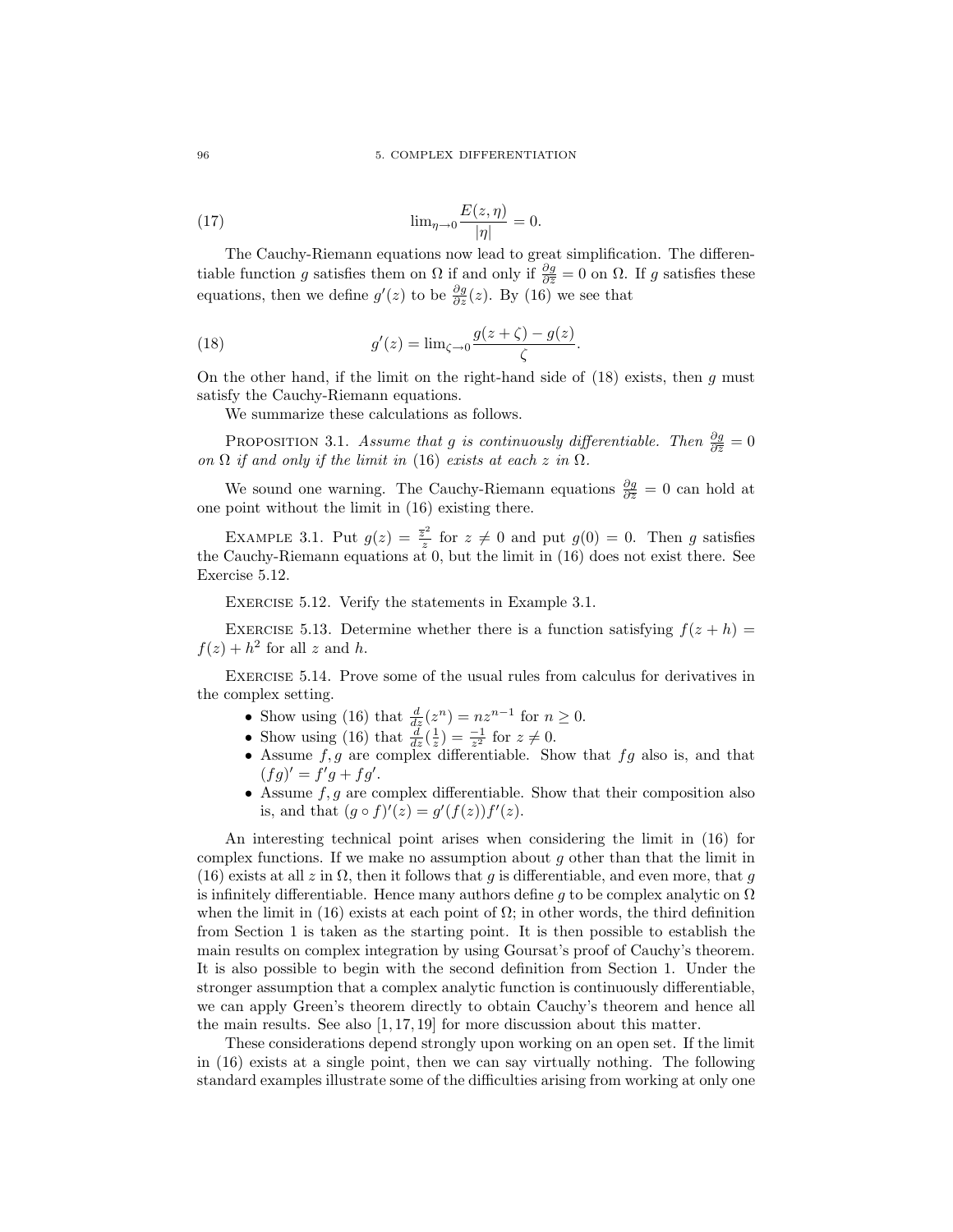point. We emphasize that all three of our possible definitions of complex analytic function insist that something be true at every point of an open set.

EXAMPLE 3.2. Let f be an arbitrary bounded function on  $C$ . In particular f could be discontinuous at every point. Define  $g: \mathbf{C} \to \mathbf{C}$  by  $g(z) = |z|^2 f(z)$ . We claim that  $g$  is complex differentiable at the origin. To compute the limit in  $(16)$ we observe

(19) 
$$
\frac{g(0+\zeta)-g(0)}{\zeta}=\frac{|\zeta|^2f(\zeta)}{\zeta}=\overline{\zeta}f(\zeta).
$$

Since f is bounded, the limit as  $\zeta$  tends to 0 in (19) exists and equals 0. On the other hand, although  $g$  is continuous at 0, it can be discontinuous at every other point in C.

The next example is even worse!

EXAMPLE 3.3. Consider a function f on  $C$  that is defined to be 0 on the axes but takes completely arbitrary real values elsewhere. Writing  $f = u + iv$  gives  $v = 0$ by definition. Hence  $\frac{\partial v}{\partial x}(0) =$  and  $\frac{\partial v}{\partial y}(0) = 0$ . Since u is constant on the axes, we also see that  $\frac{\partial u}{\partial x}(0) = 0$  and  $\frac{\partial u}{\partial y}(0) = 0$ . Hence the real form of the Cauchy-Riemann equations for  $f$  holds at 0, and yet  $f$  need not be continuous there.

### 4. Orthogonal trajectories and harmonic functions

Recall that the Euclidean dot (or inner) product of vectors  $\alpha$  and  $\beta$  in  $\mathbb{R}^2$  is given by

$$
\alpha \cdot \beta = \langle \alpha, \beta \rangle = \alpha_1 \beta_1 + \alpha_2 \beta_2.
$$

The length  $||\alpha||$  of the vector  $\alpha$  is of course  $\sqrt{\alpha_1^2 + \alpha_2^2}$ . Assume that  $\alpha$  and  $\beta$  are based at the same point, and that the angle between them, expressed in radians, is  $\theta$ . The geometric meaning of the dot product arises from the famous relationship

$$
\langle \alpha, \beta \rangle = \cos(\theta) ||\alpha|| ||\beta||.
$$

In particular, two vectors are perpendicular if and only if their dot product is zero. Mathematicians often say orthogonal instead of perpendicular.

Let  $u : \mathbf{R}^2 \to \mathbf{R}$  be a function. The *level set*  $\{u = c\}$  is the set of  $(x, y)$  such that  $u(x, y) = c$ . Level sets play a fundamental role in mathematics, physics, economics, geology, meteorology. The reader should try to think of examples from each of these subjects. The concept becomes more interesting when  $u$  is differentiable. In that case, for each point  $(x, y)$ , the gradient vector  $\nabla u(x, y)$  is perpendicular to the level set  $u = u(x, y)$ . We do not prove this statement, but it is proved in many calculus books. See for example [24].

Consider next two differentiable functions u and v on  $\mathbb{R}^2$ . Choose a point  $(x, y)$ and consider the level sets  $\{u = u(x, y)\}\$  and  $\{v = v(x, y)\}\$ . They intersect at  $(x, y)$ ; they are perpendicular there if and only if  $\nabla u(x, y)$  and  $\nabla v(x, y)$  are perpendicular. In other words, these level sets are perpendicular at  $(x, y)$  if and only if

$$
\frac{\partial u}{\partial x}\frac{\partial v}{\partial x} + \frac{\partial u}{\partial y}\frac{\partial v}{\partial y} = 0.
$$

Suppose that  $\nabla u(x, y) = (a, b)$ . Then  $\nabla u(x, y)$  is perpendicular to  $\nabla v(x, y)$  if and only if  $\nabla v(x, y)$  is a multiple of  $(-b, a)$ . Aha! If u and v satisfy the Cauchy-Riemann equations, then their level sets are orthogonal. We summarize these comments in the following fundamental fact.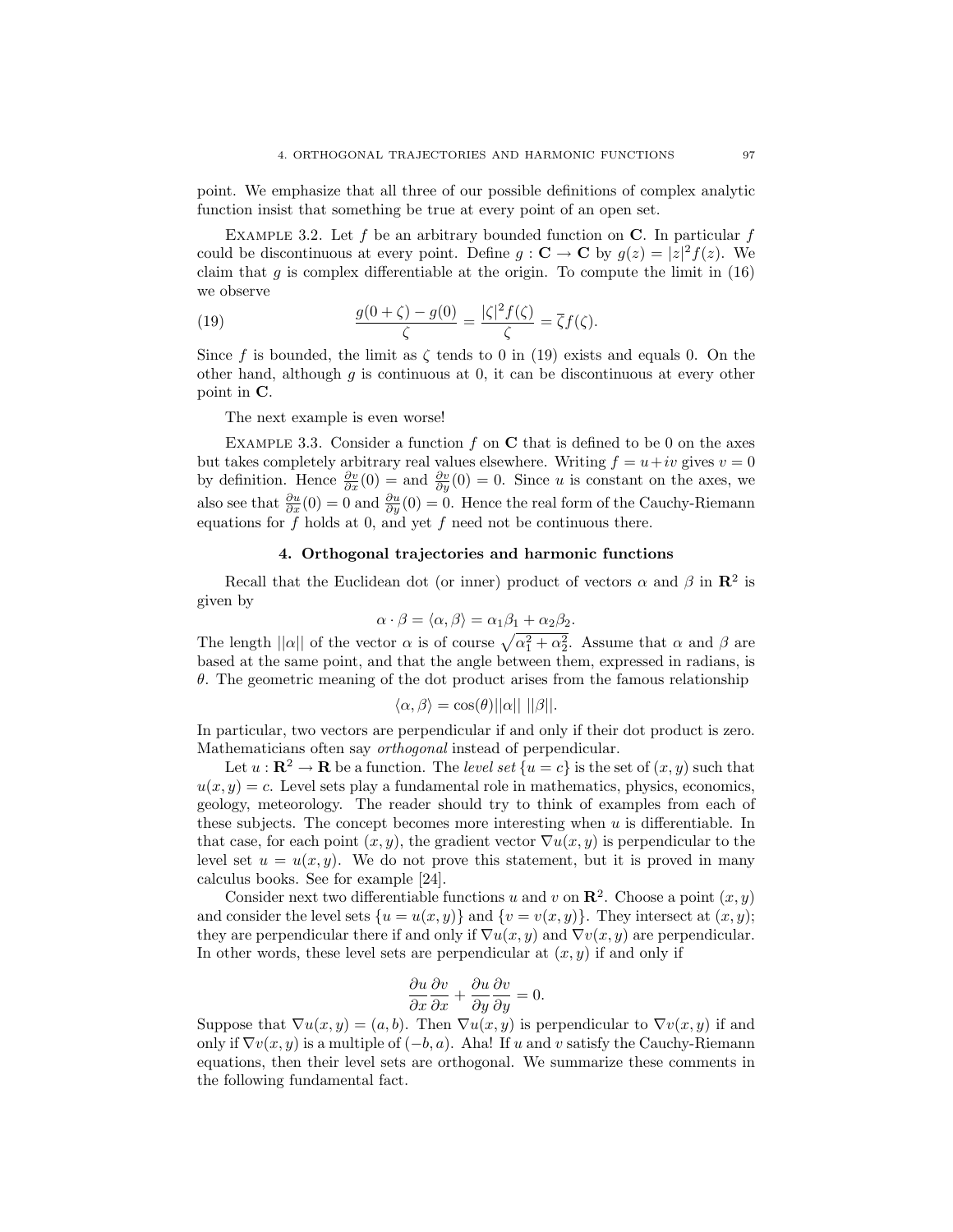THEOREM 4.1. Let  $f = u+iv$  be complex analytic. At each point of intersection, the level sets of u and v intersect orthogonally.

EXAMPLE 4.1. Let  $f(z) = z^2$ . The level sets of u and v are the hyperbolas given by  $x^2 - y^2 = c_1$  and  $2xy = c_2$ . This family of hyperbolas intersect orthogonally. See Figure 3 of Chapter 3.

EXERCISE 5.15. Regard  $z, w \in \mathbb{C}$  as vectors in  $\mathbb{R}^2$ . Show that  $\langle z, w \rangle = \text{Re}(z\overline{w})$ . Draw an appropriate picture.

EXERCISE 5.16. Sketch the level sets of the real and imaginary parts of  $z<sup>3</sup>$ .

EXERCISE 5.17. Let  $f(z) = e^z$ . What are the real and imaginary parts of f in terms of  $x, y$ ? Graph their level sets; show that one gets orthogonal trajectories.

EXERCISE 5.18. Describe and graph the level sets for the functions u and v if

$$
f(x,y) = \frac{1}{2}\log(x^2 + y^2) + i\tan^{-1}(\frac{y}{x}) = u(x,y) + iv(x,y),
$$

for  $x, y > 0$ . Determine whether f satisfies the Cauchy-Riemann equations.

## 5. A glimpse at harmonic functions

Harmonic functions play a fundamental role in pure and applied mathematics. Many equivalent definitions are possible, and we do not mention most of them. We give two simple possible definitions. Assuming that  $u$  is twice continuously differentiable, we say that u is harmonic if its Laplacian  $\Delta u$  is 0 (Definition 4.1). We show that  $u$  satisfies the mean-value property (Definition 4.2). Conversely if we assume that  $u$  satisfies the mean-value property and is twice differentiable, then we show that  $u$  is harmonic. Our proof uses Taylor's formula in two variables. We do not attempt to show that the mean-value property guarantees that  $u$  is twice differentiable.

This section develops the connection between complex analytic functions and harmonic functions. This connection lies at the basis of many applications of complex analysis. The real and imaginary parts of a complex analytic function are harmonic and their level sets form orthogonal trajectories. For this reason complex analysis arises in various applications such as electrostatics and fluid flow. We mention that Exercise 5.19 should help with the theoretical issues.

DEFINITION 5.1. Let  $\Omega$  be an open subset of **C** and let  $u : \Omega \to \mathbf{R}$  be a twice continuously differentiable function. Then  $u$  is *harmonic* if

(20) 
$$
\Delta(u) = \frac{\partial^2 u}{\partial x^2} + \frac{\partial^2 u}{\partial y^2} = 0
$$

at all points of  $Ω$ .

Exercise 5.6 asked for a formula for  $\Delta$  in terms of derivatives with respect to z and  $\overline{z}$ . That formula is

(21) 
$$
\Delta = 4 \frac{\partial}{\partial z} \frac{\partial}{\partial \overline{z}}.
$$

Often formula (21) clearly explains crucial properties of harmonic functions and the connections with complex analysis. For example, (21) shows immediately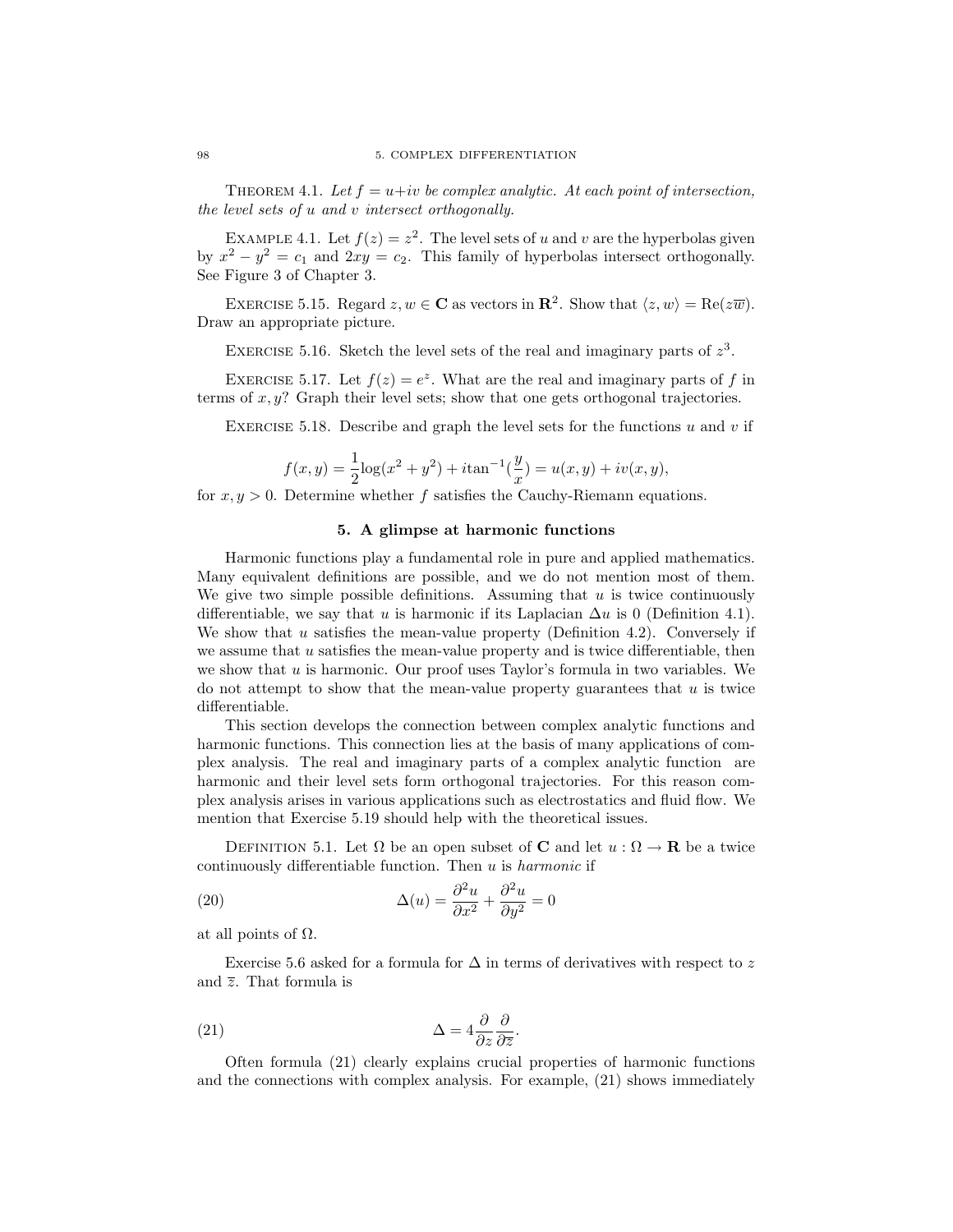why the real and imaginary parts of a complex analytic function are harmonic. We prove Theorem 5.1 below using real variable techniques, but we urge the reader in Exercise 5.19 to try to prove it using complex derivatives. The next definition gives a more geometric definition of harmonic function.

DEFINITION 5.2. Let  $\Omega$  be an open subset of **C** and let  $u : \Omega \to \mathbf{R}$  be a continuous function. We say that u satisfies the *mean-value property* if, for all  $p \in \Omega$ , the value  $u(p)$  equals the average value of u on each circle centered at p and contained in  $\Omega$ . Thus, for sufficiently small r:

(22) 
$$
u(p) = \frac{1}{2\pi} \int_0^{2\pi} u(p + re^{i\theta}) d\theta.
$$

THEOREM 5.1. A twice continuously differentiable function  $u : \Omega \to \mathbf{R}$  is harmonic if and only if it satisfies the mean-value property.

PROOF. Fix  $p \in \Omega$ , and consider the Taylor series expansion for u about p. We have, for small positive  $r$ ,

(23) 
$$
u(p + re^{i\theta}) = u(p) + \frac{\partial u}{\partial x}(p) r \cos(\theta) + \frac{\partial u}{\partial y}(p) r \sin(\theta) + \frac{1}{2} \frac{\partial^2 u}{\partial x^2}(p) r^2 \cos^2(\theta) + \frac{1}{2} \frac{\partial^2 u}{\partial y^2}(p) r^2 \sin^2(\theta) + \frac{\partial^2 u}{\partial x \partial y}(p) r^2 \cos(\theta) \sin(\theta) + E(r),
$$

where  $E(r)$  is an error term. To be more precise, we have  $\lim_{r\to 0} \frac{E(r)}{r^2}$  $\frac{r(r)}{r^2} = 0$ . We compute the average value  $A_p(u)$  of u on the circle by integrating, as in (22), the left-hand side of (23). Note that the integrals of  $\cos^2$  and  $\sin^2$  each equal  $\pi$ . The other integrals involving cosine and sine are zero. We obtain

(24)  
\n
$$
A_p(u) = \frac{1}{2\pi} \int_0^{2\pi} u(p + re^{i\theta}) d\theta
$$
\n
$$
= u(p) + \frac{r^2}{4} \left( \frac{\partial^2 u}{\partial x^2}(p) + \frac{\partial^2 u}{\partial y^2}(p) \right) + \frac{1}{2\pi} \int_0^{2\pi} E d\theta.
$$

Since the error term tends to zero faster than  $r^2$ , we see from (24) that  $A_p(u) = u(p)$ if and only if

(25) 
$$
\Delta(u)(p) = \left(\frac{\partial^2 u}{\partial x^2}(p) + \frac{\partial^2 u}{\partial y^2}(p)\right) = 0.
$$

Our definition of harmonic function presumes that certain second derivatives exist. The mean-value property provides an alternative equivalent definition that requires no differentiability assumptions. Harmonic functions turn out to be infinitely differentiable. We mention that harmonic functions in higher dimensions also arise in many scientific applications.

EXERCISE 5.19. Prove Theorem 5.1 using partial derivatives with respect to  $z$ and  $\overline{z}$ .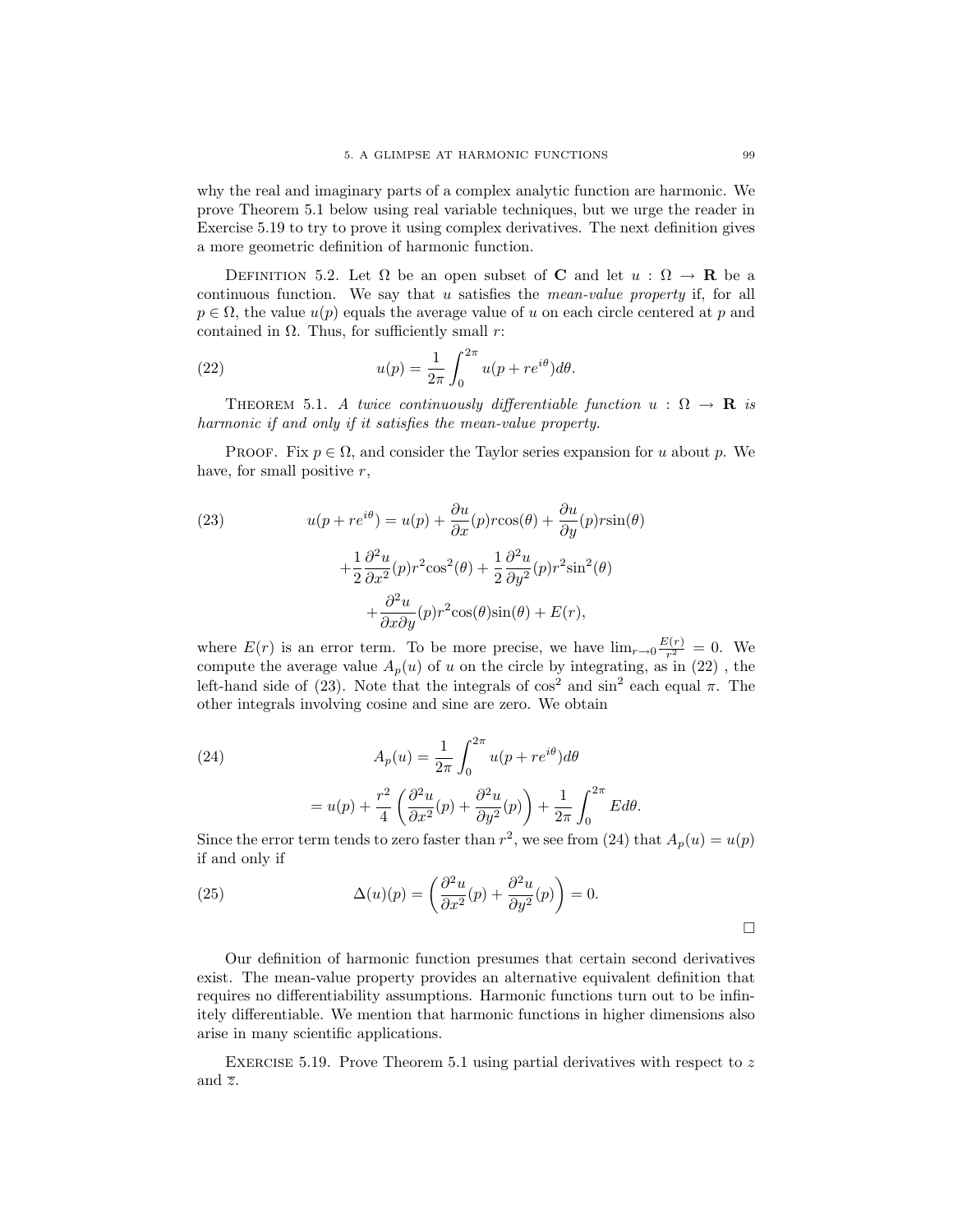EXERCISE 5.20. Working with  $x, y$ , show that the real and imaginary parts of  $z, z<sup>2</sup>$ , and  $z<sup>3</sup>$  are harmonic. Can you prove in this way that the real and imaginary parts of  $z^n$  are harmonic for all positive integers n? Compare with Exercise 5.6 and solve all these problems instantly!

Exercise 5.21. Is the sum of harmonic functions harmonic? Under what conditions is the product of harmonic functions harmonic? If  $f$  is harmonic, under what condition is  $\frac{\partial f}{\partial x}$  also harmonic?

EXERCISE 5.22. Suppose that  $f$  is complex analytic on a connected open set, and that  $|f|^2$  is constant. Prove that f is constant. Do the same if  $\text{Re}(f)$  is constant. There are many proofs. Try to use only  $\frac{\partial}{\partial z}$  and  $\frac{\partial}{\partial \overline{z}}$ .

Exercise 5.23. By inspection find complex analytic functions whose real parts u are given by  $u(x, y) = x^2 - y^2$ , by  $u(x, y) = e^x \cos(y)$ , and by  $u(x, y) = \frac{y}{x^2 + y^2}$ .

We close this section by providing a method for solving the natural problem from Exercise 5.23. Our method is considerably simpler than what appears in standard texts on complex analysis; a rigorous justification of our method relies on facts we will not prove. On the other hand, these facts are immediate for elementary functions, and hence our method is both computationally and conceptually simpler when  $u$  is given by a formula.

Given a harmonic function  $u(x, y)$ , defined in some region, we seek a complex analytic function f for which  $u = \text{Re}(f)$ . As a consequence we also find a *conjugate* harmonic function  $v(x, y)$  such that  $f = u + iv$  is complex analytic.

THEOREM 5.2. Suppose  $u = u(x, y)$  is harmonic in an open subset of  $\mathbb{R}^2$ containing 0. Put  $f(z) = 2u(\frac{z}{2}, \frac{z}{2i}) + c$  for an appropriate constant c. (In fact  $c = -\overline{f(0)}$ .) Then f is complex analytic and  $u = \text{Re}(f)$ .

PROOF. By substituting the formulas for the real and imaginary parts, the equation  $\text{Re}(f(z)) = u(x, y)$  can be rewritten

(26) 
$$
\frac{f(z) + \overline{f(z)}}{2} = \text{Re}(f(z)) = u(x, y) = u(\frac{z + \overline{z}}{2}, \frac{z - \overline{z}}{2i}).
$$

Formula  $(26)$  presumes that u is a real-analytic function; hence it is valid to replace x and y by their expressions in z and  $\overline{z}$ . These substitutions are valid, but a proof is somewhat sophisticated. See Theorem 7.1 of Chapter 8. For elementary functions such as polynomials, however, the substitutions are clearly valid. Now comes the key point. Formula (26) is an identity that holds for all z and  $\overline{z}$ . Hence we can treat z and  $\overline{z}$  as independent variables. In (26) we substitute  $\overline{z} = 0$ , while keeping z free. We obtain

(27) 
$$
\frac{f(z) + \overline{f(0)}}{2} = u(x, y) = u(\frac{z}{2}, \frac{z}{2i}).
$$

The theorem follows immediately from  $(27)$ .

In case 0 is not in the domain of  $u$ , we can still use the same method by substituting another value for  $\overline{z}$ .

Many complex variables texts provide a different method for solving this problem; the method involves both differentiating and integrating, using the Cauchy-Riemann equations. Here is that method. Find the partial derivative  $u_x$  and set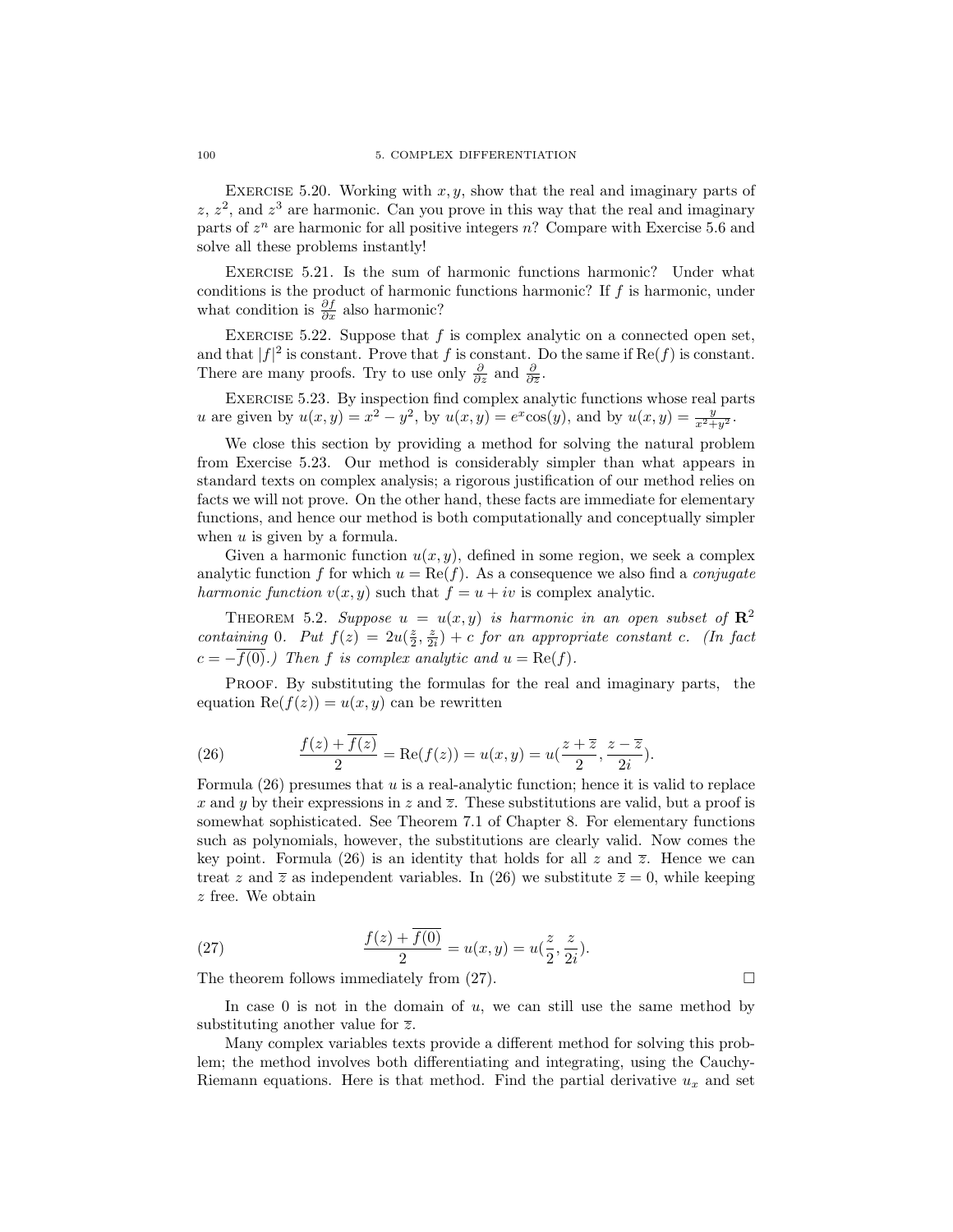it equal to  $v_y$ . Integrate to get  $v(x, y) = \int v_y(x, y)dy + \phi(x)$  for some integration constant  $\phi$ . Then use  $v_x = -u_y$  to determine  $\phi'(x)$  and hence to determine  $\phi$ . Finally put  $f = u + iv$  and simplify.

The point of the next several exercises is to compare the efficiency of the methods. In two of these exercises you cannot set  $\overline{z}$  equal to 0; choose another point.

EXERCISE 5.24. Given  $u(x, y) = x^2 - y^2$ , find a complex analytic f such that  $u = \text{Re}(f)$  by using Theorem 4.2. Then find f by the standard method.

EXERCISE 5.25. Do the same problem for  $u(x, y) = x^3 - 3xy^2$ .

EXERCISE 5.26. Do the same problem for  $u(x, y) = e^x \cos(y)$ .

EXERCISE 5.27. Do the same problem for  $u(x,y) = \log(x^2 + y^2)$ . Assume  $x, y > 0.$ 

EXERCISE 5.28. Do the same problem for  $u(x,y) = \frac{y}{x^2+y^2}$ .

The next few exercises require a bit more effort. The purpose of the first one is to look ahead to the Cauchy integral formula to establish the mean-value property for the real and imaginary parts of a complex analytic function.

EXERCISE 5.29 (Mean-value property). Suppose that  $f$  is complex analytic on C, and  $f = u + iv$  as usual. For each z and each positive radius, use the Cauchy integral formula from Chapter 6 to establish the mean-value property  $(22)$  for u and for v.

Exercise 5.30. Show, using the mean-value property, that a harmonic function cannot achieve its maximum (or minimum) in an open set unless it is a constant. This property is called the maximum principle and has many applications in pure and applied mathematics.

EXERCISE 5.31. If  $\Delta(u) = 0$ , show that the real Hessian matrix of second derivatives of u must have a non-positive determinant.

The next two exercises show that  $|f|$  satisfies the maximum principle when f is complex analytic.

EXERCISE 5.32. A smooth function u is called *subharmonic* if  $\Delta(u) \geq 0$ . Show that  $u(p) \leq A_p(u)$  for all p and all circles about p if and only if  $\Delta(u) \geq 0$ . Then verify the maximum principle for subharmonic functions.

EXERCISE 5.33. Suppose that f is complex analytic. Show that  $|f|$  and  $|f|^2$  are subharmonic. Harder: Show, assuming that  $f \neq 0$ , that  $log(|f|^2)$  is subharmonic. See pages 198-207 of [7] for related ideas.

EXERCISE 5.34. Find all functions  $f$  such that  $f$  is complex analytic on  $C$  and that  $f(|z|) = |f(z)|$  for all z.

The Dirichlet problem. Several of the most profound applications of complex analysis to the sciences follow from the relationship between complex analytic functions and harmonic functions. In particular complex analysis provides an approach to the Dirichlet problem, which is one of the most important boundary value problems in pure and applied mathematics. We discuss these matters briefly in this section and refer to  $[1, 10, 18, 23]$  for more information about both the mathematics and its applications.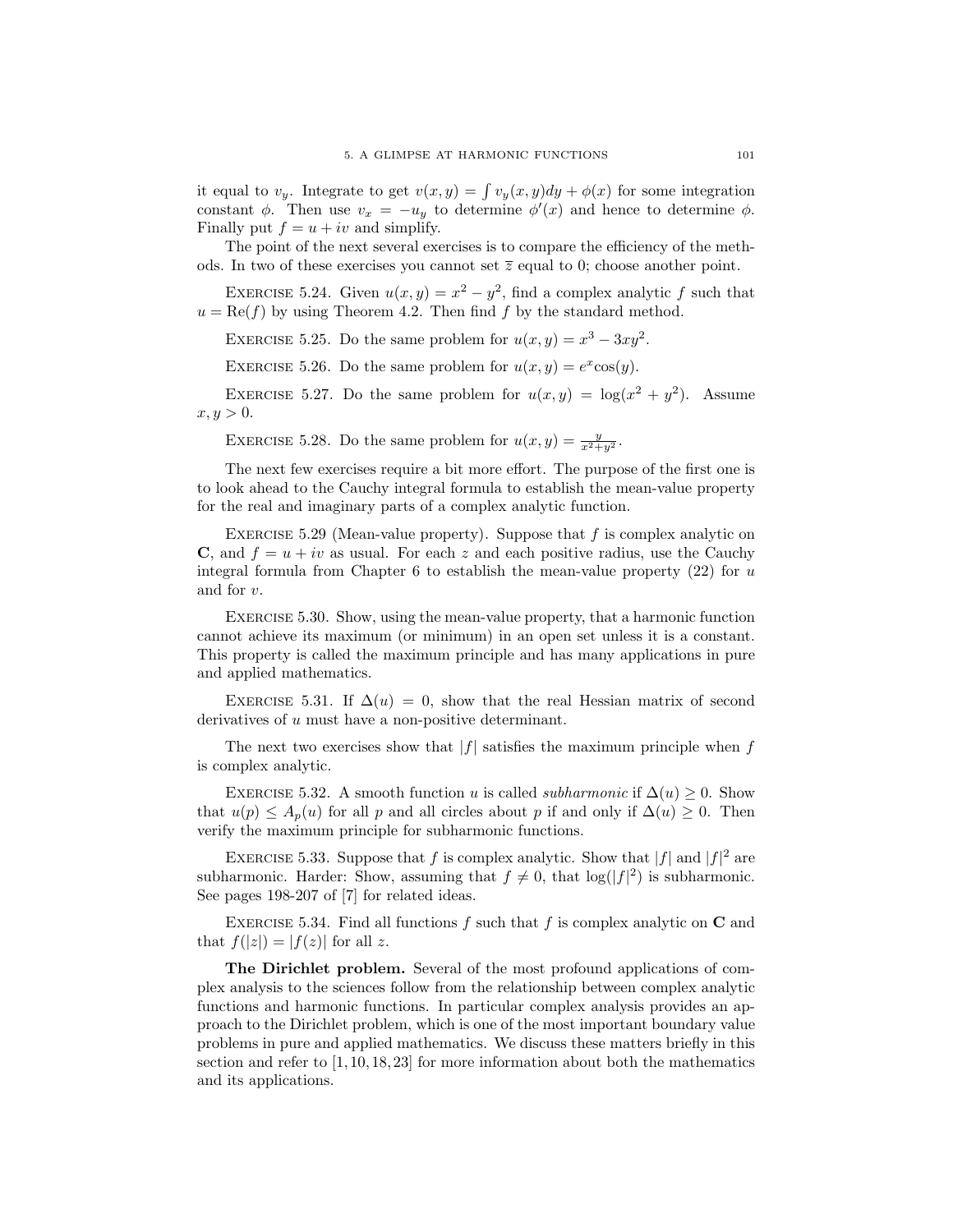Let  $\Omega$  be an open connected set in C and suppose that its boundary  $b\Omega$  is a reasonably smooth object. Let  $g : b\Omega \to \mathbf{R}$  be a continuous function. The Dirichlet problem for  $\Omega$  is to find a function u such u is harmonic on  $\Omega$  and  $u = g$ on bΩ. We give a simple example. Let  $\Omega$  be the unit disk and let  $g(\theta) = \cos(\theta)$ . Put  $u(x, y) = x = \text{Re}(z)$ . Thus u is harmonic. On the boundary circle we have  $z = e^{i\theta} = \cos(\theta) + i \sin(\theta)$  and hence  $u = g$  there.

The same method solves the Dirichlet problem for the unit disk when  $q$  is  $cos(n\theta)$  or  $sin(n\theta)$  for any integer n, as we next indicate. More generally, for  $0 \leq j \leq N$ , let  $c_j$  be complex numbers and put  $c_{-j} = \overline{c_j}$ . In particular  $c_0$  is real. The function  $g$  in  $(28)$  is then real-valued and continuous. We can solve the Dirichlet problem for the unit disk whenever  $g$  has the form

.

(28) 
$$
g(\theta) = \sum_{k=-N}^{N} c_k e^{ik\theta}
$$

We define  $u(x, y)$  by

(29) 
$$
u(x,y) = c_0 + \sum_{k=1}^{N} 2\text{Re}(c_k z^k) = 2\text{Re}\left(\frac{c_0}{2} + \sum_{k=1}^{N} c_k z^k\right).
$$

Since u is the real part of a polynomial in  $z, u$  is harmonic. On the other hand, suppose  $|z|=1$ . Then  $z=e^{i\theta}$  and we obtain

(30) 
$$
u(x,y) = c_0 + \sum_{k=1}^{N} 2 \text{Re}(c_k e^{ik\theta}) = c_0 + \sum_{k=1}^{N} c_k e^{ik\theta} + \sum_{k=1}^{N} \overline{c_k} e^{-ik\theta}.
$$

Since  $\overline{c_k} = c_{-k}$ , we may replace k by  $-k$  in the second sum and obtain (28). Thus  $u = g$  on the boundary, and hence u solves the Dirichlet problem.

The method of the previous paragraph also works by replacing  $q$  in (28) with a convergent infinite sum of the same kind. This infinite sum is called the Fourier series of  $g$ . When  $g$  is continuous, it has a Fourier series.

It is also possible to give an explicit integral formula, called the Poisson integral formula, which solves the Dirichlet problem in the unit disk. We state the formula and refer to any of  $[1, 10, 18, 23]$  for derivations. Given a continuous function g on the unit circle, define  $u$  by the following integral. Then  $u$  is harmonic in the unit disk and  $u = g$  on the circle:

(31) 
$$
u(w) = \frac{1}{2\pi} \int_{|z|=1} \frac{1-|w|^2}{|z-w|^2} g(z) d\theta
$$

At first glance it might seem too special to solve the Dirichlet problem in the unit disk. It turns out, however, that we can then solve it for any simply connected domain with nice boundary. The details are beyond the scope of this book, but we sketch some of the ideas here.

Let  $\Omega$  be a connected open subset of **C** and let **D** denote the unit disk. Suppose we can find a complex analytic function  $F : \mathbf{D} \to \Omega$  such that F is a bijection and  $F^{-1}$  is also complex analytic. Such a function F is called a conformal map from **D** to  $\Omega$ . Such mappings F exist in considerable generality; see the Riemann mapping theorem (Theorem 5.1 of Chapter 8). In favorable (but still quite general) circumstances, F extends to be continuous on the unit circle and defines a bijection of the circle to bΩ. We can then solve the Dirichlet problem for  $\Omega$ . Given g, we put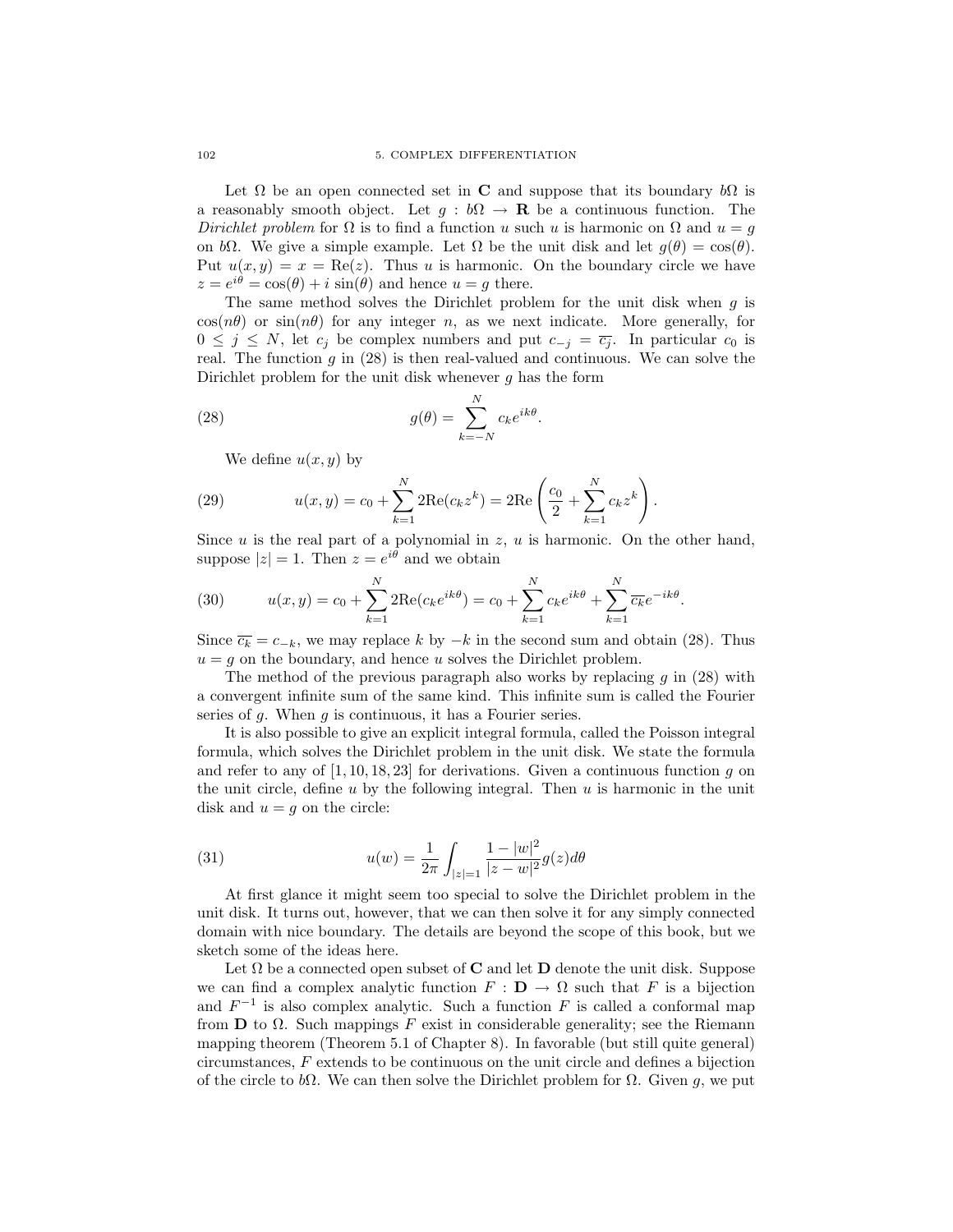$G = q \circ F$ . Then G is continuous on the unit circle. We find a harmonic U on the unit disk with  $U = G$  on the circle. Put  $u = U \circ F^{-1}$ . We claim that u solves the Dirichlet problem on  $\Omega$ . On the boundary

$$
u = G \circ F^{-1} = (g \circ F) \circ F^{-1} = g.
$$

On the other hand, we claim that u is harmonic. Put  $H = F^{-1}$  to simplify notation. The claim follows from the following simple yet often applied result.

LEMMA 5.1. Let  $\Omega_1$  and  $\Omega_2$  be open subsets of **C**. Assume  $H : \Omega_2 \to \Omega_1$  is complex analytic and U is harmonic on  $\Omega_1$ . Then  $u = U \circ H$  is harmonic on  $\Omega_2$ .

PROOF. Let z denote the variable in  $\Omega_1$  and let w denote the variable in  $\Omega_2$ . Using (21) we compute the Laplacian  $4u_{w\overline{w}}$  where the subscripts denote partial derivatives. Note that  $H_{\overline{w}} = 0$  by the Cauchy-Riemann equations. We are given that  $U_{z\overline{z}}=0$ . By the chain rule we therefore get

$$
u_{w\overline{w}} = (U_z H_w)_{\overline{w}} = U_{z\overline{z}} |H_w|^2 = 0.
$$

The importance of the Dirichlet problem in applications has led to many different methods in analysis. See [1] for a solution using subharmonic functions.

EXERCISE 5.35. Suppose h is complex analytic and  $h : \mathbf{R} \to \mathbf{R}$ . Assume u is harmonic. True or False?  $h \circ u$  is harmonic. How does this situation differ from Lemma 5.1?

EXERCISE 5.36. Using a linear fractional transformation that maps  **bijec**tively to the upper half plane, apply the discussion in this section to solve the Dirichlet problem in the upper half plane.

EXERCISE 5.37. Verify the following identity, which arises in proving the Poisson integral formula.

$$
\frac{z}{z-w} + \frac{\overline{w}}{\overline{z}-\overline{w}} = \frac{1-|w|^2}{|z-w|^2}.
$$

Exercise 5.38. (Difficult) Fill in the details of the following derivation of the Poisson integral formula. Given g, the value of  $u(0)$  is determined by the mean-value property  $(22)$ . Next, given w in the unit disk, find a linear fractional transformation L that maps the circle to the circle and maps w to 0. A formula for such an L appears in Exercise 2.4 and in formula  $(28)$  from Chapter 8. Given L, use the previous discussion and Lemma 5.1 to determine  $u(w)$ .

#### 6. What is a differential form?

Students first see  $dx$  and  $dy$  in beginning calculus, but the precise meaning of these symbols is never explained. Some students have been taught to say that dx is an *infinitesimal change*; most such students get all confused when asked to elaborate. Precise mathematics should be expressed using sets, functions, and logical symbols. What kind of object is  $dx$ ?

In a calculus course it feels misguided to define differential forms precisely. Excessive pedantry at that time of one's educational development serves to hinder progress. Let us therefore introduce differential forms in a rigorous but informal manner.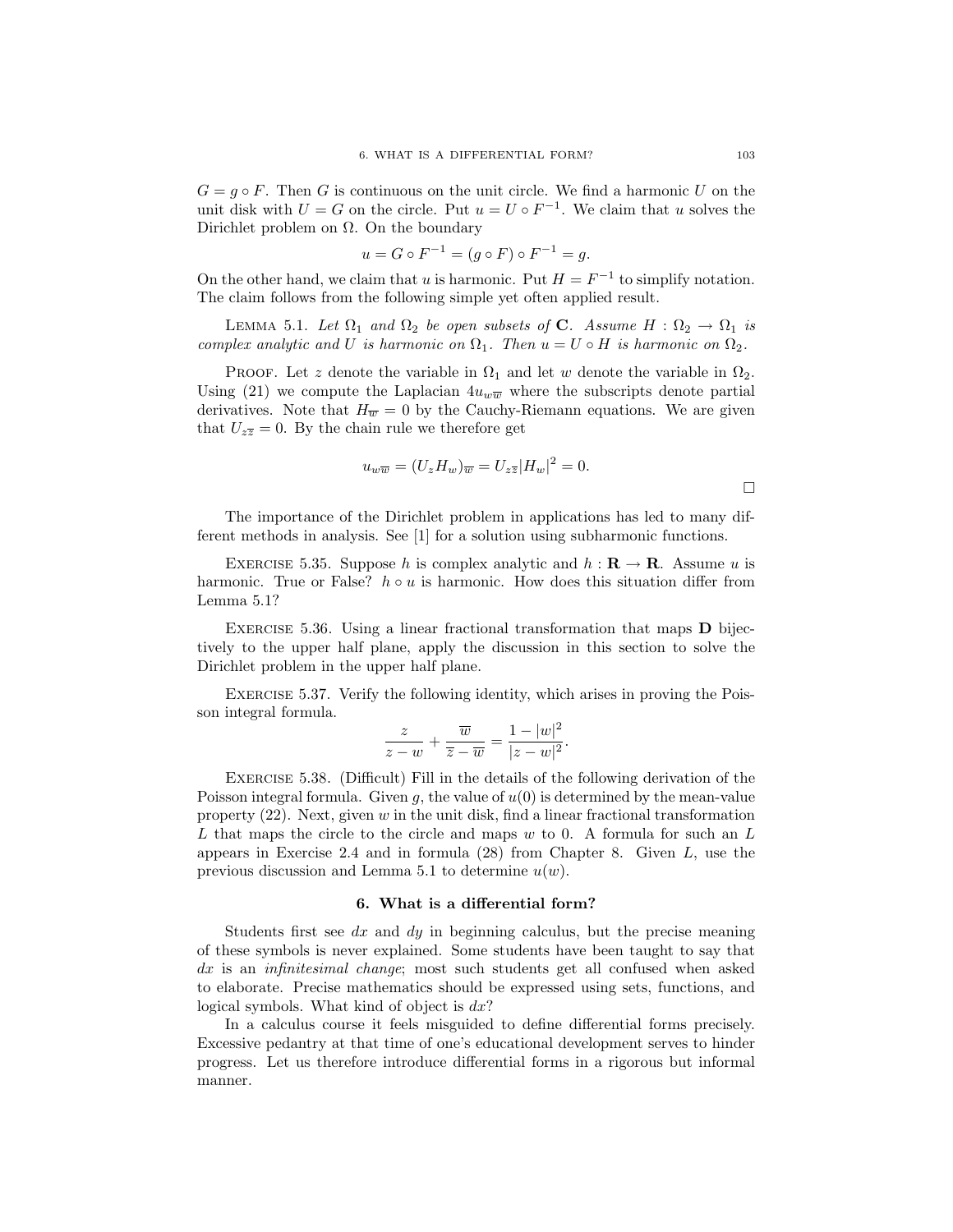We work in Euclidean space  $\mathbb{R}^n$ ; restricting to  $n = 1$  and  $n = 2$  makes it harder rather than easier to understand. Let  $\Omega$  be an open set in  $\mathbb{R}^n$ , and let  $p \in \Omega$ . A tangent vector  $v_p$  at p is simply an element of  $\mathbb{R}^n$  associated with p. When p is understood we write **v** instead of  $\mathbf{v}_p$ . Given such a **v** we use it to find directional derivatives. Thus, if  $f$  is a differentiable function defined near  $p$ , we compute the directional derivative

$$
\frac{\partial f}{\partial \mathbf{v}}(p) = \lim_{t \to 0} \frac{f(p + t\mathbf{v}) - f(p)}{t}.
$$

This number represents the rate of change of f if we move from  $p$  in the direction  $\bf{v}$ . Note that  $p + t\mathbf{v}$  gives a parametric equation for the line through p with direction v. We are doing one-variable calculus along this line.

We define the differential df by the rule

(32) 
$$
df(p)(\mathbf{v}) = \frac{\partial f}{\partial \mathbf{v}}(p).
$$

Notice the similarity between  $df(p)$  and the gradient vector  $\nabla f(p)$ . We can express (32) using the gradient vector or in coordinates as:

(33) 
$$
df(p)(\mathbf{v}) = \nabla f(p) \cdot \mathbf{v} = \sum_{j=1}^{n} \frac{\partial f}{\partial x_j}(p)v_j.
$$

Linearity follows from (33):

 $df(p)(\mathbf{v} + \mathbf{w}) = df(p)(\mathbf{v}) + df(p)(\mathbf{w})$ 

 $df(p)(c\mathbf{v}) = c \ df(p)(\mathbf{v}).$ 

Thus df is a machine that assigns to each tangent vector  $\bf{v}$  at p the number defined in (32). Hence df is a function; its domain consists of pairs  $(p, \mathbf{v}_p)$ . The value of df at this pair is written  $df(p)(v_p)$ . Often we think of p as fixed. Then  $df(p)$ is a linear function that assigns a number to each  $v_p$ . In the language of linear algebra,  $df(p)$  is an element of the *dual space* to the space  $T_p$  of tangent vectors at p. We can add such differentials and multiply them by scalars. The more surprising thing is that there is an interesting way to multiply them by each other, called the exterior product or the wedge product. The wedge product sheds light on the theory of determinants.

Let  $V$  be any finite-dimensional vector space over the real or complex numbers. Given linearly independent vectors  $e_1,...,e_k$  in V we define a new object, called a  $k$ -form, written in  $(34)$ :

$$
(34) \t\t e_1 \wedge e_2 \wedge ... \wedge e_k.
$$

We decree that the object in  $(34)$  gets multiplied by  $-1$  if we switch two of the factors. Hence, for a permutation  $j_1, ..., j_k$ , we have

$$
e_{j_1}\wedge e_{j_2}\wedge\ldots\wedge e_{j_k}=\pm e_1\wedge e_2\wedge\ldots\wedge e_k,
$$

where the sign equals the *signum* of the permutation.

Suppose the  $e_j$  form a basis for V. Given vectors  $v_i \in V$ , for  $1 \leq i \leq k$ , then there are unique scalars  $v_{ij}$  such that we can write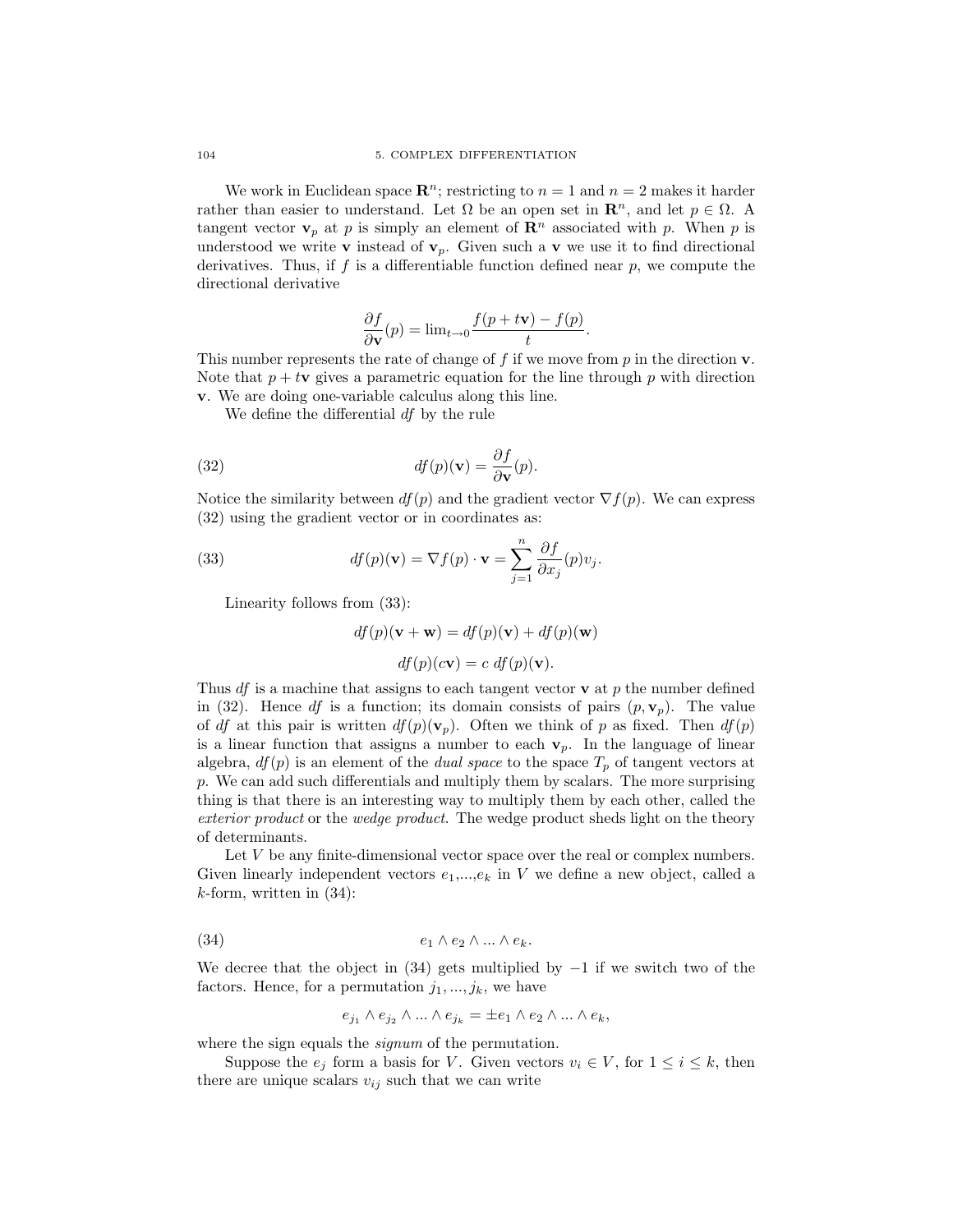$$
v_i = \sum_j v_{ij} e_j.
$$

We define the wedge product by

(35) 
$$
v_1 \wedge v_2 \dots \wedge v_k = \det(v_{ij})e_1 \wedge e_2 \dots \wedge e_k.
$$

We recall the basic facts about determinants. In sophisticated language, the determinant is an *alternating multilinear form*. Think of the determinant as a function of its rows. It is linear in each row if the other rows are fixed, and it changes sign if two rows are switched. The determinant function is uniquely determined by these properties together with the normalization that the determinant of the identity matrix is 1.

Hence the wedge product is linear in each  $v_i$  if the other vectors are fixed and switches signs if we switch two of the vectors. The wedge product of k vectors in a k-dimensional space is 0 if and only if the vectors are linearly dependent.

The crucial point is the geometric interpretation of determinants in terms of volume. If we assume that the basis vectors  $e_1, \ldots, e_k$  span the unit box, then the oriented volume of the box spanned by  $v_1,...,v_k$  equals  $\det(v_{ij})$ . This approach allows us to regard  $e_1 \wedge e_2 ... \wedge e_k$  as a *volume form* on k-dimensional space.

Exercise 5.39. Show by elementary math that the oriented area of the parallelogram spanned by  $a + bi$  and  $c + di$  in C is the determinant  $ad - bc$ .

EXERCISE 5.40. Let  $\omega = P dx + Q dy$ . Define  $*\omega$  by  $*\omega = -Q dx + P dy$ . This operation gives a special case of the Hodge  $*$  operator. If  $\omega = du$ , where u is harmonic, what is  $*\omega$ ? What does this exercise have to do with orthogonal trajectories?

EXERCISE 5.41. Define the Hodge  $*$  operator more generally by  $*1 = dx \wedge dy$ and  $*(dx \wedge dy) = 1$ , and extend by linearity. Thus for example  $*g = g dx \wedge dy$ . Let f be a smooth function. What is  $*d * df$ ?

EXERCISE 5.42. Let  $\omega = P dx + Q dy$  be a one form, but regard it as a vector field  $L = (P, Q)$ . Express the divergence and curl of this vector field in terms of d and ∗.

EXERCISE 5.43. In real four-dimensional space put  $\eta = dx_1 \wedge dx_2 + dx_3 \wedge dx_4$ . Find  $\eta \wedge \eta$ . In complex two-dimensional space, put  $\omega = dz_1 \wedge d\overline{z}_1 + dz_2 \wedge d\overline{z}_2$ . Find ω ∧ ω.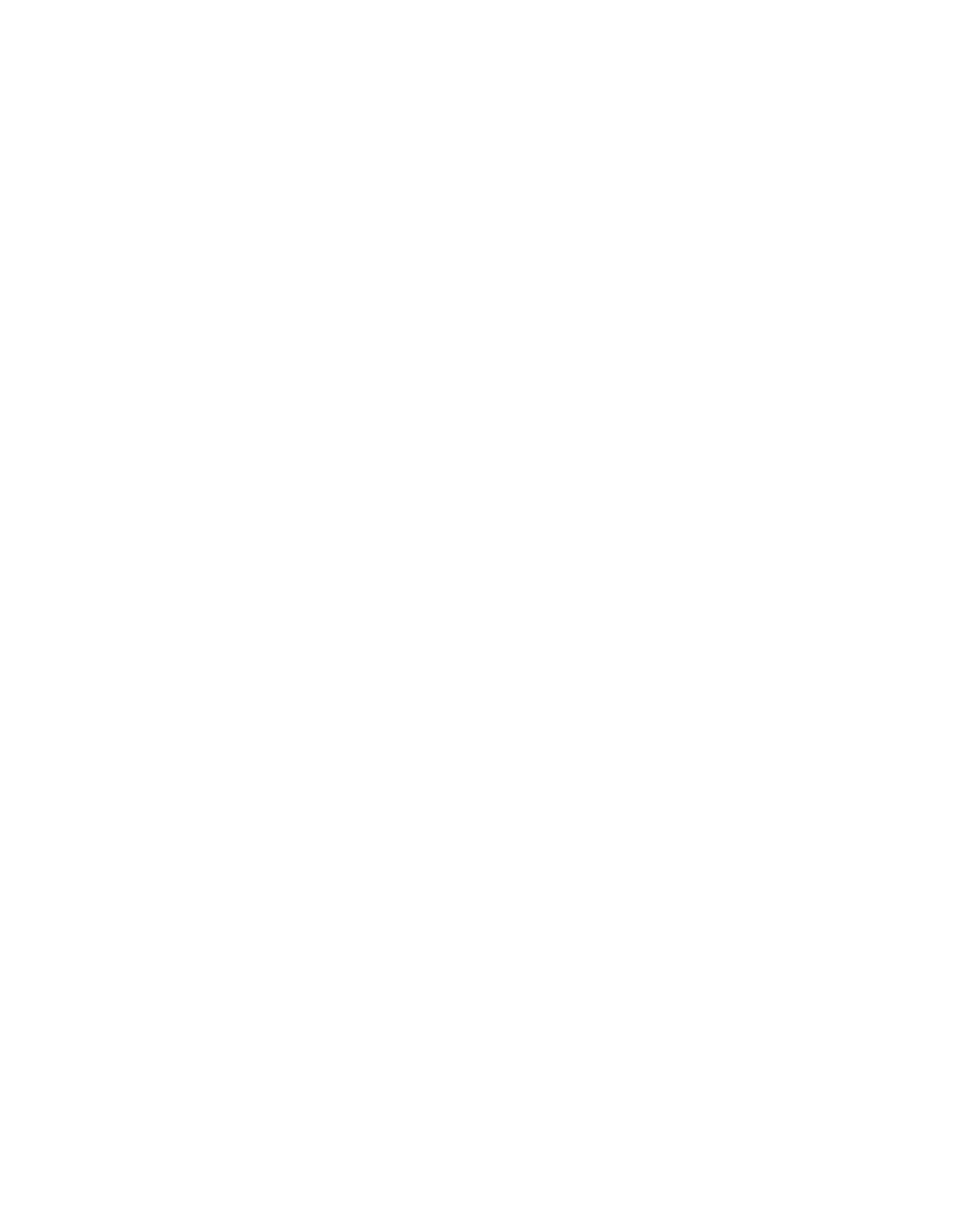## CHAPTER 6

## Complex integration

Integrals play a crucial role in calculus, engineering, and physics. It is therefore not unexpected that integrals will be crucial to our development of complex geometry. We will use complex line integrals to prove one of the most fundamental facts in complex analysis: a complex analytic function is given locally by a convergent power series. In doing so we will establish that the three possible definitions of complex analytic function given in Chapter 5 all yield the same class of functions.

Complex integration has many other applications. In particular in this chapter we show how to find various real definite integrals by using complex integration. Doing so allows us to glimpse such topics as Fourier transforms, the Gaussian probability distribution, and the Γ-function.

### 1. Complex-valued functions

We first discuss some basic facts about derivatives and integrals of complexvalued functions of one real variable. Most readers will blithely accept and use these facts without much thought.

Let  $(a, b)$  be an open interval on **R** and suppose that  $g : (a, b) \to \mathbf{C}$  is a function. Write  $q(t) = u(t) + iv(t)$  for its expression in terms of real and imaginary parts. Then  $g$  is differentiable if and only if both  $u$  and  $v$  are differentiable, and we have  $g'(t) = u'(t) + iv'(t)$  for all  $t \in (a, b)$ . The derivative is linear over **C**. In other words, if  $c \in \mathbb{C}$  and q and h are differentiable complex-valued functions on  $(a, b)$ , then  $cg$  and  $g + h$  also are, and of course we have

$$
(cg)'(t) = cg'(t)
$$

$$
(g+h)'(t) = g'(t) + h'(t).
$$

Next let [a, b] be a closed interval on **R**, and let  $g : [a, b] \to \mathbb{C}$  be a function. As above, write  $q(t) = u(t) + iv(t)$  for its expression in terms of real and imaginary parts. Note that g is continuous if and only if u and v are continuous. When g is continuous it is natural to call its image a curve. Following common practice we use the term *curve* both for the mapping g and for the image  $g([a, b])$  as a subset of C. We reserve the term curve for continuous mappings  $q$ . A curve is called *smooth* (or *continuously differentiable*) if g is smooth (or continuously differentiable). A curve is called piecewise smooth if it has finitely many smooth pieces. A piecewise smooth curve is connected when regarded as a subset of C.

The definition of the integral of a continuous (or more generally, piecewise continuous) function g reduces to the usual definition of a real-valued function as follows: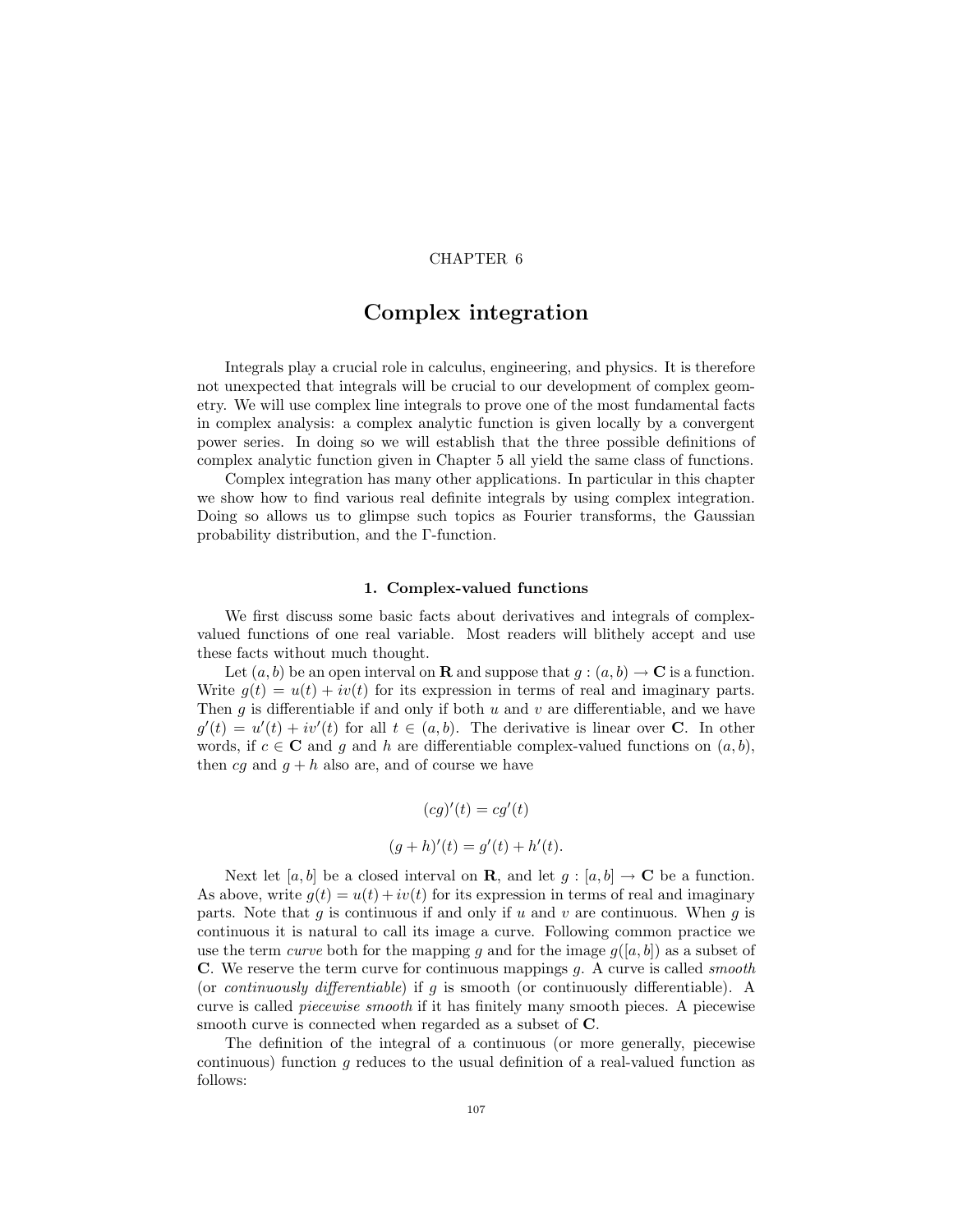(1) 
$$
\int_{a}^{b} g = \int_{a}^{b} g(t)dt = \int_{a}^{b} u(t)dt + i \int_{a}^{b} v(t)dt = \int_{a}^{b} u + i \int_{a}^{b} v.
$$

Said another way, the definition states

(2) 
$$
\operatorname{Re}\int g = \int \operatorname{Re}(g)
$$

(3) 
$$
\operatorname{Im} \int g = \int \operatorname{Im} (g).
$$

The definitions (2) and (3) are reasonable. The real part of a sum is the sum of the real parts of the summands. The real part of a limit is the limit of the real part. The same holds for the imaginary part. An integral is the limit of a sum. Therefore we can move the operation of taking the real or imaginary part past the integral sign.

It follows from (1) that the integral is linear over C. In other words, if  $c \in \mathbb{C}$ and g and h are continuous complex-valued functions on  $[a, b]$ , then

$$
\int_{a}^{b} cg = \int_{a}^{b} cg(t)dt = c \int_{a}^{b} g(t)dt = c \int_{a}^{b} g,
$$

$$
\int_{a}^{b} (g+h) = \int_{a}^{b} (g(t) + h(t))dt = \int_{a}^{b} g(t)dt + \int_{a}^{b} h(t)dt = \int_{a}^{b} g + \int_{a}^{b} h.
$$

These formal basic facts about the linearity of derivatives and integrals hold as we expect. We say a bit more about a crucial inequality.

First of all, integrals (in any theory of integration) are limits of sums and therefore integrals of real-valued functions preserve inequalities. If  $u : [a, b] \to \mathbf{R}$ is an integrable function, and  $0 \le u$ , then  $0 \le \int_a^b u$ . It follows by linearity that if  $u_1$  and  $u_2$  are integrable functions with  $u_1 \leq u_2$ , then  $\int_a^b u_1 \leq \int_a^b u_2$ . Since both  $u \le |u|$  and  $-u \le |u|$  always hold, we obtain both  $\pm \int u \le \int |u|$ . Hence for each real-valued integrable function  $u$  we have

(4) 
$$
\left| \int_{a}^{b} u \right| \leq \int_{a}^{b} |u|.
$$

This inequality also holds for complex-valued functions, but requires justification.

Lemma 1.1. Inequality (4) holds for each integrable complex-valued function g. PROOF. We write  $\int_a^b g(t)dt = re^{i\theta}$ . We then have

(5) 
$$
\left| \int_{a}^{b} g(t)dt \right| = r = e^{-i\theta} \int_{a}^{b} g(t)dt = \int_{a}^{b} e^{-i\theta} g(t)dt = \text{Re} \int_{a}^{b} e^{-i\theta} g(t)dt
$$

$$
= \int_{a}^{b} \text{Re} \left( e^{-i\theta} g(t) \right) dt \le \int_{a}^{b} |e^{-i\theta} g(t)| dt = \int_{a}^{b} |g(t)| dt.
$$

In one step in (5) we replaced an integral by its real part; that step is fine, because  $\int g$  is real. Also, with  $h = e^{-i\theta}g$ , we integrated the inequality  $\text{Re}(h) \leq |h|$  to obtain  $\int_a^b \text{Re}(h) \le \int_a^b |h|$ . In the last step we used  $|e^{-i\theta}| = 1$ .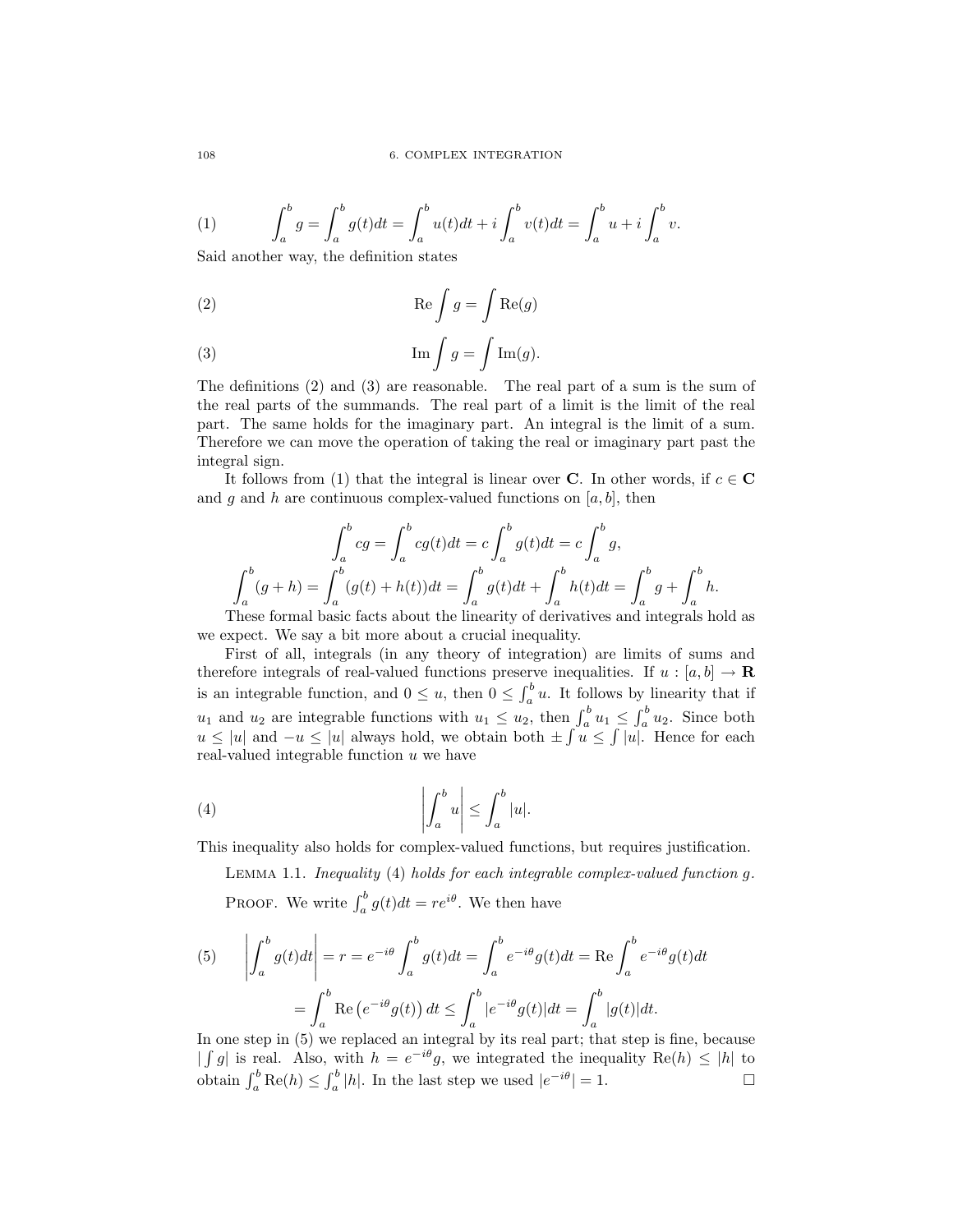### 2. LINE INTEGRALS 109

### 2. Line integrals

We begin with the notion of work in elementary physics. Imagine a force acting at each point of the plane. We can think of this force as an arrow based at each point; in other words, this force defines a vector field. A vector field is a function  $F$ , in general not complex analytic, mapping C to C. We write  $F = P + iQ = (P, Q)$ in terms of its real components. At each point  $z \in \mathbb{C}$ , we place the vector  $F(z)$ .

Given a curve  $\gamma$  in the plane satisfying appropriate hypotheses, we ask how much work it takes to travel along this curve against the force F. Work is the dot product of force and distance. We approximate the curve  $\gamma$  by a piecewise rectangular path whose sides are parallel to the axes. We resolve the force into components, compute the work along these sides by the simpler formula force times distance. Finally we add together the infinitesimal pieces, resulting in a line integral (or path integral). Hence work should be the integral along  $\gamma$  of  $P dx + Q dy$ . An alternative notation used in physics helps clarify the picture. By definition the work  $W$  is defined by the line integral in  $(6)$ :

(6) 
$$
W = \int_{\gamma} F \cdot d\mathbf{s}.
$$

We can think of ds as the vector  $(dx, dy)$ . We write ds for the length of ds. Before giving a precise definition of the meaning of (6), we recall from calculus the notion of arc-length. The length  $L = L(\gamma)$  of a smooth curve  $\gamma$  is defined by

(7) 
$$
L = L(\gamma) = \int_{\gamma} ds = \int_{a}^{b} |\gamma'(t)| dt.
$$

This definition arises from approximating the curve by a rectangular path as above and using the Pythagorean Theorem. We say that the curve  $\gamma$  is smooth if the function  $t \to \gamma(t)$  is smooth. When  $\gamma$  is smooth the far right-hand side of (7) has a precise meaning. We then *define*  $\int_{\gamma} ds$  by (7). When  $\gamma$  is piecewise smooth we use (7) on each smooth piece and then add up the results. In this book we will nearly always assume that our curves are piecewise smooth.

In the notation from physics, ds is the object which becomes  $|\gamma'(t)|dt$  after we parametrize  $\gamma$ . Its vector form  $d\mathbf{s} = (dx, dy)$  from (6) becomes  $\gamma'(t)dt$  after we parametrize  $\gamma$ . If  $F = (P, Q)$ , then (6) becomes

(8) 
$$
W = \int_{\gamma} F \cdot d\mathbf{s} = \int_{\gamma} P dx + Q dy.
$$

Mathematicians prefer expressing these ideas using differentiable forms. Let  $\gamma : [a, b] \to \mathbb{R}^2$  be a smooth curve, and let  $\omega = P dx + Q dy$  be smooth one-form defined near the image of  $\gamma$ . We write  $\gamma(t) = (x(t), y(t))$  and we define the integral by  $(9)$ :

(9) 
$$
\int_{\gamma} \omega = \int_{\gamma} P dx + Q dy = \int_{a}^{b} (P(\gamma(t))x'(t) + Q(\gamma(t))y'(t)) dt.
$$

Again, when  $\gamma$  is piecewise smooth, we use (9) on each piece and add up the results. One technical point must be established for these definitions to make sense. We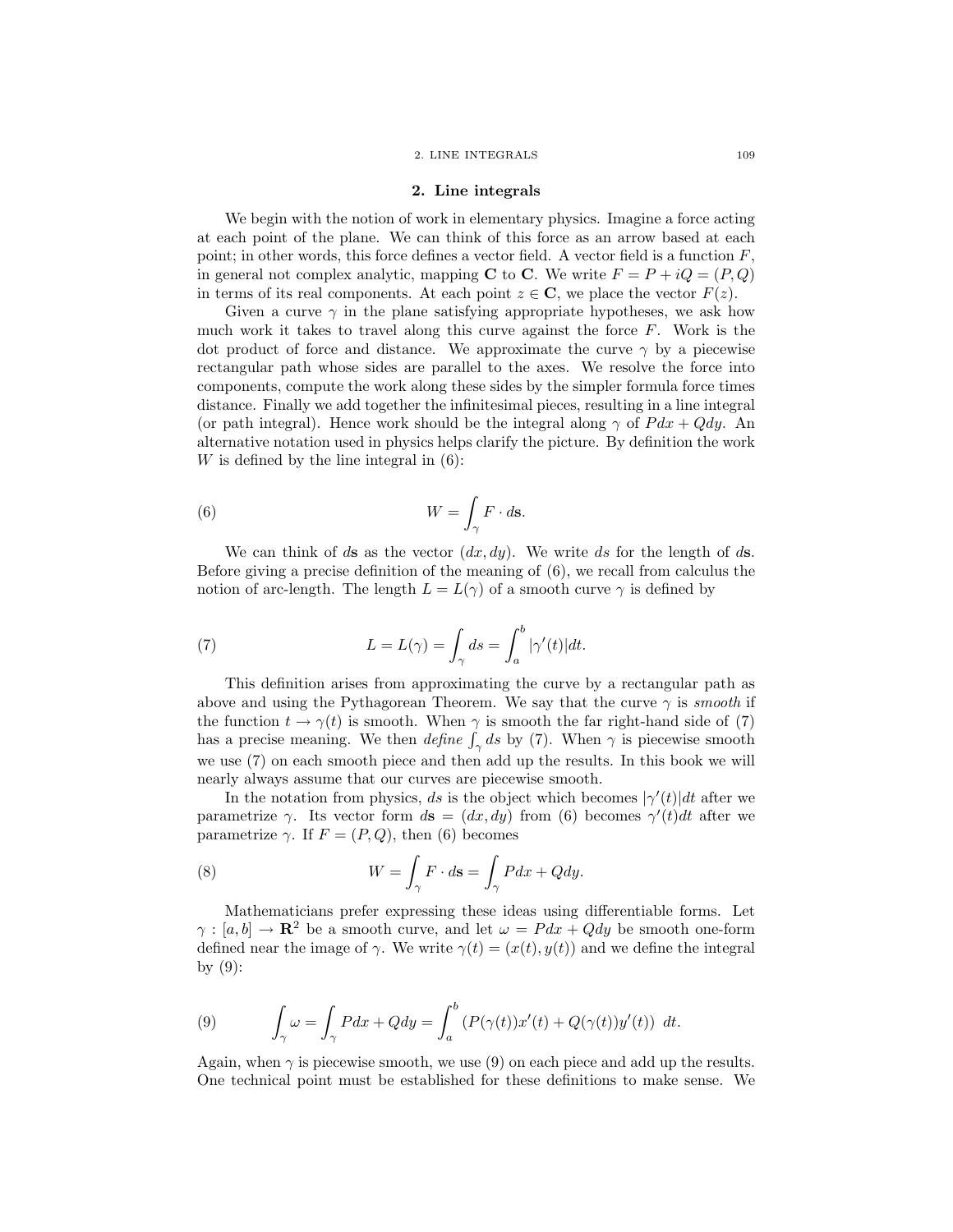must show that the value of the line integral  $\int_{\gamma} P dx + Q dy$  is independent of the parametrization of  $\gamma$ .

LEMMA 2.1. Formula (9) is unchanged if we reparametrize  $\gamma$ . In other words, suppose  $\gamma : [a, b] \to \mathbf{C}$  is a smooth curve and  $\phi : [a', b'] \to [a, b]$  is a continuously differentiable bijection. Put  $\eta = \gamma \circ \phi$ . Then

(10) 
$$
\int_{\gamma} P dx + Q dy = \int_{\eta} P dx + Q dy.
$$

PROOF. The proof is left to the reader, with the following hint. Write the left-hand side of (10) using (9). Then put  $t = \phi(\tau)$ . Use the change of variables formula from elementary calculus to obtain the right-hand side of  $(10)$ .

We therefore consider 1-forms to be the basic objects. Formula (9) tells us how to compute a line integral, and formula (8) interprets the integral in terms of the work done.

EXERCISE 6.1. Fill in the details of the proof of Lemma 2.1.

The following inequality about length generalizes Lemma 1.1 and gets used in some proofs.

PROPOSITION 2.1 (ML-inequality). Let  $\gamma : [a, b] \to \mathbb{R}^2$  be a piecewise smooth curve of length L. Assume that f is a function, defined and continuous on the image of  $\gamma$ , with  $|f(z)| \leq M$ . Then

$$
\left| \int_{\gamma} f(z) dz \right| \leq ML
$$

PROOF. It suffices to prove the inequality for each smooth piece of  $\gamma$  and add the results. We therefore assume  $\gamma$  is smooth. The definition of the line integral and Lemma 1.1 give

$$
\left| \int_{\gamma} f(z) dz \right| = \left| \int_{a}^{b} f(\gamma(t)) \gamma'(t) dt \right| \leq \int_{a}^{b} |f(\gamma(t))| |\gamma'(t)| dt \leq M \int_{a}^{b} |\gamma'(t)| dt = ML.
$$

We next discuss Green's theorem. We prove the theorem only when  $\gamma$  is the boundary of a rectangle and refer to any multi-variable calculus book for a proof in more generality. We mention however that the proof for a rectangle is in some sense the main point. Figures 2 and 3 suggest that the result for rectangles implies the result for any region bounded by finitely many straight lines, each parallel to one of the axes. As indicated by the arrows in Figure 2, a line integral over the boundary of the large rectangle equals the sum of line integrals over the boundaries of the four smaller rectangles, because the contributions over the interior segments cancel in pairs. Also, a double integral over the large rectangle equals the sum of the double integrals over the four pieces. It follows, as suggested by Figure 3, that the conclusion of Green's theorem then also holds for any region bounded by a polygonal path whose sides are parallel to the axes. Finally, again suggested by Figure 3, the theorem holds for any curve that is a limit of such polygonal paths. This collection of limit curves includes every curve that arises in this book; in particular piecewise smooth curves are such limits.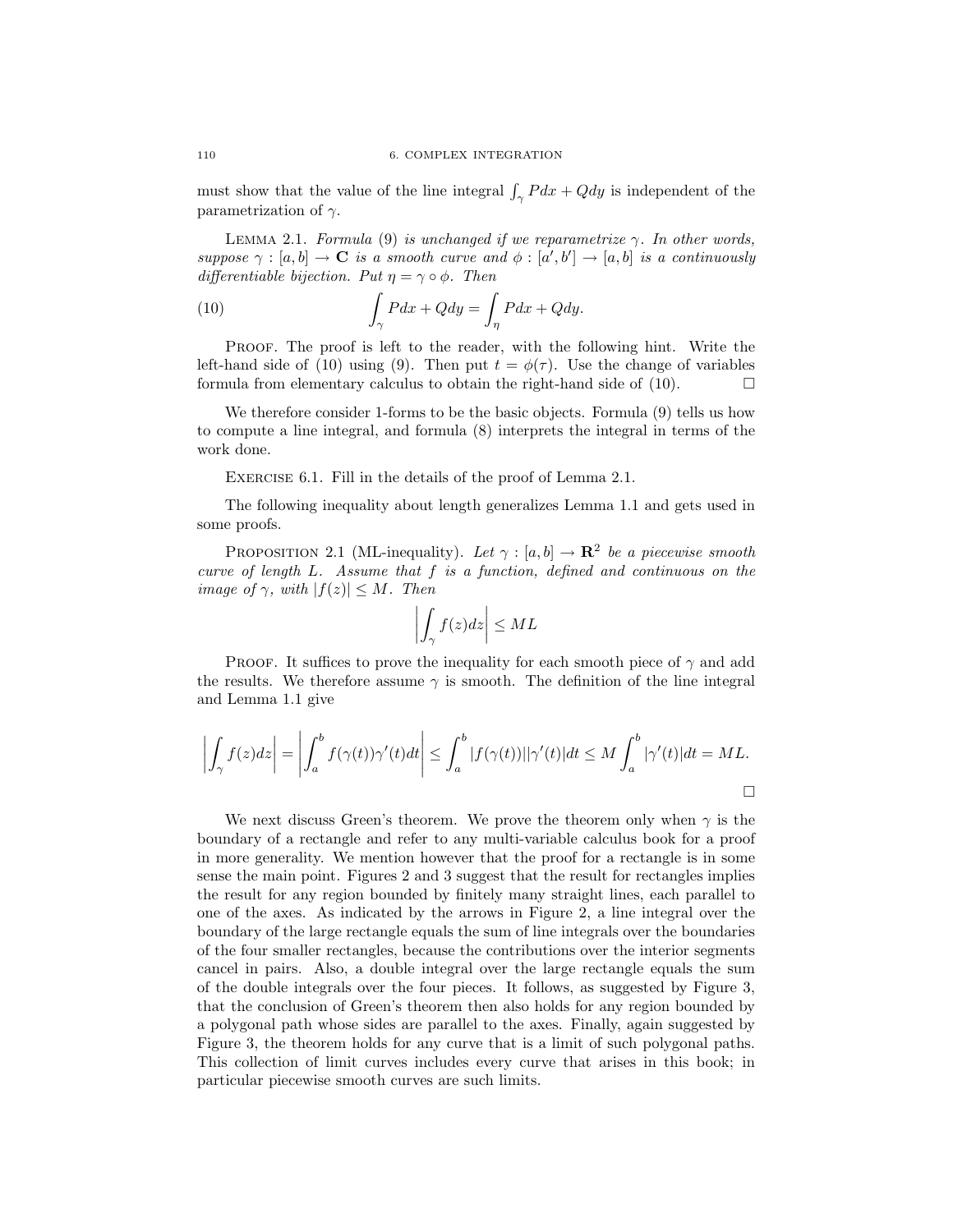Recall that a closed curve is a function  $\gamma : [a, b] \to \mathbf{C}$  with  $\gamma(a) = \gamma(b)$ . We say that a closed curve  $\gamma$  is *simple* if the image does not cross itself, except at the end points. In other words, if  $s \neq t$ , then  $\gamma(s) \neq \gamma(t)$  unless  $s = a$  and  $t = b$  or  $s = b$  and  $t = a$ . We say that a closed curve  $\gamma$  is *positively oriented* it the image is traversed counter-clockwise as the parameter  $t$  increases from  $a$  to  $b$ . See Figure 1. (A more rigorous definition is possible, but we are content with this intuitive definition.)



FIGURE 1. A positively oriented simple closed curve enclosing a region

THEOREM 2.1 (Green's theorem). Let  $\gamma$  be a piecewise smooth, positively oriented, simple closed curve in  $C$ . Let P, Q be continuously differentiable functions on and inside  $\gamma$ . Write  $\Omega$  for the interior of  $\gamma$ . Then

(11) 
$$
\int_{\gamma} P dx + Q dy = \iint_{\Omega} \left( \frac{\partial Q}{\partial x} - \frac{\partial P}{\partial y} \right) dx dy.
$$

PROOF. We assume  $\gamma$  is the boundary of a rectangle  $\Omega$ , with vertices at  $(a, b), (c, b), (c, \delta), (a, \delta)$ . Since  $\gamma$  is positively oriented, the x variable increases from a to c when  $y = b$ , and decreases from c to a when  $y = \delta$ . Similarly the y variable increases from b to  $\delta$  when  $x = c$  and decreases from  $\delta$  to b when  $x = a$ .

We integrate the right hand side of (11) over the interior  $\Omega$  of this rectangle and use the fundamental theorem of calculus. We may do the iterated integral in either order (Fubini's theorem); we integrate  $\frac{\partial Q}{\partial x}$  first with respect to x, and we integrate  $\frac{\partial P}{\partial y}$  first with respect to y. We obtain:

(12) 
$$
\iint_{\Omega} \left( \frac{\partial Q}{\partial x} - \frac{\partial P}{\partial y} \right) dx dy = \int_{b}^{d} \int_{a}^{c} \frac{\partial Q}{\partial x} dx dy - \int_{a}^{c} \int_{b}^{d} \frac{\partial P}{\partial y} dy dx =
$$

$$
\int_{b}^{d} (Q(c, y) - Q(a, y)) dy - \int_{a}^{c} (P(x, d) - P(x, b)) dx = \int_{\gamma} Q dy + P dx.
$$

The last step follows simply by parametrizing the given line segments and keeping track of the orientation, as in the first paragraph.  $\Box$ 

Green's theorem is a special case of what has become known as the modern form of Stokes's theorem. Although this material is a bit too advanced for this book, at the end of this section we briefly whet the reader's appetite for learning about differential forms. The simplest formulation of Green's theorem uses the operator  $d$ , called the exterior derivative. We summarize the properties of  $d$  at the end of this section. We next restate Green's theorem using the exterior derivative.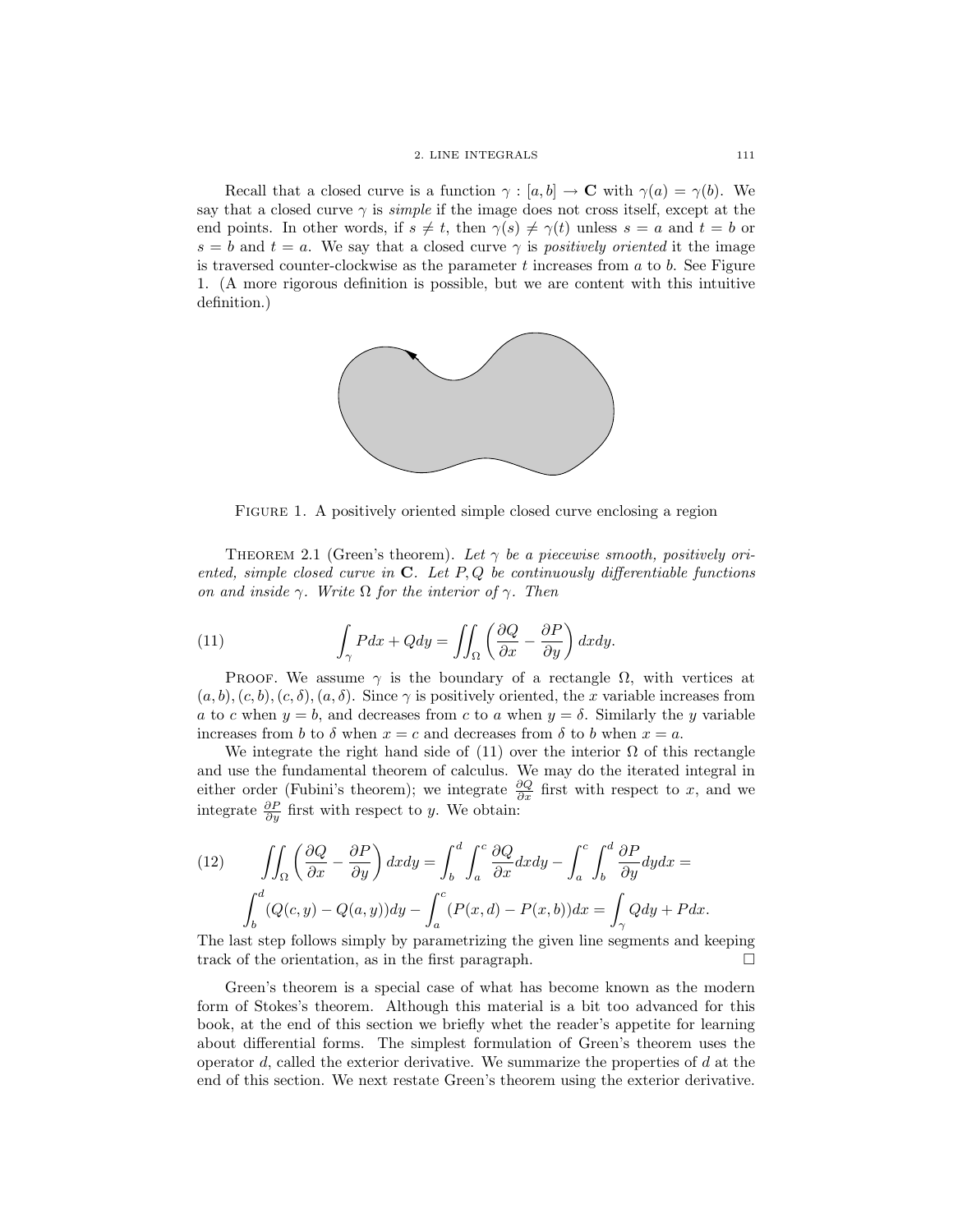Each 1-form in the plane can be written  $P dx + Q dy$ . We use the properties of the exterior derivative from Proposition 2.2 at the end of this section. Assuming P and Q are differentiable we have

$$
d(Pdx + Qdy) = \left(\frac{\partial P}{\partial x}dx + \frac{\partial P}{\partial y}dy\right) \wedge dx + \left(\frac{\partial Q}{\partial x}dx + \frac{\partial Q}{\partial y}dy\right) \wedge dy =
$$

$$
\frac{\partial P}{\partial y}dy \wedge dx + \frac{\partial Q}{\partial x}dx \wedge dy = \left(-\frac{\partial P}{\partial y} + \frac{\partial Q}{\partial x}\right)dx \wedge dy.
$$

The formula in Green's theorem becomes

(13) 
$$
\int_{\gamma} P dx + Q dy = \iint_{\Omega} d(P dx + Q dy).
$$

Next we investigate the use of Green's theorem in complex analysis.

COROLLARY 2.1 (Easy form of Cauchy's theorem). Let  $\gamma$  and  $\Omega$  be as in Green's Theorem, and suppose f is complex analytic on a set containing the closure of  $\Omega$ . Then

$$
\int_{\gamma} f(z)dz = 0.
$$

PROOF. Write  $f = u + iv$  and  $dz = dx + idy$ . Then, using Green's Theorem and the Cauchy-Riemann equations we get

$$
\int_{\gamma} f(z)dz = \int_{\gamma} (u+iv)(dx+idy) = \int_{\gamma} (udx-vdy) + i \int_{\gamma} (vdx+udy)
$$

$$
= \iint_{\Omega} \left(\frac{-\partial v}{\partial x} - \frac{\partial u}{\partial y}\right) dxdy + i \iint_{\Omega} \left(\frac{\partial u}{\partial x} - \frac{\partial v}{\partial y}\right) dxdy = 0 + 0 = 0.
$$

 $\Box$ 



FIGURE 2. Breaking a rectangle into smaller rectangles

Students are sometimes careless in applying these results. We give two (related) examples where the differentiability hypotheses fail only at a single point in the interior of the curve, and the conclusion fails. These two examples lie at the basis of the mathematical subject called cohomology. Cohomology makes precise the number of and the dimension of holes in a complicated object. Similar examples in three dimensions lie at the basis of the theory of electricity and magnetism.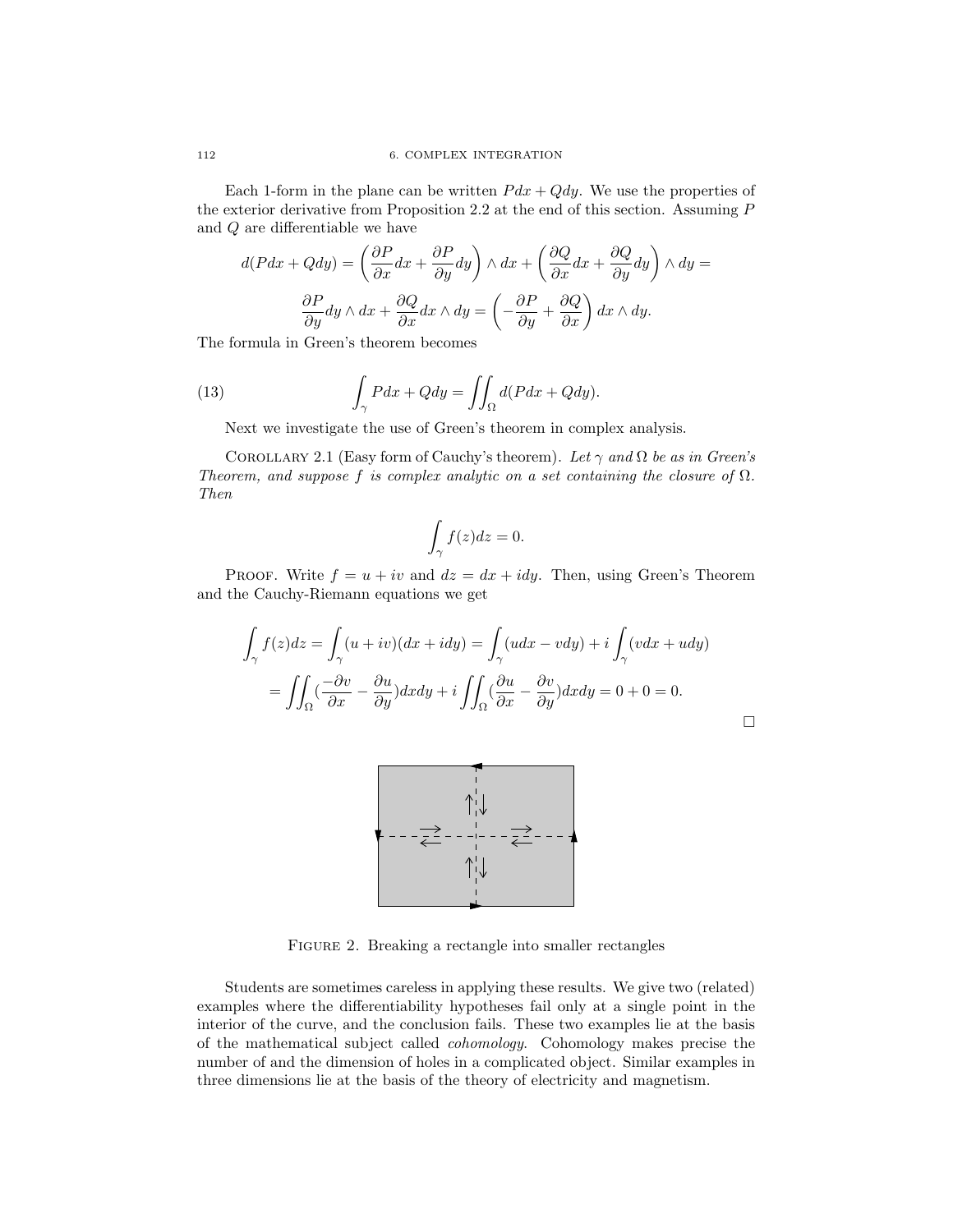

FIGURE 3. Approximation of a curve by a polygonal path

EXAMPLE 2.1. Put  $\omega = \frac{-y}{x^2+y^2} dx + \frac{x}{x^2+y^2} dy$  for  $(x, y) \neq (0, 0)$ . Let  $\gamma$  be the positively oriented unit circle. Then  $\int_{\gamma} \omega = 2\pi$ . On the other hand, for  $(x, y) \neq 0$  $(0, 0)$ , we have  $d\omega = 0$ . These statements together do not contradict Green's theorem. Its hypotheses do not apply because  $\omega$  is not differentiable at 0.

EXAMPLE 2.2. Suppose  $f(z) = \frac{1}{z}$  and  $\gamma$  is the unit circle. Then Cauchy's theorem does not apply. In fact,  $\int_{\gamma} f(z)dz = 2\pi i \neq 0$ . The reason is that the hypotheses in Green's theorem insist that something is true everywhere in the interior  $\Omega$  of  $\gamma$ . If  $f(z) = \frac{1}{z}$ , then f fails to be analytic at 0. In other words, one must be careful. Simply being complex analytic near  $\gamma$  is not good enough!

EXERCISE 6.2. With  $\omega$  as in Example 2.1, prove that  $d\omega = 0$ . Then express  $\omega$ in terms of dz and  $d\overline{z}$  and prove it again.

EXERCISE 6.3. Evaluate the line integrals in the two previous examples.

We have often mentioned that things are easier if we work with z and  $\overline{z}$  rather than with  $x$  and  $y$ . That comment applies particularly well here. We write out the proof of Corollary 2.1 using complex derivatives.

(14) 
$$
\int_{\gamma} f(z)dz = \iint_{\Omega} d(f(z)dz) = \iint_{\Omega} \frac{\partial f}{\partial \overline{z}}(z)dz \wedge dz = \iint_{\Omega} 0 = 0.
$$

These ideas are closely related to physics. Consider a vector field  $F = (P, Q)$  in the plane. This vector field  $F$  is called *conservative* if the work done traveling along any path depends on only the difference in potential energy. In other words, the line integral  $\int_{\gamma} F \cdot d\mathbf{s}$  depends on only the endpoints of  $\gamma$ . Mathematicians express the same idea using differential forms. Let  $\omega = P dx + Q dy$  be a 1-form. We say that  $\omega$  is an exact 1-form if there is a smooth function g such that  $dg = P dx + Q dy$ . For any piecewise smooth curve  $\gamma$ , whether closed or not, we then have

$$
\int_{\gamma} Pdx + Qdy = \int_{\gamma} dg = g(\gamma(b)) - g(\gamma(a)).
$$

Thus, if  $\omega$  is exact, then F is conservative.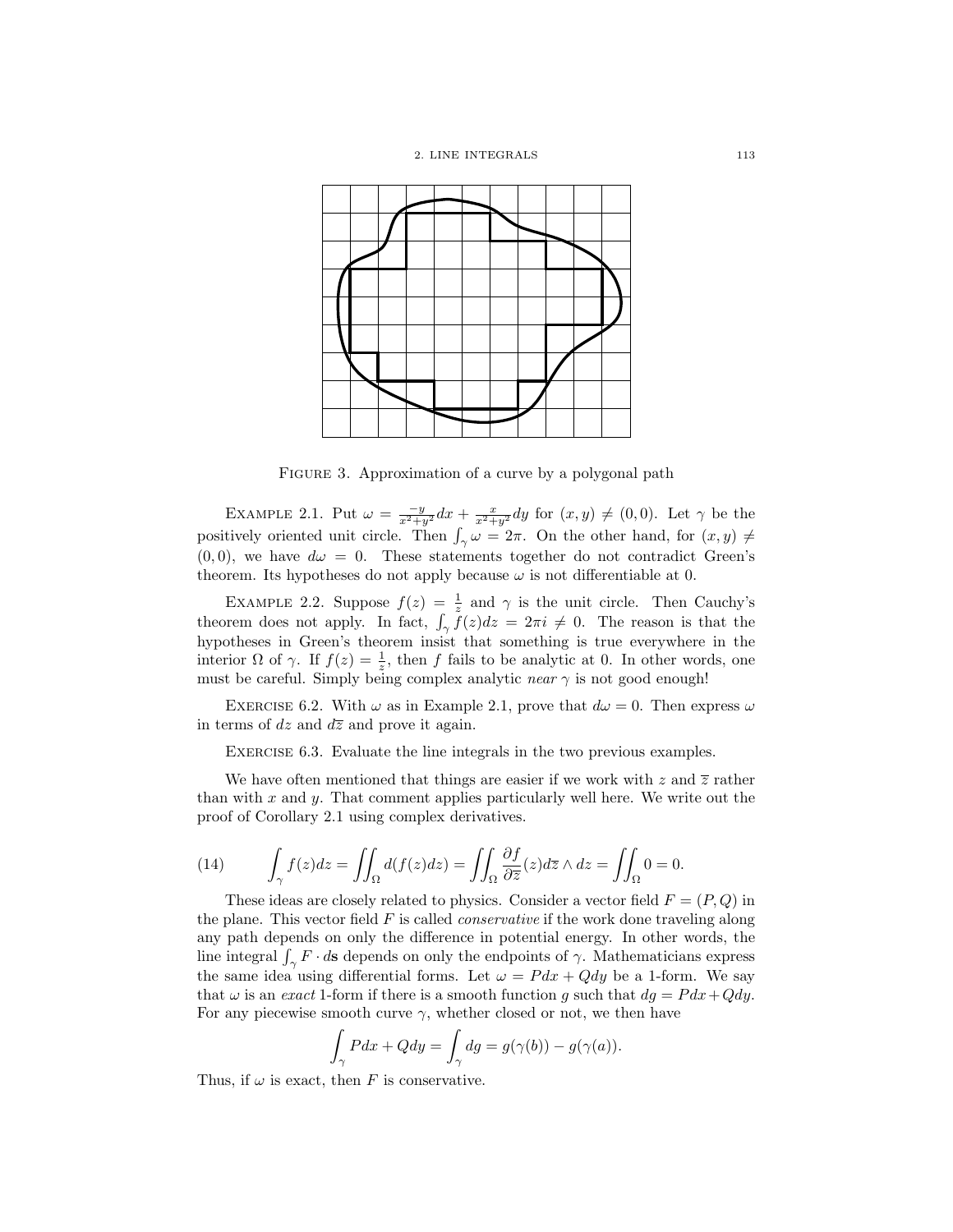The following standard result summarizes the situation. In it we use a topological fact about connected open sets in C; its proof is sketched in Section 6 of Chapter 1. We can connect any two points in  $\Omega$  by a polygonal path whose sides are parallel to the axes.

THEOREM 2.2. Let  $\Omega$  be a connected open set on which  $\omega = P dx + Q dy$  is smooth. The line integral  $\int_{\gamma} \omega$  depends on only the endpoints of  $\gamma$  if and only if there is a smooth function g on  $\Omega$  for which  $\omega = dg$ .

PROOF. If g exists, then as above,  $\int_{\gamma} dg = g(\gamma(b)) - g(\gamma(a))$ . To prove the converse, fix a point  $z_0$  in  $\Omega$ . Given  $z \in \Omega$ , we connect  $z_0$  to z by a polygonal path  $\gamma$  whose sides are parallel to the axes. We define g by  $g(z) = \int_{\gamma} \omega$ . By assumption the value of g is independent of the choice of path. By choosing the last part of the polygonal path to be parallel to the x axis, and using the fundamental theorem of calculus, we see that  $\frac{\partial g}{\partial x} = P$ . By choosing the last part of the polygonal path to be parallel to the y-axis, we likewise see that  $\frac{\partial g}{\partial y} = Q$ .  $\frac{\partial g}{\partial y} = Q.$ 

When  $f(z) = z^{n-1}$  for  $n \in \mathbb{N}$ , we have  $f(z)dz = d(\frac{z^n}{n})$  $\frac{z^n}{n}$ , and thus  $f(z)dz$  is exact. When  $\gamma$  is a closed curve, we therefore obtain

(15) 
$$
\int_{\gamma} z^{n-1} dz = \int_{\gamma} d(\frac{z^n}{n}) = 0.
$$

By linearity and  $(15)$ , for any polynomial p we obtain

$$
\int_{\gamma} p(z)dz = 0.
$$

It is therefore no surprise that the same result for convergent power series holds. Let F be complex analytic; then  $dF = F'(z)dz$  is an exact differential. Therefore  $\int_{\gamma} F'(z) dz = 0$  for any closed curve  $\gamma$ . We obtain Cauchy's theorem for derivatives of complex analytic functions.

EXERCISE 6.4. In each case find parametric equations  $t \to z(t)$  for the curve  $\gamma$ . Use complex variable notation rather than real variable notation in 1) and 2).

1)  $\gamma$  is the unit circle, traversed counterclockwise.

2)  $\gamma$  is a circle of radius R with center at p, traversed counterclockwise.

3)  $\gamma$  is the boundary of a rectangle with vertices at  $(a, b), (c, b), (c, d), (a, d)$ , traversed counterclockwise. Four different formulas are required.

4)  $\gamma$  is the part of the right-hand branch of the hyperbola defined by  $x^2 - y^2 = 3$ from  $(2, -1)$  to  $(2, 1)$ .

5)  $\gamma$  is the ellipse  $\frac{x^2}{a^2} + \frac{y^2}{b^2}$  $\frac{y^2}{b^2} = 1$ , traversed counterclockwise.

EXERCISE 6.5. Graph the set of points in the plane where  $x^3 + y^3 = 3xy$ . This set is called the folium of Descartes. Let  $\gamma$  be the part of the curve forming a loop in the first quadrant. 1) Find parametric equations for  $\gamma$ . Hint: Determine where the line  $y = tx$  intersects  $\gamma$  to find x and y as functions of t.

2) Find the area inside the loop. Hint: First express  $\frac{xdy-ydx}{2}$  in terms of t and then integrate it around  $\gamma$ .

EXERCISE 6.6. For  $k \in \mathbb{N}$ , define a curve by  $x^{2k+1} + y^{2k+1} = (2k+1)x^k y^k$ . Repeat Exercise 6.5 for these curves.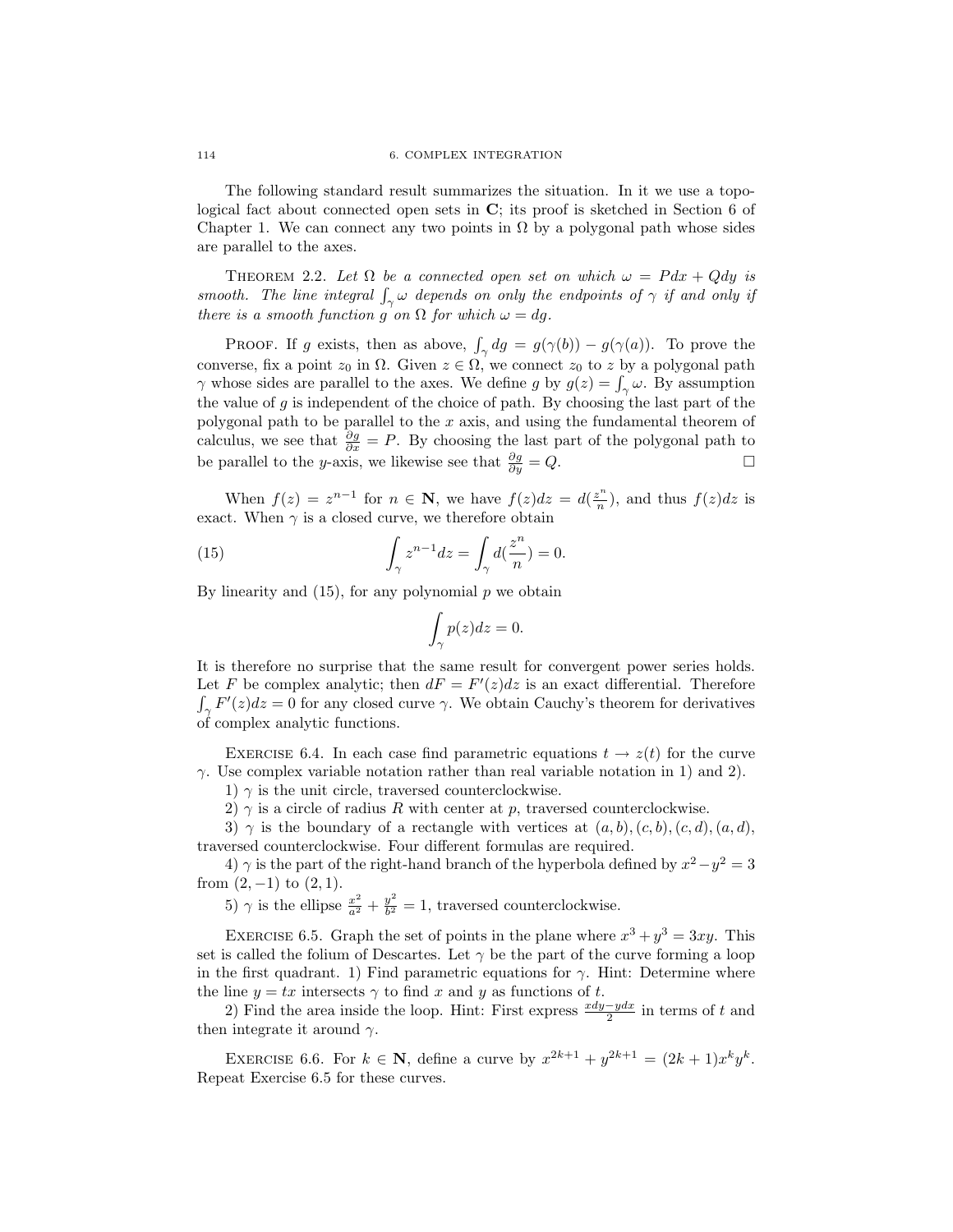EXERCISE 6.7. Let  $p_d(x, y)$  be a homogeneous polynomial of degree d, and let  $q_{d-1}(x, y)$  be homogeneous of degree  $d-1$ . Consider the set V of  $(x, y)$  such that  $p_d(x, y) = q_{d-1}(x, y)$ . Parametrize V by proceeding as in the previous exercises.

EXERCISE 6.8. Evaluate, for  $n \in \mathbb{Z}$ , the integral  $\int_{|z|=R} z^n d\overline{z}$ .

EXERCISE 6.9. Use polar coordinates to evaluate, for non-negative integers  $m, n$ , the double integral



Figure 4. Folium of Descartes

Exterior derivative. As we saw above, Green's theorem has a simple statement using the exterior derivative d. We glimpse deeper waters by summarizing this concept in  $n$  dimensions. We mention first that a smooth function can be regarded as a differential 0-form. For each k-form  $\phi$  we define a  $k+1$  form  $d\phi$  called the *exterior derivative* of  $\phi$ . The operator d is defined via the following result:

PROPOSITION 2.2. There is a unique function d mapping  $k$  forms to  $k+1$  forms and satisfying the following properties:

- $d(\phi + \psi) = d\phi + d\psi$ .
- $d(\phi \wedge \psi) = d\phi \wedge \psi + (-1)^p \phi \wedge d\psi$ , where  $\phi$  is a p-form.
- $d^2 = 0$
- If  $f$  is a function, then  $df$  is defined as in Section 6 of Chapter 5.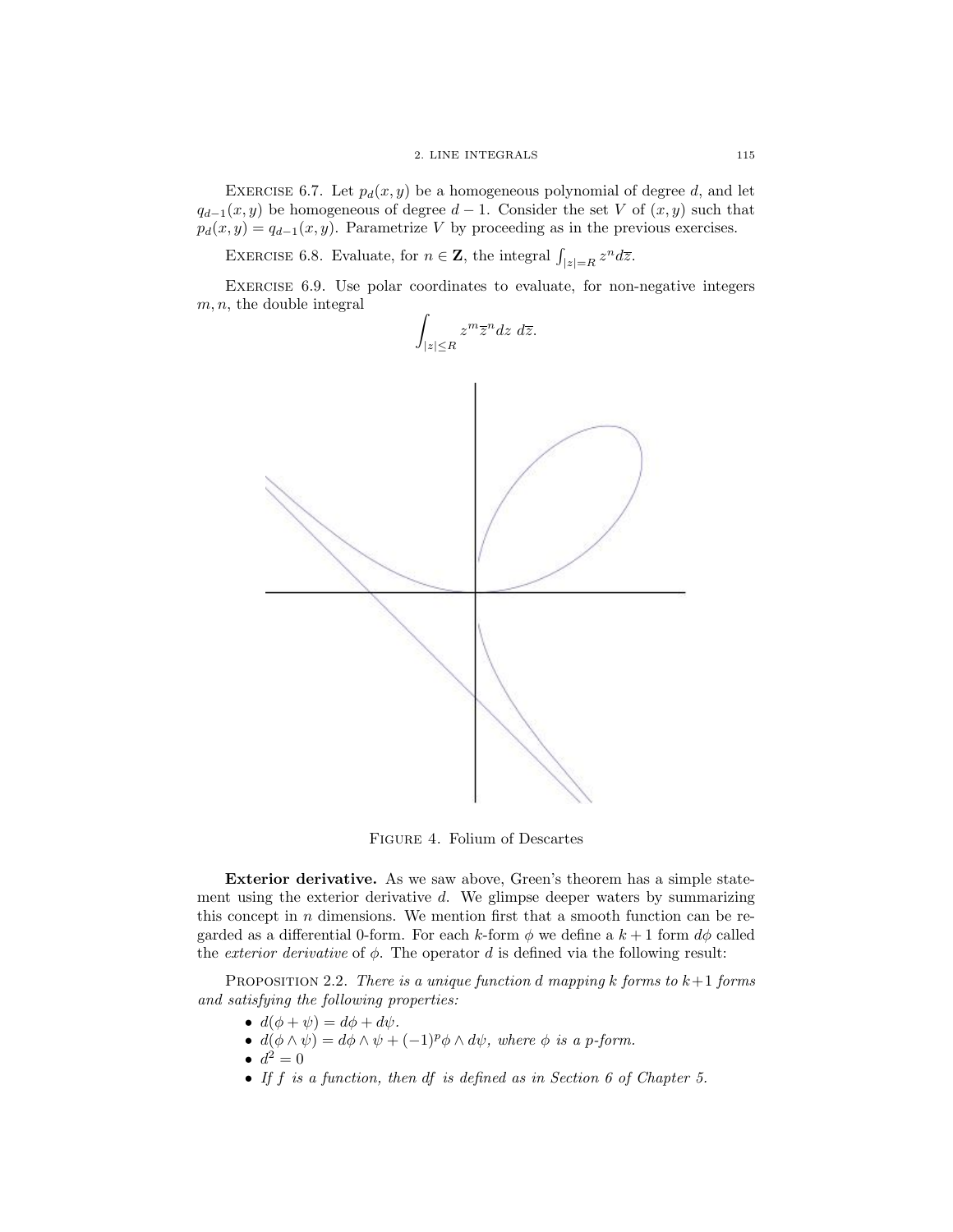We briefly mention the meaning of these properties. The fourth property says that d of a function is its total differential. In particular d of a constant is 0. The first property is the sum rule for derivatives; the second property generalizes the product rule. The property  $d^2 = 0$  is a brilliant way of organizing information. For smooth functions  $f$  we have

$$
\frac{\partial^2 f}{\partial x_j \partial x_k} = \frac{\partial^2 f}{\partial x_k \partial x_j}
$$

.

The alternating property of the wedge product combines with this equality of mixed partials to give  $d^2 = 0$ . It is not hard to check that these properties uniquely determine d. More interesting is that the exterior derivative affords considerable simplification to classical vector analysis. We give two simple examples. Various laws from physics such as  $\text{curl}(\nabla(f)) = 0$  for a function f, and  $\text{div}(\text{curl}(F)) = 0$  for a vector field F amount to special cases of  $d^2 = 0$ . See [11] for the use of differential forms in Physics.

Using d we reformulate Green's theorem. Let us denote the interior of  $\gamma$  as  $\Omega$ , and rewrite  $\gamma$  as the boundary  $\partial\Omega$  of  $\Omega$ . Then Green's theorem states that

(16) 
$$
\int_{\partial \Omega} \omega = \int_{\Omega} d\omega.
$$

In (16)  $\omega$  is a 1-form, and  $\partial\Omega$  is 1-dimensional. Formula (16) holds whenever  $\omega$  is a k − 1-form and  $\partial\Omega$  is the k − 1-dimensional boundary of a k-dimensional object. The result is called the general Stokes's formula. This formulation includes the fundamental theorem of calculus, Green's theorem, the divergence theorem, and the classical Stokes's theorem all as special cases. This general formulation also clarifies Maxwell's equations from the theory of Electricity and Magnetism. See [21] for a complete mathematical treatment of these ideas and see [11] for physical interpretations.

# 3. Goursat's proof

This section seems at first a bit technical and can be skipped on first reading; on the other hand, the argument in Goursat's proof is beautiful and elegant, and it deserves some time and effort.

We will be integrating around rectangles. First we note a special case which we can do directly and which arises in the proof.

EXAMPLE 3.1. Let  $\partial R$  be the boundary of a closed rectangle R and  $\alpha$ ,  $\beta$  be complex constants. Then

(17) 
$$
\int_{\partial R} (\alpha z + \beta) dz = 0.
$$

The proof is immediate;  $(\alpha z + \beta)dz = d(\alpha \frac{z^2}{2} + \beta z)$  and hence its line integral over any closed path must be 0.

In the proof we use the following fact about the topology of  $C$ . Consider a sequence  $R_j$  of closed rectangular regions of diameter  $d_j$  in C. Suppose for all j that  $R_{j+1} \subset R_j$  and also that  $\lim_{n\to\infty} d_j = 0$ . Then the intersection of the regions consists of a single point. This result follows from a corresponding result on the real line. Consider a sequence  $I_i$  of closed intervals in **R** of length  $L_i$ . Suppose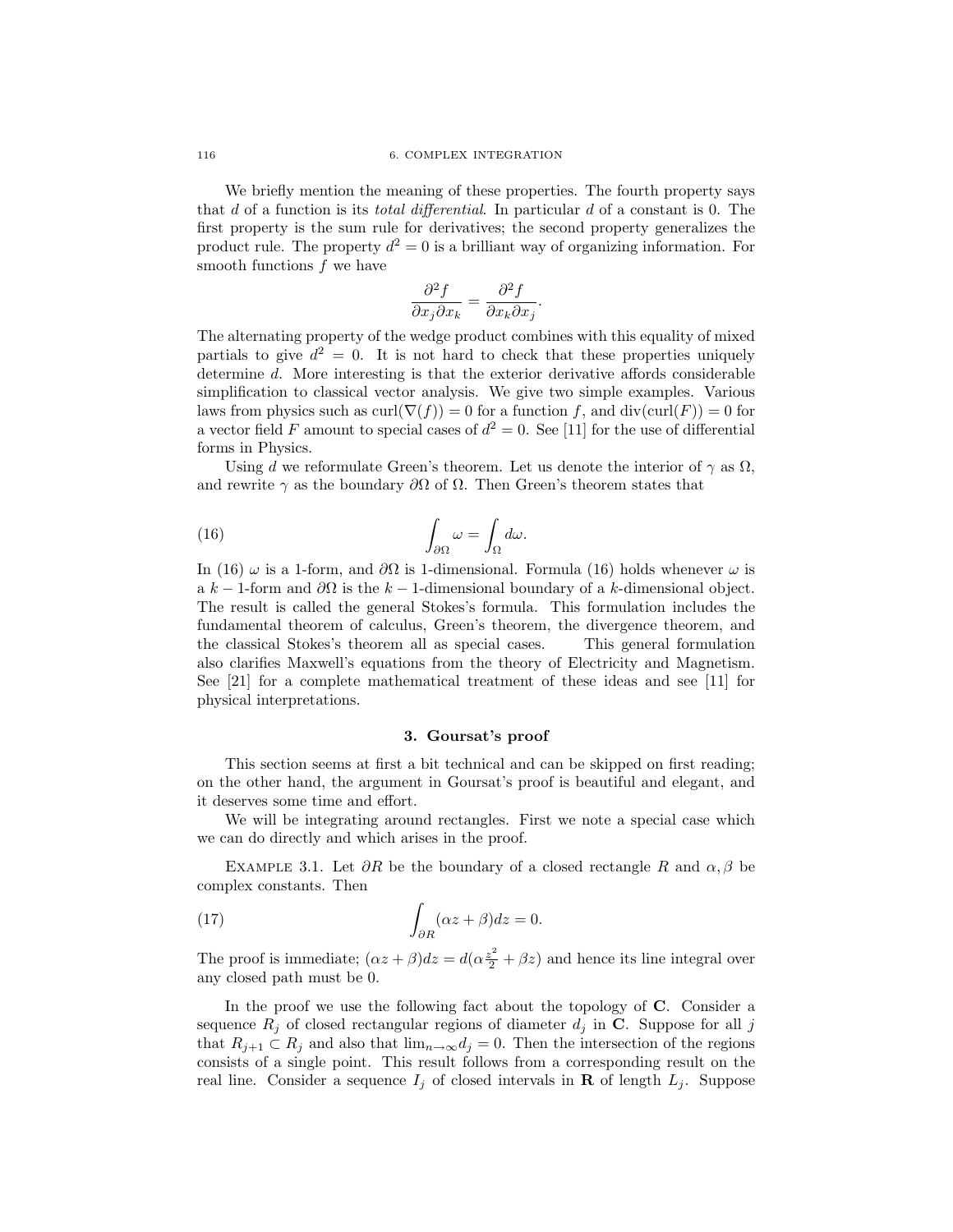for all j that  $I_{j+1} \subset I_j$  and also that  $\lim_{n\to\infty} L_j = 0$ . Then the intersection of these intervals is a single point. This statement about the real line is a consequence of the completeness axiom, and in fact can be taken instead of the least upper bound property as what it means for an ordered field to be complete. See [3, 20] for additional discussion.

In the proof of Goursat's theorem, we create a sequence  $R_n$  of closed rectangles which satisfy the above properties. The sequence converges to a single point.

If we take Definition 1.2 of Chapter 5 for complex analytic (in which we assume f is continuously differentiable), then we can apply Green's theorem to show that  $\int_{\gamma} f(z)dz = 0$  whenever f is complex analytic on and inside  $\gamma$ . Goursat discovered that the hypothesis of continuous derivatives is redundant. In this section we will prove the following statement. If  $f$  is complex differentiable in the sense (Definition 1.3 of Chapter 5) that the limit quotient exists at every point in a domain  $\Omega$ , then  $\int_{\partial R} f(z) dz = 0$  for every rectangle R contained in  $\Omega$ . In the next paragraph we elaborate a slightly confusing point; although we integrate only along  $\partial R$ , it is required that f be complex differentiable on the full closed rectangle.

Before we state and prove the theorem of Goursat, we wish to clarify this point. Let  $\Omega$  be an open set in C with holes, such as an annular region. Then there exist rectangles R such that the boundary  $\partial R$  lies in  $\Omega$ , but R does not. In order that the next theorem apply, it is crucial that the full rectangle lie with  $\Omega$ . We write  $\partial R$  to denote the boundary of R, oriented positively (counter-clockwise).

THEOREM 3.1 (Goursat's theorem). Let  $\Omega$  be an open subset of C. Assume that f is complex differentiable in  $\Omega$ . Let R be a rectangle in  $\Omega$ . Then  $\int_{\partial R} f(z)dz = 0$ .

PROOF. Let S be a rectangle in  $\Omega$  and consider  $I = \int_{\partial S} f(z) dz$ . The first step in the proof is to observe (See Figure 2) that the rectangle  $S$  can be divided into four rectangles  $S_j$  by bisecting each of the sides of S. We call this procedure quadrisection. We then have

(18) 
$$
|I| = \left| \int_{\partial S} f(z) dz \right| = \left| \sum_{j=1}^{4} \int_{\partial S_j} f(z) dz \right| \leq 4 \max \left| \int_{\partial S_j} f(z) dz \right|.
$$

We will keep dividing the original rectangle in this fashion, choosing at each stage one of the four rectangles. See Figure 5. Of the four choices we choose  $j$  to make  $\iint_{\partial S_j} f(z)dz$  as large as possible. Let us relabel. We call the original rectangle  $R$ ; we call  $R_n$  the rectangle chosen at the *n*-th step of quadrisection. By (18) and induction we obtain

(19) 
$$
|I| = \left| \int_{\partial S} f(z) dz \right| \le 4^n \left| \int_{\partial R_n} f(z) dz \right|.
$$

Observe also that the diameter  $\delta_n$  of  $R_n$  is  $2^{-n}$  times the diameter  $\delta$  of  $R$ , and that the perimeter  $L_n$  of  $R_n$  is  $2^{-n}$  times the perimeter L of R.

By the basic theorem in real analysis mentioned above, the limit of these rectangles will be a single point  $z_0$ . We then use the complex differentiability at  $z_0$  to write (compare the discussion after Definition 1.3 of Chapter 5)

$$
f(z) = f(z0) + (z - z0)f'(z0) + E(z0, z - z0),
$$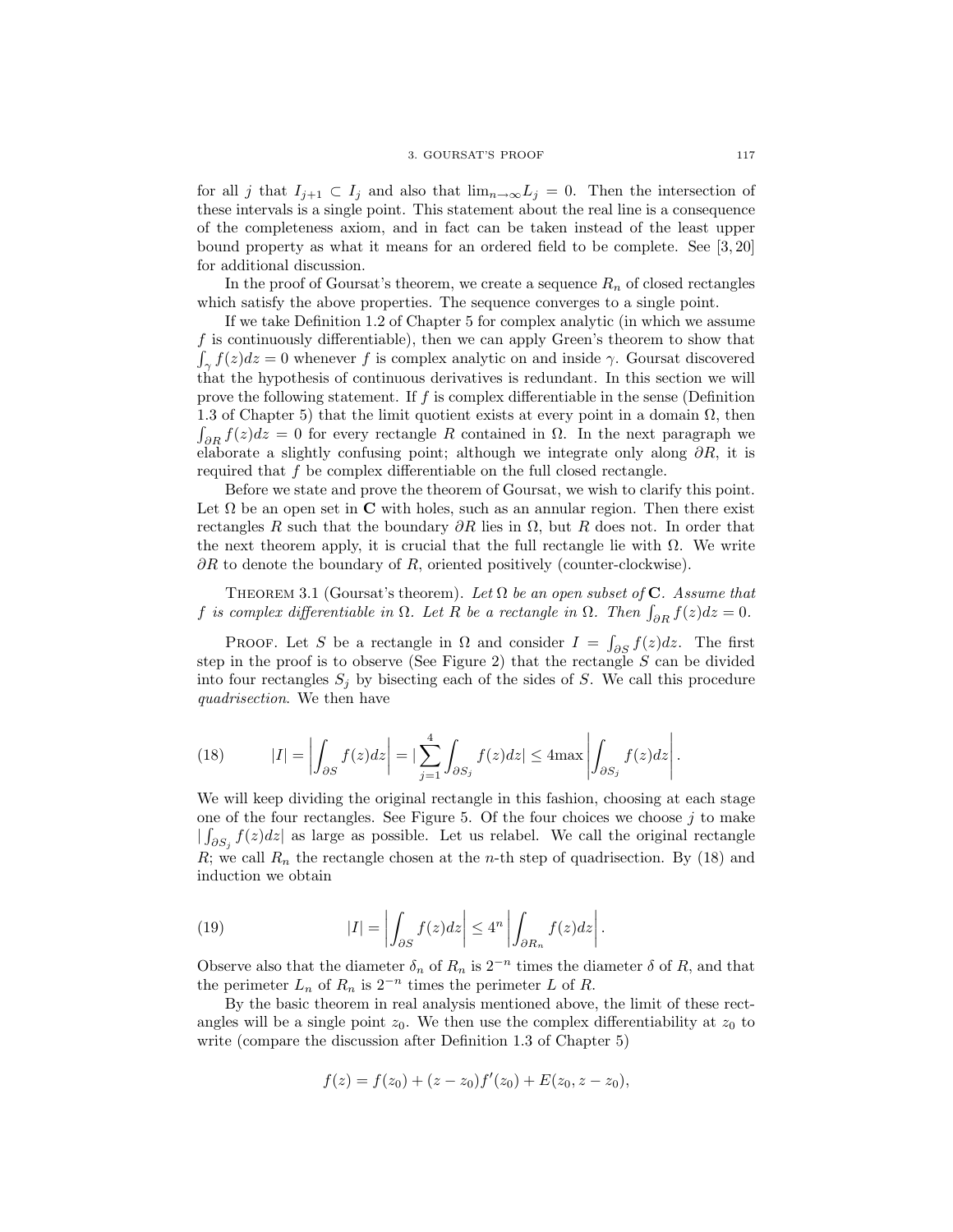where the error function  $E$  is small in the sense that

$$
\lim_{z \to z_0} \frac{E(z_0, z - z_0)}{(z - z_0)} = 0.
$$

Given  $\epsilon > 0$ , we have  $|E(z_0, z - z_0)| \leq \epsilon |z - z_0|$  when  $|z - z_0|$  is sufficiently small. We can make  $|z - z_0|$  small by choosing n large in (19). We can therefore write, for  $z$  near  $z_0,$ 

(20) 
$$
\int_{\partial R_j} f(z)dz = \int_{\partial R_j} (f(z_0) + (z - z_0)f'(z_0) + E(z_0, z - z_0)) dz =
$$

$$
\int_{\partial R_j} f(z_0) dz + \int_{\partial R_j} (z - z_0) f'(z_0) dz + \int_{\partial R_j} E(z_0, z - z_0) dz = \int_{\partial R_j} E(z_0, z - z_0) dz.
$$

The first two integrals in the second line of (20) vanish by (17) from Example 3.1. To finally prove the theorem we observe by (19) and (20) that

(21) 
$$
|I| \le 4^j \left| \int_{\partial R_j} f(z) dz \right| = 4^j \left| \int_{\partial R_j} E(z_0, z - z_0) dz \right|.
$$

We then use the ML-inequality to obtain

(22) 
$$
|I| \le 4^j \left| \int_{\partial R_j} E(z_0, z - z_0) dz \right| \le 4^j \epsilon |z - z_0| L_j \le 4^j \epsilon \delta_j L_j = \epsilon \delta L.
$$

Since  $\epsilon$  is an arbitrary positive number, and  $\delta$  and  $L$  are fixed, we conclude that  $|I| = 0.$ 



FIGURE 5. Iterated quadrisection of a rectangle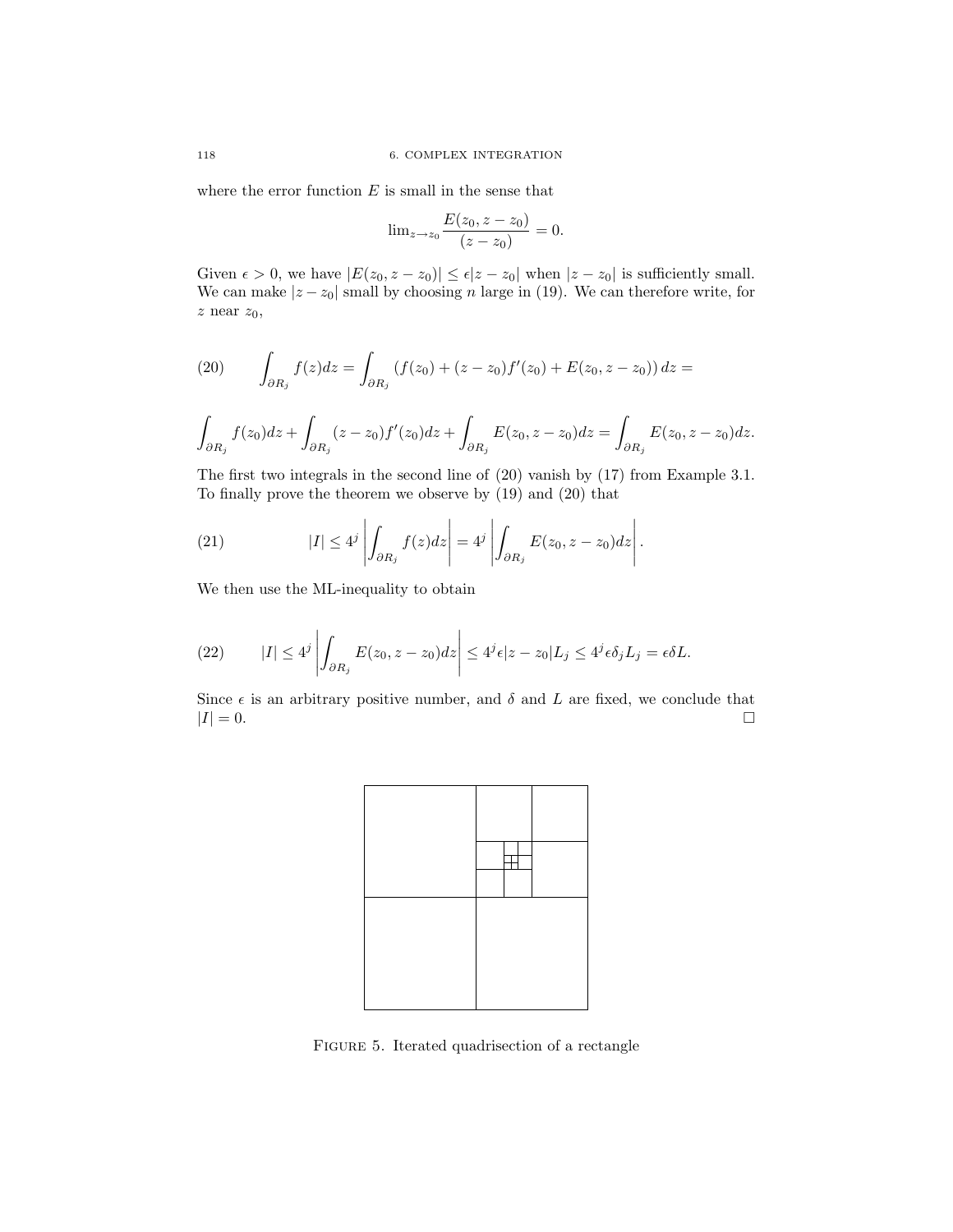#### 4. The Cauchy integral formula

Let  $\Omega$  be an open subset of **C**. Let  $f : \Omega \to \mathbf{C}$  be complex analytic on  $\Omega$ . We will show, for each point  $p \in \Omega$ , that there is an open disk about p on which f can be developed into a convergent power series. Furthermore, the radius of the disk can be taken to be the distance from p to the boundary of  $\Omega$ . We will establish this fundamental fact by using integrals. First, however, we consider the region of convergence for the function  $\frac{1}{1-z}$  when we expand it around different points.

We know that  $\sum_{n=0}^{\infty} z^n = \frac{1}{1-z}$  whenever  $|z| < 1$ ; recall its generalization (5) from Chapter 4. For any  $p \neq 1$  we can write, whenever  $\left|\frac{z-p}{1-p}\right| < 1$ ,

(23) 
$$
\frac{1}{1-z} = \frac{1}{1-p-(z-p)} = \frac{1}{1-p} \frac{1}{\frac{z-p}{1-p}} = \sum_{n=0}^{\infty} (\frac{1}{1-p})^{n+1} (z-p)^n.
$$

Thus, for each p such that  $\frac{1}{1-z}$  is analytic near p, there is a convergent power series representation. The radius of convergence is precisely the distance from the point p to the singular point 1. Cauchy's brilliant idea uses complex integration to reduce the general case to this particular situation. Several steps are required.

Step one is the Cauchy Theorem. This result yields  $\int_{\gamma} f(z)dz = 0$  for piecewise smooth simple closed curves  $\gamma$  when f is complex analytic on and inside the curve. We do not require the most general version.

THEOREM 4.1 (Cauchy's Theorem). Let  $\Omega$  be an open subset of C and let  $f : \Omega \to \mathbf{C}$  be complex differentiable on  $\Omega$ . Let  $\gamma$  be a piecewise smooth simple closed closed curve in  $\Omega$ , and suppose that the interior of  $\gamma$  lies within  $\Omega$ . Then

$$
\int_{\gamma} f(z)dz = 0.
$$

Proof. We will not give a complete proof. In Theorem 3.1 we verified the conclusion whenever  $\gamma$  is the boundary of a rectangle. It follows that the result holds whenever  $\gamma$  is a simple closed curve all of whose pieces consist of line segments parallel to an axis. By taking limits, it follows that the result holds whenever  $\gamma$  is a limit of such curves. Such limit curves include the piecewise smooth curves. See Figure 3 for the geometric idea.

We use Cauchy's theorem to derive the crucial Cauchy integral formula. This result uses integrals to show that a complex analytic function is not wildly different from a geometric series.

THEOREM 4.2 (Cauchy Integral Formula). Let  $\Omega$  be an open set in C, and suppose f is complex analytic on  $\Omega$ . Let  $\gamma$  be a positively oriented piecewise smooth simple closed curve in  $\Omega$  and assume that the interior of  $\gamma$  is contained in  $\Omega$ . For each  $z \in \Omega$ , the following formula holds for f:

(24) 
$$
f(z) = \frac{1}{2\pi i} \int_{\gamma} \frac{f(\zeta)}{\zeta - z} d\zeta.
$$

Proof. The idea of the proof is to show that the line integral on the righthand side of (24) equals the line integral of the same integrand over each circle of sufficiently small radius  $\epsilon$  about z. Then we take the limit as  $\epsilon$  tends to 0, obtaining  $f(z)$ .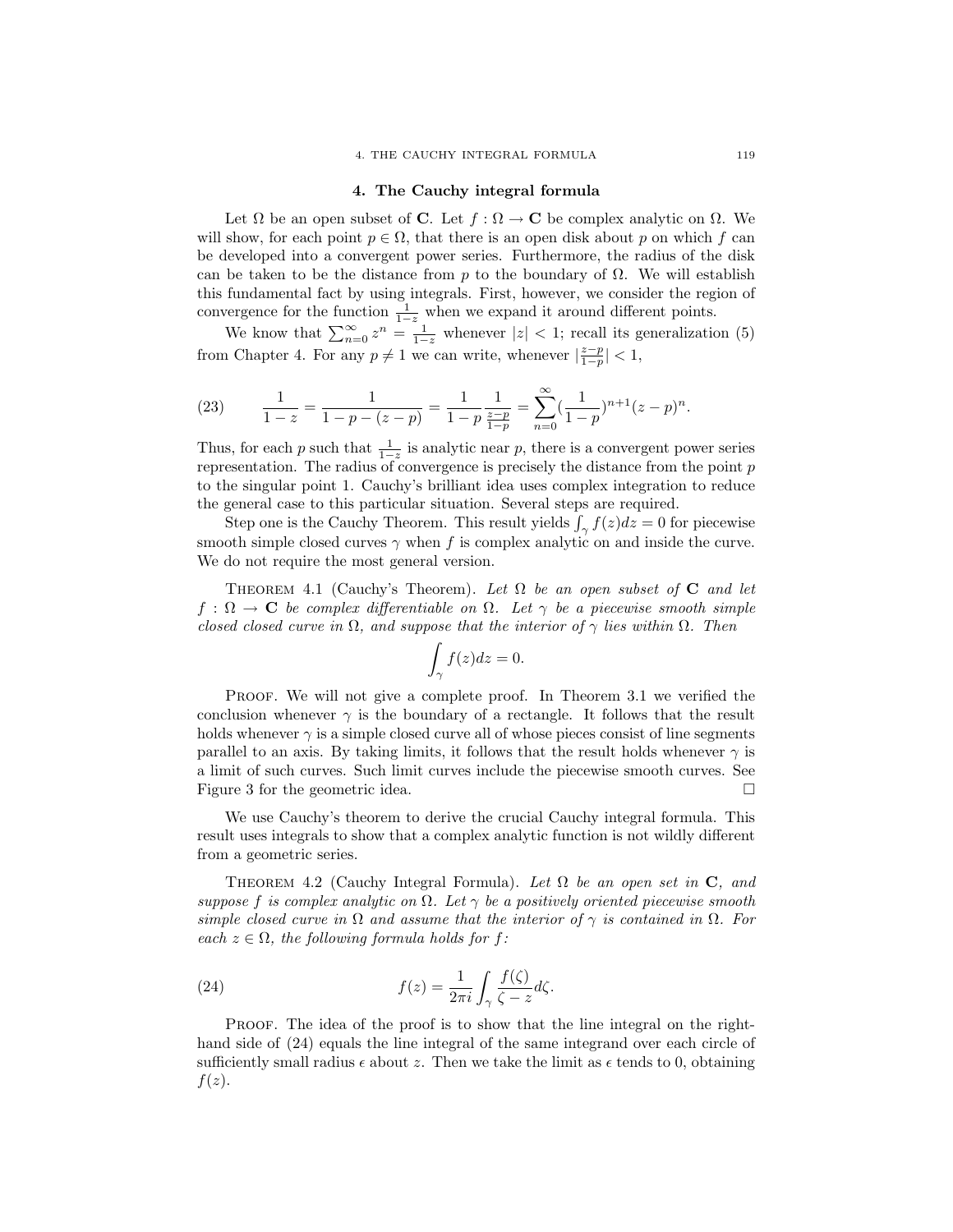Let  $\mu_{\epsilon}$  be the circle of radius  $\epsilon$  about z, traversed counterclockwise and let  $\eta_{\epsilon}$ denote the curve defined by  $\eta_{\epsilon} = \gamma - \mu_{\epsilon}$ . The definition of line integrals over the sum of two curves yields

(25) 
$$
\int_{\eta_{\epsilon}} \frac{f(\zeta)}{\zeta - z} d\zeta = \int_{\gamma} \frac{f(\zeta)}{\zeta - z} d\zeta - \int_{\mu_{\epsilon}} \frac{f(\zeta)}{\zeta - z} d\zeta.
$$

We claim that the left-hand side of (25) vanishes. To see so from an intuitive fashion, connect the curves  $\gamma$  and  $\mu_{\epsilon}$  with a line segment  $\nu$ , and then include both  $ν$  and  $-ν$  with the curve  $η_ε$ . Because of cancellation, including  $ν$  and  $-ν$  does not affect the integral. On the other hand, (imagine an infinitesimal separation between  $\pm \nu$ ), the new closed curve no longer winds around the singularity at z. Hence by Cauchy's theorem, applied to the complex analytic function  $\zeta \to \frac{f(\zeta)}{\zeta - z}$ , the line integral is 0. See Figure 6.

In other words, the function  $\zeta \to \frac{f(\zeta)}{\zeta - z}$  is complex analytic on and inside  $\eta_{\epsilon}$  (the region between the two curves). Hence the line integral is 0 by Cauchy's theorem. Therefore, for each sufficiently small  $\epsilon$  we have

(26) 
$$
\int_{\gamma} \frac{f(\zeta)}{\zeta - z} d\zeta = \int_{\mu_{\epsilon}} \frac{f(\zeta)}{\zeta - z} d\zeta.
$$

Parametrizing the integral on the right-hand side of (26) using  $\zeta = z + \epsilon e^{i\theta}$  gives

(27) 
$$
\int_{\mu_{\epsilon}} \frac{f(\zeta)}{\zeta - z} d\zeta = \int_0^{2\pi} f(z + \epsilon e^{i\theta}) i d\theta.
$$

Letting  $\epsilon$  tend to zero, we obtain  $2\pi i f(z)$ . See Exercise 6.7.



We could spend many pages deriving consequences of the Cauchy integral formula, but we limit ourselves to the most important basic theoretical consequences and to the computation of residues. Perhaps the most important consequence is the existence of the local power series expansion. Figure 1 from Chapter 4 illustrates the region of convergence for the geometric series based at p. Figure 7 illustrates

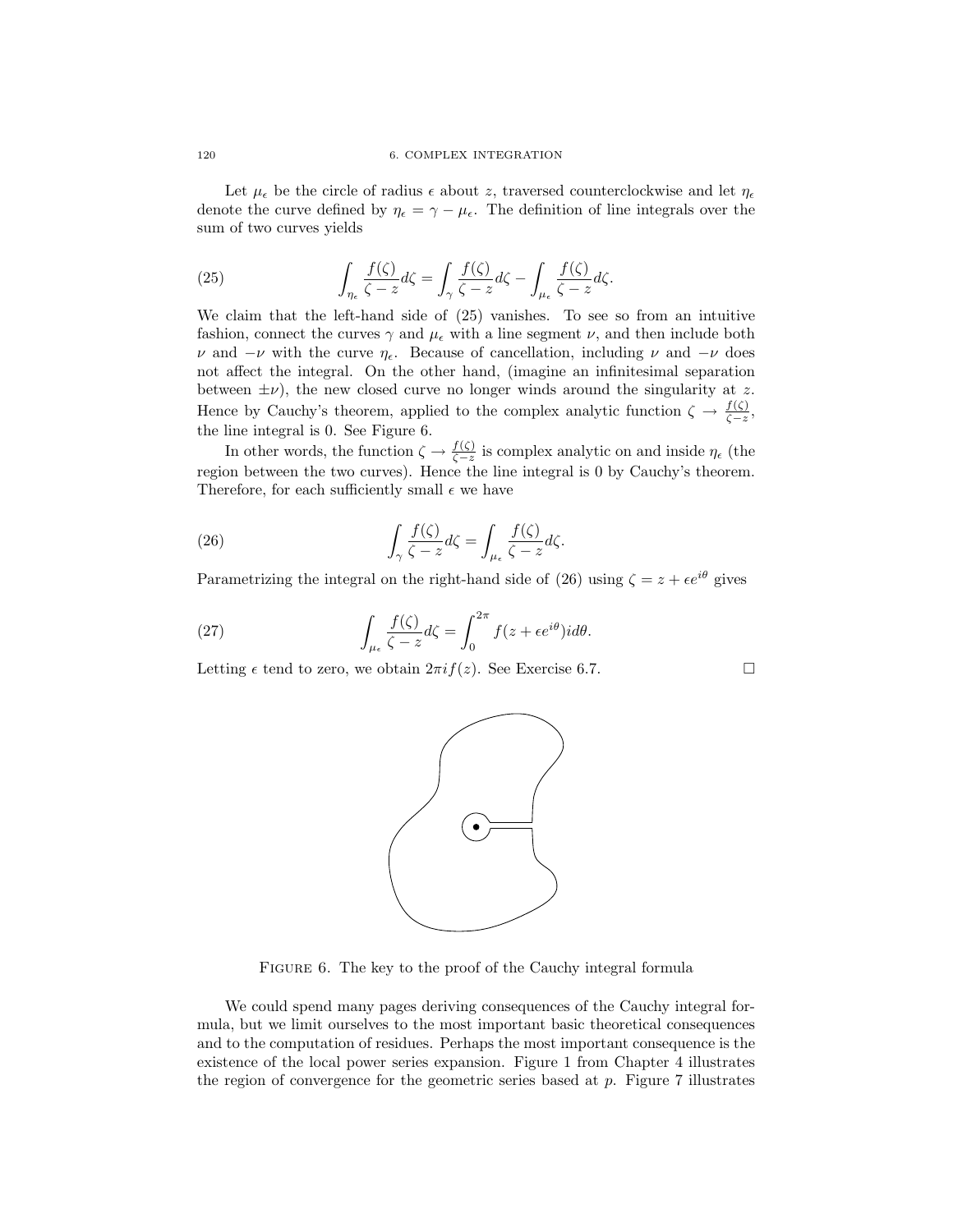the region of the convergence of the power series for a general complex analytic function; these figures capture the essence of the proof of Theorem 4.3. The equivalence of the three possible definitions of complex analytic function also follows from Theorem 4.3. The computation of residues is appealing at this stage because of its striking application to doing calculus integrals.



FIGURE 7. Power series and the Cauchy integral formula

THEOREM 4.3. Suppose f satisfies (24). Then, for each  $p \in \Omega$ , there is a positive  $\epsilon$  such that f has a convergent power series expansion on  $\{z : |z - p| < \epsilon\}.$ One can choose  $\epsilon$  equal to any positive number less than the distance from p to the boundary of  $\Omega$ .

**PROOF.** The student should master this proof! Choose  $p \in \Omega$ , and let r denote the distance from p to the boundary. This number r is positive since  $\Omega$  is an open set. Choose  $\epsilon$  with  $0 < \epsilon < r$  and consider the circle  $C_{\epsilon}$  of radius  $\epsilon$  about p. By the Cauchy integral formula we have

(28) 
$$
f(z) = \frac{1}{2\pi i} \int_{C_{\epsilon}} \frac{f(\zeta)}{\zeta - z} d\zeta.
$$

Following the technique in (23) we write

(29) 
$$
f(z) = \frac{1}{2\pi i} \int_{C_{\epsilon}} \frac{f(\zeta)}{\zeta - p - (z - p)} d\zeta = \frac{1}{2\pi i} \int_{C_{\epsilon}} \frac{f(\zeta)}{\zeta - p} \frac{1}{1 - (\frac{z - p}{\zeta - p})} d\zeta
$$

$$
= \frac{1}{2\pi i} \int_{C_{\epsilon}} \frac{f(\zeta)}{\zeta - p} \sum_{n=0}^{\infty} (\frac{z - p}{\zeta - p})^n d\zeta.
$$

The geometric series converges absolutely and uniformly for  $|z-p| < |\zeta - p|$ . Since the circle  $C_{\epsilon}$  and its interior lie in  $\Omega$ , we have absolute and uniform convergence for  $|z - p| \leq \epsilon$ . By Corollary 5.1 of Chapter 2 we can interchange integral and summation to obtain

(30) 
$$
f(z) = \sum_{n=0}^{\infty} \left( \frac{1}{2\pi i} \int_{C_{\epsilon}} \frac{f(\zeta)}{(\zeta - p)^{n+1}} d\zeta \right) (z - p)^n = \sum_{n=0}^{\infty} c_n (z - p)^n.
$$

Thus, near  $p$ , there is a convergent power series expansion for  $f$  and even an integral formula for the coefficients.  $\Box$ 

The following corollaries are immediate.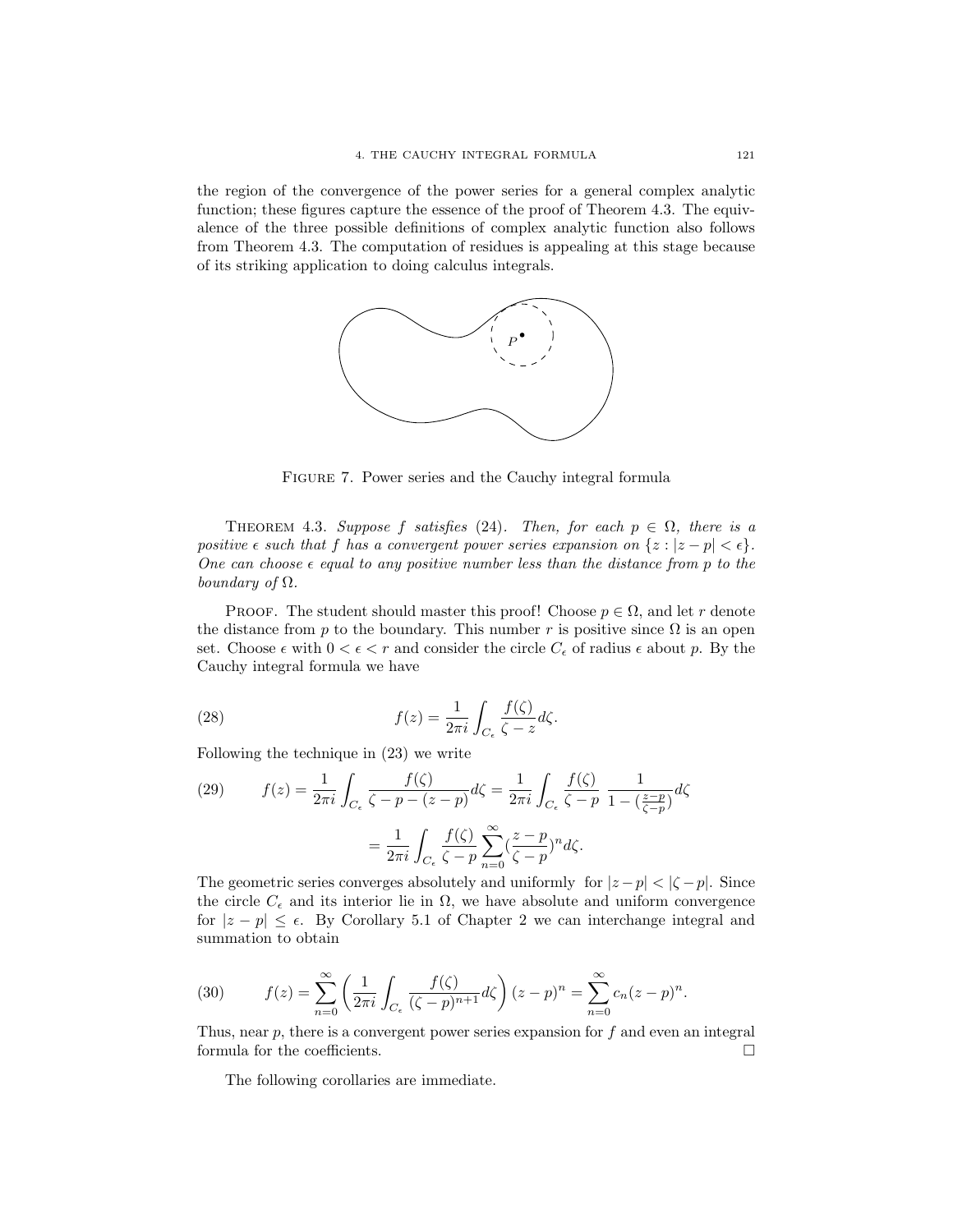COROLLARY 4.1. Under the hypotheses of Theorem  $4.3$ , we have

(31) 
$$
c_n = \frac{f^{(n)}(p)}{n!} = \frac{1}{2\pi i} \int_{C_{\epsilon}} \frac{f(\zeta)}{(\zeta - p)^{n+1}} d\zeta.
$$

PROOF. The formula is immediate from  $(30)$ .

COROLLARY 4.2 (Cauchy estimates). Let f be complex analytic on  $\{z : |z| < \rho\}$ and assume  $R < \rho$ . Let  $M_R$  be the maximum of  $|f|$  on the circle  $|z| = R$ . Then

$$
|f^{(n)}(0)| \le \frac{n! M_R}{R^n}.
$$

**PROOF.** Consider the circle  $|z| = R$  and apply the ML inequality to (31). Since  $L = 2\pi R$ , the inequality follows.

The Cauchy estimates reveal that the successive derivatives of a complex analytic function at a point are not arbitrary complex numbers. The resulting Taylor series must be convergent, and hence some information on the size of the coefficients is forced.

Corollary 4.3. A complex analytic function is infinitely differentiable.

Corollary 4.4. Suppose that all derivatives of a complex analytic function  $f : \Omega \to \mathbf{C}$  vanish at p. Then  $f(z) = 0$  for all z near p. If in addition  $\Omega$  is connected, then  $f(z) = 0$  for all  $z \in \Omega$ .

In the previous corollary, we would like to say that  $f(z) = 0$  for all z, but we cannot do so without assuming that f is defined on a connected set. For example, if  $\Omega$  were the union of two disjoint balls, f could be 0 on the first ball and something else on the second ball. Then all derivatives of  $f$  would vanish at points on the first ball, but  $f$  would not be identically 0. In the next two results we assume connectedness as a hypothesis. Although our discussion from Section 6 of Chapter 1 on connectedness was brief, the concept is intuitive and no difficulties arise. We mention that a ball is connected; in most applications one may work in a ball. We sketch the proof of the second statement from Corollary 4.4. Consider the subset A of  $\Omega$  consisting of points near which f vanishes identically. By the first part of the Corollary, this set is open. On the other hand, the set B of points in  $\Omega$  near which f does not vanish identically is also open. Then we have  $A \cup B = \Omega$ . If  $\Omega$  is connected, then one of these sets must be empty.

The following theorem also follows from the Cauchy integral formula. It reveals one sense in which complex analytic functions behave like polynomials. The integer m in this result is called the *order* of the zero of  $f$  at  $L$ .

THEOREM 4.4. Suppose f is complex analytic in a connected open set  $\Omega$  containing p and  $f(p) = 0$ . Then either  $f(z) = 0$  for all z in  $\Omega$ , or there is a positive integer m and a complex analytic function g on  $\Omega$  such that

- $g(p) \neq 0$ .
- $f(z) = (z p)^m g(z)$  for all z in  $\Omega$ .

PROOF. Expand  $f$  in a power series about  $p$ . Either all the Taylor coefficients at p are 0, in which case Corollary 4.4 yields  $f(z) = 0$  for all z in  $\Omega$ , or there is some smallest m for which  $c_m \neq 0$ . In the second case we define g by the rule  $g(p) = c_m$ and  $g(z) = \frac{f(z)}{(z-p)^m}$  for  $z \neq p$ . Both conclusions hold.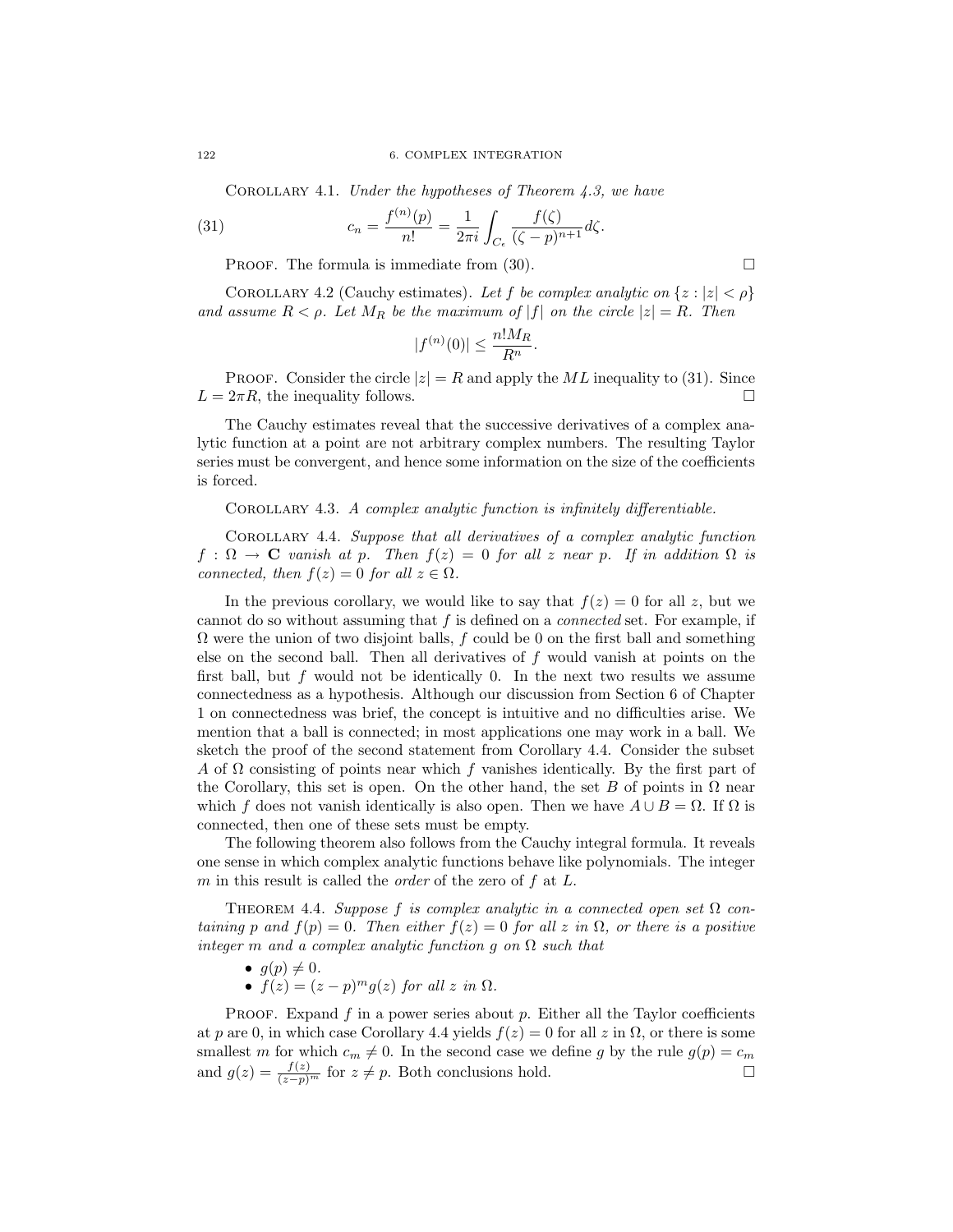COROLLARY 4.5. Suppose f is complex analytic on an open connected set  $\Omega$ . Let  ${a_n}$  be a sequence of distinct points in  $\Omega$  which converges to a limit p in  $\Omega$ , and suppose  $f(a_n) = 0$  for all n. Then  $f(z) = 0$  for all z in  $\Omega$ .

PROOF. If f is not identically zero, then we can write  $f(z) = (z - p)^m g(z)$  as in the previous theorem. In particular  $g(p) \neq 0$ . But  $f(a_n) = 0$  for all n implies  $g(a_n) = 0$  for all n, and hence by continuity  $g(p) = 0$ . The only possibility is therefore that f is identically zero.  $\Box$ 

In Theorem 4.4 we assumed that the  $a_n$  are distinct. We could have made a weaker assumption, as long as we avoid the following problem. The conclusion fails for example if  $a_n = p$  for all large n; the equation  $f(a_n) = (a_n - p)^m g(a_n)$  does not then allow us to conclude that  $g(a_n) = 0$ . The next remark is a bit more subtle.

REMARK 4.1. The previous corollary requires that the limit point p lie in  $\Omega$ . Here is a counterexample without that assumption. Let  $\Omega$  be the complement of the origin, and let  $f(z) = \sin(\frac{\pi}{z})$ . Then  $f(\frac{1}{n}) = 0$  for all n but f is not identically zero. Note that  $f$  is not complex analytic at 0.

EXERCISE 6.10. Assume f is continuous at z. Let  $\mu_{\epsilon}$  be the positively oriented circle of radius  $\epsilon$  about z. Prove that

$$
\lim_{\epsilon \to 0} \int_{\mu_{\epsilon}} \frac{f(z)}{\zeta - z} d\zeta = 2\pi i f(z).
$$

The next result illustrates the Cauchy integral formula, but it holds in a more general situation. We employ it in our work on doing real integrals using complex variables. We assume that the circle is positively oriented. The reader should pause and understand what it means for the series in Proposition 4.1 to converge, as both limits of summation are infinite.

PROPOSITION 4.1. Suppose that  $\sum_{n=-\infty}^{\infty} a_n(z-p)^n = f(z)$  for  $0 < |z-p| < R$ , where the series converges absolutely and uniformly on each closed sub-annulus  $\delta \leq |z| \leq r$ . Then for  $\epsilon < R$  we have

(32) 
$$
\int_{|z-p|=\epsilon} f(z)dz = 2\pi i a_{-1}.
$$

PROOF. We can interchange the order of integral and summation. The result then follows from the specific evaluations; for  $n \neq -1$ , we have

$$
\int_{|z-p|=\epsilon} (z-p)^n dz = 0
$$

and for  $n = -1$  the integral is  $2\pi i$ .

DEFINITION 4.1. Assume  $\sum_{n=-\infty}^{\infty} a_n(z-p)^n = f(z)$  converges for  $0 < |z-p| <$ R. The number  $a_{-1}$ , namely the coefficient of  $\frac{1}{z-p}$  in the expansion, is called the residue of f at p.

This proposition allows us to evaluate certain integrals in our heads. Given  $f$ , we need only find residues. Later we apply this idea to evaluate many non-trivial definite integrals from calculus.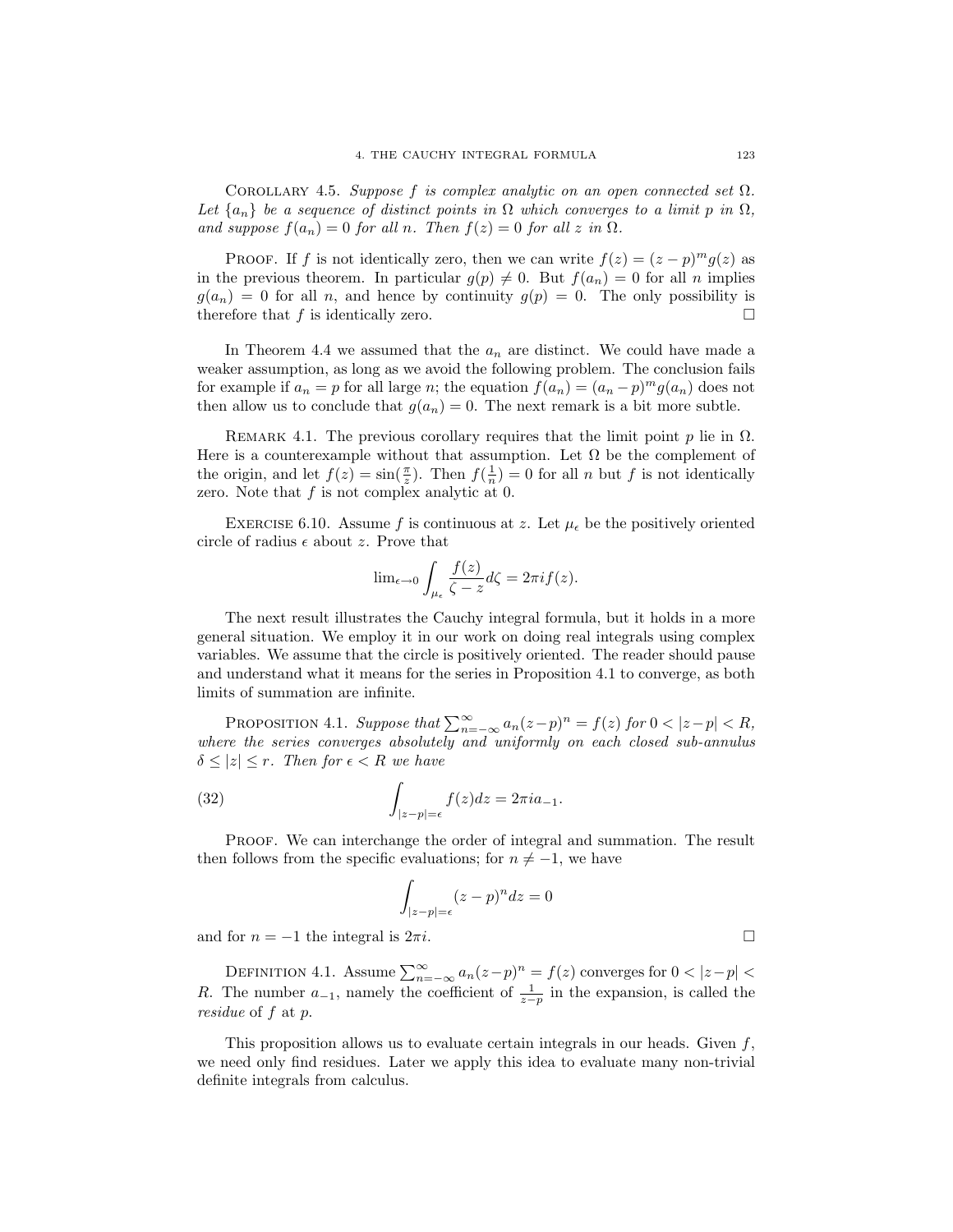### 5. A return to the definition of complex analytic function

This section unifies much of what we have done by proving that three possible definitions of complex analytic function are equivalent.

THEOREM 5.1. Let  $\Omega$  be an open subset of **C** and suppose  $f : \Omega \to \mathbb{C}$ . The following three statements are equivalent:

1) For all  $p \in \Omega$ , there is a disk about p, lying in  $\Omega$ , on which f can be developed in a convergent power series:

.

(33) 
$$
f(z) = \sum_{n=0}^{\infty} a_n (z - p)^n
$$

2) The function f is continuously differentiable, and for all  $p \in \Omega$ .

(34) 
$$
\frac{\partial f}{\partial \overline{z}}(p) = 0.
$$

3) For all  $p \in \Omega$ , f has a complex derivative  $f'(p)$ , defined by the existence of the limit in (34):

(35) 
$$
f'(p) = \lim_{\zeta \to 0} \frac{f(p+\zeta) - f(p)}{\zeta}.
$$

**PROOF.** Assume 1) holds. Fix  $p \in \Omega$  and consider a disk about p on which f has a convergent power series expansion. By Theorem 2.1 of Chapter 4, the series converges absolutely and uniformly on any closed subdisk, and hence defines a continuously differentiable function. Further we may differentiate the series term by term. But  $\frac{\partial}{\partial \overline{z}}((z-p)^n) = 0$  for all *n*. Hence  $\frac{\partial f}{\partial \overline{z}} = 0$  on  $\Omega$  and therefore 2) holds.

Furthermore, if 1) holds, then we may also differentiate the series term by term with respect to  $z$ . Since the radius of convergence of the derived series is the same as that of the the original series,  $f'(p)$  exists at each point of  $\Omega$ . Thus 3) holds.

Assume 2) holds. Then we may apply Green's theorem as in Section 6.2 to conclude that Cauchy's theorem holds. Hence the Cauchy integral formula holds. We used the Cauchy integral formula to derive the power series expansion. Hence 2) implies 1).

It remains to prove that 3) implies either 1) or 2). Assume that 3) holds. By Goursat's proof, the line integral of  $f(z)dz$  over the boundary of a rectangle equals 0 for any rectangle in  $\Omega$ . Therefore the line integral vanishes over more general closed curves, Cauchy's theorem holds, and hence the Cauchy integral formula holds. From it we obtain 1).

Exercise 6.11. Show directly that the Cauchy integral formula holds if and only if

$$
\int_{\gamma} \frac{f(\zeta) - f(z)}{\zeta - z} d\zeta = 0.
$$

EXERCISE 6.12. Assume f is complex analytic for z near  $\zeta$ . For  $z \neq \zeta$ , define  $g(z)$  by

$$
g(z) = \frac{f(z) - f(\zeta)}{z - \zeta}.
$$

What value must  $q(\zeta)$  be in order that q be complex analytic at  $\zeta$ ?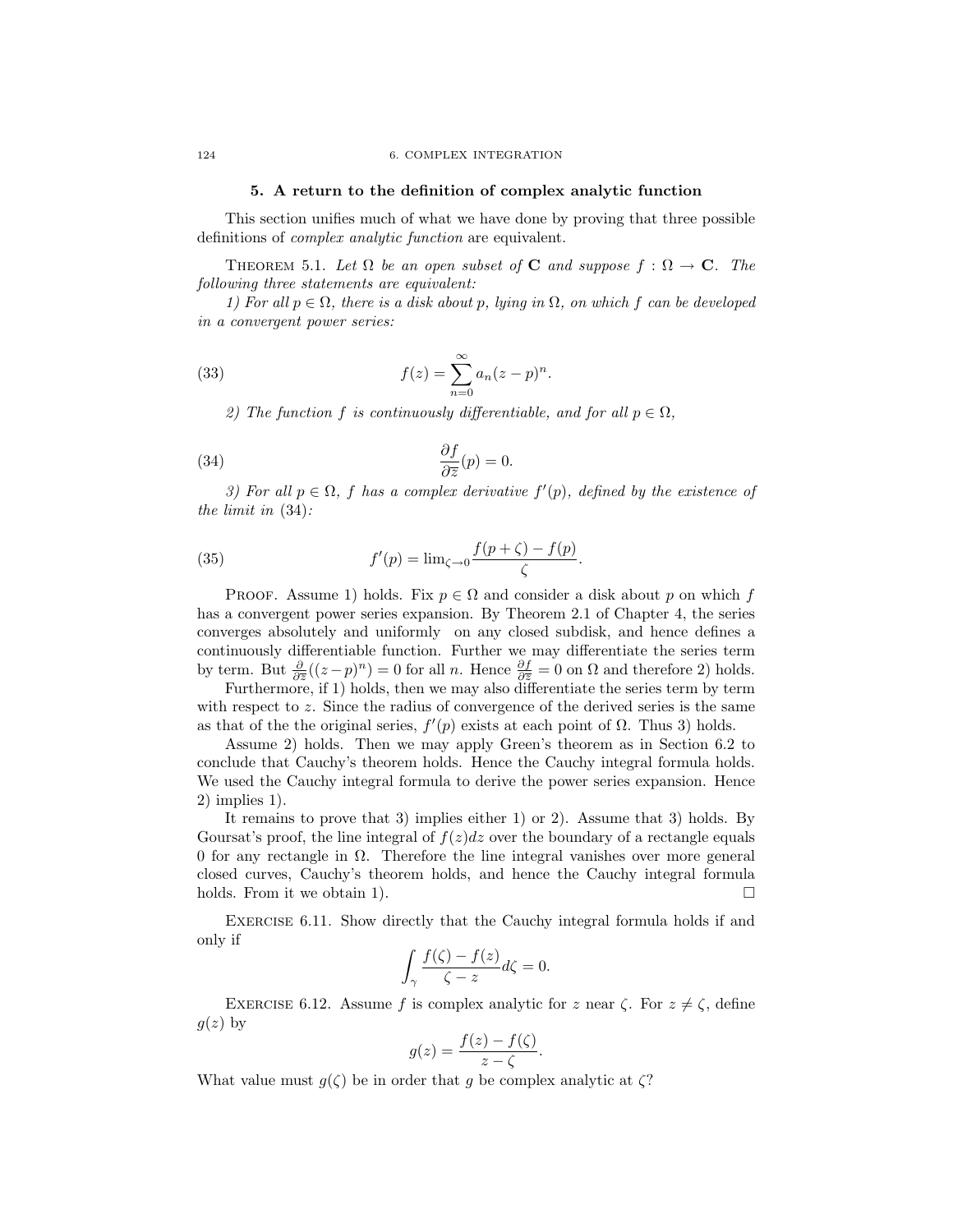The next three exercises illustrate the usefulness of Theorem 5.1. By choosing the right characterization one can find the most natural and direct proof.

EXERCISE 6.13. Assume f, g are complex analytic on  $\Omega$ . Then  $f + g$  and fg are also complex analytic on  $\Omega$ . Prove both statements using each of the three possible definitions of complex analytic function.

EXERCISE 6.14. Assume f is complex analytic on  $\Omega$ . Then f' also is complex analytic there. Prove this statement using each of the three possible definitions of complex analytic function. Comment. The proof using convergent power series is the only one with any subtlety.

EXERCISE 6.15. Suppose  $f(z) = \sum_{n=0}^{\infty} a_n(z-p)^n$ , where the series converges for z near p. Assume  $a_0 \neq 0$ . Then  $\frac{1}{f}$  is complex analytic near p. Prove this statement using each of the three definitions of complex analytic.

EXERCISE 6.16. Suppose  $\sum_{n=0}^{\infty} a_n z^n$  is a formal power series and  $a_0 \neq 0$ . Show that there is a formal power series equal to its reciprocal.

EXERCISE 6.17. Let  $\gamma$  be a simple closed curve in the region from Figure 8 in Chapter 1. Determine all possible values for  $\int_{\gamma} \frac{dz}{z-p}$ .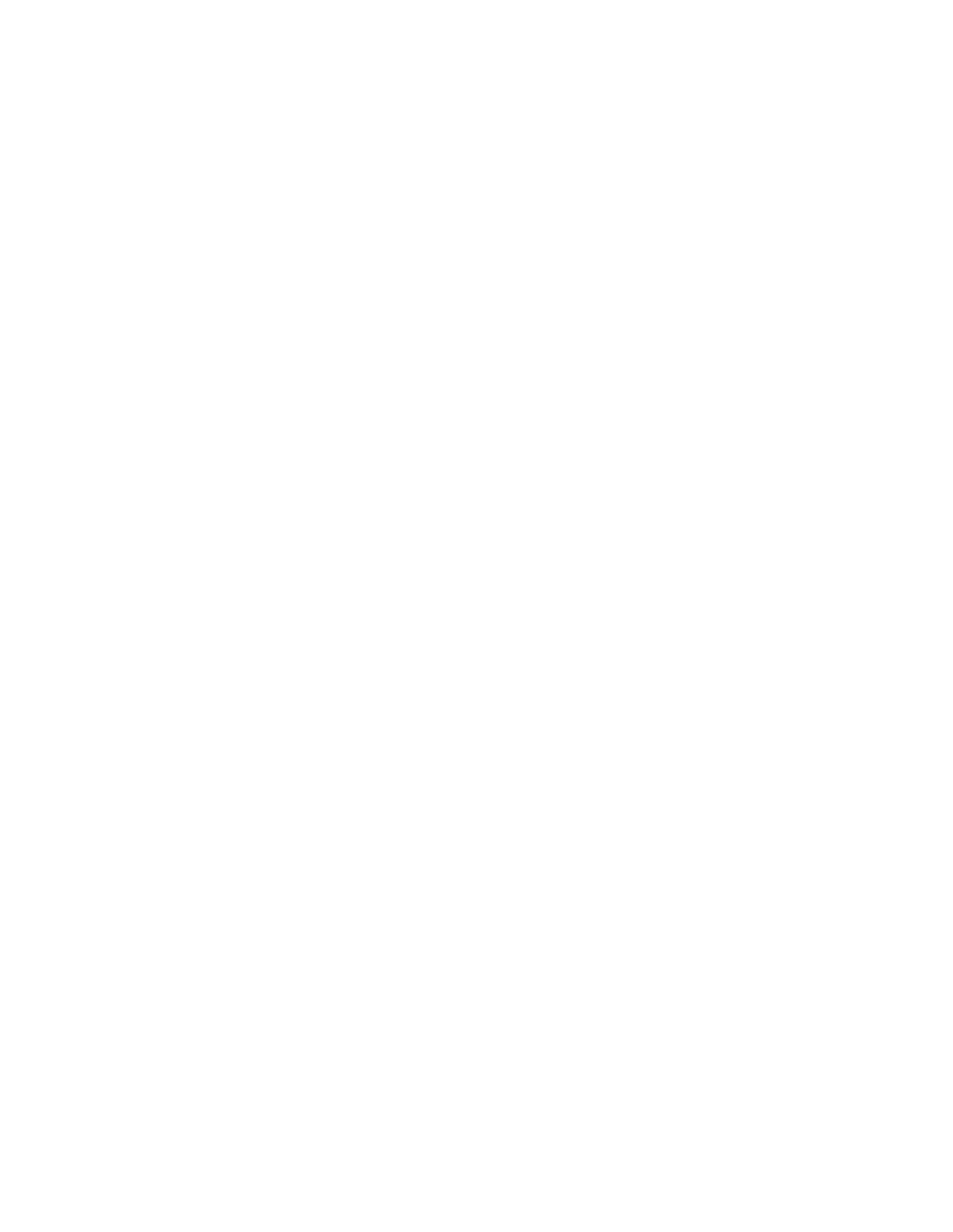# CHAPTER 7

# Applications of complex integration

In this chapter we provide applications of the Cauchy integral formula to calculus problems. Given a definite integral over an interval as in elementary calculus, we create a simple closed curve  $\gamma$  in C including this interval as one of its pieces. The techniques of Chapter 6 enable us to evaluate the line integral over  $\gamma$ , often by inspection or easy computation. If we can understand the behavior on the extra pieces of the contour, often in a limiting case, then we can solve the original problem. We provide many examples and several general results concerning this technique. In this chapter we also introduce the Fourier transform, the Gaussian probability distribution, and the Gamma function.

## 1. Singularities and residues

Suppose f is complex analytic in the set  $0 < |z-p| < \epsilon$ . What can happen at p itself? There are three possibilities. The first, called a removable singularity, arises when f is in fact also analytic at p, or when there is a value for  $f(p)$  making f analytic in the set  $|z - p| < \epsilon$ . The following two examples illustrate this situation:

(1) 
$$
f(z) = \frac{z^2 - p^2}{z - p}
$$

$$
(2) \t\t f(z) = \frac{\sin(z)}{z}
$$

In (1) the complex analytic function F defined by  $F(z) = z + p$  agrees with f when  $0 < |z - p|$ . In (2), where p is the origin, we can extend f to a complex analytic function F, defined in all of C. Note that  $F(0) = 1$ . The function F has an explicit power series expansion valid in all of C. Riemann's removable singularities theorem, which we do not require, gives a simple test for a singularity being removable: if  $f$ is complex analytic near a singularity at  $p$  and  $f$  is bounded, then the singularity is removable.

.

The second possible kind of singularity is called a pole. In this case, there is a positive integer k such that  $(z - p)^k f(z)$  has a removable singularity at p. We say that f has a pole of order k at p. When  $k = 1$ , we sometimes say that f has a simple pole at p. A removable singularity can be regarded as a pole of order zero. Here are two examples of poles:

$$
(3) \t\t f(z) = \frac{e^z}{z^3}
$$

$$
(4) \qquad \qquad f(z) = \frac{1}{z^2 + 1}
$$

.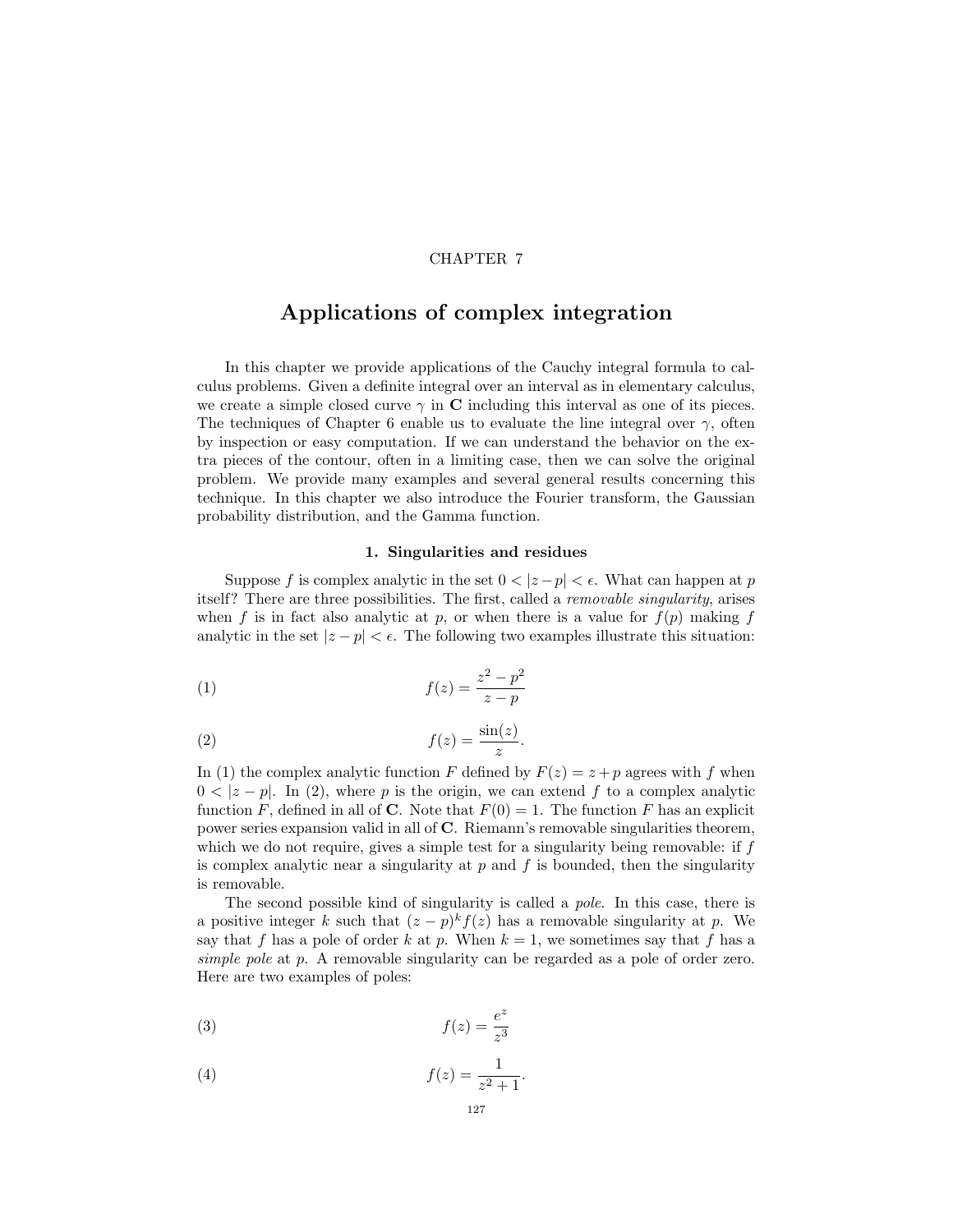In (3), f has a pole of order 3 at  $p = 0$ . In (4), f has simple poles at  $\pm i$ .

The third kind of singularity includes all the remaining possibilities; f has a singularity at  $p$ , the singularity is not removable, and there is no  $k$  for which  $f$  has a pole of order  $k$ . The resulting situation is called an *essential singularity*. Here are two examples of essential singularities at 0: (see also Remark 4.1 of Chapter 6)

(5) 
$$
f(z) = e^{\frac{1}{z^2}}
$$

(6) 
$$
f(z) = \sin(\frac{1}{z})
$$

We next discuss techniques for finding residues. Let us first recall why we  $\sum_{n=-\infty}^{\infty} a_n(z-p)^n$  on the annulus  $0 < |z-p| < R$ . The series here is called a care. In the previous chapter we briefly considered functions f for which  $f(z)$  = Laurent series; it converges absolutely and uniformly on each closed sub-annulus  $\delta \leq |z| \leq r$ . In our applications the existence of the Laurent series is evident; hence we do not prove a general statement. Our main concern is the following result from Chapter 6. For  $\epsilon < R$  we have

$$
\int_{|z-p|=\epsilon} f(z)dz = 2\pi i a_{-1}.
$$

We need only find  $a_{-1}$  in order to evaluate the integral.

Suppose f is complex analytic in the set  $0 < |z - p| < \epsilon$ . In case f has a removable singularity at  $p$ , the residue of  $f$  at  $p$  is zero. The converse assertion fails; for example, if  $f(z) = \frac{1}{z^2}$ , then f has a pole of order 2 at 0, but the residue equals 0, because there is no  $\frac{1}{z}$  term in the expansion. Suppose that f is known to have a pole at p. We can find the residue there by the following result.

LEMMA 1.1. Suppose that  $f$  has a pole of order  $k$  at  $p$ . Then the residue of  $f$ at p has the following value:

(7) 
$$
a_{-1} = \frac{1}{(k-1)!} (\frac{\partial}{\partial z})^{k-1} ((z-p)^k f(z)) (p).
$$

PROOF. By definition of a pole, the function  $g(z) = f(z)(z - p)^k$  is complex analytic near p and hence can be expanded in a Taylor series in powers of  $(z - p)$ . Near  $p$  we can write

$$
g(z) = \sum_{n=0}^{\infty} b_n (z - p)^n = \sum_{n=0}^{k-1} b_n (z - p)^n + h(z) (z - p)^k
$$

where  $h$  is complex analytic. Away from  $p$  we then have

(8) 
$$
f(z) = \frac{b_0}{(z-p)^k} + \ldots + \frac{b_{k-1}}{(z-p)} + h(z).
$$

Thus the residue is  $b_{k-1}$ , namely the  $k-1$ -st derivative of g at p divided by  $(k-1)!$ , and (7) follows.  $\Box$ 

In practice we are often given an expression where  $f$  appears in the denominator and f has a simple zero at p. We can find the residue, with little computation, as follows.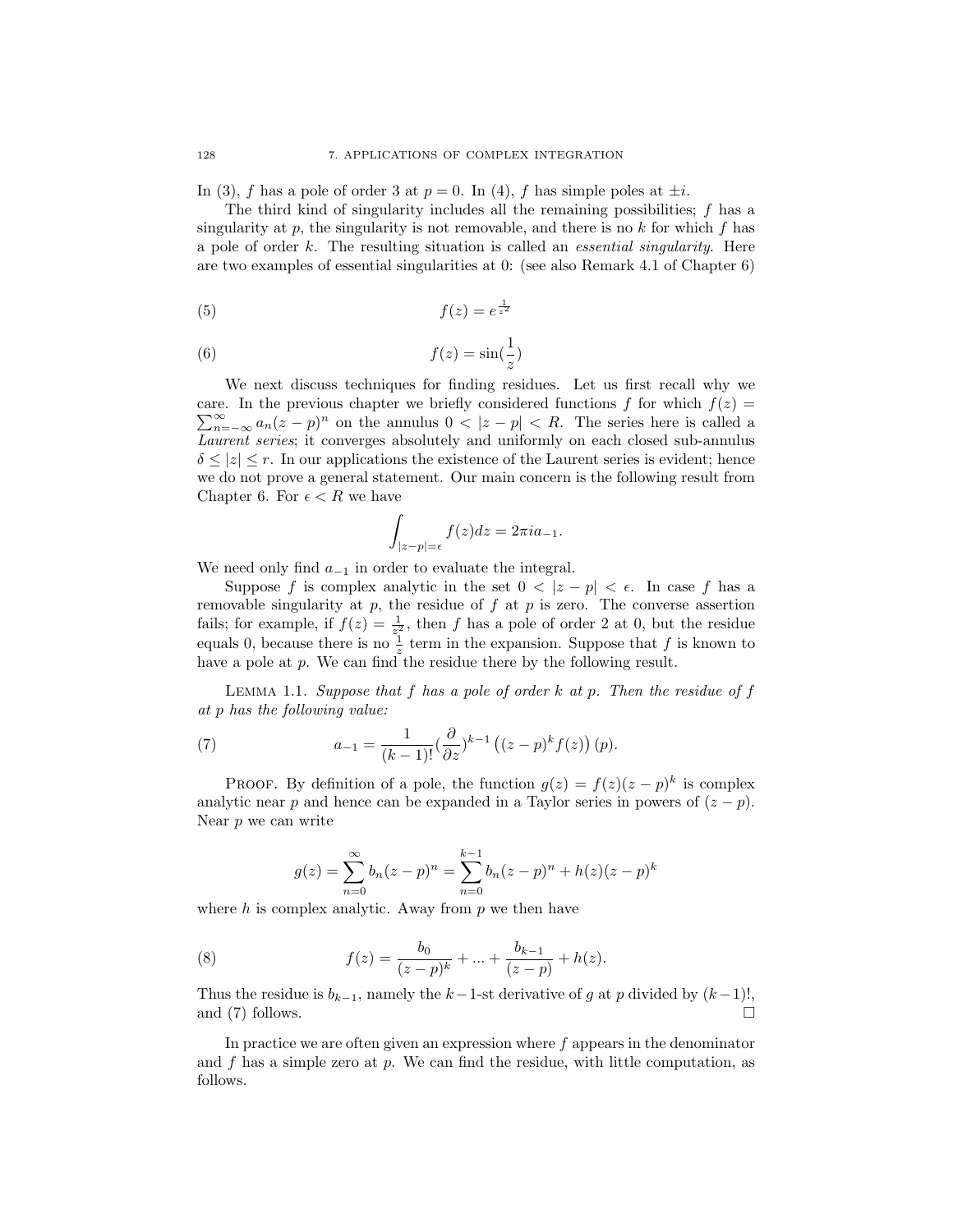Lemma 1.2. Suppose f and g are complex analytic near p, and f has a zero of first order there. Then the residue of  $\frac{g}{f}$  at p equals

$$
\lim_{z \to p} \left( \frac{(z - p)g(z)}{f(z)} \right) = \frac{g(p)}{f'(p)}.
$$

PROOF. The two expressions are equal by L'Hospital's rule. We verify that the first equals the residue. If  $f(z) = c_1(z - p) + c_2(z - p)^2 + ...$ , then  $f'(p) = c_1$ . Using Theorem 4.4 from Chapter 6 and Exercise 6.15 we get

$$
\frac{g(z)}{f(z)} = \frac{g(z)}{(z-p)(c_1 + ...)} = \frac{g(z)}{c_1(z-p)} (1 + ...),
$$

where the ... terms are divisible by  $z - p$ . The result now follows from the definition of the residue at  $p$ .

EXAMPLE 1.1. Put 
$$
f(z) = \frac{e^{\pi z}}{z^2 + 1}
$$
. The residue of f at i is  $\frac{e^{i\pi}}{2i} = \frac{i}{2}$ .

## 2. Evaluating real integrals using complex variables methods

The simplest sort of example involves integrals over the interval  $[0, 2\pi]$  involving cosine and sine. We reduce these integrals to line integrals over the unit circle and we evaluate the resulting line integral using residues.

Example 2.1. Consider the integral

$$
J = \int_0^{2\pi} \frac{d\theta}{\frac{17}{4} + 2\cos(\theta)}.
$$

To evaluate J, we set  $z = e^{i\theta}$ , and convert J into a line integral over  $|z| = 1$ . We have  $dz = ie^{i\theta} d\theta = izd\theta$  and hence we get

$$
J = \int_{|z|=1} \frac{dz}{iz(\frac{17}{4} + z + \frac{1}{z})} = \frac{1}{i} \int_{|z|=1} \frac{dz}{(z + \frac{1}{4})(z + 4)}.
$$

Now the evaluation is simple. The integrand is complex analytic except at  $\frac{-1}{4}$  and −4. Of these points, only  $\frac{-1}{4}$  is inside the unit circle. The residue there is  $\frac{1}{\frac{-1}{4}+4}$ . Hence we obtain

$$
J = 2\pi i \text{Res} = 2\pi i \frac{1}{i} \frac{4}{15} = \frac{8\pi}{15}.
$$

We next consider a standard sort of example where we need to introduce extra contours to create a simple closed curve. From calculus one can evaluate

$$
I = \int_{-\infty}^{\infty} \frac{dx}{x^2 + 1}
$$

as follows. By definition of improper integral (here the limits are infinite) and by symmetry, we have

$$
I = \lim_{R \to \infty} \int_{-R}^{R} \frac{dx}{x^2 + 1} = \lim_{R \to \infty} \left( \tan^{-1}(R) - \tan^{-1}(-R) \right) = \frac{\pi}{2} - \frac{-\pi}{2} = \pi.
$$

We next use complex variables to provide an alternative evaluation of I.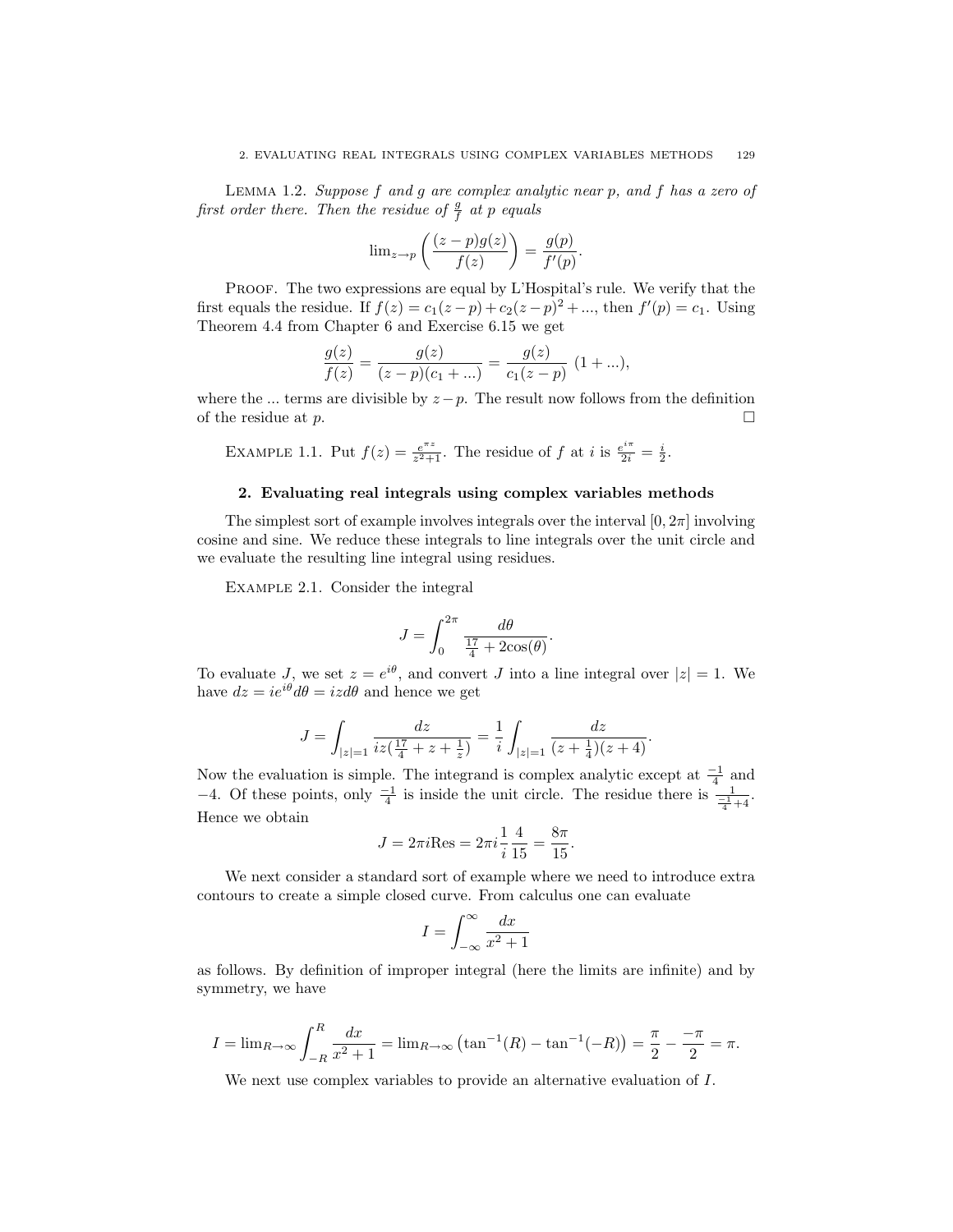EXAMPLE 2.2. We evaluate I. Consider the curve  $\gamma_R$  defined to be the interval along the real axis from  $-R$  to R together with the semi-circle  $\eta_R$  of radius R in the upper half plane, traversed counterclockwise, making  $\gamma_R$  into a simple closed positively oriented curve. See Figure 1.

Assume that  $R > 1$ . To compute  $\int_{\gamma_R} \frac{dz}{z^2 + 1}$ , we first observe that the function  $z \to \frac{1}{z^2+1}$  is complex analytic in all of **C** except for the singularities at  $\pm i$ . Hence it is analytic on and inside  $\gamma_R$ , except for the single point *i*. The residue at *i* equals  $\frac{1}{2i}$ . Either by applying the Cauchy integral formula to  $f(z) = \frac{1}{z+i}$ , or by applying Proposition 4.1 of Chapter 6, we obtain

$$
\int_{\gamma_R} \frac{dz}{z^2 + 1} = \int_{\gamma_R} \frac{dz}{(z - i)(z + i)} = 2\pi i \frac{1}{i + i} = \pi.
$$

This result holds for all R greater than 1. We let R tend to infinity. If we can show that the integral along the circular arc  $\eta_R$  tends to 0, then we obtain the result  $I = \pi$ . To show that the integral  $J_R$  along the circular arc  $\eta_R$  tends to 0 is not difficult in this case. Put  $z = Re^{i\theta}$  and use the ML-inequality. For some constant  $C$  we get

(9) 
$$
|J_R| = \left| \int_{\eta_R} \frac{dz}{z^2 + 1} \right| = \left| \int_0^{2\pi} \frac{Rie^{i\theta} d\theta}{R^2 e^{2i\theta} + 1} \right| \leq \frac{C}{R}.
$$

It follows from (9) that  $J_R$  tends to 0 as required.

EXERCISE 7.1. Verify the inequality in  $(9)$ .



Figure 1. Contour for Theorem 2.1

The method from this example leads to the following general result, whose proof so closely follows the example that it can be safely left to the reader.

THEOREM 2.1. Let  $f(z) = \frac{p(z)}{q(z)}$  be a rational function where the following two additional statements hold. First,  $q(z) \neq 0$  on the real axis. Second, the degree of q is at least 2 more then the degree of p. Let  $\Sigma$  denote the sum of the residues in the upper half plane. Then

$$
\int_{-\infty}^{\infty} f(x)dx = 2\pi i \Sigma.
$$

Exercise 7.2. Prove Theorem 2.1.

Next we give a rather amazing method for evaluating certain integrals over the positive real axis. Consider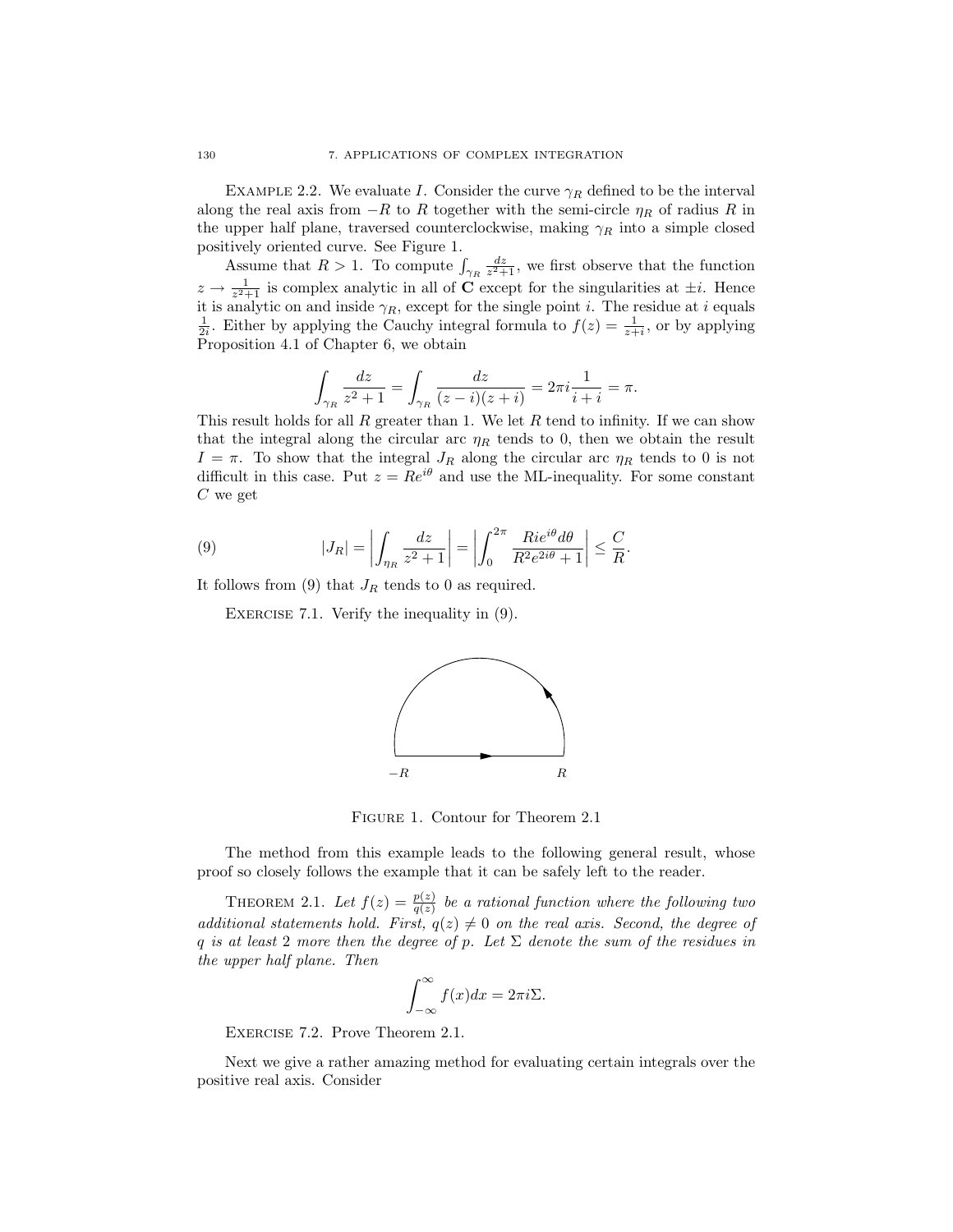$$
I=\int_0^\infty \frac{dx}{q(x)}
$$

where q is a polynomial of degree at least two, and  $q(x) > 0$  for  $x \ge 0$ . If q were even, then the value of I would be half the integral over the whole real line, and hence could be evaluated by the method of the previous theorem. In general we can find I by introducing logarithms.

Consider the branch of the logarithm defined by  $log(z) = log(|z|) + i\theta$ , where  $0 < \theta < 2\pi$ . We will integrate on the positive real axis twice, using  $\theta = 0$  once and then using  $\theta = 2\pi$  the second time, as suggested by the contour  $\gamma_{\epsilon,R}$  from Figure 2. We consider the line integral

$$
J_{\epsilon,R} = \int_{\gamma_{\epsilon,R}} \frac{\log(z)dz}{q(z)}.
$$

For R sufficiently large and  $\epsilon$  sufficiently small, the value of  $J_{\epsilon,R}$  is  $2\pi i$  times the sum of the residues of  $\left(\frac{\log(z)}{q(z)}\right)$  in the entire complex plane. In the proof of Theorem 2.2 we show that the integrals on the circular arcs tend to 0 as  $\epsilon$  tends to 0 and R tends to  $\infty$ . What happens on the positive real axis? Note that  $\log(z) = \log(|z|)$ on the top part, but  $\log(z) = \log(|z|) + 2\pi i$  on the bottom part. The bottom part is traversed in the opposite direction from the top part; hence everything cancels except for the term

$$
\int_{R}^{\epsilon} \frac{2\pi i \ dz}{q(z)}.
$$

After canceling out the common factor of  $2\pi i$ , and including the residues in all of C in the sum, we find

(10) 
$$
I = -\sum \text{residues}\left(\frac{\log(z)}{q(z)}\right).
$$

We state a simple generalization of this calculation as the next theorem.



Figure 2. Contour for Theorem 2.2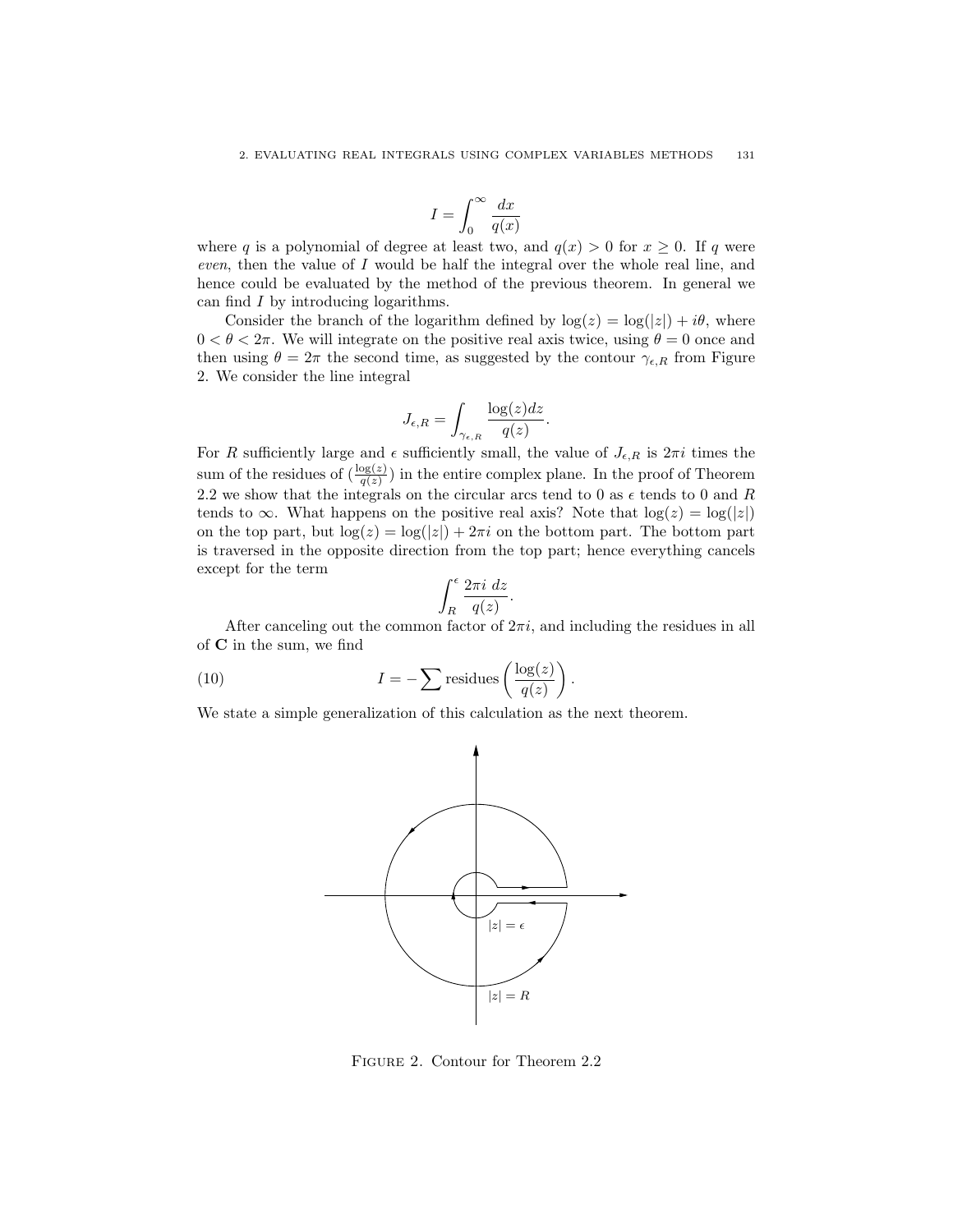THEOREM 2.2. Let  $\frac{f}{q}$  be a rational function, where the degree of q is at least two more than the degree of f, and suppose that  $q(x) \neq 0$  for  $x \geq 0$ . Then the integral in (11) converges and

(11) 
$$
\int_0^\infty \frac{f(x)}{q(x)} dx = -\sum \text{residues}\left(\frac{\log(z)f(z)}{q(z)}\right).
$$

The sum in (11) is taken over all roots of q in  $\mathbf C$ .

PROOF. (Sketch) We proceed as in the discussion above, using the contour given in Figure 2. Let  $J = J_{\epsilon,R}$  denote the integral

$$
\int_{\gamma_{\epsilon,R}} \frac{f(z) \log(z)}{q(z)} dz.
$$

For sufficiently small  $\epsilon$  and sufficiently large R we have  $J = 2\pi i \Sigma$ , where  $\Sigma$  is the sum of the residues. As above, the integrals along the top and bottom parts of the real axis cancel except for the factor  $2\pi i \int_R^0$  $f(x)$  $\frac{f(x)}{g(x)}dx$ . If we can show that the integrals along the circular arcs tend to zero as  $\epsilon$  tends to 0 and R tends to infinity, then (11) follows. Thus the main point is to establish these limits.

For  $|z| = \epsilon$ , the integral becomes

(12) 
$$
\int_0^{2\pi} \frac{q(\epsilon e^{i\theta})}{f(\epsilon e^{i\theta})} \epsilon i e^{i\theta} (\log(\epsilon) + i\theta) d\theta.
$$

Note that f and q are continuous at 0, and  $q(0) \neq 0$ . Since  $\lim_{\epsilon \to 0} \epsilon \log(\epsilon) = 0$ , it follows that (12) tends to zero as  $\epsilon$  tends to 0. Next replace  $\epsilon$  by R in (12). By assumption, the degree of  $q$  is at least two larger than the degree of  $f$ . Hence, for R large enough, there is a constant C such that we can estimate  $\frac{f(Re^{i\theta})}{g(Re^{i\theta})}$  $\frac{f(Re^{i\theta})}{q(Re^{i\theta})}$  by  $\frac{C}{R^2}$ . It follows that the entire integral can be estimated by  $\frac{C_1+C_2\log(R)}{R}$ . The limit of  $log(R)$  $\frac{R^{(R)}}{R}$  as R tends to infinity is zero. It follows that the entire integral tends to 0 as well. Formula (11) follows.

Example 2.3. First we compute

$$
I = \int_0^\infty \frac{dx}{x^2 + 1}
$$

by this method. There are two singularities. Using (11) we obtain

(13) 
$$
I = -\left(\frac{\log(i)}{2i} + \frac{\log(-i)}{-2i}\right) = -\left(\frac{\pi}{4} - \frac{3\pi}{4}\right) = \frac{\pi}{2}.
$$

Example 2.3 can be done by Theorem 2.1, but the next example cannot.

EXAMPLE 2.4. Next we consider  $p(x) = x^2 + x + 1$ . We wish to find

$$
I = \int_0^\infty \frac{dx}{x^2 + x + 1}.
$$

Notice that  $z^3 - 1 = (z - 1)(z^2 + z + 1)$ , and hence the poles are at the complex cube roots of unity  $\omega$  and  $\overline{\omega}$ . Note that  $2\omega + 1 = i\sqrt{3}$  and  $2\overline{\omega} + 1 = -i\sqrt{3}$ . By (11) we obtain

(14) 
$$
I = -\left(\frac{\log(\omega)}{2\omega + 1} + \frac{\log(\overline{\omega})}{2\overline{\omega} + 1}\right) = -\left(\frac{2\pi}{3\sqrt{3}} - \frac{4\pi}{3\sqrt{3}}\right) = \frac{2\pi}{3\sqrt{3}}.
$$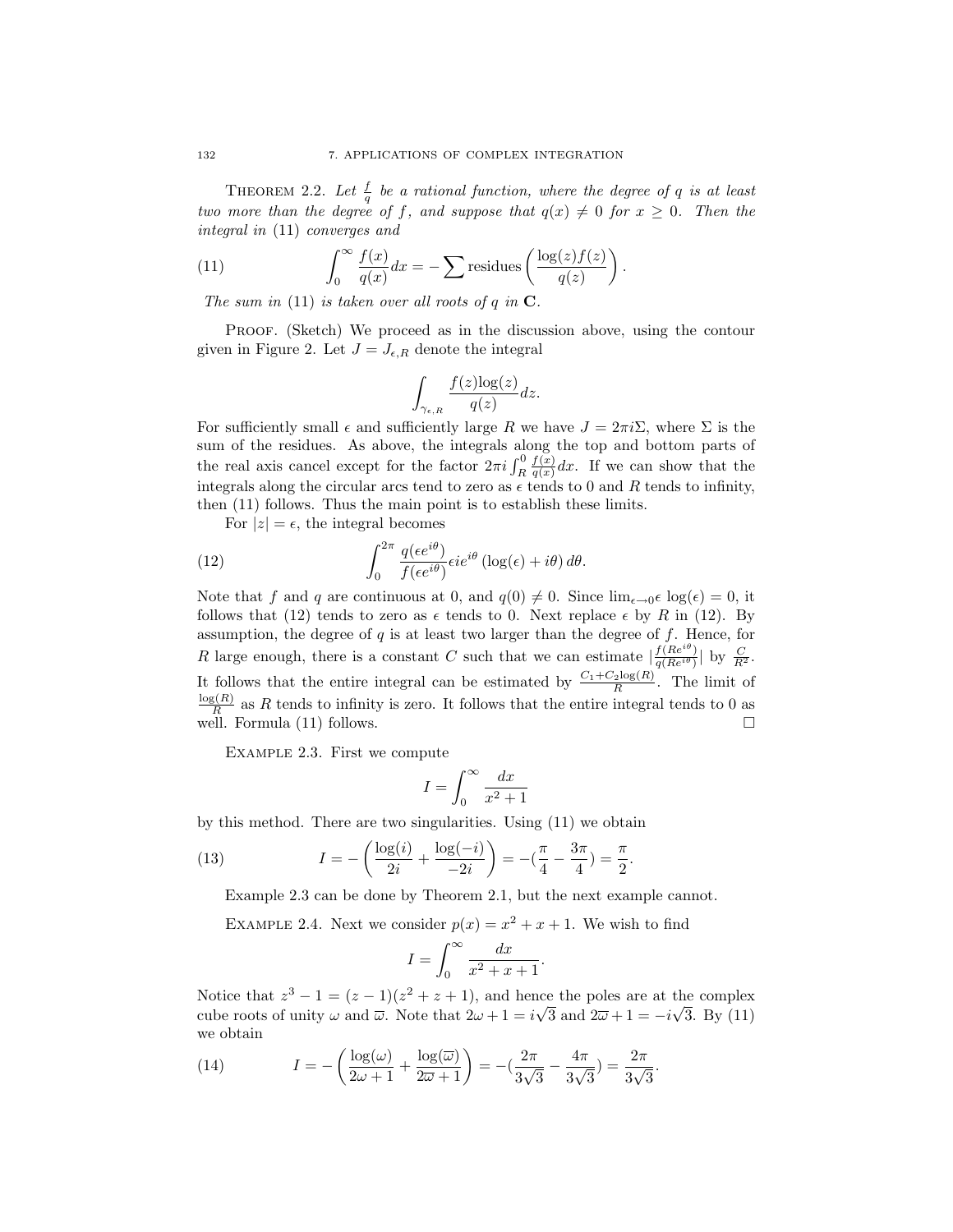Remark 2.1. The same technique can be used to evaluate integrals involving powers of the logarithm. One includes one extra logarithm and proceeds as in the next several exercises.

EXERCISE 7.3. Assume  $a > 0$  and n is a positive integer. Choose the branch of logarithm from Theorem 2.2. Find the residue of  $\frac{(\log(z))^n}{(z+a)^2}$  at  $z = -a$ .

EXERCISE 7.4. Assume  $a > 0$ . The purpose of this exercise is to evaluate

$$
I = \int_0^\infty \frac{\log(x)}{(x+a)^2} dx.
$$

The evaluation generalizes the method of proof from Theorem 2.2. Use the same contour, but this time consider the integral

$$
\int_{\gamma_{\epsilon,R}}\frac{(\log(z))^2}{(z+a)^2}dz.
$$

On the bottom part of the real axis, we now get the term  $(\log(z) + 2\pi i)^2$ . Expanding the square shows that we now get three terms, and only the first term cancels the term on the top part. Fill in the details to verify that  $I = \frac{\log(a)}{a}$  $\frac{g(a)}{a}$ . Note: The pole at −a is of order two. Use the previous exercise to find the residue there.

Exercise 7.5. Difficult. Find

$$
I = \int_0^\infty \frac{(\log(x))^n}{(x+1)^2} dx.
$$

We next compute an important integral where estimation on a circular arc is rather subtle. The technique used in this example often arises in harmonic analysis. We start with three simple facts about the sine function.

LEMMA 2.1. There is a positive constant C such that  $\frac{\sin(\theta)}{\theta} \ge C$  for  $0 \le \theta \le \frac{\pi}{2}$ .

PROOF. Define g by  $g(\theta) = \frac{\sin(\theta)}{\theta}$  for  $\theta \neq 0$ , and  $g(0) = 1$ . Then g is continuous on  $[0, \frac{\pi}{2}]$  and  $g(\theta) \neq 0$ . By basic analysis (Theorem 1.1 of Chapter 8), g achieves a positive minimum value C.

LEMMA 2.2. For  $0 \le \theta \le \frac{\pi}{2}$  there is a positive number K such that

(15) 
$$
\int_0^{\frac{\pi}{2}} e^{-R\sin(\theta)} d\theta \le \int_0^{\frac{\pi}{2}} e^{-RC\theta} d\theta \le \frac{K}{R}.
$$

PROOF. By Lemma 2.1 we have  $sin(\theta) \geq C\theta$  and hence  $Rsin(\theta) \geq RC\theta$ . Since multiplying by −1 switches an inequality and exponentiating preserves one, we get

(16) 
$$
e^{-R\sin(\theta)} \leq e^{-RC\theta}.
$$

Doing the integral from the middle term of (16) now produces a constant times the factor of  $\frac{1}{R}$ .

Lemma 2.3.

$$
\int_0^{\pi} e^{-R\sin(\theta)} d\theta = 2 \int_0^{\frac{\pi}{2}} e^{-R\sin(\theta)} d\theta
$$

Proof. Obvious!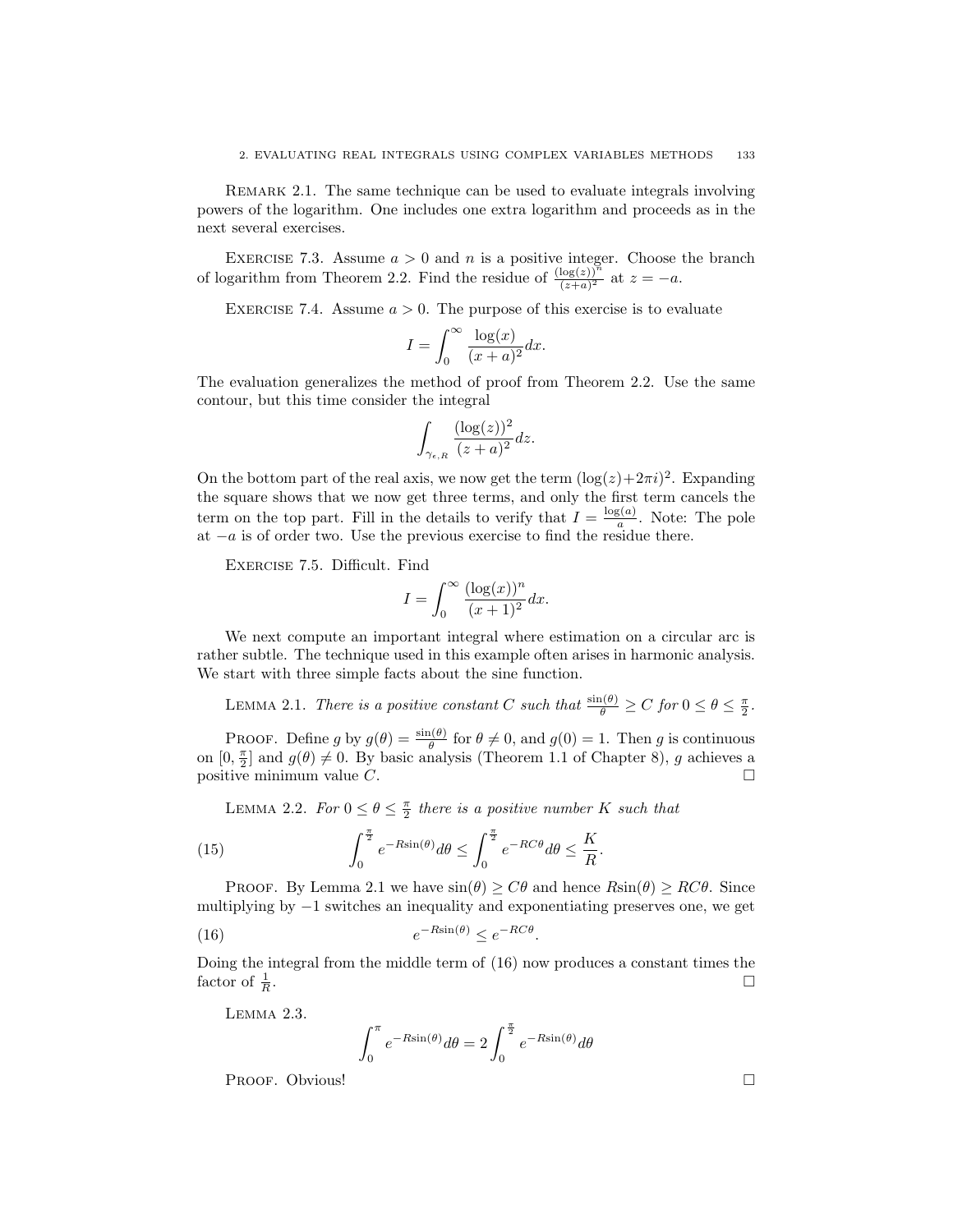Example 2.5. We evaluate the integral

$$
I = \int_{-\infty}^{\infty} \frac{x \sin(x)}{x^2 + 1} dx = \frac{\pi}{e}.
$$

Note that

$$
I = \operatorname{Im}\left(\int_{-\infty}^{\infty} \frac{xe^{ix}}{x^2 + 1} dx\right).
$$

We use the usual circular contour from Theorem 2.1. The hard part is to show that the integral over the semi-circle tends to zero as  $R$  tends to infinity. We postpone checking that fact. Assuming it is true, we obtain

$$
I = \text{Im}\left((2\pi i)\text{Residue}_i\left(\frac{ze^{iz}}{z^2+1}\right)\right) = \text{Im}\left((2\pi i)\left(\frac{ie^{-1}}{2i}\right)\right) = \frac{\pi}{e}.
$$

Next we investigate the integral  $I_R$  along the semi-circle  $|z| = R$ , where we assume  $R > 1$ . We have

$$
I_R = \int_0^{\pi} \frac{Re^{Re^{i\theta}}}{R^2 e^{2i\theta} + 1} Rie^{i\theta} d\theta = \int_0^{\pi} \frac{Re^{Ricos(\theta) - Rsin(\theta)}}{R^2 e^{2i\theta} + 1} Rie^{i\theta} d\theta.
$$

Note that  $|e^{Ricos(\theta)}| = 1$ . Also note that  $\left|\frac{1}{R^2e^{2i\theta}+1}\right| \leq \frac{1}{R^2-1}$ . We use the three previous Lemmas and Lemma 1.1 of Chapter 6 to estimate the integral as follows:

$$
I_R \le \frac{R^2}{R^2 - 1} \int_0^{\pi} e^{-R\sin(\theta)} d\theta \le \frac{2R^2}{R^2 - 1} \int_0^{\frac{\pi}{2}} e^{-R\sin(\theta)} d\theta
$$
  

$$
\le c' \int_0^{\frac{\pi}{2}} e^{-RC\theta} \le \frac{c}{R}.
$$

Here  $c'$  and  $c$  are unimportant positive constants. Hence the integral along the semi-circle tends to  $0$  as  $R$  tends to infinity.

EXAMPLE 2.6. We evaluate the integrals  $I_c = \int_0^\infty \cos(x^2) dx$  and  $I_s = \int_0^\infty \sin(x^2) dx$ . Each turns out to equal  $\sqrt{\frac{\pi}{8}}$ .

We consider the integral of  $e^{-z^2}$  around the simple closed curve  $\gamma_R$  consisting of three pieces: the interval [0, R] on **R**, the arc of the circle  $|z| = R$  for  $0 \le \theta \le$  $\frac{\pi}{4}$ , and the forty-five degree line segment from  $Re^{\frac{i\pi}{4}}$  to 0. By Cauchy's theorem  $\int_{\gamma_R} e^{-z^2} dz = 0$ . Exercise 7.6 asks you to check that the integral along the semicircular arc tends to 0 as  $R$  tends to infinity. We parametrize the forty-five degree line segment by  $z = e^{\frac{i\pi}{4}}t$  for  $R \ge t \ge 0$ . Hence we obtain

(17) 
$$
\int_0^\infty e^{-x^2} dx = \int_0^\infty e^{-it^2} e^{\frac{i\pi}{4}} dt = \left(\frac{1+i}{\sqrt{2}}\right) \int_0^\infty e^{-it^2} dt.
$$

Next we substitute  $e^{-it^2} = \cos(t^2) - i\sin(t^2)$  into (17). By Proposition 3.1 of the next section, the left-hand side of (17) equals  $\frac{\sqrt{\pi}}{2}$  $\frac{\sqrt{\pi}}{2}$ . Equating imaginary parts of both sides of (17) yields  $I_c = I_s$ . Equating real parts of both sides of (17) now yields √

$$
\frac{\sqrt{\pi}}{2} = \frac{1}{\sqrt{2}}(I_c + I_s) = \frac{2}{\sqrt{2}}I_c,
$$

from which the conclusion follows.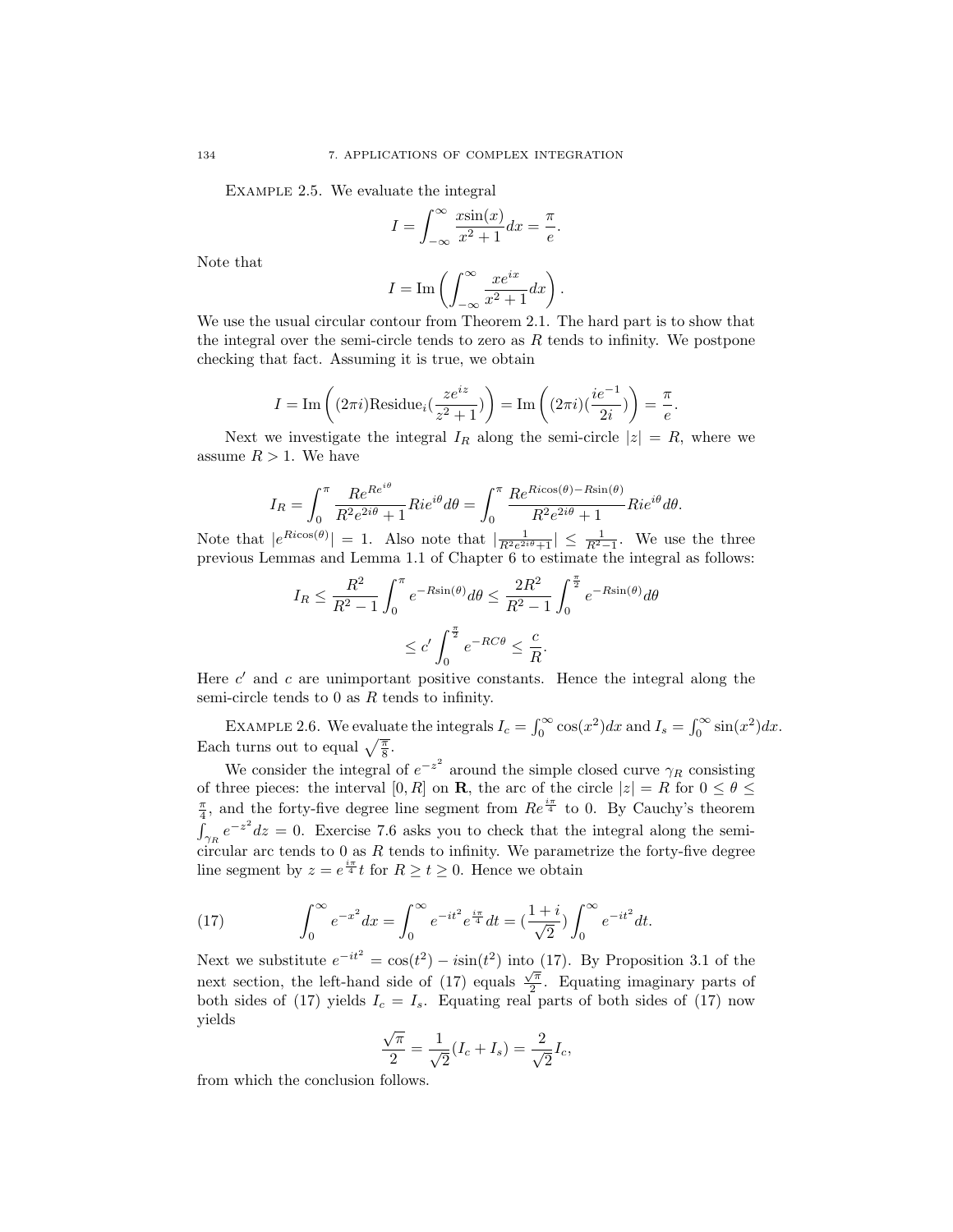Exercise 7.6. Fill in the details of the evaluations and estimations in Examples 2.5 and 2.6.

Exercise 7.7. Evaluate the following integrals using the techniques in this chapter. (Some answers are given.)

1) For  $a > 0$ , show that

$$
\int_{-\infty}^{\infty} \frac{dx}{x^2 + a^2} = \frac{\pi}{a}.
$$

2) For  $a, b > 0$ , show that

$$
\int_{-\infty}^{\infty} \frac{dx}{(x^2 + a^2)(x^2 + b^2)} = \frac{\pi}{ab(a+b)}.
$$

3) For  $a > 0$  and  $n \in \mathbb{N}$ , find

$$
\int_{-\infty}^{\infty} \frac{dx}{(x^2 + a^2)^n}.
$$

4) For  $k \in \mathbb{N}$ , show that

$$
\int_0^{2\pi} \sin^{2k}(\theta) d\theta = \frac{\pi}{2^{2k-1}} {2k \choose k}.
$$

5) For  $j, k \in \mathbb{N}$ , find

$$
\int_0^{2\pi} \cos^{2j}(\theta) \sin^{2k}(\theta) d\theta.
$$

6) For  $a, b > 0$ , show that

$$
\int_0^{2\pi} \frac{d\theta}{a^2 \cos^2(\theta) + b^2 \sin^2(\theta)} = \frac{2\pi}{ab}.
$$

7) For  $\alpha > 1$ , show that

$$
\int_0^\infty \frac{dx}{1+x^\alpha} = \frac{\frac{\pi}{\alpha}}{\sin(\frac{\pi}{\alpha})}
$$

8) Use Theorem 2.2 to show that

$$
\int_0^{\infty} \frac{dx}{(x^2+1)(x+1)} = \frac{\pi}{4}.
$$

9) For p an integer with  $p > 2$ , let  $I_p$  be defined as follows:

$$
I_p = \int_0^\infty \frac{dx}{1 + x + x^2 + \dots + x^{p-1}}.
$$

a) Find the limit of  $I_p$  as p tends to infinity. (The limit is not hard to find.) b) Prove that

$$
I_p = \frac{2\pi}{p^2} \sum_{j=1}^{p-1} j \left( \sin(\frac{4\pi j}{p}) - \sin(\frac{2\pi j}{p}) \right).
$$

10) Show that

$$
\int_{-\infty}^{\infty} \frac{\sin^2(x)}{x^2} dx = \pi.
$$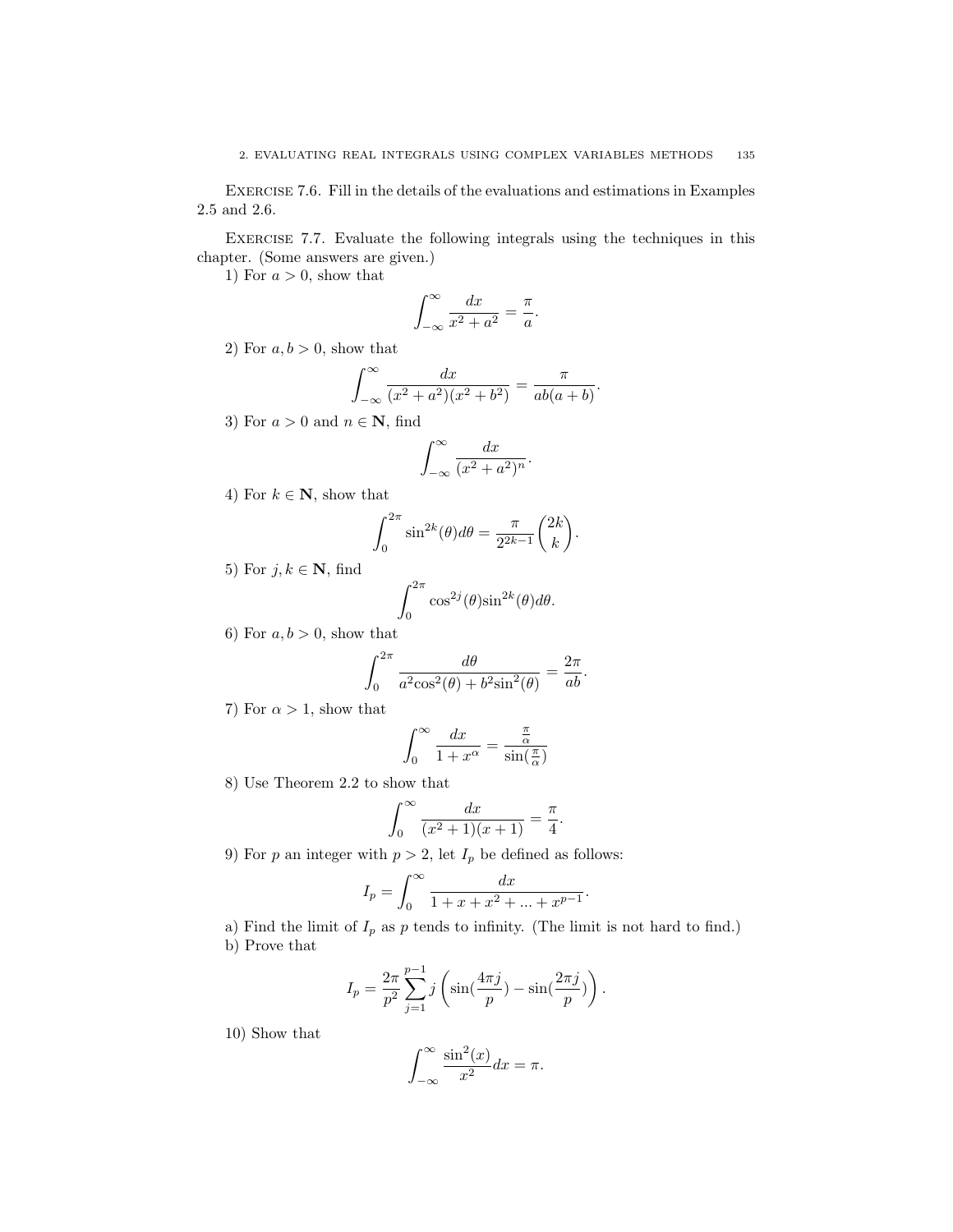#### 3. Fourier transforms

The Fourier transform is an amazing tool in both pure and applied mathematics. One reason behind its success is that it converts differentiation (a difficult idea) into multiplication (an easier idea). We ask the reader to ponder the following question before reading the subsequent development: what would the half-derivative of a function be? We will give an elegant answer.

The first item of business is the following result about integrals.

PROPOSITION 3.1. For all real y, the value of the integral  $I_y$  in (18) is  $\sqrt{\pi}$ .

(18) 
$$
I_y = \int_{-\infty}^{\infty} e^{-(x+iy)^2} dx = \sqrt{\pi}.
$$

PROOF. First we establish the independence of the integral on y. Let  $\gamma_R$  denote the rectangle with vertices at  $-R$ ,  $R$ ,  $R+iy$ ,  $-R+iy$ . We traverse  $\gamma_R$  counterclockwise as usual. Since  $z \to e^{-z^2}$  is complex analytic in all of **C**, Cauchy's Theorem yields

$$
0 = \int_{\gamma_R} e^{-z^2} dz.
$$

Breaking up this line integral into four pieces yields

$$
(19) \ \ 0 = \int_{-R}^{R} e^{-x^2} dx + \int_{0}^{y} e^{-(R+it)^2} i \ dt + \int_{R}^{-R} e^{-(x+iy)^2} dx + \int_{y}^{0} e^{-(-R+it)^2} i \ dt.
$$

We let R tend to infinity in  $(19)$ . If we can show that the limits of the second and fourth terms are 0, we obtain

$$
0 = \int_{-\infty}^{\infty} e^{-x^2} dx - \int_{-\infty}^{\infty} e^{-(x+iy)^2} dx,
$$

and the independence of  $I_y$  on y then follows.

It remains to estimate the integrals on the vertical segments. They are almost identical; we estimate one of them:

(20) 
$$
\left| \int_0^y e^{-(R+it)^2} dt \right| \leq \int_0^y |e^{-(R+it)^2}| dt = \int_0^y e^{-R^2} e^{t^2} dt \leq e^{y^2} e^{-R^2}.
$$

Since y is fixed, and  $\lim_{R\to\infty}e^{-R^2}=0$ , we obtain the needed limit.

Therefore it suffices to evaluate (18) when  $y = 0$ . The integral, whose value is Therefore it sumes to evaluate (18) when  $y = 0$ . The integral, whose value is  $\sqrt{\pi}$ , cannot be done by the methods of one-variable calculus. One standard method of evaluating it, which we generalize considerably in the next section, is to consider its square and to use polar coordinates in the plane. Let  $I$  denote the integral, consider  $I^2$ , and note that now y is a dummy variable. We obtain

$$
I^{2} = \int_{-\infty}^{\infty} \int_{-\infty}^{\infty} e^{-(x^{2}+y^{2})} dx dy = \int_{0}^{\infty} \int_{0}^{2\pi} e^{-r^{2}} r d\theta dr = \frac{1}{2}2\pi = \pi.
$$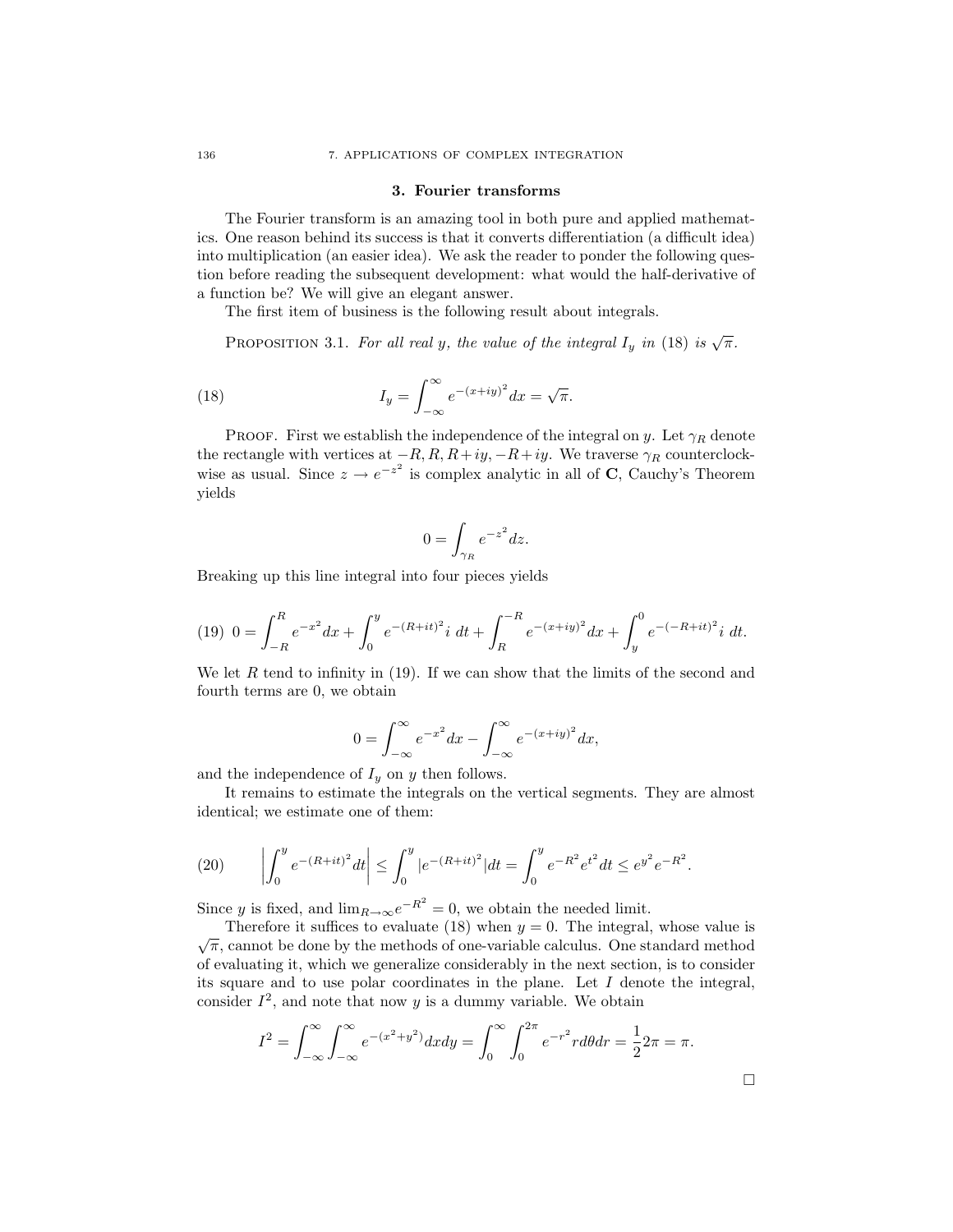DEFINITION 3.1. Let  $f : \mathbf{R} \to \mathbf{C}$  be an integrable function. Its Fourier transform, denoted by  $\hat{f}$ , is defined by

(21) 
$$
\hat{f}(\xi) = \frac{1}{\sqrt{2\pi}} \int_{-\infty}^{\infty} f(x) e^{-ix\xi} dx.
$$

We will consider some technical points about this definition, but our investigations will not get heavily involved in these subtleties. First of all, when we say that f is integrable, we mean that the integral of  $|f|$  exists. Second, the integral in (21) is improper, because both limits of integration are infinite. Therefore the integral notation in (21) is an abbreviation for a double limit:

$$
\int_{-\infty}^{\infty} f(x)e^{-ix\xi}dx = \lim_{a \to -\infty} \lim_{b \to \infty} \int_{a}^{b} f(x)e^{-ix\xi}dx.
$$

In some cases this double limit fails to exist but the limit

$$
\int_{-\infty}^{\infty} f(x)e^{-ix\xi}dx = \lim_{R \to \infty} \int_{-R}^{R} f(x)e^{-ix\xi}dx
$$

does exist. Another interesting point concerns extensions of the definition to more general functions or even to generalized functions, or distributions. Once this sophisticated theory has been developed, it is possible to take Fourier transforms of more general functions and distributions. Often one writes the same integral, but a more subtle procedure has in fact been used.

THEOREM 3.1. Put 
$$
f(x) = e^{\frac{-x^2}{2a^2}}
$$
. Then the Fourier transform  $\hat{f}$  is given by  
(22) 
$$
\hat{f}(\xi) = ae^{\frac{-\xi^2 a^2}{2}}.
$$

In particular, if  $g(x) = e^{\frac{-x^2}{2}}$ , then  $\hat{g} = g$ .

PROOF. We must evaluate the integral

$$
I = \frac{1}{\sqrt{2\pi}} \int_{-\infty}^{\infty} e^{\frac{-x^2}{2a^2}} e^{-ix\xi} dx.
$$

First we put  $x = ay$  to get

$$
I = \frac{a}{\sqrt{2\pi}} \int_{-\infty}^{\infty} e^{\frac{-y^2}{2}} e^{-iya\xi} dy.
$$

Then completing the square and using Proposition 3.1 gives

$$
I = \frac{a}{\sqrt{2\pi}} \int_{-\infty}^{\infty} e^{\frac{-(y+i a \xi)^2}{2}} e^{\frac{-a^2 \xi^2}{2}} dy = \frac{a}{\sqrt{2\pi}} \int_{-\infty}^{\infty} e^{\frac{-y^2}{2}} dy e^{\frac{-a^2 \xi^2}{2}} = ae^{\frac{-a^2 \xi^2}{2}}.
$$

The parameter  $a^2$  from (22) is called the *variance* of the Gaussian random variable. When  $a^2$  is small, things are concentrated near 0, which is the *mean* of the random variable. When  $a^2$  is large, things are spread out. The theorem states that the Fourier transform of a Gaussian is also a Gaussian, but the new variance is the reciprocal of the original variance.

EXERCISE 7.8. Find the Fourier transform of  $\frac{\sin(x)}{x}$ .

Exercise 7.9. Find the Fourier transform of the function that equals 1 on the interval  $(a, b)$  and otherwise equals 0.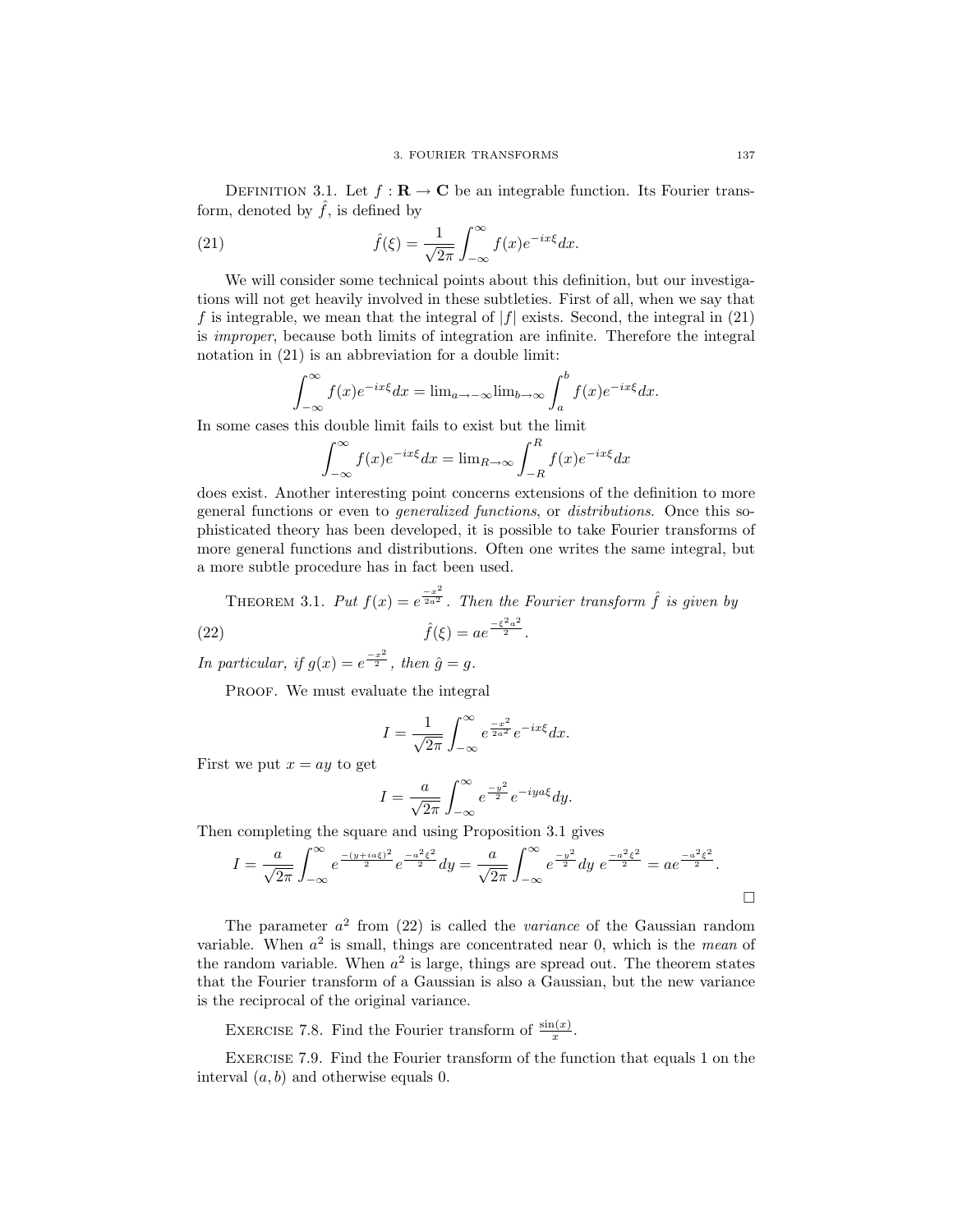EXERCISE 7.10. Graph the function  $e^{\frac{-x^2}{2a^2}}$  for  $a = \frac{1}{3}$ ,  $a = 1$ , and  $a = 3$ .

Let us assume that  $f$  is an infinitely differentiable function on  $\bf{R}$  and that f decreases rapidly at  $\infty$ . For example, f could be any polynomial times the Gaussian  $e^{-\frac{x^2}{2}}$ . The basic theorems of analysis then allow us to make the following statements rigorous.

1) The Fourier inversion formula holds:

(23) 
$$
f(x) = \frac{1}{\sqrt{2\pi}} \int_0^\infty e^{ix\xi} \hat{f}(\xi) d\xi.
$$

2) For each positive integer n it is valid to differentiate  $(23)$  n times to obtain

(24) 
$$
f^{(n)}(x) = (\frac{d}{dx})^n f(x) = \frac{1}{\sqrt{2\pi}} \int_0^\infty e^{ix\xi} \hat{f}(\xi) (i\xi)^n d\xi.
$$

Let us rewrite  $(24)$  more abstractly. Let  $D$  denote the differentiation operator  $\frac{d}{dx}$ , and let M denote multiplication by iξ. Let F denote the operation of taking Fourier transforms. We obtain  $D^n f = \mathcal{F}^{-1} M^n \mathcal{F}(f)$ . In other words,

$$
D^n = \mathcal{F}^{-1}M^n\mathcal{F}.
$$

Let  $\alpha$  be a positive real number. We define the derivative of order  $\alpha$  by

(25) 
$$
D^{\alpha} = \mathcal{F}^{-1} M^{\alpha} \mathcal{F}.
$$

It follows that

$$
D^{\alpha+\beta} = D^{\alpha} D^{\beta}.
$$

The abstract formula (25) gives a definition of a fractional derivative operation! It is difficult to write down an explicit expression for a fractional derivative, and hence we are content with  $(25)$ . More generally, given a function h, we can try to define  $h(D)$  by the formula

$$
h(D) = \mathcal{F}^{-1}h(M)\mathcal{F}.
$$

## 4. The Gamma function

The Gamma function extends the factorial function to (most) complex numbers. The reader might pause and start wondering what we could possibly mean by something such as  $\frac{3}{2}!$  or  $\pi!$ , much less  $z!$  for  $z \in \mathbb{C}$ .

DEFINITION 4.1 (The gamma function as an integral). For  $\text{Re}(z) > 0$ , we define Γ(*z*) by the formula

(26) 
$$
\Gamma(z) = \int_0^\infty e^{-t} t^{z-1} dt.
$$

Let us discuss some technicalities concerning this definition. The integral is improper for two reasons. First the upper limit is infinite; no problems result because the decay of  $e^{-t}$  at infinity compensates for the growth of  $t^{z-1}$  there.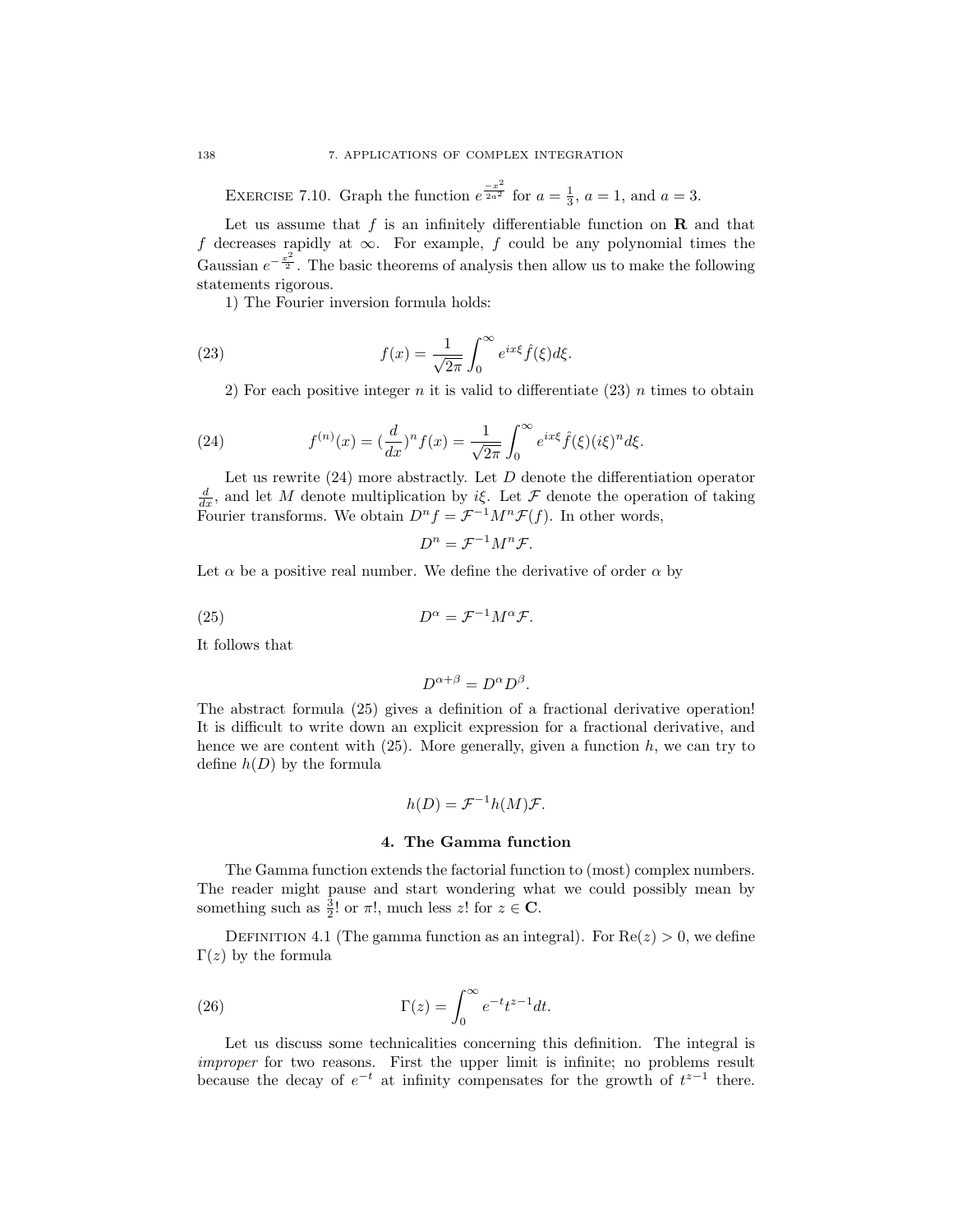Second, when  $z - 1$  is negative, there is a singularity at 0. Again no problems result because for  $\alpha > -1$ , the following limit exists:

$$
\lim_{\epsilon \to 0} \int_{\epsilon}^{1} x^{\alpha} dx.
$$

The issue of z being complex is not a problem. Put  $z - 1 = \zeta = u + iv$ . What do we mean by  $t^{\zeta}$ ? By definition, since  $t > 0$ ,

$$
t^{\zeta} = e^{\zeta \log(t)} = t^u e^{iv \log(t)}
$$

and hence  $|t^{\zeta}| = t^u$ . Therefore the imaginary part of  $\zeta$  does not impact the convergence of the integral.

Note that  $\Gamma(1) = \int_0^\infty e^{-t} dt = 1$ . We also note, using integration by parts: if  $\text{Re}(z) > 0$ , then  $\Gamma(z+1) = z\Gamma(z)$ . By combining these facts with induction we see for  $n \in \mathbb{N}$  that  $\Gamma(n) = (n-1)!$ . It follows again by induction on n that

(27) 
$$
\Gamma(z+n) = (z+n-1)(z+n-2)...(z+1)(z)\Gamma(z)
$$

whenever  $\text{Re}(z) > 0$ . The functional equation (27) can be used to extend the definition of the Γ function. For example, if  $-1 < \text{Re}(z) < 0$ , then  $\Gamma(z+1)$  is defined. We can therefore define  $\Gamma(z)$  by the formula

$$
\Gamma(z) = \frac{\Gamma(z+1)}{z}.
$$

Formula (27) also enables us to define  $\Gamma(z)$  whenever the real part of z is not a non-negative integer. For example we use

$$
\Gamma(z) = \frac{\Gamma(z+n)}{(z+n-1)(z+n-2)...(z+1)(z)}
$$

to define  $\Gamma(z)$  whenever  $\text{Re}(z) > -n$ .

Remark 4.1. The Γ-function satisfies the following remarkable identity, and hence can be defined at all complex numbers except for the negative integers and zero (see [22]):

(28) 
$$
\Gamma(z) = \lim_{n \to \infty} \frac{n! n^z}{z(z+1)...(z+n)}.
$$

The Γ-function arises throughout mathematics, statistics, physics, and engineering. One explanation is simply that it generalizes the factorial. Another explanation is its close connection with the Gaussian. A simple example motivates our next result.

We will show below that  $\Gamma(\frac{1}{2}) = \sqrt{\pi}$ . Pretending that we know this result, consider the Gaussian integral

(29) 
$$
\int_{-\infty}^{\infty} e^{\frac{-x^2}{2}} dx.
$$

The next definition is not as general as it could be, but it is adequate for our present purposes.

DEFINITION 4.2. A probability density function is a nonnegative continuous function  $f: \mathbf{R} \to \mathbf{R}$  such that  $\int_{-\infty}^{\infty} f(t)dt = 1$ .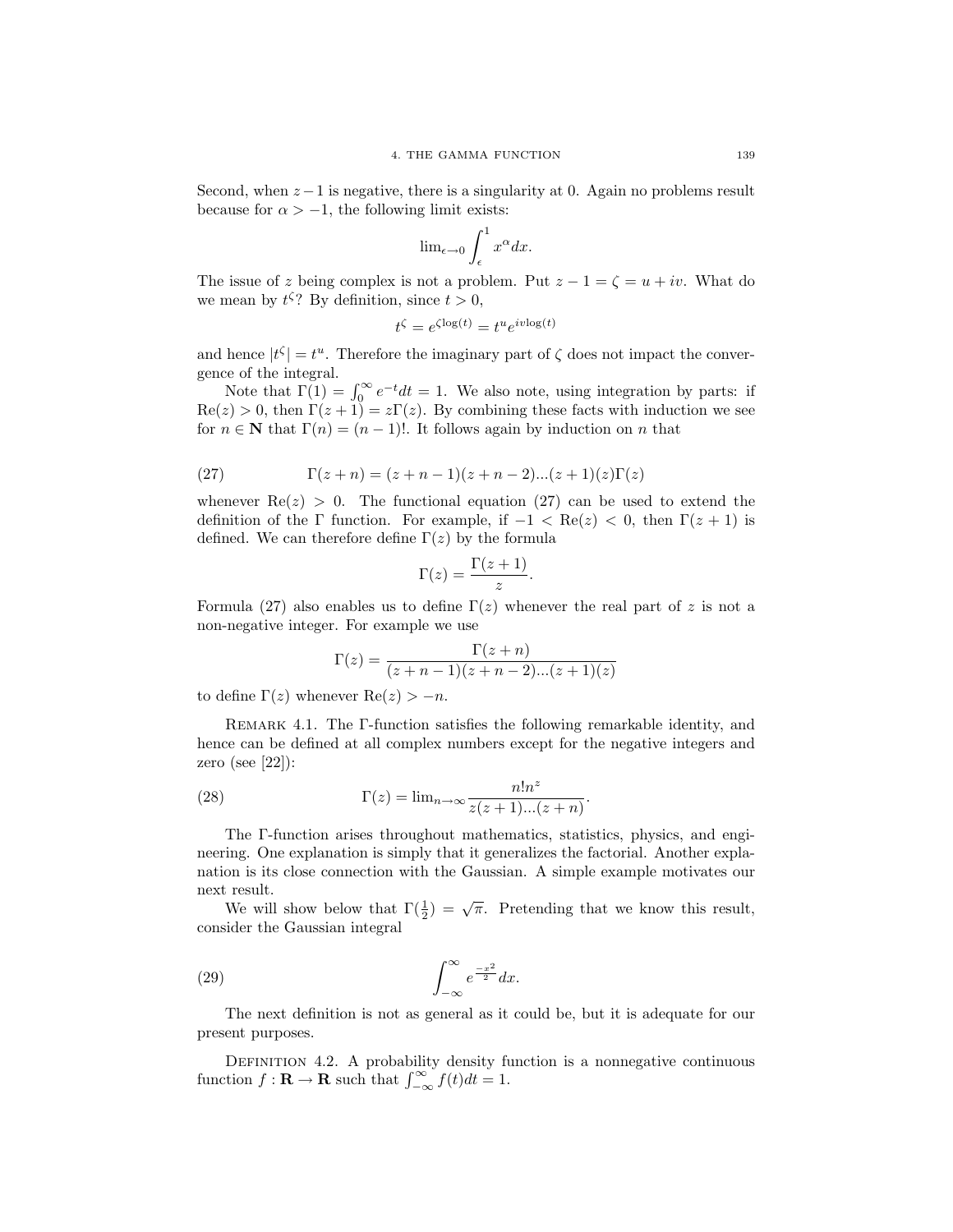

Figure 3. The bell curve, or Gaussian

A probability density function defines a random variable X by the rule that the probability that X takes a value between a and b equals  $\int_a^b f(t)dt$ . In order to make  $e^{-\frac{x^2}{2}}$  into a probability density function, we must divide by a constant to ensure that the integral equals one. Thus we must evaluate the integral (29). We noted earlier, in a similar integral without the factor  $\frac{1}{2}$ , that the evaluation cannot be done by the techniques of one variable calculus; there is no elementary function whose derivative is  $e^{\frac{-x^2}{2}}$ . Consider the following approach:

(30) 
$$
\int_{-\infty}^{\infty} e^{\frac{-x^2}{2}} dx = 2 \int_{0}^{\infty} e^{\frac{-x^2}{2}} dx = 2 \int_{0}^{\infty} \frac{\sqrt{2}}{2} e^{-t} \frac{dt}{\sqrt{t}} = \sqrt{2} \Gamma(\frac{1}{2}) = \sqrt{2\pi}.
$$

In (30) we used  $\Gamma(\frac{1}{2}) = \sqrt{\pi}$ ; we verify this value by a method due to Euler. The technique of multiplying the integrals together generalizes the standard method used in the proof of Proposition 3.1. The far right-hand side of (31) is called the Euler Beta function.

THEOREM 4.1. For  $\text{Re}(a) > 0$  and  $\text{Re}(b) > 0$  the following identity holds:

(31) 
$$
\frac{\Gamma(a)\Gamma(b)}{\Gamma(a+b)} = \int_0^1 u^{a-1}(1-u)^{b-1} du = \mathcal{B}(a,b).
$$

PROOF.

$$
\Gamma(a)\Gamma(b) = \int_0^\infty e^{-s} s^{a-1} ds \int_0^\infty e^{-t} t^{b-1} dt = \int_0^\infty \int_0^\infty e^{-s+t} s^{a-1} t^{b-1} ds dt.
$$

Replace s with  $x^2$  and t with  $y^2$  to obtain

$$
\Gamma(a)\Gamma(b) = 4 \int_0^\infty \int_0^\infty e^{-(x^2 + y^2)} x^{2a - 1} y^{2b - 1} dx dy.
$$

Next use polar coordinates to obtain

$$
\Gamma(a)\Gamma(b) = 4\int_0^\infty e^{-r^2} r^{2a+2b-1} \int_0^{2\pi} \cos^{2a-1}(\theta) \sin^{2b-1}(\theta) d\theta.
$$

One more change of variables in each integral yields

$$
\Gamma(a)\Gamma(b) = \int_0^\infty e^{-t}t^{a+b-1}dt \int_0^1 u^{a-1}(1-u)^{b-1}du = \Gamma(a+b)\int_0^1 u^{a-1}(1-u)^{b-1}du,
$$
  
as desired.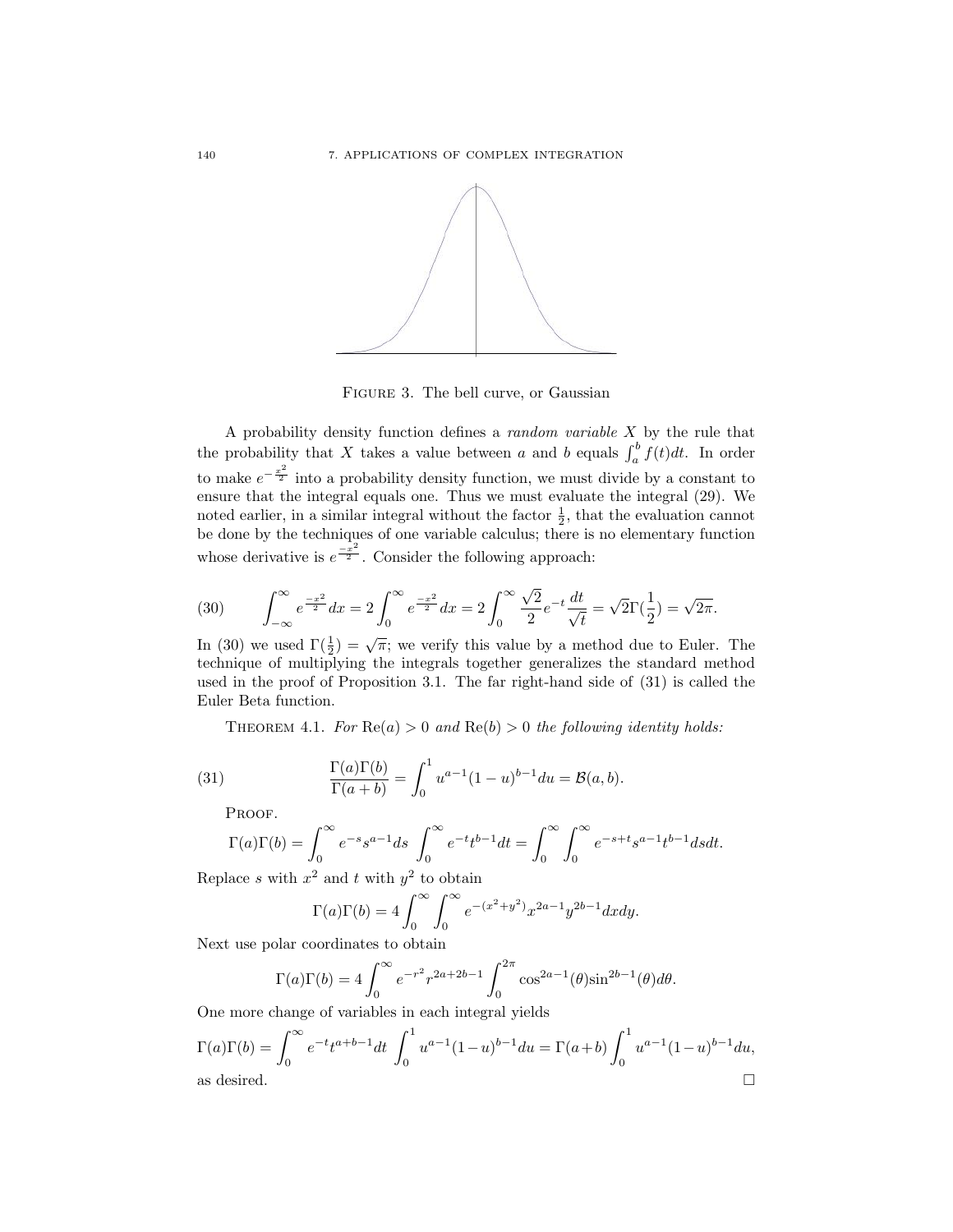THEOREM 4.2. For  $0 < \text{Re}(z) < 1$  we have

$$
\Gamma(\zeta)\Gamma(1-\zeta) = \frac{\pi}{\sin(\pi\zeta)}.
$$

PROOF. By Theorem 4.1 it suffices to evaluate  $\mathcal{B}(\zeta, 1-\zeta)$ . To do so we first change variables and then use contour integration. We must find

$$
\int_0^1 \left(\frac{u}{1-u}\right)^{\zeta-1} \frac{du}{u}.
$$

Putting  $x = \frac{u}{1-u}$  we obtain

$$
\int_0^\infty \frac{x^{\zeta - 1}}{1 + x} dx.
$$

We evaluate (32) using the keyhole  $\gamma_{\epsilon,R}$  shown in Figure 4. By the residue theorem the value of the integral  $I_{\epsilon,R}$  is

$$
I_{\epsilon,R} = 2\pi i \text{Res}(-1) = 2\pi i (-1)^{\zeta - 1} = 2\pi i e^{i\pi(\zeta - 1)}.
$$

The integrals along the circular arcs tend to zero as  $\epsilon \to 0$  and  $R \to \infty$ . The integral along the top half of the real axis tends to what we want, namely  $I$ ; the integral along the bottom half tends to  $-e^{2\pi i(\zeta-1)}I$ . Putting this information together gives

(33) 
$$
I(1 - e^{2\pi i(\zeta - 1)}) = 2\pi i e^{i\pi(\zeta - 1)}.
$$

Solving (33) for I and then using the definition of  $\sin(\pi \zeta)$  finishes the proof.  $\square$ 

COROLLARY 4.1.  $\Gamma(\frac{1}{2}) = \sqrt{\pi}$ .



FIGURE 4. Contour for integrals involving branch cuts

We next combine our knowledge of the Gamma function with our techniques of contour integration to sketch the computation of two important integrals. Choose a real number m with  $0 < m < 1$ . Consider the real integrals:

$$
I_c = \int_0^\infty \frac{\cos(x)}{x^{1-m}} dx
$$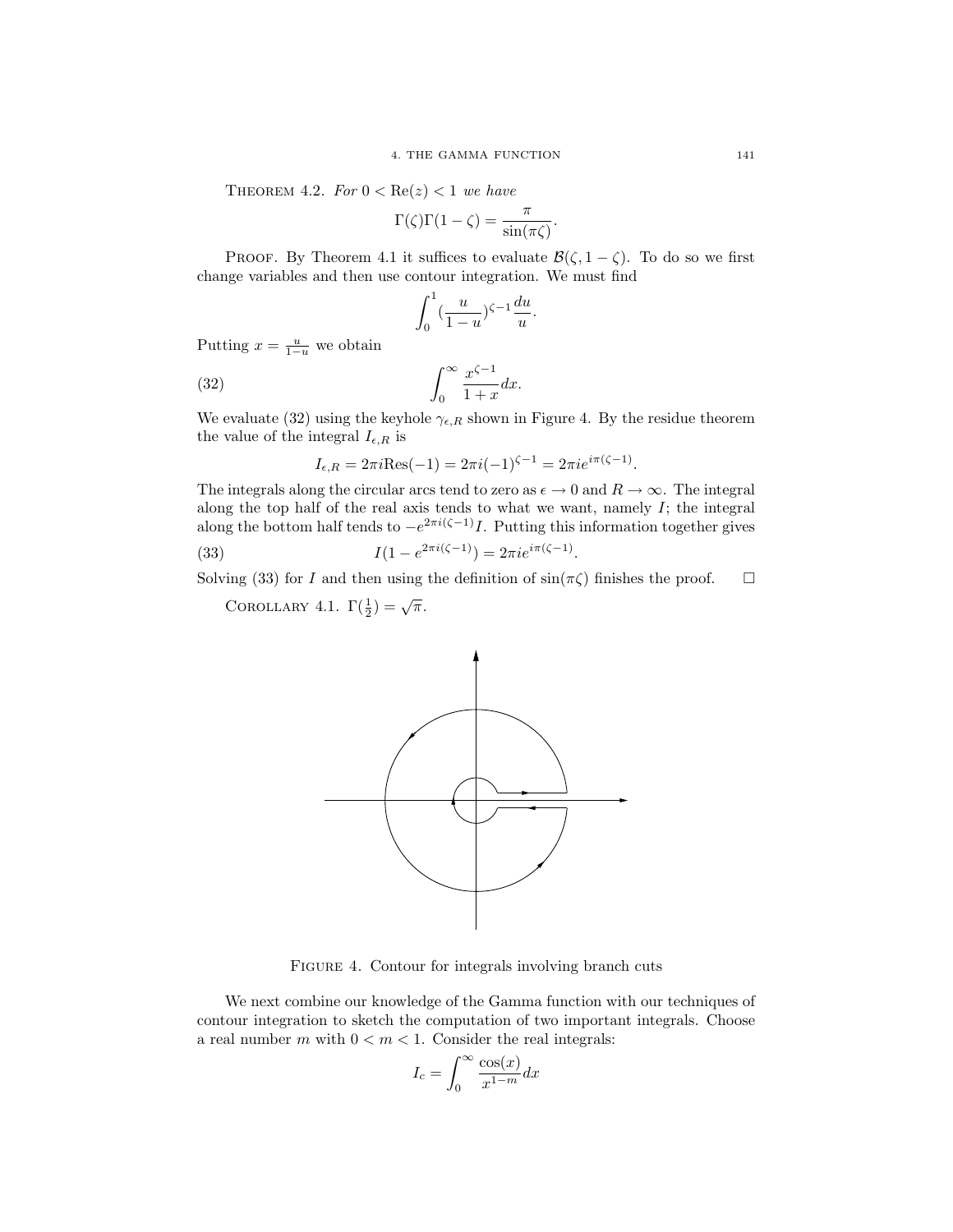$$
I_s = \int_0^\infty \frac{\sin(x)}{x^{1-m}} dx.
$$

It is natural to evaluate them simultaneously by finding

(34) 
$$
\int_0^\infty \frac{e^{ix}}{x^{1-m}} dx.
$$

To compute (34), we consider a contour  $\gamma$  consisting of the interval  $(\epsilon, R)$  on the real line, one quarter of a circle of radius  $R$ , the part of the imaginary axis from iR to i $\epsilon$ , and the quarter circle of radius  $\epsilon$ . Choose a branch cut avoiding the first quadrant to make  $z^{m-1}$  complex analytic there. The integral around  $\gamma$  is then 0 by Cauchy's theorem. As in many of our examples, the integrals on the circular arcs tend to zero in the limit. The integral along the imaginary axis tends to

$$
\int_0^\infty e^{-t}t^{m-1}(i)^m dt,
$$

namely  $(i)^m \Gamma(m)$ . It follows that  $I_c$  is the real part of  $(i)^m \Gamma(m)$  and  $I_s$  is the imaginary part of  $(i)^m \Gamma(m)$ . Note that  $i^m = e^{\frac{i m \pi}{2}}$ . Hence

$$
I_c = \Gamma(m)\cos(\frac{m\pi}{2})
$$
  

$$
I_s = \Gamma(m)\sin(\frac{m\pi}{2}).
$$

EXERCISE 7.11. Fill in the details of the above evaluations of  $I_c$  and  $I_s$ .

Remark 4.2. Often in probability and in combinatorics one needs to know approximately how large  $n!$  is for large n. The famous Stirling's formula provides such information. Its proof is beyond the scope of this book (See [22]) but we state the result here as an application of the Γ-function.

$$
\text{lim}_{n \to \infty} \frac{n!}{n^{n+\frac{1}{2}}e^{-n}} = \sqrt{2\pi}.
$$

In other words  $n! = \Gamma(n+1)$  is roughly equal to  $\sqrt{2\pi n}(\frac{n}{e})^n$  for large n.

Exercise 7.12. Verify that the integrals along the circular arcs in the proof of Theorem 4.2 tend to zero.

EXERCISE 7.13. For positive constants  $a, \lambda$ , the gamma density  $g = g_{a,\lambda}$  is defined for  $x > 0$  by

$$
g(x) = g_{a,\lambda}(x) = c(a,\lambda)x^{a-1}e^{-\lambda x}.
$$

Determine the value  $c(a, \lambda)$  that makes g into a probability density function; in other words we require  $\int_0^\infty g(x)dx = 1$ .

Exercise 7.14. Determine the Fourier transform of the gamma density from the previous exercise.

Exercise 7.15. We can use Stirling's formula to give an approximate formula for the following natural question. For large  $n$ , flip a fair coin  $2n$  times. Determine approximately the probability of getting exactly n heads.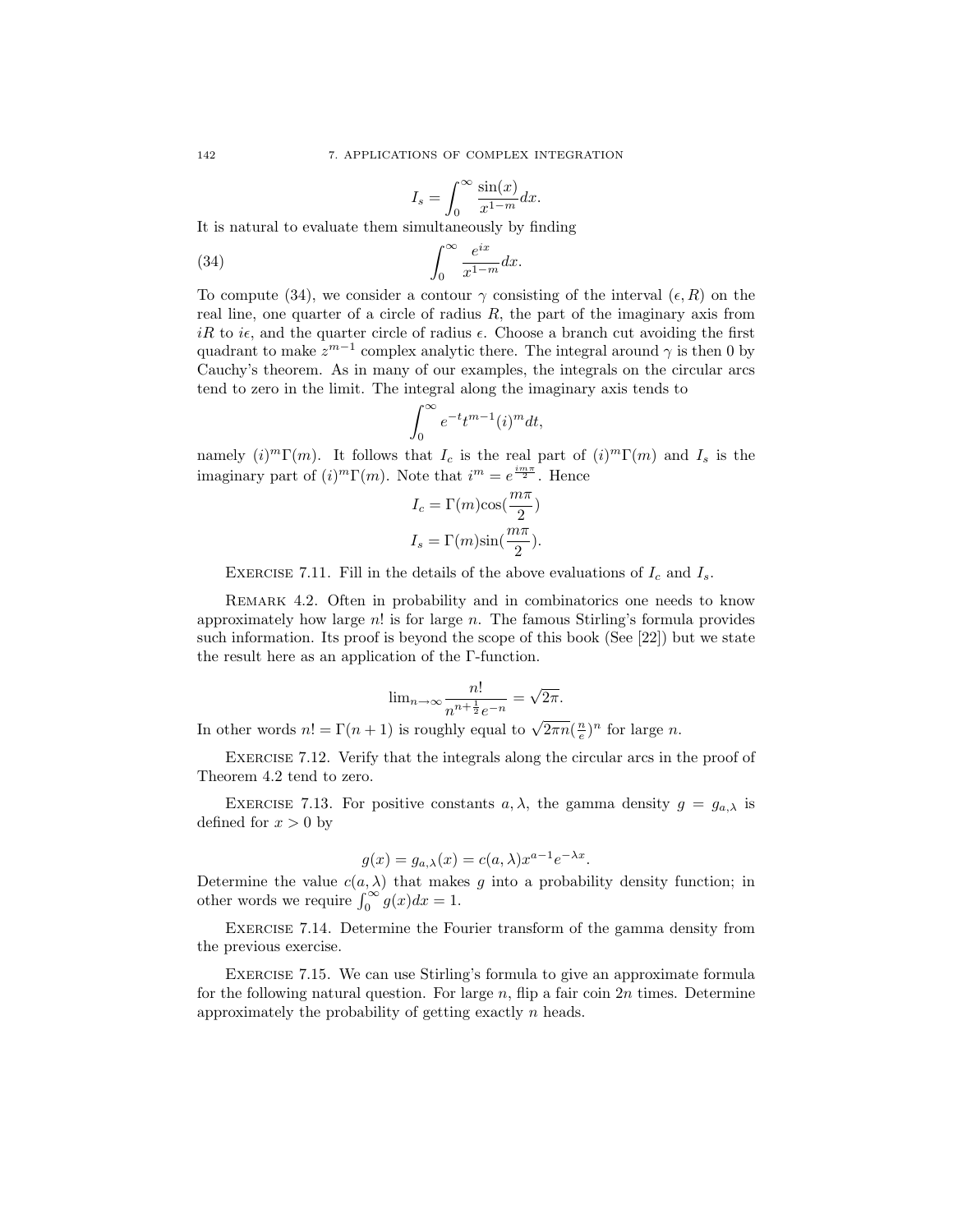# CHAPTER 8

# Additional Topics

We close this book with short discussions of several additional appealing topics. First we fill in a basic point in analysis. Next we prove the fundamental theorem of algebra, that each nonconstant polynomial with complex coefficients has a root. We give three proofs; the first proof could have appeared much earlier in the book, whereas the other two rely on the Cauchy theory. We continue to develop these ideas by introducing winding numbers and using them to give a formula for the number of zeroes and poles of a function inside (the image of) a simple closed curve. These ideas lead to Rouche's theorem, which tells us how to locate (approximately) the zeroes of a polynomial or complex analytic function.

Then we switch gears and briefly discuss several independent topics: Pythagorean triples, elementary mappings, and functions of several complex variables. The section on Pythagorean triples includes an application to the integration of rational functions of cosine and sine. The section on mappings includes a glimpse of non-Euclidean geometry. The section on several variables gives some examples of power series and also resolves one fundamental issue from earlier; we prove that it makes sense to treat z and  $\overline{z}$  as independent variables.

## 1. The minimum-maximum theorem

We first recall some basic analysis. We could have included this material much earlier in the book, but by now it is indispensable. A subset  $K$  of  $C$  is closed if and only if its complement is open. By the definition of limit it follows that  $K$  is closed if and only if the following holds: whenever  $\{z_n\}$  is a sequence in K, and  $\{z_n\}$  converges to some  $\zeta$  in **C**, then  $\zeta \in K$ . Let  $\{z_n\}$  be a sequence and let  $k \to n_k$ be an increasing function. We write  $\{z_{n_k}\}\$ for the subsequence of  $\{z_n\}$  whose k-th term is  $z_{n_k}$ . All treatments of complex analysis rely on the next result. Its proof uses the method of quadrisection of rectangles. See Section 3 of Chapter 6 for a related use of this technique.

LEMMA 1.1. Let K be a closed bounded subset of  $C$ . Then every sequence in K has a convergent subsequence.

**PROOF.** First we assume that K is a closed rectangle. Assume that  $\{z_n\}$  is a sequence in  $K$ . We quadrisect  $K$  into four smaller closed rectangles. There must be at least one of these four rectangles  $K_1$  such that  $z_n \in K_1$  for infinitely many n. Choose  $z_{n_1} \in K_1$ . Now quadrisect  $K_1$  into four smaller closed rectangles. Again there must be at least one of these rectangles, call it  $K_2$ , for which  $z_n \in K_2$  for infinitely many n. Choose  $n_2 > n_1$  and such that  $z_{n_2} \in K_2$ . By continuing this process, we find a nested sequence of closed rectangles

$$
K \supset K_1 \supset K_2 \cdots \supset K_n \cdots
$$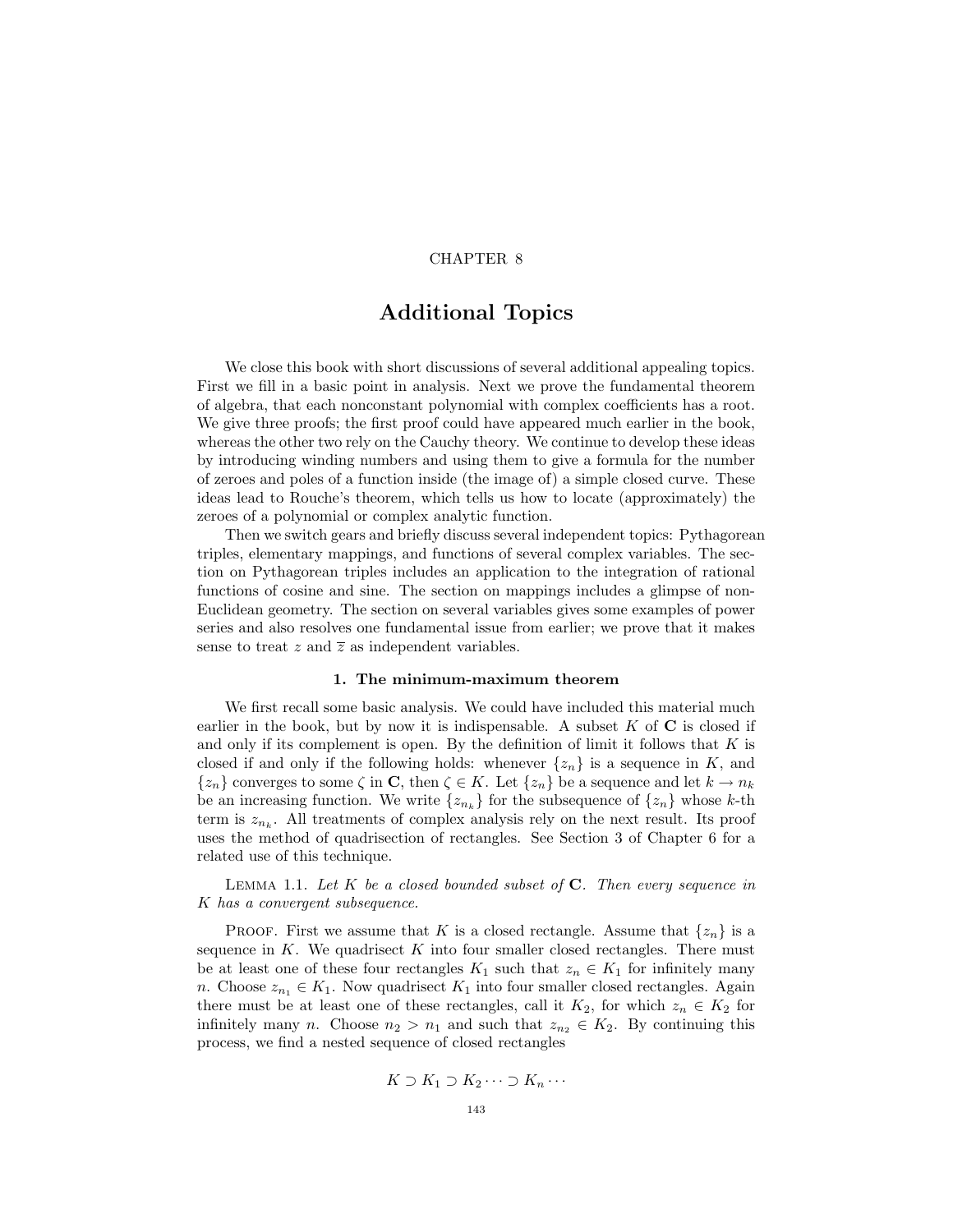The lengths of the sides of  $K_{n+1}$  are half those of  $K_n$ , and hence the sides lengths of  $K_n$  tend to zero as n tends to infinity. Note that each  $K_k$  contains  $z_n$  for infinitely many n. At each stage we may therefore choose  $z_{n_k} \in K_k$  such that  $k \to n_k$  is an increasing function, giving us a subsequence. It follows by the completeness axiom for the real numbers that the intersection of all these rectangles is a single point  $\zeta$ . Since  $z_{n_k} \in K_k$ , it follows that  $\{z_{n_k}\}\$  converges to  $\zeta$ .

Now suppose that K is an arbitrary closed and bounded subset of  $C$ . Let M be a closed rectangle containing K. Let  $\{z_n\}$  be a sequence in K, but regard it as a sequence in M. Then there is a convergent subsequence  $\{z_{n_k}\}$  converging to some  $\zeta \in M$ . Since each  $z_{n_k} \in K$ , and K is closed,  $\zeta \in K$  as well.

THEOREM 1.1. Let K be a closed and bounded subset of C, Assume  $f: K \to \mathbf{R}$ is continuous. Then f is bounded. Furthermore there are w and  $\zeta$  in K such that

$$
(1) \t f(w) \le f(z) \le f(\zeta)
$$

for all  $z \in K$ .

PROOF. Assume that f is not bounded. Then we can find a sequence  $\{z_n\}$ in K such that  $|f(z_n)| > n$ . Since K is bounded, there is a subsequence  $\{z_{n_k}\}\$ converging to some L. Since K is closed,  $L \in K$ . Now we have lim  $z_{n_k} = L$  but  $\lim f(z_{n_k})$  does not exist. Hence f cannot be continuous.

Therefore f continuous on K implies that f is bounded. Let  $\alpha = \inf \{f(z) :$  $z \in K$  and let  $\beta = \sup \{f(z) : z \in K\}$ . We can find sequences  $\{w_n\}$  and  $\{\zeta_n\}$  such that  $f(w_n)$  converges to  $\alpha$  and  $f(\zeta_n)$  converges to  $\beta$ . Since K is bounded, both  $\{w_n\}$  and  $\{\zeta_n\}$  are themselves bounded sequences. Hence they have convergent subsequences, with limits w and  $\zeta$ . Since  $w_{n_k} \to w$  and f is continuous, we have  $\alpha = f(w)$ . Similarly  $\beta = f(\zeta)$ . Thus (1) holds.  $\alpha = f(w)$ . Similarly  $\beta = f(\zeta)$ . Thus (1) holds.

### 2. The fundamental theorem of algebra

In this section we prove that every nonconstant polynomial has a complex root. The proof does not rely on the Cauchy theory, and hence we could have included it earlier. We suggest a second proof in the exercises; the second proof appears in most texts and relies on the Cauchy theory. It passes through Liouville's theorem, which follows from the Cauchy integral formula. We give a third proof in Section 2.

The fundamental theorem of algebra is a bit of a misnomer. First of all, despite its elegance and simplicity, not all algebraists regard it as the fundamental result in the subject. Second of all, one cannot prove it using algebra alone. All proofs of it must rely on the completeness axiom for the real number system. Our proof uses Theorem 1.1, guaranteeing that continuous real-valued functions achieve their minima and maxima on closed bounded sets.

THEOREM 2.1 (Fundamental Theorem of Algebra). Let  $p$  be a nonconstant polynomial. Then p has a complex root.

**PROOF.** Seeking a contradiction we suppose that  $p(z)$  is never 0. The first step is to find a point w such that  $0 < |p(w)| \le |p(z)|$  for all  $z \in \mathbb{C}$ . First we consider z with |z| large. Note that  $\lim_{z\to\infty}(p(z))=\infty$ . By the definitions of limits involving infinity, there is a positive real number R such that  $|p(z)| > |p(0)|$  for  $|z| \geq R$ . Next we consider z inside this disk. The function  $z \to |p(z)|$  is continuous. By Theorem 1.1 the minimum value of  $z \to |p(z)|$  on the closed disk  $|z| \leq R$  is achieved at some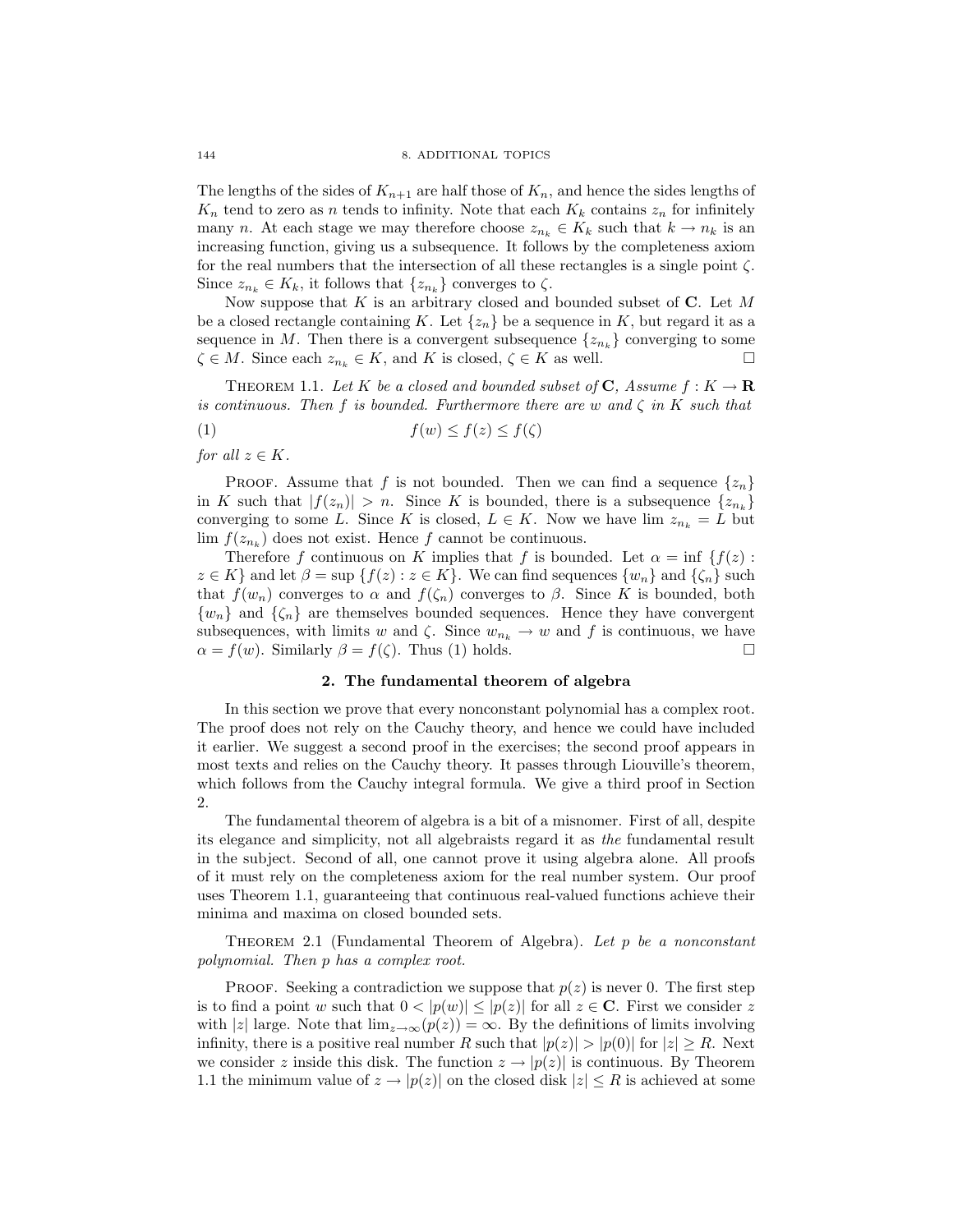point w. By assumption  $p(w) \neq 0$ . Thus  $0 < |p(w)| \leq |p(z)|$  for  $|z| \leq R$ , including  $z = 0$ . But for  $|z| \geq R$  we have  $|p(w)| \leq |p(0)| < |p(z)|$ . Thus  $|p(w)| \leq |p(z)|$  for all  $z$  in C. We have completed the first step.

We may multiply  $p$  by an appropriate non-zero constant and assume therefore, without loss of generality, that  $p(w) = 1$ . Consider the polynomial function f given by  $f(\zeta) = p(w + \zeta)$ . By our assumptions on p, the absolute value of f has a minimum of 1 at  $\zeta = 0$ . The second step is to obtain a contradiction; we do so by finding a point  $\zeta$  where  $|f(\zeta)| < 1$ .

There is a positive integer m such that we can write  $f(\zeta) = 1 + c\zeta^m + g(\zeta)$ , where  $c \neq 0$  and all terms in g are of degree larger than m. Thus the limit of  $\frac{c\zeta^{m}+g(\zeta)}{\zeta^{m}}$  as  $\zeta$  tends to 0 is the nonzero number c. Hence there is a  $\delta > 0$  such that  $|\zeta| < \delta$  implies  $|g(\zeta)| < \frac{1}{2}|c||\zeta|^m$ . Intuitively, for  $\zeta$  small, the term  $c\zeta^m$  dominates  $g(\zeta)$ . Assuming  $0 < |\zeta| < \delta$ , we write  $\zeta = |\zeta|e^{i\theta}$  and choose  $\theta$  in order to make  $c\zeta^m$ equal to a negative number, say  $-\alpha$ , with  $0 < \alpha < 1$ . With this choice of  $\zeta$ , we have  $|f(\zeta)| = 1 - \alpha + \beta$ , where  $|\beta| < \frac{\alpha}{2}$ . The triangle inequality implies

(2) 
$$
|p(w+\zeta)| = |f(\zeta)| = |1-\alpha+\beta| \le 1-\alpha+|\beta| < 1-\alpha+\frac{\alpha}{2} < 1.
$$

We have found a z for which  $|p(z)| < 1$ , a contradiction. It must therefore be true that  $p$  is 0 somewhere.  $\Box$ 

The intuitive ideas behind this proof are simpler than the details. First of all,  $|p(z)|$  is large when |z| is large. Hence we can find an R such that the minimum of |p| on all of C happens on the disk  $|z| \leq R$ . By Theorem 1.1 this minimum is guaranteed to exist on a closed disk. Assume it occurs at w. If we assume that this minimum is not 0, then after dividing by a constant we may assume that  $p(w) = 1$ . We obtain a contradiction by finding a direction  $\zeta$  such that moving from w in the  $\zeta$  direction *decreases* |p|. To find this direction we need only solve the simpler polynomial equation  $c\zeta^m = -\alpha$ .

We now turn to some simple consequences of the fundamental theorem of algebra. Once we know that a polynomial has a root at a, we can divide by  $(z - a)$  and the quotient is also a polynomial. This fact is much more elementary than is the fundamental theorem of algebra. In fact, in Exercise 1.35 you were asked to prove a stronger statement in the context of real polynomials. The proof suggested there relies on the division algorithm for real polynomials and would also work here. We give next a direct different proof that the quotient is a polynomial. After doing so we combine the result with the existence of one root to show that a polynomial of degree d has d roots, as long as we take multiplicity into account.

PROPOSITION 2.1. Let p be a polynomial of degree  $d \geq 1$ . Suppose  $p(a) = 0$ . Then there is a polynomial q of degree  $d-1$  such that  $p(z) = (z-a)q(z)$ .

PROOF. First we consider the special case where  $p(z) = z^n - a^n$ . In this case we can divide explicitly to get

(3) 
$$
\frac{z^n - a^n}{z - a} = z^{n-1} + z^{n-2}a + z^{n-3}a^2 + \dots + a^{n-1} = h_{n-1}(z),
$$

where  $h_{n-1}$  is of degree  $n-1$ . Notice that we have not indicated its dependence on a. Let now  $p$  be an arbitrary polynomial of degree  $d$ . Since the constant term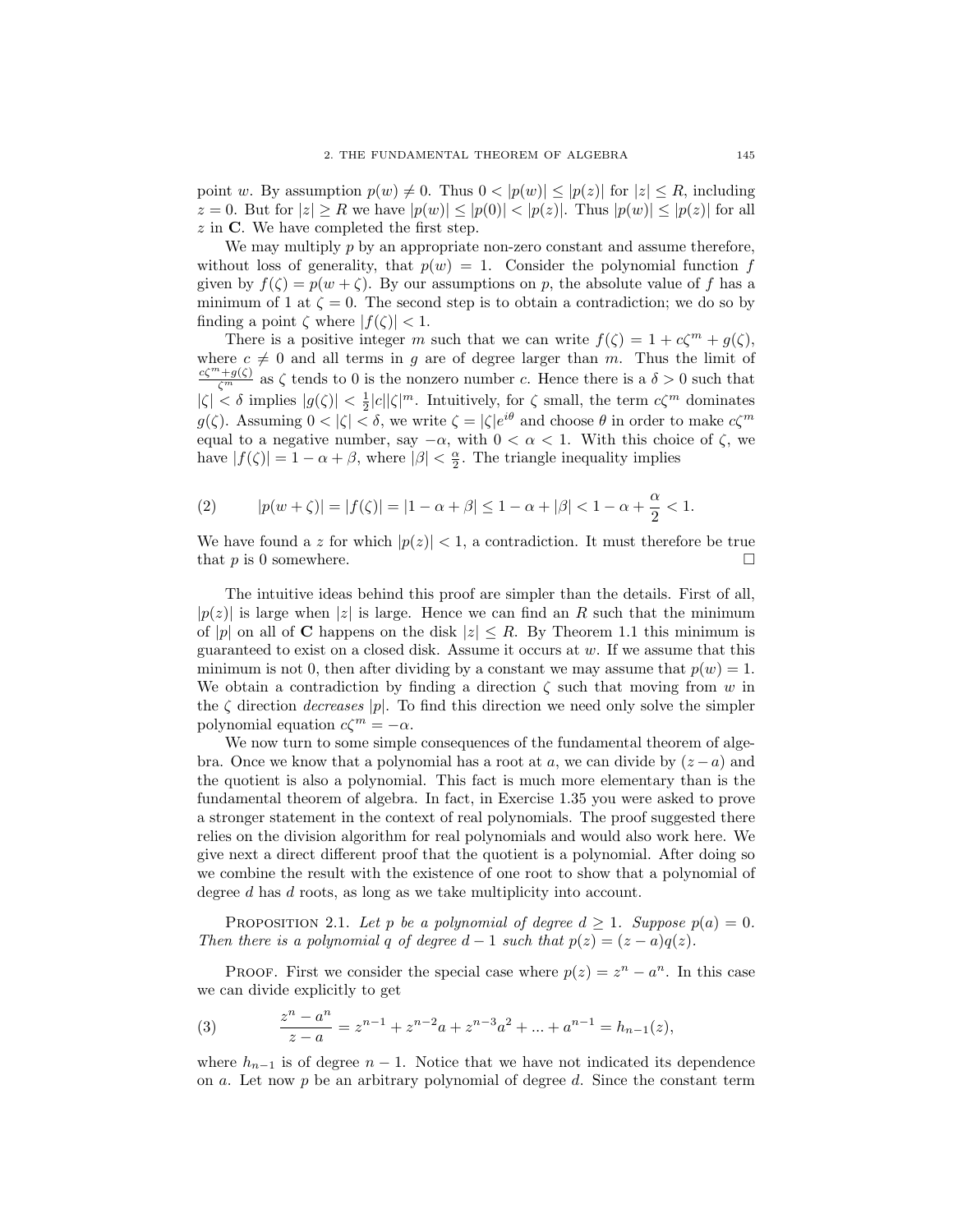drops out when we subtract, we can write

(4) 
$$
p(z) = p(z) - p(a) = \sum_{n=0}^{d} c_n (z^n - a^n) = \sum_{n=1}^{d} c_n (z^n - a^n).
$$

By combining (3) and (4) we find an explicit polynomial q for which

(5) 
$$
p(z) = \sum_{n=1}^{d} c_n(z-a)h_{n-1}(z) = (z-a)\sum_{n=1}^{d} c_n h_{n-1}(z) = (z-a)q(z).
$$

COROLLARY 2.1. Let  $p$  be a polynomial of degree d. With multiplicity counted, p has d roots in C.

PROOF. By the fundamental theorem of algebra,  $p$  has at least one root  $a$ . By Proposition 1.1, we can write  $p(z) = (z - a)q(z)$ , where the degree of q is  $d-1$ . The result therefore follows by induction on  $d$ .

EXERCISE 8.1. Suppose  $p$  and  $q$  are polynomials of degree at most  $d$ , and they agree at  $d+1$  values. Show that  $p = q$ .

EXERCISE 8.2. Put  $p(z) = z^3 + 2z^2 + 2z - 5$ . Note that  $p(1) = 0$ . Find the quotient  $\frac{p(z)}{z-1}$  both by long division and by the method from Proposition 1.1.

An alternative proof of the fundamental theorem of algebra is based on Liouville's theorem, which we derive from the Cauchy integral formula. We use the standard term entire analytic function for a function which is complex analytic on all of C.

THEOREM 2.2 (Liouville's theorem). A bounded entire analytic function must be a constant.

PROOF. Assume that  $|f(z)| \leq M$  for all z. Fix a point z. Start with the Cauchy integral formula for  $f(z)$ , where the integral is taken over a circle of radius R about z. As in Corollary 4.1 from Chapter 6, differentiate once to find a formula for  $f'(z)$ :

$$
f'(z) = \frac{1}{2\pi i} \int_{|\zeta - z| = R} \frac{f(\zeta)d\zeta}{(\zeta - z)^2}.
$$

Estimate  $|f'(z)|$  using the ML-inequality and the bound for  $|f|$  (as in the Cauchy estimates) to get  $|f'(z)| \leq \frac{M}{R}$ . Let R tend to infinity and conclude that  $f'(z) = 0$ . Since z is arbitrary, f is a constant.  $\square$ 

Exercise 8.3. Derive the fundamental theorem of algebra from Liouville's theorem. Hint: If p were never zero, then  $\frac{1}{p}$  would be an entire analytic function.

EXERCISE 8.4. Suppose f is an entire analytic function and  $|f(z)| \geq 1$ . Prove that  $f$  is a constant.

EXERCISE 8.5. Give an example of a nonconstant entire analytic function  $f$ such that  $f(z) \neq 0$  for all z.

REMARK 2.1. The conclusion of Liouville's theorem holds under much weaker hypotheses than boundedness. Picard's theorem states that an entire analytic function that misses two values must be a constant. See [1].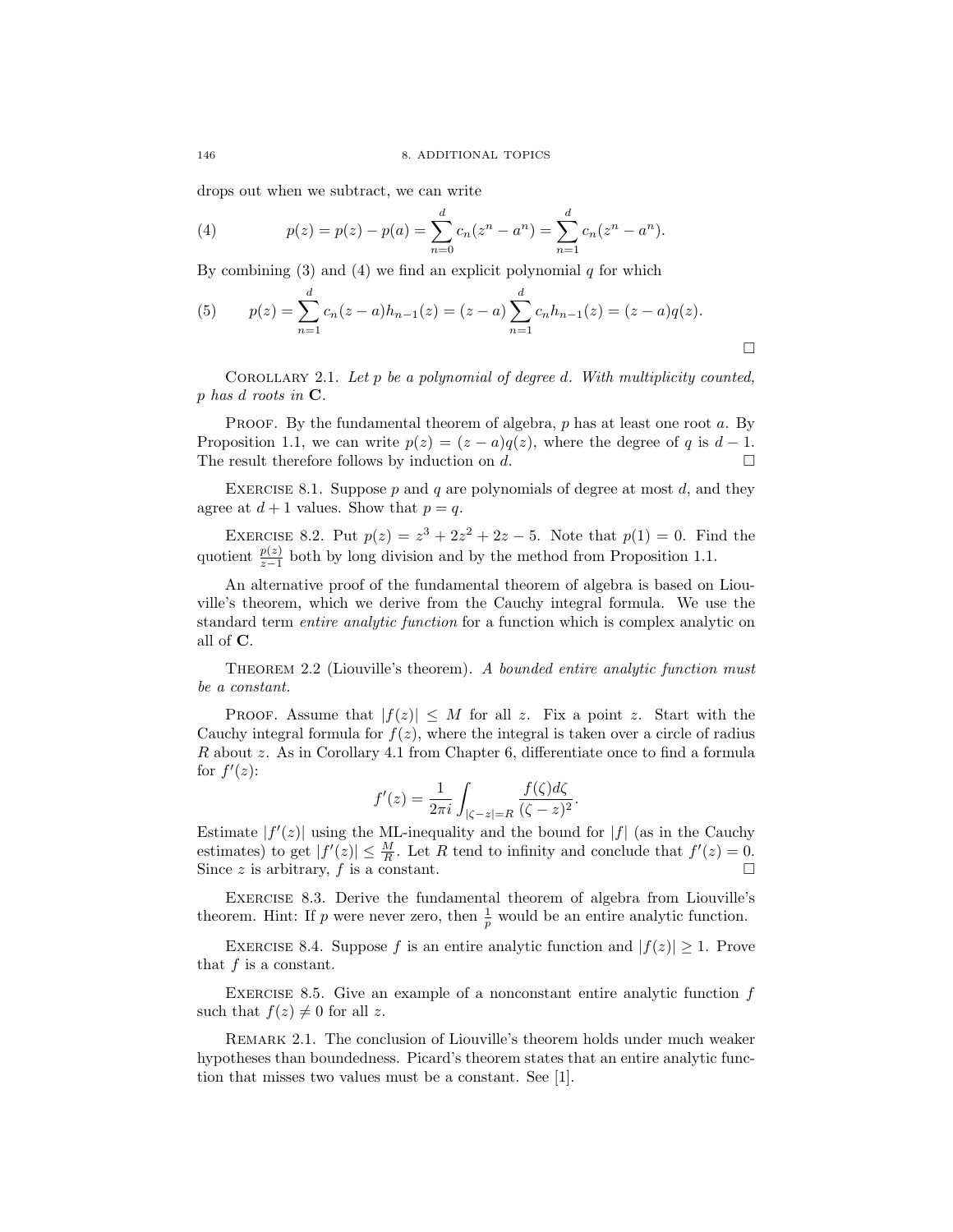EXERCISE 8.6. Let  $f$  be an entire analytic function satisfying the inequality

$$
|f(z)| \le c|z|^m
$$

for some positive integer m, some positive constant c, and for  $|z|$  sufficiently large. What can you conclude about  $f$ ? Hint: Follow the proof of Liouville's theorem. Use Corollary 4.2 from Chapter 6, but differentiate  $m + 1$  times.

Exercise 8.7. Prove that a bounded entire harmonic function is a constant.

#### 3. Winding numbers, zeroes, and poles

In this section we develop a method for counting the number of zeroes and poles of a function in a region. A third proof of the fundamental theorem of algebra will result. Even better we will prove Rouche's theorem, which gives a good way to locate approximately where the zeroes of a polynomial actually are.

The functions to be considered will be complex analytic, on and inside a simple closed curve  $\gamma$ , with the possible exception of a finite number of points in the interior of the curve, at which the functions may have poles. To get started, consider the most naive example. Suppose  $f(z) = z^n$ , where  $n \in \mathbb{Z}$ . If  $n > 0$ , then f has a zero of order n at 0. If  $n < 0$ , then f has a pole of order n there. Let  $\gamma$  be the unit circle, traversed once with positive orientation. We can determine the exponent  $n$ by doing a line integral:

(6) 
$$
\frac{1}{2\pi i} \int_{\gamma} \frac{f'(z)}{f(z)} dz = \frac{1}{2\pi i} \int_{\gamma} \frac{n}{z} dz = n.
$$

Formula (6) applies even when  $n = 0$ . For  $n > 0$ , the value of the integral on the left-hand side of  $(6)$  equals the number of zeroes of f inside with multiplicity counted. For  $n = 0$ , the same is true. For  $n < 0$ , we get the same result if we regard a pole of order n as a zero of order  $-n$ . When f has a pole of order m at c, we say that f has  $m$  poles, with multiplicity counted, there.

The same idea works in more generality. First consider a function of the following form:

$$
f(z) = \frac{\prod_{j=1}^{m} (z - a_j)}{\prod_{k=1}^{n} (z - b_k)}.
$$

We allow repetitions among the  $a_j$  or among the  $b_k$ , but we may assume that  $a_j \neq b_k$  for all j, k, because we can cancel common factors. We compute  $\frac{f'}{f}$  $\frac{f}{f}$ , either by the rules of calculus or by logarithmic differentiation, to get

(7) 
$$
\frac{f'(z)}{f(z)} = \sum_{j=1}^{m} \frac{1}{z - a_j} - \sum_{k=1}^{n} \frac{1}{z - b_k}.
$$

Let us integrate (7) around a curve (satisfying the usual hypotheses) enclosing all the  $a_j$  and  $b_k$ . Each  $a_j$  contributes a factor of  $2\pi i$  and each  $b_k$  contributes a factor of  $-2\pi i$ . Thus we recover the number of zeroes minus the number of poles (both with multiplicity counted) by integrating (7). We have the following general result:

THEOREM 3.1. Let  $\gamma$  be a simple closed positively oriented curve surrounding the region  $\Omega$ . Suppose that h is complex analytic on and inside  $\gamma$ , except for a finite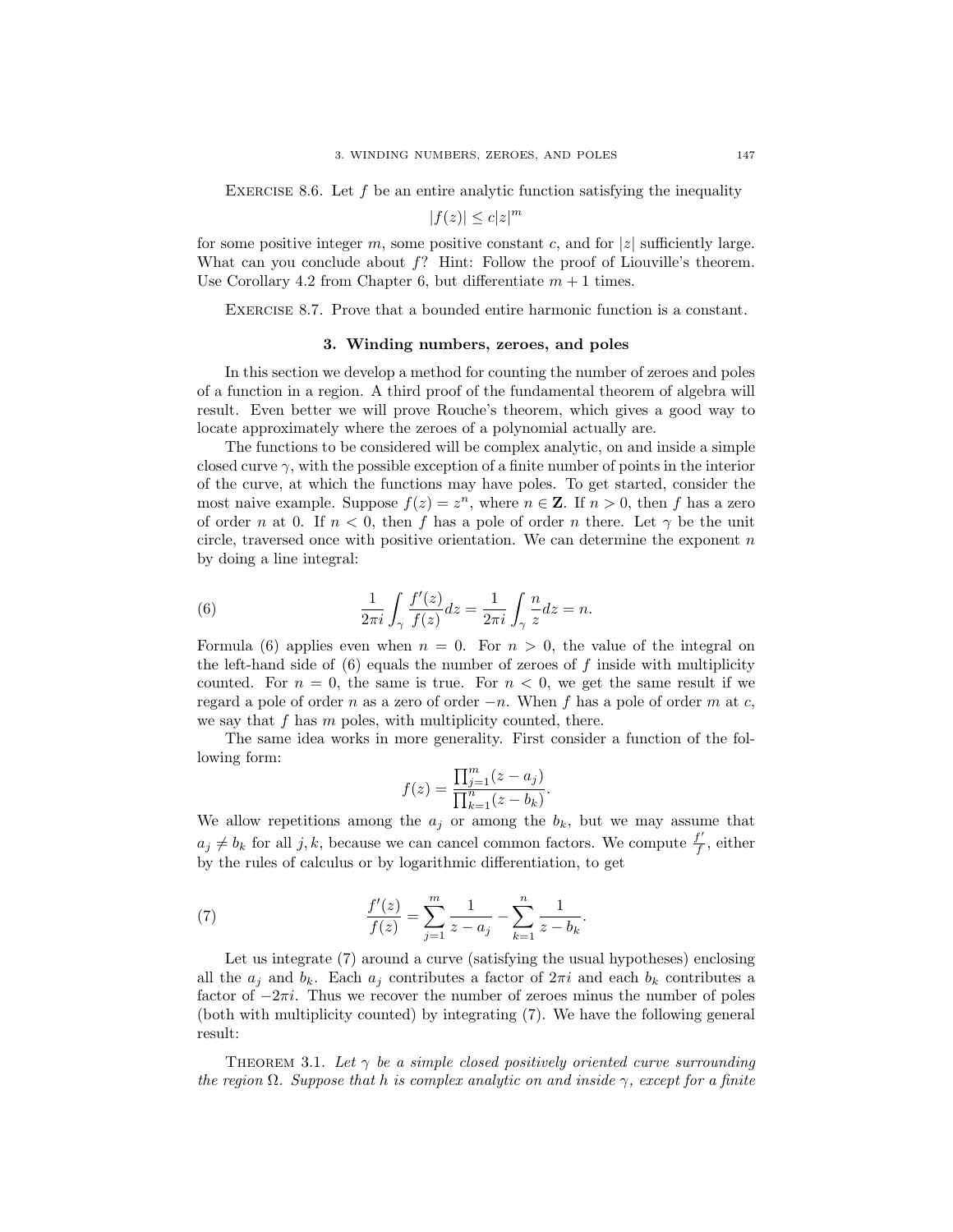set of points  $b_i \in \Omega$  at which h has poles. Assume also that  $h \neq 0$  on  $\gamma$ . Let  $Z(h)$ be the number of zeroes of h inside  $\gamma$  with multiplicity counted, and let  $P(h)$  be the number of poles of h inside  $\gamma$  again with multiplicity counted. Then

(8) 
$$
Z(h) - P(h) = \frac{1}{2\pi i} \int_{\gamma} \frac{h'(z)}{h(z)} dz.
$$

PROOF. Suppose first that H is complex analytic on and inside  $\gamma$ , and not zero on  $\gamma$ . We first verify that (8) holds for H, where  $P(H) = 0$ . By Corollary 4.5 of the Cauchy integral formula,  $H$  has at most finitely many zeroes  $a_1, ..., a_{N_1}$  inside. Then by Theorem 4.4 we have

(9) 
$$
H(z) = \prod_{j=1}^{N_1} (z - a_j) u(z),
$$

where  $u(z) \neq 0$ . Taking derivatives gives

(10) 
$$
\frac{H'(z)}{H(z)} = \sum_{j=1}^{N_1} \frac{1}{z - a_j} + \frac{u'(z)}{u(z)}.
$$

Integrate both sides of (10) around  $\gamma$ . Since  $u(z) \neq 0$ , the function  $\frac{u'}{u}$  $\frac{u'}{u}$  is complex analytic. By Cauchy's theorem,  $\int_{\gamma}$  $u'(z)$  $\frac{u(z)}{u(z)}dz = 0$ . Therefore, integrating (10) gives

(11) 
$$
\frac{1}{2\pi i} \int_{\gamma} \frac{H'(z)}{H(z)} dz = \frac{1}{2\pi i} \sum_{j=1}^{N_1} \int_{\gamma} \frac{1}{z - a_j} dz = N_1 = Z(H).
$$

Next suppose that h has poles. We assume these poles are at  $c_1, ... c_k$ . If the order of the pole at  $c_j$  is  $m_j$ , then we list it m times as some of the  $b_j$ . In this way assume that the poles are at  $b_j$  for  $j = 1, ..., N_2$  and  $P(h) = N_2$ . Define H by

$$
H(z) = \prod_{j=1}^{N_2} (z - b_j)h(z).
$$

Then H has the same zeroes as h but no poles. Thus  $Z(h) = Z(H)$  and  $P(H) = 0$ . We may apply  $(11)$  to H. Taking derivatives yields

(12) 
$$
\frac{H'(z)}{H(z)} = \sum_{j=1}^{N_2} \frac{1}{z - b_j} + \frac{h'(z)}{h(z)}.
$$

Now integrating (12) and using (11) shows that

(13) 
$$
Z(h) = Z(H) = N_2 + \frac{1}{2\pi i} \int_{\gamma} \frac{h'(z)}{h(z)} dz = P(h) + \frac{1}{2\pi i} \int_{\gamma} \frac{h'(z)}{h(z)} dz.
$$

Hence formula (8) holds for  $h$ .

We next discuss winding numbers and the *argument principle*. These ideas make the previous result geometric. The expression  $\frac{h'}{h}$  $\frac{h'}{h}$  is the logarithmic derivative of  $h$ . In a sense we will make precise, the integral in  $(8)$  is computing the winding number of the image curve  $h(\gamma)$  about the origin. Each zero that occurs forces the image curve to wind around zero in a counterclockwise fashion, and each pole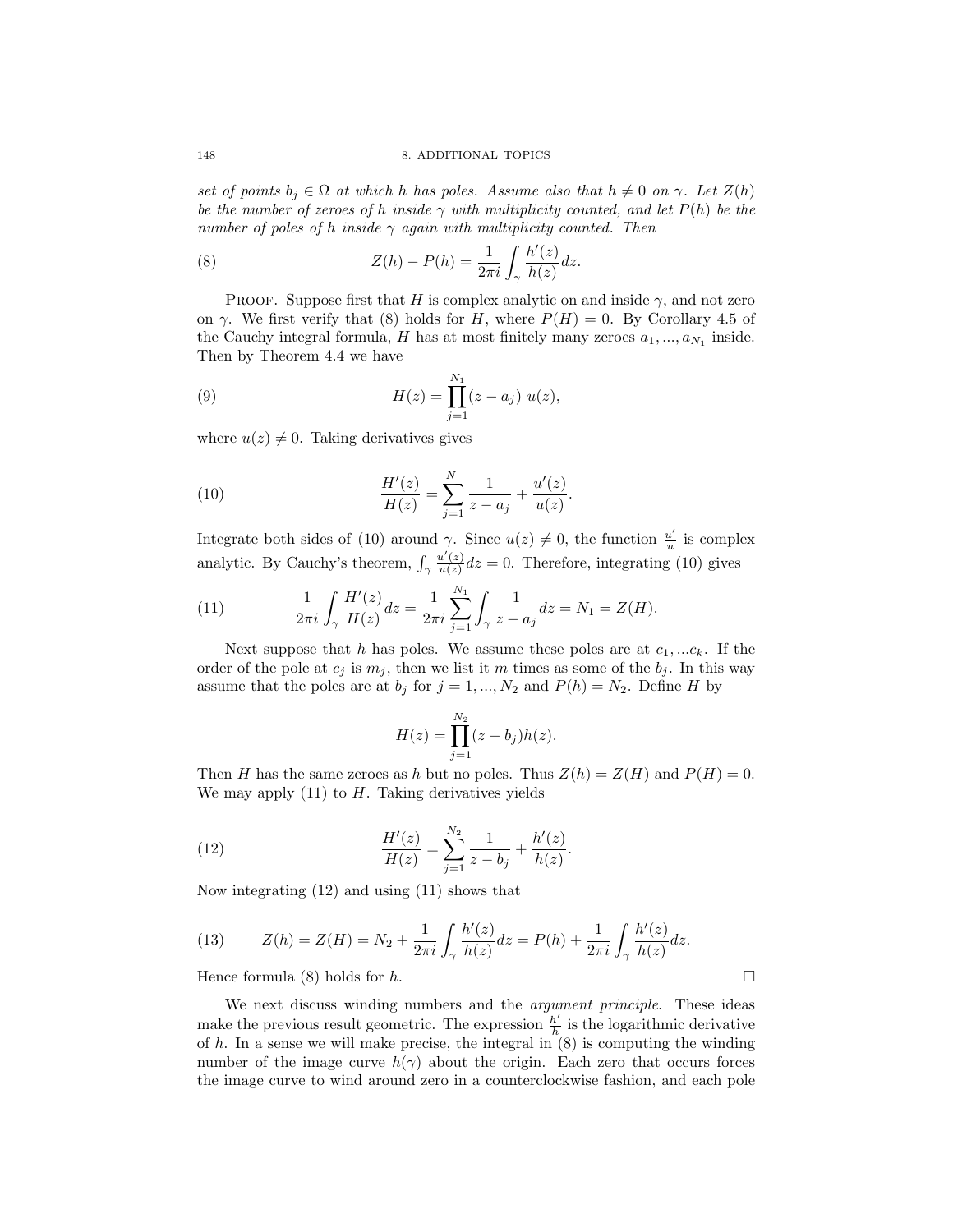forces the image curve to wind around zero in a clockwise fashion. In Figure 1 we illustrate this principle with a simple example. The word argument refers to the polar angle. The argument principle says that the line integral (8) measures the total change in the argument as we traverse  $\gamma$ .

EXAMPLE 3.1. Put  $f(z) = z(2z-1)(3z-2)$  and let  $\gamma$  be the unit circle. Then f has three zeroes inside  $\gamma$ . Furthermore, as indicated in Figure 1, the image of  $\gamma$ under  $f$  winds around zero a total of three times.



Figure 1. Winding number from Example 2.1

The following crucial result uses integrals to make the notion of winding number precise. We will prove it under the weaker assumption that the curve  $\gamma$  is smooth. See [1, 19] for the general case.

THEOREM 3.2. Let  $\gamma$  be a continuous closed curve (not assumed positively oriented or simple) in C, and suppose p does not lie on (the image of)  $\gamma$ . The value of the following integral is an integer, called the winding number of  $\gamma$  about p:

$$
\mathbf{n}(\gamma, p) = \frac{1}{2\pi i} \int_{\gamma} \frac{dz}{z - p}
$$

PROOF. As mentioned above, we prove the result only when  $\gamma$  is a smooth curve. Suppose  $\gamma : [0,1] \rightarrow \mathbb{C}$ . The proof amounts to using the idea of the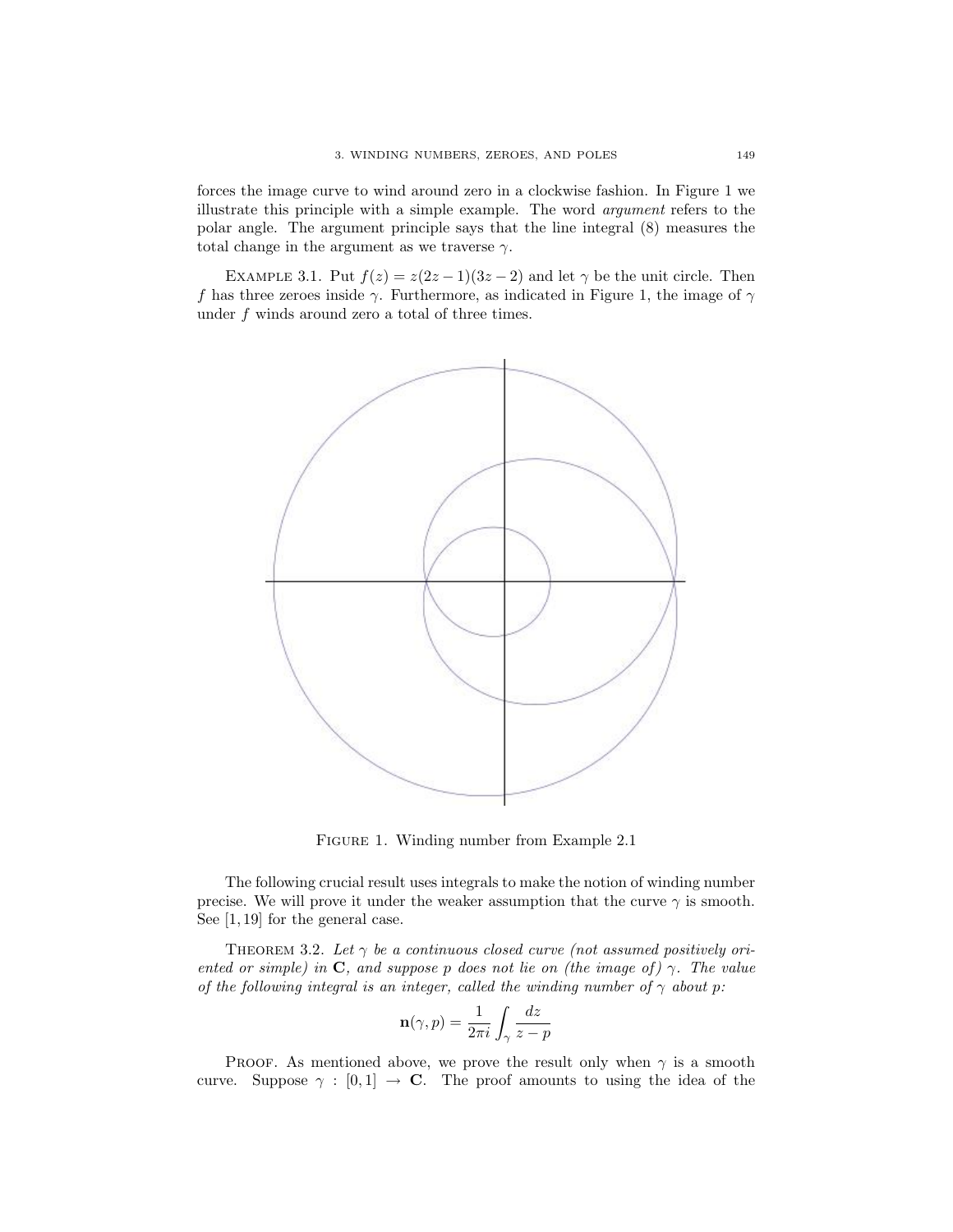logarithm without actually using logarithms. We will show that  $e^{2\pi i \mathbf{n}(\gamma, p)} = 1$ . Since  $\gamma$  is smooth, the winding number is given by

$$
\mathbf{n}(\gamma, p) = \frac{1}{2\pi i} \int_0^1 \frac{\gamma'(u)}{\gamma(u) - p} du.
$$

Consider the function  $\phi$  defined by

$$
\phi(t) = \frac{1}{2\pi i} \int_0^t \frac{\gamma'(u)}{\gamma(u) - p} du.
$$

By the fundamental theorem of calculus,  $\phi$  is differentiable and

(14) 
$$
\phi'(t) = \frac{1}{2\pi i} \frac{\gamma'(t)}{\gamma(t) - p}.
$$

Thinking heuristically, we expect that  $2\pi i \phi(t)$  should satisfy

$$
2\pi i \phi(t) = \log(\gamma(t) - p) - \log(\gamma(0) - p) = \log(\frac{\gamma(t) - p}{\gamma(0) - p}),
$$

and hence we should have

(15) 
$$
e^{2\pi i\phi(t)} = \frac{\gamma(t) - p}{\gamma(0) - p}.
$$

Recall that  $\gamma$  is closed and hence  $\gamma(1) = \gamma(0)$ . If (15) holds, then we obtain

$$
e^{2\pi i \phi(1)} = \frac{\gamma(1) - p}{\gamma(0) - p} = 1,
$$

and hence  $\mathbf{n}(\gamma, p) = \phi(1)$  is an integer.

We establish (15) by differentiation. Consider

$$
g(t) = e^{-2\pi i \phi(t)} \frac{\gamma(t) - p}{\gamma(0) - p}.
$$

Then  $g(0) = 1$ . If we show g is a constant, then we are done. But, differentiating and using (14) we get

$$
g'(t) = e^{-2\pi i \phi(t)} \left( (-2\pi i \phi'(t)) (\frac{\gamma(t) - p}{\gamma(0) - p}) + \frac{\gamma'(t)}{\gamma(0) - p} \right) = 0.
$$

 $\Box$ 

The reader should contemplate the several ways in which this proof exhibits the same spirit as the proof we gave in Chapter 3 of the identity  $log(ab) = log(a) + log(b)$ for positive a and b.

The notion of winding number extends to finite sums of closed curves. If  $\gamma = \gamma_1 + \gamma_2$ , and  $\omega$  is a differential one form, then we put  $\int_{\gamma} \omega = \int_{\gamma_1} \omega + \int_{\gamma_2} \omega$ . When  $\omega = \frac{1}{2\pi i} \frac{dz}{z-p}$  we obtain the winding number  $\mathbf{n}(\gamma, p)$  of  $\gamma$  about p.

We can now make precise the notion that an open connected set have no holes. Somehow the vague concept of hole, the winding number, and the multi-valued aspects of the logarithm function all describe the same phenomenon.

DEFINITION 3.1. An open connected subset  $\Omega$  is called *simply connected* if  $\mathbf{n}(\gamma, p) = 0$  for all sums  $\gamma$  of closed curves in  $\Omega$  and all points p not in  $\Omega$ .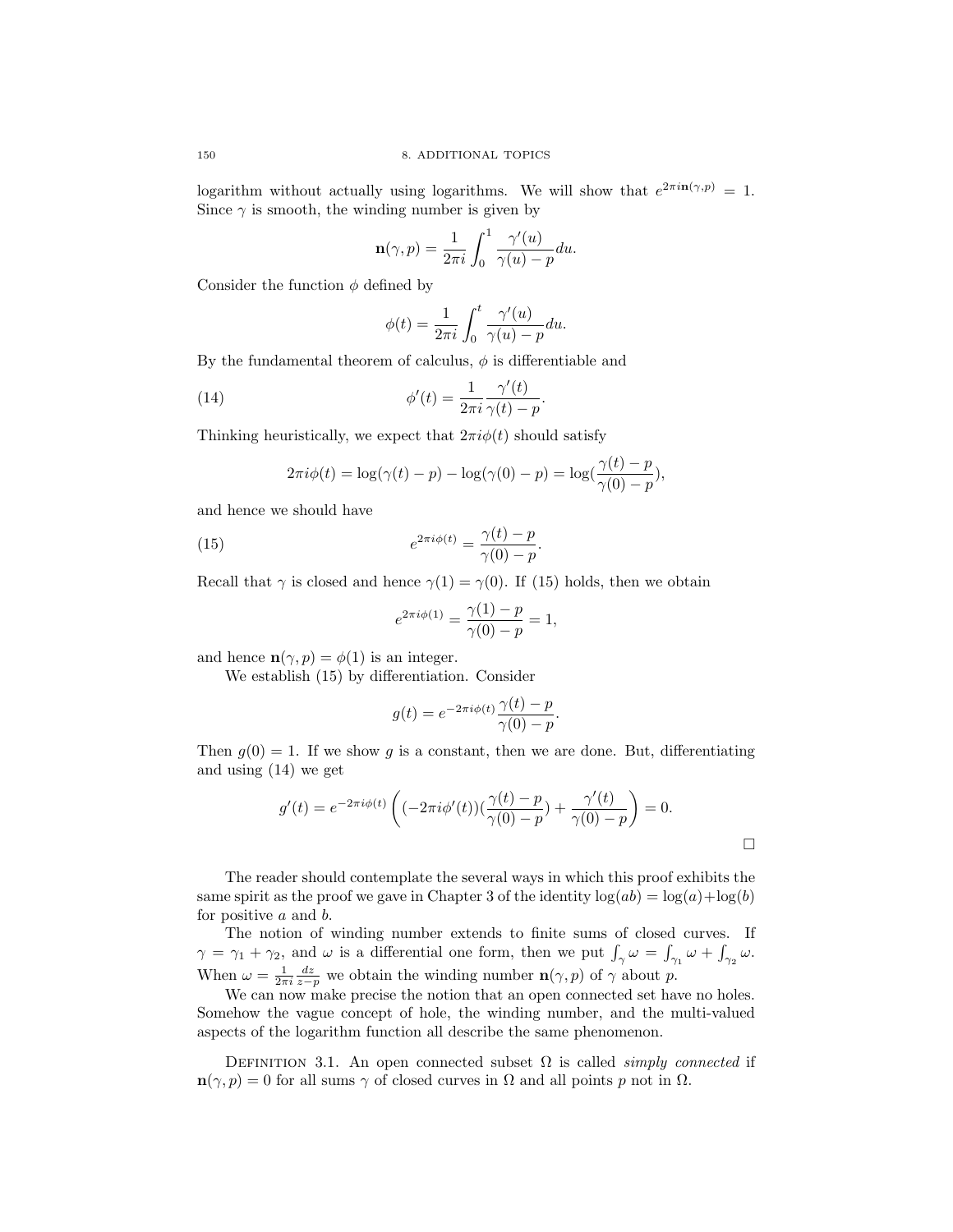The idea of winding number enables us to interpret the formula for zeroes and poles. Suppose that h is complex analytic on and inside a simple closed curve  $\gamma$ , except possibly for finitely many poles inside. Then  $Z(h) - P(h)$  equals the number of times  $h(\gamma)$  winds around the origin. To verify this fact, we change variables in the integral from (8), setting  $w = h(z)$ . Then  $\frac{dw}{w} = \frac{h'(z)}{h(z)}$  $\frac{h(z)}{h(z)}$  dz. Thus the integral in (8) is the same as  $\frac{1}{2\pi i} \int_{h(\gamma)} \frac{dw}{w} = \mathbf{n}(h(\gamma), 0)$ ; in other words, the integral represents how many times  $h(\gamma)$  winds around the origin.

These ideas yield a third proof of the fundamental theorem of algebra. The intuition behind this particular proof is beautiful. For  $n \geq 1$ , consider the polynomial  $z<sup>n</sup> + a(z)$ , where the degree of  $a(z)$  is less than n. For large z the polynomial  $z^{n} + a(z)$  behaves much like  $z^{n}$ . Since we can recover the values of a complex analytic function inside of a circle by knowing its values on the circle, it is at least plausible that the polynomial  $a(z)$  serves as a minor perturbation of  $z^n$ . Hence, while  $a$  impacts the location of the zeroes, it does not impact their existence. Let us make this argument precise. In the next theorem we think of  $g$  as a small perturbation of f.

THEOREM 3.3 (Rouche's theorem). Assume that  $f$  and  $g$  are complex analytic on and inside a smooth simple closed curve  $\gamma$ , and that  $|f(z) - g(z)| < |f(z)|$  on  $\gamma$ . Then f and g have the same number of zeroes inside  $\gamma$ .

PROOF. By using  $(8)$ , we see that f and g have the same number of zeroes inside  $\gamma$  if

(16) 
$$
\int_{\gamma} \frac{f'(z)}{f(z)} dz = \int_{\gamma} \frac{g'(z)}{g(z)} dz.
$$

Put  $h = \frac{g}{f}$ . By the quotient rule for derivatives we have

(17) 
$$
\frac{h'}{h} = \frac{fg' - gf'}{fg} = \frac{g'}{g} - \frac{f'}{f}.
$$

The equality in (16) yields the following condition. The complex analytic functions f and g have the same number of zeroes inside  $\gamma$  if the function h has the same number of zeroes as poles. The inequality  $|f(z)-g(z)| < |f(z)|$  on  $\gamma$  guarantees this conclusion, for the following reason. This inequality is equivalent to  $|1 - h(z)| < 1$ for  $z \in \gamma$ . Hence the image curve is contained in a disk of radius one about 1. In particular the image curve does not wind around zero. Therefore  $\int_{\gamma}$  $h'(z)$  $\frac{h(z)}{h(z)}dz=0,$ and hence  $Z(f) = Z(g)$ .

REMARK 3.1. The inequality  $|f - g| < |f|$  on  $\gamma$  can be weakened to  $|f - g| <$  $|f| + |g|$ , but we do not need this refinement.

COROLLARY 3.1 (The fundamental theorem of algebra). For  $n \geq 1$  a polynomial of degree n has (with multiplicity counted) n complex roots.

PROOF. We may assume that  $p(z) = z<sup>n</sup> + a(z)$  where the degree of a is at most n−1. Then  $\lim_{z\to\infty}\frac{a(z)}{z^n}=0$  and we have, for large R,  $|a(z)|<|z|^n$  for  $|z|=R$ . By Rouche's theorem, the number of zeroes of p and of  $z^n$  inside  $|z| = R$  are equal.  $\square$ 

EXERCISE 8.8. How many roots of  $z^3 - 20z + 5$  lie inside  $|z| = 5$ ? How many lie in the annulus  $1 < |z| < 4$ ?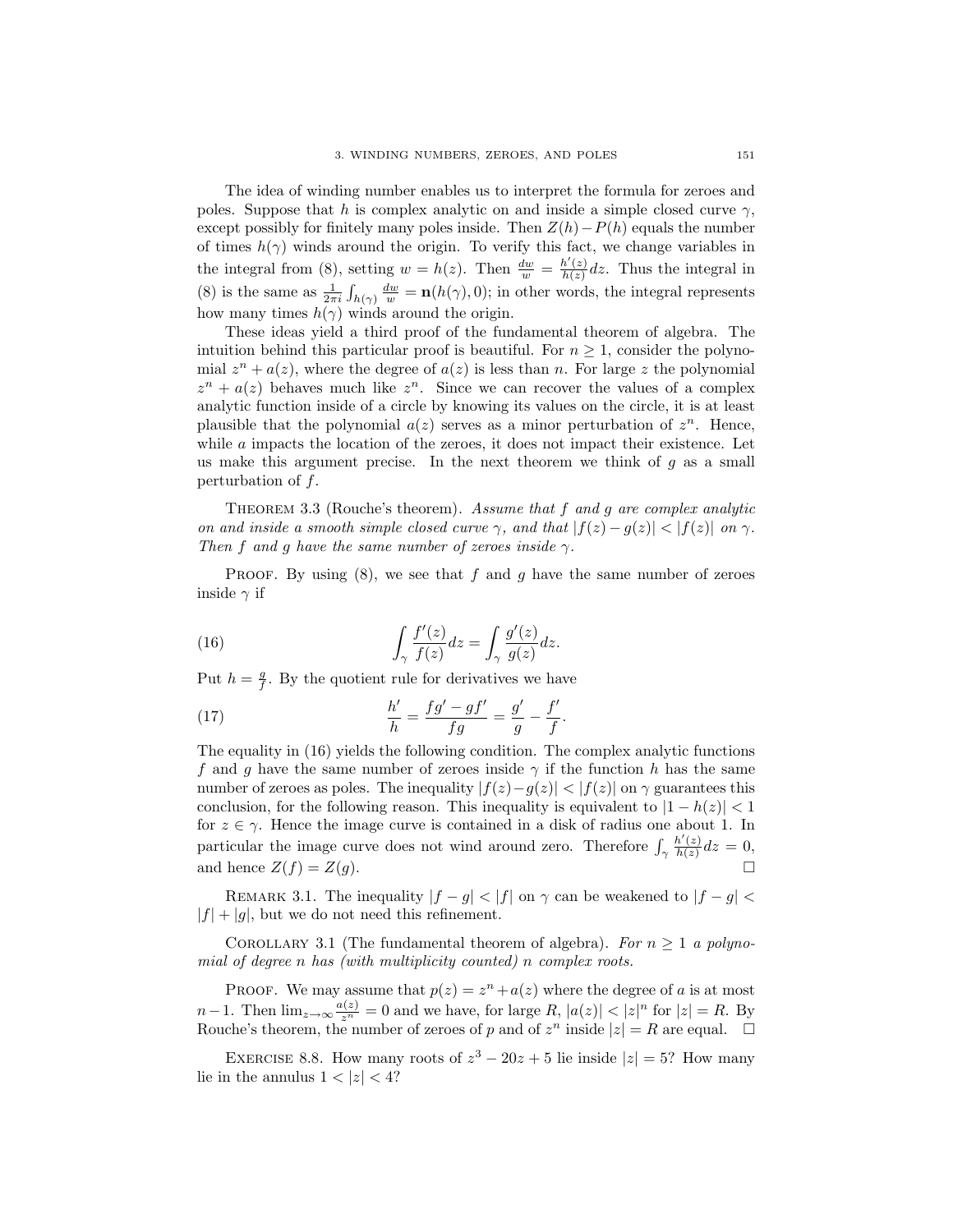EXERCISE 8.9. How many roots of  $z^5 - 20z + 2$  lie inside  $|z| < 3$ ? How many lie inside  $|z| < 1$ ?

EXERCISE 8.10. How many roots of  $z^5 + 2z^3 + 7z + 1$  lie inside  $|z| = 2$ ? How many lie inside  $|z| < 1$ ? How many roots of this polynomial are real? (Suggestion: look at the derivative.)

EXERCISE 8.11. Suppose q is complex analytic on and inside  $\gamma$ , and h is above. Evaluate the integral

$$
\frac{1}{2\pi i} \int_{\gamma} \frac{h'(z)}{h(z)} g(z) \ dz
$$

in terms of the zeroes and poles of h inside  $\gamma$ . (Comment. This idea arises in one proof of the Weierstrass Preparation Theorem from several complex variables. See Page 21 of [6].)

EXERCISE 8.12. Find all polynomials p such that  $|p(z)| = 1$  on  $|z| = 1$ .

EXERCISE 8.13. Suppose a polynomial  $p$  has real coefficients and is of odd degree. What can you say about the number of its real roots?

Exercise 8.14. Use Rouche's theorem to give a simple criterion for a complex analytic function to have precisely one fixed point in the unit disk. (A fixed point is a solution to  $f(z) = z$ .

EXERCISE 8.15. Show that the annulus defined by  $r_1 < |z| < r_2$  is not simply connected.

### 4. Pythagorean triples

Recall that a triple  $(a, b, c)$  of non-negative integers is called a Pythagorean triple if  $a^2 + b^2 = c^2$ . Equivalently we have

(18) 
$$
(\frac{a}{c})^2 + (\frac{b}{c})^2 = 1.
$$

Based on (18) we start by thinking about the unit circle. Assume  $(a, b, c)$  is a Pythagorean triple. Consider the complex number  $z = \frac{a+ib}{c}$ . By (18) z lies on the unit circle, and both its real and imaginary parts are rational numbers. We call  $z$  a rational point on the circle. In order to find Pythagorean triples we study rational points on the circle.

The starting point involves parametrizing the unit circle in a different fashion from the usual cosine and sine, and also distinct from the complex exponential. See (4) of Chapter 3. Consider the line with slope t through the point  $-1$ ; its equation is  $y = t(x+1)$ . By geometric considerations, this line intersects the circle in exactly one other point. We can find that point by solving the system of equations

$$
(19) \t\t y = t(x+1)
$$

$$
x^2 + y^2 = 1
$$

for x and y as functions of t. We obtain  $x^2 + t^2(x+1)^2 = 1$  from which we get  $x = -1$  or  $x = \frac{1-t^2}{1+t^2}$  $\frac{1-t^2}{1+t^2}$ . We disregard the value  $x = -1$  because that value gives us back the point  $-1$ . Using  $y = t(x + 1)$  we obtain, for  $-\infty < t < \infty$ ,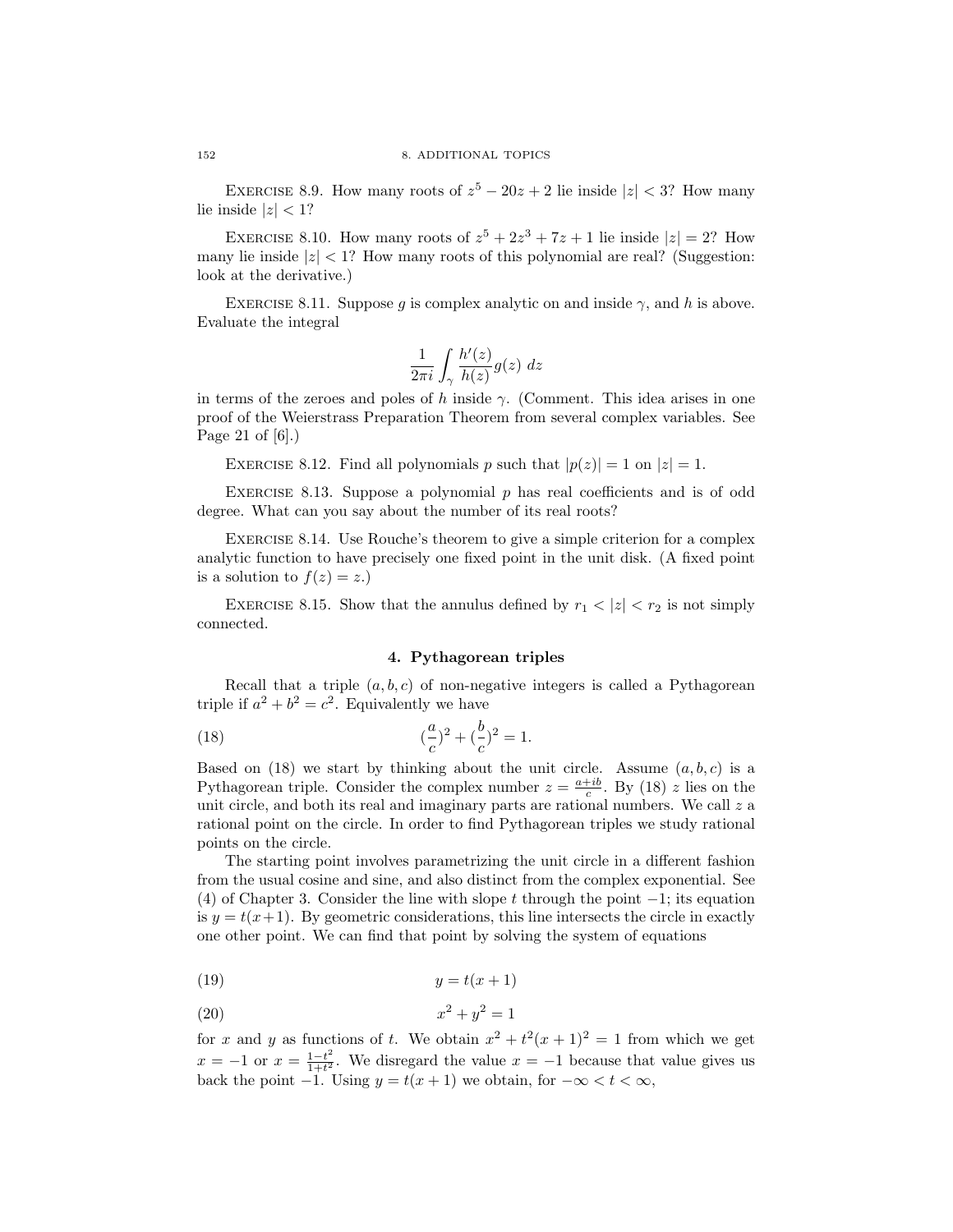(21) 
$$
z(t) = x(t) + iy(t) = \frac{1 - t^2}{1 + t^2} + i \frac{2t}{1 + t^2} = \frac{(1 + it)^2}{|1 + it|^2} = \frac{1 + it}{1 - it}.
$$

The formula in (21) parametrizes the unit circle except for the point  $z = -1$ , which we recover by setting t equal to infinity. The mapping  $t \to z(t)$  is called a *birational isomorphism* from the extended real line to the unit circle. If t is rational, then  $z(t)$ has rational coordinates, and if  $z(t)$  has rational coordinates, then t is rational.

In a moment we will use (21) to find all Pythagorean triples. First we give an application to basic calculus. We do not give a precise definition of elementary function. Roughly speaking we mean a function that can be expressed as a formula involving polynomials, trig functions, the exponential function, and their inverses.

PROPOSITION 4.1. Let  $R(x, y)$  be a rational function (the quotient of polynomials). Then the indefinite integral

$$
I = \int R(\cos(\theta), \sin(\theta))d\theta
$$

is an elementary function.

PROOF. To evaluate I we substitute  $t = \tan(\frac{\theta}{2})$ . Thus  $\theta = 2\tan^{-1}(t)$  and

(22) 
$$
d\theta = \frac{2dt}{1+t^2}.
$$

The equations in (19) and (20) give the formulas:

$$
\cos(\theta) = \frac{1 - t^2}{1 + t^2}
$$

(24) 
$$
\sin(\theta) = \frac{2t}{1+t^2}
$$

The indicated change of variables in (22) involves only rational functions and it results in the integral of a rational function in  $t$  times  $dt$ . The integral of a rational function can always be done in terms of elementary functions via partial fractions. Substituting back for  $\theta$  in terms of t finishes the proof of the proposition.

.

EXERCISE 8.16. Evaluate  $\int \sec(\theta) d\theta$  using Proposition 2.1.

EXERCISE 8.17. Find a rational parametrization for the curve defined by  $|z|^4 =$  $\text{Re}(z^2)$ . Graph the curve.

We use the mapping defined by (21) to find all Pythagorean triples. In writing the triple  $(a, b, c)$  we always assume that  $a, b, c$  are positive numbers. We say that a triple is *primitive* if  $a, b, c$  have no common integer factors larger than 1.

First suppose  $t = \frac{p}{q}$  is rational; then  $z(t)$ , as defined in (21), lies on the unit circle and has rational coordinates  $\frac{q^2-p^2}{r^2+a^2}$  $\frac{q^2-p^2}{p^2+q^2}$  and  $\frac{2pq}{p^2+q^2}$ . If also  $q > p$ , that is  $0 < t < 1$ , then the triple  $(q^2 - p^2, 2pq, q^2 + p^2)$  is a Pythagorean triple. Conversely, suppose that  $(a, b, c)$  is a Pythagorean triple. Then we have

(25) 
$$
\frac{a}{c} = \frac{1 - t^2}{1 + t^2}
$$

$$
\frac{b}{c} = \frac{2t}{1+t^2}.
$$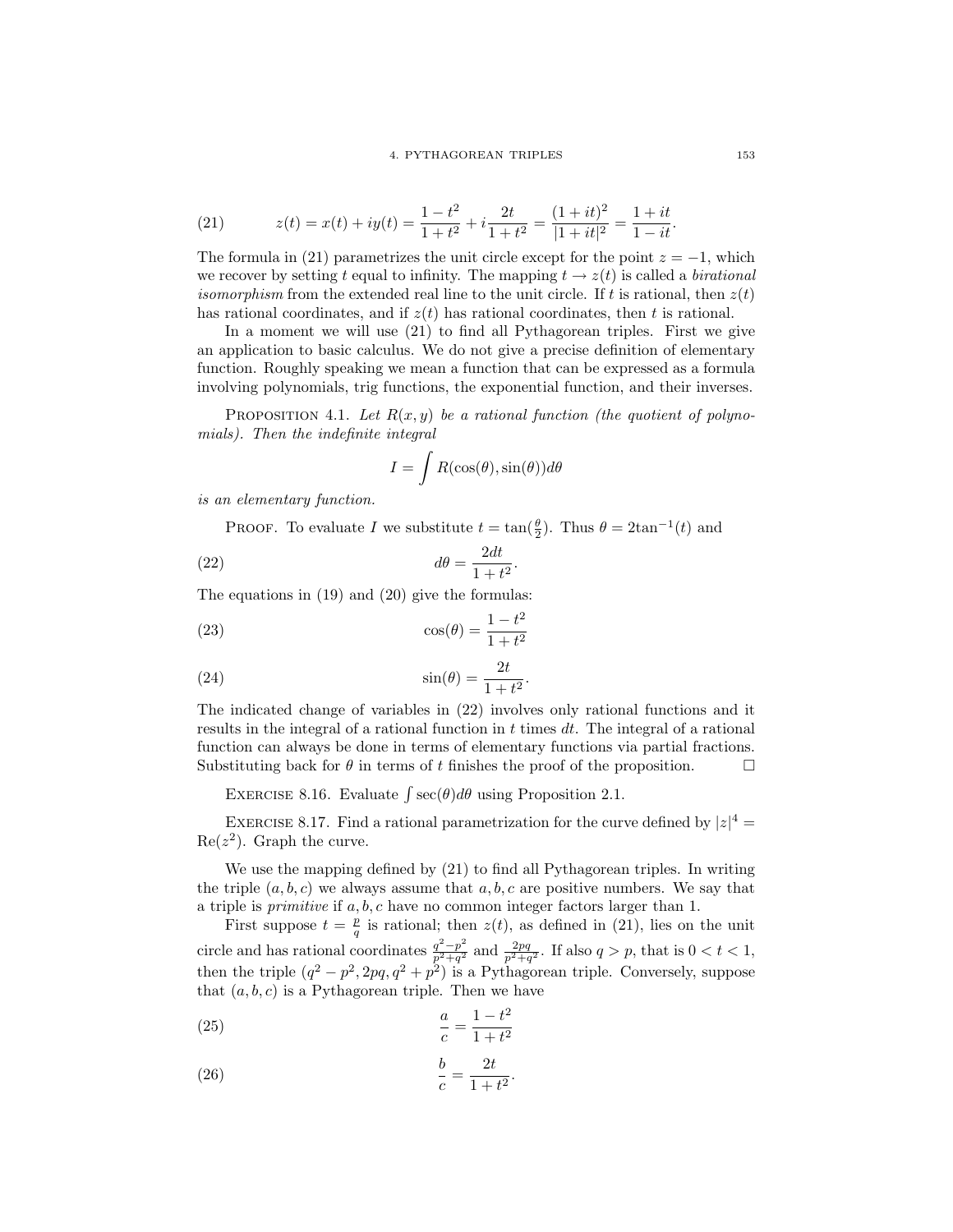By (25), we have  $t^2 = \frac{c-a}{a+c}$ . Plugging this value into (26) gives  $t = \frac{b}{a+c}$ . Finally, if we put  $p = b$  and  $q = a + c$ , then the triple  $(q^2 - p^2, 2pq, q^2 + p^2)$  becomes (after some simplification)  $2(a + c)(a, b, c)$ .

We summarize these computations as follows.

THEOREM 4.1. Let  $t = \frac{p}{q}$  be rational with  $0 < t < 1$ . Then  $(q^2 - p^2, 2pq, q^2 + p^2)$ is a Pythagorean triple. Let  $(a, b, c)$  be a Pythagorean triple. Put  $t = \frac{b}{a+c} = \frac{p}{q}$ . Then  $(q^2 - p^2, 2pq, q^2 + p^2)$  is a multiple of  $(a, b, c)$ .

Corollary 4.1. All Pythagorean triples are of the form

$$
\frac{1}{n}(q^2-p^2,2pq,q^2+p^2)
$$

for integers  $p, q, n$ , where  $p$  and  $q$  have no common factors.

We make some additional remarks. Let  $(a, b, c)$  be a primitive Pythagorean triple. Then c is odd, and precisely one of a or b is odd. See Exercise 8.18. Assume that a is odd; since  $a > 1$  we can write  $a = uv$  for odd numbers  $u, v$  with  $u > v \ge 1$ . Put  $q = \frac{u+v}{2}$  and  $p = \frac{u-v}{2}$ . We then obtain the alternative form

(27) 
$$
(a, b, c) = (uv, \frac{u^2 - v^2}{2}, \frac{u^2 + v^2}{2}).
$$

The formula (27) shows that we can always take the integer n from Corollary  $(4.1)$ equal to either 1 or 2.

Let us discuss briefly some issues arising because rational numbers need not be in lowest terms. Given a triple  $(a, b, c)$  and a positive integer n, of course  $(na, nb, nc)$ is also a triple. These two triples determine the same t, because  $\frac{nb}{na+nc} = \frac{b}{a+c}$ . On the other hand, given a rational number t expressed in lowest terms  $\frac{p}{q}$ , the resulting triple

$$
(a, b, c) = (q^2 - p^2, 2pq, q^2 + p^2)
$$

need not be primitive.

One also needs to be a bit careful about the order. For example, for the triple  $(3, 4, 5)$  we have  $t = \frac{1}{2}$ , whereas for the triple  $(4, 3, 5)$  we have  $t = \frac{1}{3}$ . One annoying point in this development is that the expression  $(q^2 - p^2, 2pq, q^2 + p^2)$  might be a multiple of a triple; for example the triple  $(4, 3, 5)$  appears as  $(8, 6, 10)$ . If we solve the equations

$$
(q2 - p2, 2pq, q2 + p2) = (4, 3, 5),
$$

for p and q, then we get  $q = \frac{3}{4}$  $\frac{1}{2}$  and  $p = \frac{1}{\sqrt{2}}$  $\frac{1}{2}$ .

We end by listing the triples corresponding to various rational numbers  $t = \frac{p}{q}$ . The list includes some redundancies in order to illustrate some of the above ideas. For example, note that  $(8, 6, 10)$  arises instead of  $(4, 3, 5)$ .

$$
(q, p) = (2, 1) \rightarrow (3, 4, 5)
$$
  
\n
$$
(q, p) = (3, 1) \rightarrow (8, 6, 10)
$$
  
\n
$$
(q, p) = (3, 2) \rightarrow (5, 12, 13)
$$
  
\n
$$
(q, p) = (4, 1) \rightarrow (15, 8, 17)
$$
  
\n
$$
(q, p) = (4, 2) \rightarrow (12, 16, 20)
$$
  
\n
$$
(q, p) = (4, 3) \rightarrow (7, 24, 25)
$$
  
\n
$$
(q, p) = (5, 1) \rightarrow (24, 10, 26)
$$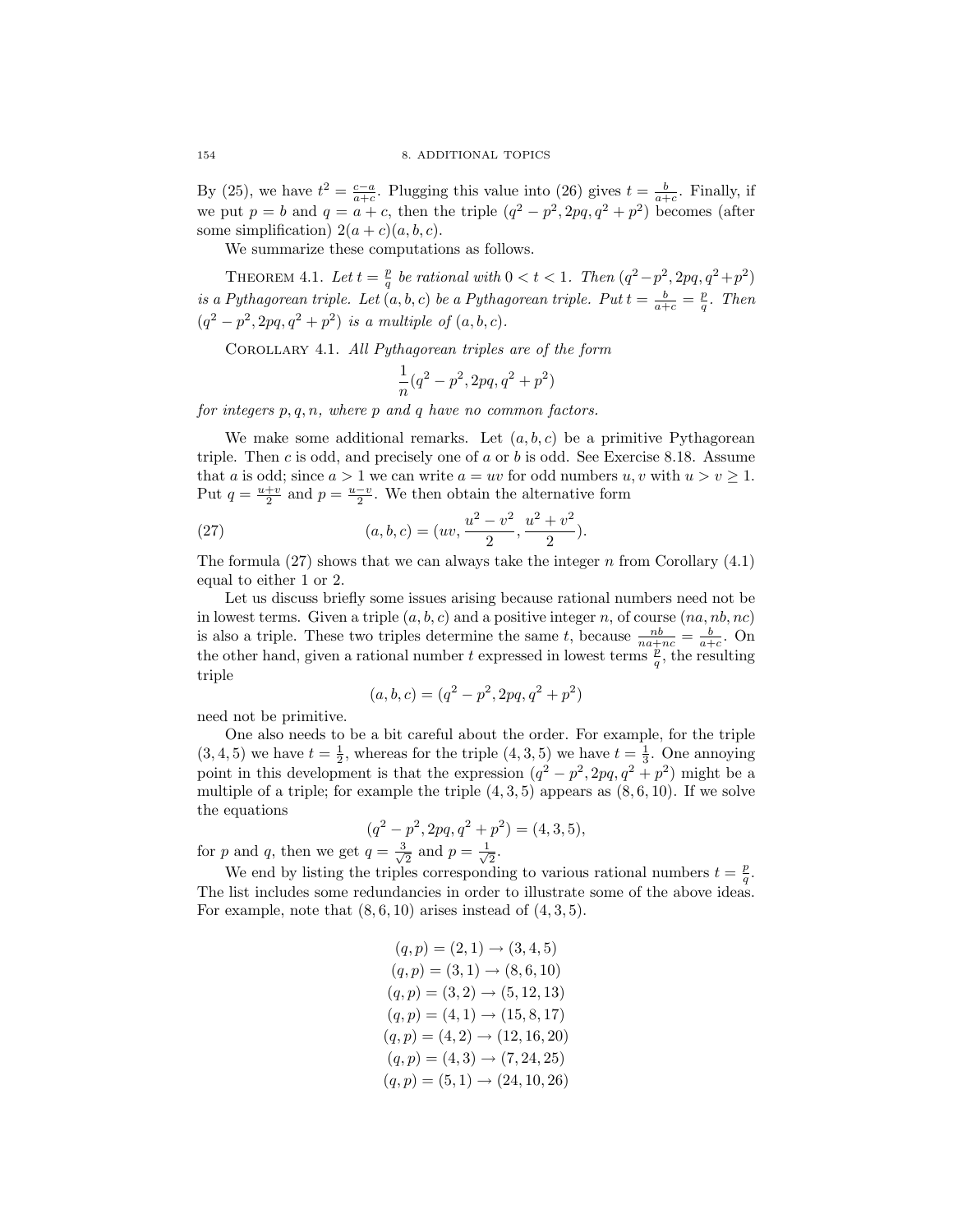5. ELEMENTARY MAPPINGS 155

$$
(q, p) = (5, 2) \rightarrow (21, 20, 29)
$$
  
\n
$$
(q, p) = (5, 3) \rightarrow (16, 30, 34)
$$
  
\n
$$
(q, p) = (5, 4) \rightarrow (9, 40, 41)
$$
  
\n
$$
(q, p) = (n, 1) \rightarrow (n^2 - 1, 2n, n^2 + 1)
$$
  
\n
$$
(q, p) = (2k + 1, 2) \rightarrow (4k^2 + 4k - 3, 8k + 4, 4k^2 + 4k + 5).
$$

EXERCISE 8.18. Suppose  $(a, b, c)$  is a Pythagorean triple. Show by elementary means that both a and b cannot be odd. (Work modulo 4.) If  $(a, b, c)$  is primitive, show that c must be odd, and exactly one of a or b is odd.

EXERCISE 8.19. Show that  $(1, b, c)$  cannot be a Pythagorean triple.

EXERCISE 8.20. Find all Pythagorean triples of the form  $(a, b, b + 1)$ 

EXERCISE 8.21. Suppose  $s, t$  are rational and consider the corresponding rational points on the circle  $z(s) = \frac{1+is}{|1+is|}$  and  $z(t) = \frac{1+it}{|1+it|}$ . Then  $z(s)z(t)$  is also a rational point on the unit circle. What does this fact say about Pythagorean triples?

EXERCISE 8.22. Put  $z = q + ip$ . Show that the triple  $(q^2 - p^2, 2pq, q^2 + p^2)$  can be written

$$
(\text{Re}(z^2), \text{Im}(z^2), |z|^2).
$$

EXERCISE 8.23. Let a, b, c, d be integers. Show that  $(a^2 + b^2)(c^2 + d^2)$  is a sum of two squares. (Suggestion: consider  $a + ib$  and  $c + id$ .)

#### 5. Elementary mappings

This section consists primarily of a few exercises of the following sort. Given domains  $\Omega_1$  and  $\Omega_2$  in C with simple geometry, we seek a complex analytic function  $f: \Omega_1 \to \Omega_2$ . We want f to be a bijection; it follows that the inverse function is also complex analytic. In this situation we say that  $\Omega_1$  and  $\Omega_2$  are *conformally* equivalent or biholomorphically equivalent.

The subject is well-developed, and important in physics and engineering, but it is beyond the scope of this book. We say annoyingly little about it! We do state the Riemann mapping theorem. We describe the conformal mappings of the unit disk, and we mention their connection to non-Euclidean geometry.

EXERCISE 8.24. Fix some non-zero complex number w. Define  $f: \mathbf{C} \to \mathbf{C}$  by  $f(z) = wz$ . Show that f preserves angles, in the following sense: if u and v are vectors based at z, and  $f(u)$  and  $f(v)$  are the vectors based at  $f(z)$ , show that the angle between u and v equals the angle between  $f(u)$  and  $f(v)$ . What happens if, instead,  $f(z) = \overline{z}$ ?

Assume that f is complex analytic on an open set  $\Omega$ . For each  $z \in \Omega$  and sufficiently small  $\zeta$  we can write

$$
f(z+\zeta) = f(z) + f'(z)\zeta + E(z,\zeta),
$$

where the error term  $E(z, \zeta)$  is small in the sense that

$$
\lim_{\zeta \to 0} \frac{E(z,\zeta)}{\zeta} = 0.
$$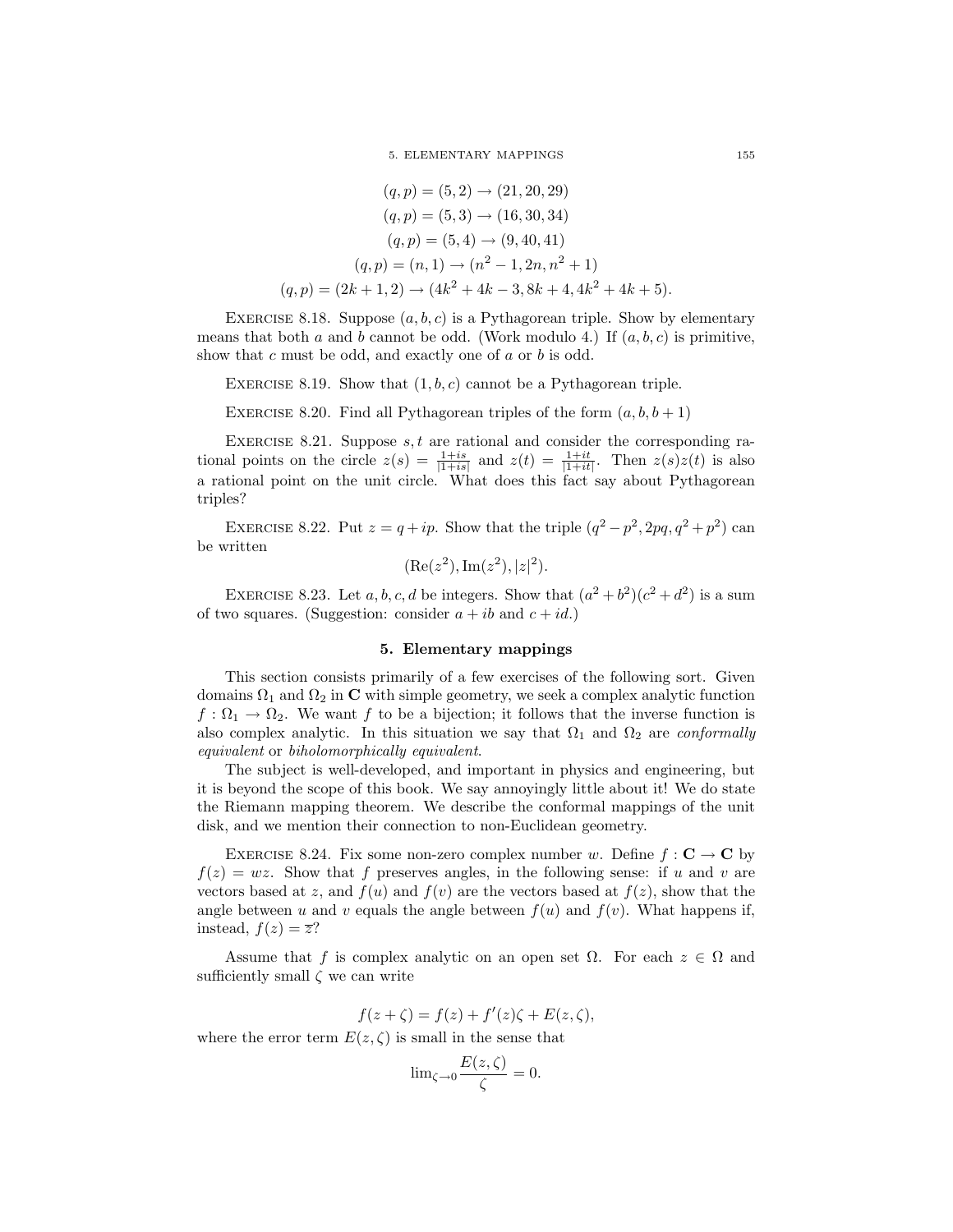Infinitesimally f is just multiplication by the number  $f'(z)$ . By the previous exercise, it follows when  $f'(z) \neq 0$  that, infinitesimally, f is a conformal mapping. The standard definition of conformality follows:

DEFINITION 5.1. Suppose  $f : \Omega_1 \to \Omega_2$ . Then f is conformal if f is complex analytic and one-to-one.

Exercise 8.25. Find a linear fractional transformation that maps the interior of a circle of radius 2 with center at 2 to the exterior of a circle of radius 1 centered at i.

EXERCISE 8.26. Consider the region bounded by the four hyperbolas  $x^2 - y^2 = 1$ ,  $x^2 - y^2 = 2$ ,  $xy = 1$ ,  $xy = 2$ . Find a conformal mapping from this region to the interior of a rectangle.

Exercise 8.27. Consider the region inside of a circle passing through the origin and otherwise lying in the right half plane. Find a conformal mapping from it to the upper half plane.

EXERCISE 8.28. Consider the infinite strip given by  $0 < \text{Im}(z) < \pi$ . Find a (conformal) mapping that sends this strip to the upper half plane.

EXERCISE 8.29. Consider the semi-infinite strip given by  $-\frac{\pi}{2} < \text{Re}(z) < \frac{\pi}{2}$  and  $\text{Im}(z) > 0$ . Find the image of this strip under the mapping  $w = \sin(z)$ .

EXERCISE 8.30. Consider the region  $\Omega$  given by  $x > 0$ ,  $y > 0$ , and  $xy < 1$ . Graph  $\Omega$ . Find the image of  $\Omega$  under the mapping given by  $w = z^2$ . Then find a formula for a conformal mapping f from  $\Omega$  to the upper half plane.

EXERCISE 8.31. Let  $f(z) = z + \frac{1}{z}$ . Find the image of the top half of the unit disk under f.

We next state the famous Riemann mapping theorem. See [1, 10, 19] for more details and the proof. A domain in C is an open connected set. A domain is called simply connected if it has no holes. Rather than trying to be precise, we simply note that the region between concentric circles is not simply connected and that the interior of a simple closed curve is simply connected. We let B denote the open unit disk.

THEOREM 5.1 (Riemann mapping theorem). Let  $\Omega$  be a simply connected domain in C; assume that  $\Omega$  is not all of C. Then there is a bijective complex analytic mapping  $f : \Omega \to \mathbf{B}$ .

The derivative  $f'$  of a bijective complex analytic mapping  $f$  is not zero; hence f is conformal. In Lemma 1.1 of Chapter 3 we wrote down an explicit conformal mapping from the upper half plane to the unit disk. See  $[1, 10]$  for many explicit examples of conformal mappings. Both the theorem itself and the many explicit examples serve useful purposes in applied mathematics.

**5.1. non-Euclidean geometry.** We next discuss the group  $G$  of conformal mappings from the unit disk  $\bf{B}$  to itself and apply the ideas to non-Euclidean geometry. This group plays the same role in the hyperbolic geometry of B as the rigid motions do in the Euclidean plane  $\mathbb{R}^2$ .

The group  $G$  is *transitive*. In this context, transitivity means the following: given any two points  $w_1$  and  $w_2$  in **B**, we can find a conformal map of **B** mapping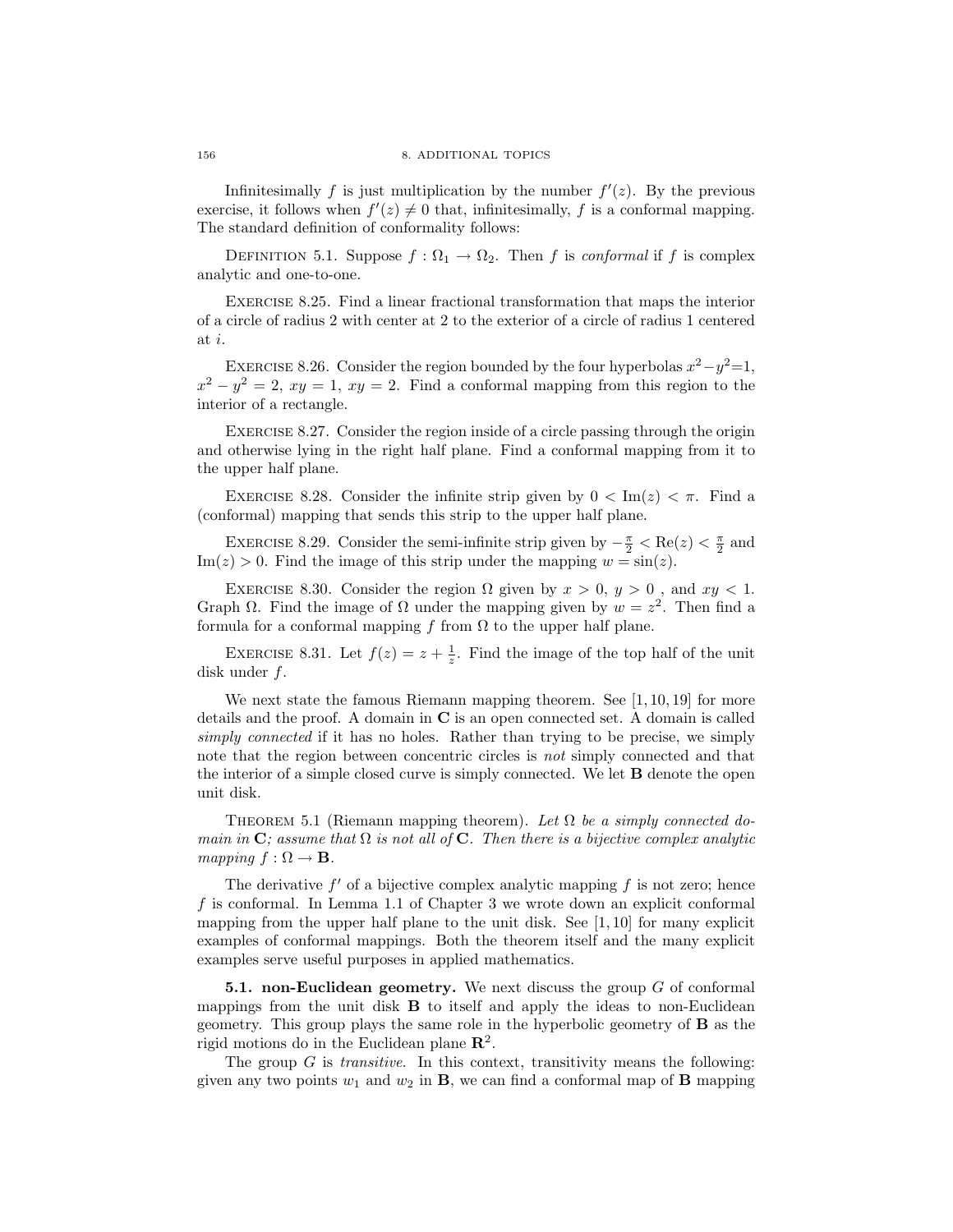$w_1$  to  $w_2$ . To show that doing so is possible, we need only show that we can map 0 to an arbitrary point  $a$ . Then the inverse map takes  $a$  to 0. By composing a map taking  $w_1$  to 0 with a map taking 0 to  $w_2$  we get a map taking  $w_1$  to  $w_2$  as desired.

The map taking a to 0 has appeared already in Exercise 2.4. There we showed, for  $|a| < 1$  and  $|z| < 1$ , that

$$
\left|\frac{z-a}{1-\overline{a}z}\right|<1.
$$

Put  $\phi_a(z) = \frac{a-z}{1-\overline{a}z}$ . By (28)  $\phi_a$  maps **B** to itself. Also  $\phi_a(a) = 0$  and  $\phi_a(0) = a$ . The linear fractional transformation  $\phi_a$  is invertible. One way to see the invertibility is to use the formula for the inverse of such a transformation given in Chapter 3. In this case, however, it is easier simply to compose  $\phi_a$  with itself. A routine computation gives  $\phi_a(\phi_a(z)) = z$ , and hence  $\phi_a$  is its own inverse. It follows that  $\phi_a$  is a conformal map of **B** to itself. One can also check directly that the derivative  $\phi_a$  does not vanish on **B**.

EXERCISE 8.32. Verify that  $\phi_a$  is its own inverse.

The group G of conformal mappings on **B** includes also the rotations  $z \to e^{i\theta} z$ .

THEOREM 5.2. Let  $f$  be a conformal map from  $B$  to itself. Then there is a point  $a \in \mathbf{B}$  and a point  $e^{i\theta} \in S^1$  such that

$$
f(z) = e^{i\theta} \phi_a(z).
$$

Perhaps the most remarkable thing about  $G$  is its connection to non-Euclidean geometry. We define a geodesic in B to be a line or an arc of a circle that intersects the boundary circle at right angles. Each such geodesic is the image of the line segment  $(-1, 1)$  under an element of G. Then all of Euclid's postulates for geometry hold except the *parallel postulate*. Given a point  $p$  not on a geodesic  $L$ , there is more than one geodesic through  $p$  and not intersecting (parallel to)  $L$ . This situation gives perhaps the most convincing example of a non-Euclidean geometry, called hyperbolic geometry. In the next exercise you are asked to show that there are infinitely many such geodesics.

EXERCISE 8.33. Consider the circle defined by  $x^2 + (y - b)^2 = r^2$ . Choose b and r such that  $b - r > 0$  and this circle intersects the unit circle at right angles. Then this circle defines a geodesic  $L$  in  $B$ . Show that there are infinitely many geodesics passing through 0 that do not intersect L. Hint: Draw a picture!

We list Euclid's postulates in Definition 5.2. See [12] for an excellent succinct treatment of this material. Euclid's fifth postulate is stated in terms of angles, but it is equivalent to the parallel postulate. We use the terms line, line segment, right angle, and congruent as usual in elementary geometry. In this language, the parallel postulate states the following: given a line  $L$  and a point  $p$  not on  $L$ , there is precisely one line through  $p$  and parallel to  $L$ .

DEFINITION 5.2. Euclid's postulates

- Each pair of distinct points can be joined by a unique line segment.
- Each line segment is a subset of exactly one line.
- Given a point  $p$  and a positive radius  $r$ , there is a unique circle of radius r centered at p.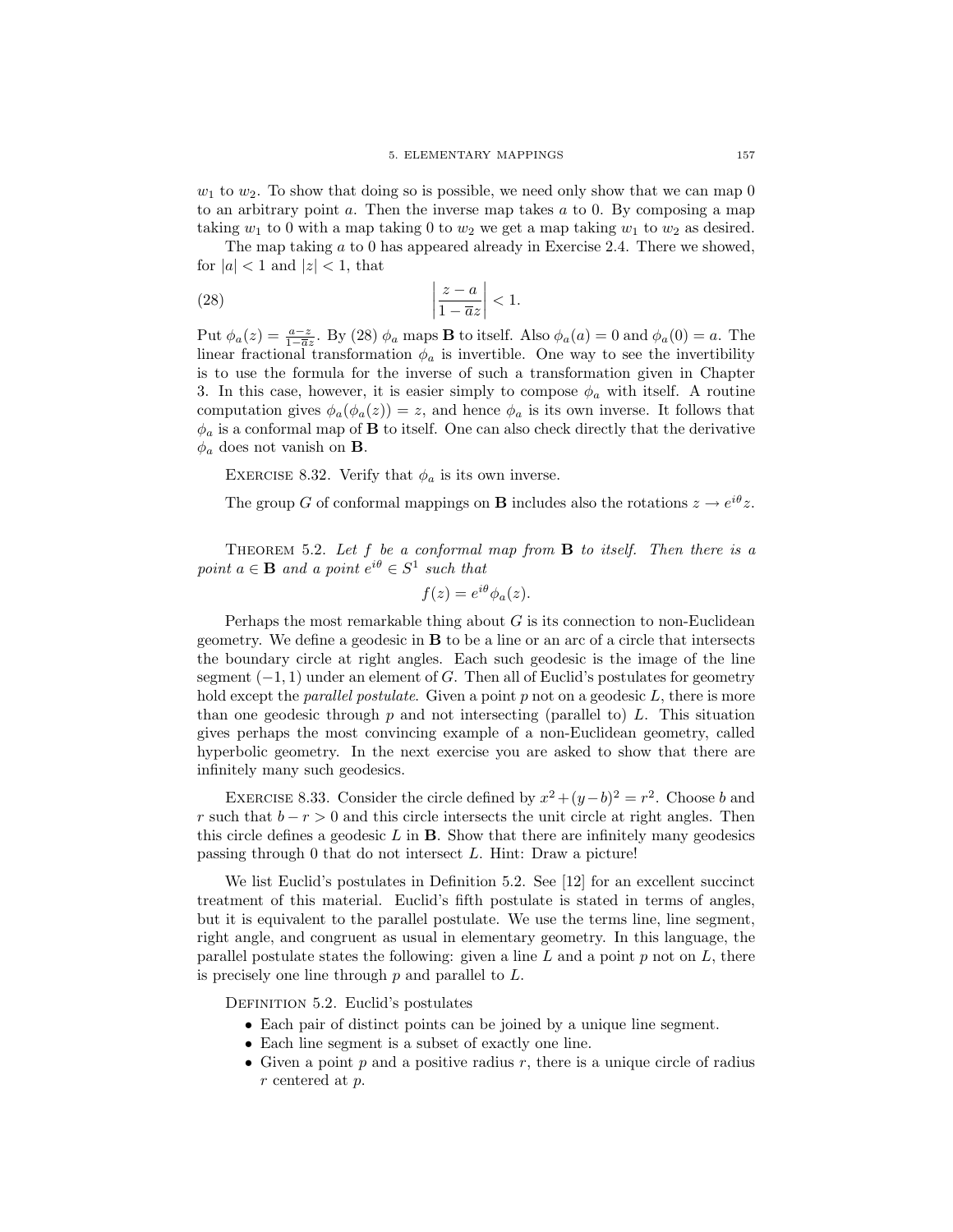#### 158 8. ADDITIONAL TOPICS

- Any two right angles are congruent.
- Consider three lines  $l_1$ ,  $l_2$ , and L. Suppose that  $l_1$  and  $l_2$  intersect L at distinct points. Suppose that the interior angles on one side of L add up to less than 180 degrees. Then  $l_1$  and  $l_2$  intersect on that side of  $L$ .

The interested reader should reinterpret these postulates in the hyperbolic geometry of  $\bf{B}$  and verify that the first four hold. In this setting line becomes geodesic, line segment becomes arc of a geodesic, and so on. Be careful about the definition of a *hyperbolic circle*. A Euclidean circle  $C$  centered at the origin is a hyperbolic circle, but a Euclidean circle centered at another point is not. Given  $C$ , its image under  $\phi_a$  will be a hyperbolic circle centered at a. Exercise 8.34 asks you to figure out what it is. Conversely each hyperbolic circle can be moved such that its center goes to the origin and its image is an ordinary circle. Recall that the group  $G$  of conformal mappings of the unit disk is the hyperbolic analogue of the group of rigid motions of the plane, and hence  $G$  is used to define the word *congruent*.

EXERCISE 8.34. What is the image of a (Euclidean) circle in **B** about 0 under the map  $\phi_a$ ?

#### 6. Quaternions

In Chapter 1 we saw that a complex number can be regarded as a point in the plane. In particular the ability to multiply complex numbers enables us to multiply vectors in the plane. Within  $C$  we can divide by any non-zero number, and hence we can divide by nonzero vectors in the plane. In the 1840's William Rowan Hamilton attempted to find a method for multiplying and dividing non-zero vectors in threedimensional space. Eventually, by introducing a fourth dimension, he stumbled upon the quaternions. See [25] for fascinating discussion about Hamilton's discovery of the quaternions  $H$ . See [5] for some of their uses in geometry and see [2] to glimpse their role in physics. These last two references are quite advanced. In this section we describe the quaternions from a naive perspective, aiming primarily to make connections with simple things we have seen already about C.

First let us recall some simple facts about C. Consider the four complex numbers  $1, i, -1, -i$ . They form a group under multiplication. We can abbreviate the information by the partial multiplication table

$$
\begin{array}{cc} & 1 & i \\ 1 & \left(\begin{array}{cc} 1 & i \\ i & -1 \end{array}\right). \end{array}
$$

Our first definition of a quaternion is simply a point in real four-dimensional space  $\mathbb{R}^4$ . Thus  $\mathbf{v} = (a, b, c, d)$ , where  $a, b, c, d$  are real numbers. We write

$$
\mathbf{v} = (a, b, c, d) = a\mathbf{1} + b\mathbf{i} + c\mathbf{j} + d\mathbf{k},
$$

where 1 stands for  $(1, 0, 0, 0)$ , i stands for  $(0, 1, 0, 0)$ , and so on.

Let  $H$  denote  $R<sup>4</sup>$  with the following operations of addition and multiplication. We add vectors as usual:

(29) 
$$
(a, b, c, d) + (A, B, C, D) = (a + A, b + B, c + C, d + D).
$$

We multiply vectors in a manner similar to how we multiply complex numbers, but things are more complicated. First we set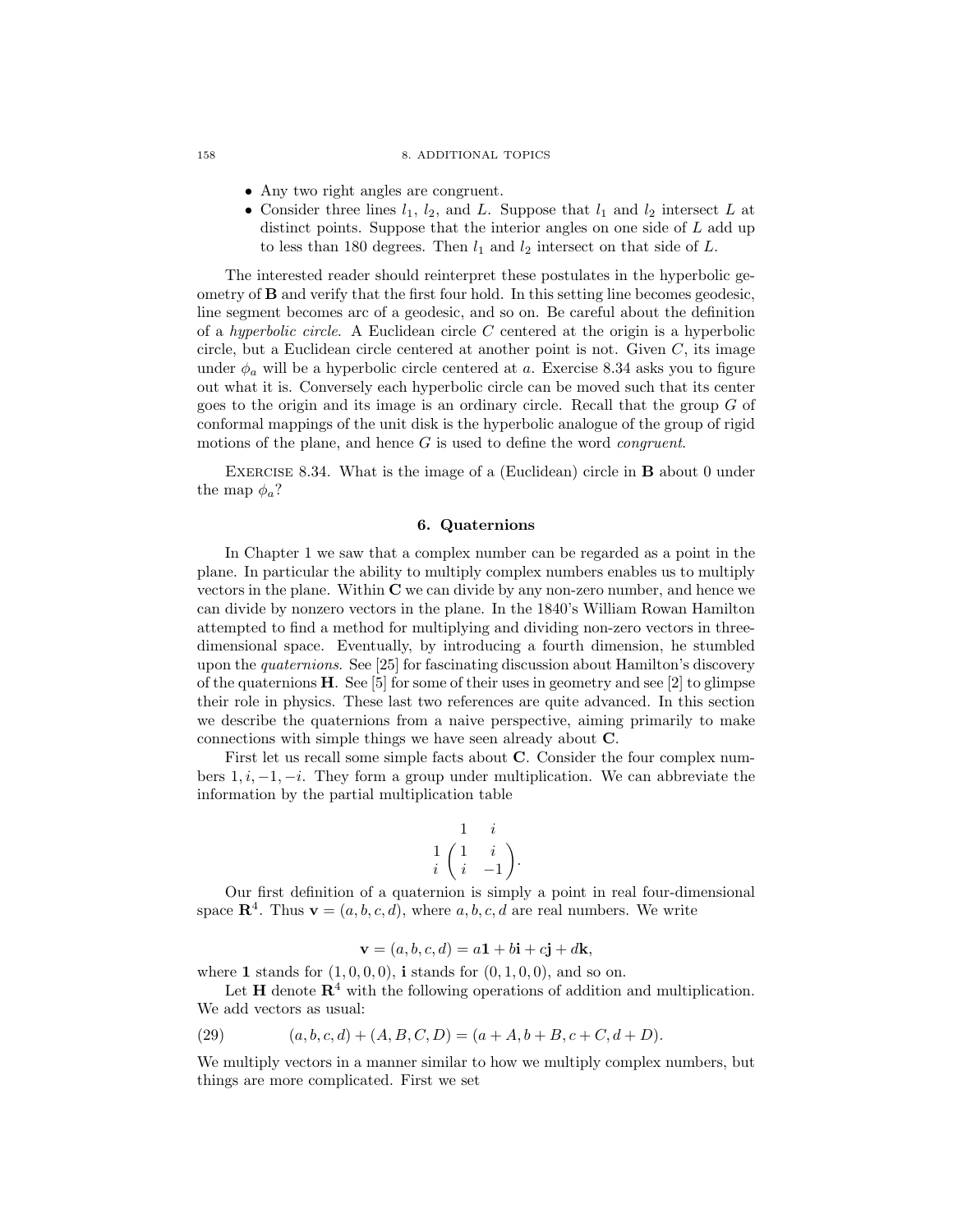#### 6. QUATERNIONS 159

(30) 
$$
\mathbf{i}^2 = \mathbf{j}^2 = \mathbf{k}^2 = \mathbf{i}\mathbf{j}\mathbf{k} = -1.
$$

If we multiply the relation  $ijk = -1$  on the right by k, and then divide by  $-1$ , we obtain  $\mathbf{i} \mathbf{j} = \mathbf{k}$ . Similarly we obtain  $\mathbf{j} \mathbf{k} = \mathbf{i}$ . We also get  $\mathbf{k} \mathbf{i} = \mathbf{j}$ . If we perform these multiplications in the opposite order, however, then minus signs arise. For example  $ik = -j$ . Thus the commutative law for multiplication fails.

We can remember these rules via the table

(31) 
$$
\begin{pmatrix}\n1 & i & j & k \\
1 & i & j & k \\
i & -1 & k & -j \\
j & k & k & j & -i & -1\n\end{pmatrix}
$$

Now we can define multiplication by an arbitrary pair of quaternions. We multiply  $(a, b, c, d)$  by  $(A, B, C, D)$  by writing

(32) 
$$
(a\mathbf{1} + b\mathbf{i} + c\mathbf{j} + d\mathbf{k}) * (A\mathbf{1} + B\mathbf{i} + C\mathbf{j} + D\mathbf{k}),
$$

expanding by the distributive law, and using (30). Doing so yields a complicated formula:

(33) 
$$
(a, b, c, d) * (A, B, C, D) =
$$

 $(aA - bB - cC - dD, aB + bA + cD - dC, aC - bD + cA + dB, aD + bC - cB + dA).$ 

We can express (33) using matrices. The transformation taking  $(a, b, c, d)$  into (33) has matrix

(34) 
$$
M = \begin{pmatrix} A & -B & -C & -D \\ B & A & D & -C \\ C & -D & A & B \\ D & C & -B & A \end{pmatrix}.
$$

Notice that the four columns of M are orthogonal vectors in  $\mathbb{R}^4$ .

This multiplication law almost makes  $\mathbb{R}^4$  into a field. The additive identity 0 is of course given by  $0 = (0, 0, 0, 0)$ , and the additive inverse is given by multiplying each component by  $-1$ . The multiplicative identity 1 is  $(1, 0, 0, 0)$ . All the properties of a field hold except the commutative law: in general

 $vw \neq wv.$ 

We have noted already for example that ij = k, but ji =  $-k$ . Sometimes the quaternions are called a skew field or a non-commutative field; we must remember however that **H** is not a field because the commutative law fails. Below we will see one striking difference when we consider square roots of −1.

Just as with complex numbers, the easiest path to multiplicative inverses involves conjugation. We will see that many of the formal properties of complex numbers, often after subtle adjustments, hold for the quaternions. For example, we define conjugation by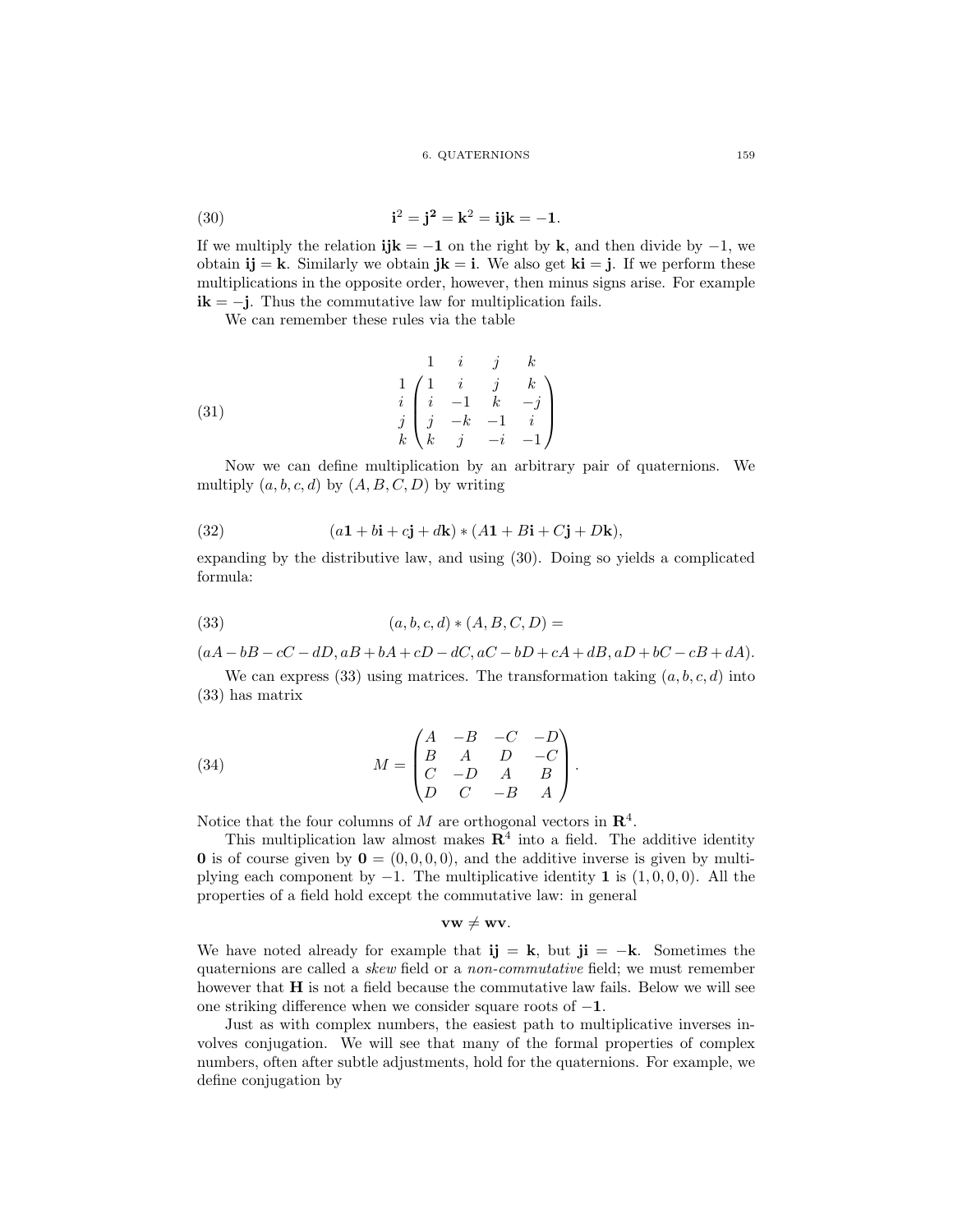(35) 
$$
(a\mathbf{1} + b\mathbf{i} + c\mathbf{j} + d\mathbf{k})^* = a\mathbf{1} - b\mathbf{i} - c\mathbf{j} - d\mathbf{k}.
$$

We then have

(36) 
$$
\mathbf{v}^* \mathbf{v} = ||v||^2 = a^2 + b^2 + c^2 + d^2.
$$

We must be careful about the order of multiplication. One checks that

$$
(\mathbf{v}\mathbf{w})^* = \mathbf{w}^* \mathbf{v}^*.
$$

Suppose that  $\mathbf{v} \neq \mathbf{0}$ . Then **v** has a multiplicative inverse, namely  $\frac{\mathbf{v}^*}{||\mathbf{v}||^2}$ . The parallel with C is striking. Furthermore we even have

(38) 
$$
||\mathbf{v}\mathbf{w}||^2 = ||\mathbf{v}||^2 ||\mathbf{w}||^2.
$$

We saw in Chapter 1 that an element of a field can have at most two square roots. In particular, in C there are two square roots of  $-1$ . In the quaternions there are infinitely many square roots of  $-1$ . Thus eliminating commutivity of multiplication significantly changes things!

PROPOSITION 6.1. A quaternion **v** satisfies  $\mathbf{v}^2 = -\mathbf{1}$  if and only if  $\mathbf{v} = b\mathbf{i} + c$  $c\mathbf{j} + d\mathbf{k}$  where  $b^2 + c^2 + d^2 = 1$ .

COROLLARY 6.1. In  $H$  there is a one-to-one correspondence between square roots of  $-1$  and points on the three-dimensional unit sphere.

This corollary gives some insight into why quaternions are important in geometry. We refer to [5] and its references for more information.

EXERCISE 8.35. Prove  $(33)$  given  $(30)$ 

EXERCISE 8.36. Verify (36), (37), and (38).

EXERCISE 8.37. Find the determinant of  $M$  in  $(34)$  and interpret the result.

Exercise 8.38. Prove Proposition 6.1.

Exercise 8.39. Prove that the product of two numbers, each of which is a sum of squares of four integers, is also a sum of squares of four integers. Suggestion: Use (36) and (38)

EXERCISE 8.40. The eight quaternions  $\pm 1, \pm i, \pm j, \pm k$  form a group under multiplication. Write out the multiplication table.

EXERCISE 8.41. Express formula (33) for quaternionic multiplication in terms of cross products and dot products. Comment: first write **v** as a pair  $(a, v)$  where  $v \in \mathbb{R}^3$ . Do the same for  $\mathbf{V} = (A, V)$ . Then express vw using  $v \times V$  and  $v \cdot V$ .

#### 7. Higher dimensional complex analysis

In this final section we ask what an analytic function of several complex variables might be. Three definitions are plausible, and again they turn out to be equivalent. We start with complex Euclidean space  $\mathbb{C}^n$ , consisting of *n*-tuples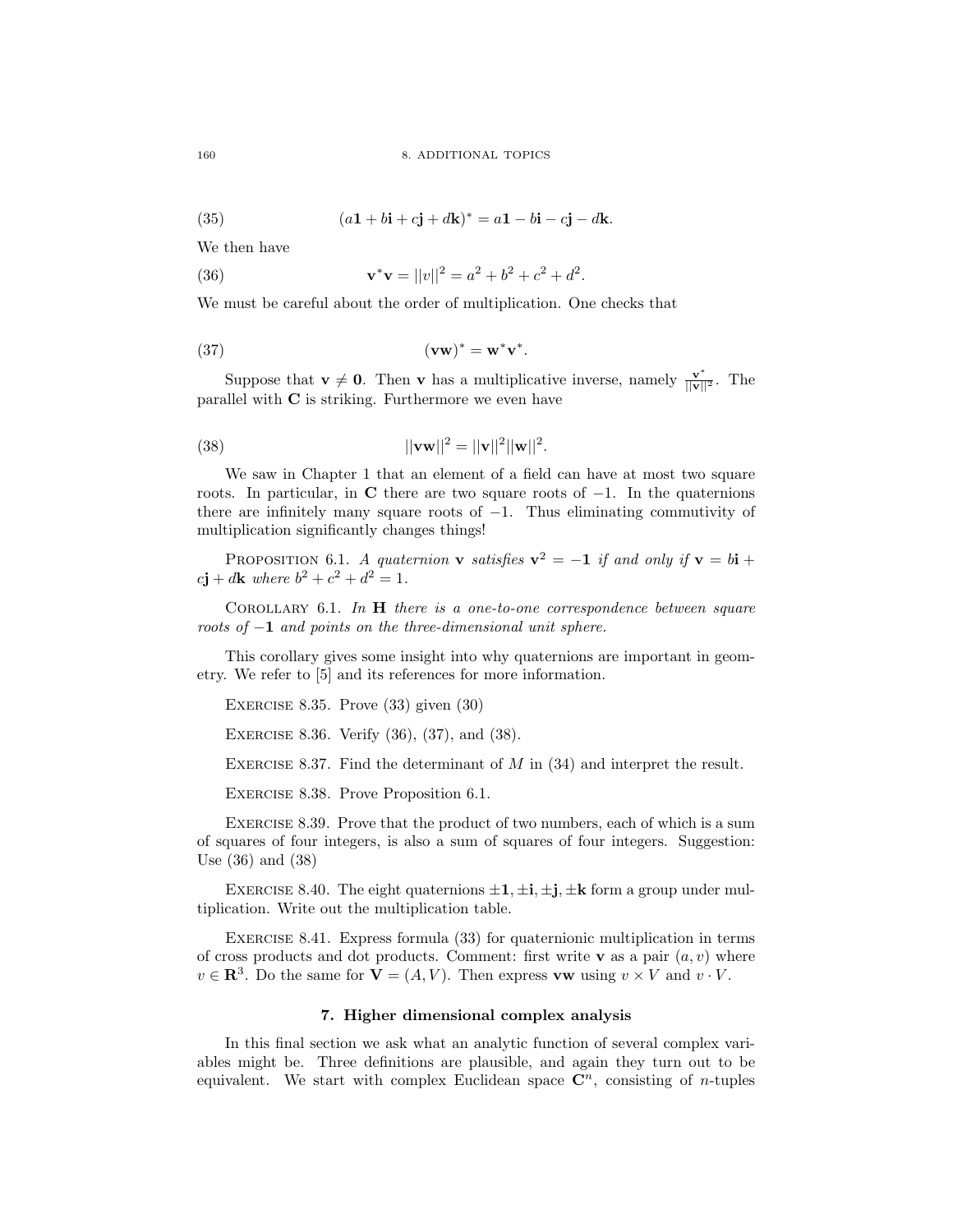$z = (z_1, ..., z_n)$  of complex numbers. The norm |z| is defined as follows; its square is given by

$$
|z|^2 = \sum_{j=1}^n |z_j|^2.
$$

Then  $|z - w|$  denotes the distance between points  $z, w$  in  $\mathbb{C}^n$ .

Let  $\Omega$  be an open set in  $\mathbb{C}^n$ , and let  $f : \Omega \to \mathbb{C}$ . We mimic Section 1 from Chapter 6 in giving possible definitions of complex analytic function. The first possible definition of complex analytic is that, near each point p in  $\Omega$ , f is given by a convergent power series. The second possible definition is that  $f$  is continuously differentiable, and  $\frac{\partial f}{\partial \overline{z}_j} = 0$  for  $j = 1, ..., n$ . The third definition is that f is complex differentiable in each coordinate direction; thus  $f$  is complex analytic in each variable when the other variables are held fixed. These definitions turn out to be equivalent. The proofs are again based upon analogues of the Cauchy integral formula in several variables. A difficult result of Hartogs states that analyticity in each variable separately implies joint continuity, enabling one to verify the other definitions via the several variables analogue of the Cauchy integral formula. See [13] for details.

We want to illustrate one difference in the subjects. In one dimension, the region of convergence of a power series is a disk. We give some examples, all based on the geometric series, to show that such a result cannot hold in higher dimensions. See [13] for a precise result describing the possible domains of convergence of a power series in several complex variables.

EXAMPLE 7.1. For  $(z, w) \in \mathbb{C}^2$ , put  $f(z, w) = \frac{1}{1 - zw}$ . Then we have, for  $|zw| < 1$ , the geometric series

$$
f(z, w) = \sum_{n=0}^{\infty} (zw)^n.
$$

The region of convergence is the unbounded set defined by the inequality  $|zw| < 1$ .

EXAMPLE 7.2. Replace z by  $z^a$  and w by  $w^b$  in the previous example and we get the region of convergence to be the region determined by  $|z^a w^b| < 1$ .

EXAMPLE 7.3. Put  $f(z, w) = \frac{1}{(1-z)(1-w)}$ . The region of convergence of the series is then the set (called a polydisk) defined by the pair of inequalities  $|z| < 1$ and  $|w| < 1$ .

One major difference between complex analysis in several variables from analysis in one variable is that the Riemann mapping theorem fails completely in dimension two or more. We say that domains are *inequivalent* if there is no bijective complex analytic mapping between them. In dimension two or higher, most (in a sense that can be made precise) domains topologically identically to a ball are inequivalent to a ball. Also polydisks and balls are inequivalent. It follows that the geometry of the boundary of a domain in higher dimensions matters. Hence complex analysis in several variables is even more geometric than it is in one dimension.

A second major difference arises from the zero-sets of complex analytic functions. We saw in Chapter 6 that the zero-set of a complex analytic function is a discrete set of points, unless the function vanishes identically (on a connected set). The zero-set of a complex analytic function  $f$  of  $n$  variables is an example of a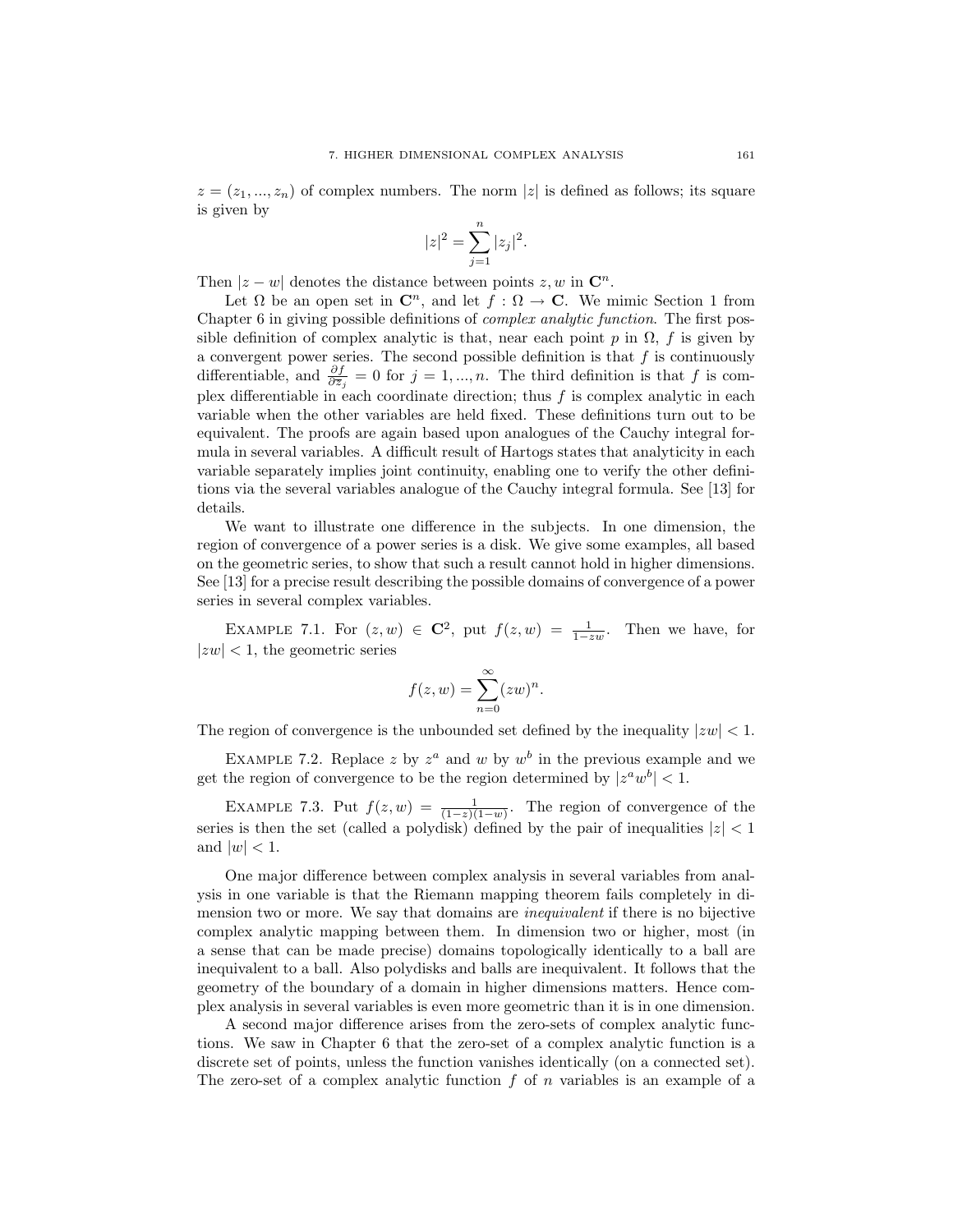complex analytic variety; if the function is not identically zero then this variety has complex dimension  $n - 1$ . In particular, if it is not empty, the set of points where  $\frac{1}{f}$  has a singularity is a variety of positive dimension. These ideas lead to the Hartogs's extension theorem; we state a simplified version. Assume  $n \geq 2$ . Take a ball  $\Omega$ , and remove a closed and bounded subset K such that what is left is connected. Assume that f is complex analytic on the complement of K in  $\Omega$ . Then there is a complex analytic function F, defined on all of  $\Omega$ , that agrees with f where f is defined. We say that  $F$  extends  $f$ . In one dimension such a result is false. Remove a single point p from C; the function  $\frac{1}{z-p}$  is then analytic except at p but cannot be extended to be analytic in all of C.

Despite the differences we have described, a unified theory of complex analysis exists. The ideas required in higher dimensions often borrow from the ideas used in one dimension, and on occasion the theory of several variables repays the debt by changing the way we think about one complex variable. The way we have in this book regarded analytic functions as independent of  $\overline{z}$  provides a good example. See [6, 13, 14, 16] and their references for more information on complex analysis in several variables.

We close this section by discussing polarization. At various times in this book we considered polynomials in z and  $\overline{z}$ , and we treated these variables as independent. Doing so makes some readers feel uneasy. The procedure is justified by the following result, whose proof relies on functions of two complex variables. For simplicity we give a much less general statement than is possible. See Chapter 1 of [6] for more information.

THEOREM 7.1. Let H be complex analytic on  $\mathbb{C}^2$ . Assume for all  $z \in \mathbb{C}$  that  $H(z,\overline{z})=0$ . Then  $H(z,w)=0$  for all z and w.

PROOF. By elementary facts in several variables, H has a convergent power series expansion:

(39) 
$$
H(z, w) = \sum_{a,b=0}^{\infty} c_{ab} z^a w^b.
$$

We will show that the coefficients  $c_{ab}$  in (39) all vanish. Put  $z = |z|e^{i\theta}$  in (39). Since  $H(z,\overline{z})=0$  we obtain

(40) 
$$
0 = \sum_{a,b=0}^{\infty} c_{ab} |z|^{a+b} e^{i(a-b)\theta}.
$$

Set  $a - b = n$  in (40) to get, where  $n \in \mathbb{Z}$ ,

(41) 
$$
0 = \sum_{n,b} c_{(n+b)b} |z|^{n+2b} e^{in\theta}.
$$

For each  $k \in \mathbf{Z}$  we integrate  $e^{-ik\theta}$  times the expression in (41) around a circle of radius  $R$  centered at 0. It follows for all  $n$  that

(42) 
$$
\sum_{b} c_{(n+b)b} R^{2b} = 0.
$$

The sum in  $(42)$  is a power series in R and identically zero as a function of R; hence its coefficients all vanish. Thus  $c_{ab} = 0$  for all a, b and H is identically zero.  $\Box$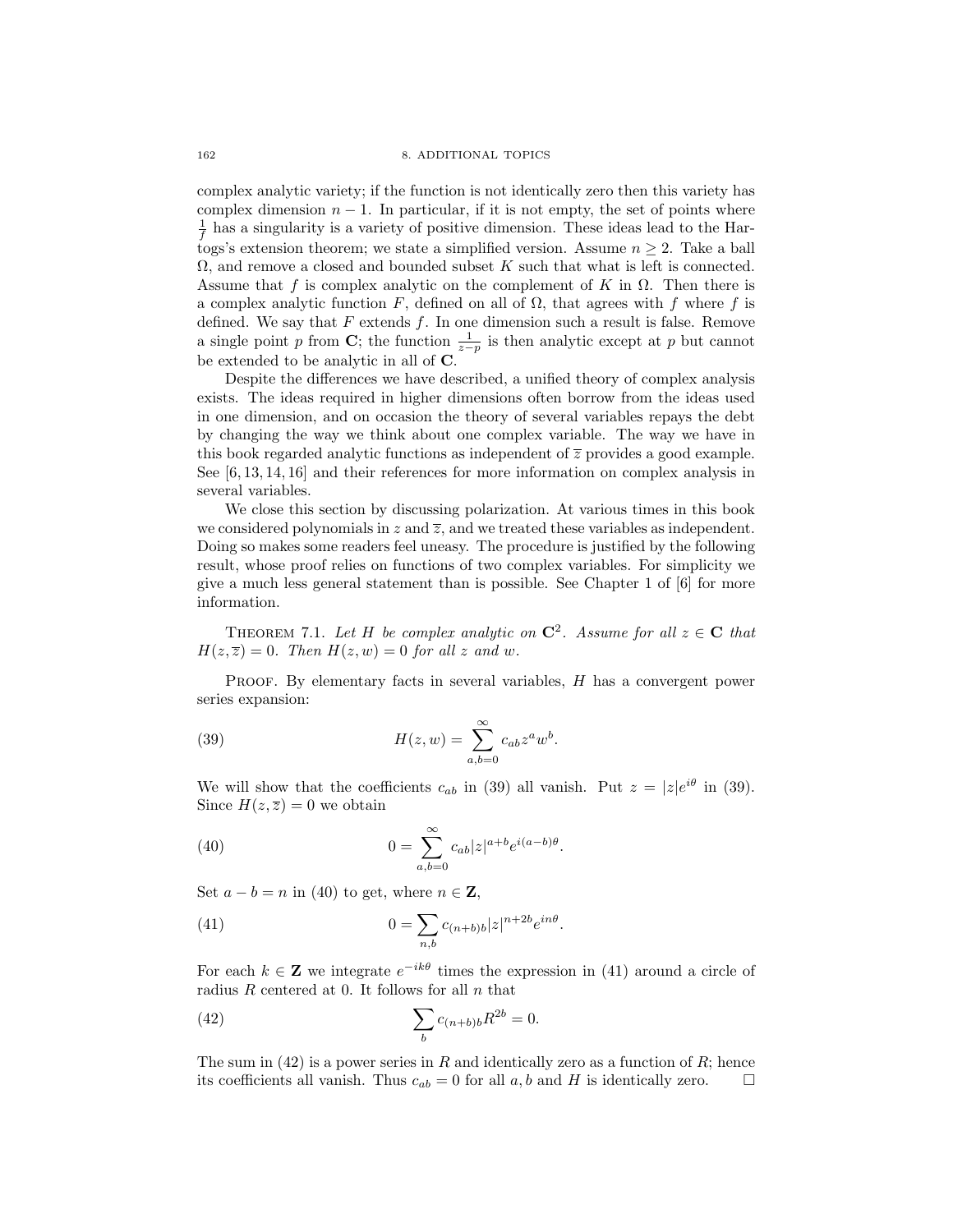#### FURTHER READING 163

The reader who knows Fourier series will note from (41) that we are expressing 0 as a Fourier series  $\sum d_n e^{in\theta}$  and concluding that each  $d_n$  is zero.

Theorem 7.1 extends to functions complex analytic on  $\mathbb{C}^n$ . We give one example of polarization from linear algebra. A linear transformation  $U: \mathbb{C}^n \to \mathbb{C}^n$  is unitary if it preserves inner products. Thus, for all  $z, w$  we have

(43) 
$$
\langle Uz, Uw \rangle = \langle z, w \rangle.
$$

A linear transformation U preserves distances if

(44) 
$$
||Uz||^2 = ||z||^2
$$

If  $U$  is unitary it obviously preserves distances; in fact the two conditions are equivalent by polarization. Suppose  $U$  preserves distances. We express  $(44)$  in terms of coordinates and replace  $\overline{z_m}$  by  $\overline{w_m}$ . We obtain

.

$$
\sum_{j,k,l,m} u_{jk} z_k \overline{u_{lm} w_m} = \sum_{j,l} z_j \overline{w_l}
$$

and conclude that  $U$  is unitary.

#### Further reading

The books [1, 17, 19, 23] are all fantastic treatments of complex analysis in one variable. Each of them is masterfully written and covers far more than we do here. On the other hand we spend much more time on basic material and we provide many elementary examples and applications, thereby providing a solid introduction to any of these books. The book [22] is an eccentric yet brilliant treatment of complex analysis. The book [10] is a standard text on complex analysis and it includes more exercises and applications than the above books. The accessible book [18] includes many applications, many exercises, and even some color pictures of fractals. The elementary texts [3, 4, 8, 20] provide all the prerequisite algebra and analysis used here. The books [6,9] are more specialized but accessible and each can be studied after reading this book. The book [13] on complex analysis in several variables is sophisticated, but its Chapter 1 provides a compelling treatment of one complex variable from the perspective needed for studying complex analysis in higher dimensions. Material on several complex variables also appears in [6,14, 16].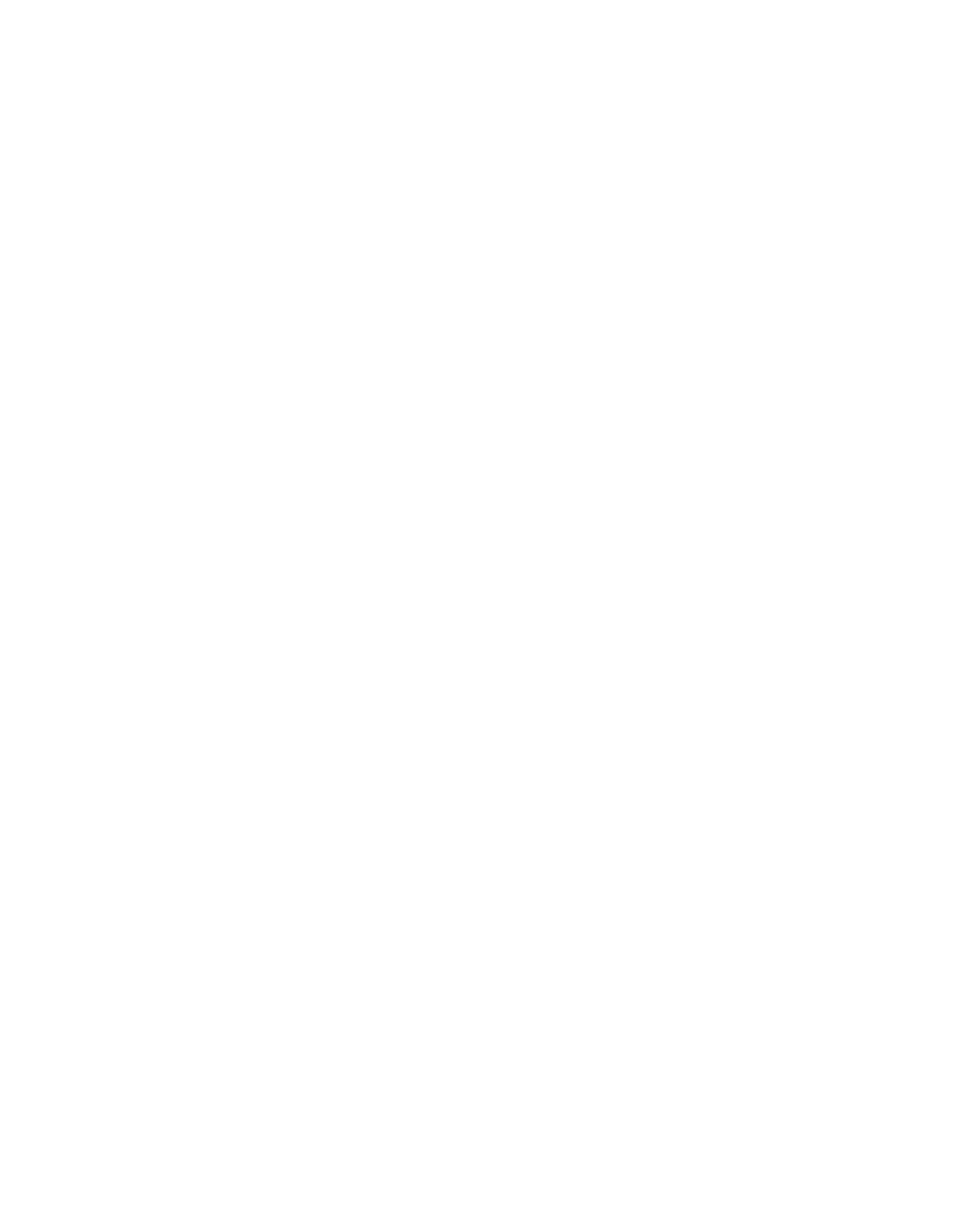# Bibliography

- [1] Lars V. Ahlfors, Complex Analysis: an introduction to the theory of analytic functions of one complex variable, third edition, McGraw-Hill Book Co., New York, 1978.
- [2] Michael Atiyah, Collected Works: Vol. 5, Gauge theories, Oxford University Press, New York, 1988.
- [3] Robert G Bartle and Donald Sherbert, Introduction to Real Analysis, John Wiley and Sons, New York, 1982.
- [4] G. Birkhoff and S. MacLane, A Survey of Modern Algebra, MacMillan Co., Toronto, 1969.
- [5] John H. Conway and Derek A. Smith, On Quaternions and Octonions: Their Geometry, Arithmetic, and Symmetry, AK Peters, 2003.
- [6] John P. D'Angelo, Several Complex Variables and the Geometry of Real Hypersurfaces, CRC Press, Boca Raton, 1992.
- [7] John P. D'Angelo, Inequalities from Complex Analysis, Carus Mathematical Monographs 28, Mathematical Association of America, Washington DC, 2002.
- [8] J. P. D'Angelo and D. B. West, Mathematical Thinking: problem solving and proofs, Second edition, Prentice-Hall, Upper Saddle River, NJ, 2000.
- [9] Harold M. Edwards, Galois theory, Graduate Texts in Mathematics 101, Springer-Verlag, New York, 1984.
- [10] Steven D. Fisher, Complex variables, Corrected reprint of the second (1990) edition, Dover Publications Inc., Mineola, NY, 1999.
- [11] T. Frankel, The geometry of physics: an introduction, revised edition, Cambridge Univ. Press, Cambridge UK, 1997.
- [12] Timothy Gowers, Mathematics: A very short introduction, Oxford University Press, Oxford UK, 2002.
- [13] Lars Hörmander, An introduction to complex analysis in several variables, Third edition, North-Holland Publishing Co., Amsterdam, 1990.
- [14] Howard Jacobowitz, Real hypersurfaces and complex analysis, Notices Amer. Math. Soc. 42 (1995), 1480-1488.
- [15] Mikhail I. Kadets and Vladimir M. Kadets, Series in Banach spaces: conditional and unconditional convergence, Translated from the Russian by Andrei Iacob, Operator Theory: Advances and Applications, Birkhäuser, Basel, 1997.
- [16] Steven G. Krantz, Function theory of several complex variables, Second edition, Wadsworth and Brooks/Cole Advanced Books and Software, Pacific Grove, CA, 1992.
- [17] N. Levinson and R. Redheffer, Complex Variables, McGraw-Hill, New York, 1970.
- [18] J. Mathews and R. Howell, Complex Analysis for Mathematics and Engineering, Jones and Bartlett Publishers, Sudbury, 1996.
- [19] R. Narasimhan and Y. Nievergelt, Complex Analysis in One Variable, Second edition, Birkhäuser, Boston, 2000.
- [20] K. Ross, Elementary Real Analysis: the theory of calculus, Springer, New York, 2000.
- [21] M. Spivak, Calculus on manifolds: A modern approach to classical theorems of advanced calculus, W. A. Benjamin, Inc., New York-Amsterdam, 1965.
- [22] J. Stalker, Complex Analysis: Fundamentals of the classical theory of functions, Birkhäuser, Boston, 1998.
- [23] Elias M. Stein and Rami Shakarchi, Complex Analysis, Princeton Lectures in Analysis II, Princeton University Press, Princeton, 2003.
- [24] J. Stewart, Calculus: Early Transcendentals, Third edition, Brooks/Cole Publishing, Pacific Grove, 1995.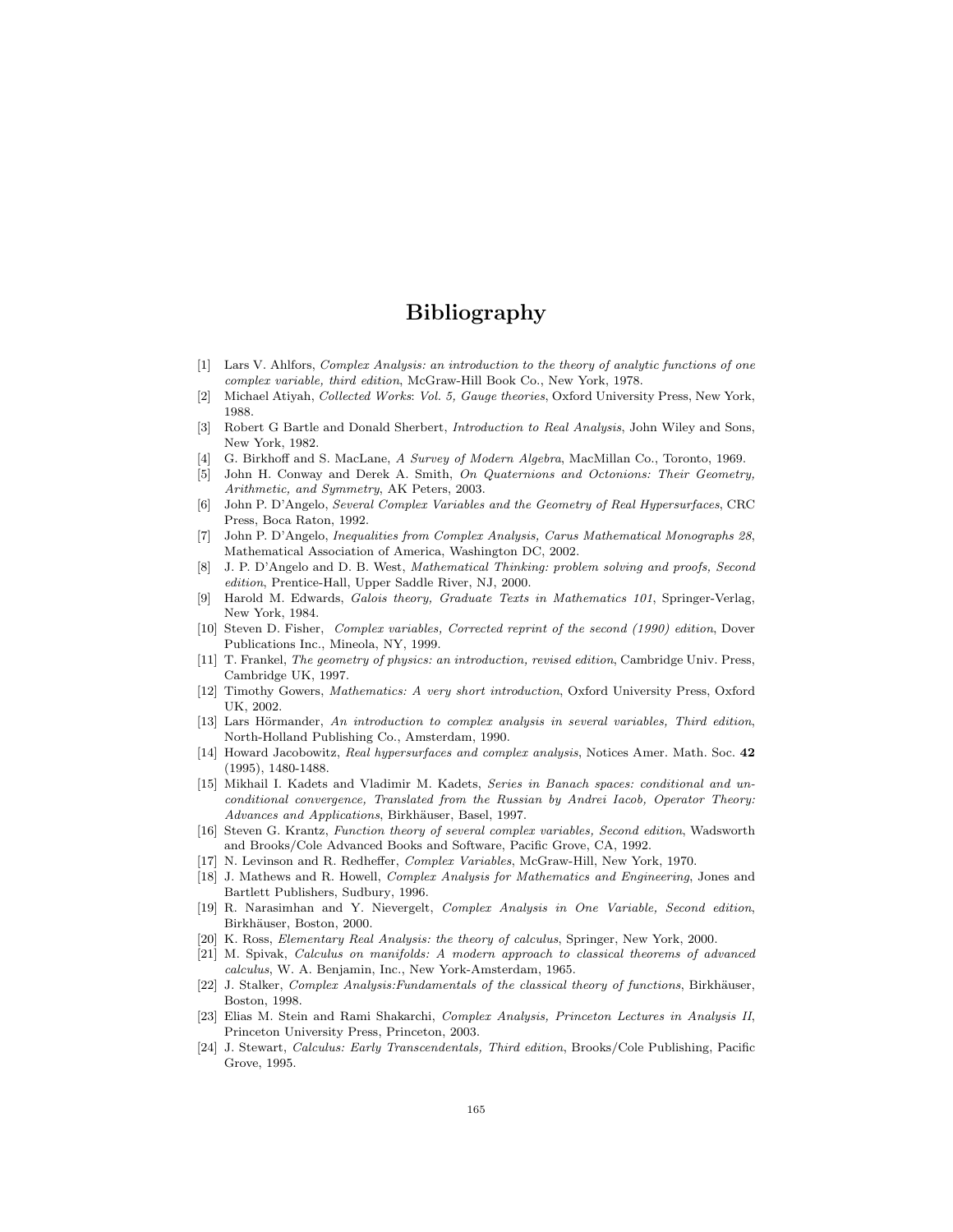## 166 BIBLIOGRAPHY

[25] B. L. van der Waerden, Hamilton's Discovery of Quaternions, Mathematics Magazine 49 (Nov., 1976), 227-234.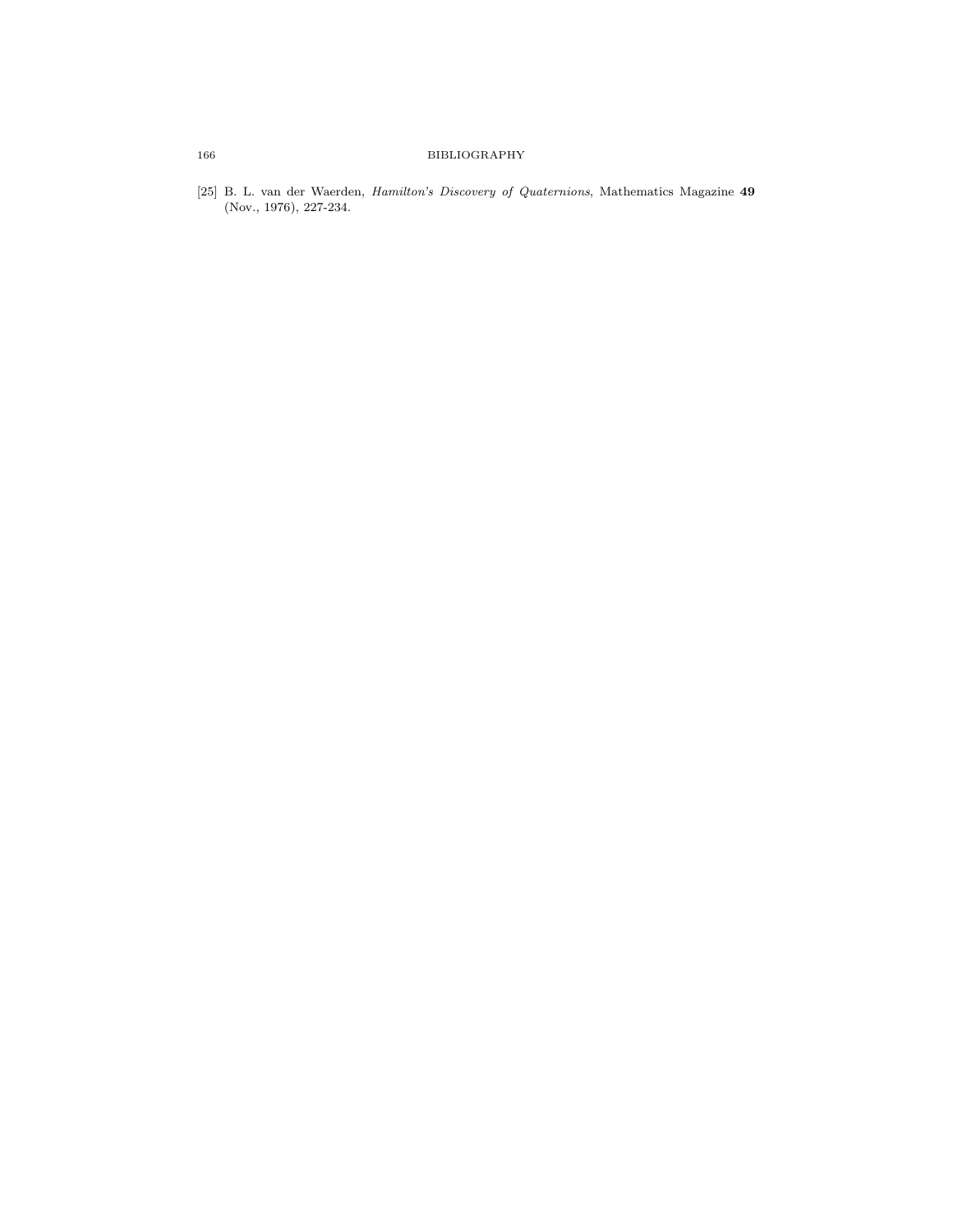# Index

absolute convergence, 44, 78, 121, 124 absolute value, 20, 31, 35 additive inverse, 12 angle, 53 Archimedean property, 19, 21 argument principle, 148 Bernoulli numbers, 80, 86 beta function, 140 biholomorphic, 155 Binet's formula, 84 birational isomorphism, 153 bounded, 17 bounded set, 18 branch cut, 55 calculus, 41 Cardano, 38 Cauchy integral formula, 119, 121, 123, 124 Cauchy sequence, 21, 31, 36, 39, 43 Cauchy's theorem, 96, 112, 119, 124, 136 Cauchy-Riemann equations, 27, 91 characteristic equation, 84 circle of convergence, 76, 78 clock arithmetic, 16 cohomology, 112 commutative ring, 11, 29 completeness axiom, 17, 19, 20, 23, 117, 144 complex analytic, 41 complex analytic function, 124 complex manifold, 73 conformal, 102, 155 connected, 31, 32, 122 conservative, 113 continuously differentiable, 46, 95 cosine, 50, 51 cross product, 160 cubic equation, 38, 39 curl, 105, 116 defining equation, 59 deMoivre's formula, 52 determinant, 65, 69, 70, 101, 105, 160

dilation, 53, 70

directrix, 62 Dirichlet problem, 101 disk, 61 distance, 37 divergence of a vector field, 105, 116 divergence theorem, 116 division algorithm, 29 dot product, 97, 109, 160 eccentricity, 62 eigenvalues, 66 ellipse, 62 ellipsoid, 62 empty set, 31, 61 equivalence class, 12, 29, 30 equivalence relation, 16, 28, 29 essential singularity, 128 Euclid's postulates, 157 exact, 113 exponential function, 50 exterior derivative, 111, 115 Fibonacci numbers, 5, 81, 82, 84 field, 12, 13 focus, 62 Folium of Descartes, 114 Fourier series, 102 Fourier transform, 137, 138 fundamental theorem of algebra, 24, 144, 146, 151 fundamental theorem of calculus, 47, 55, 111, 114, 116, 150 gamma function, 138 Gaussian elimination, 70 Gaussian random variable, 137 generalized function, 137 generating function, 80 geodesic, 157 geometric series, 42, 43, 75, 77, 86, 121, 161 golden ratio, 82 Goursat, 96, 116 Green's theorem, 96, 111, 112, 116, 117, 124 group, 70, 156, 160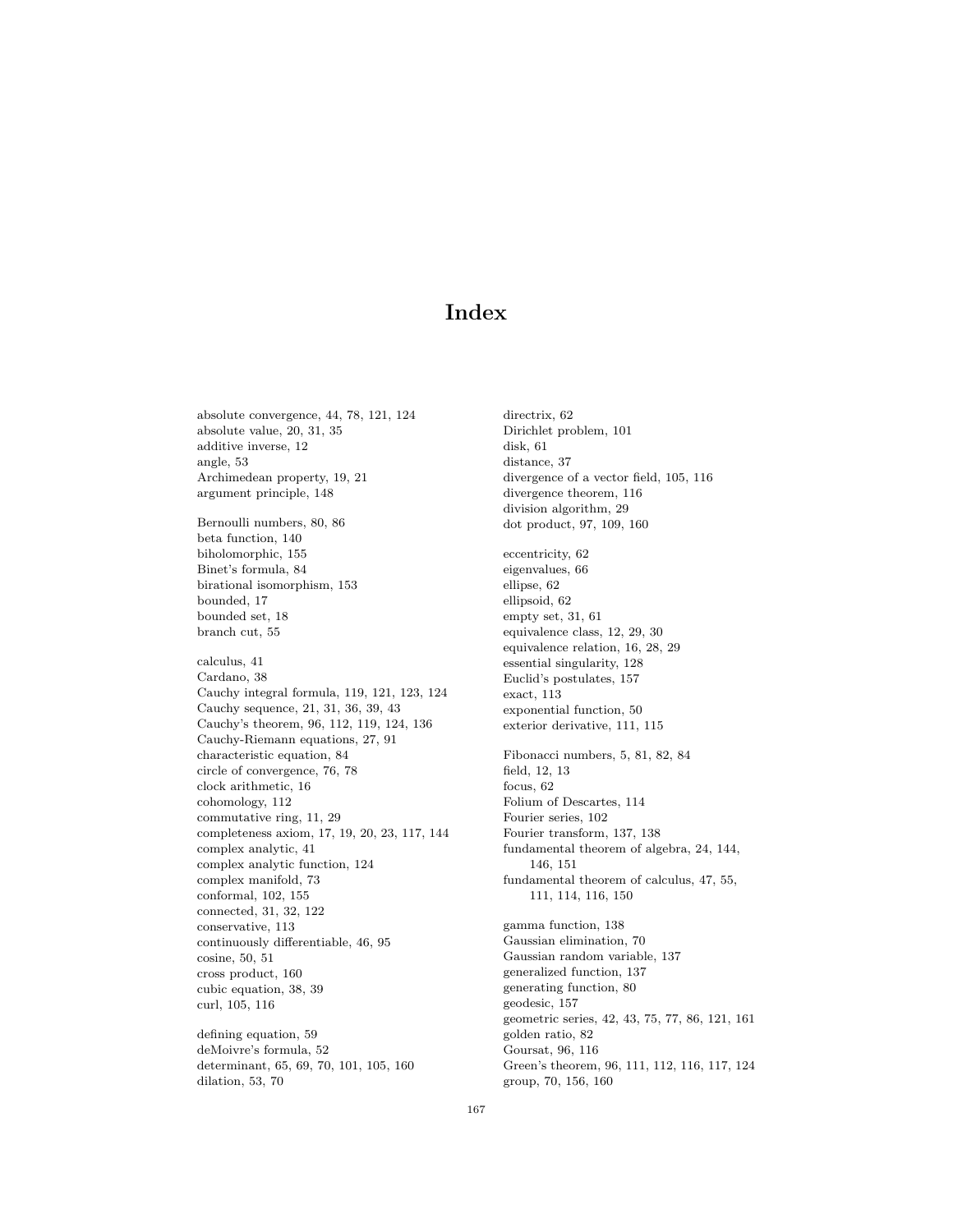#### 168 INDEX

pole, 127, 147 polygonal path, 32

positively oriented, 111

positive elements in ordered field, 17

Hadamard, 79 Hamilton, 158 harmonic function, 97, 98, 100, 105, 147 Hermitian symmetric, 63–65, 72, 73, 92 Hessian, 101 Hodge star operator, 105 holomorphic, 75 hyperbola, 62 hyperbolic functions, 53, 68 hyperbolic geometry, 157 imaginary part, 35, 98, 100, 108 inductive set, 18 infimum, 18, 22 integers, 11 internet, 20, 42, 80 inverse tangent, 76 inversion, 70 irrational, 23, 24 Laurent series, 128 least upper bound, 18 level set, 68, 97 lim inf, 23 lim sup, 23, 79 limit of a sequence, 20 line integral, 59, 109, 110, 113, 116, 119, 136, 147 linear fractional transformation, 69, 72, 74, 156, 157 Liouville's theorem, 146 maximum principle, 101 Maxwell's equations, 116 mean, 137 mean-value property, 99, 101 metric space, 37, 61 minimum-maximum theorem, 133, 143, 144 modular arithmetic, 16, 155 modulus, 16 monotone convergence, 21, 40 multiplicative inverse, 12, 25 multiplier effect, 75 neighborhood, 73 open set, 61 ordered field, 17, 18, 20, 21, 26, 117 orthogonal, 68, 97 orthogonal trajectories, 97, 98 parabola, 62 parallel postulate, 157 parametric equation, 59 partial fractions, 80, 83, 85, 153 permutation, 104

Picard's theorem, 146

piecewise smooth, 107, 109–111, 119 Poisson integral formula, 102 polar representation, 53

potential energy, 113 primitive Pythagorean triple, 153 probability, 81 probability density function, 139 Pythagorean triples, 152, 153, 155 quadratic formula, 15, 83 quadratic polynomial, 63 quadrisection, 117, 143 quartic equations, 38 quaternions, 158 quotient space, 28 radius of convergence, 76, 78 random variable, 140 ratio test, 43, 50, 80, 85 rational function, 69, 78, 85, 87, 130, 153 rational number, 29, 87 rational numbers, 11, 17, 23 rational point, 152 real part, 35, 98, 100, 108 rearrangement, 44 reciprocal, 13, 70 recurrence relation, 82 reflexivity, 28 removable singularity, 127 residue, 123, 127, 129, 130, 132, 141 Riemann mapping theorem, 156 Riemann sphere, 73, 74 Riemann surface, 73 Riemann's remark, 44 root test, 43, 44, 79 rotation, 53, 61, 70, 157 Rouche's theorem, 151 row operations, 70 simple curve, 111 simple pole, 127 simply connected, 32, 102, 150 sine, 50, 51 smooth curve, 109 smooth function, 45, 92 stereographic projection, 74 Stirling's formula, 142 Stokes's theorem, 116 subharmonic function, 101 subsequence, 21, 85, 143, 144 supremum, 18, 22 symmetry, 29 tangent vector, 104 topological space, 61 topology, 61 transitive group, 156 transitivity, 29, 30